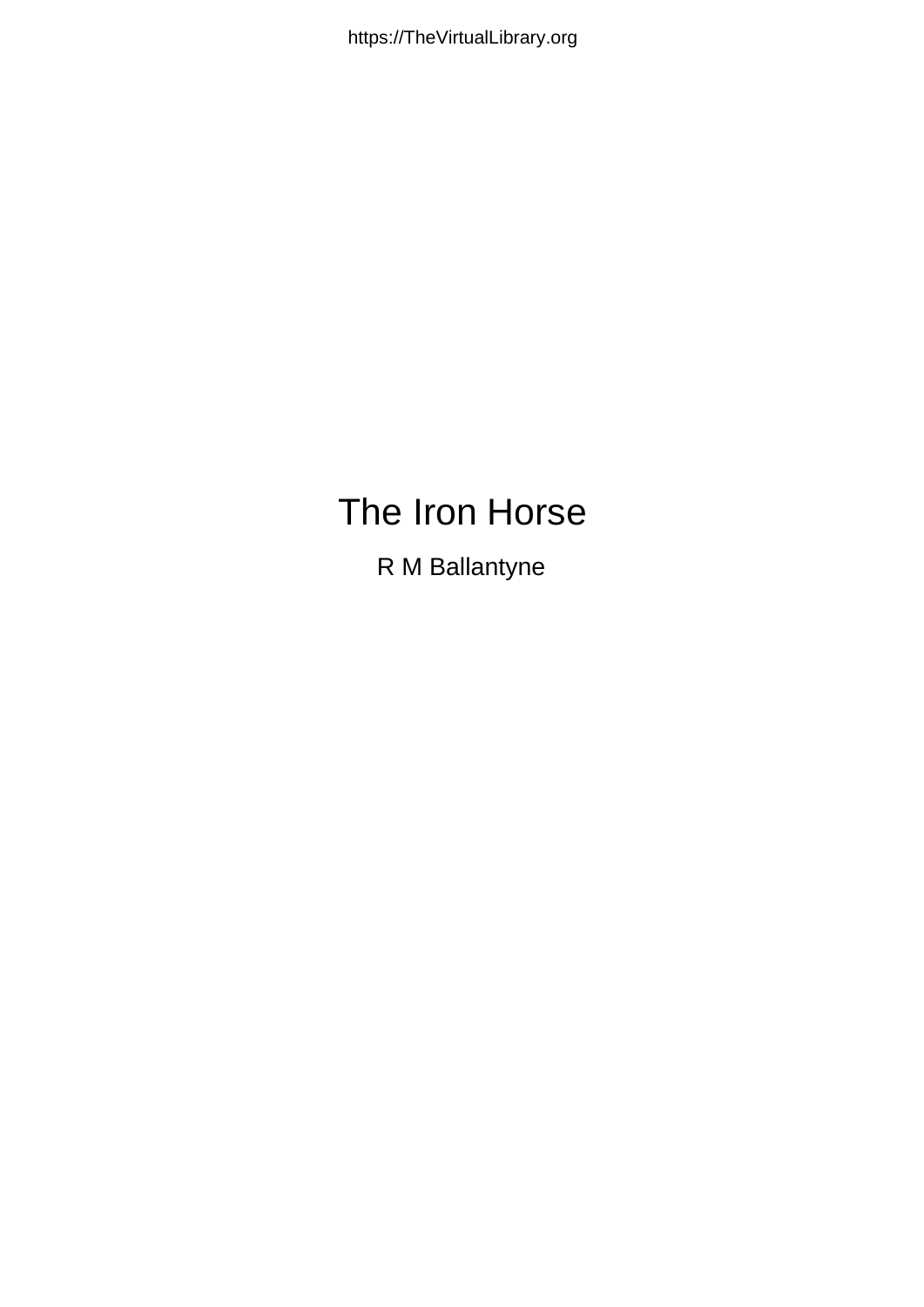### Table of Contents

[Chapter](#page-2-0) One [Chapter](#page-8-0) Two [Chapter](#page-17-0) Three [Chapter](#page-23-0) Four [Chapter](#page-27-0) Five [Chapter](#page-34-0) Six [Chapter](#page-48-0) Seven [Chapter](#page-53-0) Eight [Chapter](#page-65-0) Nine [Chapter](#page-72-0) Ten [Chapter](#page-78-0) Eleven [Chapter](#page-85-0) Twelve Chapter [Thirteen](#page-89-0) Chapter [Fourteen](#page-96-0) [Chapter](#page-106-0) Fifteen [Chapter](#page-109-0) Sixteen Chapter [Seventeen](#page-117-0) Chapter [Eighteen](#page-126-0) Chapter [Nineteen](#page-133-0) [Chapter](#page-137-0) Twenty [Chapter](#page-143-0) Twenty One [Chapter](#page-148-0) Twenty Two [Chapter](#page-154-0) Twenty Three [Chapter](#page-161-0) Twenty Four [Chapter](#page-165-0) Twenty Five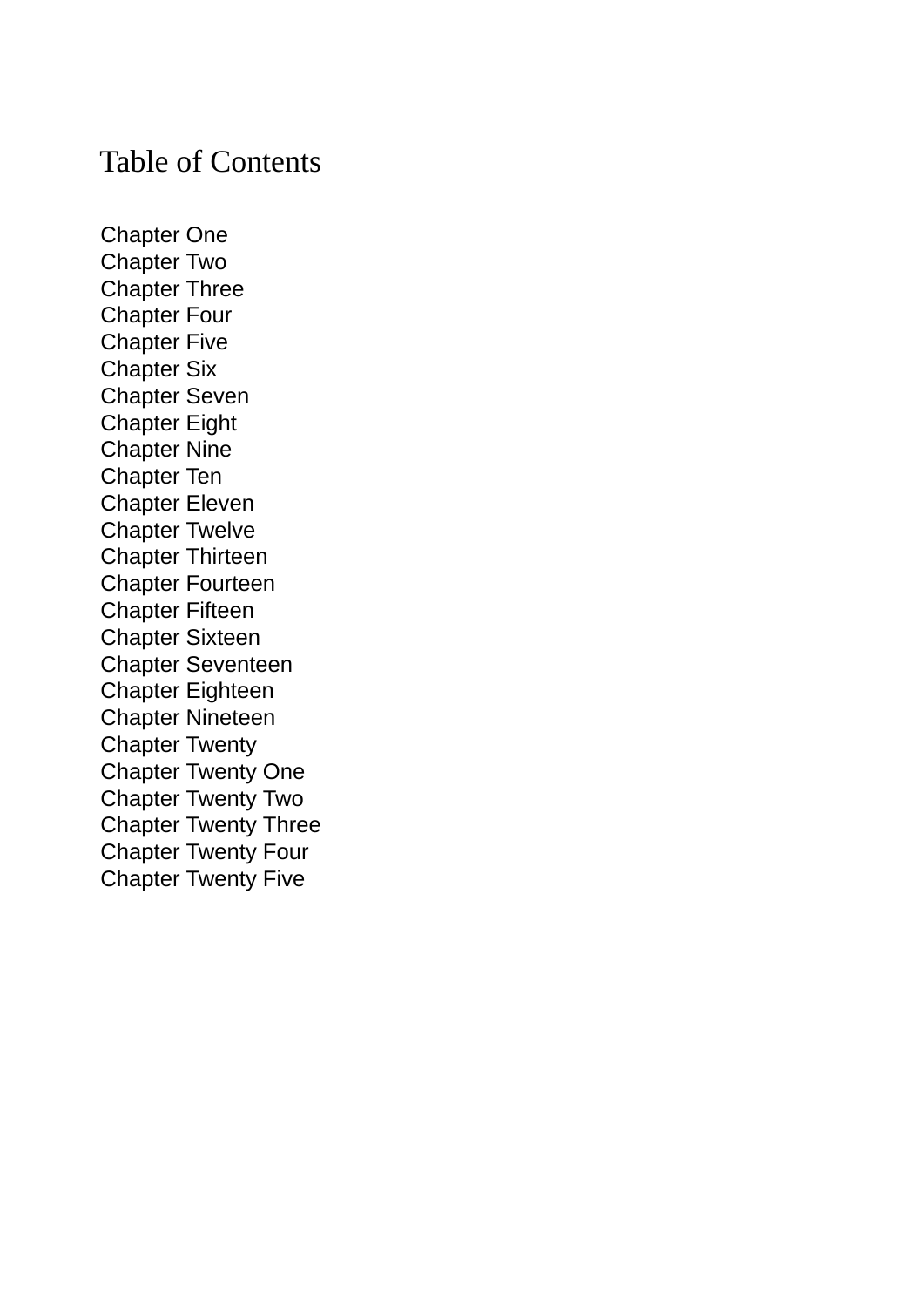### **CHAPTER ONE**

#### *Treats of the Engine-driver's House and Household*

<span id="page-2-0"></span>Talk of earthquakes! not all the earthquakes that have rumbled in Ecuador or toppled over the spires and dwellings of Peru could compare, in the matter of dogged pertinacity, with that earthquake which diurnally and hourly shocked little Gertie's dwelling, quivered the white dimity curtains of little Gertie's bed and shook little Gertie's frame. A graceful, rounded little frame it was; yet strong, and firmly knit—perhaps in consequence of its having been from infancy so constantly and so well shaken together.

Her neat little body was surmounted by a head which no sculptor in search of an antique model would have chosen. Gertie's profile was not Grecian; her features were not classic —but they were comely, and rosy, and so sweet that most people wanted to kiss them, and many people did. Gertie did not object. Probably, being only six, she imagined that this was the ordinary and natural method of salutation. Yet it was observable that the child did not reciprocate kisses except in one or two special cases. She had evidently a mind of her own, a fact which was displayed most strikingly, in the passionate manner in which she reciprocated the embraces of John Marrot, her father, when that large hairy individual came in of an evening, and, catching her in his long arms, pressed her little body to his damp pilot–cloth–coated breast and her chubby face to his oily, smoke–and–soot begrimed countenance, forgetful for the moment of the remonstrance from his wife that was sure to follow:—

"Now then, John, there you go again. You ain't got no more power of subjewin' your feelings than one of your own ingines, w'ich is the schreechin'ist, fizzin'ist, crashin'ist, bustin' things I ever 'ad the misfortune to 'ave to do with. There's a clean frock just put on this mornin' only fit for the wash–tub now?"

But John was an easy–going man. He was mild, kind, sedate, undemonstrative by nature, and looked upon slight matrimonial breezes as being good for the health. It was only Gertie who could draw him into demonstrations of feeling such as we have described, and, as we have said, she always reciprocated them violently, increasing thereby the wash–tub necessity tenfold.

It would have been strange indeed if John Marrot could have been much put about by a small matrimonial breeze, seeing that his life was spent in riding on an iron monster with white–hot lungs and boiling bowels which carried him through space day and night at the rate of fifty miles an hour! This, by the way, brings us back to our text—earthquakes.

Gertie's house—or Gertie's father's house, if you prefer it—stood close to the embankment of one of our great arterial railways—which of them, for reasons best known to ourself, we don't intend to tell, but, for the reader's comfort, we shall call it the Grand National Trunk Railway. So close did the house stand to the embankment that timid female passengers were known occasionally to scream as they approached it, under the impression that the train had left the rails and was about to dash into it—an impression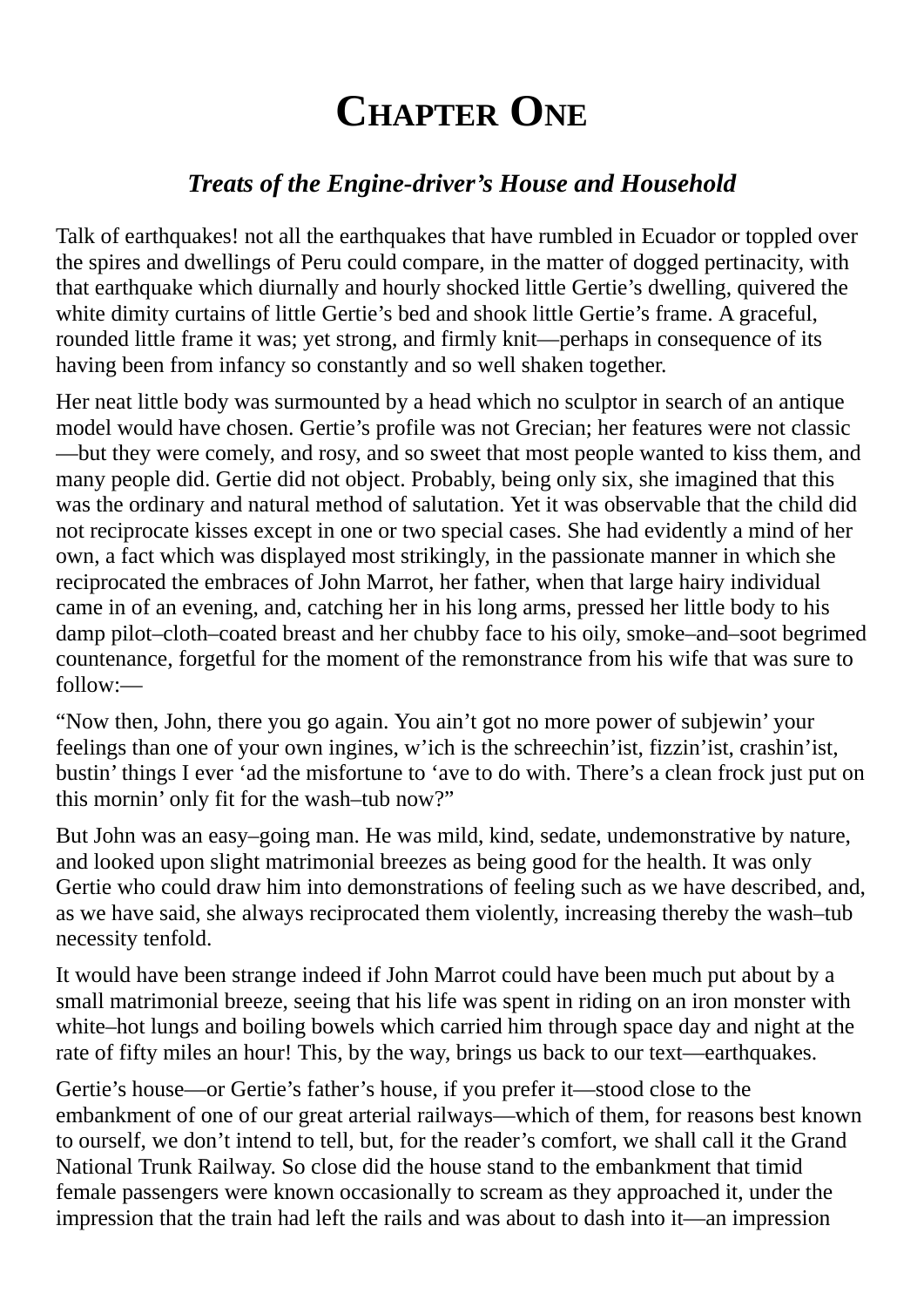which was enhanced and somewhat justified by the circumstance that the house stood with one of its corners; instead of its side, front, or back; towards the line; thereby inducing a sudden sensation of wrongness in the breasts of the twenty thousand passengers who swept past it daily. The extreme edge of its most protruding stone was exactly three yards four inches—by measurement— from the left rail of the down line.

Need we say more to account for the perpetual state of earthquakedom, in which that house was involved?

But the tremors and shocks to which it was exposed—by night and by day—was not all it had to bear. In certain directions of the wind it was intermittently enveloped in clouds of mingled soot and steam, and, being situated at a curve on the line where signalling became imminently needful, it was exposed to all the varied horrors of the whistle from the sharp screech of interrogation to the successive bursts of exasperation, or the prolonged and deadly yell of intimidation, with all the intermediate modulations—so that, what with the tremors, and shocks, and crashes, and shrieks, and thunderous roar of trains, Gertie's father's house maintained an upright front in circumstances that might have been equalled but could not have been surpassed by those of the Eddystone Lighthouse in the wildest of winter storms, while it excelled that celebrated building in this, that it faced a storm which knew no calm, but raged furiously all the year round.

John Marrot was an engine–driver on the Grand National Trunk Railway. This is equivalent to saying that he was a steady, sober, trustworthy man. None but men of the best character are nowadays put in so responsible a position. Nearly all the drivers on the line were of this kind—some better than others, no doubt, but all good. Of course there are exceptions to every rule. As in the best regulated families accidents will happen, so, on the best conducted lines, an occasional black sheep will get among the drivers, but this is the exception that proves the rule. The rule in the Grand National Trunk Railway was—get the best drivers and pay them well. The same may be said of the firemen, whose ambition was ultimately to drive the iron chargers which they fed. Besides being all that we have said, John was a big, burly, soft–hearted, hard–headed man, who knew that two and two in ordinary circumstances made four, and who didn't require to be told that his left foot was not his right one.

It was generally supposed that John Marrot had no nerves, and that his muscles had imbibed some of the iron of which his engine was composed. This was a mistake, though there was some truth in both suppositions.

John's family consisted of himself when at home, which, although often, was never for long; his wife—fat and fair, capable of being roused, but, on the whole, a good, sensible, loving woman; his eldest daughter, Lucy or Loo—nineteen, dark, pretty, and amiable; his youngest daughter, Gertrude, *alias* Gertie—six, sunny and serious, at least as serious as was possible for one so young, so innocent, so healthy, and so happy as she; his son Bob, aged twelve, who was a lamp–boy at the great station not far off, and of whom it may be briefly said that he was "no better than he should be," and, lastly, the baby—not yet at the walking period of life, with a round head, round body, round eyes, and a round dozen at least—if not more—of hairs standing straight up on the top of his bald pate, suggesting the idea that he must at some period of his life have been singed by a passing locomotive—an event not by any means beyond the bounds of possibility, for it may be written, with more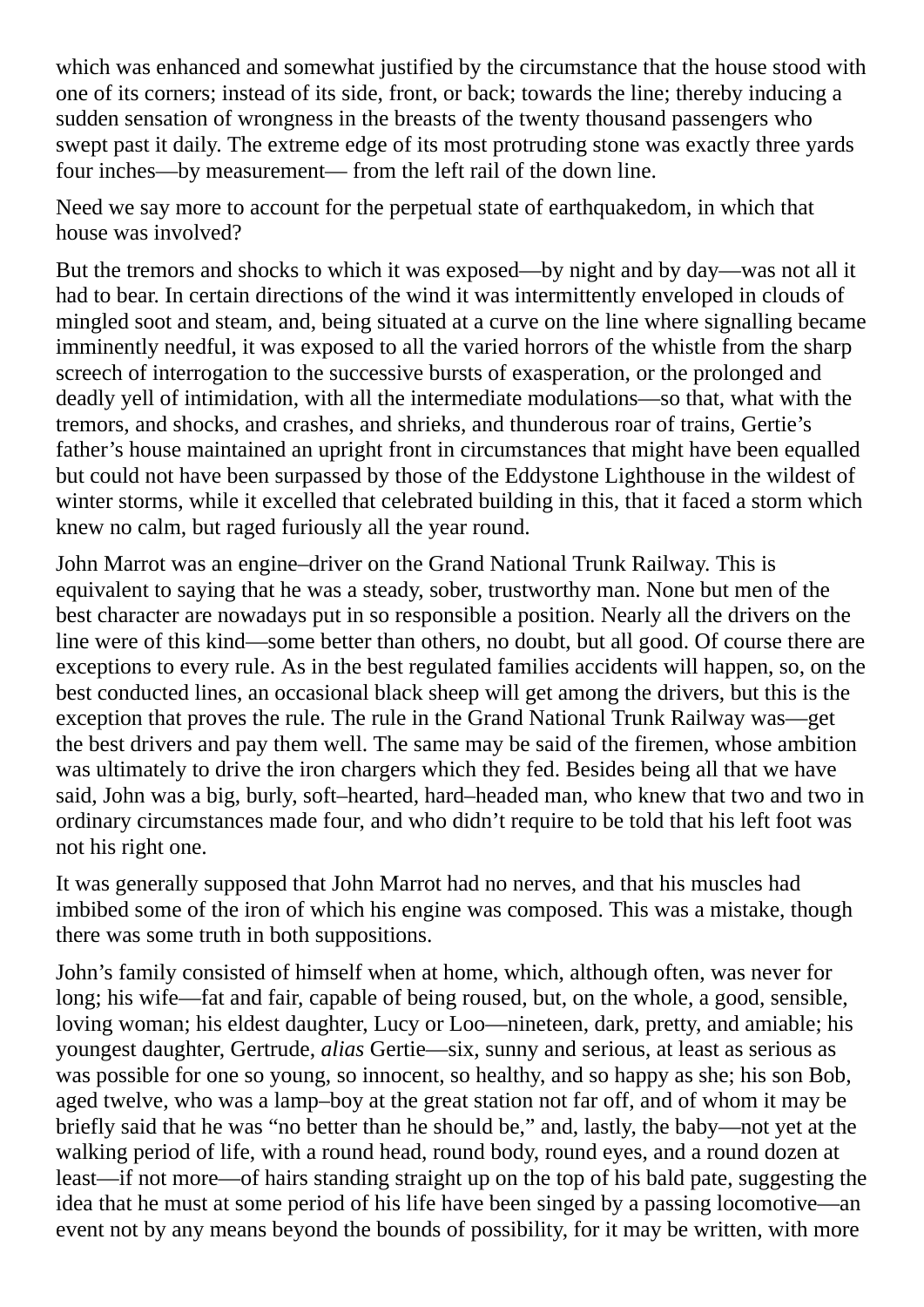truth of this, than of any other infant, that he had been born and nurtured amid thunder, smoke, and blazes.

As might have been expected in the circumstances, he was a powerful baby. We cannot afford space for a full description, but it would be wrong to omit mention of the strength of his lungs. The imitative tendency of children is proverbial. Clearly the locomotive was baby Marrot's pattern in many things. No infant that ever drew breath equalled this one at a yell. There was absolutely a touch of sublimity in the sound of the duet—frequently heard—when baby chanced to be performing a solo and his father's engine went shrieking past with a running accompaniment! It is a disputed point to this day which of the two beat the other; and it is an admitted fact that nothing else could equal either.

There were two other inmates of John Marrot's house—not members of the family. One was his fireman, William Garvie, who lodged with him, the other a small servant or maid– of–all–work who led a rugged existence, but appeared to enjoy it, although it kept her thin. Her name was Ann Stocks, familiarly known as Nanny.

We are thus particular in describing the engine–driver's household because, apart from other reasons, a group of human beings who could live, and thrive, and eat, and sleep, and love, and learn, and so forth, in such circumstances is noteworthy.

It was quite a treat—believe it, reader—to see little Gertie and the baby slumber while the engines were apparently having "a night of it" outside! Come with us and behold. It is 10:30 p.m. Father is crossing country on the limited mail at any pace you choose between fifty and eighty miles an hour, time having been lost at the last station, owing to the unaccountable disappearance of a first–class passenger, and time having to be made up by fair means or otherwise. His mate stands beside him. In the family mansion pretty Loo sleeps like a "good angel," as she is, in a small room farthest from the corner next the line, but with her we have nothing to do at present. Nanny, also sound asleep, lies in some place of profound obscurity among the coals in the lower regions of the house, laying in that store of health and vigour which will enable her to face the rugged features of the following day. We dismiss her, also, with the hope that she may survive the coal–dust and the lack of oxygen, and turn to the chief room of the house—the kitchen, parlour, dining– room, drawing–room, nursery, and family bedroom all in one. Engine–drivers are not always so badly off for space in their domiciles, but circumstances which are not worth mentioning have led John Marrot to put up with little. In this apartment, which is wonderfully clean and neat, there are two box–beds and a sort of crib. Baby sleeps—as only babies can—in perfect bliss in the crib; Gertie slumbers with her upturned sweet little face shaded by the white dimity curtains in one bed; Mrs Molly Marrot snores like a grampus in the other. It is a wide bed, let deep into the wall, as it were, and Mrs M's red countenance looms over the counterpane like the setting sun over a winter fog–bank.

Hark? A rumble in the far distance—ominous and low at first, but rapidly increasing to the tones of distant thunder. It is the night express for the North—going at fifty miles an hour. At such a rate of speed it might go right round the world in twenty–one days! While yet distant the whistle is heard, shrill, threatening, and prolonged. Louder and louder; it is nearing the curve now and the earth trembles— the house trembles too, but Gertie's parted lips breathe as softly as before; baby's eyes are as tight and his entire frame as still as when he first fell asleep. Mrs Marrot, too, maintains the monotony of her snore. Round the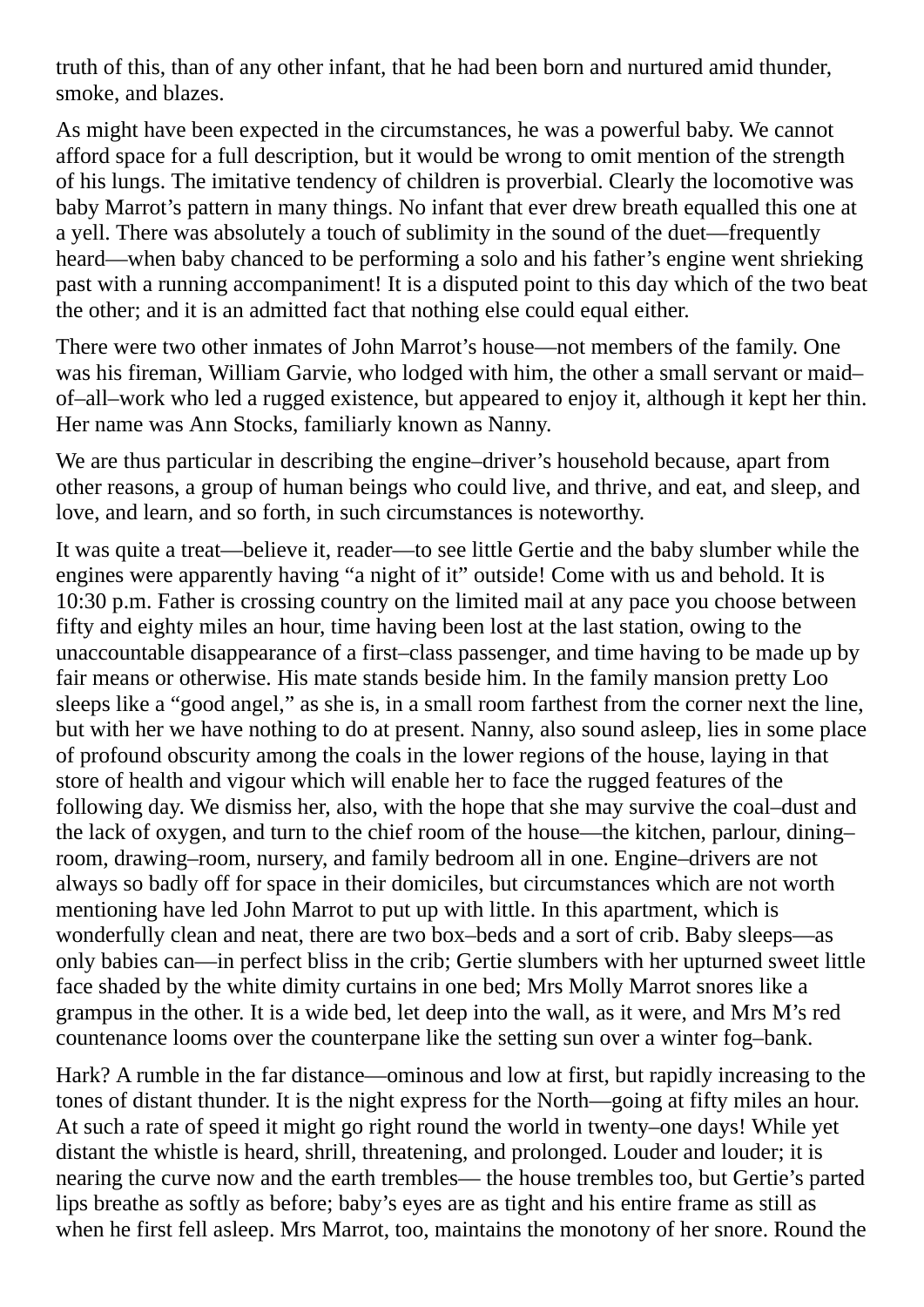curve it comes at last, hammer and tongs, thundering like Olympus, and yelling like an iron fiend. The earthquake is "on!" The embankment shudders; the house quivers; the doors, windows, cups, saucers, and pans rattle. Outside, all the sledge–hammers and anvils in Vulcan's smithy are banging an *obbligato* accompaniment to the hissing of all the serpents that Saint Patrick drove out of Ireland as the express comes up; still Gertie's rest is unbroken. She does indeed give a slight smile and turn her head on the other side, as if she had heard a pleasant whisper, but nothing more. Baby, too, vents a prolonged sigh before plunging into a profounder depth of repose. Mrs Marrot gives a deprecatory grunt between snores, but it is merely a complimentary "Hallo! 's that you?" sort of question which requires no answer.

As the rushing storm goes by a timid and wakeful passenger happens to lower the window and look out. He sees the house. "It's all over?" are his last words as he falls back in his seat and covers his face with his hands. He soon breathes more freely on finding that it is not all over, but fifteen or twenty miles lie between him and the house he expected to annihilate, before his nervous system has quite recovered its tone.

This, reader, is a mere sample of the visitations by which that family was perpetually affected, though not afflicted. Sometimes the rushing masses were heavy goods trains, which produced less fuss, but more of earthquake. At other times red lights, intimating equally danger and delay, brought trains to a stand close to the house, and kept them hissing and yelling there as if querulously impatient to get on. The uproar reached its culminating point about 12:45, on the night of which we write, when two trains from opposite directions were signalled to wait, which they did precisely opposite John Marrot's windows, and there kept up such a riot of sound as feeble language is impotent to convey. To the accustomed ears the whistle and clank of a checked and angry pilot–engine might have been discerned amid the hullabaloo; but to one whose experience in such matters was small, it might have seemed as though six or seven mad engines were sitting up on end, like monster rabbits on a bank, pawing the air and screaming out their hearts in the wild delirium of unlimited power and ungovernable fury. Still, although they moved a little, the sleepers did not awake—so potent is the force of habit! However, it did not last long. The red lights removed their ban, the white lights said "Come on," the monster rabbits gave a final snort of satisfaction and went away—each with its tail of live–stock, or minerals, or goods, or human beings, trailing behind it.

The temporary silence round the house was very intense, as may well be believed—so much so that the heavy foot–fall of a man in the bypath that led to it sounded quite intrusive.

He was a tall broad–shouldered man in a large pilot coat, cap and boots, and appeared to walk somewhat lame as he approached the door. He tried the handle. It was locked, of course.

"I thought so," he muttered in a low bass voice; "so much for a bad memory."

He rapped twice on the door, loudly, with his knuckles and then kicked it with his boot. Vain hope! If a burglar with a sledge–hammer had driven the door in, he would have failed to tickle the drum of any ear there. The man evidently was aware of this, for, changing his plan, he went round to a back window on the ground–floor, and opened it at the top with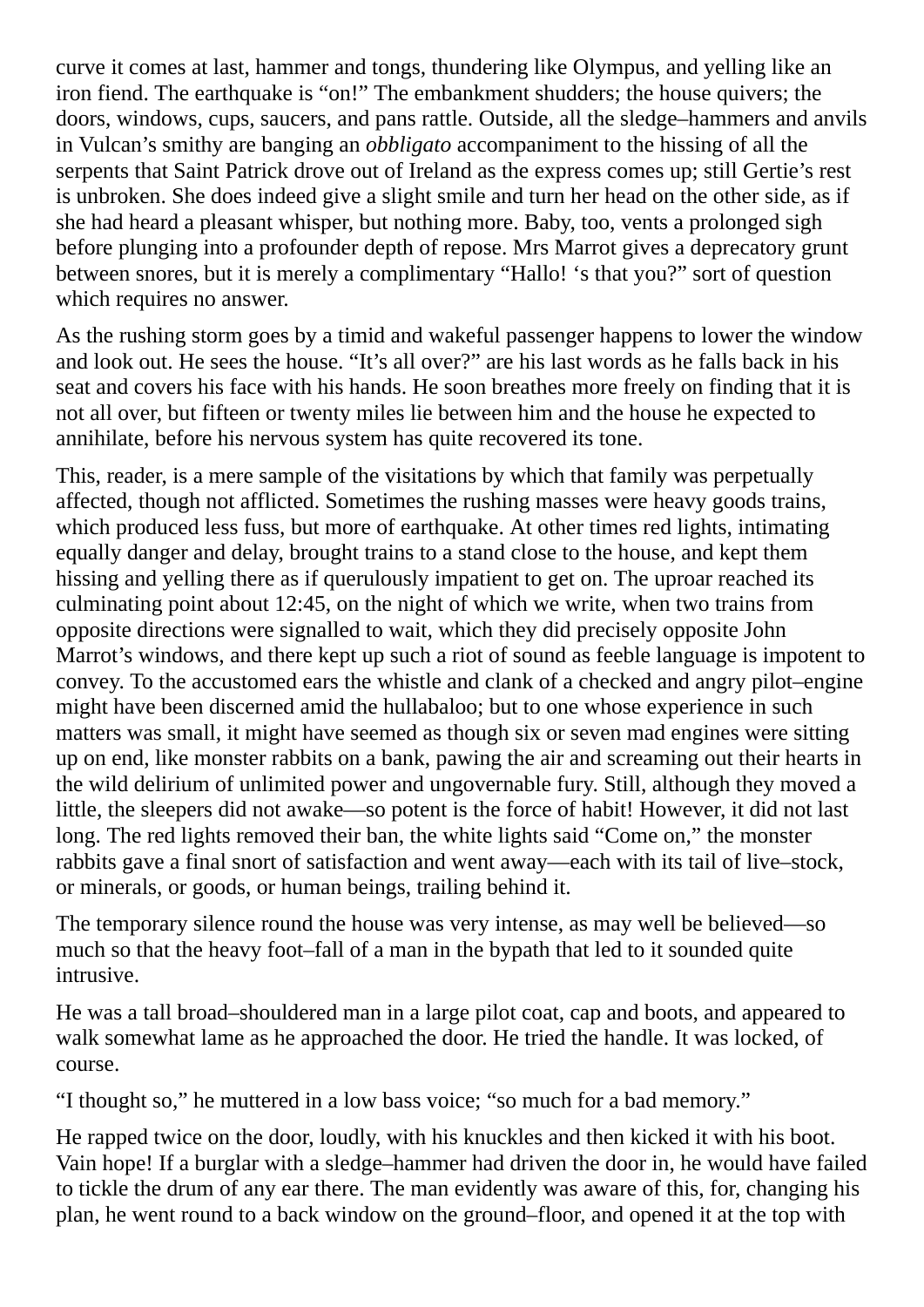some difficulty. Peeping in he gazed for some time intently, and then exclaimed under his breath, "Ha! it's open by good luck." Gathering a handful of gravel, he threw it into the house with considerable force.

The result proved that he had not aimed at random, for the shower entered the open door of Nanny's sleeping–cellar and fell smartly on her face.

It is well–known that sailors, although capable of slumbering through loud and continuous noises, can be awakened by the slightest touch, so likewise Nanny. On receiving the shower of gravel she incontinently buried her head in the blankets, drew an empty coal– scuttle over her shoulders and began to shout thieves! and murder! at the top of her voice. Having taken such pains to muffle it, of course no one heard her cries. The man, if a burglar, had evidently a patient philosophical turn of mind, for he calmly waited till the damsel was exhausted, and when she at length peeped out to observe the effect of her heroic efforts at self-preservation he said quietly, "Nanny, lass, don't be a fool! It's me; open the door; I've gone an' forgot my latch–key."

"Oh la! master, it ain't you, is it? It ain't thieves and robbers, is it?"

"No, no. Open the door like a good girl."

"And it ain't an accident, is it?" continued Nanny partially dressing in haste. "Oh, I knows it's a accident, Missus always prophesied as a accident would come to pass some day, which has come true. You're not maimed, master?"

"No, no; be quick, girl!"

"Nor Willum ain't maimed, is he? He ain't dead? Oh *don't* say Willum is—"

"Bill Garvie's all right," said the engine–driver, as he brushed past the girl and went up– stairs.

Now, although Mrs Marrot's ears were totally deaf to locomotives they were alert enough to the sound of her husband's voice. When, therefore, he entered the kitchen, he found her standing on the floor with an ample shawl thrown round her.

"Nothing wrong?" she inquired anxiously.

"Nothing, Molly, my dear, only I got a slight bruise on the leg in the engine–shed to–day, and I had to go up an'show it to the doctor, d'ye see, before comin' home, which has made me later than usual."

"Are you *sure* it's not a back hurt, father?" asked Loo, coming in at the moment—also enveloped in a shawl, and looking anxious.

"Sure? ay, I'm sure enough; it's only a scratch. See here."

Saying this he removed one of his boots, and pulling up his trousers displayed a bandaged leg.

"Well, but we can't see through the bandages, you know," said Mrs Marrot.

"Let me take them off, father, and I'll replace—"

"Take 'em off!" exclaimed John, pulling down the leg of his trouser and rising with a laugh. "No, no, Loo; why, it's only just bin done up all snug by the doctor, who'd kick up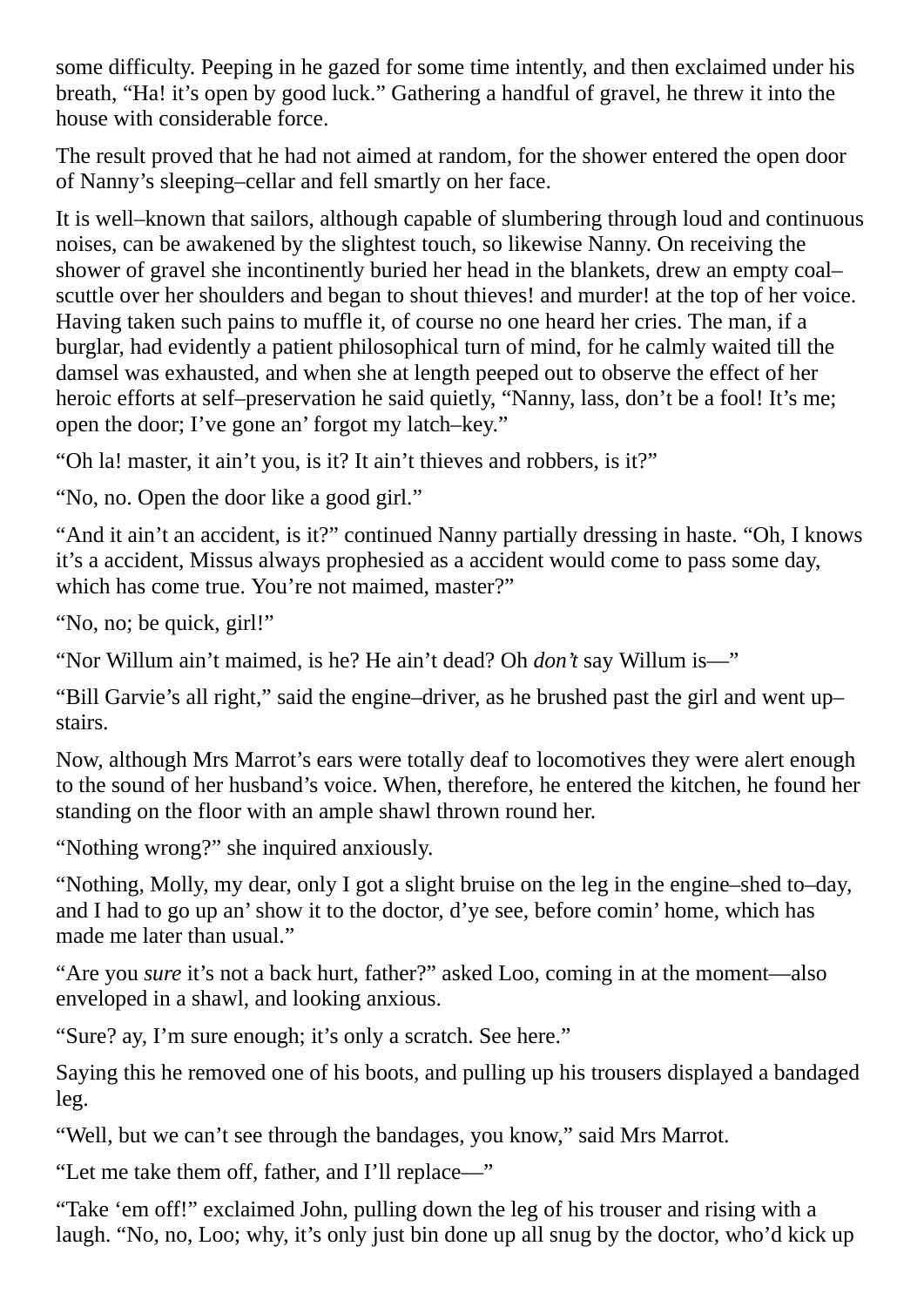a pretty shindy if he found I had undid it. There's one good will come of it anyhow, I shall have a day or two in the house with you all; for the doctor said I must give it a short rest. So, off to bed again, Loo. This is not an hour for a respectable young woman to be wanderin' about in her night–dress. Away with you!"

"Was any one else hurt, father?" said Loo. She asked the question anxiously, but there was a slight flush on her cheek and a peculiar smile which betrayed some hidden feeling.

"No one else," returned her father. "I tell 'ee it wasn't an accident at all—it was only a engine that brushed up agin me as I was comin' out o' the shed. That's all; so I just came home and left Will Garvie to look after our engine. There, run away."

Loo smiled, nodded and disappeared, followed by Mrs Marrot, who went, like a sensible woman, to see that her alarmed domestic was all right. While she was away John went to the crib and kissed the rosy cheek of his sleeping boy. Then he bent over the bed with the white dimity curtains to Miss Gertie's forehead, for which purpose he had to remove a mass of curly hair with his big brown hand.

"Bless you, my darling," he said in silent speech, "you came near bein' fatherless this night—nearer than you ever was before." He kissed her again tenderly, and a fervent "thank the Lord!" rose from his heart to heaven.

In less than half–an–hour after this the engine–driver's family sank into profound repose, serenaded by the music of a mineral train from the black country, which rushed laboriously past their dwelling like an over–weighted thunderbolt.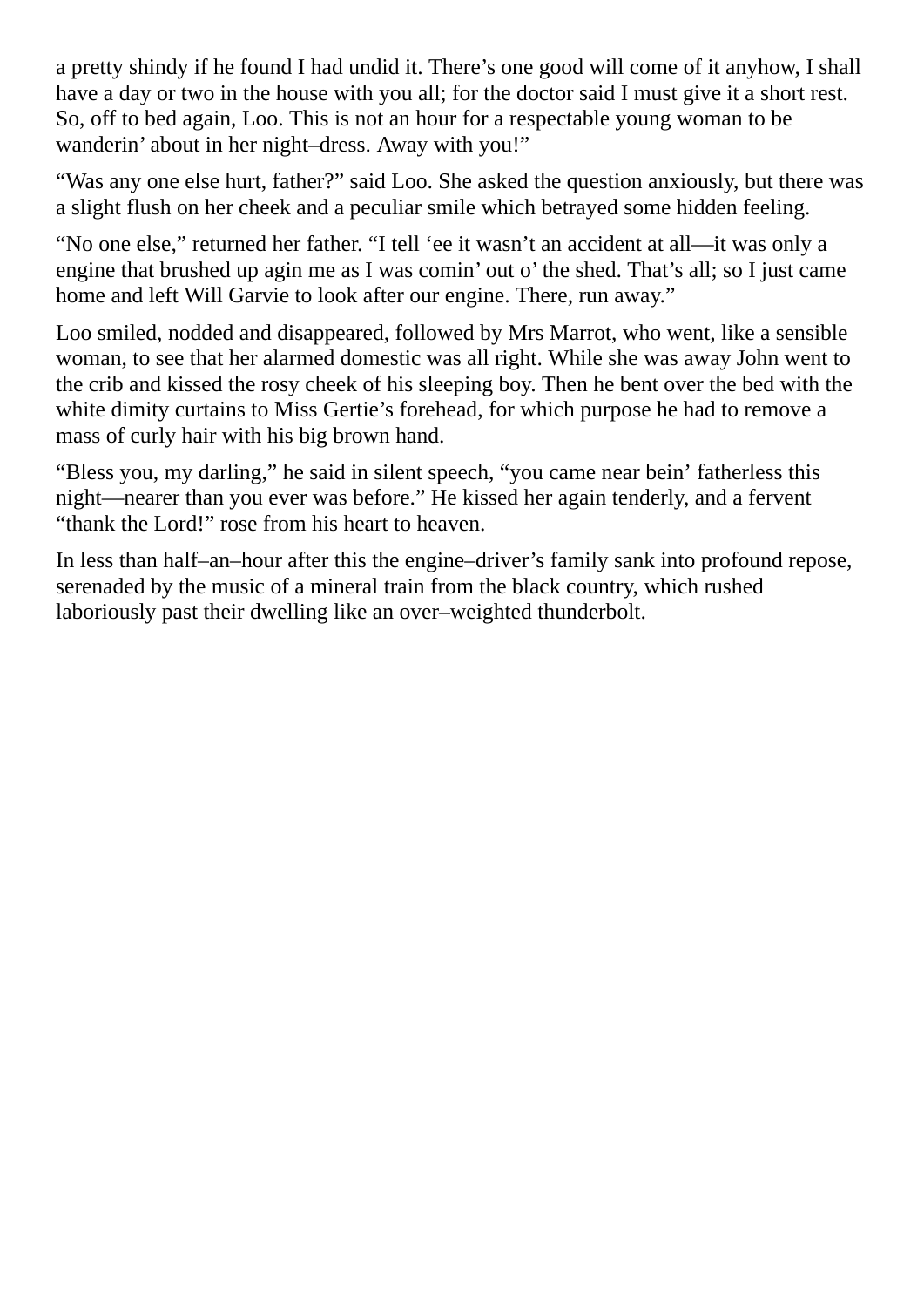### **CHAPTER TWO**

#### <span id="page-8-0"></span>*The Driver Visits a Little Elderly Gentlewoman and Prepares the Iron Horse for Action*

Next day John Marrot spent the brief period of repose accorded by the doctor to his leg in romping about the house with the baby in his arms. Being a large man, accustomed to much elbow–room and rapid motion, and the house being small, John may be said to have been a dangerous character in the family on such occasions. Apart from baby, no elephant was ever more sluggish in his motions; but when coupled—professionally speaking—to his own tender infant, John knew no bounds, his wife knew no rest and his baby knew no higher earthly bliss.

Sometimes it was on his shoulder, sometimes on his head and often on his foot, riding with railway speed to "Banbury Cross." Again it was on its back in the crib or on the bed being tickled into fits of laughter, which bid fair at times to merge into fits of convulsion, to the horror of little Gertie, who came in for a large share of that delightful holiday's enjoyment, but whose spirit was frequently harrowed with alarm at the riotous conduct of her invalid father. In his glee the man might have been compared to a locomotive with a bad driver, who was constantly shutting off the steam and clapping on the brakes too soon or too late, thus either falling short of or overshooting his mark. What between the door and the dresser, the fire, the crib, the window, and the furniture, John showed himself a dreadfully bad pilot and was constantly running into or backing out of difficulties. At last towards the afternoon of that day, while performing a furious charge round the room with baby on his head, he overturned the wash–tub, which filled the baby with delirious joy, and Gertie with pleasurable alarm.

As for Mrs Marrot, she was too happy to have her husband at home for a whole day to care much about trifles, nevertheless she felt it her duty to reprove him, lest the children should learn a bad lesson.

"There now, John, I knew you'd do it at last. You're much too violent, and you shouldn't ought to risk the baby's neck in that way. Such a mess! How *can* you expect me to keep things tidy if you go on so?"

John was very penitent. He did not reply at first, but putting baby into the crib—where it instantly drowned with a great yell the shriek of a passing train—he went down on his knees and began to "swab" up the water with a jack–towel. Loo ran laughingly from the corner where she had been sewing, and insisted on doing it for him.

"You'll hurt your leg, father, if you bend it so, and I'm sure it must be swelled and pained enough already with so much romping."

"Not a bit, Loo," objected John. "It was me as caused the mess, an' justice requires that I should swab it up. There, go sew that sentiment into a sampler an' hang it up over yer bed."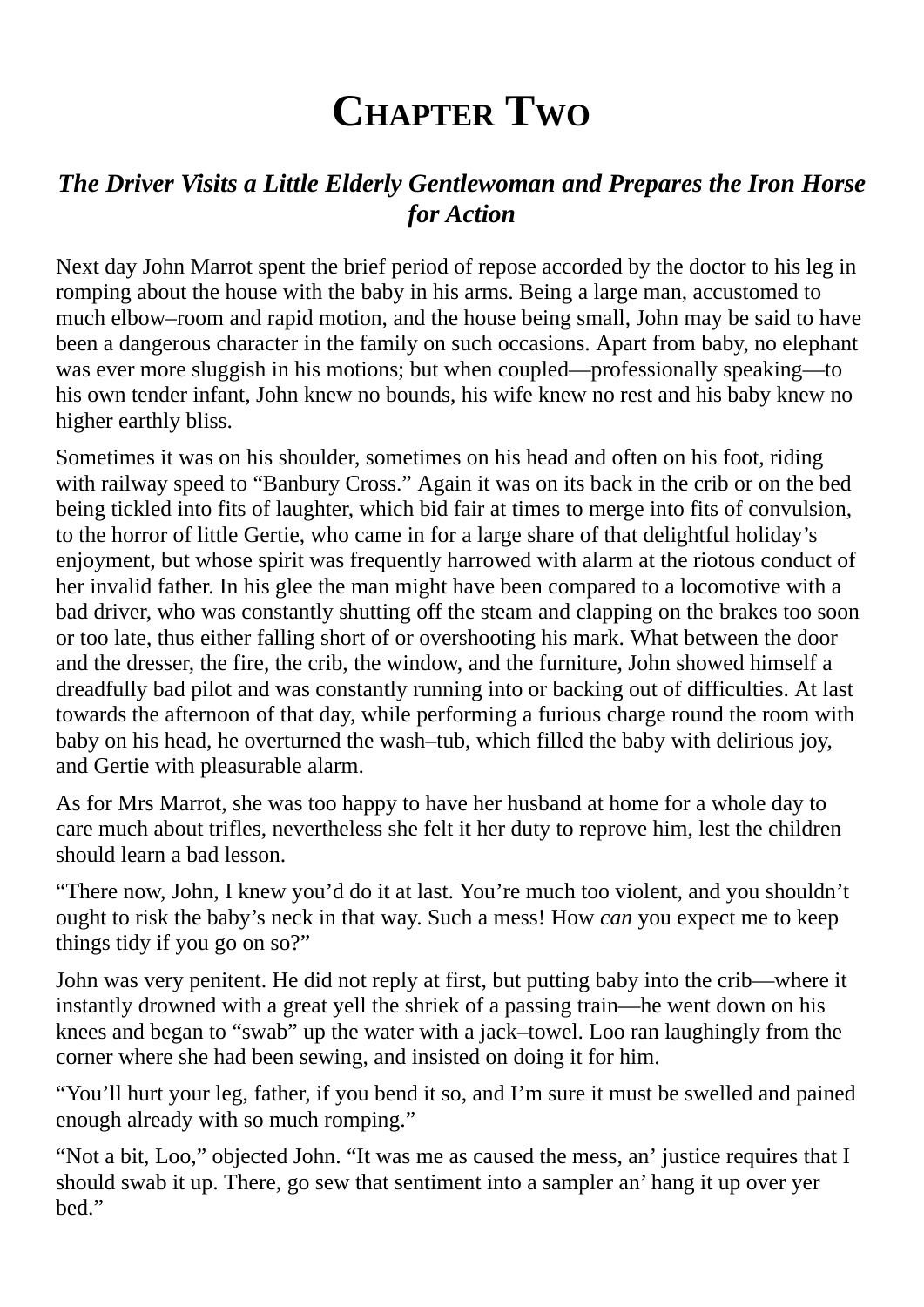But Loo would not give in. While they were still engaged in the controversy the door opened, and young Bob Marrot stood before them with his eyes wide open and his hair straight up on end, as if he had recently seen a ghost. This aspect, however, was no sign of alarm, being his normal condition.

"Ha! seems to me, somehow, that somebody's bin up to somethin'."

"Right Bob," replied his father, rising from his knees and throwing the jack–towel at him.

The lad easily evaded the shot, being well accustomed to elude much more deadly missiles, and, picking up the towel, quietly set to work to perform the duty in dispute.

"You're wanted," he said, looking up at his father while he wrung the towel over a tin basin.

"Eh! Where?"

"Up at the shed."

"I'm on sick leave," said John.

"Can't help that. The 6:30 p.m. passenger train must be drove, and there's nobody left but you to drive it. Jones is away with a goods train owin' to Maxwell having sprained his ankle, and Long Thompson is down with small–pox, so you'll have to do it. I offered 'em my services, but the manager he said that intelligent lads couldn't be spared for such menial work, and told me to go and fetch you."

"Maxwell had no business to sprain his ankle," said John Marrot. "Hows'ever," he added cheerfully, "I've had a rare good holiday, an' the leg's all but right again, so, Molly, let's have an early tea; I'll give it a good rest for another half–hour and then be ready for the 6:30 p.m–ers. Cut off your steam, will you?"

This last observation was made to the baby, and was accompanied by a shake and a toss towards the ceiling which caused him to obey instantly, under the impression, no doubt that the fun was to be renewed. Being, however, consigned to the care of Gertie he again let on the steam and kept it up during the whole time the family were at tea—which meal they enjoyed thoroughly, quite regardless of the storm.

He was asleep when his father rose at last and buttoned his heavy coat up to the chin, while Mrs Marrot stood on tiptoe to arrange more carefully the woollen shawl round his neck.

"Now, don't stand more than you can help on your hurt leg, John."

"Certainly not, duckie," said John, stooping to kiss the upturned face; "I'll sit on the rail as much as I can, like a 'Merican racoon. By the way," he added, turning suddenly to Loo, "you delivered that note from young Mr Tipps to his mother?"

"Yes, immediately after I got it from you; and I waited to see if there was an answer, but she said there wasn't. It must have contained bad news, I fear, for she turned pale while she read it."

"H'm, well," said John, putting on his cap, "don't know nothin' about what was in it, so it's no bizzness o' mine."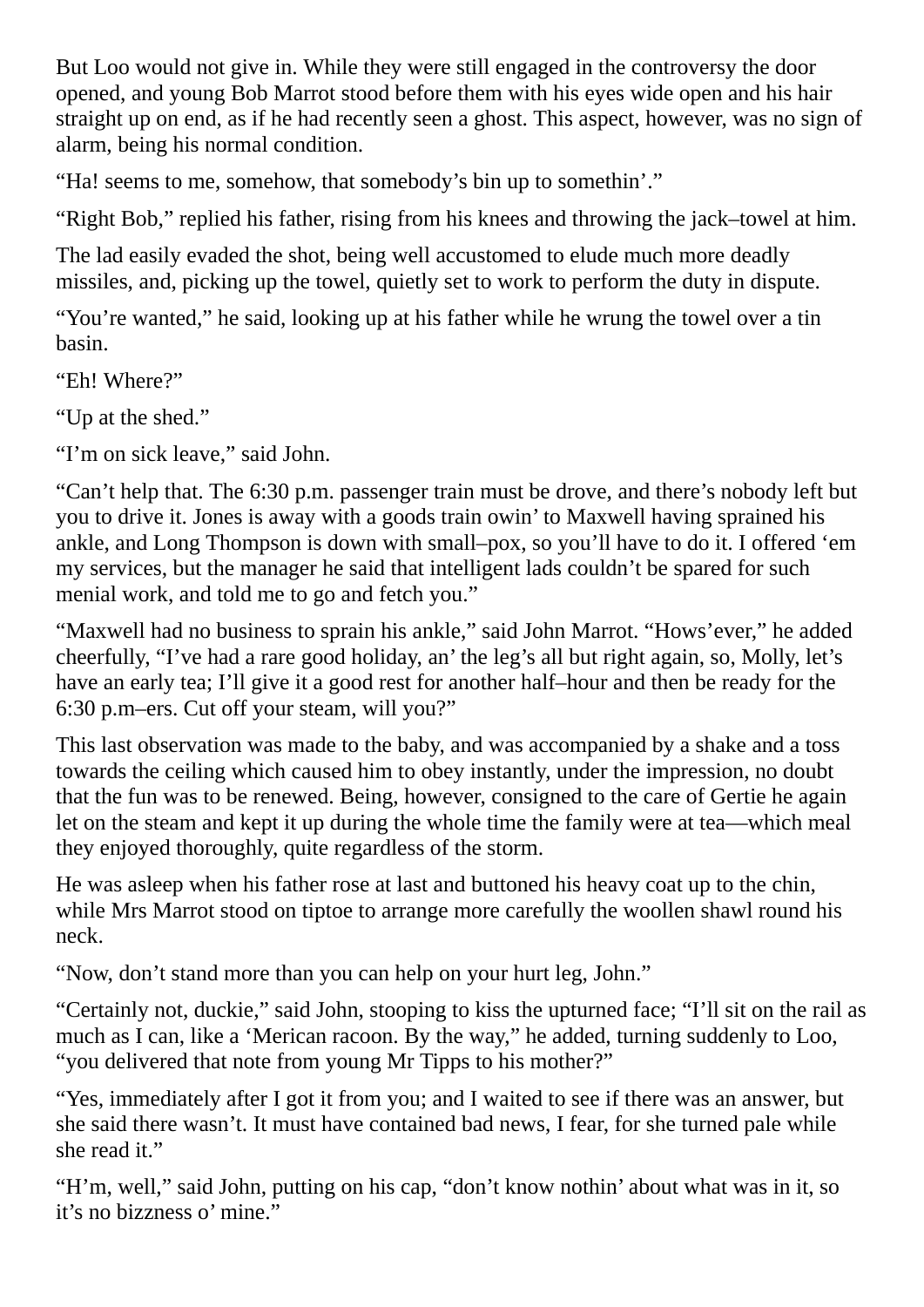With a hearty good–evening to all, and a special embrace to Gertie, the engine–driver left his home, accompanied by Bob his hopeful son.

"Mr Sharp," said Bob, as they walked along, "has bin makin' oncommon partikler inquiries among us about some o' the porters. I raither think they're a bad lot."

"Not at all," replied his father severely. "They're no more a bad lot than the drivers, or, for the matter of that, than the clerks or the directors, or the lamp–boys. You ought to be gittin' old enough by this time, Bob, to know that every lot o' fish in this world, however good, has got a few bad uns among 'em. As a rule railway directors and railway clerks, and railway porters and railway officials of all sorts are good—more or less—the same may be said of banks an' insurances, an' all sorts of things—but, do what ye may, a black sheep or two *will* git in among 'em, and, of course, the bigger the consarn, the more numerous the black sheep. Even the clergy ain't free from that uniwersal law of natur. But what's Mr Sharp bin inquiring arter?"

"Ah—wot indeed!" replied Bob; "'ow should I know? Mr Sharp ain't the man to go about the line with a ticket on his back tellin' wot he's arter. By no means. P'lice superintendents ain't usually given to that; but he's arter *somethin'* partickler."

"Well, that ain't no bizzness of ours, Bob, so we don't need to trouble our heads about it. There's nothin' like mindin' yer own bizzness. Same time," added John after a short pause, "that's no reason why, as a sea–farin' friend o' mine used to say, a man shouldn't keep his weather–eye open, d'ye see?"

Bob intimated that he did see, by winking with the eye that chanced to be next his parent; but further converse between father and son was interrupted at a turn in the road, where they were joined by a stout, broad–shouldered young man, whose green velveteen jacket vest, and trousers bespoke him a railway porter.

"Evenin', Sam," said our driver with a friendly nod; "goin' on night dooty, eh?"

"Yes, worse luck," replied Sam, thrusting his powerful hands into his pockets.

"Why so, Sam, you ain't used to mind night dooty?"

"No more I do," said Sam testily, "but my missus is took bad, and there's no one to look after her properly—for that old 'ooman we got ain't to be trusted. 'Tis a hard thing to have to go on night dooty when a higher dooty bids me stay at home."

There was a touch of deep feeling in the tone in which the latter part of Sam Natly's remark was uttered. His young wife, to whom he had been only a year married, had fallen into bad health, and latterly the doctors had given him little encouragement to hope for her recovery.

"Sam," said John Marrot stopping, "I'll go an'send a friend, as I knows of, to look after yer wife."

"A friend?" said Sam; "you can't mean any o' your own family, John, for you haven't got time to go back that length now, and—"

"Well, never mind, I've got time to go where I'm agoin'. You run on to the shed, Bob, and tell Garvie that I'll be there in fifteen minutes."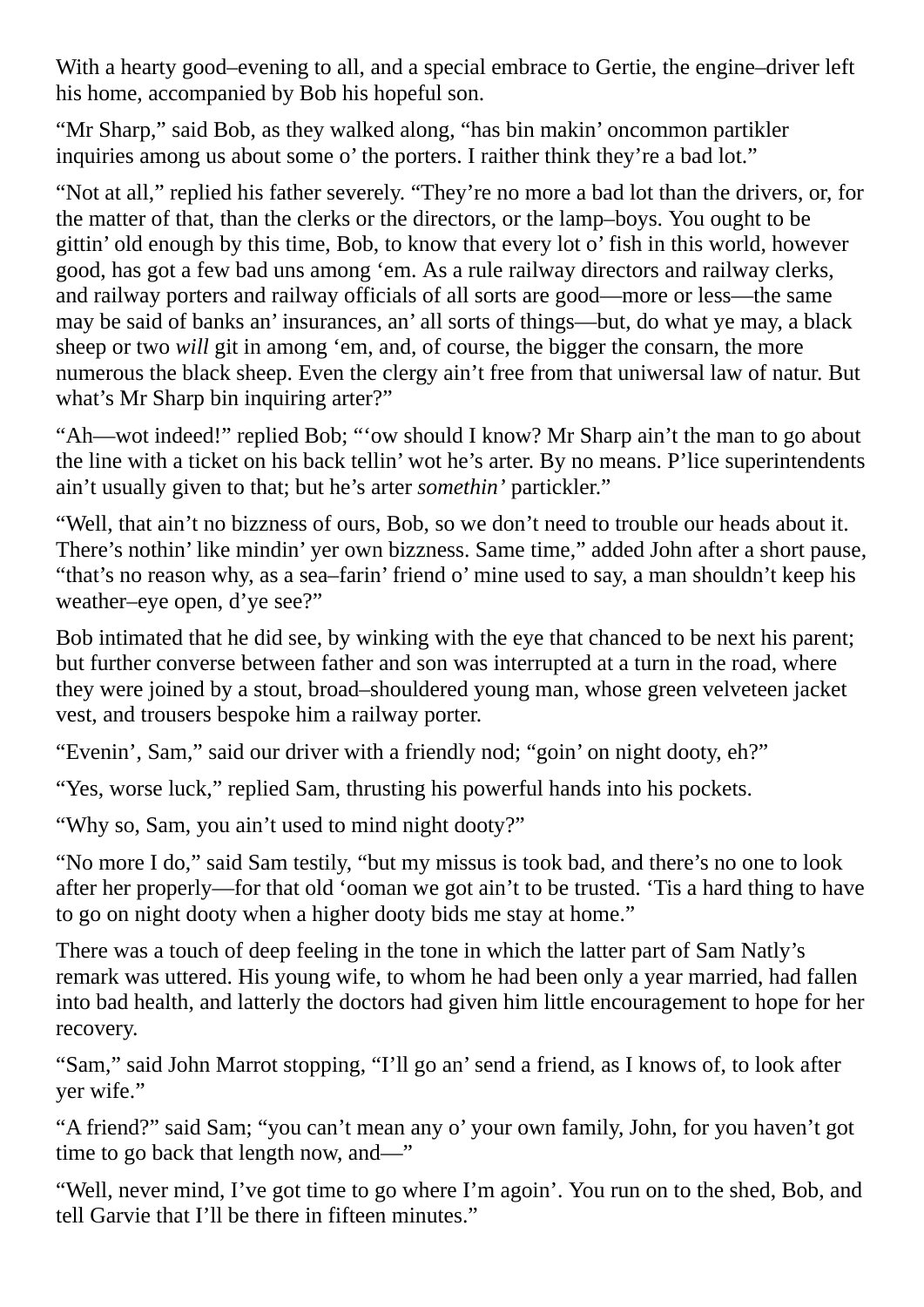The engine–driver turned off abruptly, and, increasing his pace to a smart walk, soon stood before the door of one of those uncommonly small neat suburban villas which the irrigating influence of the Grand National Trunk Railway had caused to spring up like mushrooms around the noisy, smoky, bustling town of Clatterby—to the unspeakable advantage of that class of gentlefolk who possess extremely limited incomes, but who, nevertheless, prefer fresh air to smoke.

"Is your missus at 'ome?" he inquired of the stout elderly woman who answered to his modest summons—for although John was wont to clatter and bang through the greater part of his daily and nightly career, he was tender of touch and act when out of his usual professional beat.

"Yes; do you wish to see her?"

"I does, my dear. Sorry I 'aven't got a card with me, but if you'll just say that it's John Marrot, the engine–driver, I dessay that'll do for a free pass."

The elderly woman went off with a smile, but returned quickly with an anxious look, and bade the man follow her. He was ushered into a small and poorly furnished but extremely neat and clean parlour, where sat a thin little old lady in an easy–chair, looking very pale.

"Ev'nin', ma'am," said John, bowing and looking rougher and bigger than usual in such a small apartment.

"You—you—don't bring bad news, I hope!—my son Joseph—"

"Oh no, Mrs Tipps, not by no means," said Marrot, hasting to relieve the timid old lady's feelings, "Mr Joseph is all right—nothing wotiver wrong with him—nor likely to be, ma'am. Leastwise he wos all right w'en I seed 'im last."

"And when might that be?" asked the timid old lady with a sigh of relief as she clasped her hands tightly together.

"W'y, let me see," said John, touching his forehead, "it was yesterday evenin' w'en I came up with the northern express."

"But many accidents might have happened since yesterday evening," said Mrs Tipps, still in an anxious tone.

"That's true, ma'am. All the engines on the Grand Trunk from the Pentland Firth to the Channel might have bu'sted their bilers since that time—but it ain't likely," replied John, with a bland smile.

"And—and what was my son doing when you passed him? Did you speak to him?"

"Speak to him! Bless your heart, ma'am," said John, with another benignant smile, "I went past Langrye station at sixty mile an hour, so we hadn't much chance to speak to each other. It would have been as much as we could have managed, if we'd tried it, to exchange winks."

"Dreadful!" exclaimed Mrs Tipps in a low tone. "Is that the usual rate of travelling on your railway?"

"Oh dear no, ma'am. It's only *my* express train as goes at that rate. Other expresses run between forty and fifty miles, an' or'nary trains average about thirty miles an hour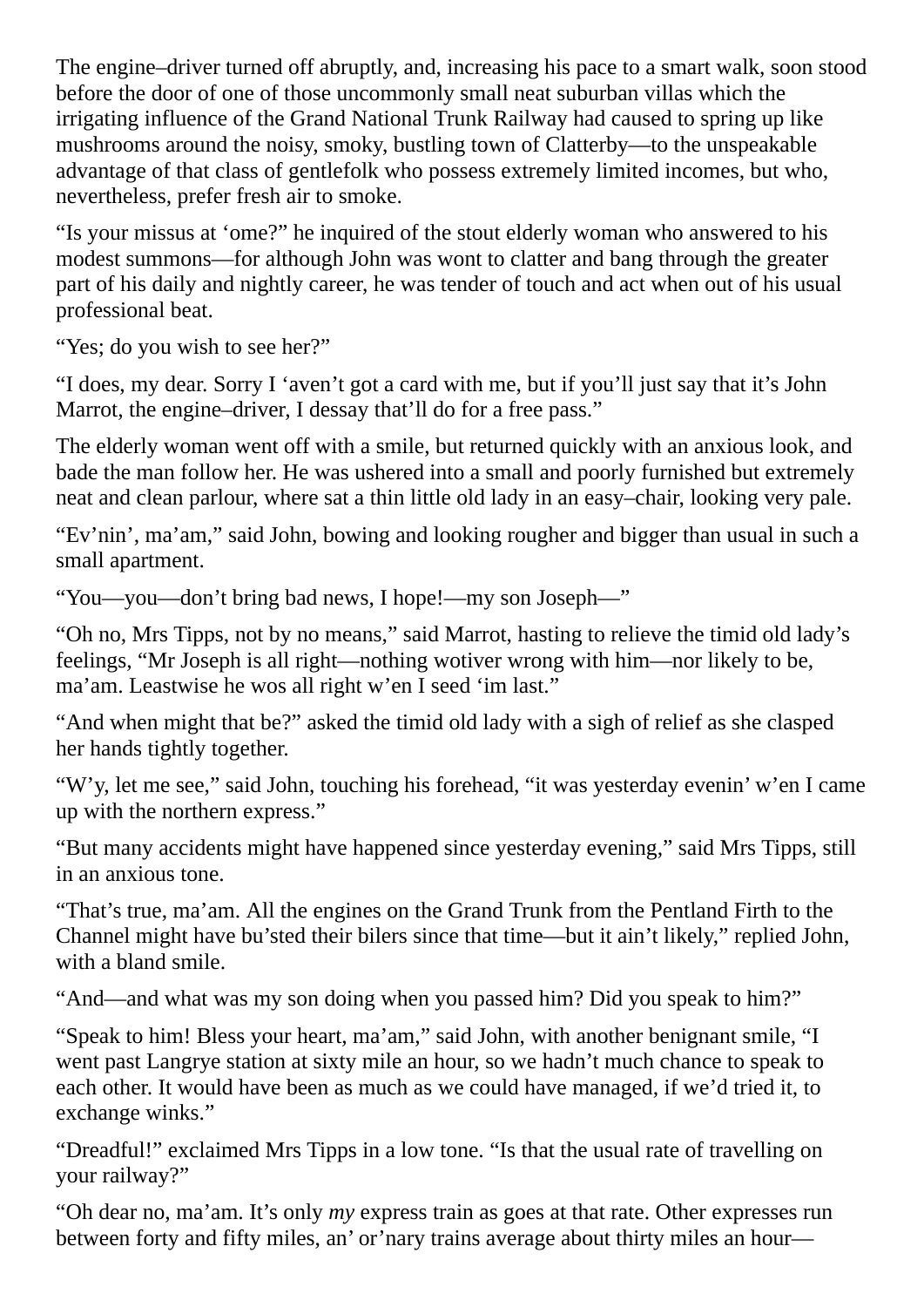goods, they go at about twenty, more or less; but they varies a good deal. The train I drives is about the fastest in the kingdom, w'ich is pretty much the same as sayin' it's the fastest in the world, ma'am. Sometimes I'm obleeged to go as high as nigh seventy miles an hour to make up time."

"The fastest mail–coaches in *my* young days," said Mrs Tipps, "used to go at the rate of ten miles an hour, I believe."

"Pretty much so," said John. "They did manage a mile or two more, I'm told, but that was their average of crawlin' with full steam on."

"And *you* sometimes drive at sixty or seventy miles an hour?"

"Yes, ma'am."

"With people in the carriages?"

"Cer'nly, ma'am."

"How I *wish* that I had lived a hundred years ago!" sighed poor Mrs Tipps.

"You'd have bin a pretty old girl by this time if you had," thought the engine–driver, but he was too polite to give utterance to the thought.

"And what was my son doing when you passed him at that frightful speed— you could *see* him, I suppose?"

"Oh yes, ma'am, I could see him well enough. He was talkin' an' laughin', as far as I could make out, with an uncommon pretty girl."

"Indeed!" exclaimed Mrs Tipps, flushing slightly—for she was extremely sensitive,—and evidently much relieved by this information. "Well, my good man, what do you wish me to do for you? anything that is in my power to—"

"Thankee, ma'am, but I don't want you to do nothin' for *me*."

"Then what have you to say to me?" added the old lady with a little smile that was clearly indicative of a kind little heart.

"I've come to take the liberty, ma'am, of askin' you to do one of my mates a favour."

"Most willingly," said Mrs Tipps with animation. "I shall never forget that you saved my dear Joseph's life by pulling him off the line when one of your dreadful engines was going straight over him. Anything that I am capable of doing for you or your friends will be but a poor return for what you have done for me. I have often asked you to allow me to make me some such return, Mr Marrot, and have been grieved at your constant refusal. I am delighted that you come to me now."

"You're very good to say so, ma'am. The fact is that one o' my friends, a porter on the line, named Sam Natly, has a young wife who is, I fear, far gone wi' consumption; she's worse to–night an' poor Sam's obliged to go on night dooty, so he can't look arter her, an' the old 'ooman they've got ain't worth nothin'. So I thought I'd make bold, ma'am, to ask you to send yer servant to git a proper nurse to take charge of her to–night, it would be—"

"I'll go myself!" exclaimed Mrs Tipps, interrupting, and starting up with a degree of alacrity that astonished the engine–driver. "Here, write down the address on that piece of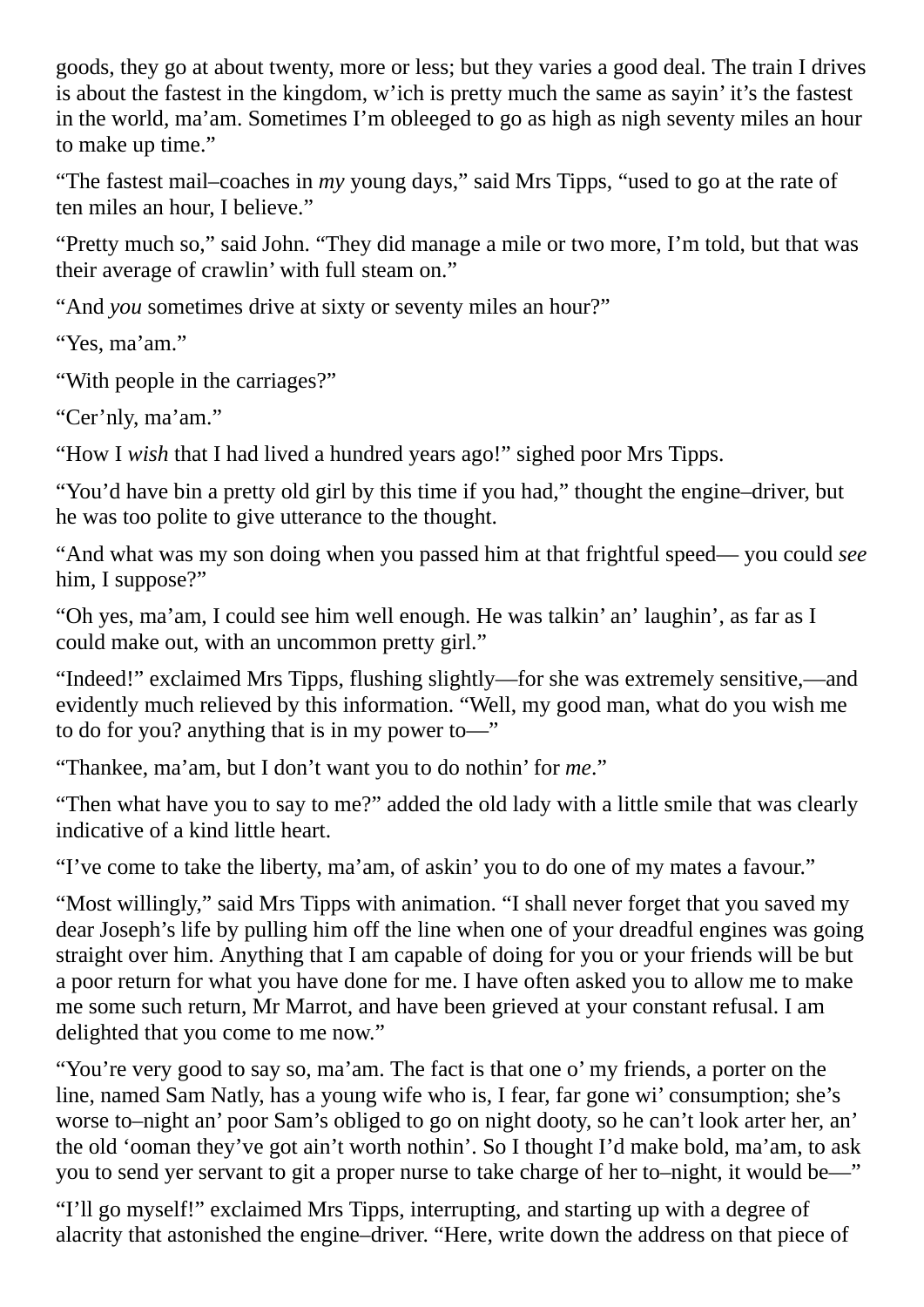#### paper—you can write, I suppose?"

"Yes, ma'am," replied John, modestly, as he bent down and wrote the address in a bold flowing hand, "I raither think I *can* write. I write notes, on a paper I've got to fill up daily, on the engine; an' w'en a man's trained to do that, ma'am, it's my opinion he's fit to write in any circumstances whatsomedever. Why, you'd hardly believe it, ma'am, but I do assure you, that I wrote my fust an' last love–letter to my missus on the engine. I was drivin' the Lightenin' at the time—that's the name o' my engine, ma'am, an' they calls me Jack Blazes in consikence—well, I'd bin courtin' Molly, off–an'–on, for about three months. She b'longed to Pinchley station, you must know, where we used to stop to give her a drink—"

"What! to give Molly a drink?"

"No, ma'am," replied John, with a slight smile, "to give the ingine a drink. Well, she met me nigh every day 'xcept Sundays at that station, and as we'd a pretty long time there about five minutes—we used to spend it beside the pump, an' made the most of it. But somehow I took it into my head that Molly was playin' fast an' loose with me, an' I was raither cool on her for a time. Hows'ever, her father bein' a pointsman, she wos shifted along with him to Langrye station—that's where your son is, ma'am—an' as we don't stop there we was obleeged to confine our courtship to a nod an' a wave of a handkerchief. Leastwise she shook out a white handkerchief an' I flourished a lump o' cotton–waste. Well, one day as we was close upon Langrye station—about two miles—I suddenly takes it into my head that I'd bring the thing to a pint, so I sings out to my mate—that was my fireman, ma'am—says I, `look out Jim,' an' I draws out my pencil an' bends my legs you must always bend your legs a little, ma'am, w'en you writes on a locomotive, it makes springs of 'em, so to speak—an' I writes on the back of a blank time–bill, `Molly, my dear, no more shilly–shallyin' with *me*. Time's up. If you'll be tender, I'll be locomotive. Only say the word and we're coupled for life in three weeks. A white handkerchief means yes, a red 'un, no. If red, you'll see a noo driver on the 10:15 a.m. express day after to–morrow. John Marrot.' I was just in time to pitch the paper crumpled up right into her bosom," continued the driver, wiping his forehead as if the deep anxiety of that eventful period still affected him, "an' let me tell you, ma'am, it requires a deal o' nice calculation to pitch a piece o' crumpled paper true off a locomotive goin' between fifty and sixty miles an hour; but it went all straight—I could see that before we was gone."

"And what was the result?" asked the little old lady as earnestly as if that result were still pending.

"W'y, the result wos as it should be! My letter was a short 'un, but it turned out to be a powerful brake. Brought her up sharp—an' we was coupled in less than six weeks."

"Amazing phase of human life!" observed Mrs Tipps, gazing in admiration at the stalwart giant who stood deferentially before her.

"Well, it *was* a raither coorious kind o' proposal," said Marrot with a smile, "but it worked uncommon well. I've never wanted to uncouple since then."

"Pardon *me*, Mr Marrot," said Mrs Tipps, with little hysterical laugh—knowing that she was about to perpetrate a joke—"may I ask if there are any—any *little* tenders?"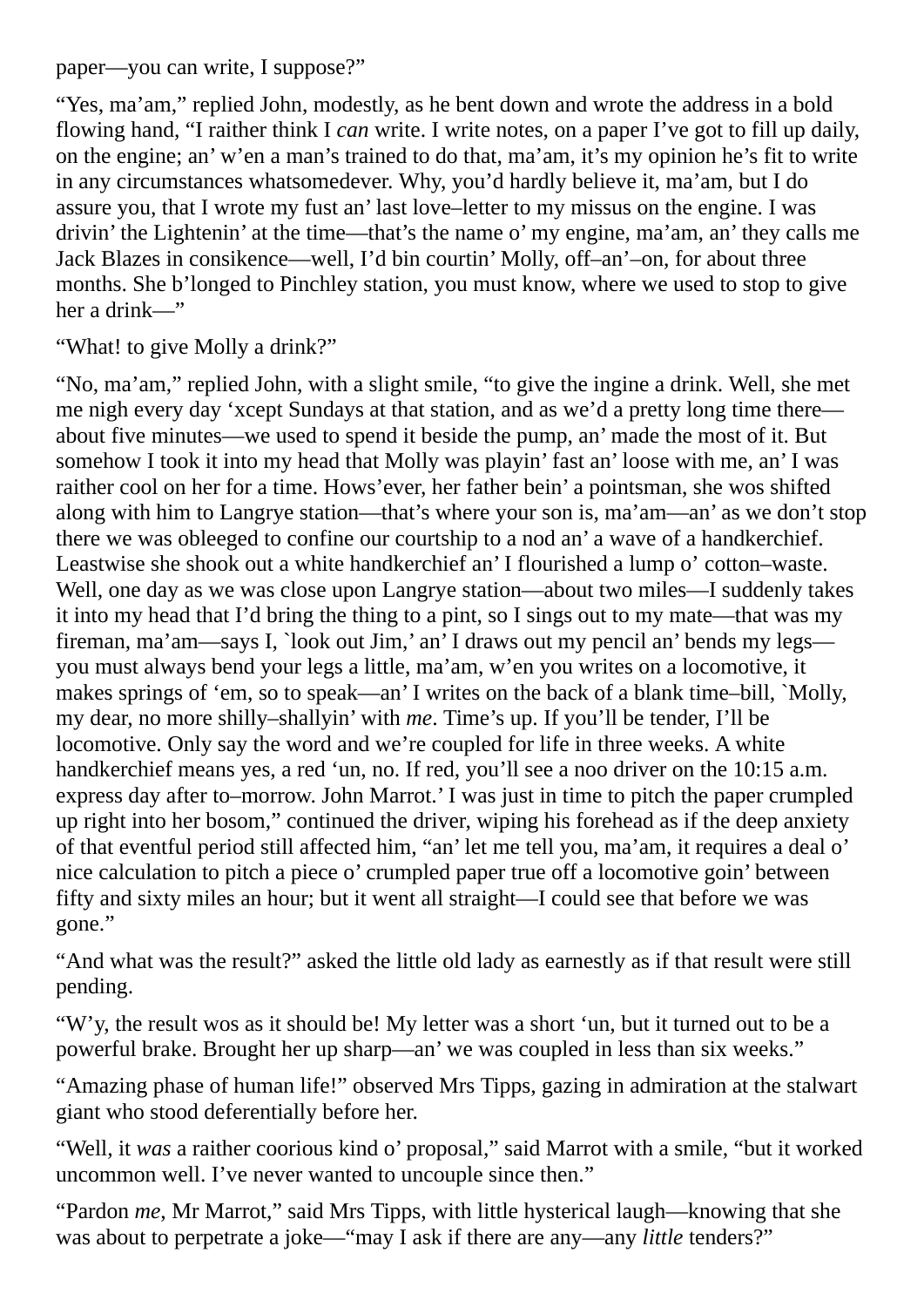"Oh, lots of 'em," replied John, "quite a train of 'em; four livin' an' three gone dead. The last was coupled on only a short time ago. You'll excuse me now, ma'am," he added, pulling out and consulting the ponderous chronometer with which the company supplied him, "I must go now, havin' to take charge o' the 6:30 p.m. train,—it ain't my usual train, but I'm obleeged to take it to–night owin' to one of our drivers havin' come by an accident. Evenin', ma'am."

John bowed, and retired so promptly that poor Mrs Tipps had no time to make further inquiry into the accident referred to—at the very mention of which her former alarm came back in full force. However, she wisely got the better of her own anxieties by throwing herself into those of others. Putting on her bonnet she sallied forth on her errand of mercy.

Meanwhile John Marrot proceeded to the engine–shed to prepare his iron horse for action. Here he found that his fireman, Will Garvie, and his cleaner, had been attending faithfully to their duty. The huge locomotive, which looked all the more gigantic for being under cover, was already quivering with that tremendous energy—that artificial life—which rendered it at once so useful and so powerful a servant of man. Its brasses shone with golden lustre, its iron rods and bars, cranks and pistons glittered with silvery sheen, and its heavier parts and body were gay with a new coat of green paint. Every nut and screw and lever and joint had been screwed up, and oiled, examined, tested, and otherwise attended to, while the oblong pit over which it stood when in the shed—and into which its ashes were periodically emptied—glowed with the light of its intense furnace. Ever and anon a little puff issued from its safety–valve, proving to John Marrot that there was life within his fiery steed sufficient to have blown the shed to wreck with all its brother engines, of which there were at the time two or three dozen standing—some disgorging their fire and water after a journey, and preparing to rest for the night; some letting off steam with a fiendish yell unbearably prolonged; others undergoing trifling repairs preparatory to starting next day, and a few, like that of our engine–driver, ready for instant action and snorting with impatience like war–horses "scenting the battle from afar." The begrimed warriors, whose destiny it was to ride these iron chargers, were also variously circumstanced. Some in their shirt sleeves busy with hammer and file at benches hard by; others raking out fire–boxes, or oiling machinery; all busy as bees, save the few, who, having completed their preparations, were buttoning up their jackets and awaiting the signal to charge.

At last that signal came to John Marrot—not in a loud shout of command or a trumpet– blast, but by the silent hand of Time, as indicated on his chronometer.

"But how," it may be asked, "does John Marrot know precisely the hour at which he has to start, the stations he has to stop at, the various little acts of coupling on and dropping off carriages and trucks, and returning with trains or with `empties' within fixed periods so punctually, that he shall not interfere with, run into, or delay, the operations of the hundreds of drivers whose duties are as complex, nice, important, and swift as his own."

Reader, we reply that John knows it all in consequence of the perfection of *system* attained in railway management. Without this, our trains and rails all over the kingdom would long ago have been smashed up into what Irishmen expressively name smithereens.

The duty of arranging the details of the system devolves on the superintendents of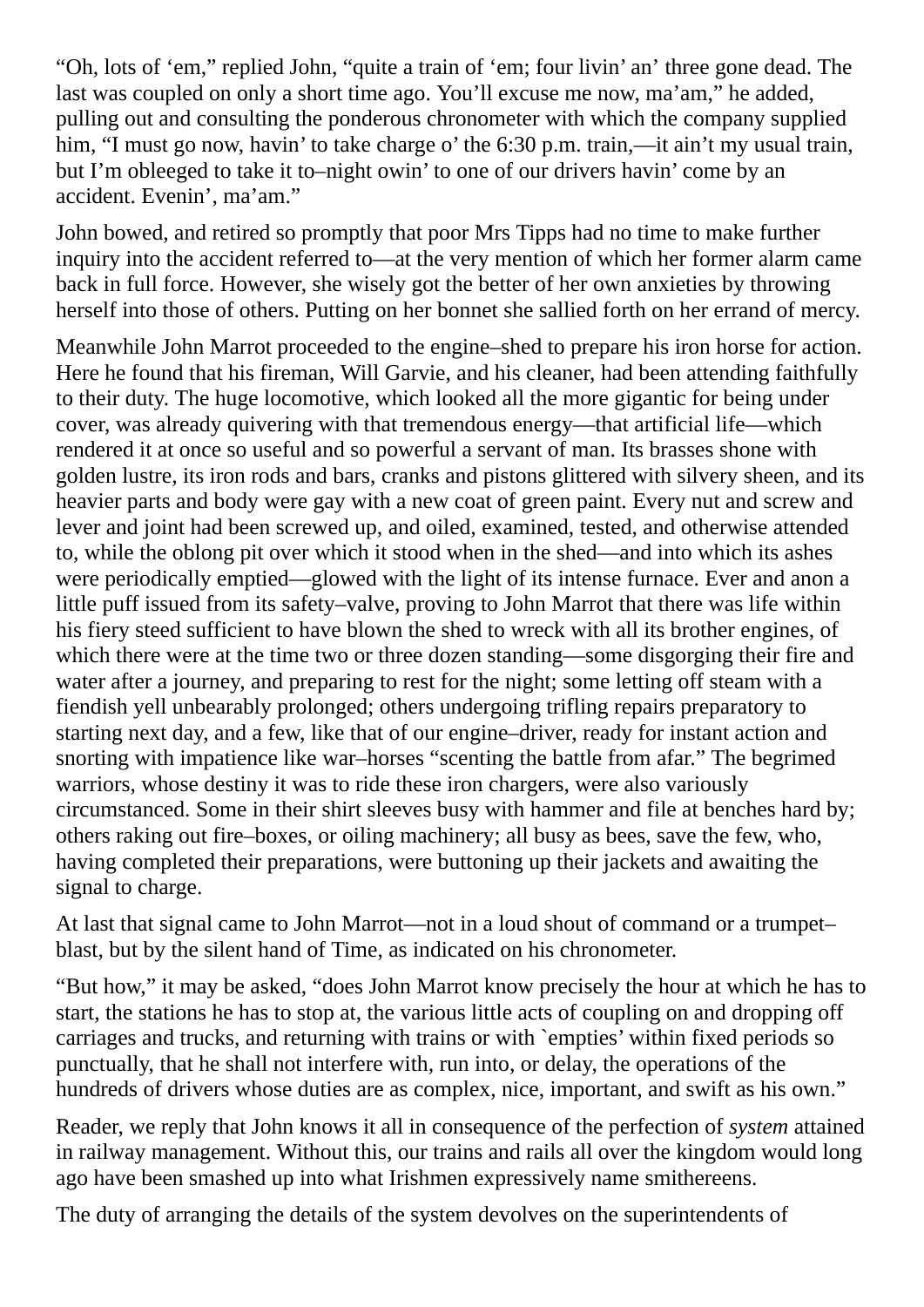departments on the line, namely, the passenger, goods, and locomotive superintendents, each of whom reigns independently and supreme in his own department, but of course, like the members of a well–ordered family, they have to consult together in order that their trains may be properly horsed, and the time of running so arranged that there shall be no clashing in their distinct though united interests. When the number of trains and time of running have been fixed, and finally published by the passenger superintendent—who is also sometimes the "Out–door superintendent," and who has duties to perform that demand very considerable powers of generalship,—it is the duty of the locomotive superintendent to supply the requisite engines. This officer, besides caring for all the "plant" or rolling–stock, new and old, draws out periodically a schedule, in which is detailed to a nicety every minute act that has to be done by drivers—the hour at which each engine is to leave the shed on each day of the week, the number of each engine, its driver and fireman, and the duties to be performed; and this sheet contains complete *daily* (nay, almost hourly) directions for passenger, goods, and pilot–engines.

In order to secure attention to these regulations, each engineman is fined one shilling for every minute he is behind time in leaving the shed. The difficulty of making these runnings of trains dovetail into each other on lines where the traffic is great and constant, may well be understood to be considerable, particularly when it is remembered that ordinary regular traffic is interfered with constantly by numerous excursion, special, and other irregular trains, in the midst of which, also, time must be provided for the repair and renewal of the line itself, the turning of old rails, laying down of new ones, raising depressed sleepers, renewing broken chairs, etcetera,—all which is constantly going on, and that, too, at parts of the line over which hundreds of trains pass in the course of the twenty–four hours.

Besides the arrangements for the regular traffic, which are made monthly, a printed sheet detailing the special traffic, repairs of lines, new and altered signals, working arrangements, etcetera, is issued weekly to every member of the staff; particularly to engine–drivers and guards. We chance to possess one of these private sheets, issued by one of our principal railways. Let us peep behind the scenes for a moment and observe how such matters are managed.

The vacation has come to an end, and the boys of Rapscallion College will, on a certain day, pour down on the railway in shoals with money in hand and a confident demand for accommodation. This invading army must be prepared for. Ordinary trains are not sufficient for it. Delay is dangerous on railways; it must not be permitted; therefore the watchful superintendent writes an order which we find recorded as follows:—

"*Wednesday, 26th April*,—Accommodation must be provided on this day in the 3:10 and 6:25 p.m. Up, and 2:25 and 6:10 p.m. Down Trains, for the Cadets returning to Rapscallion College. By the Trains named, Rapscallion College tickets will be collected at Whitewater on the Down journey, and at Smokingham on the Up journey. Oldershot to send a man to Whitewater to assist in the collection of these tickets."

Again—a "Relief Train" has to be utilised. It won't "pay" to run empty trains on the line unnecessarily, therefore the superintendent has his eye on it, and writes:—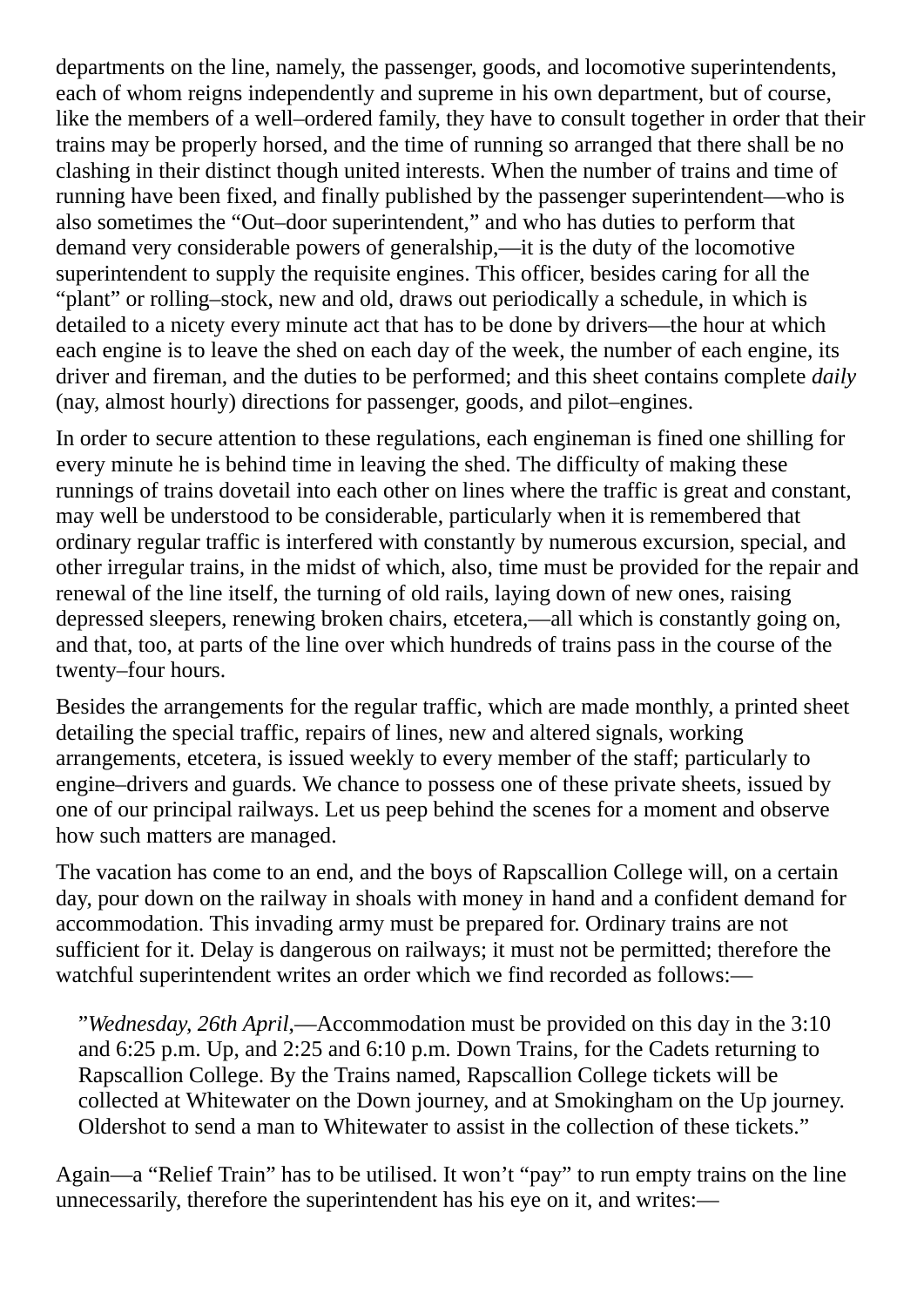"*April* 23rd.—An Empty Train will leave Whiteheath for Woolhitch at about 8:10 p.m., to work up from Woolhitch at 9:05 p.m., calling at Woolhitch Dockyard and Curlton, and forming the 9:15 p.m. Up Ordinary Train from Whiteheath. Greatgun Street to provide Engines and Guards for this service."

This is but a slight specimen of the providing, dovetailing, timing, and guarding that has to be done on all the lines in the kingdom. In the same sheet from which the above is quoted, we find notes, cautions, and intimations as to such various matters as the holding of the levers of facing points when trains are passing through junctions; the attention required of drivers to new signals; the improper use of telegraph bells; the making search for lost "passes;" the more careful loading of goods waggons; the changes in regard to particular trains; the necessity of watchfulness on the part of station–masters, robberies having been committed on the line; the intimation of dates when and places where ballast trains are to be working on the line; the times and, places when and where repairs to line are to take place during the brief intervals between trains of the ordinary traffic; and many other matters, which naturally lead one to the belief that superintendents of railways must possess the eyes of Argus, the generalship of Wellington, and the patience of Job.

Being carefully hedged in, as we have shown, with strict rules and regulations, backed by fines in case of the slightest inattention, and the certainty of prompt dismissal in case of gross neglect or disobedience, with the possibility of criminal prosecution besides looming in the far distance, our friend, John Marrot, knowing his duties well, and feeling perfect confidence in himself and his superiors, consulted his chronometer for the last time, said, "Now, then, Bill!" and mounted his noble steed.

Will Garvie, who was putting a finishing drop of oil into some part of the machinery, took his station beside his mate and eased off the brake. John let off two sharp whistles (an imperative duty on the part of every driver before starting an engine) and let on the steam. The first was a very soft pulsation—a mere puff—but it was enough to move the ponderous engine as if it had been a cork, though its actual weight with tender was fifty– three tons. Another puff, and slowly the iron horse moved out of its stable. There was a gentle, oily, gliding, effect connected with its first movements that might have won the confidence even of timid Mrs Captain Tipps. Another puff of greater strength shot the engine forward with a sudden grandeur of action that would certainly have sent that lady's heart into her throat. In a few seconds it reached and passed the place where the siding was connected with the main line, and where a pointsman stood ready to shift the points. Here the obedient spirit of the powerful steed was finely displayed. Will Garvie reversed the action of the engines by a process which, though beautifully simple and easily done, cannot be easily described. John let on a puff of steam, and the engine glided backwards as readily as it had run forward. A few seconds afterwards it moved slowly under the magnificent arch of Clatterby station, and its buffers met those of the train it was destined to draw as if with a gentle touch of friendly greeting.

At the station all was bustle and noise; but here we must venture to do what no human being could accomplish in reality, compel the 6:30 p.m. train to wait there until it shall be our pleasure to give it the signal to start! Meanwhile we shall put back the clock an hour or so, ask the reader to return to Mrs Tipps' residence and observe what transpired there while John Marrot was in the shed getting his iron steed ready for action.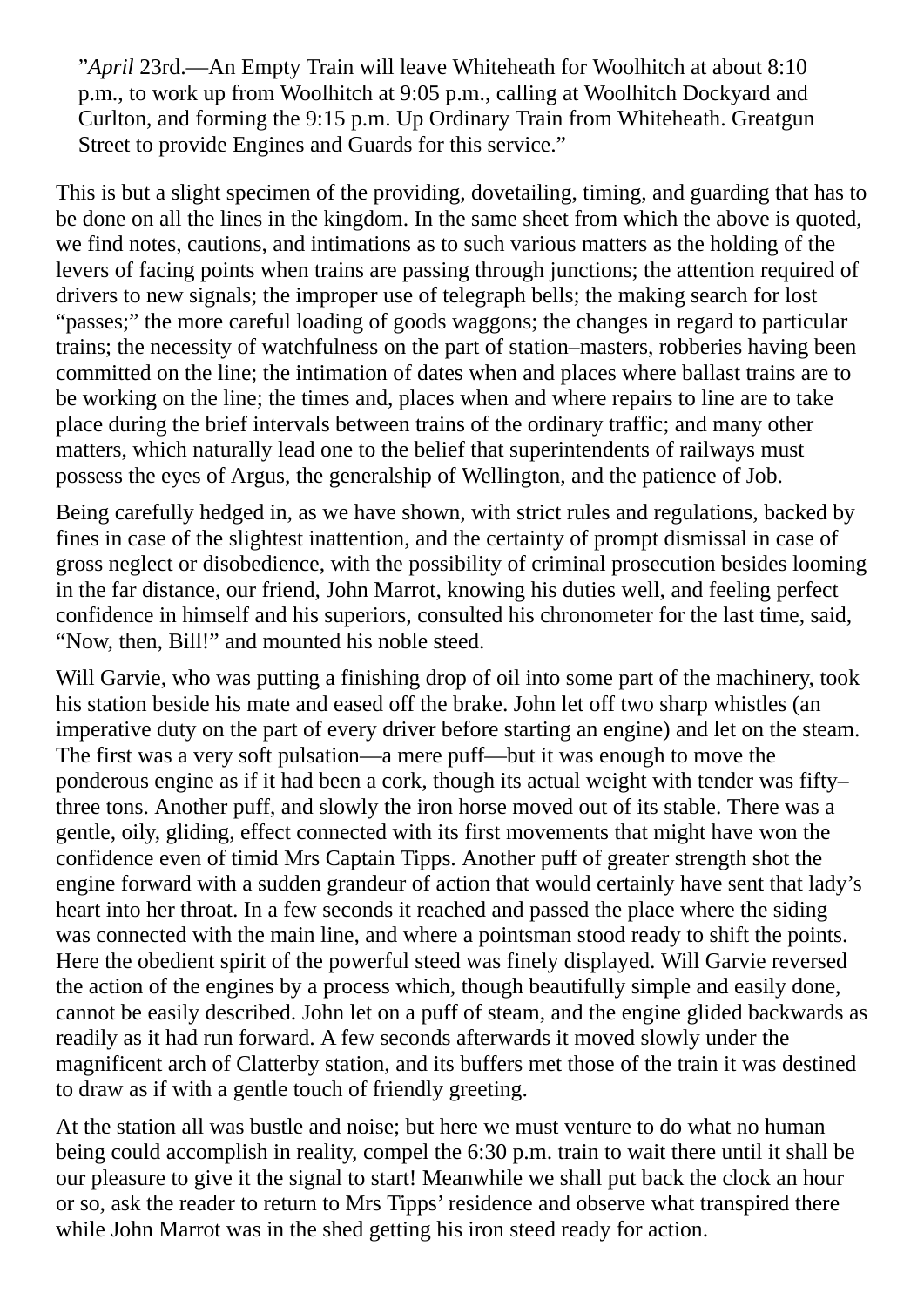### **CHAPTER THREE**

#### <span id="page-17-0"></span>*In Which the Widow Holds Converse With a Captain, Makes the Acquaintance of a Young Man, and Receives a Telegraphic Shock, Which Ends in a Railway Journey*

Mrs Captain Tipps was, as we have said, a thin old lady of an excessively timid temperament. She was also, as we have shown, impulsively kind in disposition. Moreover, she was bird–like in aspect and action. We would not have it supposed, however, that her features were sharp. On the contrary, they were neat and rounded and well formed, telling of great beauty in youth, but her little face and mouth were of such a form that one was led irresistibly to expect to hear her chirp; she fluttered rather than walked and twittered rather than talked. Altogether she was a charming little old lady, with a pair of bead–like eyes as black as sloes. Happy that captain—a sea–captain, by the way, long since dead—round whom she had fluttered in days gone bye, and happy that son Joseph round whom, when at home, she fluttered now.

But Joseph was not often at home at the time we write of. He was an honest soul—a gentle, affectionate man with a handsome face, neat dapper little frame, something like his mother in many ways, yet not unmanly. He was too earnest, simple, unassuming, and unaffected to be that. He was a railway clerk, and had recently been appointed to Langrye station, about fifty miles from Clatterby, which necessitated his leaving his mother's roof; but Mrs Tipps consoled herself with the intention of giving up her little villa and going to live at Langrye.

Poverty, after the captain's death, had seized upon the widow, and held her tightly down during the whole of that period when Joseph and his only sister Netta were being educated. But Mrs Tipps did her duty bravely by them. She was a practically religious woman, and tried most earnestly to rule her life in accordance with the blessed Word of God. She trained up her children "in the way that they should go," in thorough reliance on the promise that "they would not depart from it when they were old." She accepted the command, "owe no man anything but to love one another," as given to herself as well as to the world at large—hence she kept out of debt, and was noted for deeds of kindness wherever she went.

But she was pinched during this period—terribly pinched—no one knew how severely save her daughter Netta, to whom she had been in the habit of confiding all her joys and sorrows from the time that the child could form any conception of what joy or sorrow meant. But Mrs Tipps did not weep over her sorrows, neither did she become boisterous over her joys. She was an equable, well–balanced woman in everything except the little matter of her nervous system. Netta was a counterpart of her mother. As time went on expenses increased, and living on small means became more difficult, so that Mrs Tipps was compelled to contemplate leaving the villa, poor and small though it was, and taking a cheaper residence. At this juncture a certain Captain Lee, an old friend of her late husband —also a sea–captain, and an extremely gruff one—called upon the widow, found out her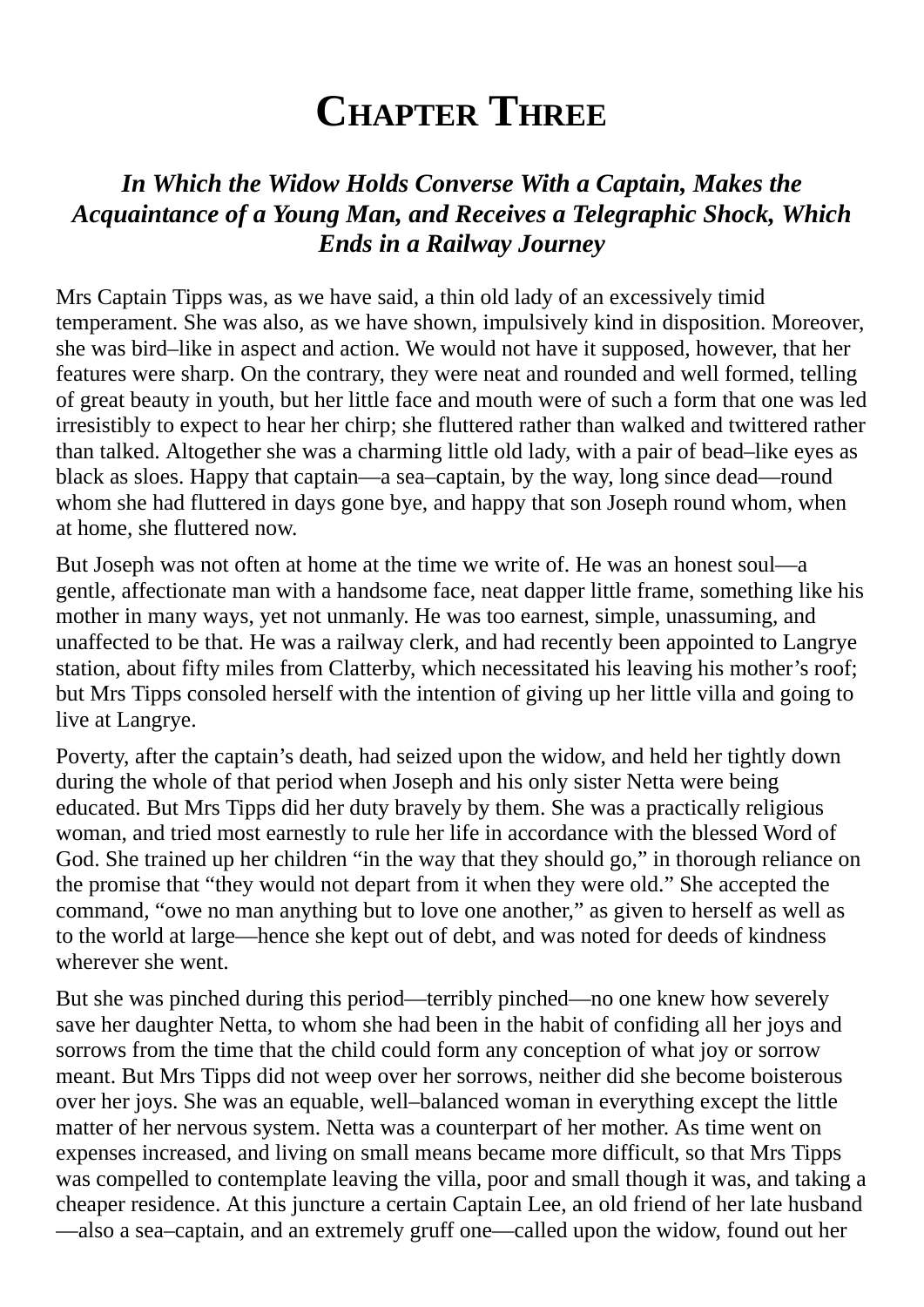straitened circumstances, and instantly offered her five hundred pounds, which she politely but firmly refused.

"But madam," said the excitable captain on that memorable occasion, "I must insist on your taking it. Excuse me, I have my own reasons,—and they are extremely good ones, for saying that it is my duty to give you this sum and yours to take it. I owe it to your late husband, who more than once laid me under obligations to him."

Mrs Tipps shook her little head and smiled.

"You are very kind, Captain Lee, to put it in that way, and I have no doubt that my dear husband did, as you say, lay you under many obligations because he was always kind to every one, but I cannot I assure you—"

"Very well," interrupted the captain, wiping his bald head with his pocket–handkerchief angrily, "then the money shall go to some charity— some—some ridiculous asylum or hospital for teaching logarithms to the Hottentots of the Cape, or something of that sort. I tell you, madam," he added with increased vehemence, seeing that Mrs Tipps still shook her head, "I tell you that I *robbed* your husband of five hundred pounds!"

"Robbed him!" exclaimed Mrs Tipps, somewhat shocked. "Oh, Captain Lee, impossible!"

"Yes I did," replied the captain, crossing his arms and nodding his head firmly, "robbed him. I laid a bet with him to that extent and won it."

"That is not usually considered robbery, Captain Lee," said Mrs Tipps with a smile.

"But that ought to be considered robbery," replied the captain, with a frown. "Betting is a mean, shabby, contemptible way of obtaining money for nothing on false pretences. The man who bets says in his heart, `I want my friend's money without the trouble of working for it, therefore I'll offer to bet with him. In so doing I'll risk an equal sum of my own money. That's fair and honourable!' Is that logic?" demanded the captain, vehemently, "It is not! In the first place it is mean to want, not to speak of accepting, another man's money without working for it, and it is a false pretence to say that you risk your own money because it is *not* your own, it is your wife's and your children's money, who are brought to poverty, mayhap, because of your betting tendencies, and it is your baker's and butcher's money, whose bread and meat you devour (as long as they'll let you) without paying for it, because of your betting tendencies, and a proportion of it belongs to your church, which you rob, and to the poor, whom you defraud, because of your betting tendencies; and if you say that when you win the case is altered, I reply, yes, it is altered for the worse, because, instead of bringing all this evil down on your own head you hurl it, not angrily, not desperately, but, worse, with fiendish *indifference* on the head of your friend and his innocent family. Yes, madam, although many men do not think it so, betting *is* a dishonourable thing, and I'm ashamed of having done it. I repent, Mrs Tipps, the money burns my fingers, and I *must* return it."

"Dear me!" exclaimed the old lady, quite unable to reply at once to such a gush. "But Captain Lee, did you not say that it is mean to accept money without working for it, and yet you want me to accept five hundred pounds without working for it?"

"Oh! monstrous sophistry," cried the perplexed man, grasping desperately the few hairs that remained on his polished head, "is there no difference then between presenting or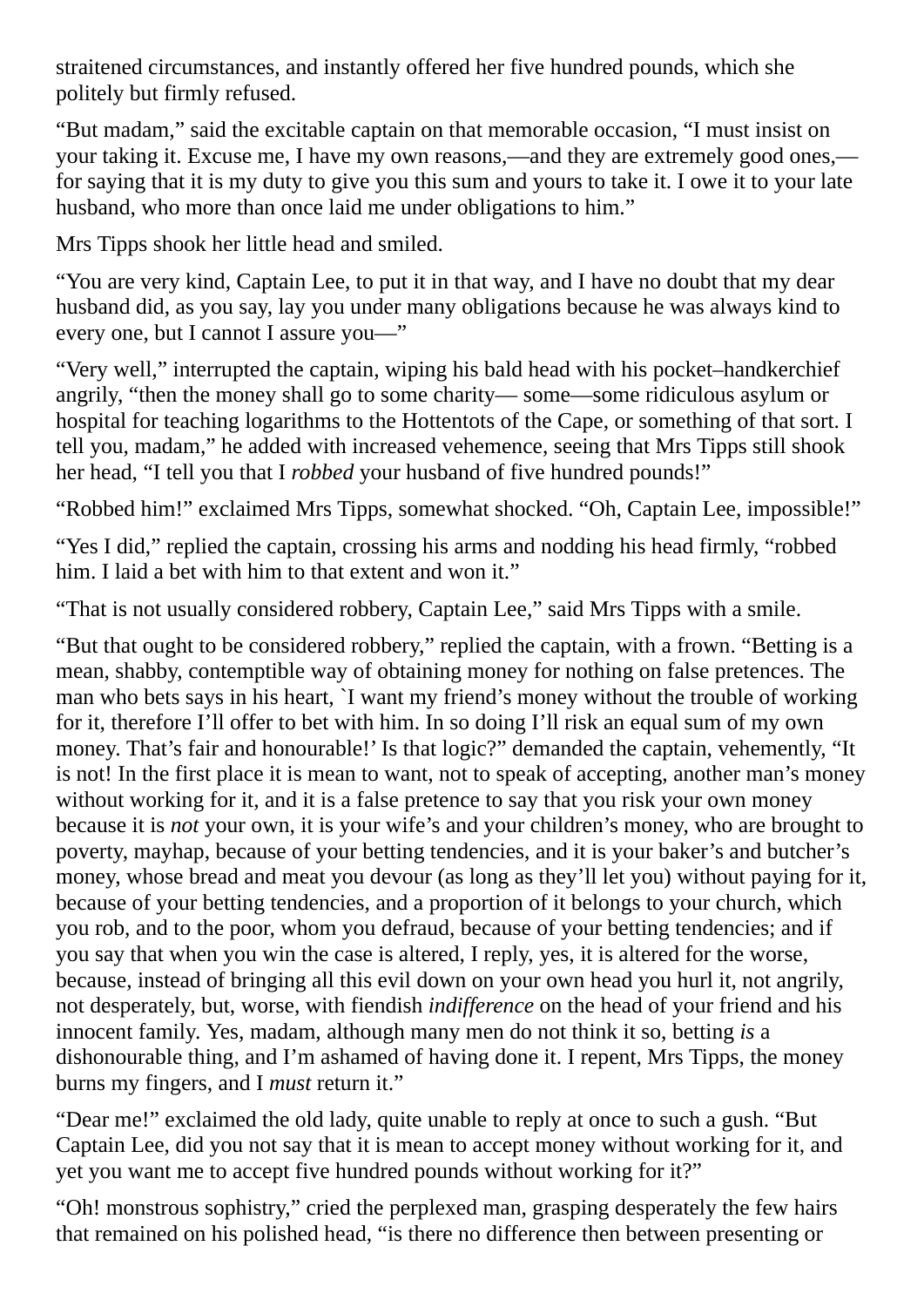accepting a gift and betting? Are there not circumstances also in which poverty is unavoidable and the relief of it honourable as well as delightful? not to mention the courtesies of life, wherein giving and receiving in the right spirit and within reasonable limits, are expressive of good–will and conducive to general harmony. Besides, I do not offer a gift. I want to repay a debt; by rights I ought to add compound interest to it for twenty years, which would make it a thousand pounds. Now, *do* accept it, Mrs Tipps," cried the captain, earnestly.

But Mrs Tipps remained obdurate, and the captain left her, vowing that he would forthwith devote it as the nucleus of a fund to build a collegiate institute in Cochin–China for the purpose of teaching Icelandic to the Japanese.

Captain Lee thought better of it, however, and directed the fund to the purchase of frequent and valuable gifts to little Joseph and his sister Netta, who had no scruples whatever in accepting them. Afterwards, when Joseph became a stripling, the captain, being a director in the Grand National Trunk Railway, procured for his protege a situation on the line.

To return to our story after this long digression:—

We left Mrs Tipps in the last chapter putting on her bonnet and shawl, on philanthropic missions intent. She had just opened the door, when a handsome, gentlemanly youth, apparently about one or two and twenty, with a very slight swagger in his gait stepped up to it and, lifting his hat said—

"Mrs Tipps, I presume? I bring you a letter from Clatterby station. Another messenger should have brought it, but I undertook the duty partly for the purpose of introducing myself as your son's friend. I— my name is Gurwood."

"What!—Edwin Gurwood, about whom Joseph speaks so frequently, and for whom he has been trying to obtain a situation on the railway through our friend Captain Lee?" exclaimed Mrs Tipps.

"Yes," replied the youth, somewhat confused by the earnestness of the old lady's gaze, "but pray read the letter—the telegram—I fear—"

He stopped, for Mrs Tipps had torn open the envelope, and stood gazing at it with terrible anxiety depicted on her face.

"There is no cause for immediate fear, I believe," began Edwin, but Mrs Tipps interrupted him by slowly reading the telegram.

"From Joseph Tipps, Langrye station, to Mrs Tipps, Eden Villa, Clatterby. Dear Mother, Netta is not very well—nothing serious, I hope—don't be alarmed—but you'd better come and nurse her. She is comfortably put up in my lodgings."

Mrs Tipps grew deadly pale. Young Gurwood, knowing what the message was, having seen it taken down while lounging at the station, had judiciously placed himself pretty close to the widow. Observing her shudder, he placed his strong arm behind her, and adroitly sinking down on one knee received her on the other, very much after the manner in which, while at school, he had been wont to act the part of second to pugilistic companions.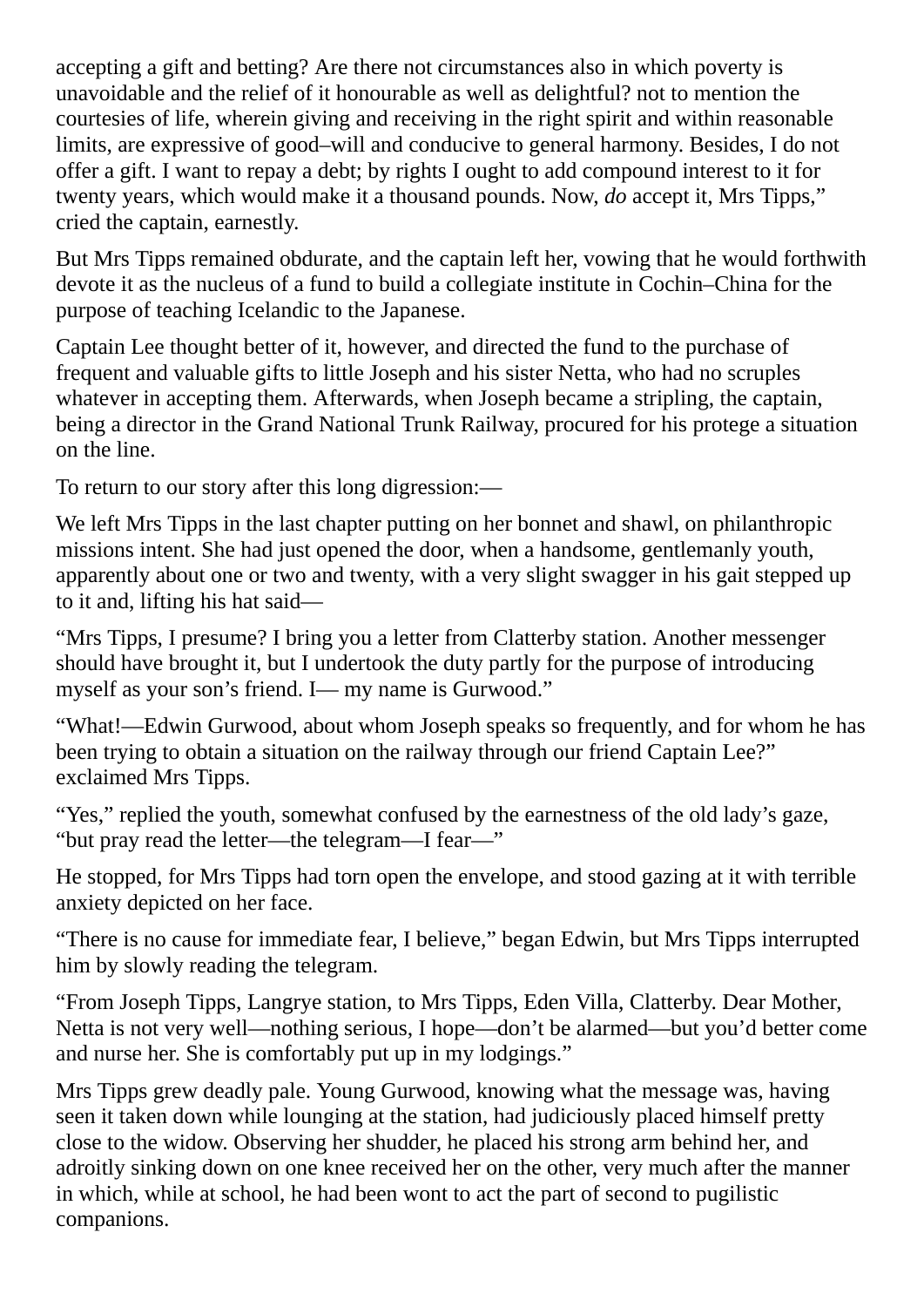Mrs Tipps recovered almost immediately, sprang up, and hurried into the house, followed by Gurwood.

"You'll have time to catch the 6.30 train," he said, as Mrs Tipps fluttered to a cupboard and brought out a black bottle.

"Thank you. Yes, I'll go by that. You shall escort me to it. Please ring the bell."

The stout elderly female—Netta's nurse—answered.

"Come here, Durby," said the widow quickly; "I want you to take this bottle of wine to a poor sick woman. I had intended to have gone myself, but am called away suddenly and shan't be back to–night. You shall hear from me to–morrow. Lock up the house and stay with the woman to look after her, if need be—and now, Mr Gurwood."

They were gone beyond recall before Mrs Durby could recover herself.

"I never did see nothink like my poor missus," she muttered, "there *must* be somethink wrong in the 'ead. But she's a good soul."

With this comforting reflection Mrs Durby proceeded to obey her "missus's" commands.

On reaching the station Mrs Tipps found that she had five minutes to wait, so she thanked Gurwood for escorting her, bade him good–bye, and was about to step into a third–class carriage when she observed Captain Lee close beside her, with his daughter Emma, who, we may remark in passing, was a tall, dark, beautiful girl, and the bosom friend of Netta Tipps.

"Oh, there is Captain Lee. How fortunate," exclaimed Mrs Tipps, "he will take care of me. Come, Mr Gurwood, I will introduce you to him and his daughter."

She turned to Gurwood, but that youth did not hear her remark, having been forced from her side by a noiseless luggage truck on India–rubber wheels. Turning, then, towards the captain she found that he and his daughter had hastily run to recapture a small valise which was being borne off to the luggage van instead of going into the carriage along with them. At the same moment the guard intervened, and the captain and his daughter were lost in the crowd.

But Edwin Gurwood, although he did not hear who they were, had obtained a glance of the couple before they disappeared, and that glance, brief though it was, had taken deadly effect! He had been shot straight to the heart. Love at first sight and at railway speed, is but a feeble way of expressing what had occurred. Poor Edwin Gurwood, up to this momentous day woman–proof, felt, on beholding Emma, as if the combined powers of locomotive force and electric telegraphy had smitten him to the heart's core, and for one moment he stood rooted to the earth, or— to speak more appropriately—nailed to the platform. Recovering in a moment he made a dash into the crowd and spent the three remaining minutes in a wild search for the lost one!

It was a market–day, and the platform of Clatterby station was densely crowded. Sam Natly the porter and his colleagues in office were besieged by all sorts of persons with all sorts of questions, and it said much for the tempers of these harassed men, that, in the midst of their laborious duties, they consented to be stopped with heavy weights on their shoulders, and, while perspiration streamed down their faces, answered with perfect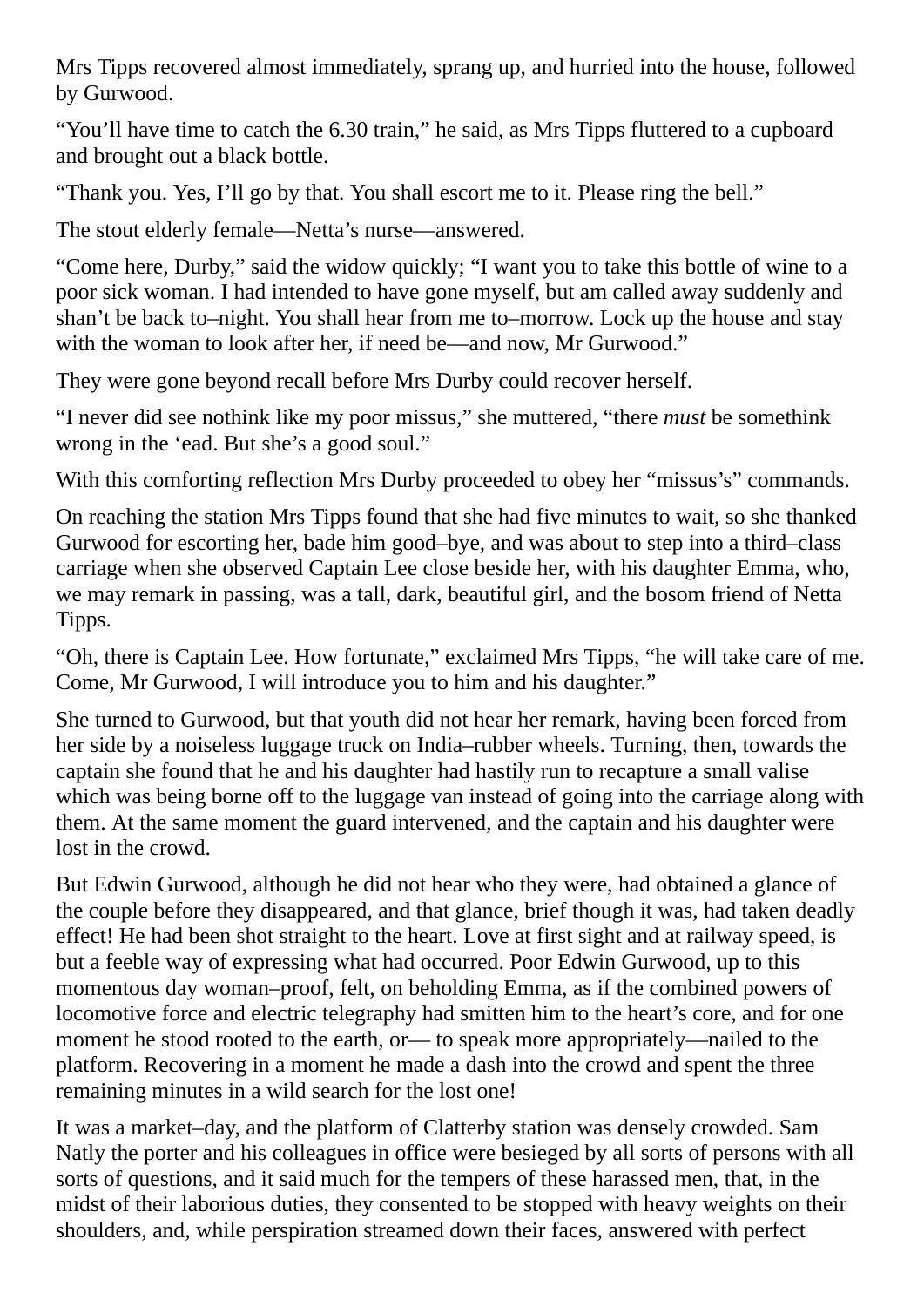civility questions of the most ridiculous and unanswerable description.

"Where's my wife?" frantically cried an elderly gentleman, seizing Sam by the jacket.

"I don't know, sir," replied Sam with a benignant smile.

"There she is," shouted the elderly gentleman, rushing past and nearly overturning Sam.

"What a bo–ar it must be to the poatas to b' wearied so by stoopid people," observed a tall, stout, superlative fop with sleepy eyes and long whiskers to another fop in large–check trousers.

"Ya–as," assented the checked trousers.

"Take your seats, gentlemen," said a magnificent guard, over six feet high, with a bushy beard.

"O–ah!" said the dandies, getting into their compartment.

Meanwhile, Edwin Gurwood had discovered Emma. He saw her enter a first–class carriage. He saw her smile ineffably to her father. He heard the guard cry, "Take your seats; take your seats," and knew that she was about to be torn from him perhaps for ever. He felt that it was a last look, because, how could he hope in a populous city to meet with her again? Perhaps she did not even belong to that part of the country at all, and was only passing through. He did not even know her name! What *was* he to do? He resolved to travel with her, but it instantly occurred to him that he had no ticket. He made a stride or two in the direction of the ticket office, but paused, remembering that he knew not her destination, and that therefore he could not demand a ticket for any place in particular.

Doors began to slam, and John Marrot's iron horse let off a little impatient steam. Just then the "late passenger" arrived. There is always a late passenger at every train. On this occasion the late passenger was a short–sighted elderly gentleman in a brown top–coat and spectacles. He was accompanied by a friend, who assisted him to push through the crowd of people who had come to see their friends away, or were loitering about for pastime. The late passenger carried a bundle of wraps; the boots of his hotel followed with his portmanteau.

"All right sir; plenty of time," observed Sam Natly, coming up and receiving the portmanteau from boots. "Which class, sir?"

"Eh—oh—third; no, stay, second," cried the short–sighted gentleman, endeavouring vainly to open his purse to pay boots. "Here, hold my wraps, Fred."

His friend Fred chanced at that moment to have been thrust aside by a fat female in frantic haste and Edwin Gurwood, occupying the exact spot he had vacated, had the bundle thrust into his hand. He retained it mechanically, in utter abstraction of mind. The bell rang, and the magnificent guard, whose very whiskers curled with an air of calm serenity, said, "Now then, take your seats; make haste." Edwin grew desperate. Emma smiled bewitchingly to a doting female friend who had nodded and smiled bewitchingly to Emma for the last five minutes, under the impression that the train was just going to start, and who earnestly wished that it *would* start, and save her from the necessity of nodding or smiling any longer.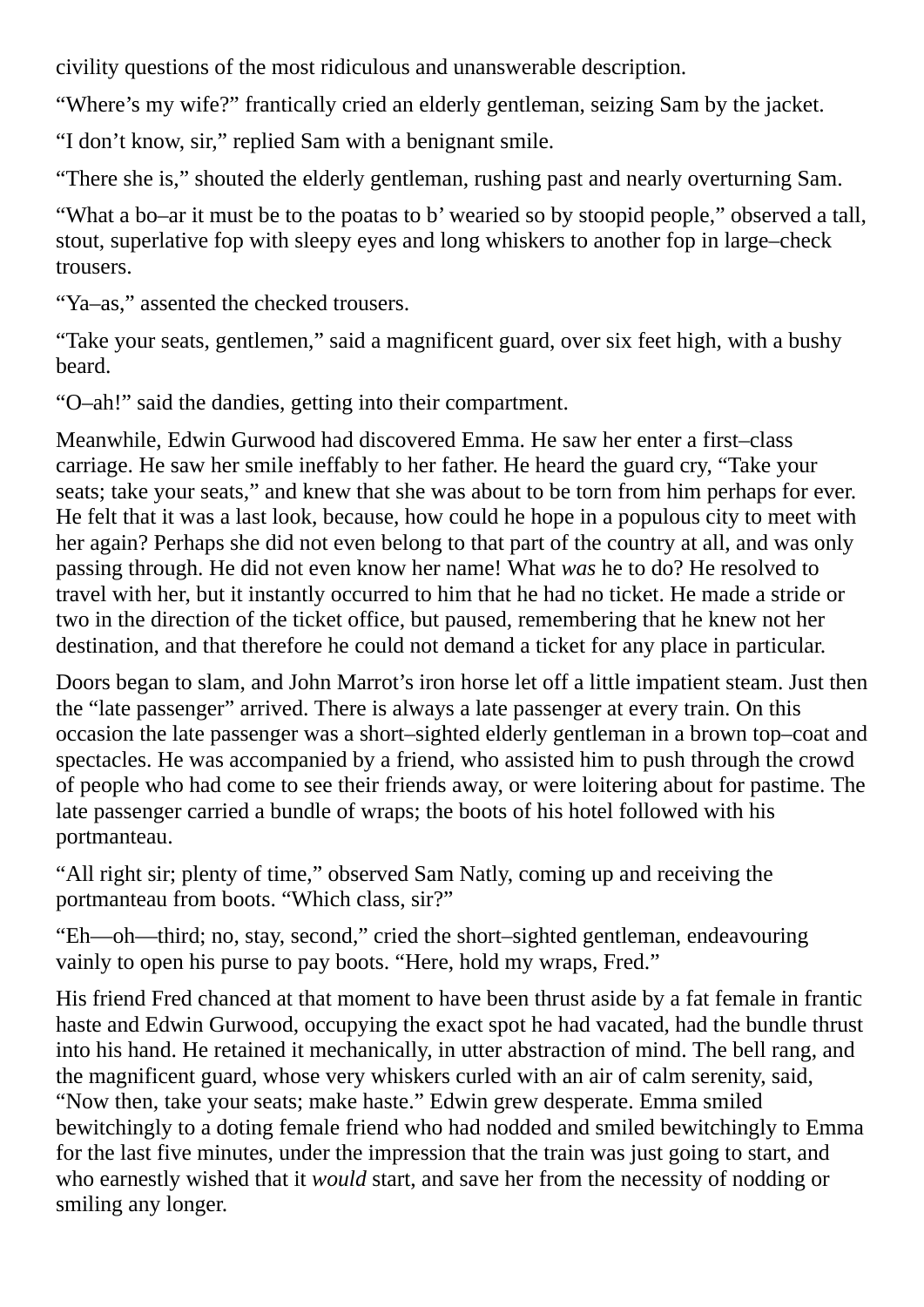"Am I to lose sight of her for ever?" muttered Gurwood between his teeth.

The magnificent guard sounded his whistle and held up his hand. Edwin sprang forward, pulled open the carriage door, leaped in and sat down opposite Emma Lee! The iron horse gave two sharp responsive whistles, and sent forth one mighty puff. The train moved, but not with a jerk; it is only clumsy drivers who jerk trains; sometimes pulling them up too soon, and having to make a needless plunge forward again, or overrunning their stopping points and having to check abruptly, so as to cause in timorous minds the impression that an accident has happened. In fact much more of one's comfort than is generally known depends upon one's driver being a good one. John Marrot was known to the regular travellers on the line as a first–rate driver, and some of them even took an interest in ascertaining that he was on the engine when they were about to go on a journey. It may be truly said of John that he never "started" his engine at all. He merely as it were insinuated the idea of motion to his iron steed, and so glided softly away.

Just as the train moved, the late passenger thrust head and shoulders out of the window, waved his arms, glared abroad, and shouted, or rather spluttered—

"My b–b–bundle!—wraps!—rug!—lost!"

A smart burly man, with acute features, stepped on the footboard of the carriage, and, moving with the train, asked what sort of rug it was.

"Eh! a b–b–blue one, wi–wi—"

"With," interrupted the man, "black outside and noo straps?"

"Ye–ye–yes—yes!"

"All right, sir, you shall have it at the next station," said the acute–faced man, stepping on the platform and allowing the train to pass. As the guard's van came up he leaped after the magnificent guard into his private apartment and shut the door.

"Hallo! Davy Blunt, somethin' up?" asked the guard.

"Yes, Joe Turner, there *is* somethin' up," replied the acute man, leaning against the brake– wheel. "You saw that tall good–lookin' feller wi' the eyeglass and light whiskers?"

"I did. Seemed to me as if his wits had gone on wi' the last train, an' he didn't know how to overtake 'em."

"I don't know about his wits," said Blunt, "but it seems to me that he's gone on in *this* train with somebody else's luggage."

The guard whistled—not professionally, but orally.

"You don't say so?"

The acute man nodded, and, leaning his elbows on the window–sill, gazed at the prospect contemplatively.

In a few minutes the 6:30 p.m. train was flying across country at the rate of thirty–five or forty miles an hour.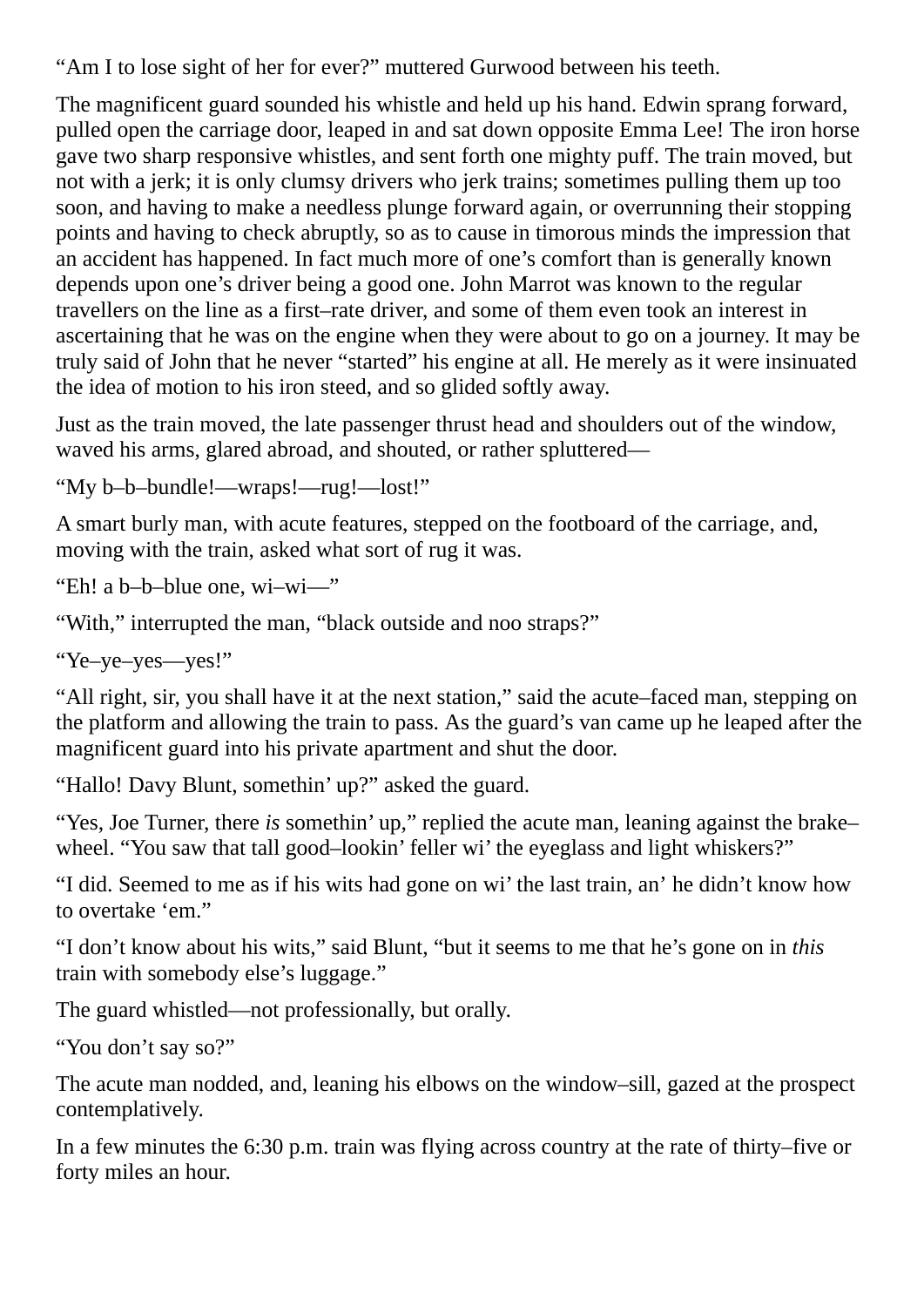### **CHAPTER FOUR**

#### *A Double Dilemma and Its Consequences*

<span id="page-23-0"></span>Meanwhile, the "tall good–looking fellow with the eyeglass and light whiskers" sat quaking opposite Emma Lee. The extreme absurdity, not to say danger, of his position as a traveller to nowhere without a ticket, flashed upon him when too late, and he would have cheerfully given fifty pounds, had he possessed such a sum, if the boards under his feet would have opened and let him drop between the rails. In fact he felt so confused and guilty that—albeit not naturally a shy youth—he did not dare to look at Emma for some time after starting, but sat with downcast eyes, revolving in his mind how he was to get out of the dilemma; but the more he revolved the matter the more hopeless did his case appear. At length he ventured to look at Emma, and their eyes encountered. Of course Gurwood looked pointedly out at the window and became fascinated by the landscape; and of course Emma, looked out at the *other* window, and became equally interested in the landscape. Feeling very unhappy; Edwin soon after that took out a newspaper and tried to read, but failed so completely that he gave it up in despair and laid the paper on the seat beside him.

Just then a happy thought flashed into his mind. He would go on to Langrye station, get out there, and make a confidant of his friend Joseph Tipps, who, of course, could easily get him out of his difficulty. He now felt as if a mighty load were lifted off his heart, and, his natural courage returning, he put up his eyeglass, which had been forgotten during the period of his humiliation, and gazed at the prospect with increasing interest—now through the right window, and then through the left—taking occasion each time to glance with still greater interest at Emma Lee's beautiful countenance.

The captain, whose disposition was sociable, and who had chatted a good deal with his daughter while their *vis–a–vis* was in his agony, soon took occasion to remark that the scenery was very fine. Edwin, gazing at the black walls of a tunnel into which they plunged, and thinking of Emma's face, replied that it was—extremely. Emerging from the tunnel, and observing the least possible approach to a smile on. Emma's lips, Edwin remarked to the captain that railway travelling presented rather abrupt changes and contrasts in scenery. The captain laughingly agreed with this, and so, from one thing to another, they went on until the two got into a lively conversation—Captain Lee thinking his travelling companion an extremely agreeable young fellow, and Edwin esteeming the captain one of the jolliest old boys he had ever met! These are the very words he used, long after, in commenting on this meeting to his friend Joseph Tipps.

During a pause in the conversation, Emma asked her father to whom a certain villa they were passing belonged.

"I don't know," replied the captain; "stay, let me see, I ought to know most of the places hereabouts—no, I can't remember."

"I rather think it belongs to a Colonel Jones," said Gurwood, for the first time venturing to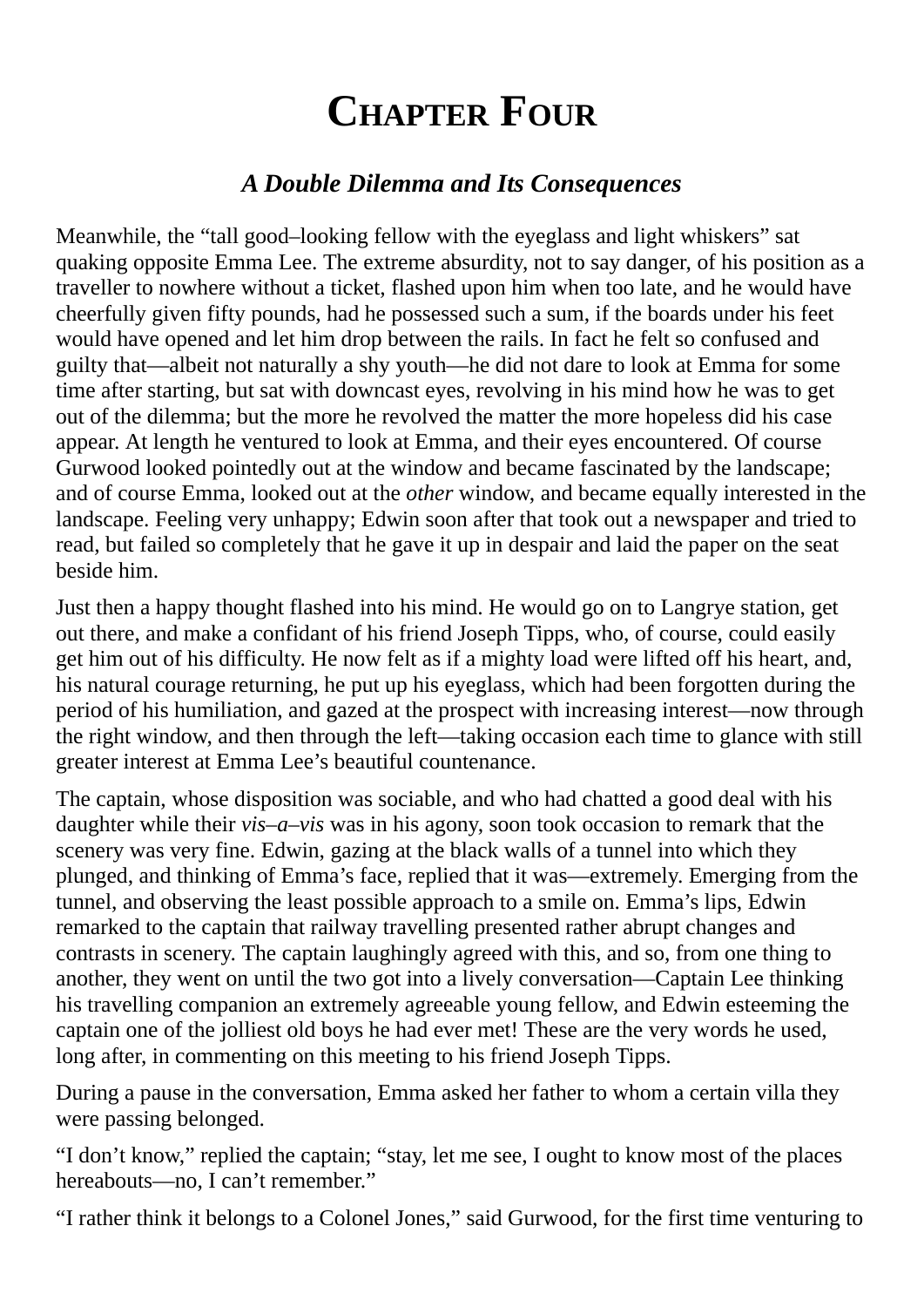address Emma directly. "A friend of mine who is connected with this railway knows him, and has often spoken to me about him. The colonel has led an extremely adventurous life, I believe."

"Indeed!"

There was not much apparently in that little word, but there must have been something mysterious in it, for it caused Edwin's heart to leap as it had never leapt before. On the strength of it he began to relate some of Colonel Jones's adventures, addressing himself now partly to the captain and partly to Emma. He had a happy knack of telling a story, and had thoroughly interested his hearers when the train slowed and stopped, but as this was not the station at which he meant to get out— Langrye being the next—he took no notice of the stoppage. Neither did he pay any regard to a question asked by the acute man, whose face appeared at the window as soon as the train stopped.

"Is that your bundle, sir?" repeated Mr Blunt a little louder.

"Eh? yes, yes—all right," replied Edwin, annoyed at the interruption, and thinking only of Emma Lee, to whom he turned, and went on—"Well, when Colonel Jones had scaled the first wall—"

"Come, sir," said Blunt, entering the carriage, and laying his hand on Edwin's shoulder, "it's *not* all right. This is another man's property."

The youth turned round indignantly, and, with a flushed countenance, said, "What do you mean?"

"I mean that you are travelling with another man's property," said Blunt, quietly pointing to the strapped rug.

"*That* is not my property," said Edwin, looking at it with a perplexed air, "I never said it was."

"Didn't you though?" exclaimed Blunt, with an appealing look to the captain. "Didn't you say, when I asked you, `Yes, it's all right.' Moreover, young man, if it's not yours, why did you bring it into the carriage with you?"

"*I* did not bring it into the carriage," said Edwin, firmly, and with increasing indignation. "I came down to this train with a lady, who is now in it, and who can vouch for it that I brought no luggage of any kind with me. I—"

At this moment the elderly gentleman with brown top–coat and spectacles bustled up to the carriage, recognised his rug, and claimed it, with a good deal of fuss and noise.

"Where are you travelling to?" demanded Blunt, with a touch of sarcasm in his tone.

Poor Gurwood's countenance fell. He became somewhat pale, and said, in a much less resolute voice, "You have no right to ask that question; but since you suspect me, I may tell you that I am going to Langrye."

"Show your ticket," said the guard, looking in at that moment.

A glance showed the unhappy youth that Captain Lee was regarding him with surprise and Emma with intense pity. Desperation gave him courage. He turned abruptly to the captain, and said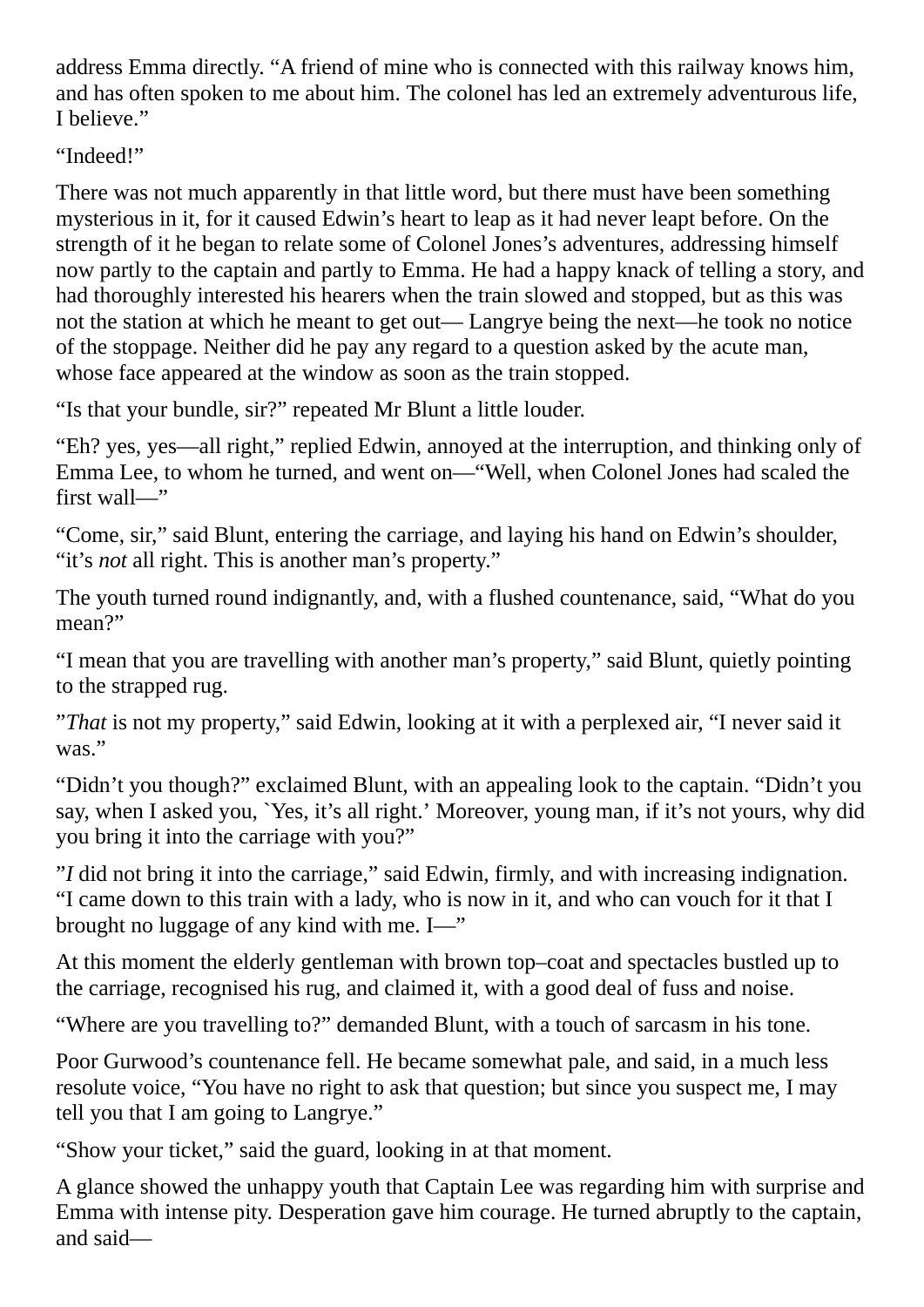"I regret deeply, sir, that we part with such a foul suspicion hanging over me. Come," he added sternly to Blunt, "I will go with you, and shall soon prove myself innocent."

He leaped to the platform, closely accompanied by Blunt.

"Where do you intend to take me?" he asked, turning to his guardian, whom he now knew to be a detective.

"Here, step this way," said Blunt, leading his prisoner towards the rear of the train.

"Such a nice–looking young man, too, who'd 'ave thought it!" whispered one of the many heads that were thrust out at the carriage–windows to look at him as he passed.

"Get in here," said Blunt, holding open the door of an empty second–class compartment of the same train; "we shan't want a ticket for this part of the journey."

"But the lady I mentioned," said poor Edwin, "she can—"

"You can see her at Langrye, young man; come, get in," said Blunt, sternly, "the train's just starting."

Edwin's blood boiled. He turned to smite the acute–visaged man to the earth, but encountering the serene gaze of the magnificent guard who stood close beside him, he changed his mind and sprang into the carriage. Blunt followed, the door was banged and locked, the signal was given and the train moved on.

"Why do you take me to Langrye instead of back to town?" asked Edwin, after proceeding some distance in silence.

"Because we have an hour to wait for the up train, and it's pleasanter waiting there than here," replied Blunt; "besides, I have business at Langrye; I want to see one of my friends there who is looking after light–fingered gentry."

As this was said significantly Edwin did not deign a reply, but, leaning back in a corner, gazed out at the window and brooded over his unhappy fate. Truly he had something to brood over. Besides being in the unpleasant position which we have described, he had quite recently lost his only relative, a "rich uncle," as he was called, who had brought Edwin up and had led him to believe that he should be his heir. It was found, however, on the examination of the old gentleman's affairs, that his fortune was a myth, and that his house, furniture, and personal effects would have to be sold in order to pay his debts. When all was settled, Edwin Gurwood found himself cast upon his own resources with good health, a kind but wayward disposition, a strong handsome frame, a middling education, and between three and four hundred pounds in his pocket. He soon found that this amount of capital melted with alarming rapidity under the influence of a good appetite and expensive tastes, so he resolved at once to commence work of some kind. But what was he to turn to? His uncle had allowed him to do as he pleased. Naturally it pleased the energetic and enthusiastic boy to learn very little of anything useful, to read an immense amount of light literature, and to indulge in much open–air exercise.

Bitterly did he now feel, poor fellow, that this course, although somewhat pleasing at the time, did not fit him to use and enjoy the more advanced period of life. He had disliked and refused to sit still even for an hour at a time in boyhood; it now began to dawn upon him that he was doomed for life to the greatest of all his horrors, the top of a three–legged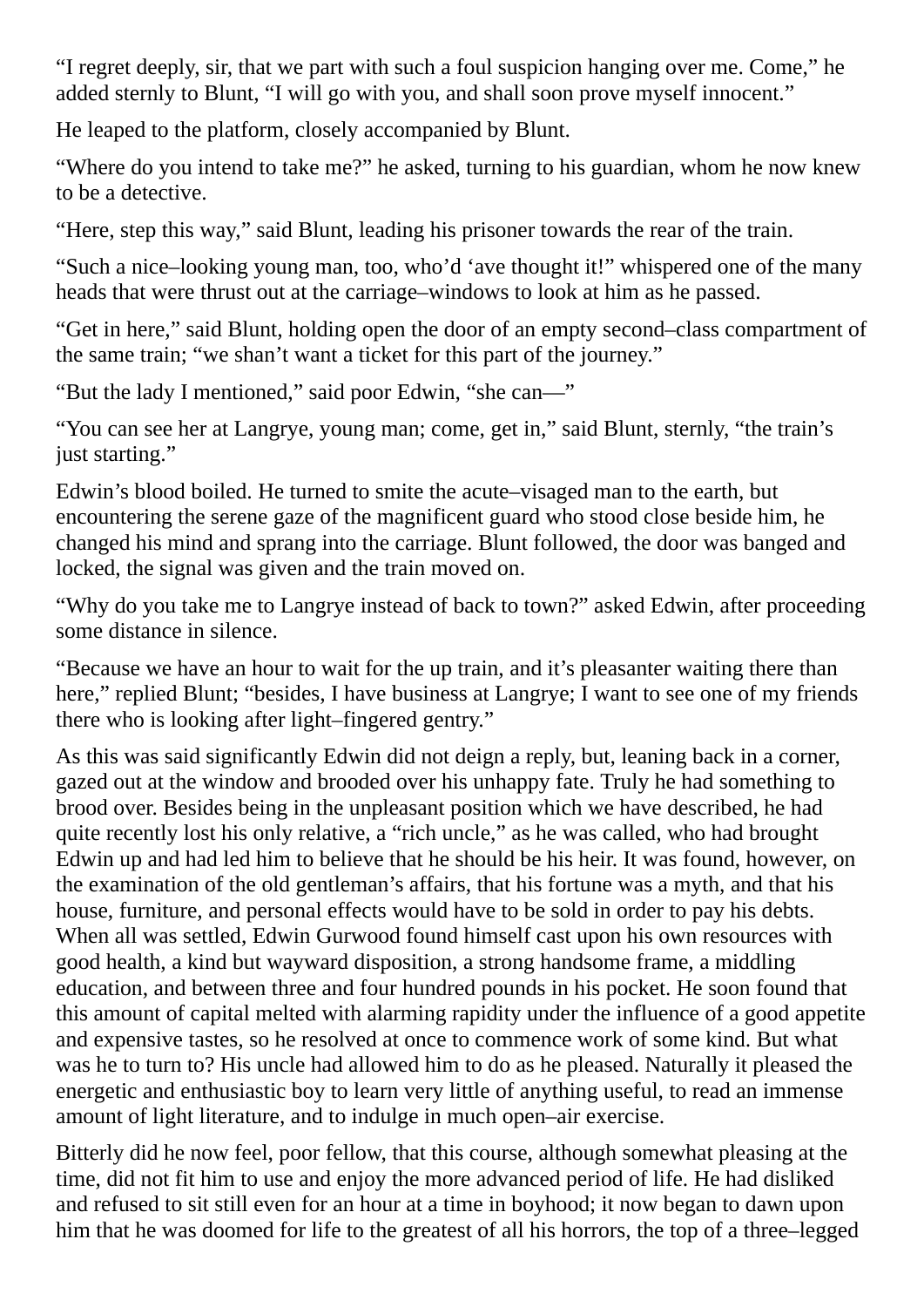stool! He had hated writing and figures, and now visions of ledgers, cash–books, invoice– books and similar literature with endless arithmetical calculations began to float before his mental vision. With intense regret he reflected that if he had only used reasonably well the brief period of life which as yet lay behind him, he might by that time have been done with initial drudgery and have been entering on a brilliant career in one of the learned professions. As to the army and navy, he was too old to get into either, even if he had possessed interest, which he did not. Sternly did he reproach his departed uncle when he brooded over his wrongs, and soliloquised thus:—"You ought to have known that I was a fool, that I could not be expected to know the fact, or to guide myself aright in opposition to and despite of my own folly, and you ought to have forced me to study when I declined to be led—bah! it's too late to say all this now. Come, if there is any manhood in me worthy of the name, let me set to work at once and make the most of what is left to me!"

Edwin reflected with complacency on the fact that one part of what was left to him was a tall strong frame and broad shoulders, but his judgment told him that though these were blessings not to be despised, and for which he had every reason to be thankful, he ought not to plume himself too much on them, seeing that he shared them in common with numerous prize–fighters and burglars, besides which they could not prove of very much value professionally unless he took to mining or coal–heaving. He also reflected sadly on the fact that beyond the three R's, a little Latin and French, and a smattering of literary knowledge, he was little better than a red Indian. Being, as we have said, a resolute fellow, he determined to commence a course of study without delay, but soon found that the necessity of endeavouring to obtain a situation and of economising his slender fortune interfered sadly with his efforts. However, he persevered.

In the time of his prosperity, young Gurwood had made many friends, but a touch of pride had induced him to turn aside from these—although many of them would undoubtedly have been glad to aid him in his aims—to quit the house of his childhood and betake himself to the flourishing town of Clatterby, where he knew nobody except one soft amiable little school–fellow, whom in boyish days he had always deemed a poor, miserable little creature, but for whom nevertheless he entertained a strong affection. We need scarcely say that this was Joseph Tipps, the clerk at Langrye station.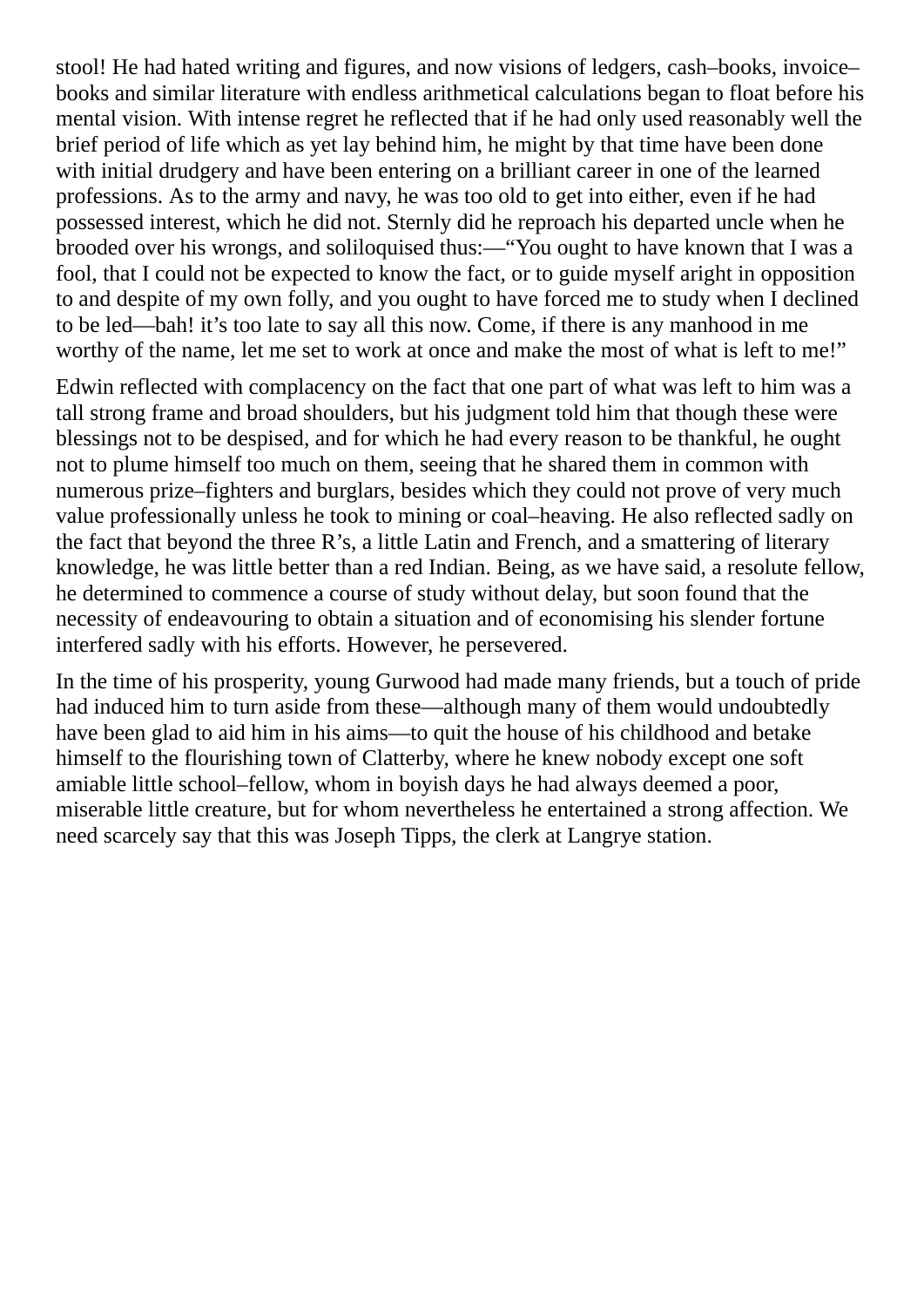## **CHAPTER FIVE**

#### *An Accident and Its Consequences*

<span id="page-27-0"></span>Locomotives and telegraphy are mere snails compared to thought. Let us therefore use our advantage, reader, stride in advance of the 6:30 p.m. train (which by the way has now become a 7:45 p.m. train), and see what little Joseph Tipps is doing.

There he stands—five feet four in his highest–heeled boots—as sterling and warm–hearted a little man as ever breathed. He was writing at a little desk close to a large window, which, owing to the station being a temporary one and its roof low, was flimsy, and came nearer to the ground than most windows do.

Mr Tipps wrote somewhat nervously. He inherited his mother's weakness in this respect; and, besides, his nerves had been a little shaken, by the sudden illness, with which his sister had been seized that day, at his lodgings.

Outside on the platform a few people lounged, waiting the arrival of the expected train. Among them was one whose bulky frame and firm strongly–lined countenance spoke of much power to dare and do. He was considerably above the middle height and somewhere about middle age. His costume was of that quiet unobtrusive kind which seems to court retirement, and the sharp glance of his eyes seemed to possess something of the gimblet in their penetrating power. This was no less a personage than Mr Sharp, the inspector of police on the Grand National Trunk Railway. Mr Inspector Sharp had evidently an eye for the beautiful, for he stood at the farther extremity of the platform gazing in rapt attention at the sun, which just then was setting in a flood of golden light. But Mr Sharp had also a peculiar faculty for observing several things at once. Indeed, some of his friends, referring to this, were wont to remark that he was a perfect Argus, with eyes in his elbows and calves and back of his head. It would seem, indeed, that this, or something like it, must really have been the case, for he not only observed and enjoyed the sunset but also paid particular attention to the conversation of two men who stood not far from him, and at the same time was cognisant of the fact that behind him, a couple of hundred yards or more up the line, a goods engine was engaged in shunting trucks.

This process of shunting, we may explain for the benefit of those who don't know, consists in detaching trucks from trains of goods and shoving them into sidings, so that they may be out of the way, until their time comes to be attached to other trains, which will convey them to their proper destination, or to have their contents, if need be, unloaded and distributed among other trucks. Shunting is sometimes a tedious process, involving much hauling, pushing, puffing, and whistling, on the part of the engine, and uncoupling of trucks and shifting of points on the part of pointsmen and porters. There is considerable danger, too, in the process,—or rather there *was* danger before the introduction of the "block system," which now, when it is adopted, renders accidents almost impossible,—of which system more shall be said hereafter. The danger lies in this, that shunting has frequently to be done during intervals between the passing of passenger–trains, and, on lines where passenger and goods traffic is very great, these intervals are sometimes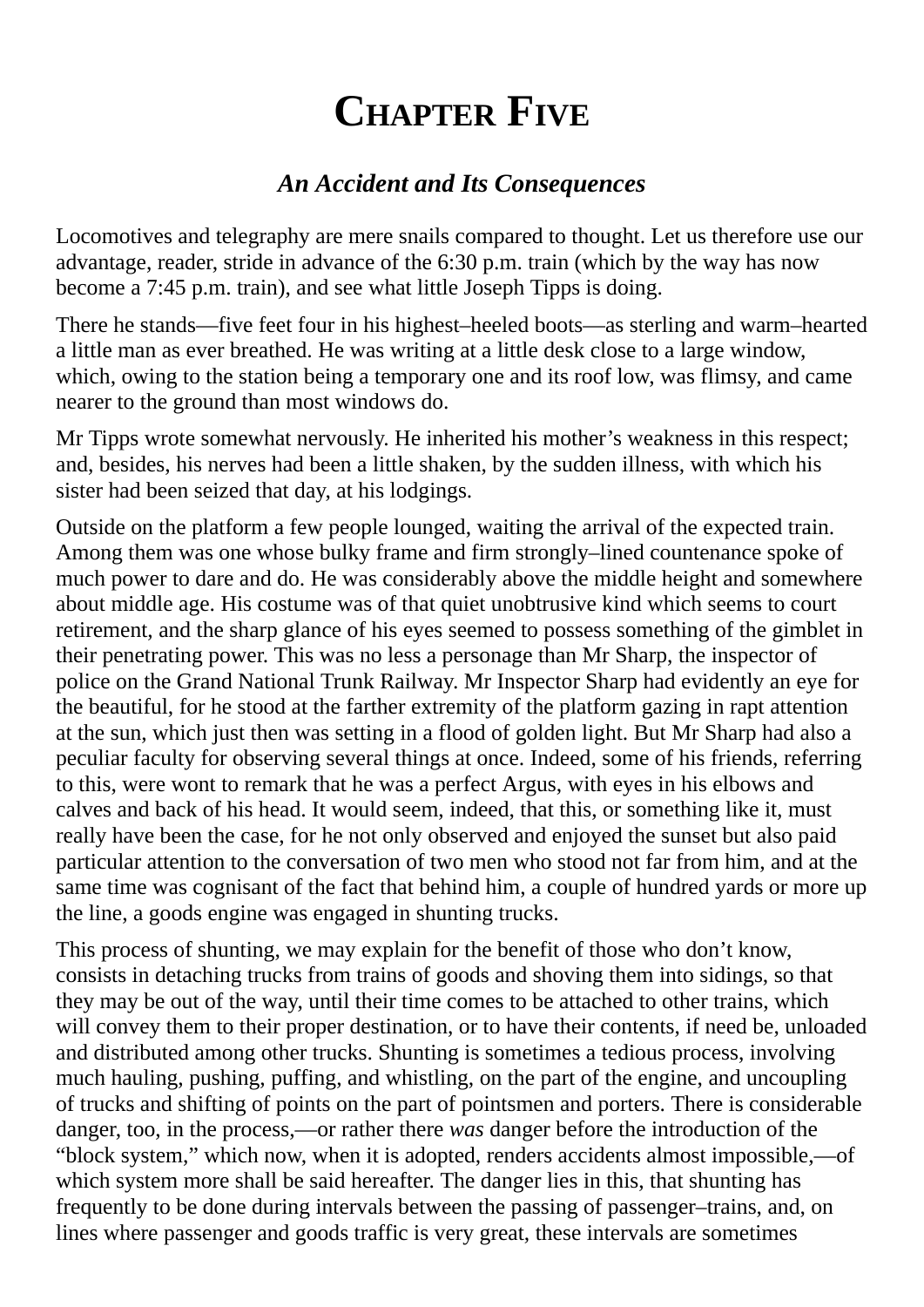extremely brief. But, strange to say, this danger is the mother of safety, for the difficulty of conducting extensive traffic is so great, that a combination of all but perfect systems of signalling, telegraphing, and organisation is absolutely needful to prevent constant mishap. Hence the marvellous result that, in the midst of danger, we are in safety, and travelling by railway is really less dangerous than travelling by stage–coach used to be in days of old. Yes, timid reader, we assure you that if you travel daily by rail your chances of coming to grief are very much fewer than if you were to travel daily by mail coach. Facts and figures prove this beyond all doubt, so that we are entitled to take the comfort of it. The marvel is, not that loss of life is so great, but that it is so small.

Do you doubt it, reader? Behold the facts and figures—wonder, be thankful and doubt no more! A "Blue Book" (Captain Tyler's General Report to the Board of Trade on Railway Accidents during the year 1870) tells us that the number of passengers killed on railways last year was ninety. The number of passenger journeys performed was 307 millions, which gives, in round numbers, one passenger killed for every three and a half millions that travelled. In the best mail and stage–coaching days the yearly number of travellers was about two millions. The present railway death–rate applied to this number amounts to a little more than one–half of a unit! Will any one out of Bedlam have the audacity to say that in coaching days only half a passenger was killed each year? We leave facts to speak for themselves, and common–sense to judge whether men were safer then than they are now.

But to return. When Mr Sharp was looking at the distant waggons that were being shunted he observed that the engine which conducted the operation was moved about with so much unnecessary fuss and jerking that he concluded it must be worked by a new, or at all events a bad, driver. He shook his head, therefore, pulled out his watch, and muttered to himself that it seemed to him far too near the time of the arrival of a train to make it safe to do such work.

The calculations, however, had been made correctly, and the train of trucks would have been well out of the way, if the driver had been a smarter man. Even as things stood, however, there should have been no danger, because the distant signal was turned to danger, which thus said to any approaching train, "Stop! for your life." But here occurred one of these mistakes, or pieces of carelessness, or thoughtlessness, to which weak and sinful human nature is, and we suppose always will be, liable. Perhaps the signalman thought the goods train had completed its operation, or fancied that the express was not so near as it proved to be, or he got confused—we cannot tell; there is no accounting for such things, but whatever the cause, he turned off the danger–signal half a minute too soon, and set the line free.

Suddenly the down train came tearing round the curve. It was at reduced speed certainly, but not sufficiently reduced to avoid a collision with the trucks on a part of the line where no trucks should be.

Our friend John Marrot was on the look–out of course, and so was his mate. They saw the trucks at once. Like lightning John shut off the steam and at the same instant touched his whistle several sharp shrieks, which was the alarm to the guard to turn on *his* brakes. No men could have been more prompt or cool. Joe Turner and Will Garvie had on full brake– power in a second or two. At the same time John Marrot instantly reversing the engine, let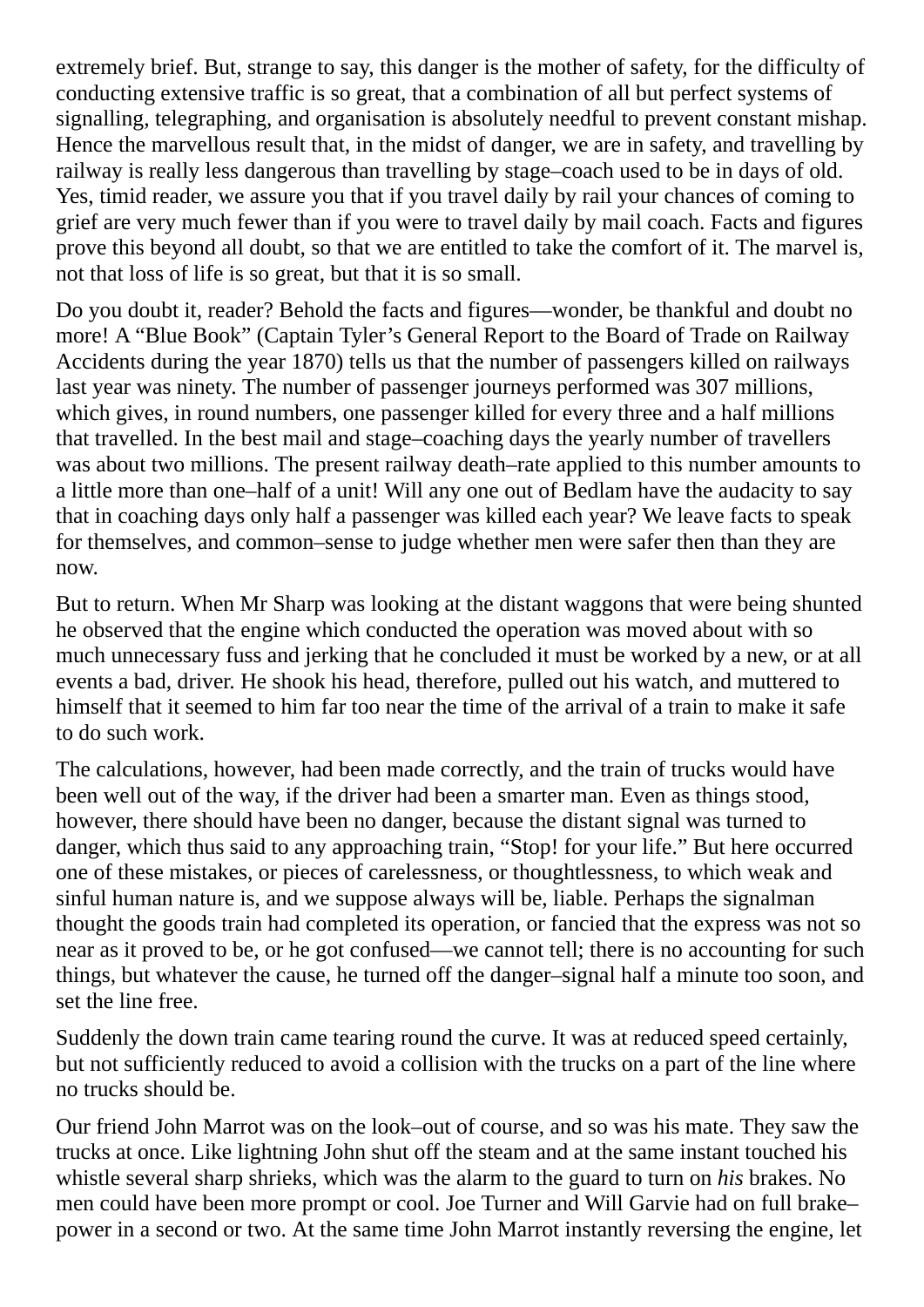on full steam—but all in vain. Fire flew in showers from the shrieking wheels—the friction on the rails must have been tremendous, nevertheless the engine dashed into the goods train like a thunderbolt with a stunning crash and a noise that is quite indescribable.

The police superintendent, who was all but run over, stood for a few seconds aghast at the sight and at the action of the engine. Not satisfied with sending one of its own carriages into splinters, the iron horse made three terrific plunges or efforts to advance, and at each plunge a heavy truck full of goods was, as it were, pawed under its wheels and driven out behind, under the tender, in the form of a mass of matchwood—all the goods, hard and soft, as well as the heavy frame of the truck itself being minced up together in a manner that defies description. It seemed as though the monster had been suddenly endued with intelligence, and was seeking to vent its horrid rage on the thing that had dared to check its pace. Three loaded trucks it crushed down, over–ran, and scattered wide in this way, in three successive plunges, and then, rushing on a few yards among chaotic *debris*, turned slowly on its side, and hurled the driver and fireman over the embankment.

The shock received by the people at the station was tremendous. Poor Tipps, standing at his desk, was struck—nervously—as if by electricity. He made one wild involuntary bolt right through the window, as if it had been made of tissue paper, and did not cease to run until he found himself panting in the middle of a turnip–field that lay at the back of the station. Turning round, ashamed of himself, he ran back faster than he had run away, and leaping recklessly among the *debris*, began to pull broken and jagged timber about, under the impression that he was rescuing fellow–creatures from destruction!

Strange to say no one was killed on that occasion—no one was even severely hurt, except the driver. But of course this was not known at first and the people who were standing about hurried, with terrible forebodings, to lend assistance to the passengers.

Mr Sharp seemed to have been smitten with feelings somewhat similar to those of Tipps, for, without knowing very well how or why, he suddenly found himself standing up to the armpits in *debris*, heaving might and main at masses of timber.

"Hallo! lift away this beam, will you?" shouted a half–smothered voice close beside him.

It came from beneath the carriage that we have described as having been broken to splinters.

Sharp was a man of action. He hailed a porter near him and began with energy and power to tear up and hurl aside the boards. Presently on raising part of the broken framework of the carriage a man struggled to his feet and, wiping away the blood that flowed from a wound in his forehead, revealed the countenance of Edwin Gurwood to the astonished Tipps.

"What! Edwin!" he exclaimed.

"Ay—don't stand there, man. Your mother is in the train."

Poor Tipps could not speak—he could only gasp the word, "Where?"

"In a third–class, behind—there, it is safe, I see."

His friend at once leaped towards the vehicle pointed out, but Edwin did not follow, he glanced wildly round in search of another carriage.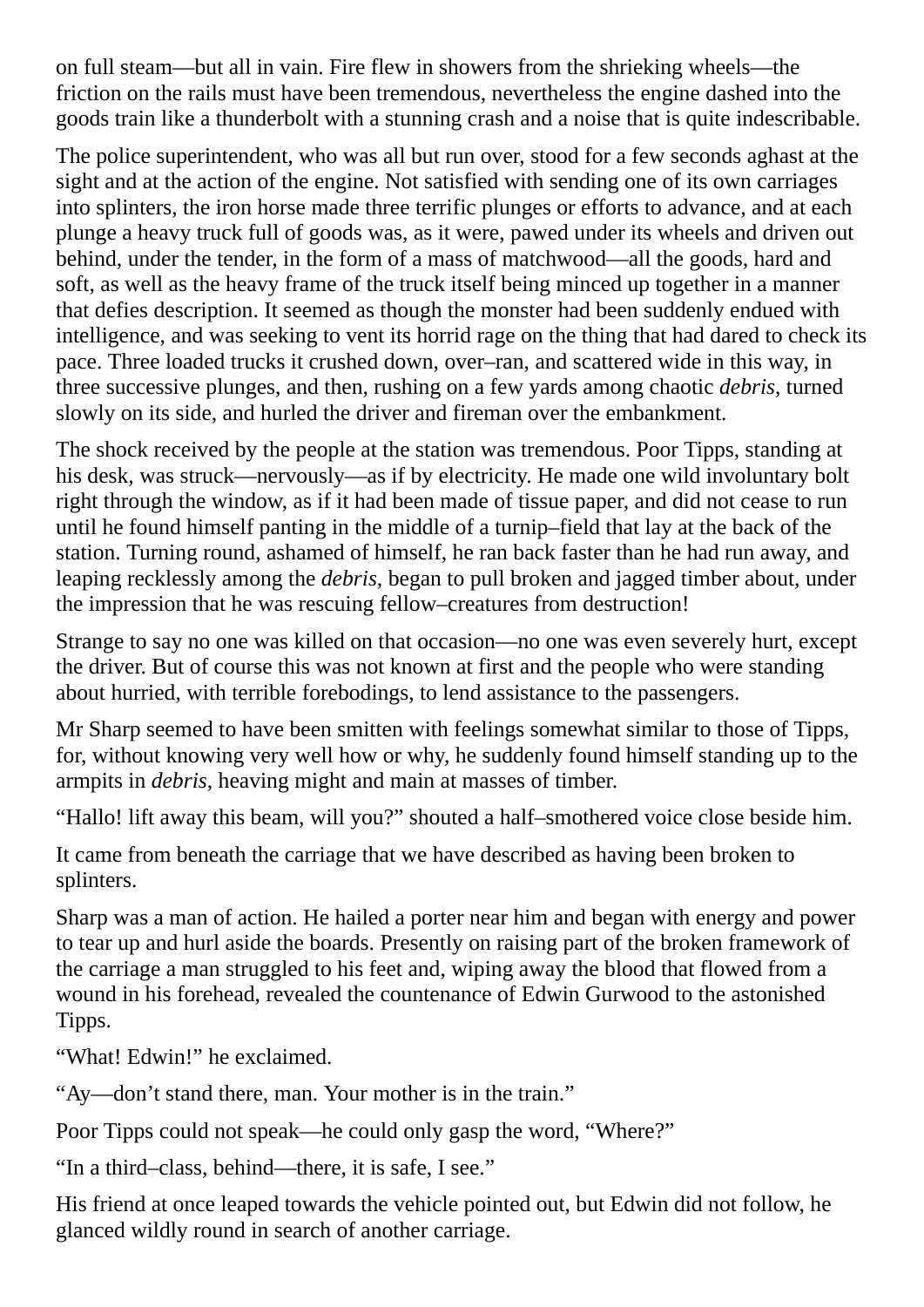"You are hurt—Mr Gurwood, if I mistake not,—lean on me," said Mr Sharp.

"It's nothing—only a scratch. Ha! that's the carriage, follow me," cried Edwin, struggling towards a first–class carriage, which appeared considerably damaged, though it had not left the rails. He wrenched open the door, and, springing in, found Captain Lee striving in vain to lift his daughter, who had fainted. Edwin stooped, raised her in his arms, and, kicking open the door on the opposite side, leaped down, followed by the captain. They quickly made their way to the station, where they found most of the passengers, hurt and unhurt, already assembled, with two doctors, who chanced to be in the train, attending to them.

Edwin laid his light burden tenderly on a couch and one of the doctors immediately attended to her. While he was applying restoratives Mr Blunt touched Edwin on the elbow and requested him to follow him. With a feeling of sudden anger Gurwood turned round, but before he could speak his eye fell on Mrs Tipps, who sat on a bench leaning on her son's breast, and looking deadly pale but quite composed.

"My dear Mrs Tipps," exclaimed the youth, stepping hastily forward, "I hope—I trust—"

"Oh, Edwin—thank you, my dear fellow," cried Joseph, grasping his hand and shaking it. "She is not hurt, thank God—not even a scratch—only a little shaken. Fetch a glass of water, you'll find one in the booking–office."

Gurwood ran out to fetch it. As he was returning he met Captain Lee leading his daughter out of the waiting–room.

"I sincerely hope that your daughter is not hurt," he said, in earnest tones. "Perhaps a little water might—"

"No, thank you," said the captain somewhat stiffly.

"The carriage is waiting, sir," said a servant in livery, coming up at the moment and touching his hat.

Emma looked at Edwin for a second, and, with a slight but perplexed smile of acknowledgment, passed on.

Next moment the carriage drove away, and she was gone. Edwin at the same time became aware of the fact that the pertinacious Blunt was at his side. Walking quickly into the waiting–room he presented the glass of water to Mrs Tipps, but to his surprise that eccentric lady rose hastily and said,—"Thank you, Mr Gurwood, many thanks, but I am better. Come, Joseph—let us hasten to our darling Netta. Have you sent for a fly?"

"There is one waiting, mother—take my arm. Many, many thanks for your kindness in coming with her, Gurwood," said Tipps. "I can't ask you to come with me just now, I—"

The rest of his speech was lost in consequence of the impatient old lady dragging her son away, but what had been heard of it was sufficient to fill Mr Blunt with surprise and perplexity.

"Well, Blunt," said Mr Superintendent Sharp, coming up at that moment, "what has brought you here?"

The detective related his story privately to his superior, and remarked that he began to fear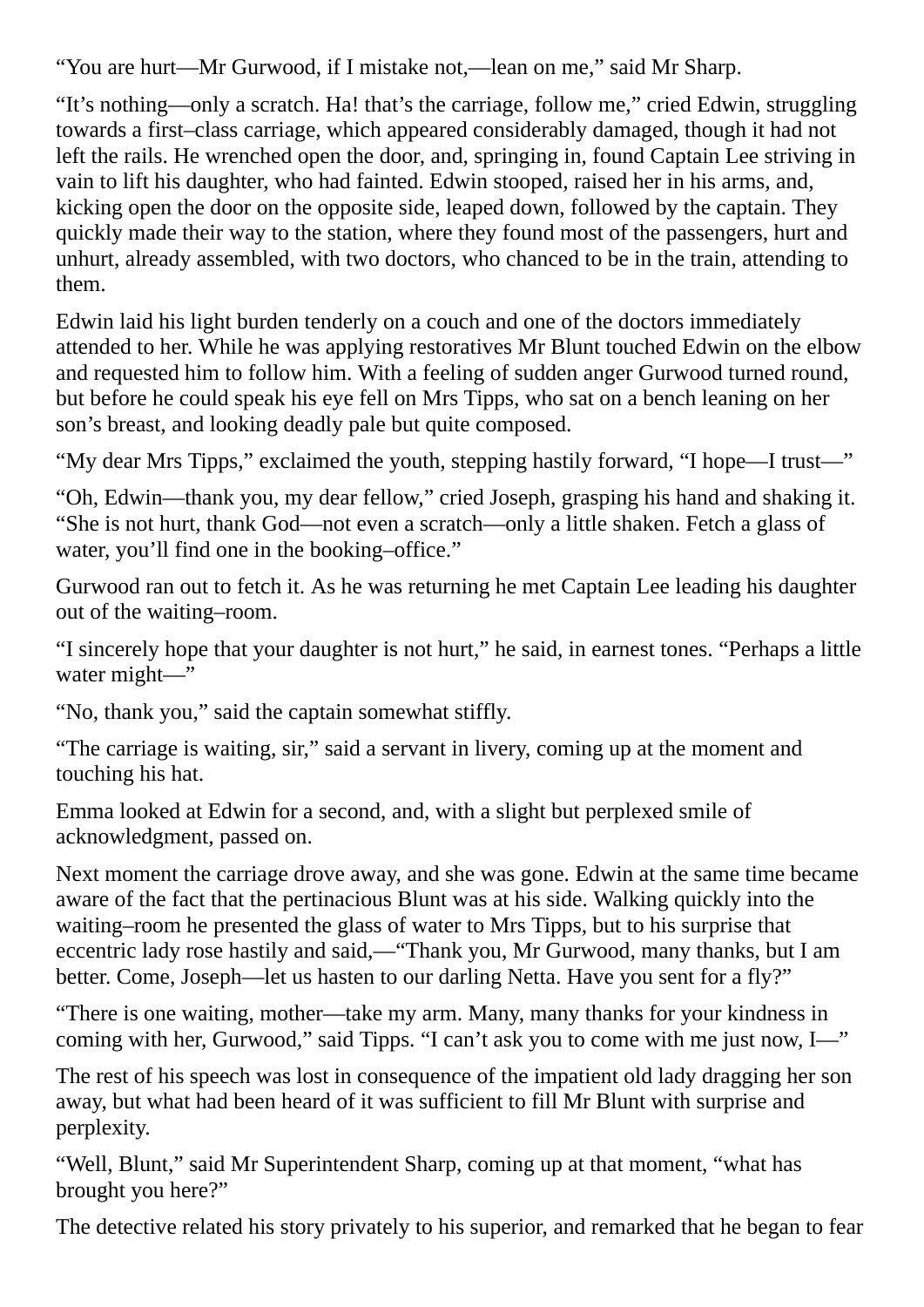there must be some mistake.

"Yes, there is a mistake of some sort," said Sharp, with a laugh, "for I've met him frequently at Clatterby station, and know him to be a friend of Mr Tipps; but you have done your duty, Blunt, so you can now leave the gentleman to me," saying which he went up to Edwin and entered into an under–toned conversation with him, during which it might have been observed that Edwin looked a little confused at times, and Mr Sharp seemed not a little amused.

"Well, it's all right," he said at last, "we have telegraphed for a special train to take on the passengers who wish to proceed, and you can go back, if you choose, in the up train, which is about due. It will be able to get past in the course of half–an–hour. Fortunately the rails of the up–line are not damaged and the wreck can soon be cleared."

Just then the dandy with the sleepy eyes and long whiskers sauntered up to the porter on duty, with an unconcerned and lazy air. He had received no further injury than a shaking, and therefore felt that he could afford to affect a cool and not–easy–to–be–ruffled demeanour.

"Aw—po–taw," said he, twirling his watch–key, "w'en d'you expect anotha twain to take  $\mu$ s on?"

"Don't know, sir, probably half–an–hour."

"Aw! Dooced awkwad. My fwend has got the bwidge of his nose damaged, besides some sort of internal injuway, and won't be able to attend to business to–night, I fear—dooced awkwad."

"D'you hear that?" whispered Sharp to Gurwood, as the "fwend" in question—he with the checked trousers—sauntered past holding a handkerchief to his nose. "I know by the way in which that was said that there will be something more heard some day hence of our fop in checks. Just come and stand with me in the doorway of the waiting–room, and listen to what some of the other passengers are saying."

"Very hard," observed a middle–aged man with a sour countenance, who did not present the appearance of one who had sustained any injury at all, "very hard this. I shall miss meeting with a friend, and perhaps lose doin' a good stroke of business to–night."

"Be thankful you haven't lost your life," said Will Garvie, who supported the head of his injured mate.

"Mayhap I *have* lost my life, young man," replied the other sharply. "Internal injuries from accidents often prove fatal, and don't always show at first. I've had a severe shake."

Here the sour–faced man shook himself slightly, partly to illustrate and partly to prove his point.

"You're quite right, sur," remarked an Irishman, who had a bandage tied round his head, but who did not appear to be much, if at all, the worse of the accident. "It's a disgrace intirely that the railways should be allowed to trait us in this fashion. If they'd only go to the trouble an' expense of havin' proper signals on lines, there would be nothing o' this kind. And if Government would make a law to have an arm–chair fitted up in front of every locomotive and a director made to travel with sich train, we'd hear of fewer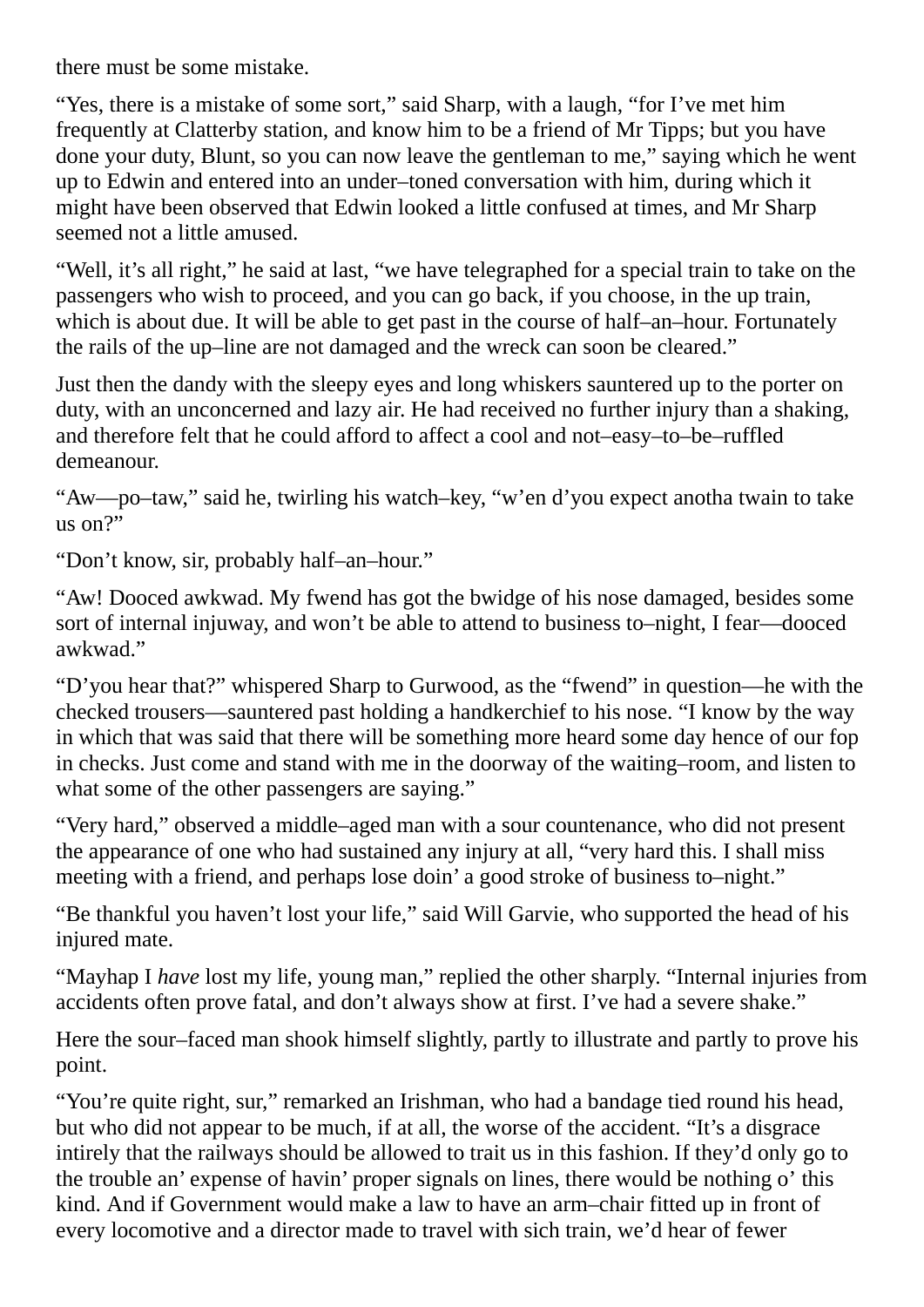accidents. But it's meself 'll come down on 'em for heavy damages for this."

He pointed to his bandaged head, and nodded with a significant glance at the company.

A gentleman in a blue travelling–cap, who had hitherto said nothing, and who turned out to have received severer injuries than any other passenger, here looked up impatiently, and said—

"It appears to me that there is a great deal of unjust and foolish talk against railway companies, as if they, any more than other companies, could avoid accidents. The system of signalling on a great part of this line is the best that has been discovered up to this date, and it is being applied to the whole line as fast as circumstances will warrant; but you can't expect to attain perfection in a day. What would you have? How can you expect to travel at the rate you do, and yet be as safe as if you were in one of the old mail–coaches?"

"Right, sir; you're right," cried John Marrot energetically, raising himself a little from the bench on which he lay, "right in sayin' we shouldn't ought to expect parfection, but wrong in supposin' the old mail–coaches was safer. W'y, railways is safer. They won't stand no comparison. Here 'ave I bin drivin' on this 'ere line for the last eight year an' only to come to grief three times, an' killed no more than two people. There ain't a old coach goin', or gone, as could say as much. An' w'en you come to consider that in them eight years I've bin goin' more than two–thirds o' the time at an average o' forty mile an hour—off an' on —all night a'most as well as all day, an' run thousands and thousands o' miles, besides carryin' millions of passengers, more or less, it do seem most rediklous to go for to say that coaches was safer than railways—the revarse bein' the truth. Turn me round a bit, Bill; so, that'll do. It's the bad leg I come down on, else I shouldn't have bin so hard–up. Yes, sir, as you truly remark, railway companies ain't fairly dealt with, by no means."

At this point the attention of the passengers was attracted by a remarkably fat woman, who had hitherto lain quietly on a couch breathing in a somewhat stertorous manner. One of the medical men had been so successful in his attention to her as to bring her to a state of consciousness. Indeed she had been more or less in this condition for some time past, but feeling rather comfortable than otherwise, and dreamy, she had lain still and enjoyed herself. Being roused, however, to a state of activity by means of smelling–salts, and hearing the doctor remark that, except a shaking, she appeared to have sustained no injury, this stout woman deemed it prudent to go off into hysterics, and began by uttering a yell that would have put to shame a Comanchee Indian, and did more damage, perhaps, to the nerves of her sensitive hearers than the accident itself. She followed it up by drumming heavily on the couch with her heels.

Singularly enough her yell was replied to by the whistle of the up train, that had been due for some time past. She retorted by a renewed shriek, and became frantic in her assurances that no power yet discovered—whether mechanical, moral, or otherwise—could or would, ever persuade her to set foot again in a railway train! It was of no use to assure her that no one meant to exert such a power, even if he possessed it; that she was free to go where she pleased, and whenever she felt inclined. The more that stout woman was implored to compose herself, the more she discomposed herself, and everybody else; and the more she was besought to be calm, the more, a great deal, did she fill the waiting–room with hysterical shrieks and fiendish laughter, until at last every one was glad to go out of the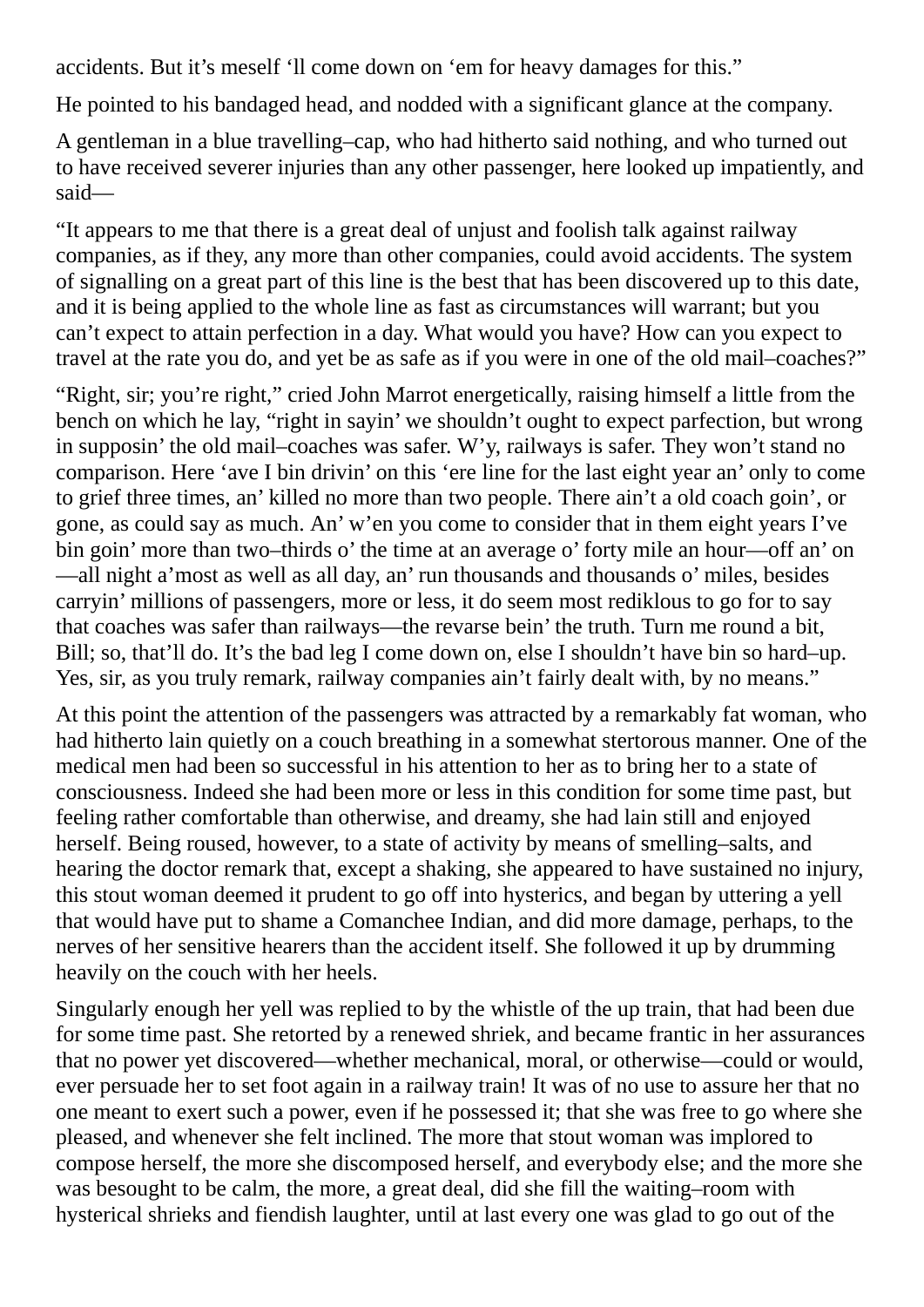place and get into the train that was waiting to take them back to Clatterby. Then the stout woman became suddenly calm, and declared to a porter—who must have had a heart of stone, so indifferent was he to her woes—that she would be, "glad to proceed to the nearest 'otel if 'e would be good enough to fetch her a fly."

"H'm!" said Mr Sharp, as he and young Gurwood entered a carriage together, after having seen John Marrot placed on a pile of rugs on the floor of a first–class carriage; "there's been work brewin' up for me to–night."

"How? What do you mean?" asked Edwin.

"I mean that, from various indications which I observed this evening, we are likely to have some little correspondence with the passengers of the 6:30 p.m. train. However, we're used to it; perhaps we'll get not to mind it in course of time. We do all that we can to accommodate the public—fit up our carriages and stations in the best style compatible with giving our shareholders a small dividend—carry them to and fro over the land at little short of lightning speed, every day and all day and night too, for extremely moderate fares, and with excessive safety and exceeding comfort; enable them to live in the country and do business in the city, as well as afford facilities for visiting the very ends of the earth in a few days; not to mention other innumerable blessings to which we run them, or which we run *to* them, and yet no sooner does a rare accident occur (as it *will* occur in every human institution, though it occurs less on railways than in most other institutions) than down comes this ungrateful public upon us with indignant cries of `disgraceful!' and, in many cases, unreasonable demands for compensation."

"Such is life," said Gurwood with a smile.

"On the rail," added Mr Superintendent Sharp with a sigh, as the whistle sounded and the train moved slowly out of the station.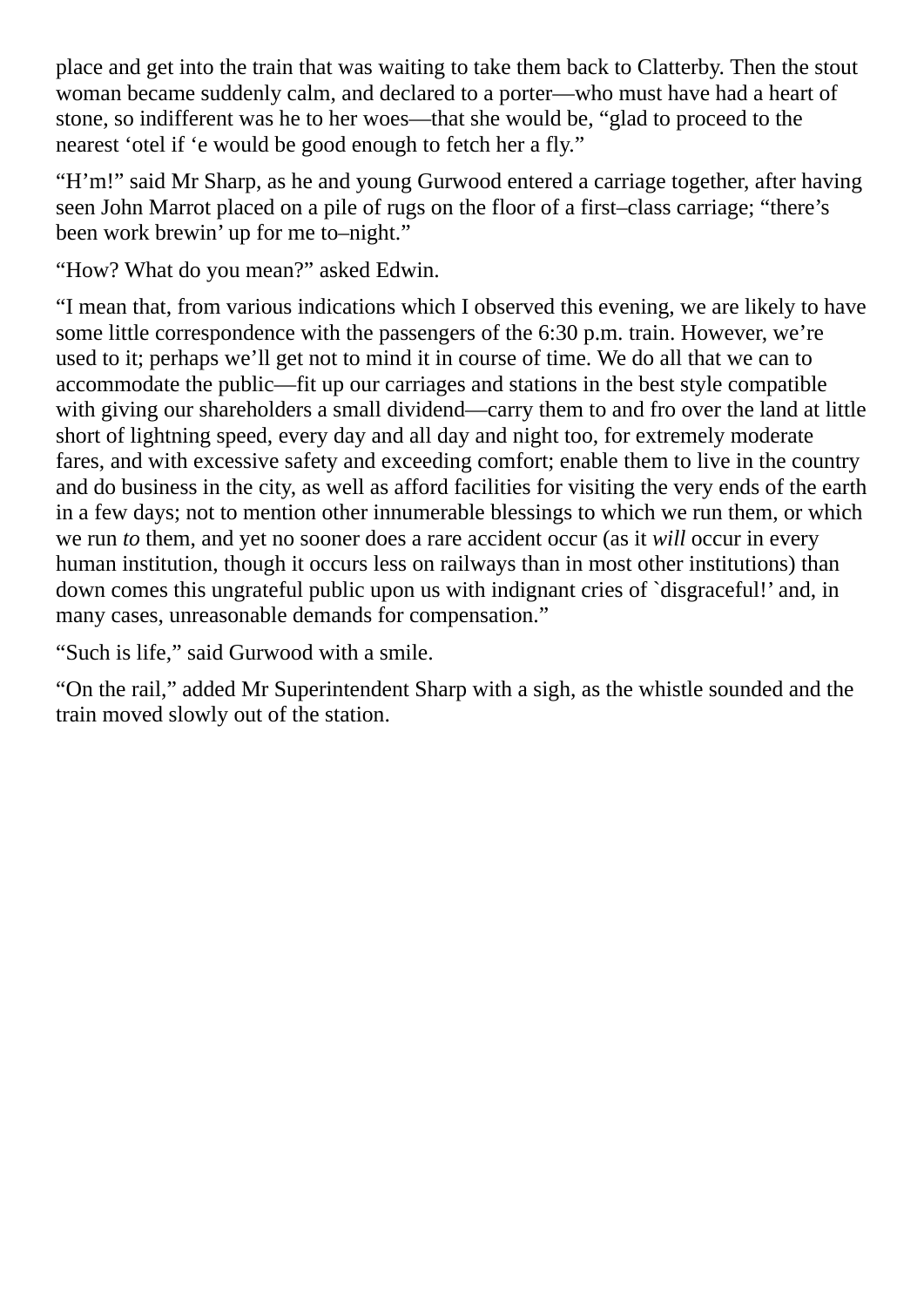## **CHAPTER SIX**

#### *History of the Iron Horse*

<span id="page-34-0"></span>Having gone thus far in our tale, permit us, good reader, to turn aside for a little to make a somewhat closer inspection of the Iron Horse and his belongings.

Railways existed long before the Iron Horse was born. They sprang into being two centuries ago in the form of tramways, which at first were nothing more or less than planks or rails of timber laid down between the Newcastle–on–Tyne collieries and the river, for the purpose of forming a better "way" over which to run the coal–trucks. From simple timber–rails men soon advanced to planks having a strip of iron nailed on their surface to prevent too rapid tear and wear, but it was not till the year 1767 that cast–iron rails were introduced. In order to prevent the trucks from slipping off the line the rails were cast with an upright flange or guide at one side, and were laid on wooden or stone sleepers.

This form of rail being found inconvenient, the flange was transferred from the rails to the wheels, and this arrangement, under various modifications has been ever since retained.

These "innocent" railroads—as they have been sometimes and most appropriately named, seeing that they were guiltless alike of blood and high speed—were drawn by horses, and confined at first to the conveyance of coals. Modest though their pretensions were, however, they were found to be an immense improvement on the ordinary roads, insomuch that ten horses were found to be capable of working the traffic on railroads, which it required 400 horses to perform on a common road. These iron roads, therefore, began to multiply, and about the beginning of the present century they were largely employed in the coal–fields and mineral districts of the kingdom. About the same time thoughtful men, seeing the immense advantage of such ways, began to suggest the formation of railways, or tramways, to run along the side of our turnpike–roads—a mode of conveyance, by the way, in regard to towns, which thoughtful men are still, ever at the present day of supposed enlightenment, endeavouring to urge upon an unbelieving public —a mode of conveyance which we feel very confident will entirely supersede our cumbrous and antiquated "'bus" in a very short time. What, we ask, in the name of science and art and common–sense, is to prevent a tramway being laid from Kensington to the Bank, "or elsewhere," which shall be traversed by a succession of roomy carriages following each other every five minutes; which tramway might be crossed and recrossed and run upon, or, in other words, used by all the other vehicles of London except when the rightful carriages were in the way? Nothing prevents, save that same unbelief which has obstructed the development of every good thing from the time that Noah built the ark! But we feel assured that the thing shall be, and those who read this book may perhaps live to see it!

But to return. Among these thoughtful and far–seeing men was one Dr James Anderson, who in 1800 proposed the formation of railways by the roadsides, and he was so correct in his views that the plans which he suggested of keeping the level, by going round the base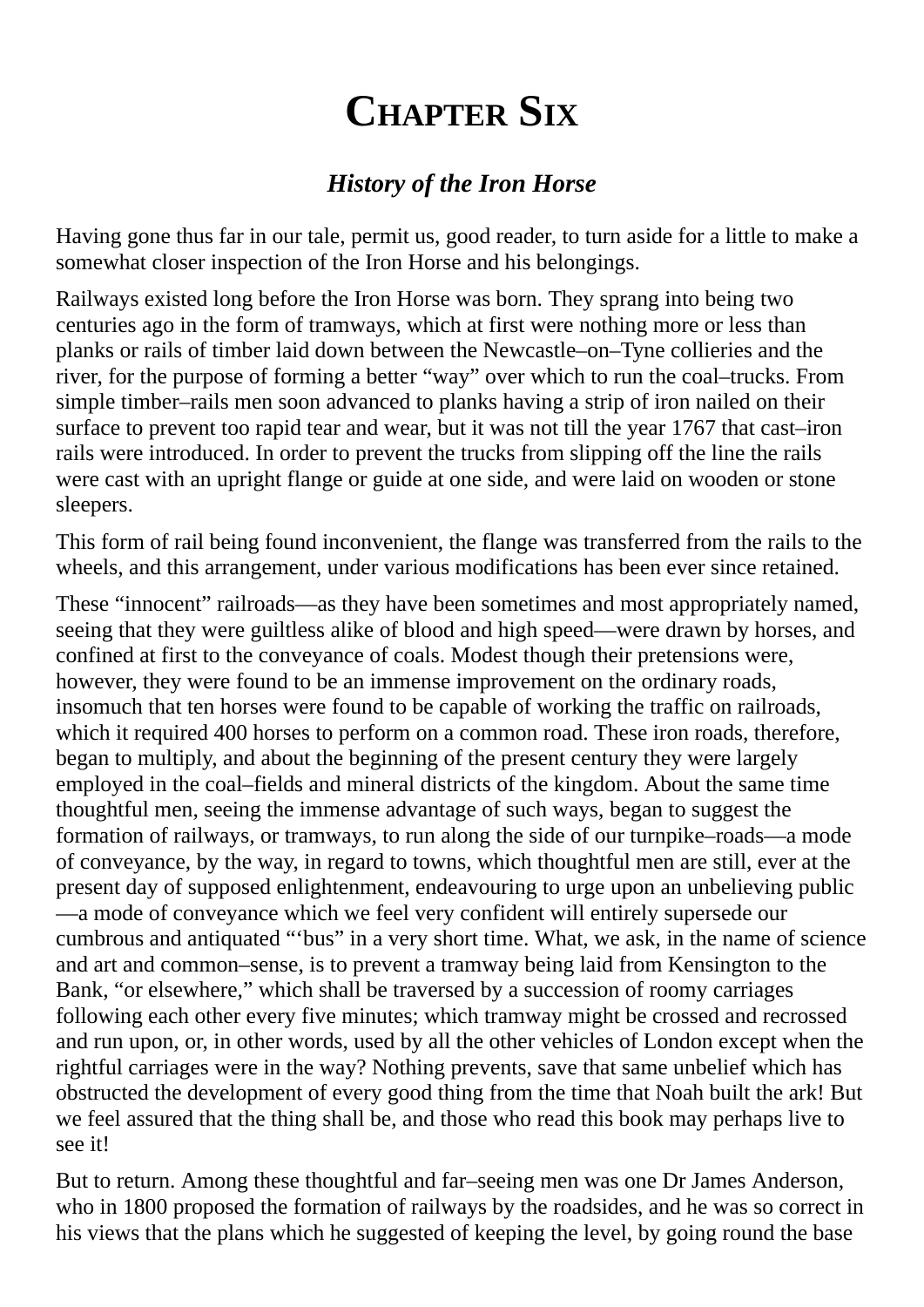of hills, or forming viaducts, or cutting tunnels, is precisely the method practised by engineers of the present day. Two years later a Mr Edgeworth announced that he had long before, "formed the project of laying iron railways for baggage waggons on the great roads of England," and, in order to prevent tear and wear, he proposed, instead of conveying heavy loads in one huge waggon, to have a train of small waggons. With the modesty of true genius, which never over–estimates or forms wildly sanguine expectations, he thought that each waggon might perhaps carry one ton and a half! Edgeworth also suggested that *passengers* might travel by such a mode of conveyance. Bold man! What a goose many people of his day must have thought him. If they had been alive now, what geese they might have thought themselves. The Society of Arts, however, were in advance of their time. They rewarded Edgeworth with their gold medal.

This man seems to have been a transcendent genius, because he not only devised and made (on a small scale) iron railways, but proposed to take ordinary vehicles, such as mail–coaches and private carriages, on his trucks, and convey them along his line at the rate of six or eight miles an hour with one horse. He also propounded the idea of the employment of stationary steam–engines (locomotives not having been dreamed of) to drag the trains up steep inclines.

Another semi–prophetic man of these days was Thomas Gray, of Leeds, who in 1820 published a work on what he styled a "General Iron Railway, or Land Steam Conveyance, to supersede the necessity of Horses in all public vehicles, showing its vast superiority in every respect over the present pitiful Methods of Conveyance by Turnpike–Roads and Canals." Gray, whose mind appears to have been unusually comprehensive, proposed a system of railway communication between all the important cities and towns in the kingdom, and pointed out the immense advantage that would be gained to commerce by such a ready and rapid means of conveying fish, vegetables, and other perishable articles from place to place. He also showed that two post deliveries in the day would become possible, and that fire insurance companies would be able to promote their interests by keeping railway fire–engines, ready to be transported to scenes of conflagration without delay.

But Gray was not esteemed a prophet. His suggestions were not adopted nor his plans acted on, though unquestionably his wisdom and energy gave an impulse to railway development, of which we are reaping the benefit to–day. His labours were not in vain.

Horse railways soon began to multiply over the country. The first authorised by Act of Parliament was the Surrey Railway in 1801. Twenty years later twenty lines of railway were in operation.

About this time, too, another man of note and of great scientific and mechanical sagacity lent his powerful aid to advance the interests of the railway cause. This was Charles Maclaren, of Edinburgh, editor of the *Scotsman* newspaper for nearly thirty years. He had long foreseen, and boldly asserted his belief in, the certain success of steam locomotion by rail, at a time when opinions such as his were scouted as wild delusive dreams. But he did more, he brought his able pen to bear on the subject, and in December 1825 published a series of articles in the *Scotsman* on the subject of railways, which were not only extensively quoted and republished in this country and in America, but were deemed worthy of being translated into French and German, and so disseminated over Europe. Mr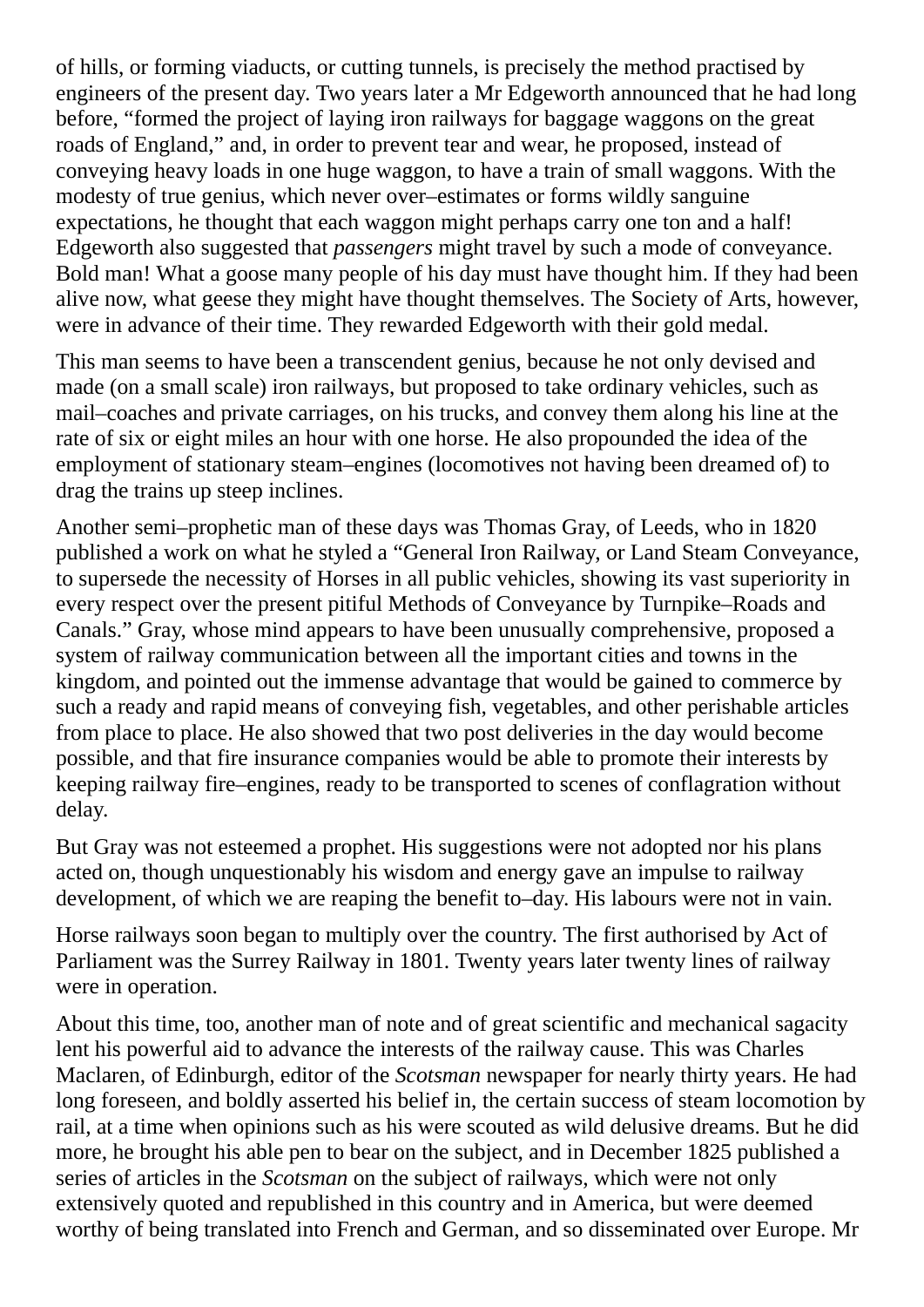Maclaren was thus among the foremost of those who gave a telling impulse to the cause at that critical period when the Iron horse was about to be put on the rail—the right horse in the right place—for it was not many years afterwards that that auspicious event took place. Mr Maclaren not only advocated generally the adoption of railways, but logically demonstrated the wonderful powers and capacities of the steam locomotive, arguing, from the experiments on friction made more than half a century before by Vince and Colomb, that by the use of steam–power on railroads a much more rapid and cheaper transit of persons as well as merchandise might be confidently anticipated. He leaped far ahead of many of even the most hopeful advocates of the cause, and with almost prophetic foresight wrote, "there is scarcely any limit to the rapidity of movement these iron pathways will enable us to command." And again,—"We have spoken of vehicles travelling at twenty miles an hour; but we see no reason for thinking that, in the progress of improvement, a much higher velocity might not be found practicable; and in twenty years hence a shopkeeper or mechanic, on the most ordinary occasion, may probably travel with a speed that would leave the fleetest courser behind." Wonderful words these! At a first glance we may not deem them so, being so familiar with the ideas which they convey, but our estimate of them will be more just if we reflect that when they were penned railways had scarcely sprung into being, steam locomotives had only just been born, and not only men in general, but even many learned, scientific and practical men regarded the statement of all such opinions as being little short of insanity. Nevertheless, many deep–thinking men thought differently, and one contemporary, reviewing this subject in after years, said of Mr Maclaren's papers, that, "they prepared the way for the success of railway projectors."

We have said that the steam locomotive—the material transformer of the world—our Iron Horse, had just been born. It was not however born on the rails, but on the common road, and a tremendous baby–giant it was, tearing up its cradle in such furious fashion that men were terrified by it, and tried their best to condemn it to inactivity, just as a weak and foolish father might lock up his unruly boy and restrain him perforce, instead of training him wisely in the way in which he should go.

But the progenitors of the Iron Horse were, like their Herculean child, men of mettle. They fought a gallant fight for their darling's freedom, and came off victorious!

Of course, many men and many nations were anxious to father this magnificent infant, and to this day it is impossible to say precisely who originated him. He is said by some to have sprung from the brains of Englishmen, others assert that brains in France and Switzerland begat him, and we believe that brother Jonathan exercised his prolific brain on him, before the actual time of his birth. The first name on record in connexion with this infant Hercules is that of Dr Robison, who communicated his ideas to Watt in 1759. The latter thereupon made a model locomotive, but entertained doubts as to its safety. Oliver Evans, of Philadelphia, patented a "steam waggon" in 1782. William Murdoch, the friend and assistant of Watt, made a model in 1787 which drew a small waggon round a room in his house in Cornwall. In the same year Symington exhibited a model locomotive in Edinburgh, and in 1795 he worked a steam–engine on a turnpike–road in Lanarkshire. Richard Trevethick, who had seen Murdoch's model, made and patented a locomotive in 1802. It drew on a tramway a load of ten tons at the rate of five miles an hour. Trevethick also made a carriage to run on common roads, and altogether did good service in the cause.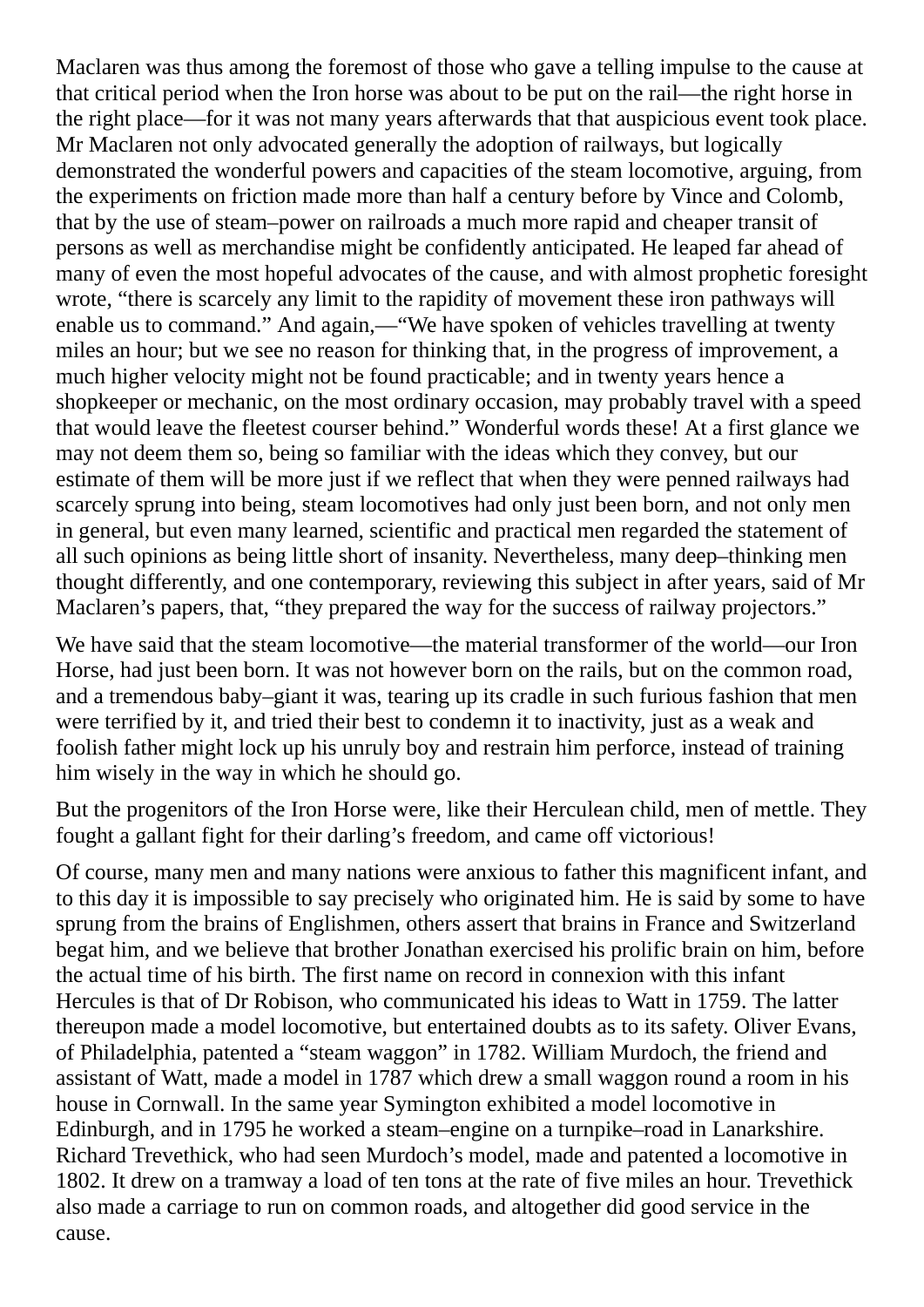Blenkinsop, of Middleton Colliery, near Leeds, made locomotives in 1811 which hauled coals up steep ascents by means of a toothed rail, with a toothed propelling wheel working into it. This unnatural infant, however, turned out to be not the true child. It was found that such a powerful creature did not require teeth at all, that he could "bite" quite well enough by means of his weight alone,—so the teeth were plucked out and never allowed to grow again.

After this, in 1813, came Brunton of Butterley, with a curious contrivance in the form of legs and feet, which were attached to the rear of his engine and propelled it by a sort of walking motion. It did not walk well, however, and very soon walked off the field of competition altogether.

At last, in the fulness of time there came upon the scene the great railway king, George Stephenson, who, if he cannot be said to have begotten the infant, at all events brought him up and effectually completed his training.

George Stephenson was one of our most celebrated engineers, and the "father of the railway system." He may truly be said to have been one of mankind's greatest benefactors. He was a self–taught man, was born near Newcastle in 1781, began life as a pit–engine boy with wages at two–pence a day, and ultimately rose to fame and fortune as an engineer.

In 1814 he made a locomotive for the Killingworth Colliery Railway. It drew thirty tons at the rate of four miles an hour, and was regarded as a great success. In 1825 an engine of the same kind was used on the Stockton and Darlington Railway, of which Stephenson had been made engineer.

But the great crowning effort of Stephenson, and the grand impulse to the railway cause, which carried it steadily and swiftly on to its present amazing degree of prosperity, did not occur till the year 1829.

Previous to that date the Manchester and Liverpool Railway was being constructed, and so little was known as to the capabilities of railways and the best mode of working them, that the directors and engineers had some difficulty in deciding whether the line should be worked by fixed engines or by locomotives. It was ultimately decided that the latter should be used, and a premium of 500 pounds was offered for the best locomotive that could be produced, in accordance with certain conditions. These were—That the chimney should emit no smoke—that the engine should be on springs—that it should not weigh more than six tons, or four–and–a–half tons if it had only four wheels—that it should be able to draw a load of twenty tons at the rate of ten miles an hour, with a pressure of fifty pounds to the square inch in the boiler, and should not cost more than 500 pounds.

The Iron Horse was now at last about to assume its right position. It was no longer an infant, but a powerful stripling—though still far from its full growth; as far as six tons is from sixty!

Four iron steeds were entered to compete for the prize. It was in October 1829 that this celebrated trial came off, and great was the interest manifested on the occasion, for not only did the public entertain doubts as to the capabilities of locomotives, but very few even of the engineers of the country would admit the possibility of a locomotive engine attaining a speed greater than ten miles an hour! First came the "Novelty" of Braithwaite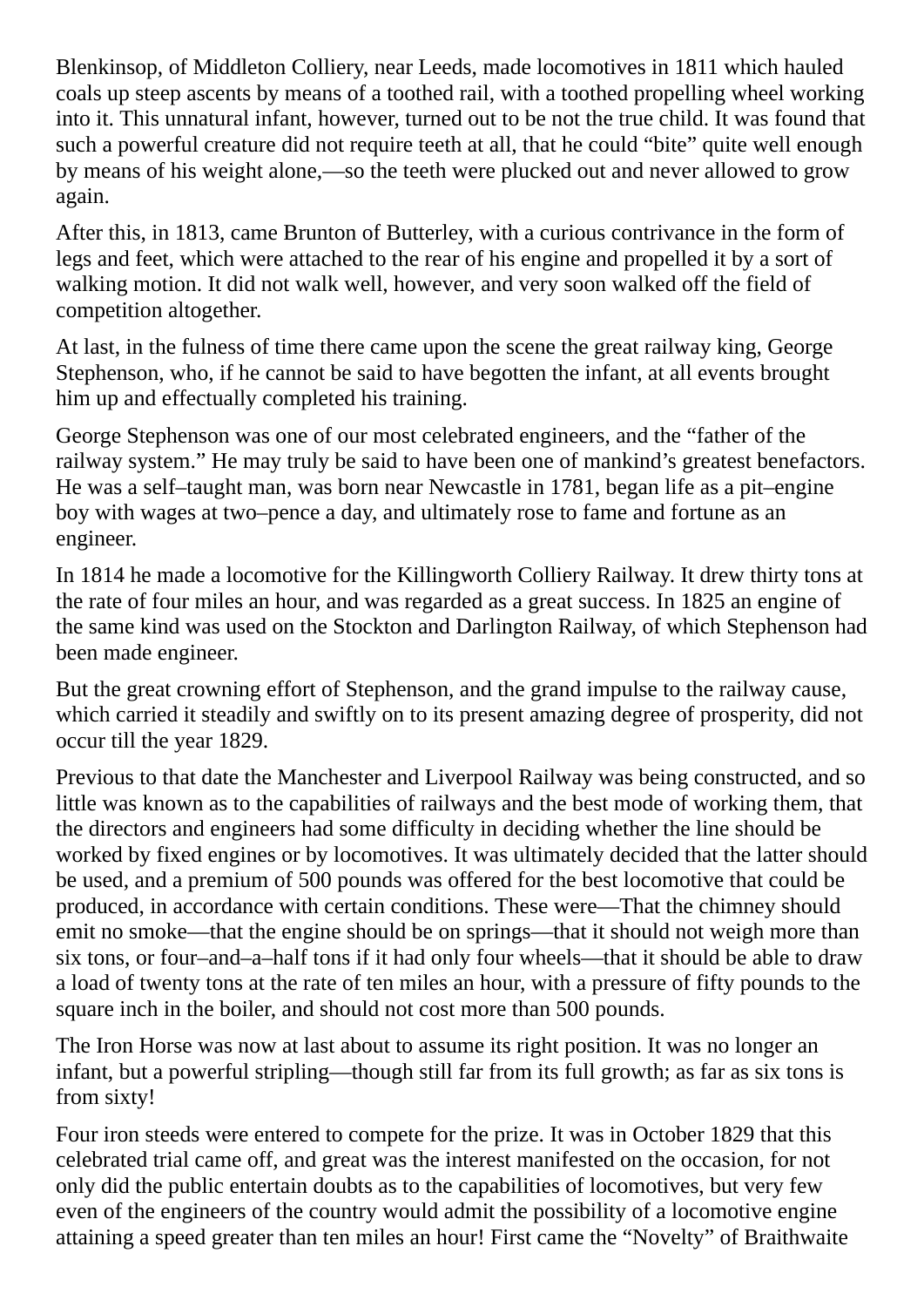and Ericson; then the "Sans pareil" of Hawkworth; the "Perseverance" of Burstall; and, lastly, the "Rocket" of Stephenson. Of the first three we shall merely say that the "Novelty," being weak in the wheels, broke down; the "Sans pareil" burst one of her cylinders; and the "Perseverance" turned out to be too heavy to comply with the conditions of the trial.

The "Rocket" advanced, and was harnessed to a train of waggons weighing thirteen tons; the fire was lighted, and the steam got up. The valves lifted at the stipulated fifty pounds pressure, and away it went with its load at an average speed of fifteen, and a maximum speed of twenty–nine miles an hour! Thus triumphantly the "Rocket" won the prize of 500 pounds, and the Iron Horse was fairly and finally married to the Iron Road. One of the important elements of Stephenson's success lay in the introduction of numerous tubes into his boiler, through which the fire, and heat passed, and thus presented a vast amount of heating surface to the water. Another point was his allowing the waste steam to pass through the chimney, thus increasing the draught and intensifying the combustion; for heat is the life of the locomotive, and without much of this, high rates of speed could not be attained.

The difference between the first locomotive and those now in use is very great—as may be seen any day in London, by any one who chooses to visit one of our great railway stations, and go thence to the Kensington Museum, where the "Rocket" is now enshrined—a memorial of Stephenson's wisdom, and of the beginning of our magnificent railway system. Yet though the difference be great it is wonderful how complete the "Rocket" was, all things considered. The modern improvements made on locomotives consist chiefly in clothing the boiler with wood, felt, and other non–conductors to increase the life–giving heat; in heating the feed–water, coupling the driving–wheels, working the cylinders horizontally, economising steam by cutting off the supply at any part of the stroke that may be required, and economising fuel by using raw coal instead of coke, and consuming the smoke, besides many other minor contrivances, but all the great principles affecting the locomotive were applied by George Stephenson, and illustrated in the "Rocket."

It is no wonder that the first Iron Horse was clumsy in appearance and somewhat grotesque, owing to the complication of rods, cranks, and other machinery, which was all exposed to view. It required years of experience to enable our engineers to construct the grand, massive, simple chargers which now run off with our monster–trains as if they were feathers. When the iron horse was first made, men were naturally in haste to ascertain his power and paces. He was trotted out, so to speak, in his skeleton, with his heart and lungs and muscles exposed to view in complex hideosity! Now–a–days he never appears without his skin well–groomed and made gay with paint and polished brass and steel.

We have said that the "Rocket" drew thirteen tons at nearly thirty miles an hour. Our best engines can now draw hundreds of tons, and they can run at the rate of above sixty miles an hour at maximum speed. The more ordinary speed, however, for passenger–trains is from thirty to forty–five miles an hour. The weight of the "Rocket" was six tons. That of some of our largest engines with tenders is from forty to above fifty tons.

From the time of the opening of the old Manchester and Liverpool Railway in 1830 to the present day—a period of little more than forty years— railway construction has gone forward throughout the land—and we may add the world—with truly railway speed,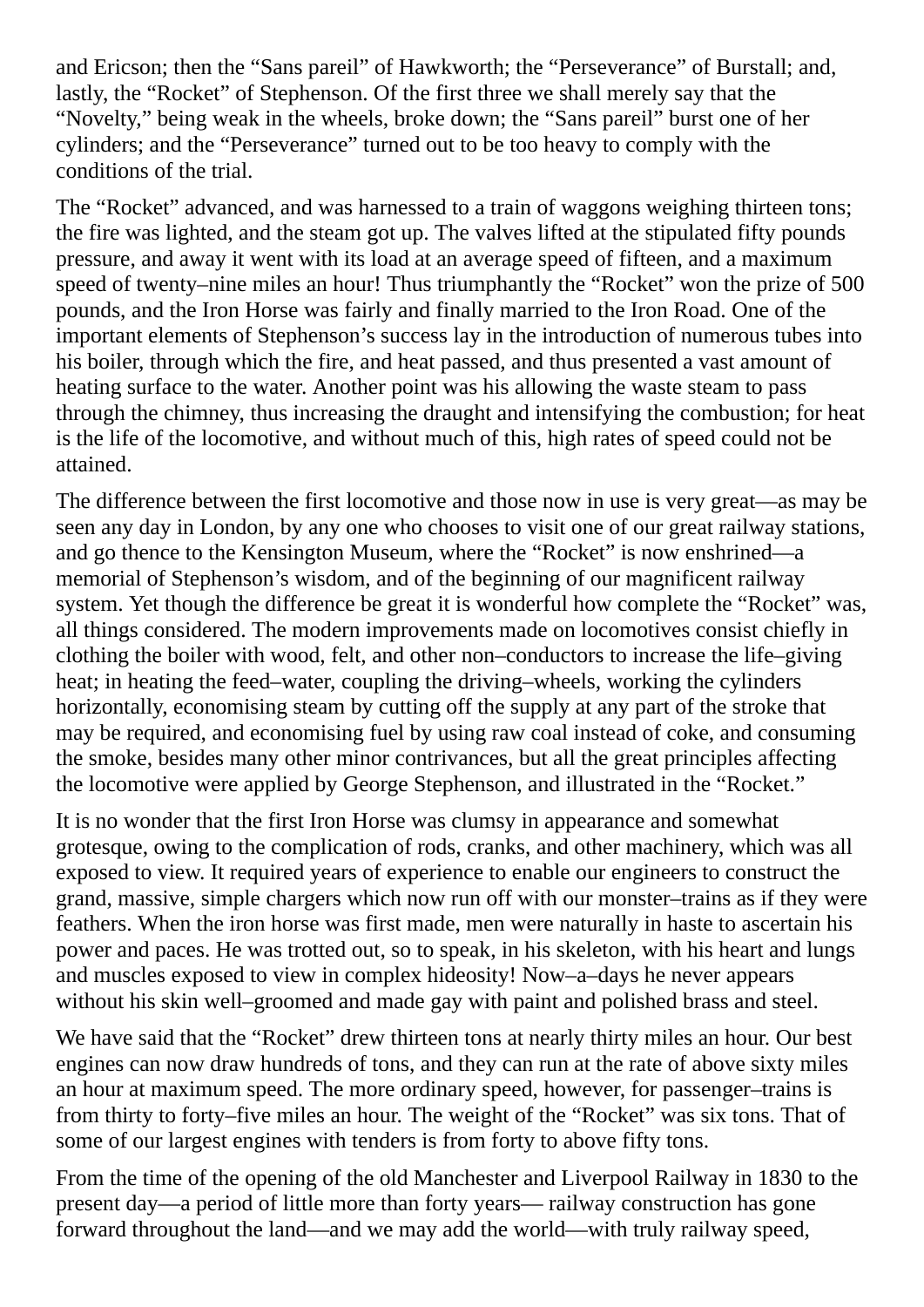insomuch that England has become covered from end to end with an absolute network of iron roads, and the benefit to our country has been inconceivably great. It would require a large volume to treat of these and correlative subjects, as they deserve.

Two hundred years ago the course of post between London and Edinburgh was one month; before an answer could be received two months had to elapse! About a hundred years later there was one stage–coach between the two cities, which did the distance in a fortnight, rendering communication and reply possible once in each month. In those days roads were uncommonly bad. One writer tells us that, while travelling in Lancashire, a county now traversed by railways in all directions, he found one of the principal roads so bad that there were ruts in it, which he measured, four feet deep, and that the only mending it received was the tumbling of stones into these holes to fill them up. The extremely limited goods traffic of the country was conducted by the slow means of carts and waggons. Enterprising men, however, then as now, were pushing the world forward, though they were by no means so numerous then as now. In 1673 it took a week to travel between London and Exeter, and cost from forty to forty–five shillings. About the same period a six–horse coach took six days to perform the journey between Edinburgh and Glasgow and back. To accomplish fifty miles or thereabouts in two days with a six–horse stage–coach, was considered good work and high speed about the beginning of last century. Near the middle of it (1740) travelling by night was for the first time introduced, and soon after that a coach was started with a wicker–basket slung behind for outside passengers! Some years afterwards an enterprising individual started a "flying coach" drawn by eight horses, which travelled between London and Dover in a day—the fare being one guinea. Even at the beginning of the present century four miles an hour was deemed a very fair rate of travelling for a stage–coach.

With the improvement of roads by the famous Macadam in 1816, began improved travelling and increased speed. The process was rapid. Mail–coaches began to overrun the country in all directions at the then remarkable pace of from eight to ten miles an hour, and, let us remark in passing, there was a whirl and dash about these stage–coaches which railway trains, with all their velocity can never hope to attain to, except when they dash into each other! Man is but a weak creature in some senses. Facts are scarcely facts to him unless they touch his eye or ear. The smooth run of a train at twenty or even thirty miles an hour, with its gradual start and gentle pull up, has but a slight effect on him now compared with the splendid swing of the well–appointed mail coach of old as it swept round the bend of a road, and, with red–coated driver and guard, cracking whip, flying dust and stones, and reeking foam–flecked horses, dashed into town and pulled up, while at nearly full speed, amid all the glorious crash and turmoil of arrival! No doubt the passing of an express train within a yard of your nose is something peculiarly awful, and if you ever get permission to ride on the engine of an express, the *real* truth regarding speed, weight, momentum, will make a profound impression on you, but in ordinary circumstances the arrival of a train cannot for a moment compare with the dash, the animal spirit, the enthusiasm, the romance of the mail coach of days gone by.

About the time that the day of slow speed was drawing to a close (1837) licenses were granted to 3026 stage–coaches, of which 1507 went to and from London, besides 103 mail–coaches. And it has been estimated that the number of passengers carried in the year about that time was two millions. In regard to the merchandise traffic of the kingdom, we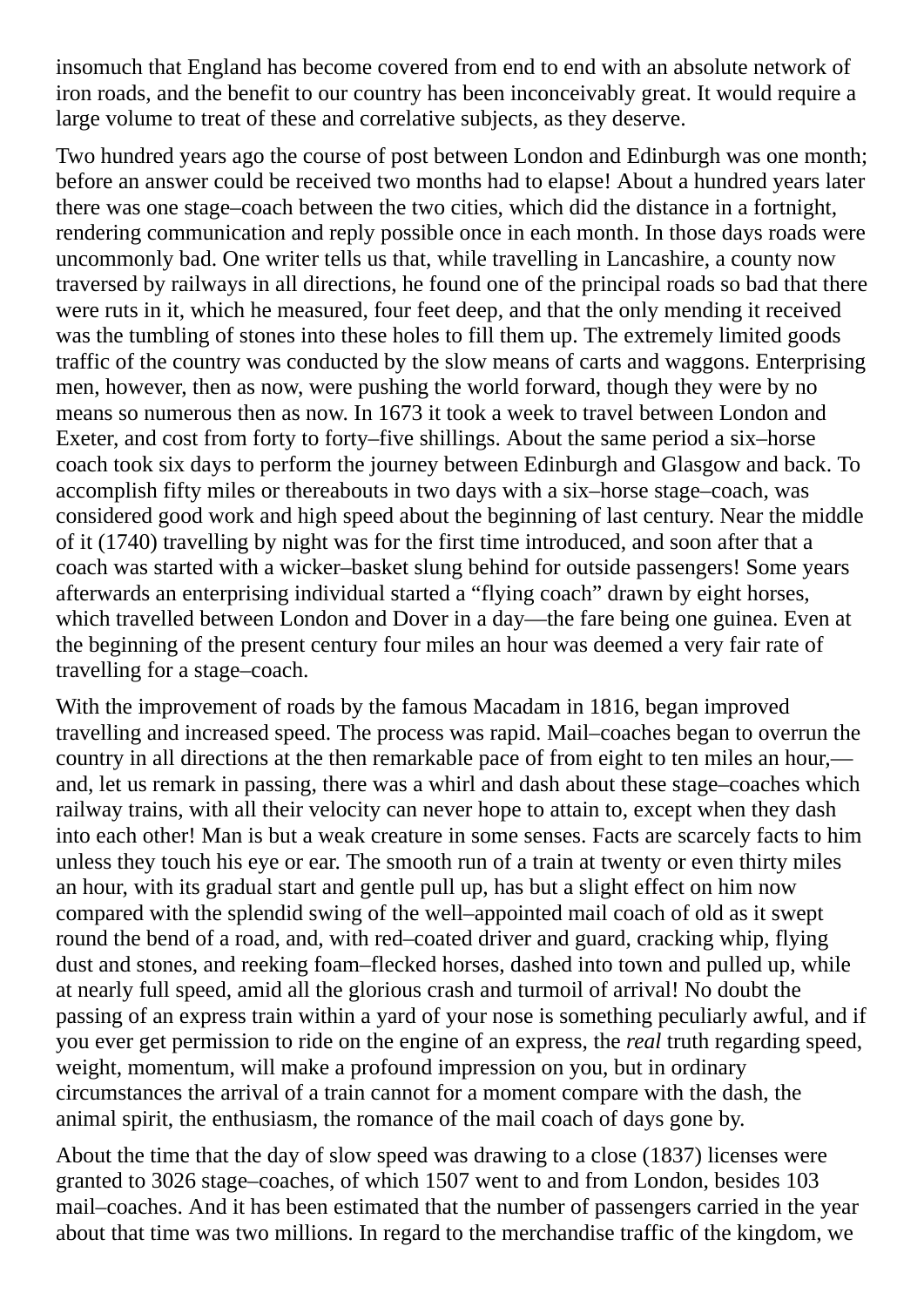cannot give statistics, but we ask the reader to bear in mind that it was all conducted by means of heavy waggons and slow–going canal barges.

Now, let us contrast this state of things with the condition and influence of railways up to the present time. As we have said, the iron horse began his career in 1830 on the Liverpool and Manchester line— long since become part of the London and North–Western Railway —at that time thirty–one miles long. Eight years later, Liverpool, Manchester, and Birmingham were completely connected with London by railway. Then, as success attended the scheme, new lines were undertaken and opened at a still more rapid rate until, in 1843—despite the depression caused for a time by over–speculating—there were nearly 2000 miles of railway open for traffic. In 1850 there were above 6000 miles open; in 1860, above 10,000. In 1864 the railways of the kingdom employed upwards of 7200 locomotives, 23,470 passenger carriages, and 212,900 goods and mineral waggons. In that one year about five million passengers and goods trains ran 130 millions of miles—a distance that would encircle the earth 5221 times—the earth being 24,896 miles in circumference. In 1866 the gross receipts of railways was about forty millions of pounds sterling. At the present date (1871) above 14,000 miles of railway are open in the United Kingdom. This mileage is divided amongst about 430 companies, but a considerable number of these have been incorporated with the larger companies, such as the London and North west, the Great Western, etcetera.

All the lines carried in one year (1870) somewhere about 307 millions of passengers—in other words, that number of passenger journeys were performed on them. The mail and stage–coaches in their best days only conveyed, as we have said, two millions!  $^{[1]}$  $^{[1]}$  $^{[1]}$ 

<span id="page-40-0"></span>It is almost overwhelming to consider what a vast change in the condition and habits of the people of this country is implied in these figures. Forty years ago none travelled but the comparatively rich, and that only to an extent equal to about two–thirds of the present population of London. Now–a–days the poorest artisan can, and does, afford to travel, and the number of journeys performed each year on all our British railways is equal to more than the entire population of Europe! which, in Stewart's "Modern Geography," is set down at 285 millions. From this of course it follows, that as many thousands of men, women, and children never travel at all, many others must have undertaken numerous journeys in that year.

The facilities afforded by railways are altogether innumerable. If so disposed you may sup one night in the south of England and the next night in the north of Scotland. Thousands of families dwell in the country, while the heads thereof go to their business in town by rail every morning and return home every evening. Huntsmen, booted and spurred, are whirled off, horses and all, to distant fields, whence, after "crossing country" all day, they return to the railway and are whirled back to town in time for dinner. Navvys and artisans are conveyed to their work at a penny a mile, and monster–trains carry thousands of excursionists to scenes of rural delight that our fathers never dreamed of in their wildest flights of fancy.

One of the most remarkable and interesting facts in connexion with all this is, that although mail–coaches have been beaten off the field, there are actually more horses employed in this country now than there were in 1837, while canals are doing more business than they ever did, and are making higher profits too. In 1865 the carriage of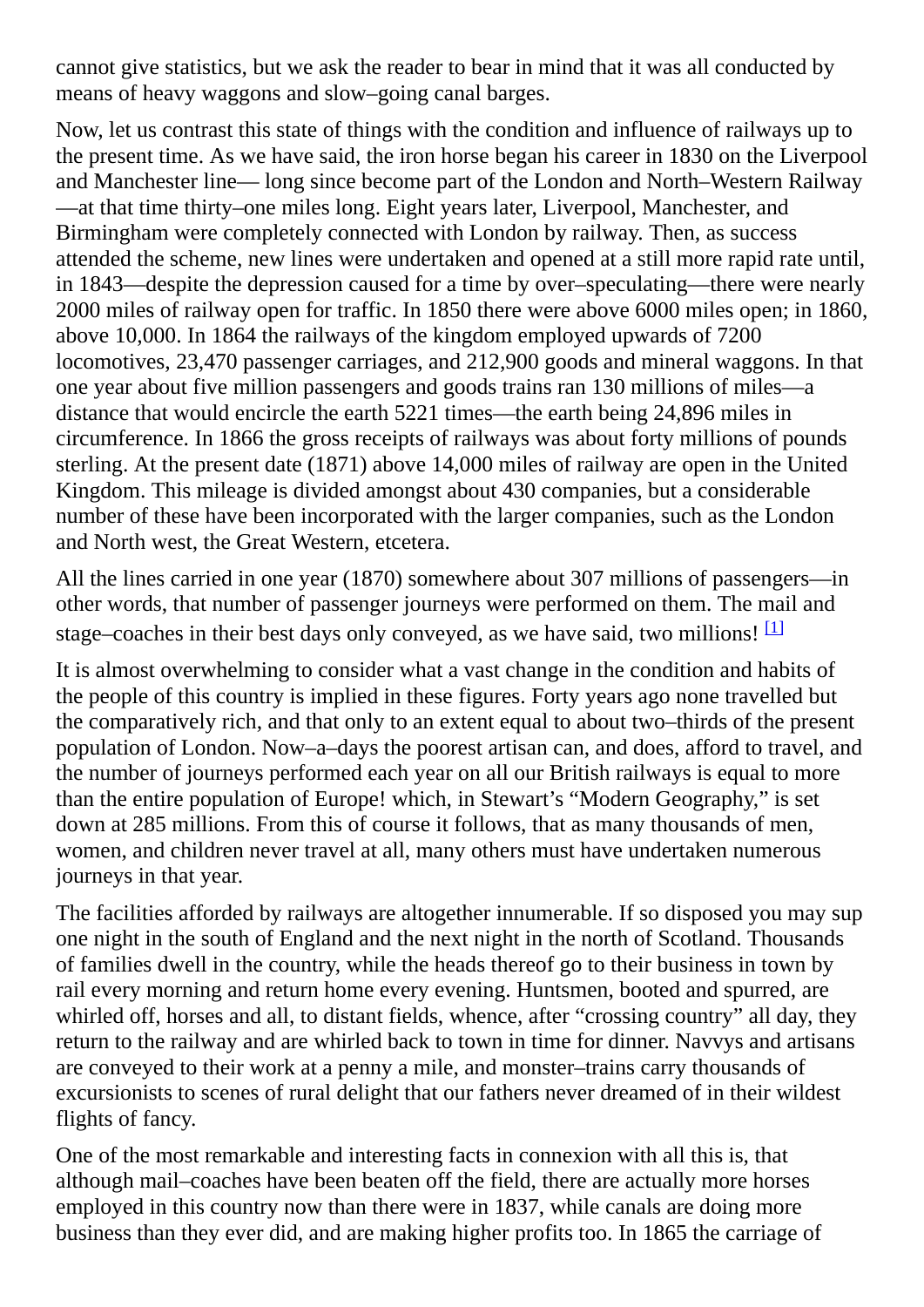cattle by railway amounted to between fourteen or fifteen million head of all kinds. The consumption of coal, in the same year, by our railways amounted to four million tons, and the quantity of that and other minerals carried by rail continually is enormous.

The benefit derived by the post–office also from our railways is incalculable. We cannot afford space to enter into details, but it may be truly said that but for railways the Post– Office Savings Bank system could not have existed; and of course, also, our frequent deliveries of letters and rapid as well as cheap communication with all parts of the kingdom would have been impossible. The railway service of the Post–Office is over 60,000 miles a day, and the gross sum paid by the Post–Office to railways in one year was 570,500 pounds.

These are but a few of the amazing statistics connected with our railway system, which, if fully enlarged upon, would fill a bulky volume. If our readers desire more there are several most interesting and instructive works on the subject, which are well worthy of perusal.<sup>[\[2\]](#page-47-1)</sup>

<span id="page-41-0"></span>Before closing this perhaps too statistical chapter, we shall say a few words as to the construction of a railway. No one who has not looked pretty closely into the subject can form any adequate conception of the difficulties that beset an engineer–in–chief in the formation of a line of railway. We will suppose that all the Parliamentary battles have been fought, opposition overcome, the heavy expenses connected therewith paid, and the work begun.

The engineer has walked again and again over the country through which the railway is to be carried and selected the best route, his assistants having meanwhile taken for him "flying levels" and "cross levels." Too frequently prejudice, ignorance, and selfishness interpose to prevent the best route being taken, and immense sums that might have been saved are spent in constructing the line on the next best route. As soon as the course of a line is fixed, accurate surveys are made by the assistant engineers, copies of which are placed, according to Act of Parliament, with the various clerks of the peace of the counties, through which the line is to pass, with the Commissioners of Railways and others, besides which there has to be prepared for each parish its proportion, and for each landholder a section showing the greatest depth of cutting or embankment in any of his fields.

As soon as all this has been done, and the Act of Parliament authorising the line obtained, an accurate plan and section of the whole line is made, from which the engineer ascertains and lays down its gradients, in other words its ascents and descents, determines the number and size of the bridges and viaducts to be made, calculates the quantity of embankments required to fill up hollows, and the number of cuttings to level obstructions, in which latter calculations he estimates that the cutting down of elevations will be made subservient as far as may be, to the elevation of depressions. All this involves very nice and exact calculation as to quantity of material, masonry, etcetera, and the sinking of "trial shafts" to ascertain the nature of the various strata to be excavated or tunnelled. Then the cost of all the works has to be estimated in detail, apportioned into lengths and advertised for execution by contract. To each section of the line thus apportioned— forty or fifty miles—an experienced engineer is appointed, having under him "sub–assistants," who superintend from ten to fifteen miles each, and these again are assisted by "inspectors" of masonry, mining, earth–work and permanent way, to each of whom a district is assigned.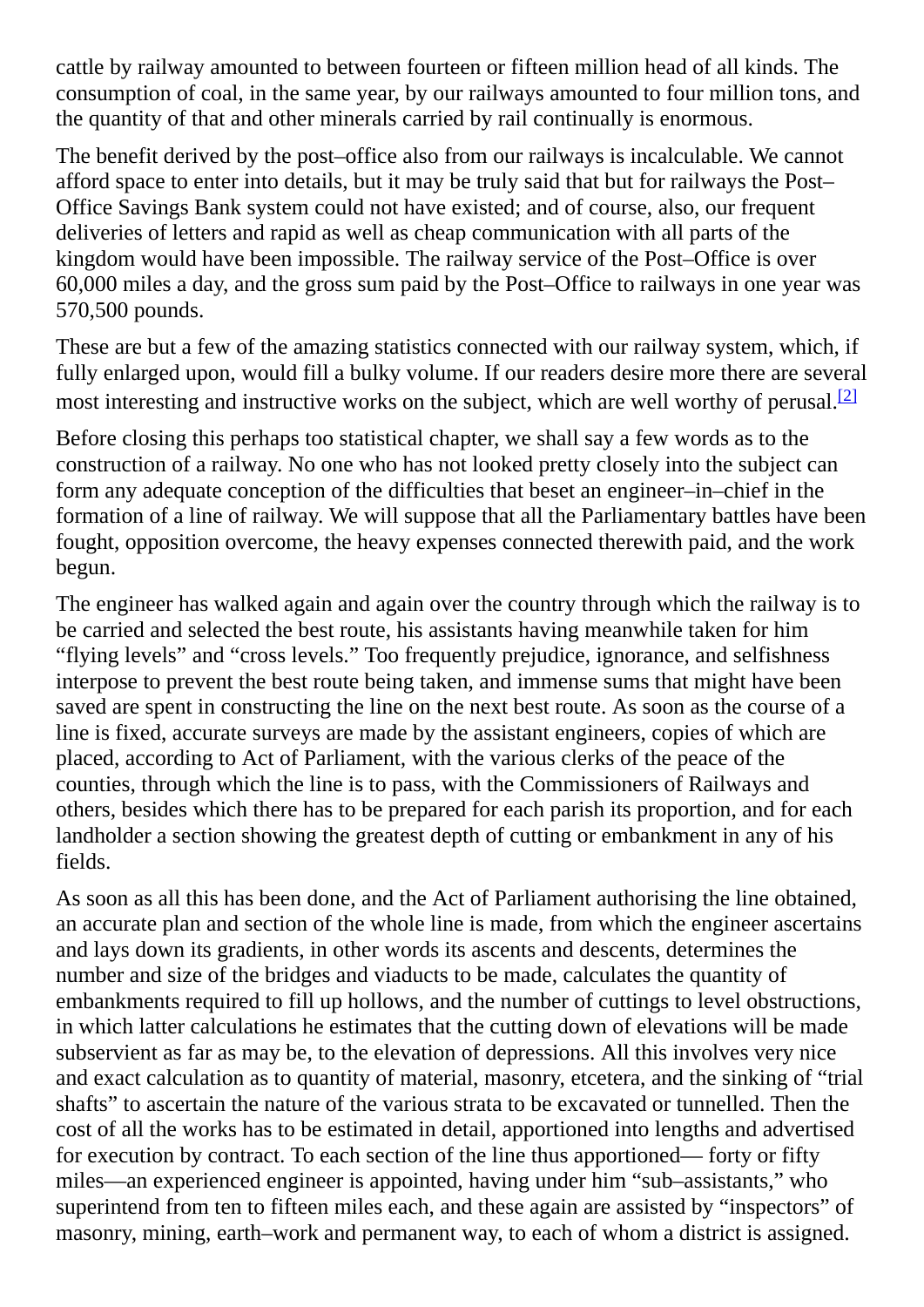These managing and guiding men having been appointed, the physical workers are then called into action, in the form of bands of navvies. As the steam and mechanism of the locomotive are useless except in regulated combination, so brain and muscle can achieve nothing without wise and harmonious union. If boys and men would reflect more deeply on this great truth, pride, boasting, and the false separation of classes would be less rife. We say *false*, because there is a separation of classes which is natural and unavoidable. No one ever complains of *that*. If ill–advised or angry navvies were to refuse to work, what could directors and engineers do? If, on the other hand, ill–advised or angry directors and engineers refused to pay, what could navvies do? Antagonism is an unhealthy condition of things. There is far too much of it between employers and employed in this world. "Agree with thine adversary quickly" is a command which applies to bodies of men quite as much as to individuals, and the word is "agree," not coerce or force. If we cannot agree, let us agree to differ; or, if that won't do in our peculiar circumstances, then let us agree to separate. Fighting, save in self–defence, is only fit for fools.

But to return. When bone and muscle have been for the time welded to brain, then the work of construction goes on "full swing." Difficulties and obstructions are overcome in a way that appears to the unskilled eye nothing less than miraculous. But the work is often hindered and rendered greatly more expensive by the sudden appearance of evils against which no amount of human wisdom or foresight could have guarded.

The Kilsby tunnel of the London and North west Railway is a case in point. When that tunnel was proposed, it was arranged that it should be about 3000 yards long, and 160 feet below the surface, with two great ventilating shafts 60 feet in diameter. It was a gigantic work. The engineer examined the ground in the usual way, with much care, and then advertised for "tenders." The various competing contractors also examined the ground minutely, and the offer of one of them to work it for 99,000 pounds was accepted. Forthwith the contractor went to work, and all went well and busily for some time, until it was suddenly discovered that a hidden quicksand extended 400 yards into the tunnel, which the trial shafts had just passed without touching. This was a more tremendous blow to the contractor than most readers may at first thought suppose, for he believed that to solidify a quicksand was impossible. The effect on him was so great that he was mentally prostrated, and although the company generously and justly relieved him from his engagement, the reprieve came too late, for he died. It then came to be a question whether or not the tunnel should be abandoned. Many advised that it should. At this juncture Mr Robert Stephenson, son of the great George, came forward and undertook the work. He placed his chief dependence on the steam–engine to keep the water down while the work was in progress. At first he was successful, but one day, while the men were busy laying their bricks in cement one of them drove into the roof, and a deluge of water burst in on them, and although they tried to continue their work on a raft the water prevailed and at last drove them out. They escaped with difficulty up one of the air–shafts. The water having put an effectual stop to the work, the directors felt disposed to give it up, but Stephenson begged for a fortnight more. It was granted. By means of thirteen steam– engines, the amazing quantity of 1800 gallons of water per *minute* was pumped out of the quicksand night and day for eight months. With the aid of 1250 men and 200 horses the work was finally completed, having occupied altogether thirty months from the laying of the first brick.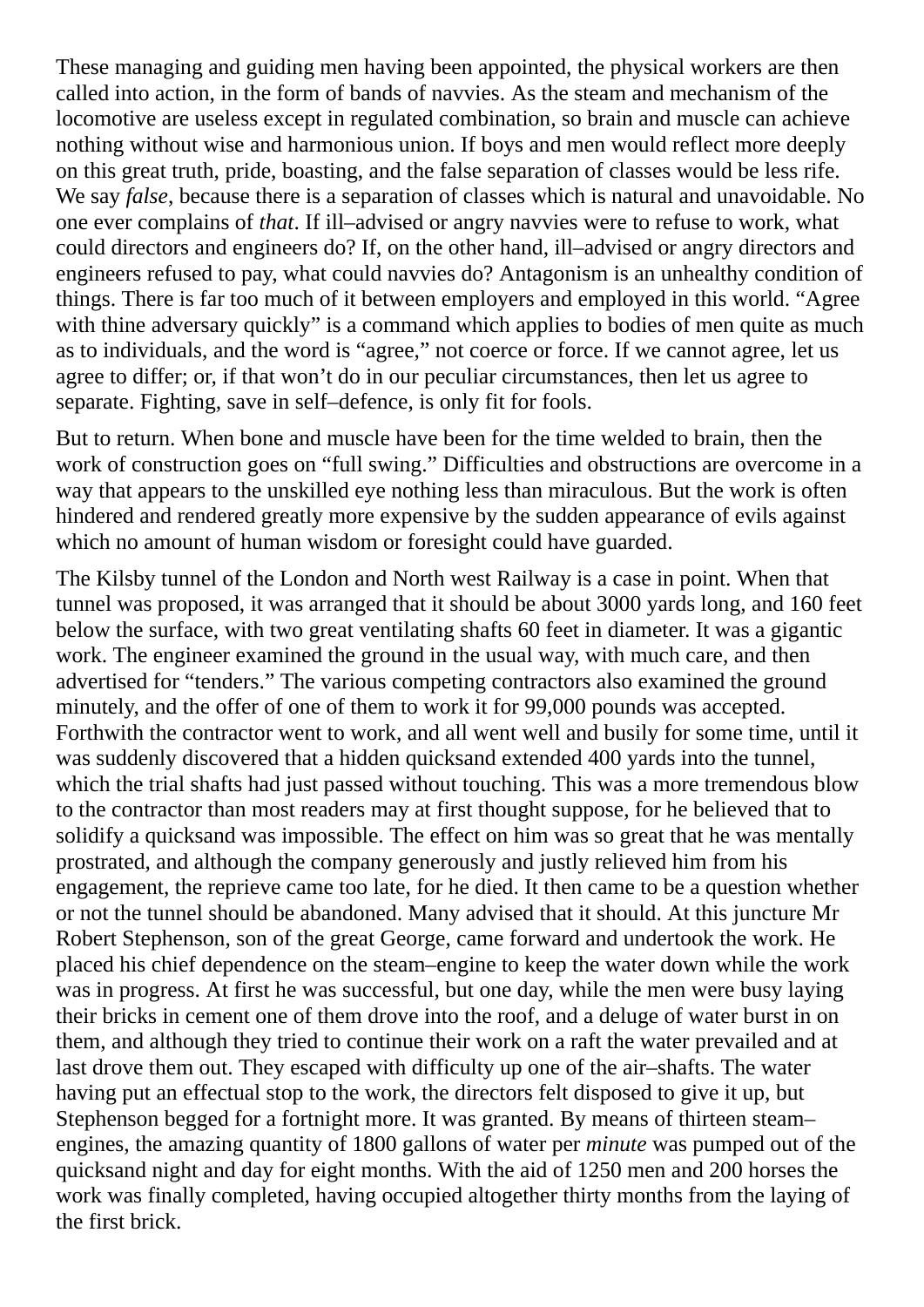Two very singular accidents occurred during the course of the construction of this tunnel. On one occasion a man who had been working in it was being hauled up one of the shafts, when his coat caught in an angular crevice of the partition, that separated the pumps from the passage for the men, and became so firmly jammed that he was compelled to let go the rope, and was left there dangling in the air, about a hundred feet from the bottom, until his horrified comrades went down and rescued him by cutting away the piece of his coat. This piece of cloth was long preserved in the engineer's office as a memorial of the event! On another occasion some men were at work on a platform, half–way down the shaft, executing some repairs, when a huge navvy, named Jack Pierson, fell from the surface, went right through the platform, as if it had been made of paper, and fell to the bottom. Fortunately there was water to receive him there, else he had been killed on the spot. The men, whom of course he had narrowly missed in his fall, began to shout for a rope to those above, and they hallooed their advice down the shaft in reply. In the midst of the confusion Jack Pierson himself calmly advised them to make less noise and pull him out, which they very soon did, and the poor man was carried home and put to bed. He lay there for many weeks unable to move, but ultimately recovered.

What we have said of the Kilsby tunnel gives a slight glimpse of some of the expenses, difficulties, and dangers that occasionally attend the construction of a railway.

Of course these difficulties and expenses vary according to the nature of the ground. In some places the gradients are slight, bridges few, and cuttings, etcetera, insignificant; but in other places the reverse is emphatically the case, and costly laborious works have to be undertaken.

One such work, which occurred at the very opening of our railway system in 1828, was the bridging of the Chat Moss, on the Liverpool and Manchester line. George Stephenson, the constructer of the "Rocket," was also the hero of the Chat Moss. This moss was a great swamp or bog, four miles in extent, which was so soft that it could not be walked on with safety, and in some places an iron rod laid on the surface would sink by its own weight. Like many other difficulties in this world, the solidification of the Chat Moss was said to be impossible, but the great engineer scarce admitted the propriety of allowing the word "impossible" to cumber our dictionaries. He began the work at once by forming an embankment twenty feet high, which he carried some distance across the treacherous soil, when the whole affair sank down one day and disappeared! Undismayed, Stephenson began again, and went on steadily depositing thousands on thousands of tons of earth, which were greedily swallowed up, until at last a solid foundation was obtained over the greater part of the bog. But there was a particularly soft part of it, known by the name of the "flow moss," which was insatiable. Over this hurdles interwoven with heath were spread, and on these earth and gravel were laid down. When this road showed a tendency to sink below the level, Stephenson loaded the moss beyond the track to balance it; when water oozed through, he invented a new kind of drain–pipe formed of old tallow casks, headed into each other, and ballasted to keep them down, and at last the feat was accomplished—the railway was run over the wet quaking moss on firm dry land.

It was in the formation of this, the true beginning of railways, that the British "navvy" was called into being. To perform the laborious work, Stephenson employed the men called "inland navigators," in other words, the canal excavators. This body of strong "navigators"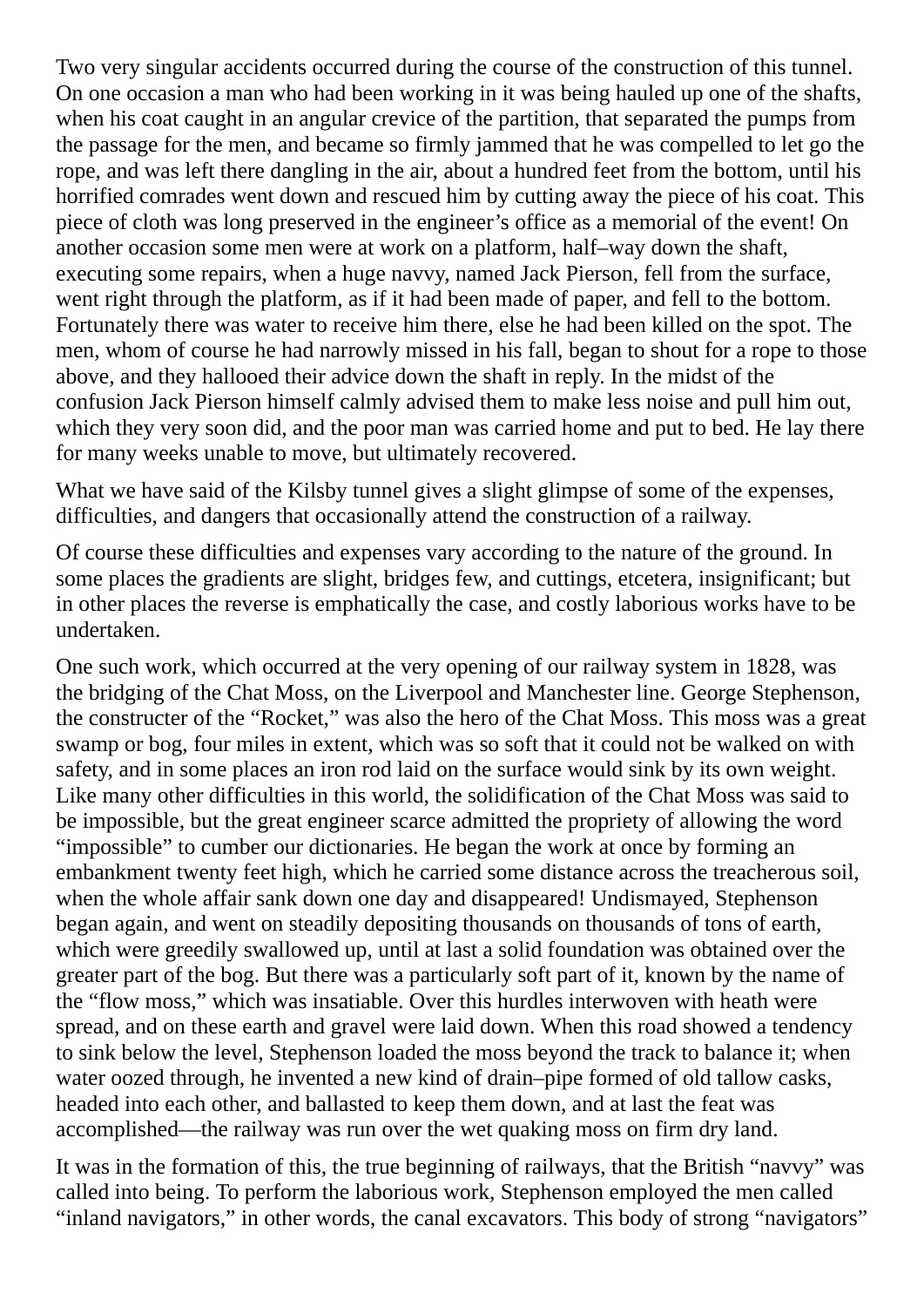or "navvies" formed the nucleus, which gathered recruits from all parts of the kingdom. As the work of railway making, which thenceforward grew fast and furious, was unusually severe, only men who were unusually powerful were suited for the navvy ranks, so that they became a distinct class of gigantic men, whose capacity for bread and beef was in accordance with their muscular development and power to toil. Splendid fellows they were, and are; somewhat rugged and untamed, no doubt, with a tendency to fight occasionally, and a great deal of genuine kindness and simplicity. That they are capable of being imbued with refined feeling, noble sentiment, and love to God, has been shown by the publications of Miss Marsh, which detail that lady's interesting and earnest labours to bring the unbelievers among these men to our Saviour.

Another celebrated piece of railway engineering is the *Britannia Bridge* over the Menai Straits, which separates Caernarvonshire from the island of Anglesey. This was the first bridge ever built on the tubular principle. The importance of crossing the strait was very great, as it lay in the direct route to Holyhead and Ireland. Telford, the engineer, daringly resolved to span the strait with a suspension bridge 100 feet above the water. He began it in 1818, and on the last day of January 1826 the London mail coach passed over the estuary. The bridge remains to this day a vast and beautiful monument of engineering skill. But when railways began to play, something more ponderous and powerful became necessary. A bridge with arches was talked of, but this was considered likely to be obstructive to the navigation of the strait, therefore another plan was demanded. At this juncture Robert Stephenson came forward with a plan. Pounding his opinion on the known fact that hollow columns are stronger than solid ones; that hollow beams are better than solid beams, he leaped to the bold conclusion that a hollow iron beam, or tube, could be made large enough to allow a train to pass through it! As usual there sprang up a host of cold–waterers, but thanks to British enterprise, which can dare anything, there were found enough of men willing to promote the scheme. It was no sooner resolved on than begun. Massive abutments of stone were raised on each shore to the height of 100 feet above high–water. The width of the strait between these abutments is nearly 500 yards. Midway across is the Britannia Rock, just visible at half tide. The engineer resolved to found one of his towers on that rock. It was done; but the distance being too great for a single span of tube, two other towers were added. The centre towel rises 35 feet higher than the abutments, thus giving to the tube a very slight arch, which, however, is barely perceptible.

The tubes were rectangular, with double top and bottom made of plates of wrought–iron, from three–eighths to three–quarters of an inch thick, and varying in length according to their position—the whole when put together forming a single tube about 500 yards long. The two centre ones were the largest and most difficult to manage, each having to be built on shore, floated off on barges, and lifted by hydraulic power a height of about 100 feet. Some idea of what this implied may be gathered from the following fact. Each tube weighed 1800 tons—the weight of a goodly–sized ocean steamer! A perfect army of men worked at the building of the tubes; cutting, punching, fitting, riveting, etcetera, and as the place became the temporary abode of so many artificers and labourers, with their wives and children, a village sprang up around them, with shops, a school, and a surgery. Two fire–engines and large tanks of water were kept in constant readiness in case of fire, and for many months rivet–making machines, punching machines, shearing machines,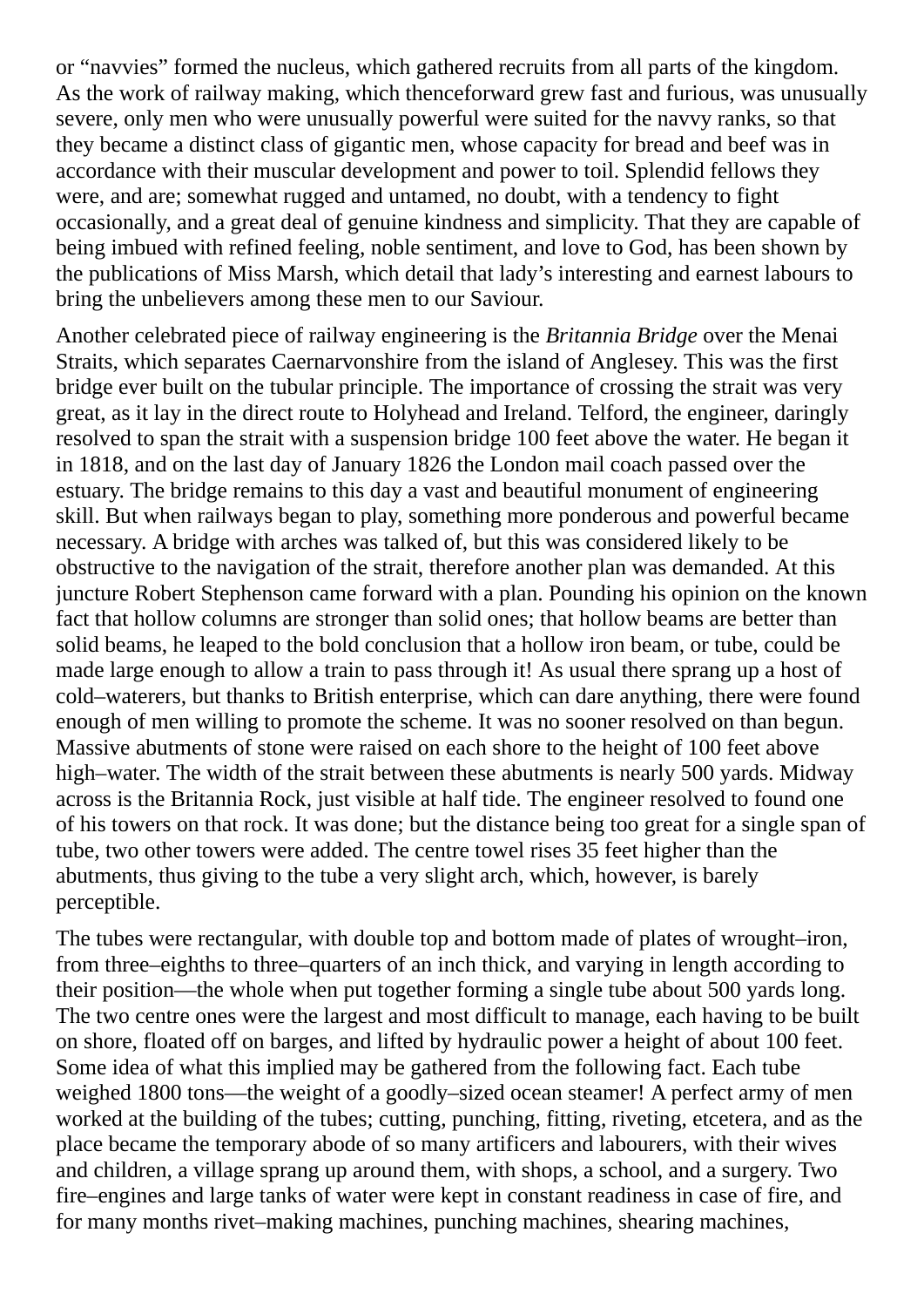etcetera, were in full work. There were two million rivets used altogether, and the quantity of three–quarter–inch iron rod used in making them measured 126 miles. The total weight of iron used was nearly 12,000 tons. The bridge was strengthened by eighty–three miles of angle iron. For many months the outlay in wages alone was 6000 pounds a week, and the cost for the whole of the works more than 600,000 pounds. A curious fact connected with this enormous mass of iron is, that arrangements had to be made to permit of shrinkage and expansion. The tubes were placed on a series of rollers and iron balls, and it was afterwards found that in the hottest part of summer they were twelve inches longer than in winter—a difference which, if not provided for, would have caused the destruction of the towers by a constant and irresistible pull and thrust! The Menai Bridge was begun in 1846 and opened for traffic in March 1850.

Space would fail us were we to attempt even a slight sketch of the great engineering works that railways have called into being. We can merely point to such achievements as the high–level bridges at Newcastle–on–Tyne, Berwick–on–Tweed, and at Saltash, over the Tamar. There are viaducts of great height, length, and beauty in all parts of the kingdom; there are terminal stations so vast and magnificent as to remind one of the structures of Eastern splendour described in the *Arabian Nights Entertainments*; and there are hundreds of miles of tunnelling at the present time in the United Kingdom.

The Metropolitan Railway is the most important and singular of these tunnels—for it is entitled to be regarded as a gigantic tunnel—which burrows under the streets of London.

This stupendous work was undertaken in order to relieve the traffic in the streets of London. The frequent blocks that used to occur not many years ago in the main thoroughfares of the Metropolis, had rendered relief absolutely necessary. When the increase of railways began to pour human beings and goods from all parts of the kingdom into London in a continuous and ever–increasing stream, it became obvious that some new mode of conveyance must be opened up. After much deliberation as to the best method, it was finally resolved that an underground railway should be made, encircling the Metropolis, so that travellers arriving from all points of the compass might find a ready and sufficient means of conveyance into the central parts of the city. There was opposition to the scheme, of course; but, through the persevering energy of the solicitor to the undertaking and others, the work was at length begun, and the line opened for traffic in January 1863. Its extraordinary success soon proved the wisdom of its promoters.

At first it was thought that the chief revenues would be derived from the conveyance of goods from the west to the eastern districts of London, but its enormous passenger traffic eventually became the chief cause of its great prosperity. In the very first year of its opening the number of passengers who travelled by it between Farringdon Street and Bishop's Road, Paddington, amounted to nearly nine and a half millions of individuals, which is more than three times the entire population of London—also, let us add, more than three times the entire population of Scotland!

The number of trains which are constantly following each other in quick succession (at times every two or three minutes) on this magnificent railway has rendered a most perfect system of signalling necessary, as well as a working staff of superior intelligence and activity. The drivers are all picked men, and indeed it is obvious to every one who travels by it that the porters, and guards, and all employed on the line are unusually smart men.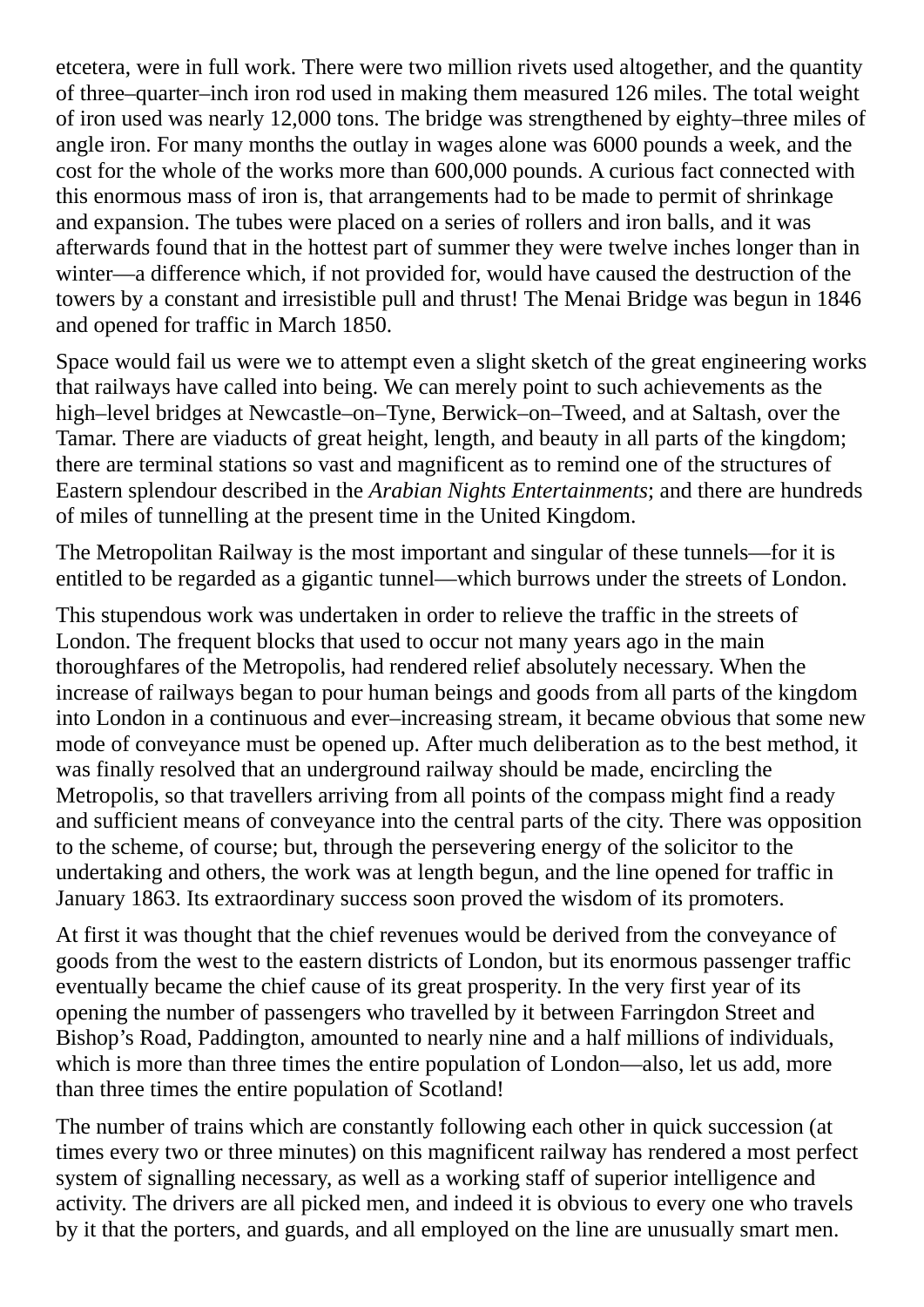The engineering difficulties connected with the Metropolitan railway were very great as may easily be believed, seeing that it had to be formed under streets whose foundations were unavoidably shaken, and amongst an infinite ramification of gas and water–pipes and sewers whose separate action had to be maintained intact while the process of construction was going on. Some of the stations are most ingeniously lighted from the streets above by bright reflecting tile–work, while others, too deep for such a method, or too much overtopped with buildings to admit of it, are lit perpetually with gas. The whole of the works are a singular instance of engineering skill, reflecting great credit on Mr Fowler, the engineer–in–chief. Despite its great length of tunnelling the line is perfectly dry throughout.

At first fears were entertained that human beings could not with safety travel through such tunnels as were here formed, but experience has proved those fears, like many others, to have been groundless, and a very thorough analysis of the atmosphere of the line in all circumstances, and by the most competent men of the day, has demonstrated that the air of the Metropolitan railway is not injurious to health. The excellent general health of the employes also affords additional and conclusive testimony to this fact even although it is unquestionably true that there is at times a somewhat sulphurous smell there.

This thorough ventilation, of course, could only have been achieved by ingenious arrangements and a peculiar construction of the engines, whereby the waste steam and fumes of the furnaces should be prevented from emitting their foul and sulphurous odours. The carriages are brilliantly lighted with gas, contained in long india–rubber bags on their roofs, and the motion of the trains is much gentler than that of ordinary railways, although they travel at the rate of from fifteen to twenty miles an hour, including stoppages,—a rate, be it observed, which could not have been ventured on at all but for the thorough and effective system of telegraphic and semaphore signalling employed, to indicate from station to station the exact state of the line—as to trains—at all times. On the whole the Metropolitan Railway has proved one of the most useful and successful undertakings of modern times.<sup>[\[3\]](#page-47-2)</sup>

<span id="page-46-0"></span>In reference to foreign railways, we have only space to say that there are works as grand, and as worthy of note, as any of which we can boast; and it is with much regret that we feel constrained to do no more than point to such magnificent undertakings as the *Mont Cenis* Railway, which ascends and tunnels through the Alps; and that stupendous line, the Union Pacific Railroad, 3000 miles in length, formed by the daring and enterprising Americans, by means of which the prairies and the Rocky Mountains are made of no account and New York is brought within seven days of San Francisco! The engineering works on the Sommering Railway, between Vienna and Trieste; the mighty Victoria Tubular Bridge at Montreal; the railway bridge over Niagara; the difficulties encountered and overcome in India; the bold achievements of railway engineers amid the dizzy heights and solitudes of the Andes—all these subjects must be passed over in silence, else our readers will, we fear, come to the conclusion that we have lost command of the Iron Horse altogether, allowed him to take the bit in his teeth and fairly run away.

[<sup>\[1\]</sup>](#page-40-0) Many readers may find it difficult to form an adequate conception of such a vast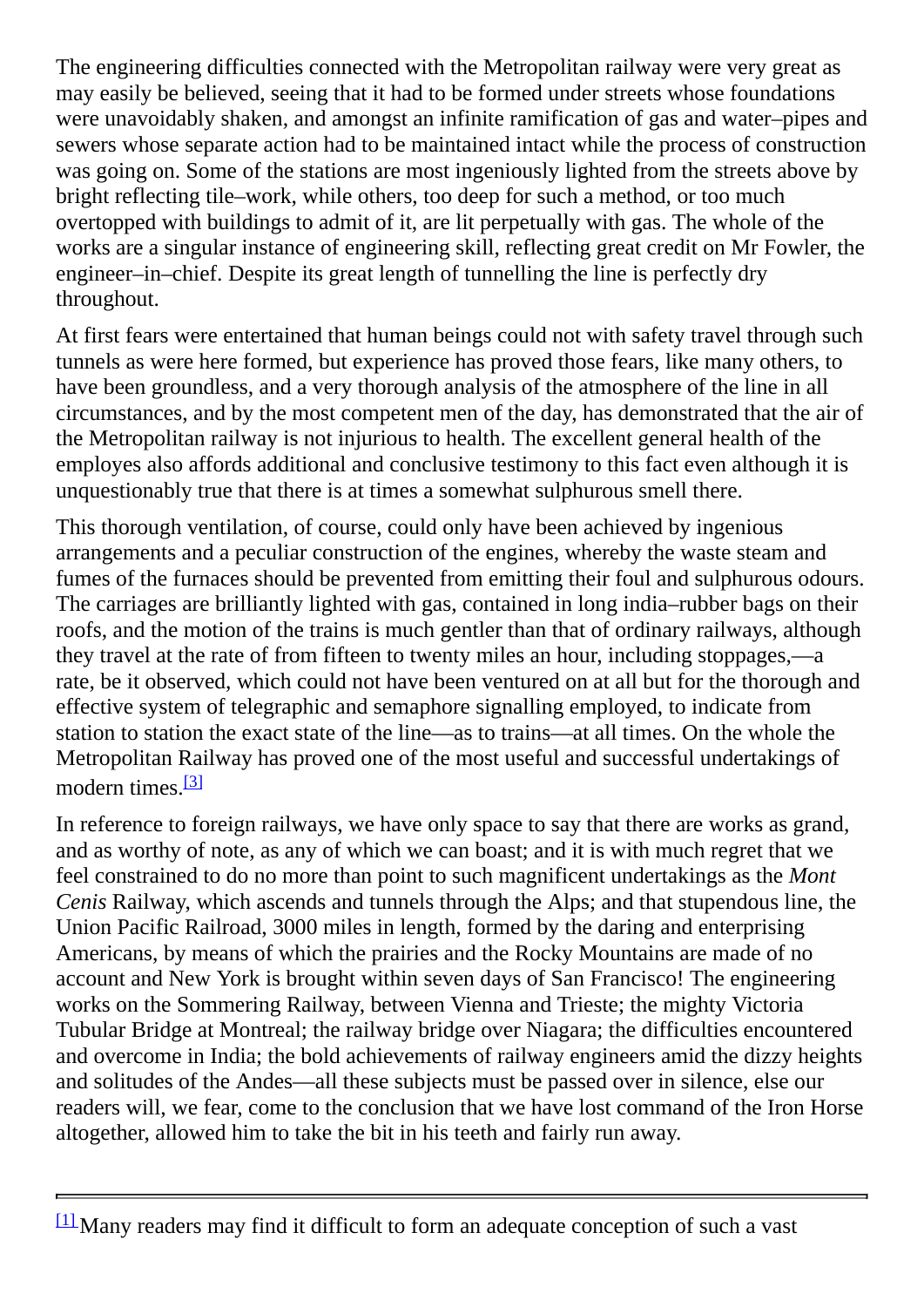<span id="page-47-0"></span>number as 307 millions. It may help one to some idea of it to know that, if a man were to devote himself to count it, one by one,—sitting down after breakfast counting at the rate of one every moment, and working without intermission for eight hours every day, excepting Sundays,—he would not conclude his task until the thirty–fifth year.

<span id="page-47-1"></span> $\frac{[2]}{[2]}$  $\frac{[2]}{[2]}$  $\frac{[2]}{[2]}$  We would refer them particularly to Messrs. W. and R. Chambers' comprehensive and popularly written work on "Railways, Steamer, and Telegraphs;" Money's "Rambles on Railways," which bristles with figures and swarms with anecdote; "Stokers and Pokers," by Sir Francis Head, a capital and very full work, though somewhat old; W.B. Adams' "Roads and Rails," and Bremrer's "Industries of Scotland."

<span id="page-47-2"></span> $[3]$ We had intended to devote much larger space to this most interesting line, but the nature of our book forbids it. We quit the subject regretfully; referring the reader, who may desire to know more, to an able notice of the Metropolitan Railway in "The Shops and Companies of London," edited by Henry Mayhew.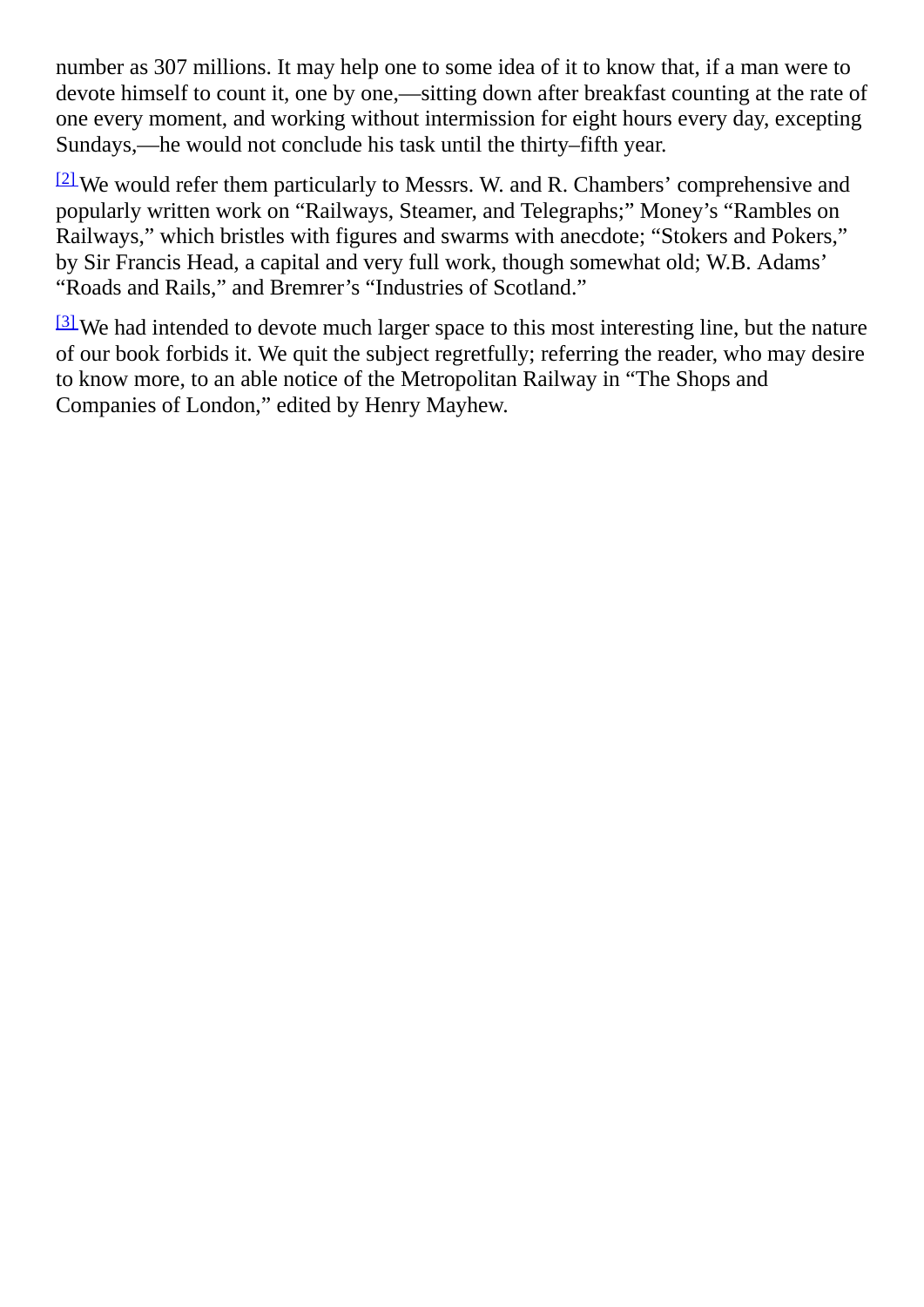# **CHAPTER SEVEN**

### *Little Gertie Comes Out in a New Light, and Bob Receives Good News*

Poor little earnest curly–haired Gertie had been so thoroughly reared in the midst of crashing sounds and dire alarms without any mischance resulting, that she had come to feel at last as if the idea of danger or disaster were a mere fiction. It was therefore a new and terrible shock which she received, when she saw her father carried to his cottage by four railway porters and tenderly laid in his bed; and it went to her heart with an unaccountable thrill when she heard her father's usually loud hearty voice say, in soft, womanly tones, "Thank 'ee, lads; thank 'ee. I'll be all right soon, please God. Good–night and thank 'ee kindly."

"Good–night—good–night, Jack," they replied in various tones of cheeriness; for these hard–muscled men had soft hearts, and although they entertained fears for their friend, they were anxious, by the hearty tones of their voices, to keep up his spirits.

"You mustn't take on like that, Missis," whispered one of them as they were leaving the cottage door; "the doctor said for sartin that there warn't no bones broken, and 'e didn't think there was nothink internal."

"It ain't that I'm afear'd of," whimpered poor Mrs Marrot, "but it does go to my 'art so, to 'ear my John speak in that voice. I never 'ear'd him do it except once before, when he was very low with fever, an' thought himself a–dyin'."

"But 'e ain't agoin' to die *this* time," returned the kindly porter; "so cheer up, Missis. Good–night."

Mrs Marrot returned to the room where her husband lay, evidently suffering severe pain, for he was very pale and his lips were compressed. He was anxious not to alarm Gertie and Loo who stood at the bedside. The former could not speak, and the blood had so completely fled from her face and her small tightly–clasped hands that she resembled a creature of wax.

"Can I do nothing to relieve the pain, dear father?" said Loo, as she wiped the perspiration from his brow.

"Nothin', nothin', dear lass," said John, with some of his wonted heartiness, "except git me a cup o' tea. Mayhap that'll do me good; but the doctor'll be here soon, and he'll put me all to rights in no time."

The idea of a cup of tea was a deep device on the part of John, who meant thereby to give Loo some active work to do and thus take her attention off himself.

"And don't you be uneasy, Molly," he added, turning to his wife, "it ain't a bad hurt, I'm told, an' it ain't hard for a man to suffer a bit o' pain now an' agin when it's the Lord's will. Come, that's the doctor's knock. Don't keep him waitin'. I knew he'd be here soon, 'cause Mr Able said he'd send him without delay."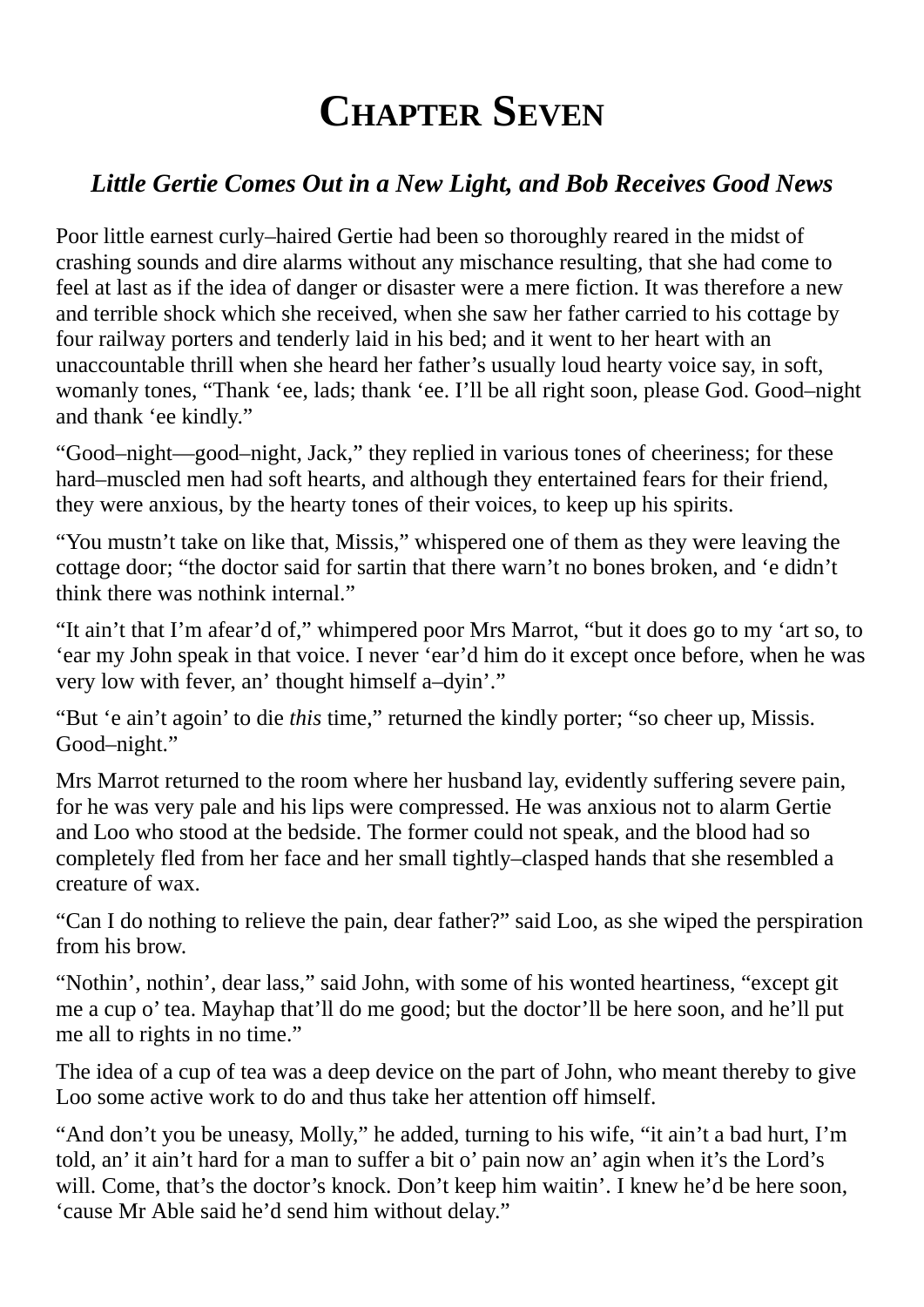A prolonged and somewhat painful examination of John's injuries ensued, during which time little Gertie, with clasped hands, parted lips, and eager eyes, watched the doctor's countenance intently. After it was over, the doctor turned to Mrs Marrot, and said—

"I'm happy to tell you, that your husband's injuries, although severe and painful, are not serious. No bones are broken, but he has been severely bruised, and will require careful nursing for some time—and," he added, turning with a smile to the patient, "no more rushing about the country at sixty miles an hour for several weeks to come."

Little Gertie began to breathe freely again. Her hands unclasped, and the colour came slowly back, as she crept quietly to the bedside, and, taking her father's large horny hand, laid her cheek softly upon it.

"Are you easier *now*, daddy?" she asked.

"Ay, much easier, God bless you, Gertie. The doctor has made things much more comfortable. They've got a wonderful knack o' puttin' things right—these doctors have. W'y, it minds me o' my ingine after a longish run; she looks dirty an' all out o' sorts; but w'en I gits her into the shed, and gives her an overhaul, you'd scarce know 'er again."

At this moment baby Marrot who had been sleeping when his father was brought in, became suddenly conscious of internal vacuity, and forthwith set up a lusty howl, whereupon Mrs Marrot pounced upon and throttled him—to some extent.

"Don't stop him, Molly, my dear; you—"

The remainder of the sentence was drowned by the night express which rushed past, joining baby Marrot in a yell, as the latter freed his throat from his mother's grip.

"Don't stop him, Molly," repeated John; "you don't suppose that after drivin' a locomotive for eight years I'm agoin' to be disturbed by the small pipe of our own youngster. Let him yell, Molly; it does him good, and it don't do me no harm."

It was now arranged that Gertie was to be head nurse on this trying occasion—not that the appointment was considered appropriate, but it was unavoidable, seeing that Gertie wanted it intensely, and her father was pleased to have it so.

Gertie had never before been called upon to do anything in the nursing way more serious than to look after baby when he had eaten too much or scalded himself—nevertheless, the way in which she went about her nursing would have done credit to an hospital training. She evidently possessed a natural aptitude for the work, and went about it with a sense of the importance of the trust that was quite charming. She was at that tender age when such work becomes barely possible, and the performance of it seems quite miraculous! Her father gazed at her in bewilderment while she went about gravely smoothing his pillow and tucking in corners of blankets, and bringing cups, and tumblers, and spoons, and handkerchiefs, and sundry other articles, to a chair at his bedside, so as to be within reach of his hand. Molly and Loo, besides being highly interested, were intensely amused. It is a matter of dispute even to this day whether baby did not perceive the marvellous aptitude of Gertie, for he continued for a prolonged period to gaze at her as if in solemn wonder. Mrs Marrot declared baby's gaze to be one of admiration, but John held that it was owing to the state of exhaustion that resulted from an unusually long fit of yelling. While he stared thus, Gertie, having completed a number of little operations and put the finishing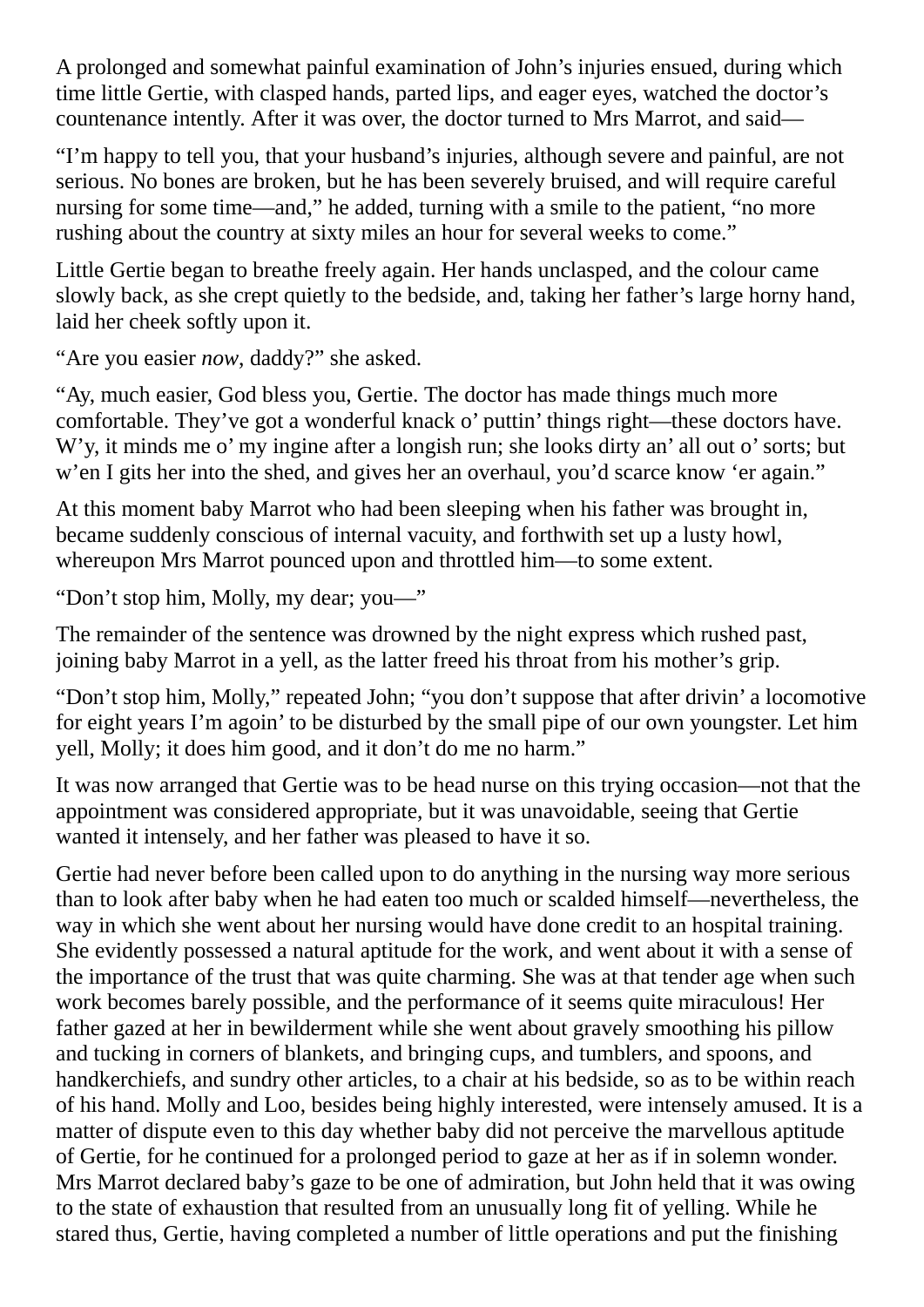touches or *pats* to them, became suddenly aware that every one was laughing quietly.

"What is it?" she asked, relaxing the severity of her brow and brightening up.

They all laughed still more at this, and Gertie, looking round for an explanation, encountered baby's glaring eyes, whereupon, supposing that she had found out the cause, she laughed too. But she quickly dismissed her levity and recurred to her work with renewed diligence.

It was well for the engine–driver that he had been trained in a rough school, for his powers of endurance were severely tested that night, by the attentions of his numerous friends who called to inquire for him, and in some cases insisted on seeing him.

Among others came one of the directors of the company, who, seeing how matters stood, with much consideration said that he would not sit down, but had merely looked in for a moment, to tell John Marrot that an appointment had been found for his son Robert in the "Works," and that if he would send him over in the morning he would be introduced to the locomotive superintendent and initiated into the details of his new sphere of action.

This was very gratifying to the engine–driver of course, but much more so to Bob himself, whose highest earthly ambition was to become, as he styled it, an engineer. When that aspiring youth came home that night after cleaning his lamps, he wiped his oily hands on a bundle of waste, and sat down beside his sire to inquire considerately into his state of body, and to give him, as he expressed it, the noos of the line.

"You see, daddy," he said, "the doctor tells me you're to be kep' quiet, an' not allowed to talk, so in course you've got nothin' to do but lie still an' listen while I give 'ee the noos. So 'ere goes. An' don't you sit too near baby, mother, else you'll wake 'im up, an' we'll have a yell as'll put talkin' out o' the question. Well then—"

"Bob," said Loo, interrupting her brother as she sat down opposite, and began to mend one of baby's pinafores—which by the way was already so mended and patched as to have lost much of its original form and appearance—"Bob, Mr Able has been here, and—"

"Who's Mr Able?" demanded Bob.

"One of the directors,—don't you know?"

"How should I know?" retorted Bob; "you don't suppose that the d'rectors is all my partikler friends, do you? There's only two or three of 'em as has the honer of my acquaintance."

"Well," resumed Loo with a laugh, "you ought to consider Mr Able one of your particular friends at all events, for he has been here this evening making kind inquiries after father, and telling him that he has got you appointed to the works that you've been so long hankering—"

"What!" interrupted Bob in great excitement; "you don't mean that, Loo?"

"Yes, I do."

"To the great Clatterby Works, where the big hammer is?"

"Well, I suppose it is to these works," said Loo.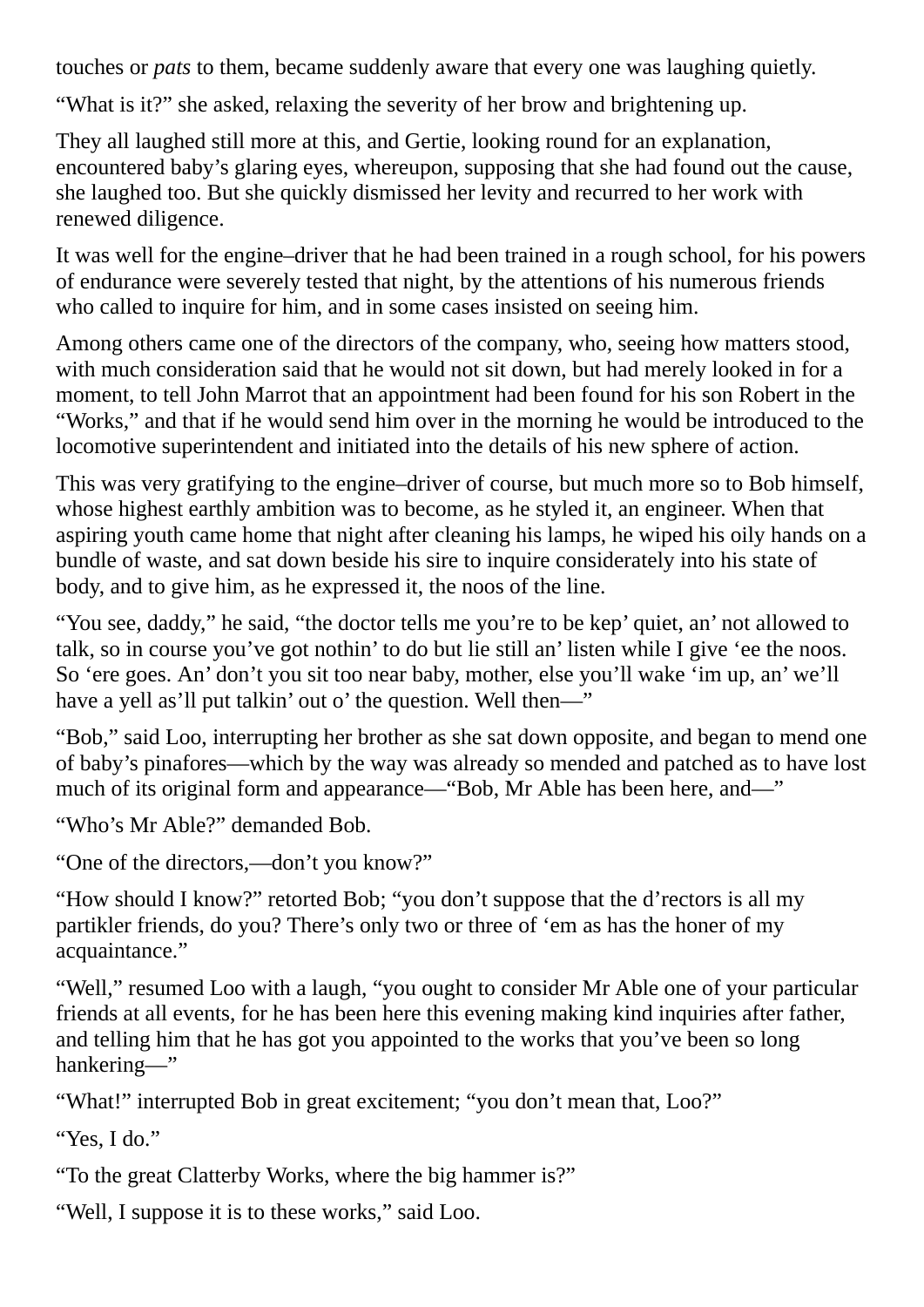"Ay, Bob, to the Clatterby Works, lad; so you're a made man if you only behave yourself and do your dooty," said John Marrot in reply to his son's look of inquiry.

In the strength of his satisfaction the boy rose, and, taking Loo round the neck, kissed her pretty mouth heartily, after which he bestowed the same favour on his mother and little Gertie, and looked as if he meant to do it to baby too, but he thought better of it.

"Why, mother," he said, resuming his seat at the bedside, "these are the works where they've got the big hammers—so big, mother; oh! you've no notion how big they are, and heavy. Why, one of 'em is full five tons in weight—think o' that! equal to five carts of coals, mother, all rolled into one."

"Nonsense!" said Mrs Marrot.

"But it's *true*," said Bob, earnestly.

"Nonsense!" repeated Mrs Marrot; "w'y, what would be the use of a hammer as no one could lift?"

"Steam lifts it, mother," said Bob, "as easy—yes, as easy as you lift the rollin' pin."

The unbelieving woman still shook her head, smiled, and said, "Nonsense!"

"Moreover," continued Bob, waxing enthusiastic on his favourite topic, "I'm told, for I haven't seen 'em yet, that they've got a pair o' scissors there as can cut cold iron as easy as you can cut paper—they could cut through," said Bob, pausing and looking round, "they could cut through the poker and tongs and shovel, all at one go, as easy as if they was straws."

"Gammon!" said Mrs Marrot.

"Isn't it a fact, daddy?" cried Bob.

"Quite true, Molly, my dear. I must take you over to see the works some day and convince you," said John with a faint smile. "But what's the news you were goin' to give us, Bob?" he added.

"The noos?—ah; that *good* noos drove it all out o' my 'ead. Well, as I wos agoin' to say, there's a great to–do down at the shed, 'cause it's said that an awful lot o' thefts has bin goin' on of late at Bingly station, and it's bin reported that some of the drivers or firemen are consarned in it. An' d'ee know, father," continued Bob, suddenly becoming grave and very earnest, "I heard one o' the men say that Will Garvie is suspected."

There was a momentary deep silence, as if every one had received a shock; then Mrs Marrot exclaimed "What say 'ee, boy?"

At the same time her husband demanded sternly, "Who said that?"

"I don't know, father. I was passing through the shed at the time and didn't see who spoke, I only heerd 'im."

"Father," said Leo, over whose face a deep crimson flush had spread, "*surely* you don't for a moment believe it?"

"Believe it," replied John, "believe that my mate, Will Garvie, is a thief? I'd as soon believe that my Molly was a murderer!"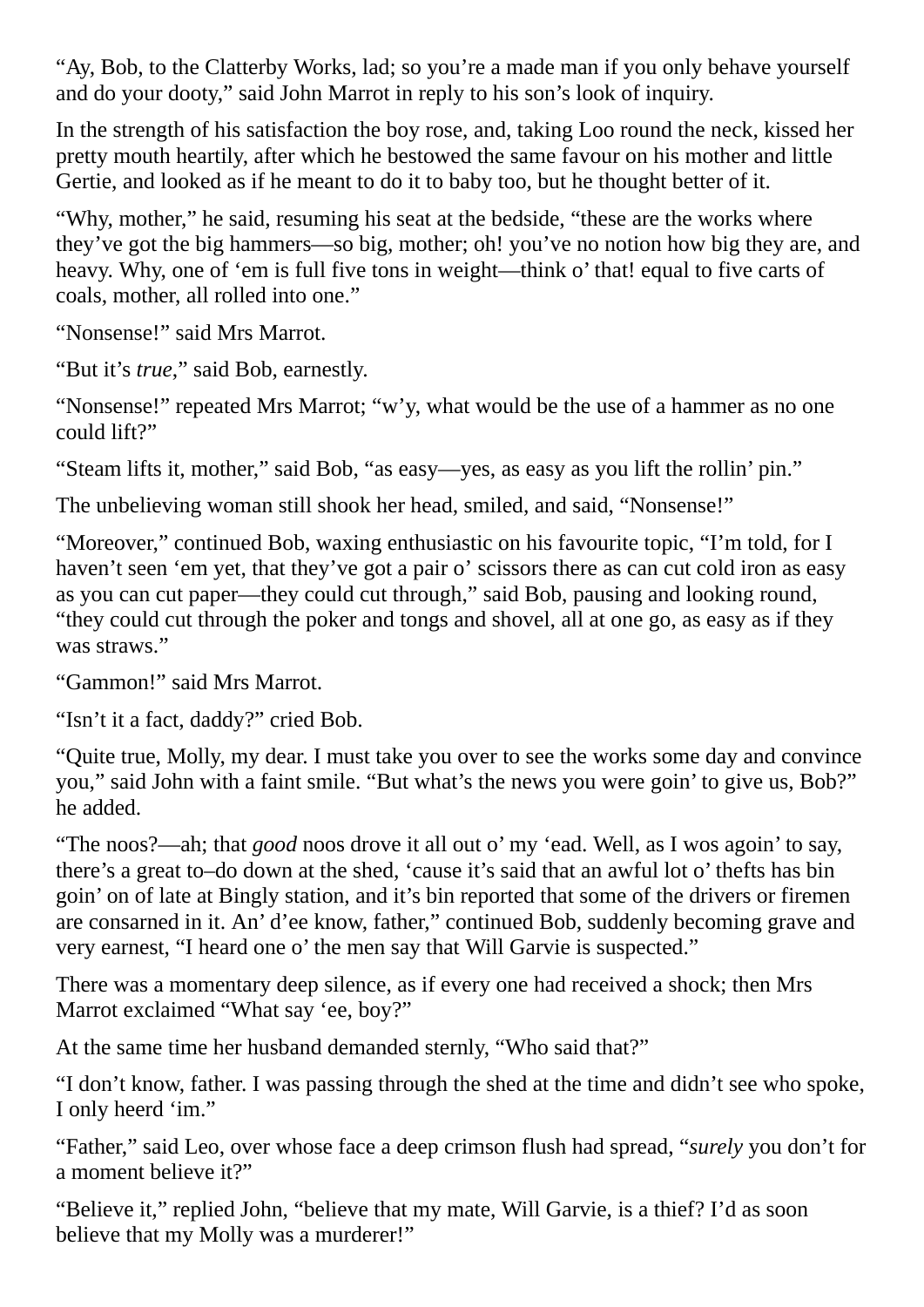The energetic driver here struck his fist so violently on the bed as to cause his wounded side an acute twinge of pain. It had scarcely passed away when the door opened and Will Garvie himself entered.

"Well, Jack," he said, going up to his friend's couch and taking his hand, "how d'you feel now—better?"

The frank open countenance of the young man—albeit begrimed with smoke, and his clear laughing blue eyes, were such a flat contradiction to the charge which had been made against him that John looked up in his face and laughed.

"Well, you *must* be better, if that's the way you answer me!"

—

"Oh, I'm all right," said John, quietly; "leastwise I'm on the rails agin, an' only shunted on to a sidin' to be overhauled and repaired a bit. You've heard the noos, I fancy?"

"What of Bob's appointment?" said Will, glancing at Loo; for he knew that anything that was for Bob's advantage gave her intense delight, and he liked to watch her countenance in such circumstances—"of course I've heard of that. Moreover, I've bin to the locomotive superintendent and got leave to go over with him to–morrow and show him through the works, along with any of his family that might want to go. I made a special request for this, thinkin' that mayhap—"

He looked pointedly at Loo, and Loo looked pointedly at the pinafore which suddenly claimed her undivided attention. Bob, before Will could finish his sentence, broke in with

"Now, *ain't* that a su'cumstance? w'y, we was just talkin' of havin' mother over to see the works, an' lettin' her be convinced by her own eyes that there is a hammer there of five ton weight, drove by steam, an' a pair o'scissors as can cut cold iron an inch thick. You'll go mother, won't you?"

"Well, I dessay it would be amoosin'; yes, I'll go, Bob, if father's better."

Accordingly, much to Will Garvie's disappointment it was arranged that Mrs Marrot was to accompany him and Bob to the great railway "Works" on the following day.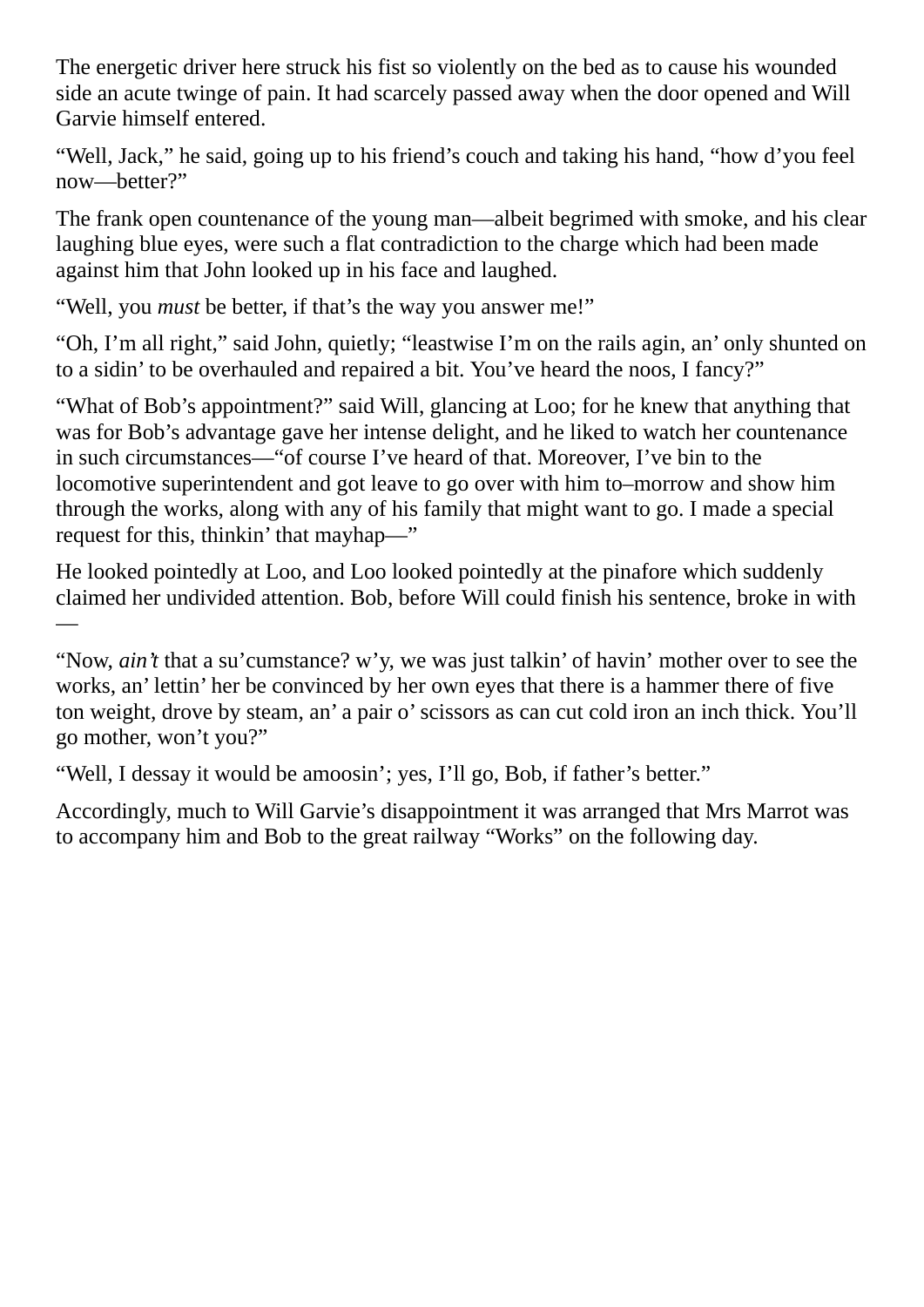## **CHAPTER EIGHT**

#### *Mrs. Marrot and Bob Visit the Great Clatterby "Works."*

We cannot presume to say what sort of a smiddy Vulcan's was, but we feel strongly inclined to think that if that gentleman were to visit the works of the Grand National Trunk Railway, which are about the finest of the kind in the kingdom, he would deem his own old shop a very insignificant affair!

The stupendous nature of the operations performed there; the colossal grandeur of the machinery employed; the appalling power of the forces called into action; the startling *chiaro scuro* of the furnaces; the Herculean activity of the 3500 "hands;" the dread pyrotechnic displays; the constant din and clangour—pshaw! the thing is beyond conception. "Why then," you will say, "attempt description?" Because, reader, of two evils we always choose the less. Description is better than nothing. If you cannot go and see and hear for yourself, there is nothing left for you but to fall back on description.

But of all the sights to be seen there, the most interesting, perhaps, and the most amusing, was the visage of worthy Mrs Marrot as she followed Will Garvie and her son, and gazed in rapt amazement at the operations, and listened to the sounds, sometimes looking all round with a half–imbecile expression at the rattling machinery, at other times fixing her eyes intently down on one piece of mechanism in the vain hope of penetrating its secrets to the core. Bob was not much less amazed than his mother, but he had his sharp wits about him, and was keenly alive to the delight of witnessing his mother's astonishment.

The works covered several acres of ground, and consisted of a group of huge buildings which were divided into different departments, and in these the railway company manufactured almost every article used on the line—from a locomotive engine to a screw– nail.

Here, as we have said, above 3500 men and boys were at work, and all sorts of trades were represented. There were draughtsmen to make designs, and, from these, detailed working drawings. Smiths to forge all the wrought–iron–work, with hammermen as assistants. Pattern–makers to make wooden patterns for castings. Moulders, including loam, dry– sand and green–sand moulders and brass–founders. Dressers to dress the rough edges off the castings when brought from the foundry. Turners in iron and brass. Planers and nibblers, and slotters and drillers. Joiners and sawyers, and coach–builders and painters. Fitters and erecters, to do the rougher and heavier part of fitting the engines together. Boiler–makers, including platers or fitters, caulkers and riveters. Finishers to do the finer part of fitting—details and polishing. In short almost every trade in the kingdom concentrated in one grand whole and working harmoniously, like a vast complex machine, towards one common end—the supply of railway rolling–stock, or "plant" to the line.

All these were busy as bees, for they were engaged on the equitable system of "piece– work,"—which means that each man or boy was paid for each piece of work done, instead of being paid by time, which of course induced each to work as hard as he could in order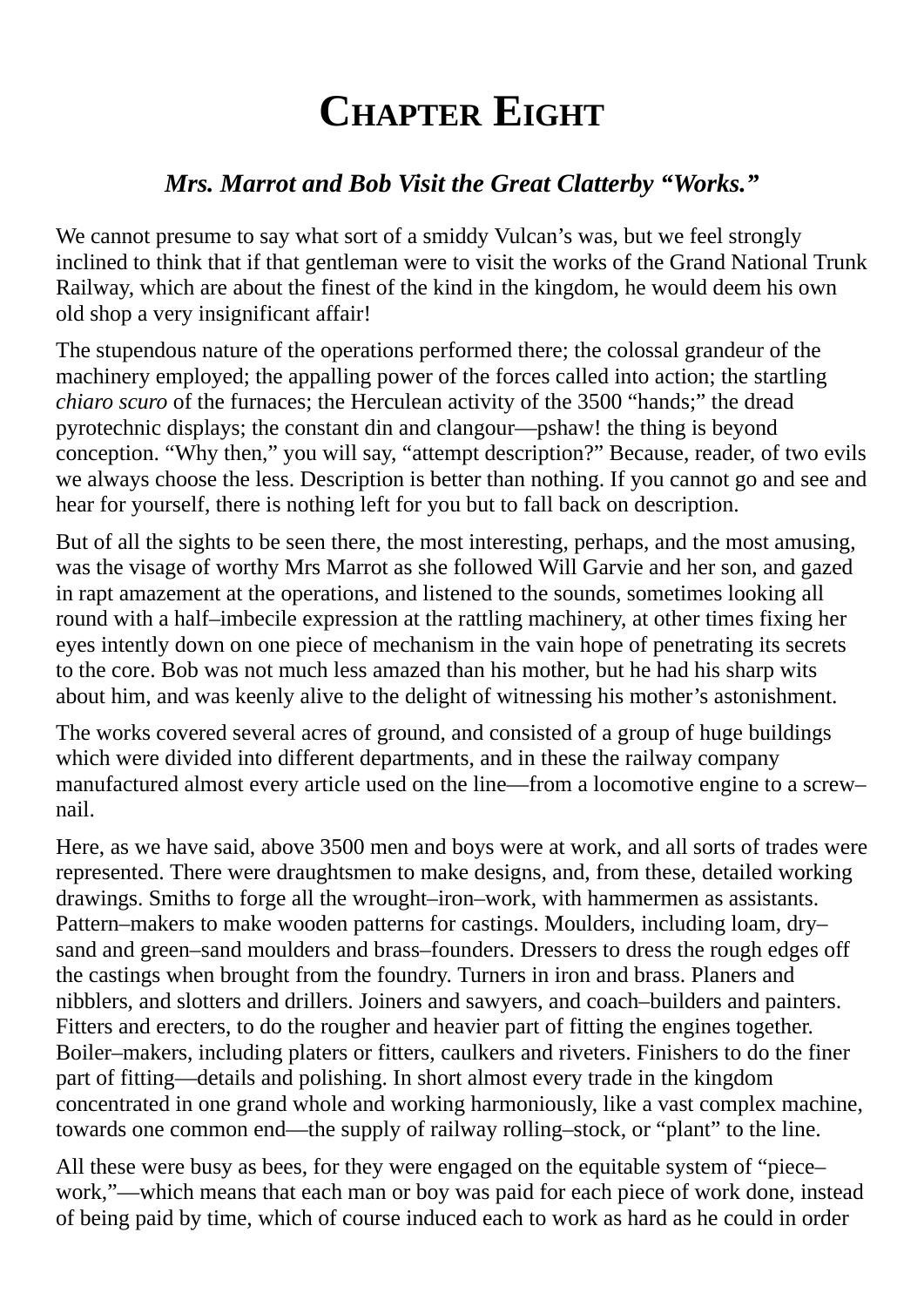to make much as possible—a system which suited both masters and men. Of course there are some sorts of employment where it would be unjust to pay men by the amount of work done—as, for instance, in some parts of tin–mines, where a fathom of rock rich in tin is as difficult to excavate as a fathom of rock which is poor in tin—but in work such as we are describing the piece–work system suits best.

Like a wise general, Will Garvie began with the department in which the less astonishing operations were being performed. This was the timber and sawing department.

Here hard wood, in all sizes and forms, was being licked into shape by machinery in a way and with an amount of facility that was eminently calculated to astonish those whose ideas on such matters had been founded on the observation of the laborious work of human carpenters. The very first thing that struck Bob Marrot was that the tools were so heavy, thick, and strong that the biggest carpenter he had ever seen would not have been able to use them. Bob's idea of a saw had hitherto been a long sheet of steel with small teeth, that could be easily bent like a hoop—an implement that went slowly through a plank, and that had often caused his arm to ache in being made to advance a few inches; but here he saw circular steel–discs with fangs more than an inch long, which became invisible when in a state of revolution.

"What *is* that?" said Mrs Marrot concentrating herself on one of these implements, after having indulged in a stare of bewildered curiosity round the long shed.

"That's a circular saw," replied Will Garvie; "one of the large ones,— about four feet in diameter."

"A saw!" exclaimed Mrs Marrot, in surprise. "W'y, Will, it's round. How can a round thing saw? An' it han't got no 'andle! How could any man lay 'old of it to saw?"

"The carpenter here don't require no handles," replied Will. "He's a queer fellow is the carpenter of this shop, as well as powerful. He works away from morning till night with the power of more than a hundred horses, an' does exactly what he's bid without ever making any mistakes or axin' any questions. He's a steam–carpenter, Missis, but indeed he's a jack–of–all–trades, and carries 'em on all at the same time. See, they're goin' to set him to work now—watch and you shall see."

As he spoke, two men approached the circular saw bearing a thick log of oak. One of them fitted it in position, on rollers, with its edge towards the saw; then he seized a handle, by means of which he connected the steam–carpenter with the saw, which instantly revolved so fast that the teeth became invisible; at the same time the plank advanced rapidly and met the saw. Instantly there was a loud hissing yet ringing sound, accompanied by a shower of sawdust, and, long before Mrs Marrot had recovered from her surprise, the log was cut into two thick substantial planks.

After two or three more had been cut up in this way in as many minutes, Will Garvie said —

"Now, let's see what they do with these planks. Come here."

He led them to a place close beside the saw, where there was a strong iron machine, to one part of which was attached a very large chisel—it might have been equal to two or three dozen of the largest ordinary chisels rolled into one. This machine was in motion, but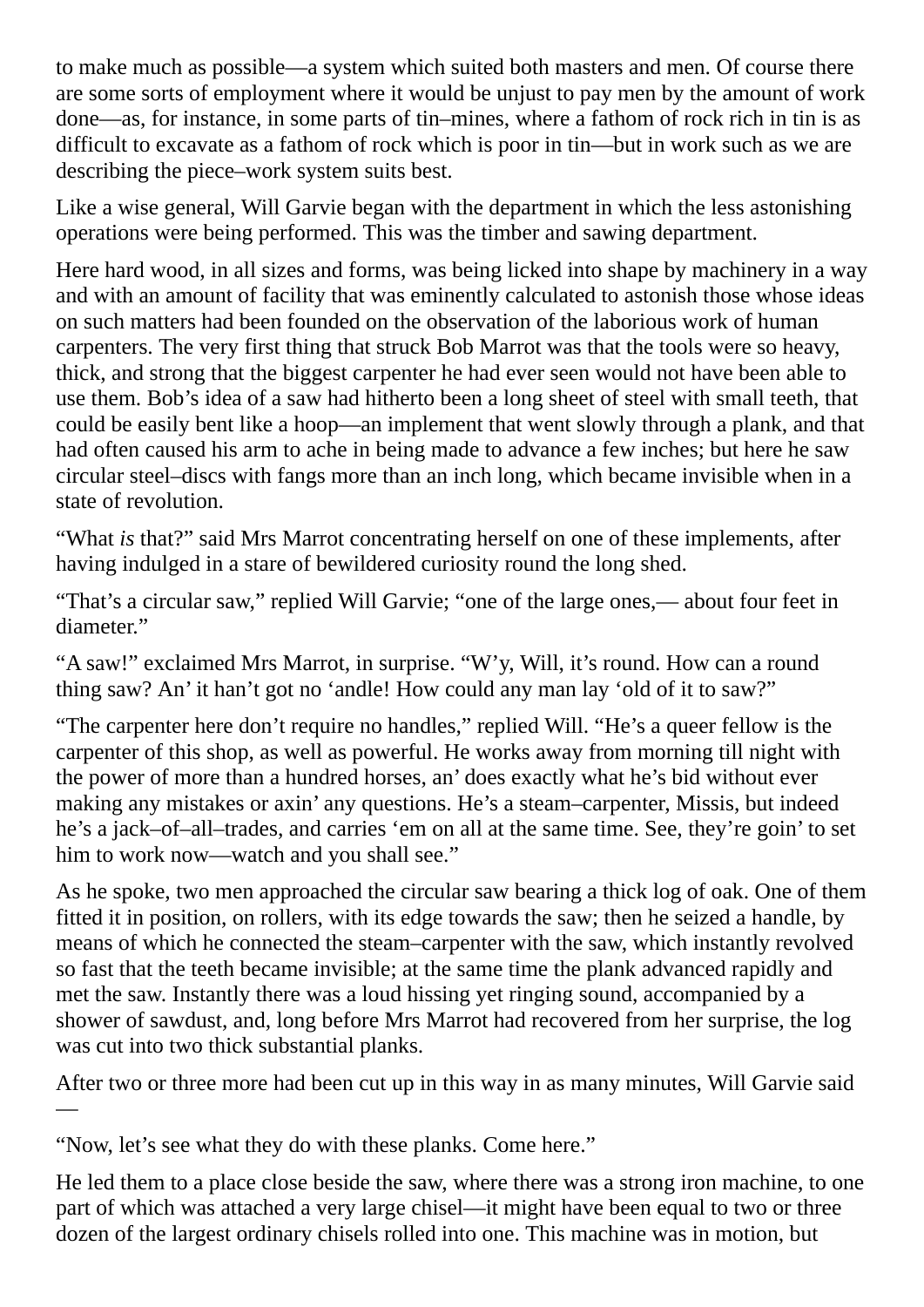apparently it had been made for a very useless purpose, for it was going vigorously up and down at the time cutting the atmosphere!

"It's like a lot of people as I knows of," observed Mrs Marrot, "very busy about nothin'."

"It'll have somethin' to do soon, mother," said Bob, who was already beginning to think himself very knowing.

Bob was right. One of the oak–planks had been measured and marked for mortice–holes in various ways according to pattern, and was now handed over to the guardian of the machine, who, having had it placed on rollers, pushed it under the chisel and touched a handle. Down came the implement, and cut into the solid wood as if it had been mere putty. A dozen cuts or so in one direction, then round it went—for this chisel could be turned with its face in either direction without stopping it for the purpose—another dozen cuts were made, and an oblong hole of three or four inches long by two broad and three deep was made in the plank in a few seconds.

Even Mrs Marrot had sufficient knowledge of the arts to perceive that this operation would have cost a human carpenter a very much greater amount of time and labour, and that therefore there must have been a considerable saving of expense. Had she been aware of the fact that hundreds of such planks were cut, marked, morticed, and turned out of hands every week all the year round, and every year continuously, she would have had a still more exalted conception of the saving of time, labour, and expense thus effected.

The guardian of the chisel having in a few minutes cut the requisite half dozen or so of holes, guided the plank on rollers towards a pile, where it was laid, to be afterwards carried off to the carriage–builders, who would fit it as one side of a carriage–frame to its appropriate fellow–planks, which had all been prepared in the same way.

Not far from this machine the visitors were shown another, in which several circular saws of smaller dimensions than the first were at work in concert, and laid at different angles to each other, so that when a plank was given into their clutches it received cuts and slices in certain parts during its passage through the machine, and came out much modified and improved in form—all that the attendants had to do merely being to fit the planks in their places and guide them safely through the ordeal. Elsewhere Mrs Marrot and Bob beheld a frame—full of gigantic saws cut a large log into half a dozen planks, all in one sweep, in a few minutes—work which would have drawn the sweat from the brows of two saw–pit men for several hours. One thing that attracted the attention of Bob very strongly was the simple process of hole–boring. Of course, in forming the massive frames of railway carriages, it becomes necessary to bore numerous holes for large nails or bolts. Often had Bob, at a neighbouring seaport, watched the heavy work and the slow progress of ship– carpenters as they pierced the planks of ships with augers; but here he beheld what he called, "augers and drills gone mad!"—augers small and great whirling furiously, or, as Bob put it, "like all possessed." Some acting singly, others acting together in rows of five or six; and these excited things were perpetually whirling, whether at work or not, ready for service at a moment's notice. While Bob was gazing at one huge drill—probably an inch and a half broad, if not more—a man came up to it with a plank, on the surface of which were several dots at various distances. He put the plank under the drill, brought it down on a dot, whizz went the drill, and straightway there was a huge round hole right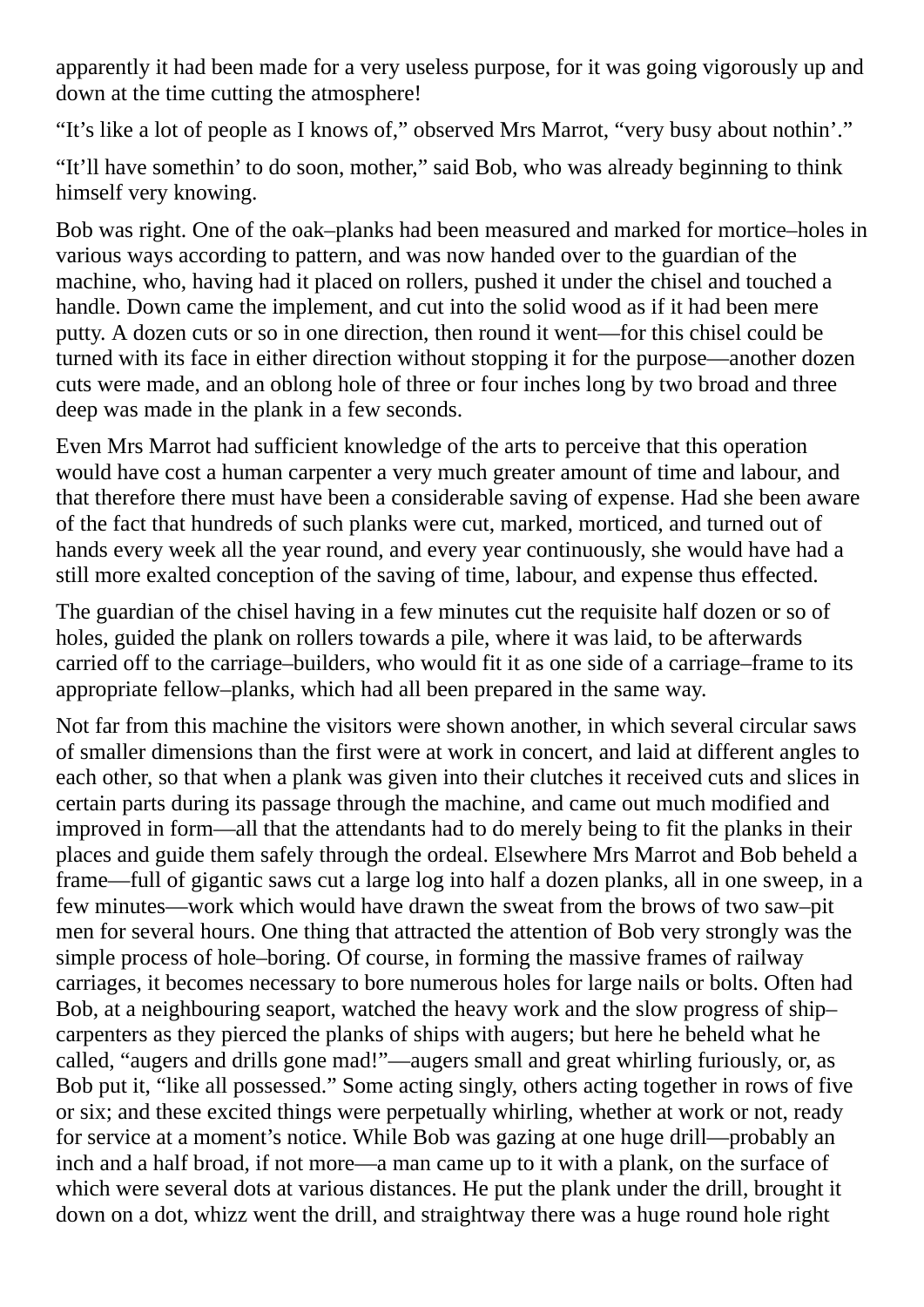through almost before Bob had time to wink,—and Bob was a practised hand at winking. Several holes were bored in this way, and then the plank was carried to another machine, where six lesser holes were drilled at one and the same time by six furious little augers; and thus the planks passed on from one machine to another until finished, undergoing, in the course of a few minutes, treatment that would have cost them hours of torture had they been manipulated by human hands, in addition to which the work was most beautifully, and perfectly, and regularly done.

Many other operations did the visitors behold in this department—all more or less interesting and, to them, surprising—so that Mrs Marrot was induced at last to exclaim—

"W'y, Willum, it seems to me that if you go on improvin' things at this rate there won't be no use in a short time for 'uman 'ands at all. We'll just 'ave to sit still an' let machinery do our work for us, an' all the trades–people will be throwd out of employment."

"How can you say that, Missis," said Will Garvie, "you bein' old enough to remember the time w'en there wasn't five joiners' shops in Clatterby, with p'rhaps fifty men and boys employed, and now there's hundreds of joiners, and other shops of all kinds in the town, besides these here railway works which, as you know, keeps about 3500 hands goin' all the year round?"

"That's so, Willum," assented Mrs Marrot in a meditative tone.

Thus meditating, she was conducted into the smiths' department.

Here about 140 forges and 400 men were at work. Any one of these forges would have been a respectable "smiddy" in a country village. They stood as close to each other as the space would allow,—so close that their showers of sparks intermingled, and kept the whole shed more or less in the condition of a chronic eruption of fireworks. To Bob's young mind it conveyed the idea of a perpetual keeping of the Queen's birthday. To his mother it was suggestive of singed garments and sudden loss of sight. The poor woman was much distressed in this department at first, but when she found, after five minutes or so, that her garments were unscathed, and her sight still unimpaired, she became reconciled to it.

In this place of busy vulcans—each of whom was the beau–ideal of "the village blacksmith," all the *smaller* work of the railway was done. As a specimen of this smaller work, Will Garvie drew Mrs Marrot's attention to the fact that two vulcans were engaged in twisting red–hot iron bolts an inch and a half thick into the form of hooks with as much apparent ease as if they had been hair–pins. These, he said, were hooks for couplings, the hooks by which railway carriages were attached together, and on the strength and unyielding rigidity of which the lives of hundreds of travellers might depend.

The bending of them was accomplished by means of a powerful lever. It would be an endless business to detail all that was done in this workshop. Every piece of comparatively small iron–work used in the construction of railway engines, carriages, vans, and trucks, from a door–hinge to a coupling–chain, was forged in that smithy. Passing onward, they came to a workshop where iron castings of all kinds were being made; cylinders, fire– boxes, etcetera,—and a savage–looking place it was, with numerous holes and pits of various shapes and depths in the black earthy floor, which were the moulds ready, or in preparation, for the reception of the molten metal. Still farther on they passed through a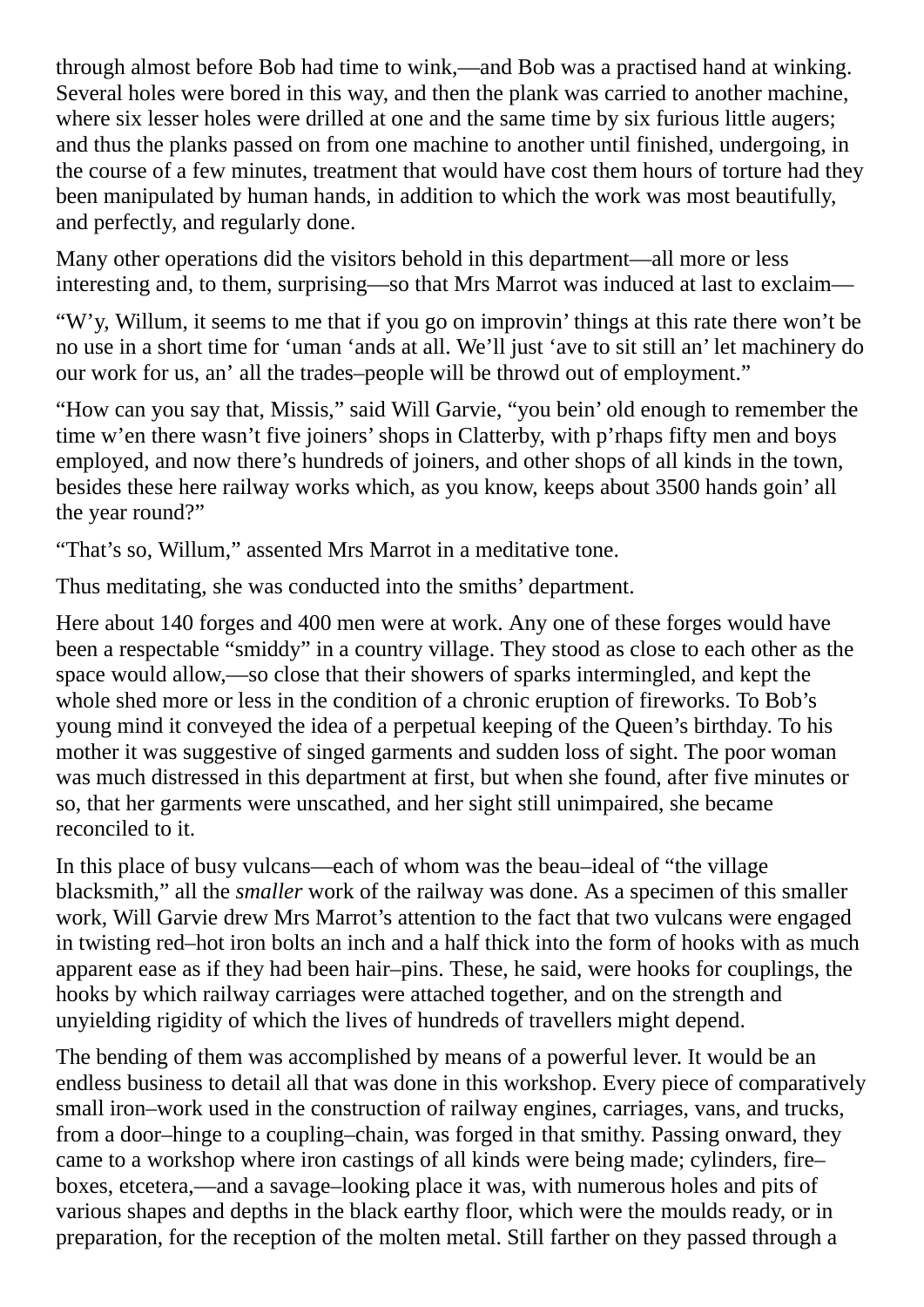workroom where every species of brass–work was being made. And here Bob Marrot was amazed to find that the workmen turned brass on turning–lathes with as much facility as if it had been wood. Some of the pieces of brazen mechanism were very beautiful and delicate— especially one piece, a stop–cock for letting water into a boiler, the various and complex parts of which, when contrasted with the huge workmanship of the other departments, resembled fine watch–work.

As they passed on, Bob observed a particularly small boy, in whom he involuntarily took a great and sudden interest—he looked so small, so thin, so intelligent, and, withal, so busy.

"Ah, you may well look at him," said Will Garvie, observing Bob's gaze. "That boy is one of the best workers of his age in the shop."

"What is 'e doin'?" inquired Bob.

"He's preparin' nuts for screws," replied Will, "and gets one penny for every hundred. Most boys can do from twelve to fourteen hundred a day, so, you see, they can earn from six to seven shillin's a week; but that little feller—they call him Tomtit Dorkin—earns a good deal more, I believe, and he has much need to, for he has got an old granny to support. That's the work that you are soon to be set to, lad."

"Is it?" said Bob, quite pleased at the notion of being engaged in the same employment with Tomtit; "I'm glad to 'ear it. You see, mother, when you gits to be old an' 'elpless, you'll not need to mind, 'cause *I'll* support you."

The next place they visited was the great point of attraction to Bob. It was the forge where the heavy work was done, and where the celebrated hammer and terrific pair of scissors performed their stupendous work.

At the time the visitors entered this department the various hammers chanced to be at rest, nevertheless even Mrs Marrot's comparatively ignorant mind was impressed by the colossal size and solidity of the iron engines that surrounded her. The roof of the shed in which they stood had been made unusually high in order to contain them.

"Well, I s'pose the big 'ammer that Bob says is as 'eavy as five carts of coals must be 'ereabouts?" observed Mrs Marrot looking round.

"Yes, there it is," said Will, pointing in front of him.

"W'ere? I don't see no 'ammer."

"Why there, that big thing just before you," he said, pointing to a machine of iron, shaped something like the letter V turned upside down, with its two limbs on the earth, its stem lost in the obscurity of the root and having a sort of tongue between the two limbs, which tongue was a great square block of solid iron, apparently about five feet high and about three feet broad and deep. This tongue, Will Garvie assured his companion, was the hammer.

"No, no, Willum," said Mrs Marrot, with a smile, "you mustn't expect me for to believe that. I *may* believe that the moon is made of green cheese, but I won't believe that that's a 'ammer."

"No: but *is* it, Bill?" asked Bob, whose eyes gleamed with suppressed excitement.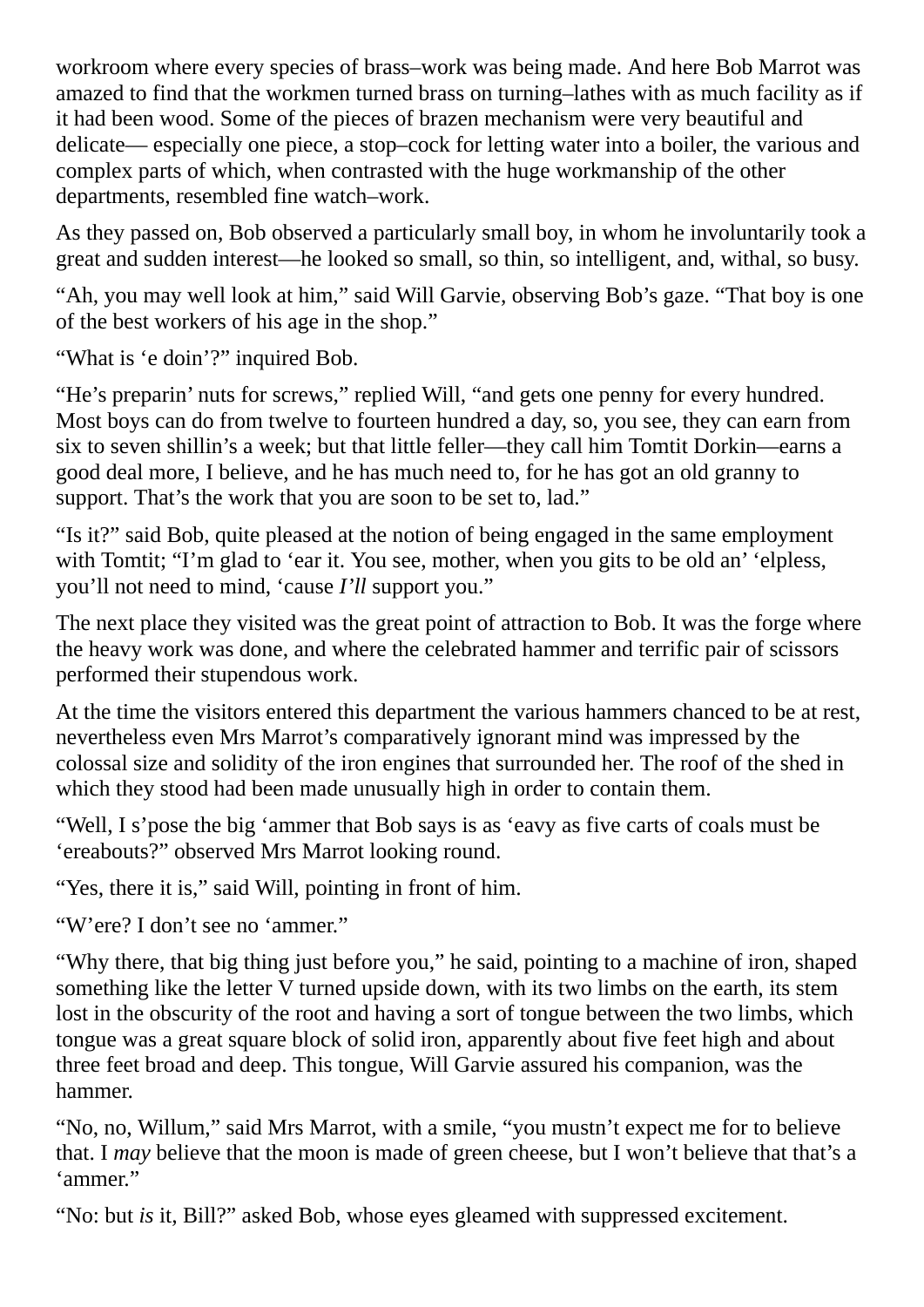"Indeed it is; you shall see presently."

Several stalwart workmen, with bare brawny arms, who were lounging before the closed mouth of a furnace, regarded the visitors with some amusement. One of these came forward and said—

"You'd better stand a little way back, ma'am."

Mrs Marrot obediently retreated to a safe distance. Then the stalwart men threw open the furnace door. Mrs Marrot exclaimed, almost shrieked, with surprise at the intense light which gushed forth, casting even the modified daylight of the place into the shade. The proceedings of the stalwart men thereafter were in Mrs Marrot's eyes absolutely appalling —almost overpowering,—but Mrs M was tough both in mind and body. She stood her ground. Several of the men seized something inside the furnace with huge pincers, tongs, forceps—whatever you choose to call them—and drew partly out an immense rudely shaped bar or *log* of glowing irons thicker than a man's thigh. At the same time a great chain was put underneath it, and a crane of huge proportions thereafter sustained the weight of the glowing metal. By means of this crane it was drawn out of the furnace and swung round until its glowing head or end came close to the tongue before mentioned. Then some of the stalwart men grasped several iron handles, which were affixed to the cool end of the bar, and prepared themselves to act. A signal was given to a man who had not hitherto been noticed, he was so small in comparison with the machine on which he stood—perhaps it would be better to say to which he stuck, because he was perched on a little platform about seven or eight feet from the ground, which was reached by an iron ladder, and looked down on the men who manipulated the iron bar below.

On receiving the signal, this man moved a small lever. It cost him no effort whatever, nevertheless it raised the iron tongue about six feet in the air, revealing the fact that it had been resting on another square block of iron embedded in the earth. This latter was the anvil. On the anvil the end of the white–hot bar was immediately laid. Another signal was given, and down came the "five–carts–of–coals weight" with a thud that shook the very earth, caused the bar partially to flatten as if it had been a bit of putty, and sent a brilliant shower of sparks over the whole place. Mrs Marrot clapped both hands on her face, and capped the event with a scream. As for Bob, he fairly shouted with delight.

Blow after blow was given by this engine, and as each blow fell the stalwart men heaved on the iron handles and turned the bar this way and that way, until it was pounded nearly square. By this time Mrs Marrot had recovered so far as to separate her fingers a little, and venture to peep from behind that protecting screen. By degrees the unwieldy mass of misshapen metal was pounded into a cylindrical form, and Will Garvie informed his friends that this was the beginning of the driving–axle of a locomotive. Pointing to several of those which had been already forged, each having two enormous iron projections on it which were afterwards to become the cranks, he said—

"You'll see how these are finished, in another department."

But Mrs Marrot and Bob paid no attention to him. They were fascinated by the doings of the big hammer, and especially by the cool quiet way in which the man with the lever caused it to obey his will. When he moved the lever up or down a little, up or down went the hammer a little; when he moved it a good deal the hammer moved a good deal; when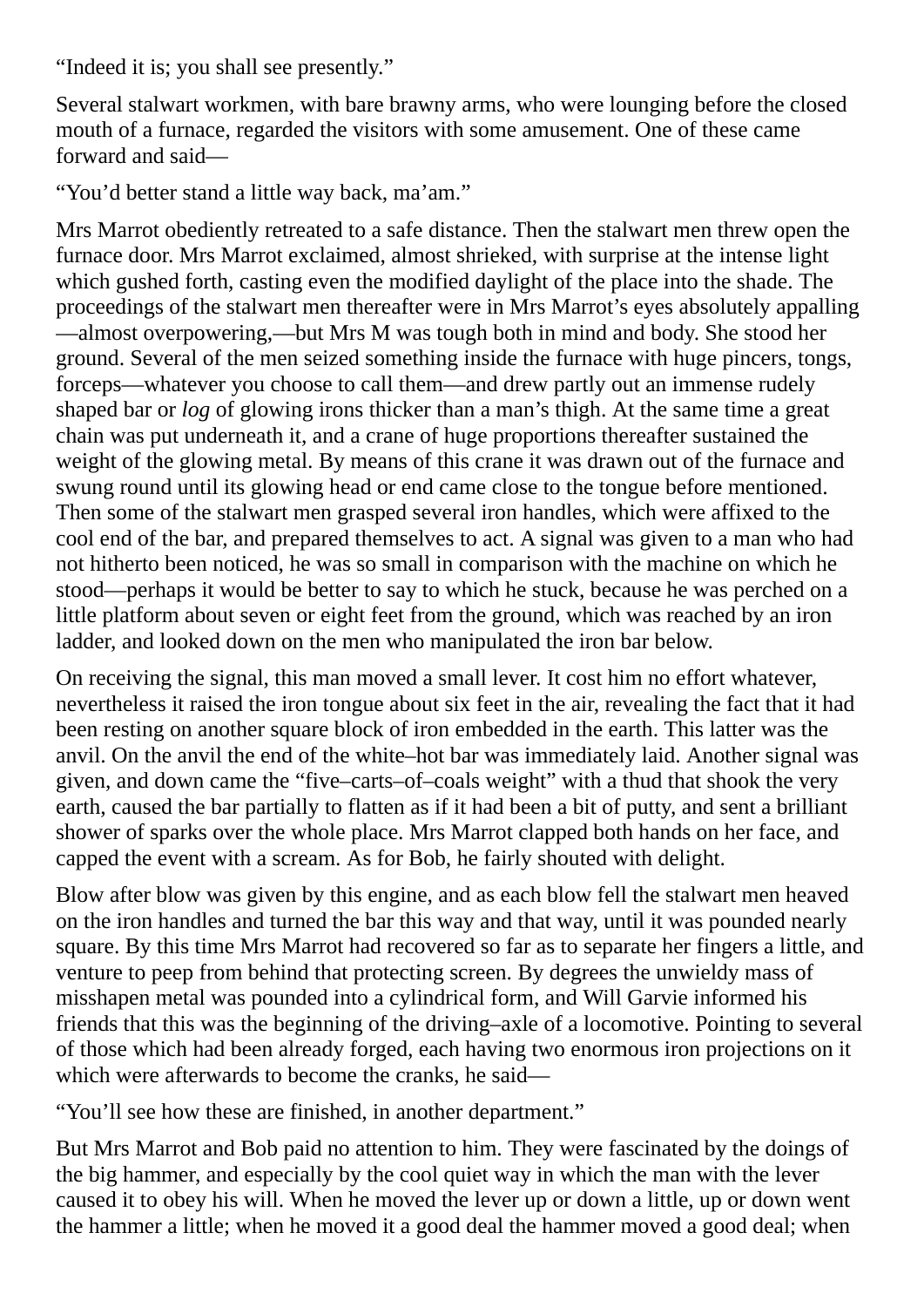he was gentle, the hammer was gentle; when he gave a violent push, the hammer came down with a crash that shook the whole place. He could cause it to plunge like lightning to within a hair's–breadth of the anvil and check it instantaneously so that it should not touch. He could make it pat the red metal lovingly, or pound it with the violence of a fiend. Indeed, so quick and sympathetic were all the movements of that steam–hammer that it seemed as though it were gifted with intelligence, and were nervously solicitous to act in prompt obedience to its master's will. There were eleven steam–hammers of various sizes in this building, with a staff of 175 men to attend to them, half of which staff worked during the day, and half during the night—besides seven smaller steam–hammers in the smiths' shops and other departments.

With difficulty Will Garvie tore his friends away from the big hammer; but he could not again chain their attention to anything else, until he came to the pair of scissors that cut iron. With this instrument Mrs Marrot at first expressed herself disappointed. It was not like a pair of scissors at all, she said, and in this she was correct, for the square clumsy– looking blunt–like mass of iron, about five feet high and broad, which composed a large portion of it, was indeed very unlike a pair of scissors.

"Why, mother," exclaimed Bob, "you didn't surely expect to see two large holes in it for a giant's thumb and fingers, did you?"

"Well, but," said Mrs Marrot, "it ain't got no blades that I can see."

"I'll let 'ee see 'em, Missis, in a minute," said a workman who came up at that moment with a plate of iron more than a quarter of an inch thick. "Turn it on, Johnny."

A small boy turned on the steam, the machine moved, and Will Garvie pointed out to Mrs Marrot the fact that two sharp edges of steel in a certain part of it crossed each other exactly in the manner of a pair of scissors.

"Well," remarked Mrs M, after contemplating it for some time, "it don't look very like scissors, but I'm free to confess that them two bits of iron *do* act much in the same way."

"And with the same result, Missus," observed the machine–man, putting the plate between the clippers, which, closing quietly, snipped off about a foot of iron as if it had been paper. There was, however, a crunching sound which indicated great power, and drew from Mrs Marrot an exclamation of surprise not altogether unmingled with alarm.

The man then seized a bit of iron about as thick as his own wrist—full an inch and a half in diameter—which the scissors cut up into lengths of eighteen inches or so as easily as if it had been a bar of lead or wood.

"Didn't I say it could cut through the poker, mother?" cried Bob with a look of triumph.

"The poker, boy! it could cut poker, tongs, shovel, and fender, all at once!" replied Mrs Marrot—"well, I never! can it do anything else?"

In reply to this the man took up several pieces of hard steel, which it snipped through as easily as it had cut the iron.

But if Mrs Marrot's surprise at the scissors was great, not less great was it at the punching machine, which punched little buttons the size of a sixpence out of cold iron full half–an– inch thick. This vicious implement not only punched holes all round boiler–plates so as to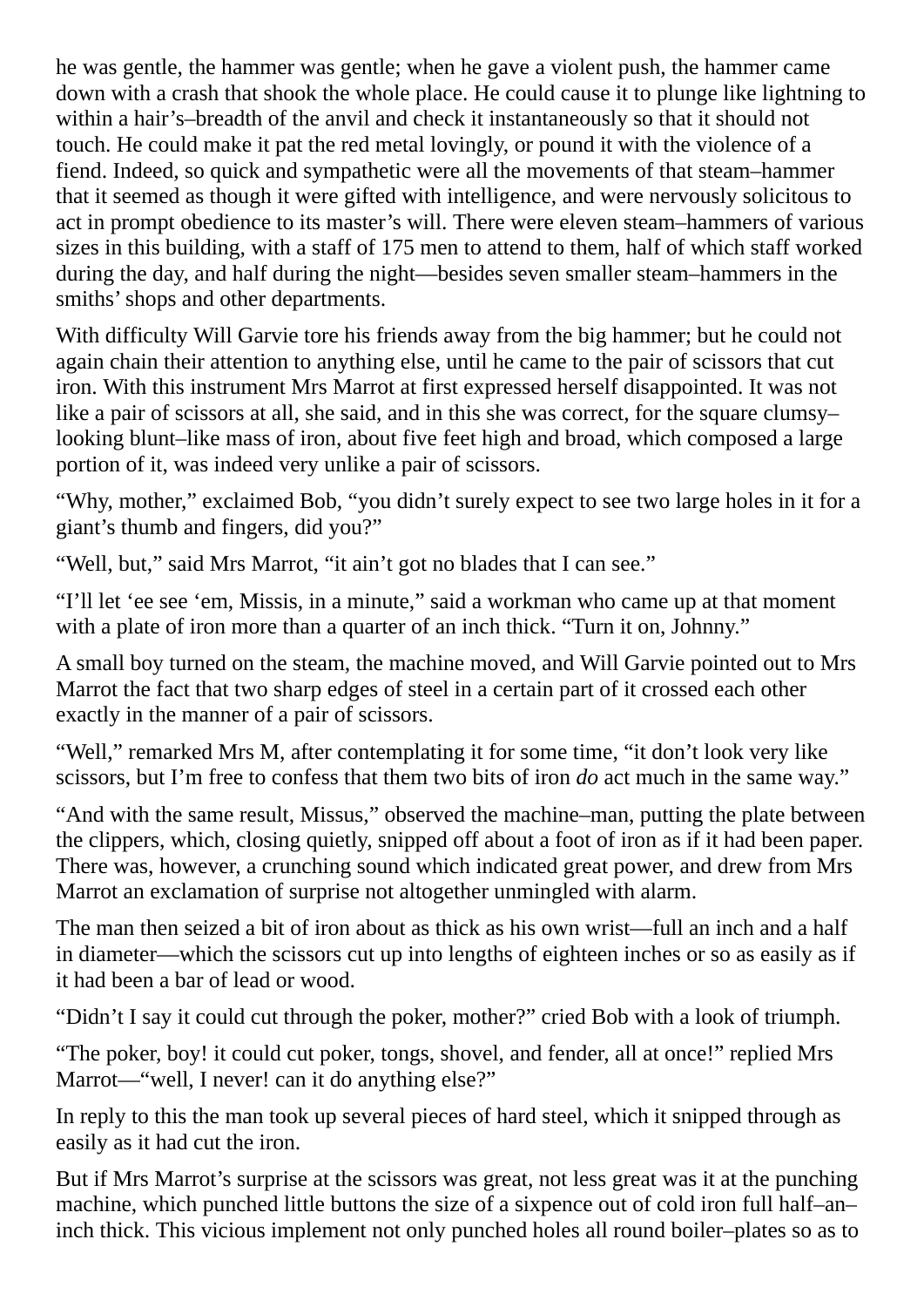permit of their being riveted together, but it cut patterns out of thick iron plates by punching rows of such holes so close to each other that they formed one long cutting, straight or crooked, as might be required. In short, the punching machine acted the part of a saw, and cut the iron plates in any shape that was desired. Here also they saw the testing of engine springs—those springs which to most people appear to have no spring in them whatever—so very powerful are they. One of these was laid on an iron table, with its two ends resting against an iron plate. A man approached and measured it exactly. Then a hydraulic ram was applied; and there was something quite impressive in the easy quiet way, in which the ram shoved a spring, which the weight of a locomotive can scarcely affect, *quite flat* against the iron plate, and held it there a moment or two! Being released, the spring resumed its proper form. It was then re–measured; found not to have expanded a hair's–breadth, and, therefore,—as Will Garvie took care to explain,— was passed as a sound well–tempered spring; whereat Bob remarked that it would need to be a good– tempered spring, to suffer such treatment without grumbling.

It seemed to Mrs Marrot now as if her capacity for surprise had reached its limit; but she little knew the wealth of capacity for creating surprise that lay in these amazing "works" of the Grand National Trunk Railway.

The next place she was ushered into was a vast apartment where iron in every shape, size, and form was being planed and turned and cut. The ceiling of the building, or rather the place where a ceiling ought in ordinary circumstances to have been, was alive with moving bands and whirling wheels. The first thing she was called on to contemplate was the turning of the tyre or rim of one of the driving–wheels of a locomotive. Often had Mrs Marrot heard her husband talk of tyres and driving–wheels, and many a time had she seen these wheels whirling, half–concealed, in their appropriate places, but never till that day had she seen the iron hoop, eight feet in diameter, elevated in bare simplicity on a turning– lathe, where its size impressed her so much that she declared, "she never *could* 'ave imagined engine–wheels was so big," and asked, "'ow did they ever manage to get 'em lifted up to w'ere they was?"

To which an overseer kindly replied by pointing out a neat little crane fitted on a tail, which, when required, ran along the apartment like a strong obedient little domestic servant, lifting wheels, etcetera, that a man could scarcely move, and placing them wherever they were wanted. Mrs Marrot was then directed to observe the rim of the wheel, where she saw a small chisel cutting iron curls off it just as easily, to all appearance, as a turner cuts shavings off wood—and these iron curls were not delicate; they were thick, solid, unpliant ringlets, that would have formed a suitable decoration for the fair brow of a locomotive, or, perhaps, a chignon—supposing that any locomotive could have been prevailed on to adopt such a wild monstrosity!

This same species of chisel, applied in different ways, reduced masses of iron in size, planed down flat surfaces, enlarged holes, made cylinders "true" and smooth inside, besides doing a variety of other things.

After seeing the large tyre turned, Mrs Marrot could not be induced to pay much regard to the various carriage and truck wheels which were being treated in a similar manner in that department, but she was induced to open her ears, and her eyes too, when the overseer informed her that the "works" turned out complete no fewer than one hundred and thirty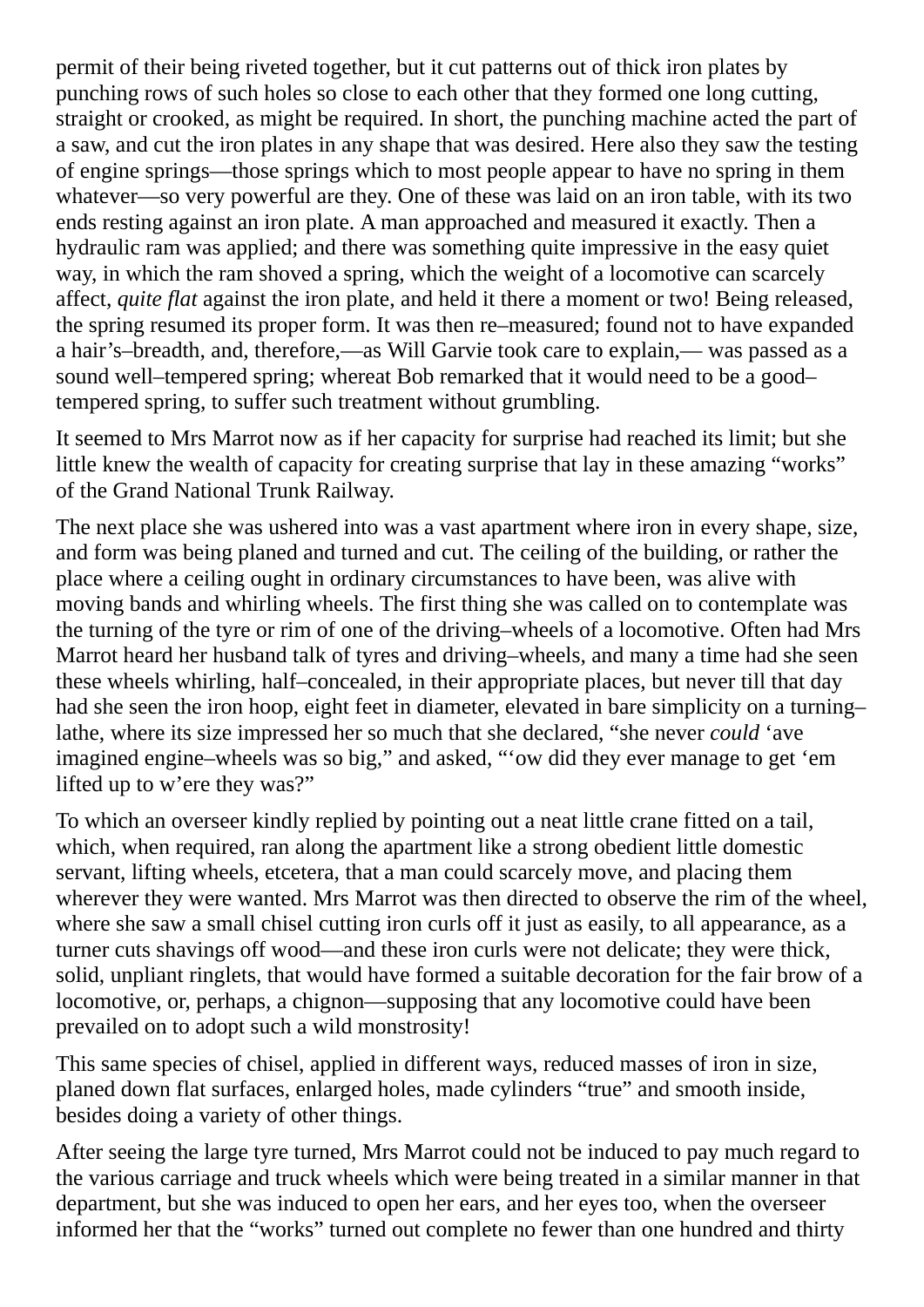pairs of locomotive, carriage, and waggon wheels a week.

"How many did you say?" she asked.

"A hundred and thirty pair of wheels in the week," repeated the overseer.

"Every week?" asked Mrs Marrot.

"Yes; every week. Sometimes more, sometimes less; but altogether, pretty well on for 6000 pairs of wheels every year."

"W'y, what *do* you make of 'em all?"

"Oh, we make good use of 'em," replied the overseer, laughing. "We wear them out so fast that it keeps us working at that rate to meet our necessities. But that," he continued, "is only a small part of what we do. We turn out of the works 156 first–class carriages besides many seconds and thirds, and about 1560 trucks every year; besides three engines, new and complete, every fortnight."

"Three noo engines every fortnight!" echoed Mrs Marrot; "how many's that in the year, Bob?"

"Seventy–eight," replied Bob, promptly. Bob was a swift mental calculator, and rather proud of it.

"Where ever do they all go to?" murmured Mrs Marrot.

"Why," replied Will Garvie, "they go to all the stations on the line, of course; some of 'em go to smash at once in cases of accidents, and all of 'em goes to destruction, more or less, in about fifteen or twenty years. We reckon that to be the life of a locomotive. See, there's a drivin' axle, such as you saw forged by the big hammer, being turned now, and cut to shape and size by the same sort of machine that you saw cuttin' the tyres."

They passed on, after looking at the axle for a few minutes, until they came to a part of the building where rails were being forged. This also, although not done by hammer, was a striking process. The place was so hot owing to the quantity of uncooled metal on the floor, that it was not possible to remain long; they therefore took a rapid survey. In one place several men were in the act of conveying to the steam–hammer a mass of shapeless white–hot iron, which had just been plucked from a furnace with a pair of grippers. They put it below the hammer for a few minutes, which soon reduced it to a clumsy bar; then they carried it to a pair of iron rollers driven by steam. The end of the bar being presented to these, it was gripped, dragged in between them, and passed out at the other side, flat and very much lengthened, as well as thinned. Having been further reduced by this process, it was finally passed through a pair of rollers, which gave it shape, and sent it out a complete rail, ready to be laid down on the line.

Here Garvie took occasion to explain that steel rails, although very expensive, were now being extensively used in preference to iron rails, because they lasted much longer. "For instance," he said, "steel costs about 12 pounds a ton and iron only costs about 7 pounds; but then, d'ye see, steel rails will last two years and more, whereas iron rails get wore out, and have to be renewed every six weeks in places where there's much traffic."

"Now, I can't stand no more o' this," said Mrs Marrot, down whose face the perspiration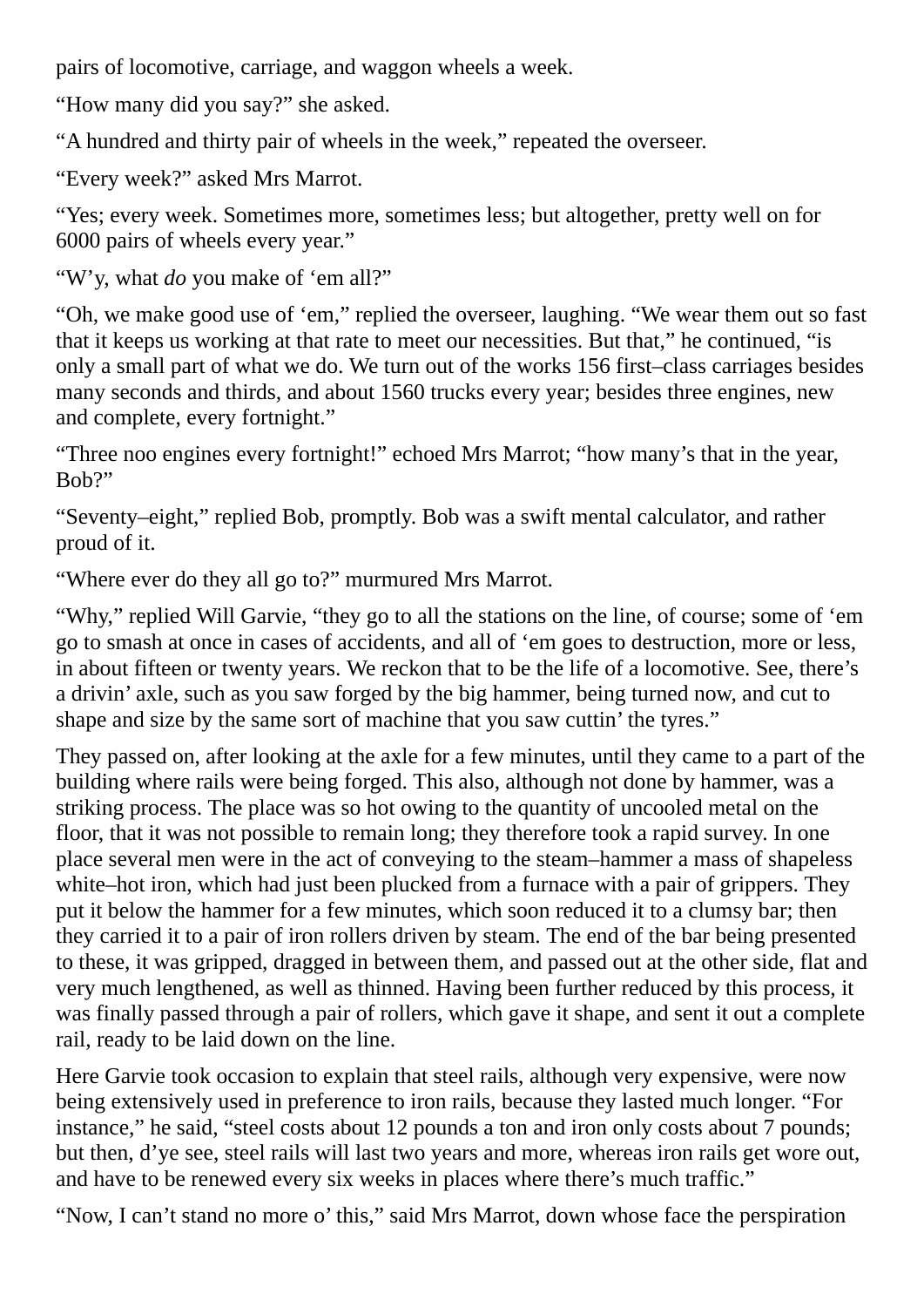was streaming; "I'm a'most roasted alive, an' don't understand your explanations one bit, Willum, so come along."

"Oh, mother, *do* hold on a moment," pleaded Bob, whose mechanical soul was in a species of paradise.

"You'd better come, Bob," interposed Garvie, "else we won't have time to see the department where the engines are fitted."

This was sufficient for Bob, who willingly followed.

The fitting shed at that time contained several engines in various stages of advancement. In one place men were engaged in fitting together the iron framework or foundation of a locomotive, with screws, and bolts, and nuts, and rivets. Others were employed near them, on an engine more advanced, in putting on the wheels and placing the boilers and fire– boxes, while another gang were busy covering the boiler of a third engine with a coating of wood and felt, literally for the purpose of keeping it warm, or preventing its heat from escaping. Farther on, three beautiful new engines, that had just been made and stood ready for action, were receiving a few finishing touches from the painters. Fresh, spotless, and glittering, these were to make their *debut* on the morrow, and commence their comparatively brief career of furious activity—gay things, doomed emphatically to a fast life! Beyond these young creatures lay a number of aged and crippled engines, all more or less disabled and sent there for repair; one to have a burst steam–pipe removed and replaced, another to have a wheel, or a fire–box or a cylinder changed; and one, that looked as if it had recently "run a–muck" against all the other engines on the line, stood sulkily grim in a corner, evidently awaiting its sentence of condemnation,—the usual fate of such engines being to be torn, bored, battered, chiselled, clipt, and otherwise cut to pieces, and cast into the furnaces.

While gazing round this apartment, Mrs Marrot's eyes suddenly became transfixed.

"Wot's the matter *now*?" demanded Bob, in some alarm.

"I *do* believe—w'y—there's a locomotive *in the air*!" said Mrs Marrot in an undertone.

"So it is!" exclaimed Bob.

And, reader, so it was. In that shed they had a crane which rested on a framework overhead, and ran on wheels over the entire shop. It was capable of lifting above fifty tons' weight and as a large locomotive, ponderous though it be, is not much over twenty tons, of course this giant crane made short work of such. When the men have occasion to remove a wheel from the iron horse, not being able to make it lift up its leg, so to speak, to have it taken off, they bring it under the crane, swing it up as a little boy might swing a toy–cart, and operate on it at their leisure.

Mrs Marrot felt an unpleasant sensation on beholding this. As the wife of an engine– driver, she had long felt the deepest respect, almost amounting to reverence, for locomotives, in regard to the weight, speed, and irresistible power of which she had always entertained the most exalted ideas. To see one of the race—and that too, of the largest size—treated in this humiliating fashion was too much for her, she declared that she had seen enough of the "works," and wouldn't on any account remain another minute!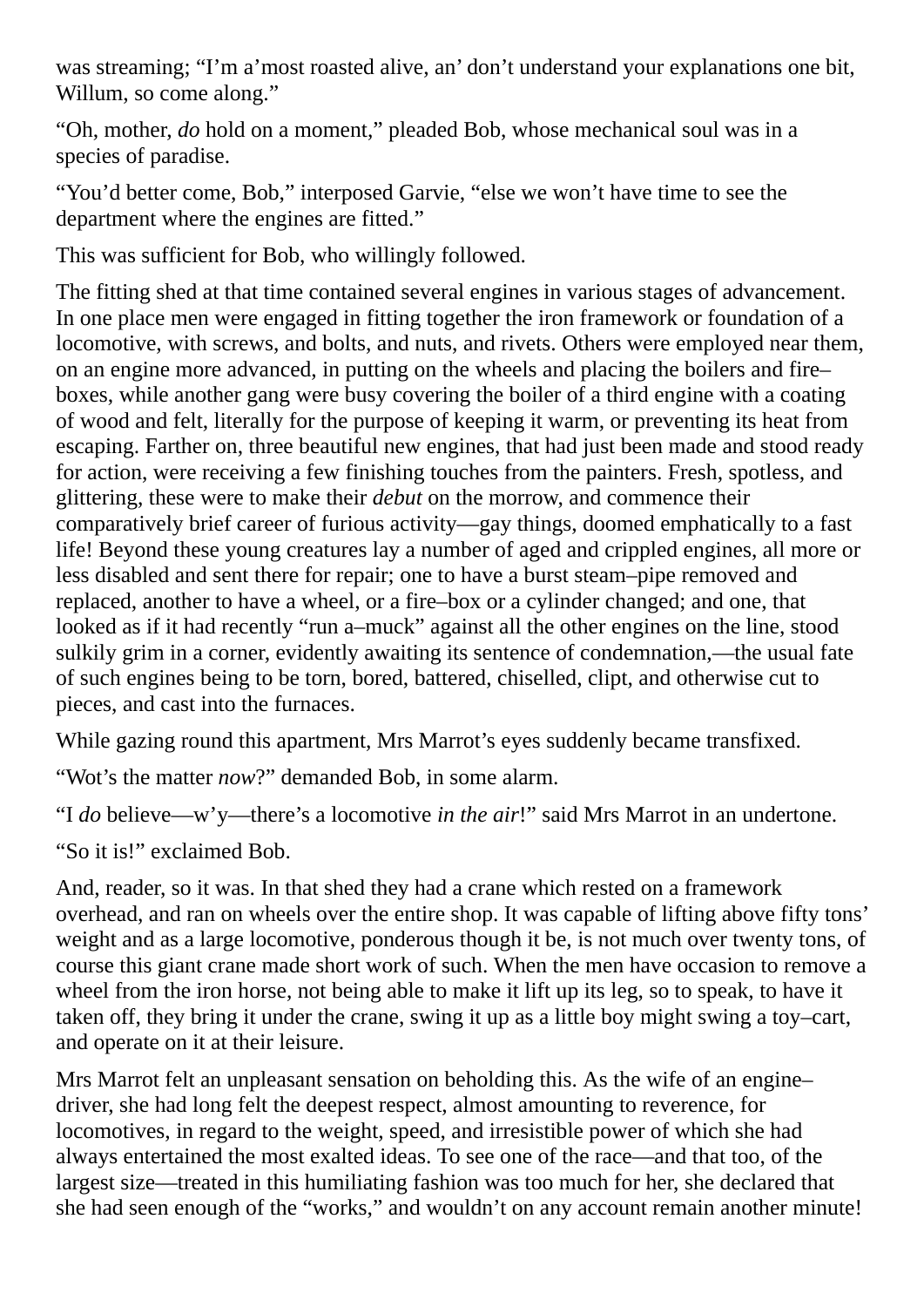"But you won't go without seein' the carriage and truck department, surely?" said Bob.

"Well, I'll just take a look to please *you*," said the amiable woman.

Accordingly, to the truck and van department they went, and there Bob, whose mind was sharp as a needle, saw a good many pieces of mechanism, which formerly he had only seen in a transition state, now applied to their ultimate uses. The chiselled, sawn, and drilled planks seen in the first department, were here being fitted and bolted together in the form of trucks, while the uses of many strange pieces of iron, which had puzzled him in the blacksmiths' department, became obvious when fitted to their appropriate woodwork. Here, also, he saw the internal machinery of railway carriages laid bare, especially the position and shape of the springs that give elasticity to the buffers, which, he observed, were just the same in shape as ordinary carriage springs, placed so that the ends of the buffer–rods pressed against them.

But all this afforded no gratification to Mrs Marrot, whose sensitive mind dwelt uneasily on the humiliated locomotive, until she suddenly came on a row of new first–class carriages, where a number of people were employed stuffing cushions.

"Well, I declare," she exclaimed, "if here ain't cushion–stuffing going on! I expect we shall come to coat–and–shift–making for porters and guards, next!"

"No, we haven't got quite that length yet," laughed Will Garvie; "but if you look along you'll see gilding, and glazing, and painting going on, at that first–class carriage. Still farther along, in the direction we're going, is the infirmary."

"The infirmary, Willum!"

"Ay, the place where old and damaged trucks and carriages are sent for repair. They're all in a bad way, you see,—much in need o' the doctor's sar'vices."

This was true. Looking at some of these unfortunates, with crushed–in planks, twisted buffers and general dismemberment, it seemed a wonder that they had been able to perform their last journey, or crawl to the hospital. Some of the trucks especially might have been almost said to look diseased, they were so dirty, while at the corners, where address cards were wont to be affixed, they appeared to have broken out in a sort of small– pox irruption of iron tackets.

At last Mrs Marrot left the "works," declaring that her brain was "whirling worser than was the wheels and machinery they had just left," while Bob asseverated stoutly that his appetite for the stupendous had only been whetted. In this frame of mind the former went home to nurse her husband, and the latter was handed over to his future master, the locomotive superintendent of the line.

Reader, it is worth your while to visit such works, to learn what can be done by the men whom you are accustomed to see, only while trooping home at meal hours, with dirty garments and begrimed hands and faces—to see the grandeur as well as the delicacy of their operations, while thus labouring amongst din and dust and fire, to provide *you* with safe and luxurious locomotion. We cannot indeed, introduce you to the particular "works" we have described; but if you would see something similar, hie thee to the works of our great arterial railways,—to those of the London and North–Western, at Crewe; the Great Western, at Swindon; the South–eastern, at Ashford; the Great Northern, at Doncaster; the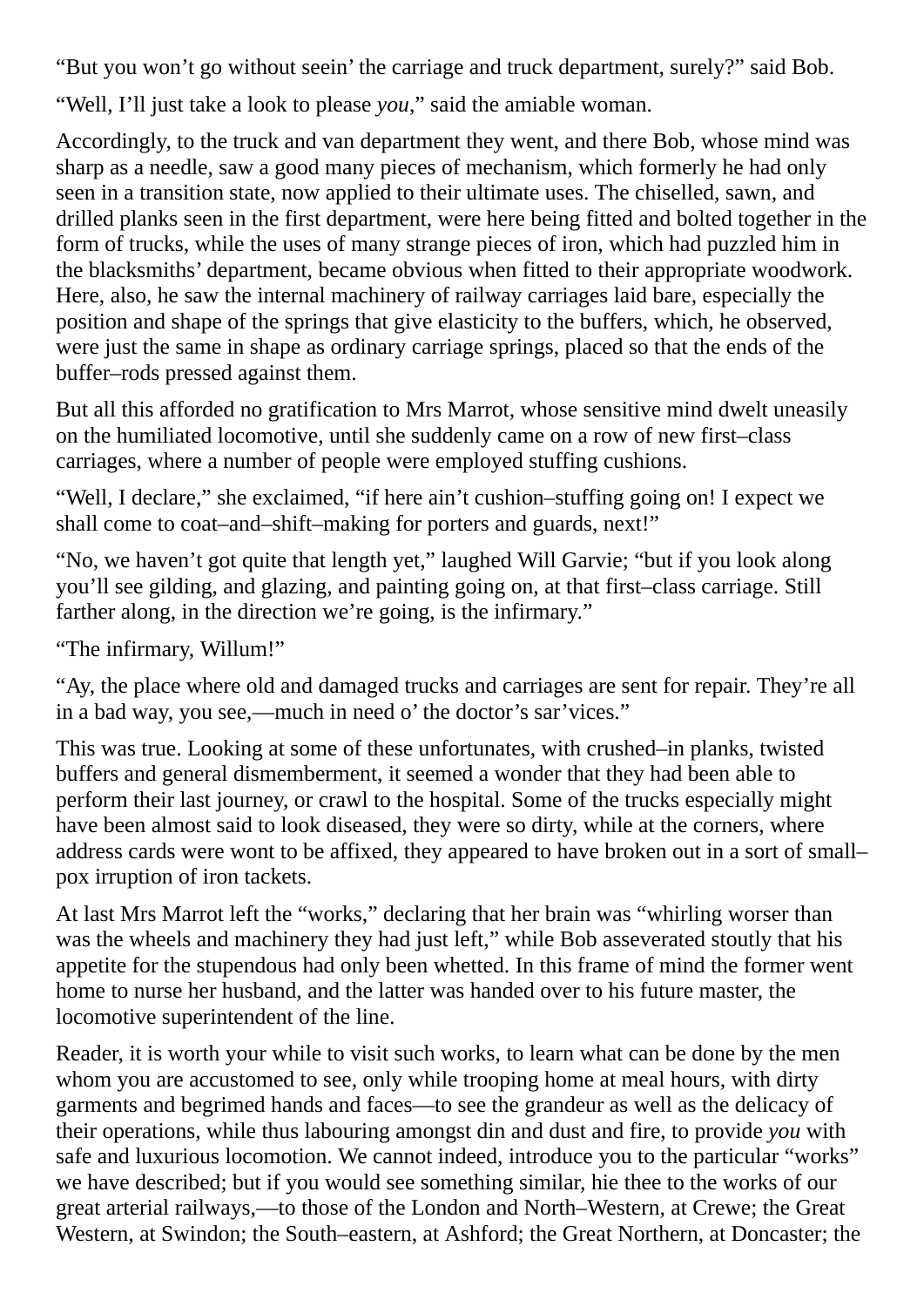North British, at Cowlairs; the Caledonian, at Glasgow, or any of the many others that exist throughout the kingdom, for in each and all you will see, with more or less modification, exactly the same amazing sights that were witnessed by worthy Mrs Marrot and her hopeful son Bob, on that never–to–be–forgotten day, when they visited the pre– eminently great Clatterby "works" of the Grand National Trunk Railway.<sup>[\[4\]](#page-64-0)</sup>

<span id="page-64-0"></span> $[4]$ The foregoing description is founded on visits paid to the locomotive works of the Great Western, at Swindon, and those of the North British, near Glasgow—to the General Managers and Superintendents of both which railways we are indebted for much valuable information.— R.M. Ballantyne.

<span id="page-64-1"></span> $\blacksquare$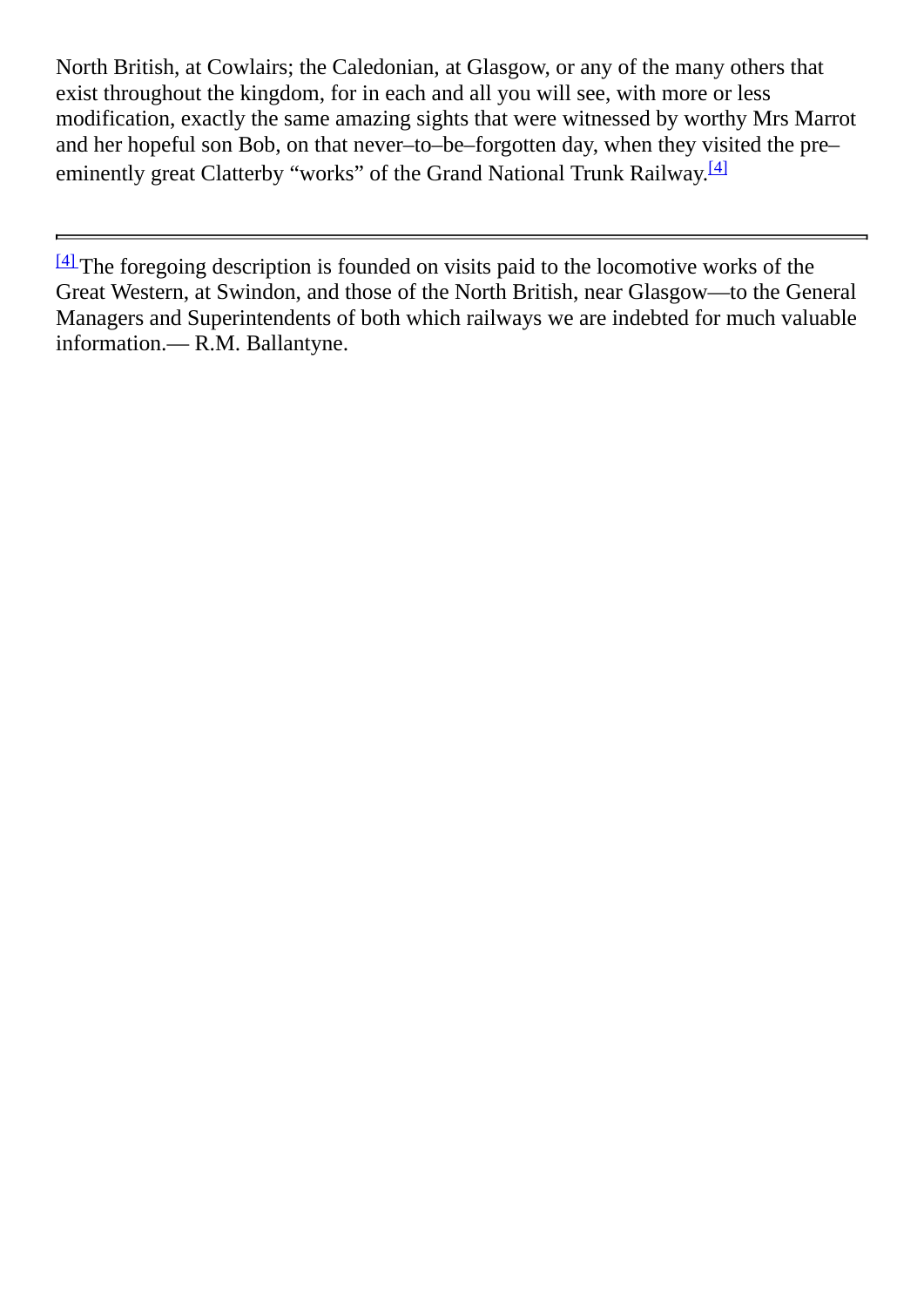# **CHAPTER NINE**

### *Concerning Domestic Economy and Difficulties—surprises and Explanations*

How to "make the two ends meet," is a question that has engaged the attention and taxed the brains of hundreds and thousands of human beings from time immemorial, and which will doubtless afford them free scope for exercise to the end of time.

This condition of things would appear to arise from a misconception on the part of those who are thus exercised as to the necessities of life. They seem to imagine, as a rule, that if their income should happen to be, say three hundred pounds a year, it is absolutely impossible by any effort of ingenuity for them to live on less than two hundred and ninety–nine pounds nineteen shillings and eleven–pence three farthing. They therefore attempt to regulate their expenditure accordingly, and rather plume themselves than otherwise on the fact that they are firmly resolved to save and lay bye the farthing. They fail in this attempt as a matter of course, and hence the difficulty of making the two ends meet. If these unfortunates had been bred to the profession of engineering or "contracting," they would have known that it is what we may style a law of human nature to under–estimate probable expenses. So thoroughly is this understood by the men of the professions above referred to, that, after they have formed an estimate,—set down every imaginable expense, and racked their brains in order to make sure that they have provided for every conceivable and inconceivable item, they coolly add to the amount a pretty large sum as a "margin" to cover unexpected and unthought–of contingencies. But anything of this sort never seems to enter into the calculations of the people who are so much tormented with those obstinate "two ends" that won't meet. There is one sure and easy mode of escape for them, but they invariably hold that mode to be ridiculous, until in dire extremity they are forced to adopt it. This is simply to make one's calculations for living *considerably within* one's income!

We make no apology for going into the minutiae of this remarkable phase of human existence, because it is necessary, in order to the correct appreciation of the circumstances and feelings of good little Mrs Tipps, when, several weeks after the accident described in a previous chapter, she sat down in her little parlour to reconsider the subject of her annual expenditure.

Netta sat beside her looking somewhat pale, for she had not quite recovered from the effects of her recent illness.

"My darling," said Mrs Tipps, "how *can* you charge me with having made an error somewhere? Have I not got it all down here on black and white, as your dear father used to say? This is the identical paper on which I made my calculations last year, and I have gone over them all and found them perfectly correct. Look there."

Mrs Tipps held up in triumph, as if it were an incontestable evidence of the rectitude of her calculations, a sheet of note–paper so blotted and bespattered with figures, that it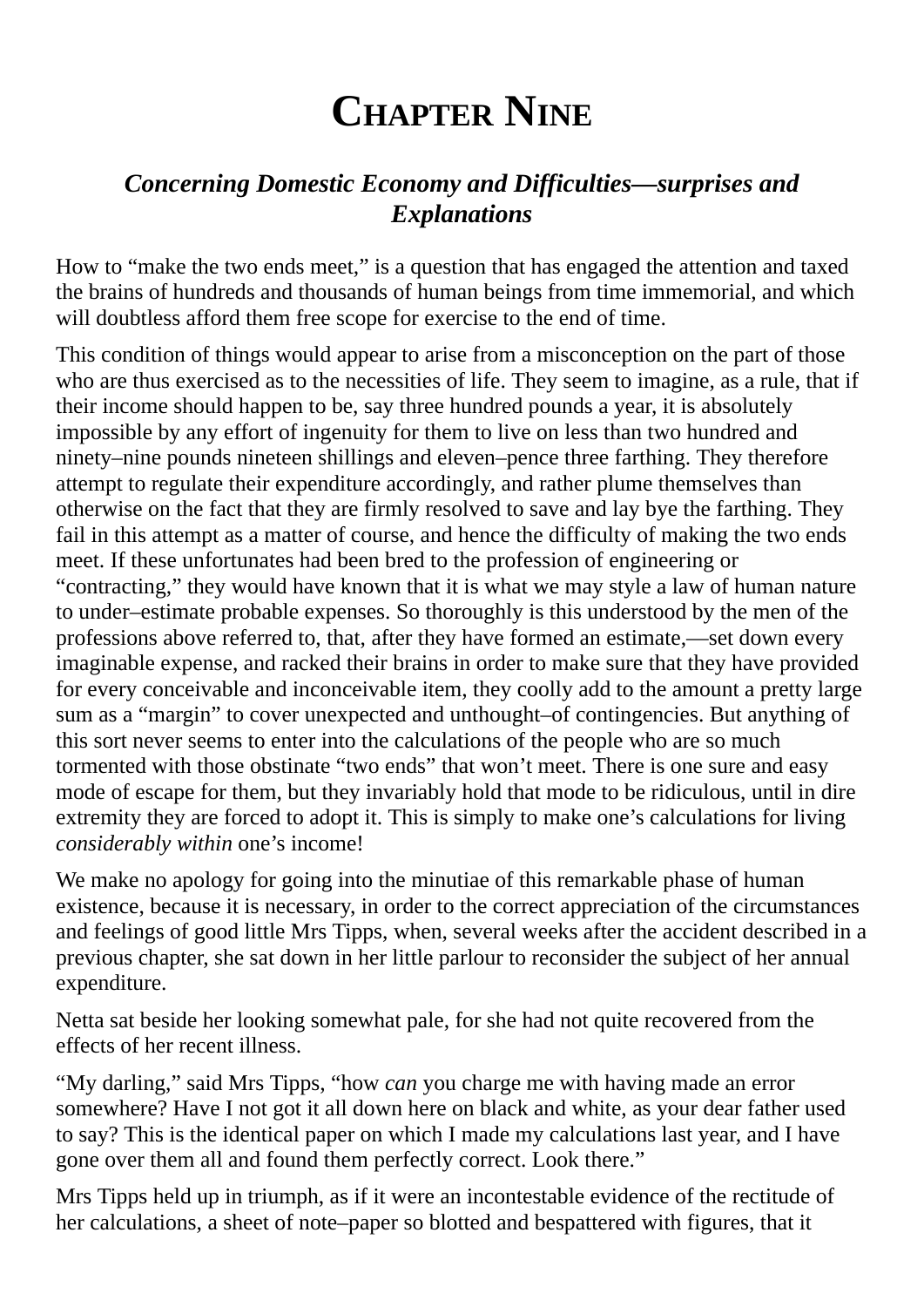would have depressed the heart even of an accountant, because, besides the strong probability that it was intrinsically wrong, it was altogether illegible.

"Dear mamma," remonstrated Netta, with a twinkle of her eye, "I do not call in question the correctness of your calculations, but I suggest that there may perhaps be an error of some sort somewhere. At all events the result would seem to indicate—to imply—that that everything was not *quite* right, you know."

"Quite true, darling," replied Mrs Tipps, who was a candid though obtuse soul; "the result is unsatisfactory, eminently so; yet I cannot charge myself with careless omissions. See here it is; on one side are my receipts. Your dear father always impressed it *so* earnestly on me that I should keep the receipts of money on one side of the accounts, and the payments on the other. I never could remember, by the way, on which side to put the receipts, and on which the payments, until he hit on the idea of making me contradict myself, and then I should be sure to keep right. He used to say (how well I remember it), `Now, darling, this is the way: Whenever you receive a sum of money to enter in your cash–book, always say to yourself, What side shall I put it on? If your mind suggests on the right, at once say No —because that would be wrong—right being *wrong* in *this* case,' and he did use to laugh so over that little pleasantry."

Mrs Tipps' gravity deepened as she recalled these interesting lessons in book–keeping.

"Yes," she continued, with a sigh, "and then he would go on to say, that `if it was wrong to go to the right, of course it must be right to go the other way.' At first I used to be a good deal puzzled, and said, `But suppose my mind, when I receive a sum of money, should suggest putting it on the *left*, am I to contradict myself *then*?' `Oh no!' he would say, with another laugh, `in that case you will remember that your mind is to be *left* alone to carry out its suggestion.' I got to understand it at last, after several years of training, but I never *could* quite approve of it for it causes so much waste of paper. Just look here!" she said, holding up a little account–book, "here are all the right pages quite filled up, while all the left pages are blank. It takes only four lines to enter my receipts, because you know I receive my money only once a quarter. Well, that brings me back to the point. Here are all the receipts on one side; my whole income, deducting income–tax—which, by the way, I cannot help regarding as a very unjust tax—amounts to two hundred and fifty pounds seventeen shillings and two–pence. Then here you have my paper of calculations everything set down—rent, taxes, water rates, food, clothing, coals, gas, candles, sundries (sundries, my darling, including such small articles as soap, starch, etcetera); nothing omitted, even the cat's food provided for, the whole mounting to two hundred and forty– five pounds. You see I was so anxious to keep within my income, that I resolved to leave five pounds seventeen shillings and two–pence for contingencies. But how does the case actually stand?" Here poor Mrs Tipps pointed indignantly to her account–book, and to a pile of papers that lay before her, as if they were the guilty cause of all her troubles. "How does it stand? The whole two hundred and fifty pounds seventeen shillings spent—only the two–pence left—and accounts to tradesmen, amounting to fifty pounds, remaining unpaid!"

"And have we *nothing* left to pay them?" asked Netta, in some anxiety.

"Nothing, my love," replied Mrs Tipps, with a perplexed look, "except," she added, after a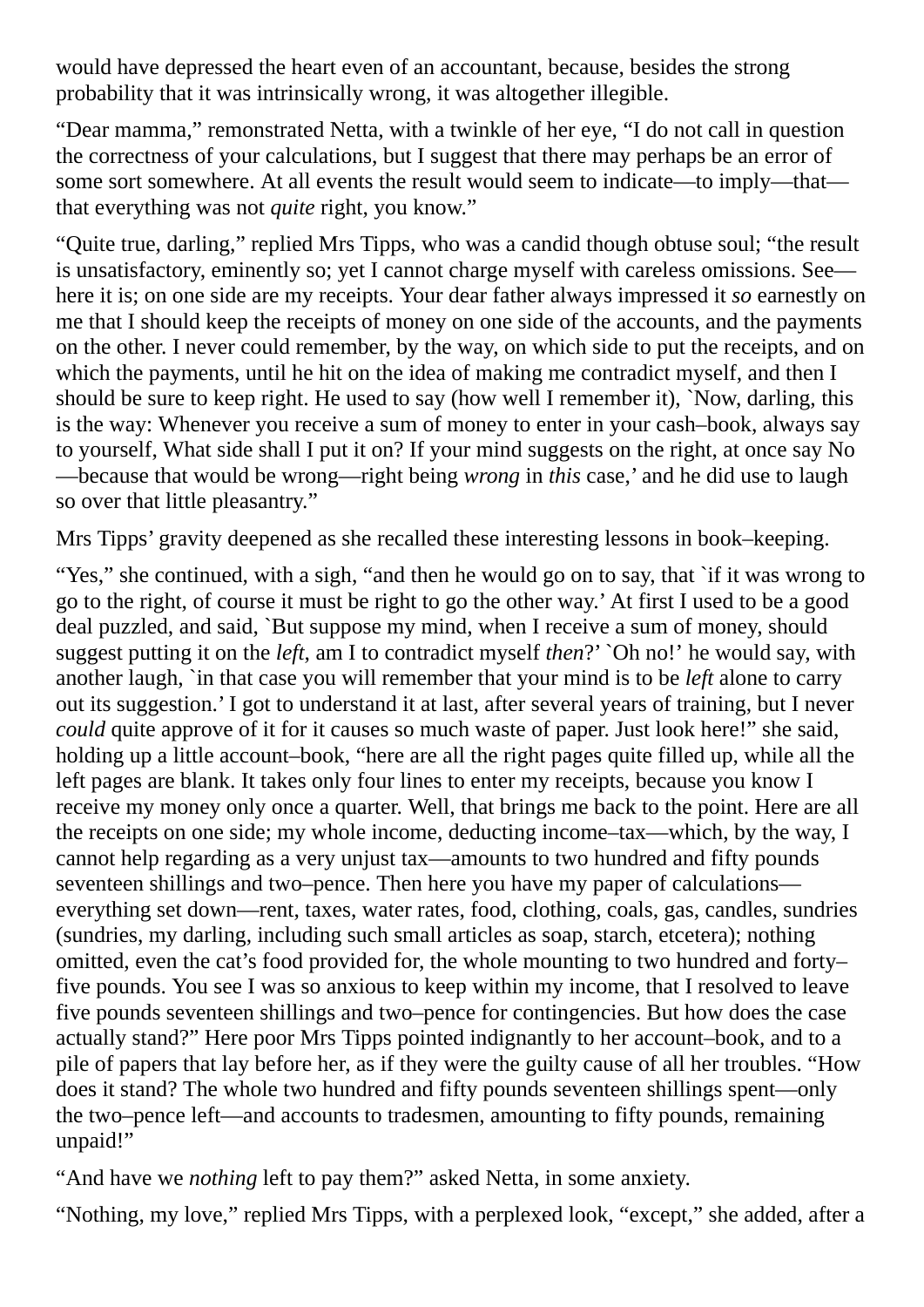moment's thought, "the tuppence!"

The poor lady whimpered as she said this, seeing which Netta burst into tears; whereupon her mother sprang up, scattered the accounts right and left, and blaming herself for having spoken on these disagreeable subjects at all, threw her arms round Netta's neck and hugged her.

"Don't think me foolish, mamma," said Netta, drying her eyes in a moment; "really it almost makes me laugh to think that *I* should ever come to cry so easily; but you know illness does weaken one so, that sometimes, in spite of myself, I feel inclined to cry. But don't mind me; there, it's past now. Let us resume our business talk."

"Indeed I will not," protested Mrs Tipps.

"Then I will call nurse, and go into the subject with her," said Netta.

"Don't be foolish, dear."

"Well, then, go on with it, mamma. Tell me, now, is there nothing that we could sell?"

"Nothing. To be sure there is my gold watch, but that would not fetch more than a few pounds; and my wedding–ring, which I would sooner die than part with."

Netta glanced, as she spoke, at an unusually superb diamond ring, of Eastern manufacture, which adorned her own delicate hand. It was her father's last gift to her a few days before he died.

"What are you thinking of, darling?" inquired Mrs Tipps.

"Of many things," replied Netta slowly. "It is not easy to tell you exactly what—"

Here she was saved the necessity of further explanation by the entrance of Joseph Tipps, who, after kissing his mother and sister heartily, threw his hat and gloves into a corner, and, rubbing his hands together as he sat down, inquired if Edwin Gurwood had been there.

"No, we have neither seen nor heard of him," said Netta.

"Then you shall have him to luncheon in half–an–hour, or so," said Joseph, consulting his watch. "I got leave of absence to–day, and intend to spend part of my holiday in introducing him to Captain Lee, who has promised to get him a situation in the head office. You've no idea what a fine hearty fellow he is," continued Tipps enthusiastically, "so full of humour and good sense. But what have you been discussing? Not accounts, surely! Why, mother, what's the use of boring your brains with such things? Let me have 'em, I'll go over them for you. What d'you want done? The additions checked, eh?"

On learning that it was not the accounts so much as the discrepancy between the estimate and the actual expenditure that puzzled his mother, Tipps seized her book, and, turning over the leaves, said, "Here, let me see, I'll soon find it out—ah, well, rent yes; taxes, h'm; wine to Mrs Natly, you put that, in your estimate, under the head of food, I suppose?"

"N–no, I think not."

"Under physic, then?"

"No, not under that. I have no head for that."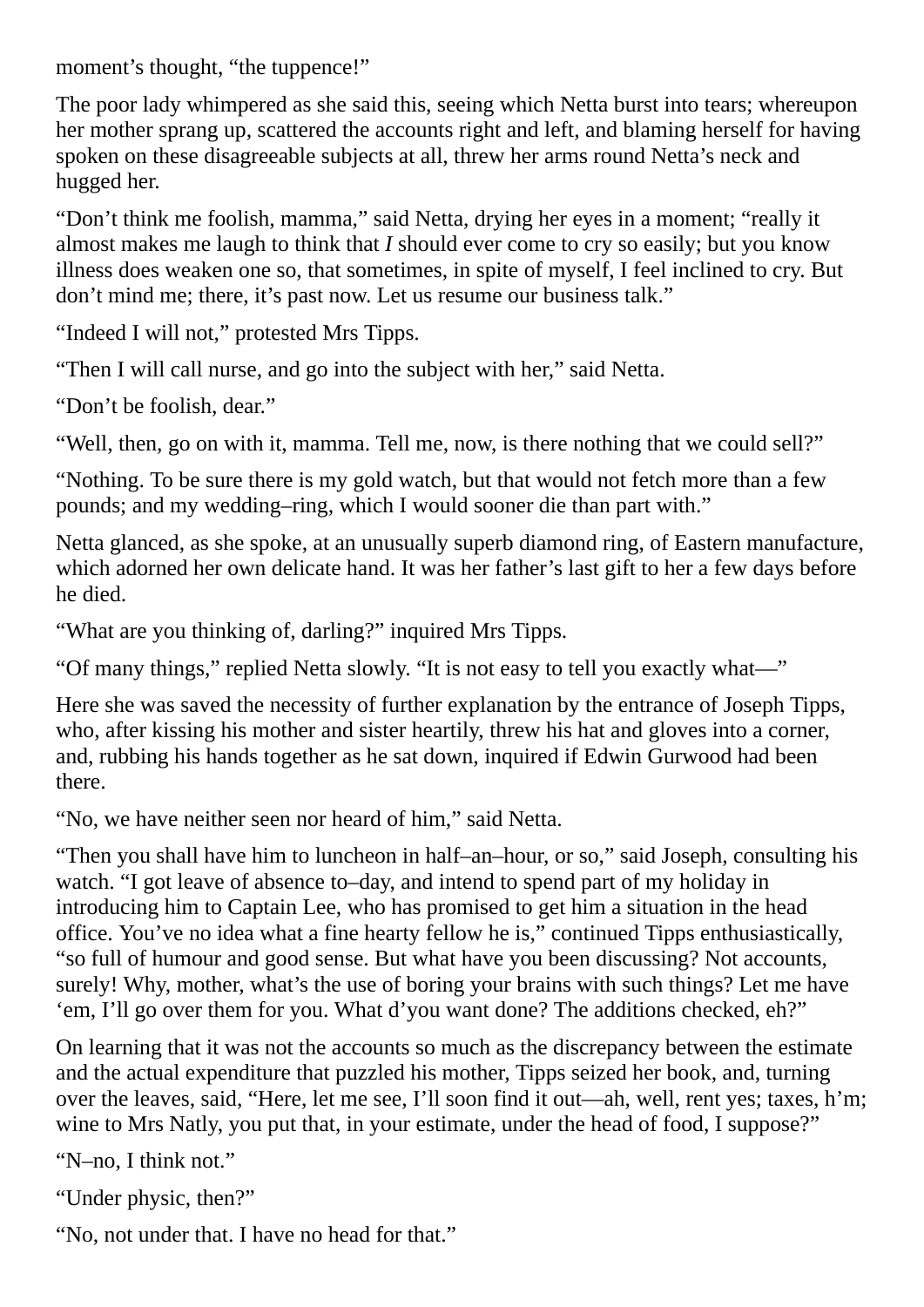"What! no head for physic? If you'd said you had no stomach for it I could have understood you; but—well—what *did* you put it under; sundries, eh?"

"I'm afraid, Joseph, that I have not taken note of that in my extract— your dear father used to call the thing he did with his cash–book at the end of the year an extract—I think I've omitted that."

"Just so," said Tipps, jotting down with a pencil on the back of a letter. "I'll soon account to you for the discrepancy. Here are six bottles of wine to Mrs Natly, the railway porter's wife, at three–and–six—one pound one—not provided for in your estimate. Any more physic, I wonder? H'm, subscription for coals to the poor. Half–a–guinea—no head for charities in your estimate, I suppose?"

"Of course," pleaded Mrs Tipps, "in making an estimate, I was thinking only of my own expenses, you know—not of charities and such–like things; but when poor people come, you know, what *is* one to do?"

"We'll not discuss that just now, mother. Hallo! `ten guineas doctor's fee!' Of course you have not that in the estimate, seeing that you did not know Netta was going to be ill. What's this?—`five pounds for twenty wax dolls—naked—(to be dressed by  $-$ )'"

"Really, Joseph, the book is too private to be read aloud," said Mrs Tipps, snatching it out of her son's hand. "These dolls were for a bazaar in aid of the funds of a blind asylum, and I dressed them all myself last winter."

"Well, well, mother," said Tipps, laughing, "I don't want to pry into such secrets; but here, you see, we have seventeen pounds odd of the discrepancy discovered already, and I've no doubt that the remainder could soon be fished up."

"Yes," sighed Mrs Tipps, sadly, "I see it now. As the poet truly says,—`Evil is wrought by want of thought as well as want of heart.' I have been assisting the poor at the expense of my trades–people."

"Mother," exclaimed Tipps, indignantly, "you have been doing nothing of the sort. Don't imagine that I could for a moment insinuate such a thing. You have only made a little mistake in your calculations, and all that you have got to do is to *put down a larger sum for contingencies* next time. What nonsense you talk about your trades–people! Every one of them shall be paid to the last farthing—"

Here Tipps was interrupted by the entrance of Edwin Gurwood, who at once began with much interest to inquire into the health of Mrs Tipps, and hoped that she had not suffered in any way from her recent accident.

Mrs Tipps replied she was thankful to say that she had not suffered in any way, beyond being a little shaken and dreadfully alarmed.

"But railways have suffered," said Tipps, laughing, "for mother is so strongly set against them now that she would not enter one for a thousand pounds."

"They have suffered in worse ways than that," said Gurwood, "if all that I hear be true, for that accident has produced a number of serious compensation cases."

Hereupon Gurwood and his friend plunged into an animated conversation about railway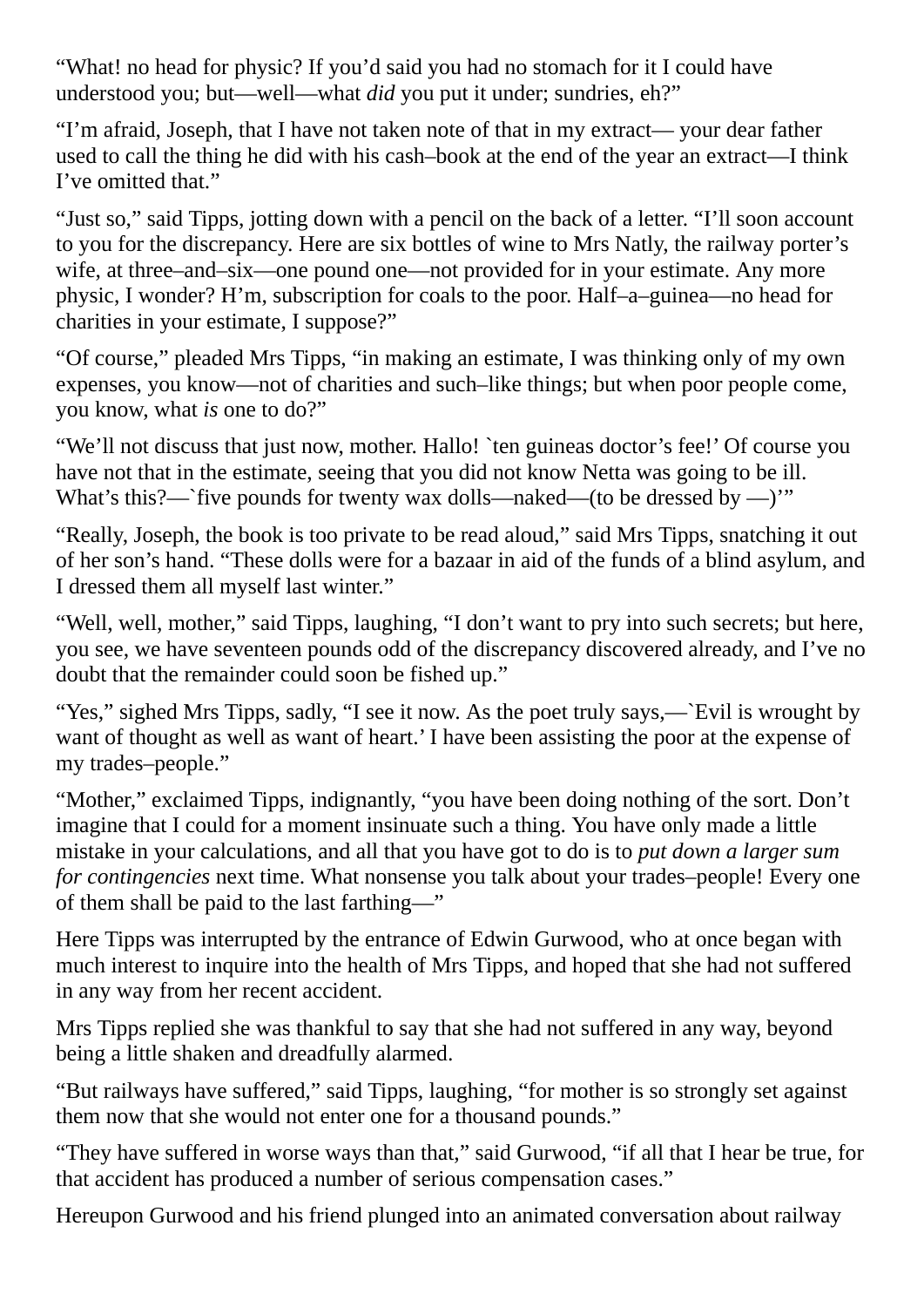accidents and their consequences, to the intense interest and horror of Mrs Tipps.

Meanwhile Netta left the room, and went to her old nurse's apartment.

"Nurse," she said, hurriedly, "when did you say you proposed paying your brother in London a visit—about this time, was it not?"

"Yes, dear," said old Mrs Durby, taking off her tortoise–shell spectacles and laying down her work, "I thought of going next week, if it is quite convenient."

"It *is* quite convenient, nurse," continued Netta, in a somewhat flurried manner; "it would be still more convenient if you could go to–morrow or next day."

"Deary me—what's wrong?" inquired Mrs Durby, in some surprise.

"Listen, I have not time to explain much," said Netta, earnestly, sitting down beside her faithful nurse and putting her hand on her shoulder. "We have got into difficulties, nurse temporary difficulties, I hope—but they must be got over somehow. Now, I want you to take this diamond ring to London with you—pawn it for as much as you can get, and bring me the money."

"Me pawn it, my dear! I never pawned a thing in my life, and don't know how to go about it."

"But your brother knows how to do it," suggested Netta. "Now, you won't refuse me this favour, dear nurse? I know it is an unpleasant business, but what else can be done? The ring is my own; besides, I hope to be able to redeem it soon. I know no more about pawning than yourself, but I do know that a considerable time must elapse before the ring shall be lost to me. And, you know, our bills *must* be paid."

Good Mrs Durby did not require much persuasion. She consented to set off as soon as possible, if she should obtain permission from Mrs Tipps, who was aware that she had intended to visit her brother about that time. She received the precious ring, which, for security, was put into a pill–box; this was introduced into an empty match–box, which Netta wrapped in a sheet of note–paper and put Mrs Durby's name on it. For further security Mrs Durby enlarged the parcel by thrusting the match–box into an old slipper, the heel of which she doubled over the toe, and then wrapped the whole in several sheets of brown paper until the parcel assumed somewhat the shape and size of her own head. It was also fastened with strong cords, but Mrs Durby's powers of making a parcel were so poor that she left several uncouth corners and ragged ends of paper sticking out here and there. She wrote on it in pencil the simple name—Durby.

Meanwhile Joseph and his friend, having finished luncheon, prepared to set out on their visit to Captain Lee. As they quitted the house, Tipps ran back to the door and called his sister out of the parlour.

"I say, Netta, what about this fifty pounds that mother was talking of?" he said. "Do you mean to say that you are really short of that sum, and in debt?"

"We are, but I see a way out of the difficulty. Don't distress yourself, Joe; we shall have everything squared up, as you call it in a few days."

"Are you *quite* sure of that?" asked Tipps, with a doubting look. "You know I have got an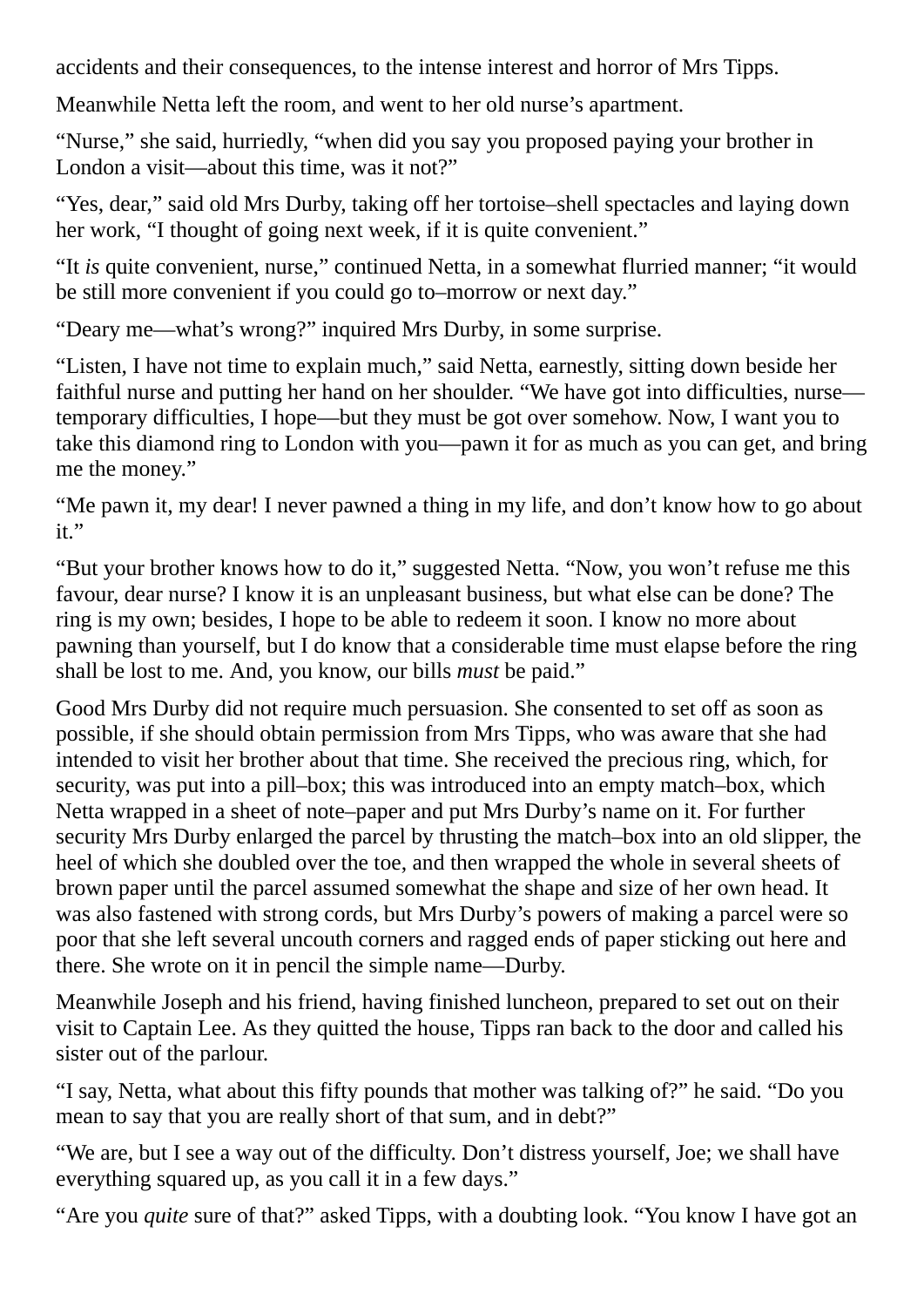uncommonly cheap lodging, and a remarkably economical landlady, who manages so splendidly that I feed on a mere trifle a week. Seventy–five pounds a year, you know, is more than I know what to do with. I can live on thirty–five or so, and the other forty is—"

"We don't require it Joe," said Netta, laughing. "There, go away, you are giving me cold by keeping me in the passage, and your friend is getting impatient."

She pushed him out, nodded, and shut the door. Tipps hastened after his friend, apologised for the delay, and, stepping out smartly, they were soon ushered into Captain Lee's drawing–room. The captain was writing. Emma was seated near the window sewing.

"Ha! Tipps, my fine fellow, glad to see you; why, I was just thinking of you," said the captain, extending his hand.

"I have called," began Tipps, bowing to Emma and shaking the captain's hand, "to introduce my—my—eh!—ah, my—what's the matter?"

There was some reason for these exclamations, for Captain Lee stood gazing in mute amazement at young Gurwood, while the latter returned the compliment with his eyebrows raised to the roots of his hair. The similarity of their expressions did not, however, last long, for Edwin became gradually confused, while the captain grew red and choleric–looking.

"So," said the latter at length, in a very stern voice, "*this* is your friend, Mr Tipps?"

"Sir," exclaimed Edwin, flushing crimson, "you ought not to condemn any one unheard."

"*I* do not condemn you, sir," retorted the captain.

"By word, no, but by look and tone and gesture you do."

"Captain Lee," exclaimed Tipps, who had stood perfectly aghast with amazement at this scene, "what *do* you mean?—surely."

"I mean," said the captain, "that this youth was taken up by one of our own detectives as a thief, some weeks ago, and was found travelling in a first–class carriage without a ticket."

Young Gurwood, who had by this time recovered his self–possession, turned to his friend and said,—"Explain this matter, Tipps, you know all about it. The only point that can puzzle you is, that I did not know the name of Captain Lee when I travelled with him, and therefore did not connect him with the gentleman to whom you said you meant to introduce me."

Tipps drew a long breath.

"Oh," said he, "I see it all now. Why, Captain Lee, my friend is *perfectly* innocent. It was quite a mistake, I assure you; and the best proof of it is that he is a personal friend of our police superintendent, who was on the spot at the time the accident occurred, but we were all thrown into such confusion at the time, that I don't wonder things were not cleared up."

Tipps hereupon went into a detailed account of the matter as far as he knew it, at first to the surprise and then to the amusement of Captain Lee. Fortunately for Gurwood, who would have found it difficult to explain the circumstance of his travelling without a ticket, the captain was as prompt to acknowledge his erroneous impression as he had been to condemn. Instead of listening to Tipps, he stopped him by suddenly grasping Gurwood's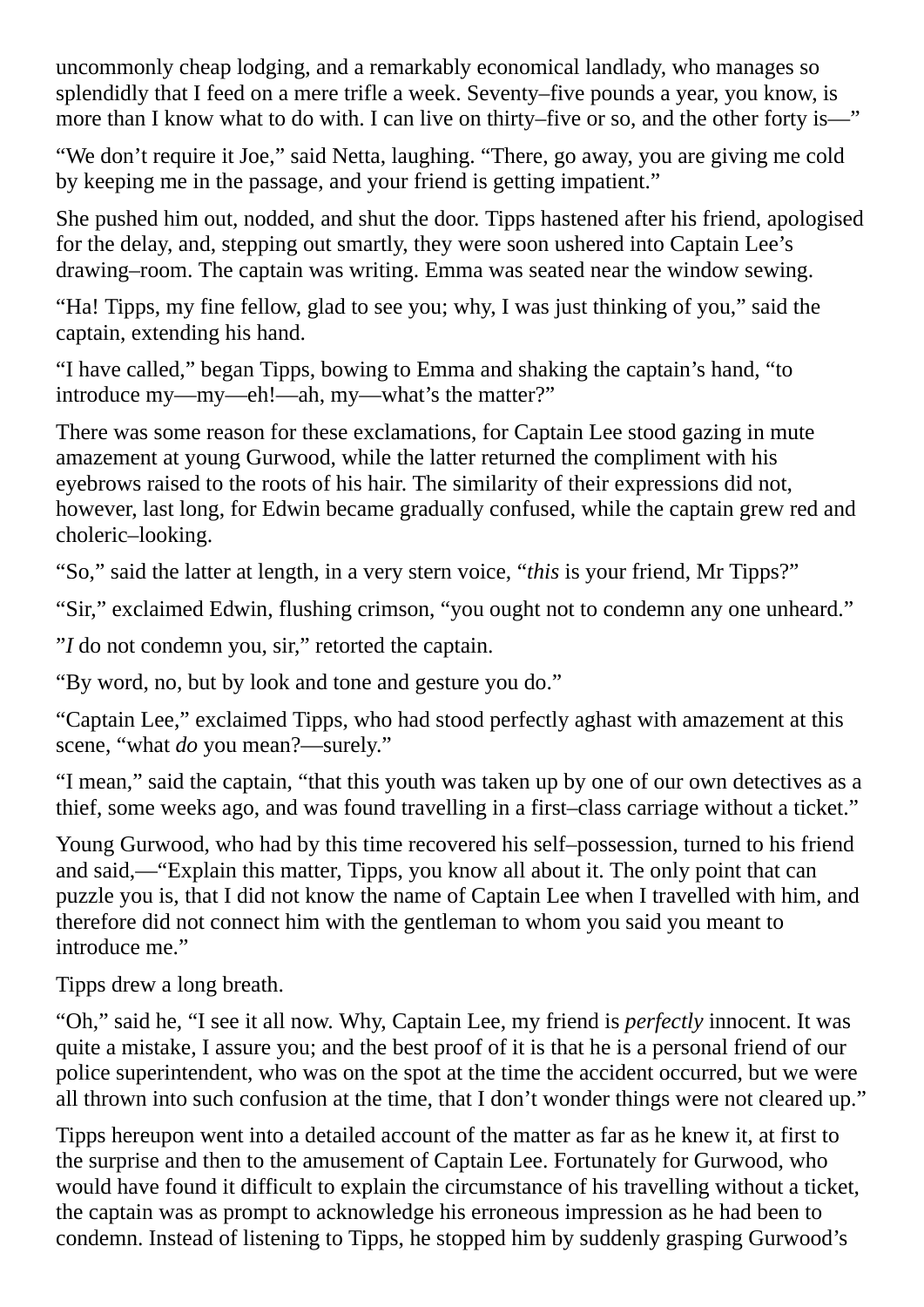hand, and thanking him heartily for the prompt and able assistance he had rendered in rescuing his daughter from her perilous position on the day of the accident.

Of course Edwin would not admit that "rescue" was the proper term to apply to his action, and refused to admit that Miss Lee was in the slightest degree indebted to him, at the same time assuring her and her father that it had afforded him the highest possible pleasure to have been of the slightest service to them. The end of it was that they all became extremely good friends, and the captain in particular became quite jocular in reference to mistakes in general and stealing in particular, until Tipps, pulling out his watch, declared that procrastination was the thief of time, and that as he happened to have business to transact with the police superintendent in reference to the very accident which had caused them all so much trouble, he must unwillingly bid them adieu.

"Stay, Tipps," exclaimed the captain, rising, "I shall accompany you to the station, and introduce our friend Gurwood to the scene of his future labours, where," continued the captain, turning with a hearty air and patronising smile to Edwin, "I hope you will lay the foundation of a career which will end in a manager's or secretary's situation, or some important post of that sort. Good–bye, Emma I'll not be back till dinner–time."

Emma bowed to the young men, and said good–bye to her father with a smile so ineffably captivating, that Edwin resolved then and there to lay the foundation of a career which would end in a wife with nut–brown hair and large lustrous eyes.

Poor Edwin! He was not the first man whose wayward spirit had been chained, his impulses directed to good ends and aims, and his destiny fixed, by the smile of an innocent, loving, pretty girl. Assuredly, also, he was not the last!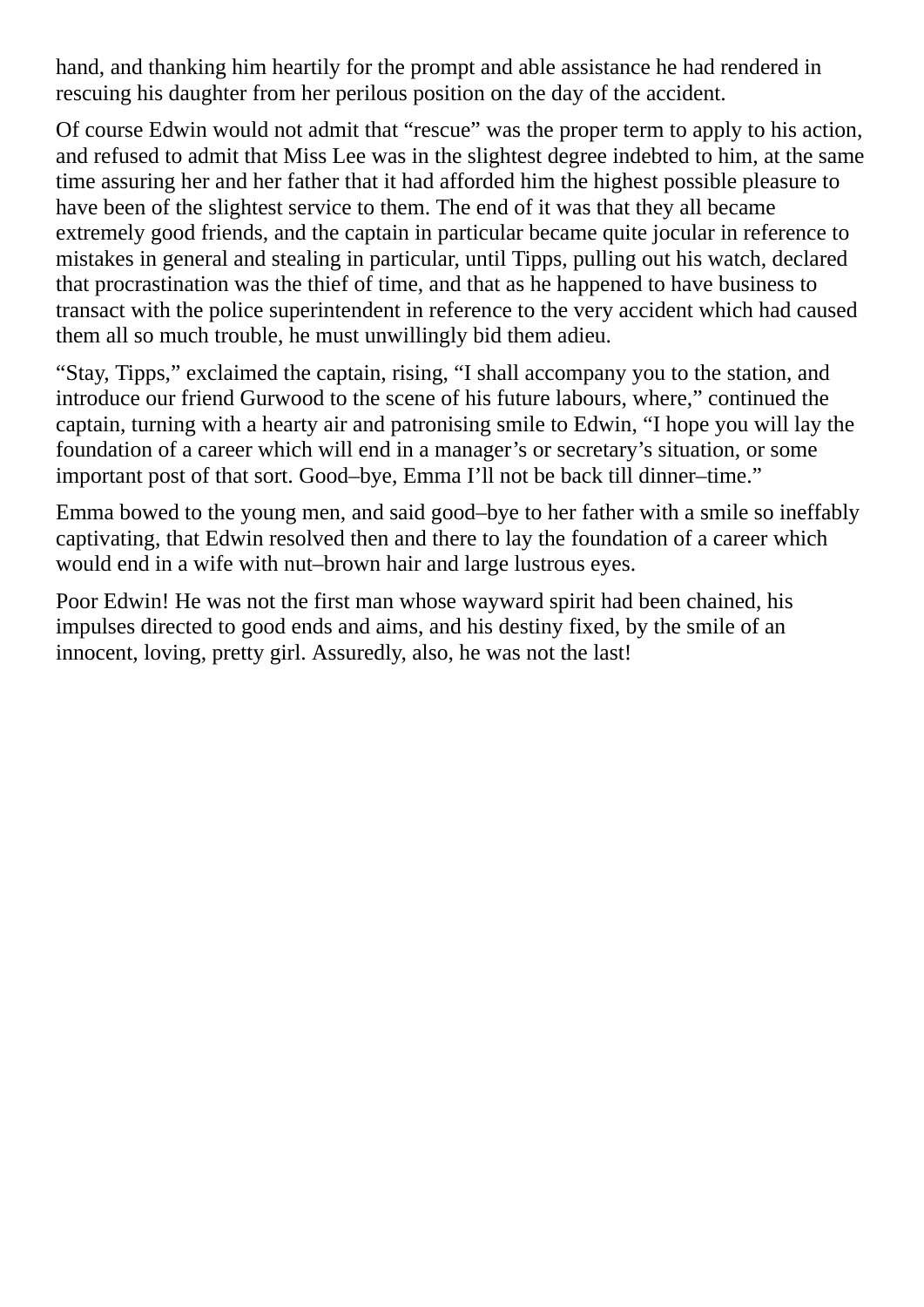# **CHAPTER TEN**

### *Sharp Practice*

Standing with his back to the fireplace, his legs slightly apart, his hands in his pockets, and his eyes fixed on the ceiling, Mr Sharp, Police Superintendent of the Grand National Trunk Railway, communed with himself and dived into the future.

Mr Sharp's powers of diving were almost miraculous. He had an unusually keen eye for the past and the present, but in regard to the future his powers were all but prophetic. He possessed a rare capacity for following up clues; investigating cases; detecting falsehoods, not only of the lip, but of the eye and complexion; and, in a word, was able to extract golden information out of the most unpromising circumstances. He was also all but ubiquitous. Now tracking a suspicion to its source on his own line in one of the Midland counties; anon comparing notes with a brother superintendent at the terminus of the Great Western, or Great Northern, or South–Eastern in London. Sometimes called away to give evidence in a county court; at other times taking a look in at his own home to kiss his wife or dandle his child before dashing off per express to follow up a clue to John O'Groats or the Land's End. Here, and there, and everywhere—calm, self–possessed, and self– contained, making notes in trains, writing reports in his office, making discoveries and convictions, and sometimes making prisoners with his own hands by night and day, with no fixed hours for work, or rest, or meals, and no certainty in anything concerning him, save in the uncertainty of his movements, Mr Sharp with his myrmidons was the terror of evil doers, and, we may truly add, the safeguard of the public.

Little did that ungrateful public know all it owed to the untiring watchfulness and activity of Mr Sharp and his men. If he and his compeers were to be dismissed from our lines for a single week, the descent of a host of thieves and scoundrels to commit wide–spread plunder would teach the public somewhat severely how much they owe to the efficient management of this department of railway business, and how well, constantly and vigilantly—though unobtrusively—their interests are cared for.

But to return. Mr Sharp, as we have said stood communing with himself and diving into the future. Apparently his thoughts afforded him some amusement, for his eyes twinkled slightly, and there was a faintly humorous twist about the corners of his mouth.

David Blunt sat at a desk near him, writing diligently. Against the wall over his head hung a row of truncheons. Besides the desk, a bench, two or three wooden chairs, and a chest, there was little furniture in the room.

Blunt's busy pen at length ceased to move, and Sharp looked at him.

"Well, Blunt," he said, "I see nothing for it but to make a railway porter of you."

"By all means, sir," said Blunt, with a smile, laying down his pen.

"Gorton station," continued Sharp, "has become a very nest of thieves. It is not creditable that such a state of things should exist for a week on our line. They have managed things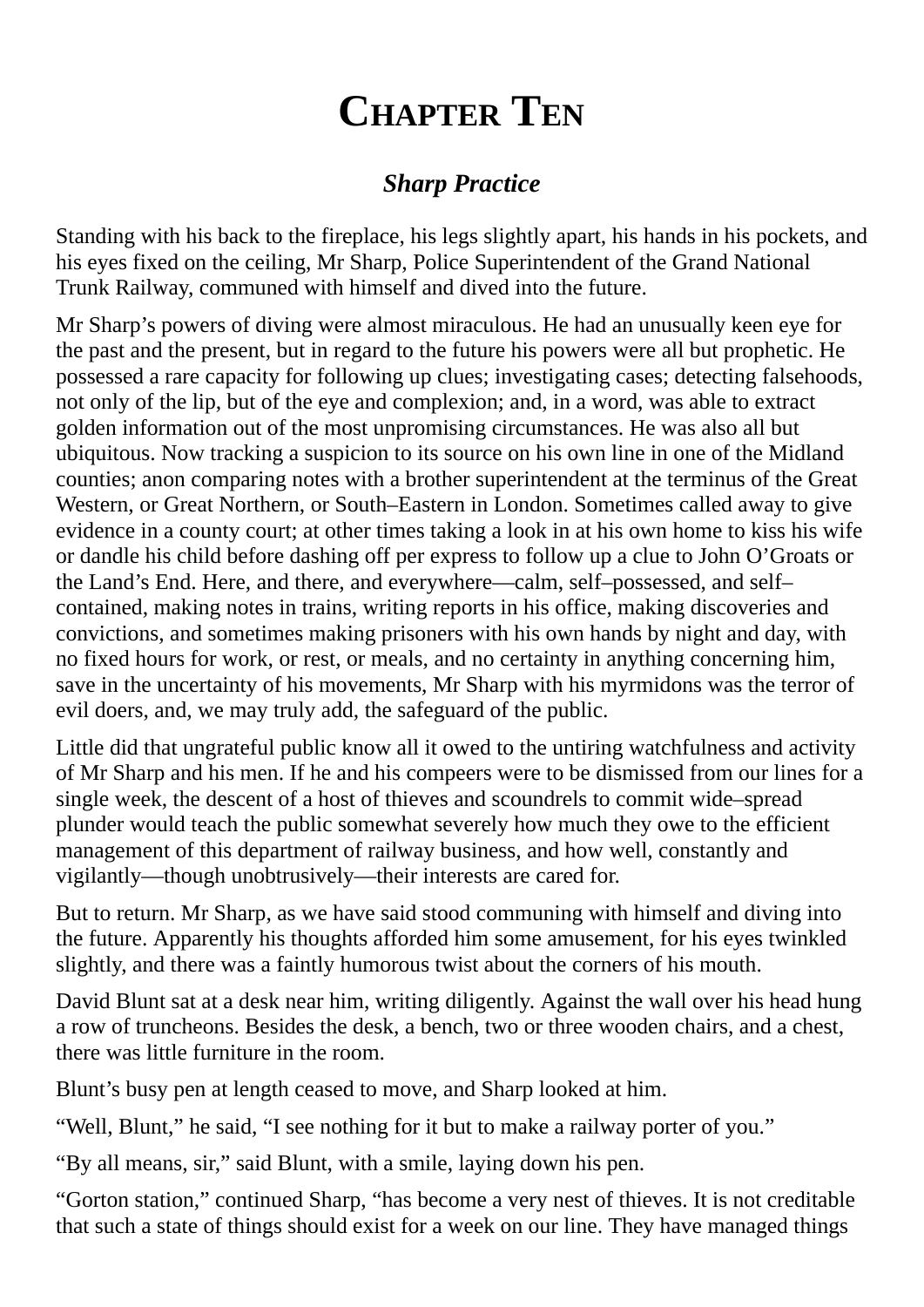very cleverly as yet. Five or six bales of cloth have disappeared in the course of as many days, besides several loaves of sugar and half–a–dozen cheeses. I am pretty sure who the culprits are, but can't manage to bring it home to them, so, as I have said, we must convert you into a porter. You have only been once engaged on this part of the line—that was at the accident when you were so hard on poor Mr Gurwood, so that none of the Gorton people will know you. I have arranged matters with our passenger superintendent. It seems that Macdonell, the station–master at Gorton, has been complaining that he is short– handed and wants another porter. That just suits us, so we have resolved to give you that responsible situation. You will get a porter's uniform from—"

At this point Mr Sharp was interrupted by the door opening violently, and a detective in plain clothes entering with a stout young man in his grasp.

"Who have we here?" asked Mr Sharp.

"Man travelling without a ticket sir," replied the detective, whose calm demeanour was in marked contrast to the excitement of his prisoner.

"Ha! come here; what have you to say for yourself?" demanded the superintendent of the man.

Hereupon the man began a violent exculpation of himself, which entailed nearly half–an– hour of vigorous cross–questioning, and resulted in his giving a half–satisfactory account of himself, some trustworthy references to people in town, and being set free.

This case having been disposed of, Mr Sharp resumed his conversation with Blunt.

"Having been changed, then, into a railway porter, Blunt, you will proceed to Gorton to discharge your duties there, and while doing so you will make uncommonly good use of your eyes, ears, and opportunities."

Mr Sharp smiled and Blunt chuckled, and at the same time Joseph Tipps entered the room.

"Good–evening, Mr Sharp," he said. "Well, anything more about these Gorton robberies?"

"Nothing more yet, Mr Tipps, but we expect something more soon, for a new porter is about to be sent to the station."

Tipps, who was a very simple matter–of–fact man in some ways, looked puzzled.

"Why, how will the sending of a new porter to the station throw light on the matter?"

"You shall know in the course of time, Mr Tipps," replied the superintendent. "We have wonderful ways of finding out things here."

"Indeed you have," said Tipps; "and, by the way, that reminds me that they have some wonderful ways of finding out things on the Continent as well as here. I have just heard of a clever thing done by a German professor. It seems that on one of the lines—I forget which—a large box full of silver–plate was despatched. It had a long way to go, and before reaching its destination the plate was stolen, and the box filled up with sand. On this being discovered, of course every sort of investigation was set on foot, but without success. At last the thing came to the ears of a professor of chemistry—or the police went to him, I don't know which—and it occurred to him that he might get a clue to the thieves by means of the sand in the box. You see the great difficulty the police had, was to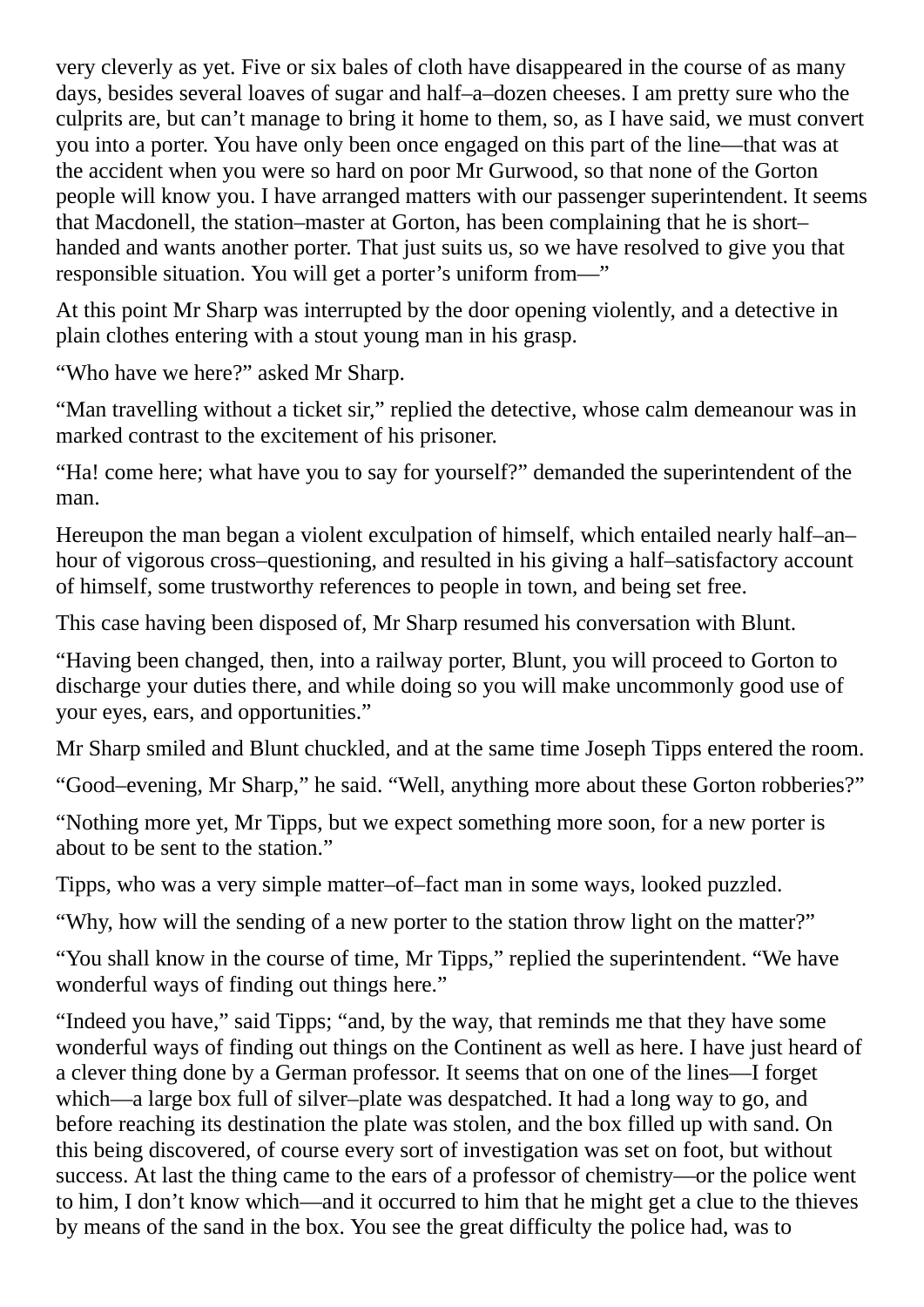ascertain at which of the innumerable stations on the long line, it was likely that the theft had taken place. The professor ordered samples of the sand at all the stations on the line to be sent to him. These he analysed and examined with the microscope, and found that one of the samples was precisely similar in all respects to the sand in the box. The attention of the police was at once concentrated on the station from which that sand had been gathered, and in a short time the guilty parties were discovered and the theft brought home to them. Now, wasn't that clever?"

"Very good, very good, indeed," said Mr Sharp, approvingly, "and rather peculiar. I had a somewhat peculiar case myself last week. You know some time ago there was a quantity of cloth stolen on this line, for which, by the way, we had to pay full compensation. Well, I could not get any clue to the thieves, but at last I thought of a plan. I got some patterns of the cloth from the party that lost it, and sent one of these to every station on the line where it was likely to have been stolen. Just the other day I got a telegram from Croon station stating that a man had been seen going about in a new suit exactly the same as the pattern. Off I went immediately, pounced on the man, taxed him with the theft, and found the remainder of the cloth in his house."

"Capital," exclaimed Tipps, "that was smartly managed. And, by the way, wasn't there something about a case of stealing muffs and boas lately?"

"Yes, and we got hold of that thief too, the day before yesterday," replied Mr Sharp. "I felt sure, from the way in which the theft was committed, that it must be one of our own men, and so it turned out. He had cut open a bale and taken out several muffs and boas of first– rate sable. One set of 'em he gave to his sweetheart, who was seen wearing them in church on Sunday. I just went to her and said I was going to put a question to her, and warned her to speak the truth, as it would be worse for all parties concerned if she attempted to deceive me. I then asked her if she had got the muff and boa from Jim Croydon, the porter. She blushed scarlet, and admitted it at once, but said, poor thing, that she had no idea they had been stolen, and I believe her. This case occurred just after I had watched the milk– truck the other night for three hours, and found that the thief who had been helping himself to it every morning for some weeks past was the watchman at the station."

"I fear there are a great many bad fellows amongst us," said Tipps, shaking his head.

"You are quite mistaken," replied the superintendent. "There *were* a good many bad fellows, but I flatter myself that there are very few *now* in proportion to the number of men on the line. We are constantly winnowing them out, purifying the ore, as it were, so that we are gradually getting rid of all the dross, and leaving nothing but sterling metal on the line. Why, Mr Tipps, you surely don't expect that railways are to be exempted from black sheep any more than other large companies. Just look at the army and navy, and see what a lot of rascals have to be punished and drummed out of the service every now and then. Same everywhere. Why, when I consider that we employ over twenty thousand men and boys, and that these men and boys are tempted, more almost than any other class of people, by goods lying about constantly in large quantities in the open air, and in all sorts of lonely and out–of–the–way places, my surprise is that our bad men are so few. No doubt we shall always have one or two prowling about, and may occasionally alight on a nest of 'em, but we shall manage to keep 'em down—to winnow them out faster, perhaps, than they come in. I am just going about some little pieces of business of that sort now,"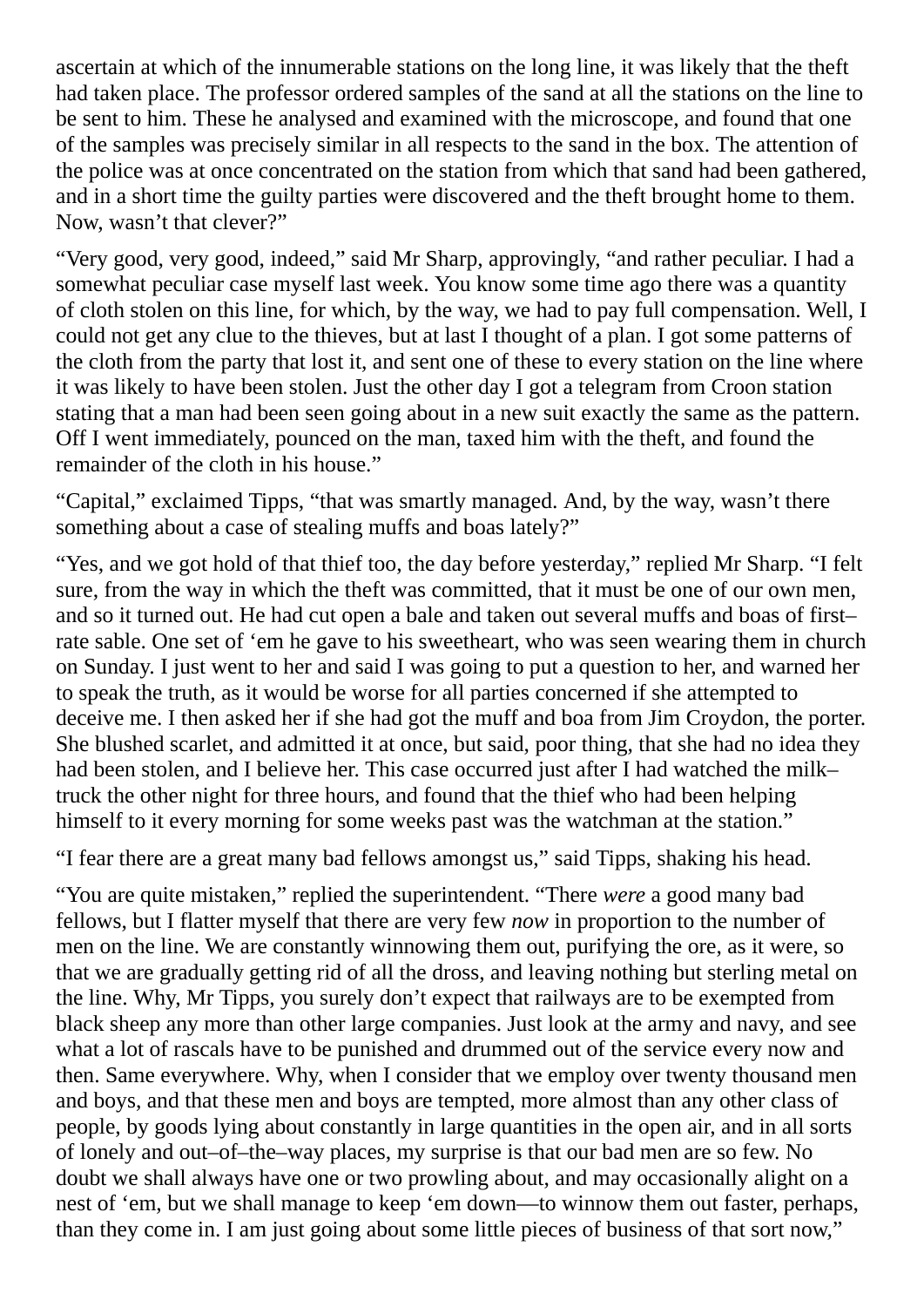added Mr Sharp; putting on his hat. "Did you wish to speak with me about anything in particular, Mr Tipps?"

"Yes; I wished to ask you if that fat woman, Mrs ―, what's her name?"

"You mean Mrs Podge, I suppose?" suggested Sharp; "she who kicked her heels so vigorously at Langrye after the accident."

"Ah! Mrs Podge—yes. Does she persist in her ridiculous claim for damages?"

"She does, having been urged to do so by some meddling friend; for I'm quite sure that she would never have thought of doing so herself, seeing that she received no damage at all beyond a fright. I'm going to pay her a visit to–day in reference to that very thing."

"That's all right; then I won't detain you longer. Good–bye, Mr Sharp," said Tipps, putting on his hat and quitting the office.

Not long afterwards, Mr Sharp knocked at the door of a small house in one of the suburbs of Clatterby, and was ushered into the presence of Mrs Podge. That amiable lady was seated by the fire knitting a stocking.

"Good afternoon, Mrs Podge," said Mr Sharp, bowing and speaking in his blandest tones. "I hope I see you quite well?"

Mrs Podge, charmed with the stranger's urbanity, wished him good afternoon, admitted that she was quite well, and begged him to be seated.

"Thank you, Mrs Podge," said Mr Sharp, complying. "I have taken the liberty of calling in regard to a small matter of business—but pardon me," he added, rising and shutting the door, "I inadvertently left the door open, which is quite inexcusable in me, considering your delicate state of health. I trust that—"

"My delicate state of health!" exclaimed Mrs Podge, who was as fat as a prize pig, and rather piqued herself on her good looks and vigour of body.

"Yes," continued Mr Sharp, in a commiserating tone; "I have understood, that since the accident on the railway your—"

"Oh, as to that," laughed Mrs Podge, "I'm not much the worse of—but, sir," she said, becoming suddenly grave, "you said you had called on business?"

"I did. My business is to ask," said Mr Sharp, with a very earnest glance of his penetrating eyes, "on what ground you claim compensation from the Grand National Trunk Railway?"

Instantly Mrs Podge's colour changed. She became languid, and sighed.

"Oh, sir—damages—yes—my nerves! I did not indeed suffer much damage in the way of cuts or bruises, though there *was* a good piece of skin torn off my elbow, which I could show you if it were proper to—but my nerves received a *terrible* shock. They have not yet recovered. Indeed, your abrupt way of putting it has quite—thrown a—"

As Mrs Podge exhibited some symptoms of a hysterical nature at this point Mr Sharp assumed a very severe expression of countenance, and said—

"Now, Mrs Podge, do you really think it fair or just, to claim damages from a company, from whom you have absolutely received *no* damage?"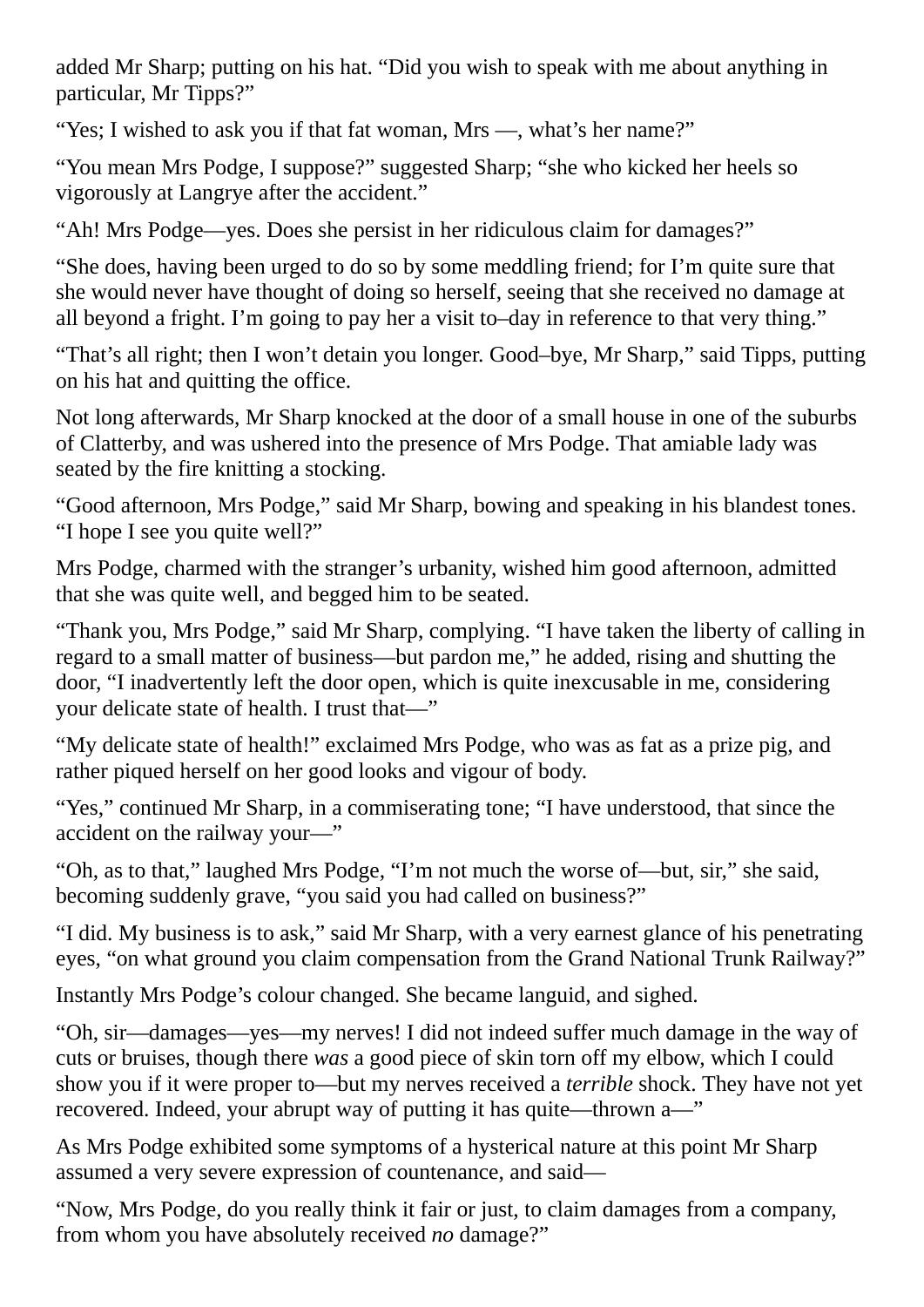"But sir," said Mrs Podge, recovering, "my nerves *did* receive damage."

"I do not doubt it Mrs Podge, but we cannot compensate you for that. If you had been laid up, money could have repaid you for lost time, or, if your goods had been damaged, it might have compensated for that but money cannot restore shocked nerves. Did you require medical attendance?"

"N–no!" said Mrs Podge, reddening. "A friend did indeed insist on my seeing a doctor, to whom, at his suggestion, I gave a fee of five shillings, but to say truth I did not require him."

"Ha! was it the same friend who advised you to claim compensation?"

"Ye–es!" replied Mrs Podge, a little confused.

"Well, Mrs Podge, from your own admission I rather think that there seems something like a fraudulent attempt to obtain money here. I do not for a moment hint that you are guilty of a fraudulent *intention*, but you must know, ma'am, that the law takes no notice of intentions— only of facts."

"But *have* I not a right to expect compensation for the shock to my nervous system?" pleaded Mrs Podge, still unwilling to give in.

"Certainly not, ma'am, if the shock did not interfere with your ordinary course of life or cause you pecuniary loss. And does it not seem hard on railways, if you can view the subject candidly, to be so severely punished for accidents which are in many eases absolutely unavoidable? Perfection is not to be attained in a moment. We are rapidly decreasing our risks and increasing our safeguards. We do our best for the safety and accommodation of the public, and as directors and officials travel by our trains as frequently as do the public, concern for our own lives insures that we work the line in good faith. Why, ma'am, I was myself near the train at the time of the accident at Langrye, and *my* nerves were considerably shaken. Moreover, there was a director with his daughter in the train, both of whom were severely shaken, but they do not dream of claiming damages on that account. If you could have shown, Mrs Podge, that you had suffered loss of any kind, we should have *offered* you compensation promptly, but as things stand—"

"Well, well," exclaimed Mrs Podge, testily. "I suppose I must give it up, but I don't see why railway companies should be allowed to shock my nerves and then refuse to give me any compensation!"

"But we do not absolutely refuse *all* compensation," said Mr Sharp, drawing out his purse; "if a sovereign will pay the five shilling fee of your doctor, and any other little expenses that you may have incurred, you are welcome to it."

Mrs Podge extended her hand, Mr Sharp dropped the piece of gold into it, and then, wishing her good afternoon, quitted the house.

The superintendent of police meditated, as he walked smartly away from Mrs Podge, on the wonderful differences that were to be met with in mankind, as to the matter of acquisitiveness, and his mind reverted to a visit he had paid some time before, to another of the passengers in the train to which the accident occurred. This was the commercial traveller who had one of his legs rather severely injured. He willingly showed his injured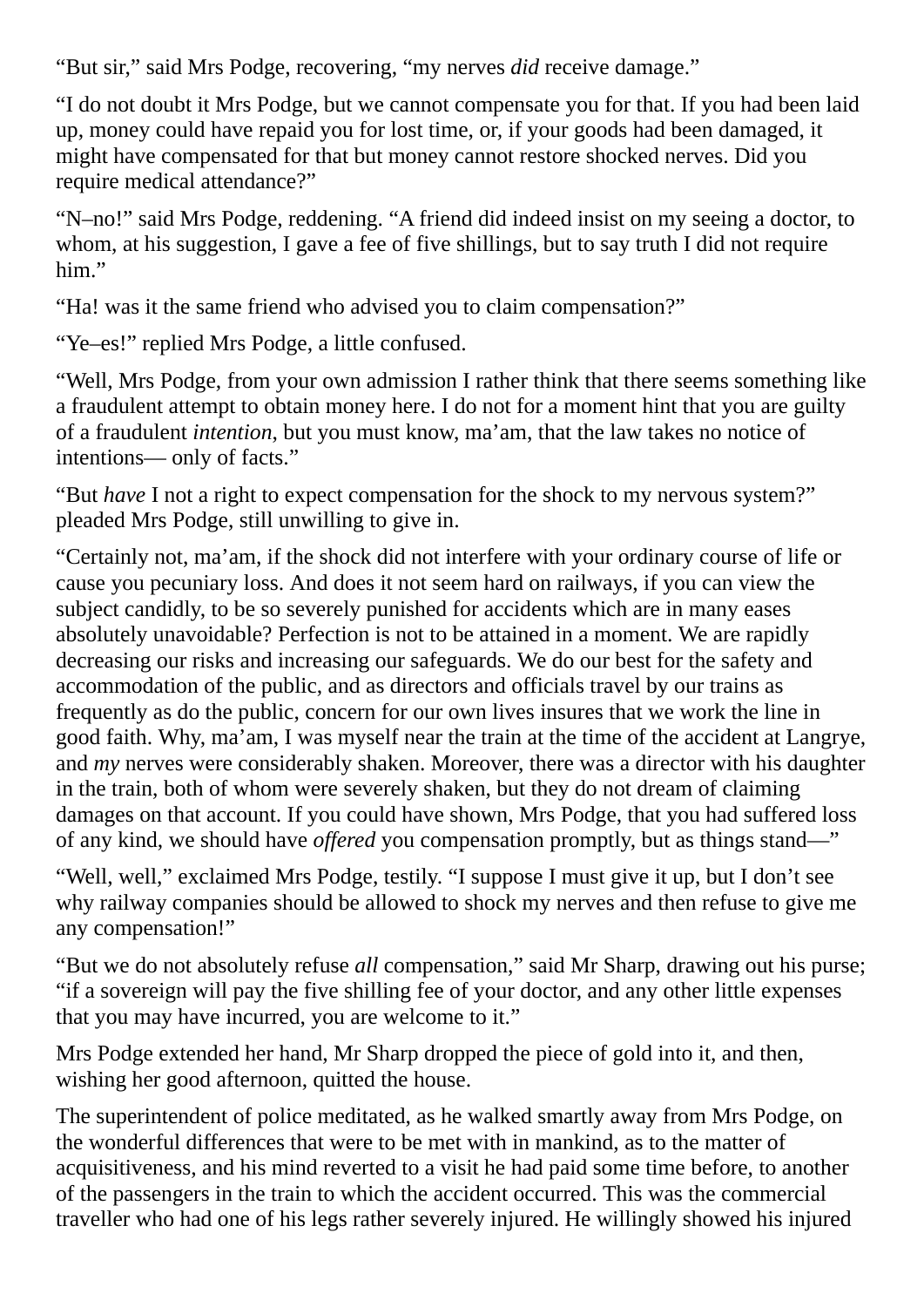limb to our superintendent, when asked to do so, but positively declined to accept of any compensation whatever, although it was offered, and appeared to think himself handsomely treated when a few free passes were sent to him by the manager.

Contrasting Mrs Podge unfavourably with this rare variety of the injured human race, Mr Sharp continued his walk until he reached a part of the line, not far from the station, where a large number of vans and waggons were shunted on to sidings,—some empty, others loaded,—waiting to be made up into trains and forwarded to their several destinations.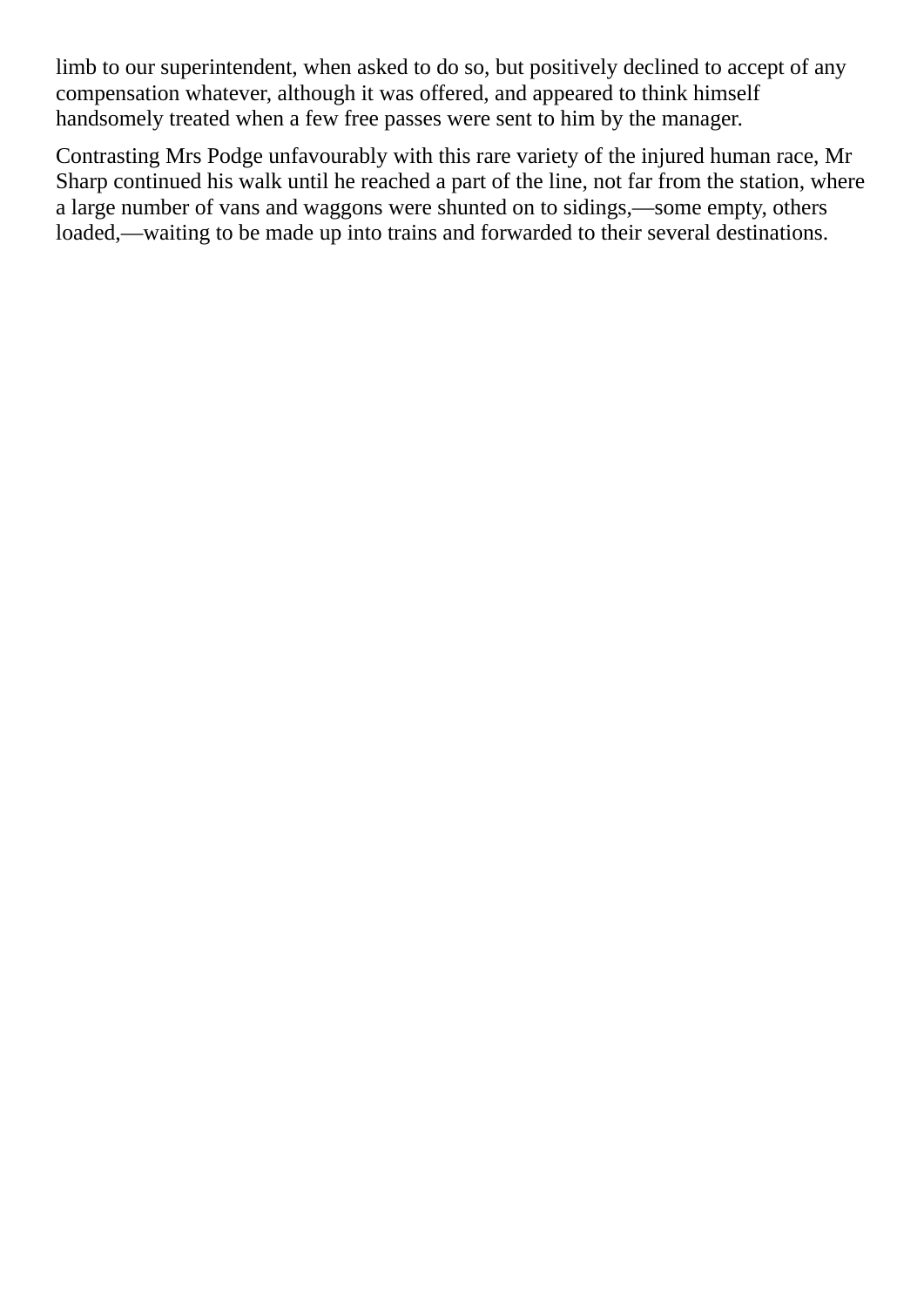# **CHAPTER ELEVEN**

### *Sharp Practice—continued*

Mr Sharp had several peculiarities, which, at first sight, might have puzzled a stranger. He was peculiar in his choice of routes by which to reach a given spot appearing frequently to prefer devious, difficult, and unfrequented paths to straight and easy roads. In the time of his visits to various places, too, he was peculiarly irregular, and seemed rather to enjoy taking people by surprise.

On the present occasion his chief peculiarity appeared to be a desire to approach the station by a round–about road. In carrying out his plans he went round the corner of a house, from which point of view he observed a goods train standing near a goods–shed with an engine attached. In order to reach it he had the choice of two routes. One of these was through a little wicket–gate, near to which a night–watchman was stationed—for the shades of evening were by that time descending on the scene, the other was through a back yard, round by a narrow lane and over a paling, which it required more than an average measure of strength and agility to leap. Mr Sharp chose the latter route. What were palings and narrow lanes and insecure footing in deepening gloom to him! Why, he rejoiced in such conditions! He didn't like easy work. He abhorred a bed of roses—not that he had ever tried one, although it is probable that he had often enjoyed a couch of grass, straw, or nettles. Rugged circumstances were his glory. It was as needful for him to encounter such —in his winnowing processes—as it is for the harrow to encounter stones in preparing the cultivated field. Moving quietly but swiftly round by the route before mentioned Mr Sharp came suddenly on the night–watchman.

"Good–evening, Jim."

"Evenin', sir."

"Keep your eyes open to–night, Jim. We *must* find out who it is that has taken such a fancy to apples of late."

"I will, sir; I'll keep a sharp look–out."

It was Jim's duty to watch that locality of the line, where large quantities of goods of all descriptions were unavoidably left to wait for a few hours on sidings. Such watchmen are numerous on all lines; and very necessary, as well as valuable, men most of them are fellows who hold the idea of going to rest at regular hours in quiet contempt; men who sleep at any time of the night or day that chances to be most convenient, and who think no more of a hand–to–hand scuffle with a big thief or a burglar than they do of eating supper. Nevertheless, like every other class of men in this wicked world, there are black sheep amongst them too.

"Is that train going up to the station just now, Jim?" asked Mr Sharp, pointing to the engine, whose gentle simmering told of latent energy ready for immediate use.

"I believe so, sir."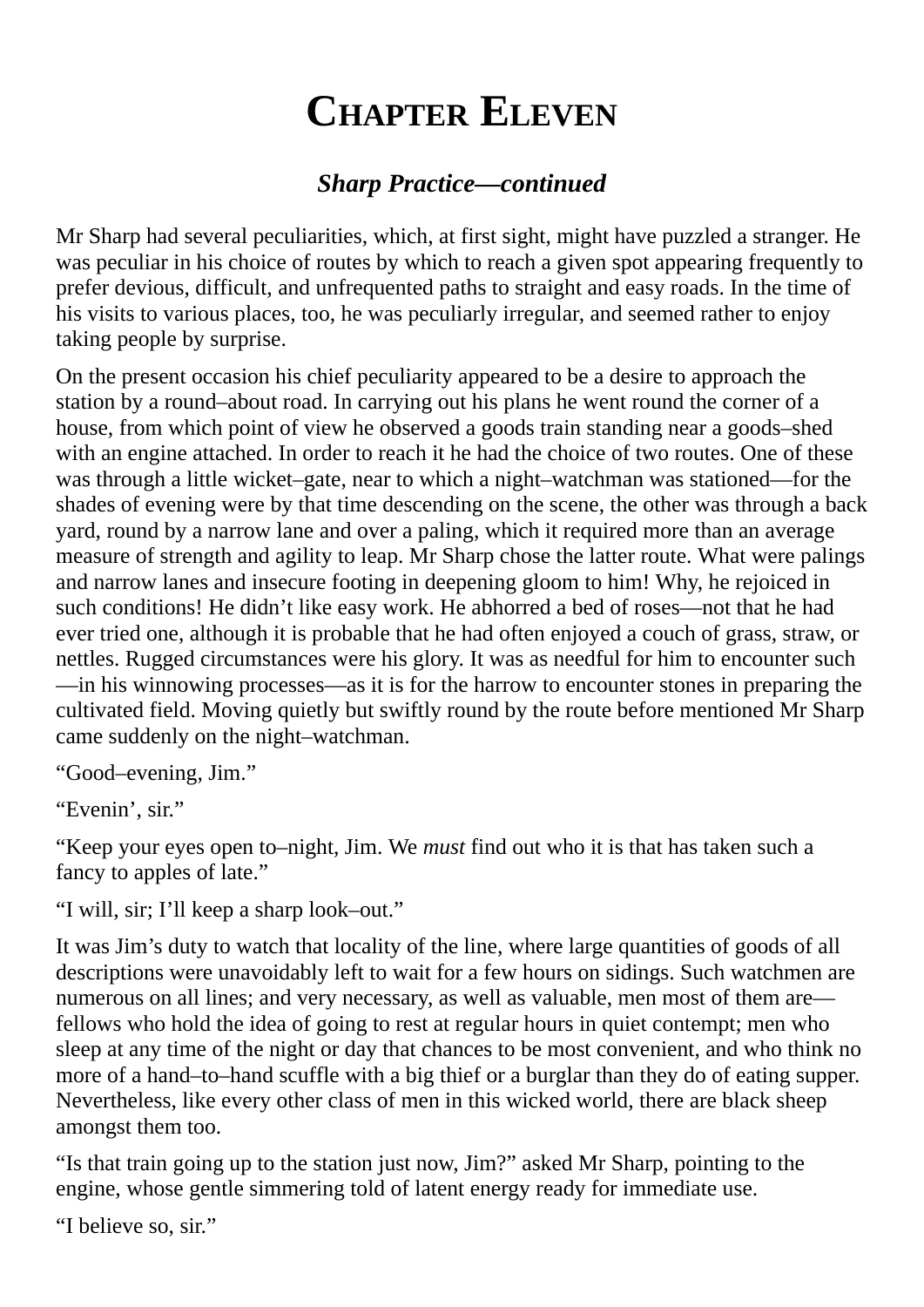"I'll go up with her. Good–night."

Mr Sharp crossed the line, and going towards the engine found that the driver and fireman were not upon it. He knew, however, that they could not be far off—probably looking after something connected with their train—and that they would be back immediately; he climbed up to the foot–plate and sat down on the rail. He there became reflective, and recalled, with some degree of amusement as well as satisfaction, some of the more recent incidents of his vocation. He smiled as he remembered how, not very far from where he sat, he had on a cloudy evening got into a horse–box, and boring a hole in it with a gimlet, applied his eye thereto,—his satellite David Blunt doing the same in another end of the same horse–box, and how, having thus obtained a clear view of a truck in which several casks of wine were placed, he beheld one of the servants on the line in company with one of his friends who was *not* a servant on the line, coolly bore a hole in one of the wine casks and insert a straw, and, by that means, obtain a prolonged and evidently satisfactory draught—which accounted at once for the fact that wine had been leaking in that locality for some time past, and that the said servant had been seen more than once in a condition that was deemed suspicious.

Mr Sharp also reflected complacently—and he had time to reflect, for the driver and fireman were rather long of coming—on another case in which the thieves were so wary that for a long time he could make nothing of them, although their depredations were confined to a train that passed along the line at a certain hour, but at last were caught in consequence of his hitting on a plan of having a van specially prepared for himself. He smiled again—almost laughed when he thought of this van—how it was regularly locked and labelled on a quiet siding; how a plank was loosened in the bottom of it, by which means he got into it, and was then shunted out, and attached to the train, so that neither guard, nor driver, nor fireman, had any idea of what was inside; how he thereafter bored several small gimlet holes in the various sides of the van and kept a sharp look–out from station to station as they went along; how at last he came to the particular place—not a station, but a place where a short pause was made—where the wary thieves were; how he saw them—two stout fellows—approach in the gloom of evening and begin their wicked work of cutting tarpaulings and abstracting goods; how he thereupon lifted his plank and dropped out on the line, and how he powerfully astonished them by laying his hands on their collars and taking them both in the very act!

At last Mr Sharp's entertaining reflections were interrupted by the approach of the driver of the engine, who carried a top–coat over his left arm.

As he drew near and observed who stood upon his engine, the man gave an involuntary and scarcely perceptible start.

There must have been something peculiarly savage and ungenerous in the breast of Mr Sharp, one would have thought, to induce him to suspect a man whose character was blameless. But he did suspect that man on the faith of that almost imperceptible touch of discomposure, and his suspicion did not dissipate although the man came boldly and respectfully forward.

"Ho–ho!" thought Mr Sharp, "there is more chaff here to be winnowed than I had bargained for." His only remark, however, was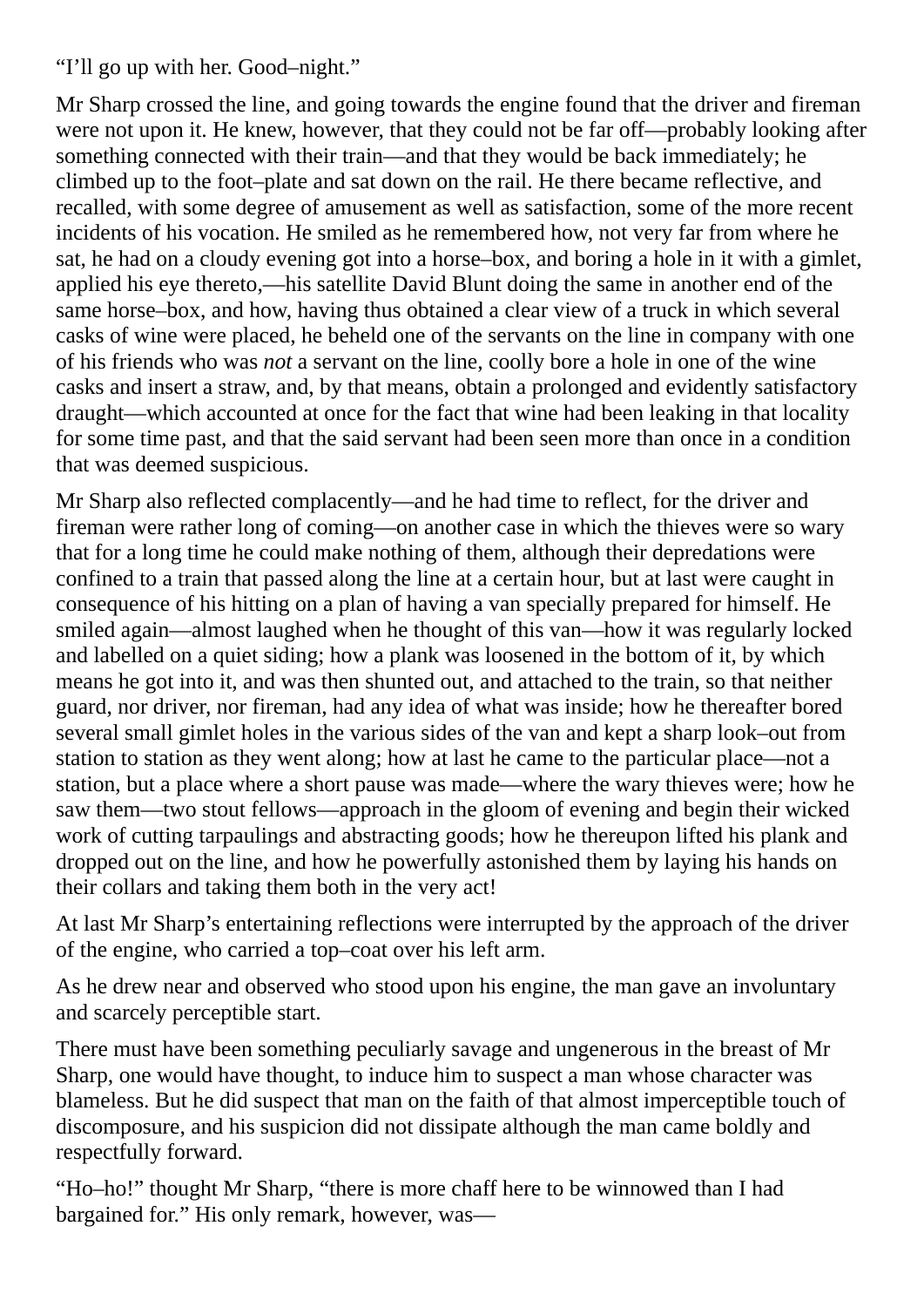"Good–evening; I suppose you start for the station in a few minutes?"

"Yes, sir," said the man, moving towards the rear of the tender.

"You'd better get up at once, then," said Mr Sharp, descending quickly—"what have you got there, my good man?"

"My top–coat sir," said the driver, with a confused look.

"Ah, let us see—eh! what's all this? A salmon! a brace of grouse! and a pair of rabbits! Well, you seem to have provided a good supper for to–night. There don't appear to be very stringent game–laws where you come from!"

The man was so taken aback that he could not reply. As the fireman came out of the neighbouring goods–shed at that moment, Mr Sharp ordered the driver to mount to his place, and then waiting beside the engine received the fireman with an amiable "Good– night."

This man also had a top–coat over his arm, betrayed the same uneasiness on observing Mr Sharp, went though precisely the same examination, and was found to have made an identically similar provision for his supper.

Almost immediately after him the guard issued from the shed, also burdened with a top– coat! Mr Sharp muttered something about, "birds of a feather," and was about to advance to meet the guard when that individual's eyes fell on him. He turned back at once, not in a hurry, but quietly as though he had forgotten something. The superintendent sprang through the open door, but was too late. The guard had managed to drop his booty. Thereupon Mr Sharp returned to the engine, ordered the steam to be turned on, and the driver drove himself and his friends to the station and to condign punishment.

Having disposed of this little incidental case, Mr Sharp—after hearing and commenting upon several matters related to him by the members of his corps, and having ordered David Blunt to await him in the office as he had a job for him that night,—returned towards the locality which he had so recently quitted. In doing this he took advantage of another goods train, from which he dropped at a certain hole–and–corner spot, while it was slowly passing the goods–shed before mentioned. From this spot he took an observation and saw the pipe of Jim, the night–watchman, glowing in the dark distance like a star of the first magnitude.

"Ha!" thought Mr Sharp, "smoking! You'll have to clear your eyes of smoke if you hope to catch thieves to–night, my fine fellow; but I shall try to render you some able assistance."

So thinking, he moved quietly about among the vans and trucks, stooping and climbing as occasion required, and doing it all so noiselessly that, had the night permitted him to be visible at all, he might have been mistaken for a stout shadow or a ghost. He went about somewhat like a retriever snuffing the air for game. At last he reached a truck, not very far from the place where Jim paced slowly to and fro, watching, no doubt, for thieves. Little did he think how near he was to a thief at that moment!

The truck beside which Mr Sharp stood sent forth a delicious odour of American apples. The superintendent of police smelt them. Worse than that—he undid a corner of the thick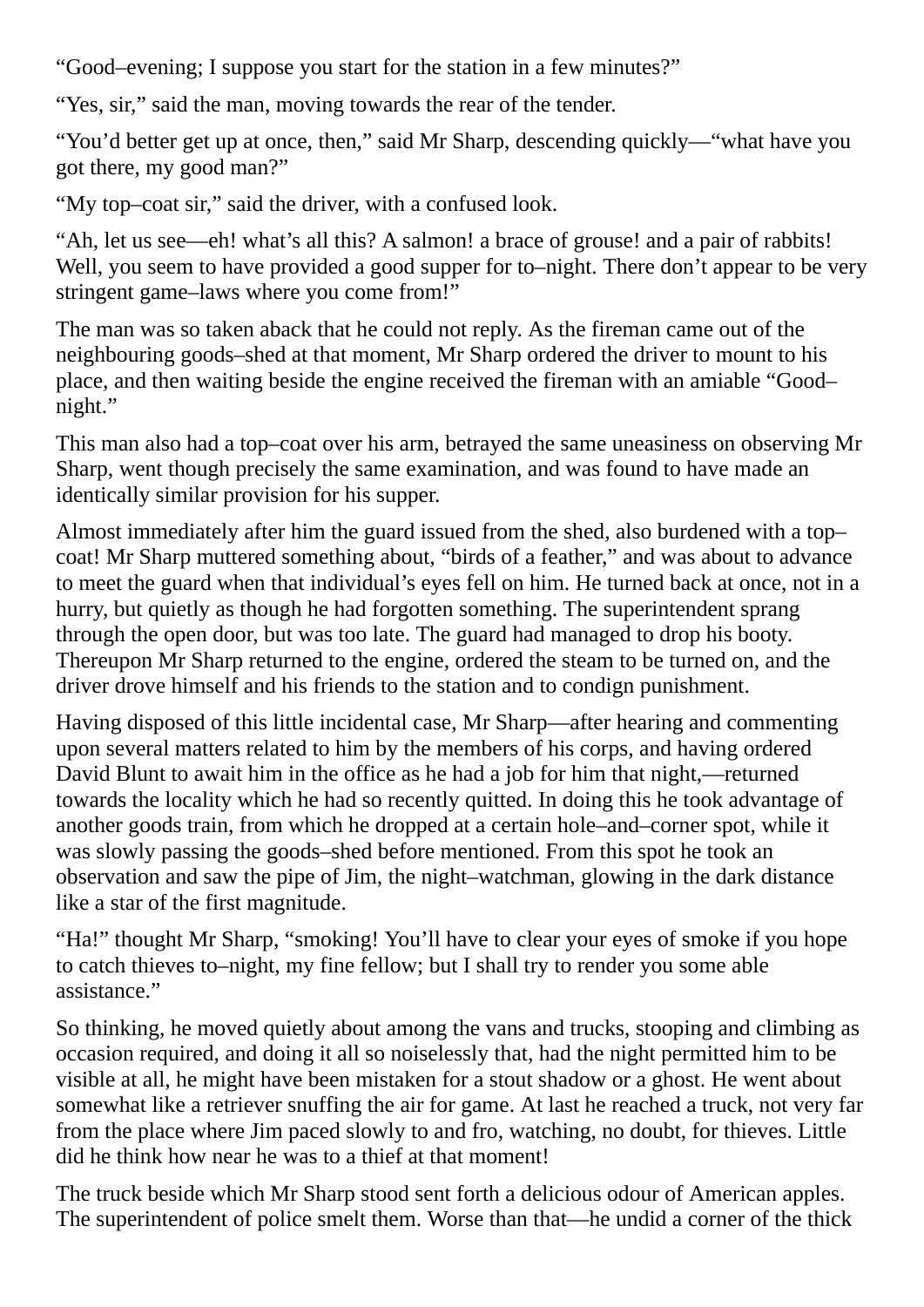covering of the track, raised it and smelt again—he put in a hand. Evidently his powers of resistance to temptation were small, for both hands went in—he stooped his head, and then, slowly but surely, his whole body went in under the cover and disappeared. Infatuated superintendent! While he lay there gorging himself, no doubt with the dainty fruit, *honest* Jim paced slowly to and fro until, a very dark and quiet hour of the night having arrived, he deemed it time to act, put out his pipe, and moved with stealthy tread towards the apple–truck. There were no thieves about as far as he could see. He was placed there for the express purpose of catching thieves. Ridiculous waste of time and energy—he would *make* a thief! He would become one; he would detect and catch himself; repay himself with apples for his trouble, and enjoy himself consumedly! Noble idea! No sooner thought than carried into effect. He drew out a large clasp–knife, which opened and locked with a click, and cut a tremendous slash about two feet long in the cover of the truck—passing, in so doing, within an inch of the demoralised superintendent's nose. Thieves, you see, are not particular, unless, indeed, we may regard them as particularly indifferent to the injuries they inflict on their fellow–men—but, what did we say? their fellow–men?—a railway is not a fellow–man. Surely Jim's sin in robbing a railway must be regarded as a venial one. *Honest* men do that every day and appear to think nothing of it! Nobody appears to think anything of it. A railway would seem to be the one great unpardonable outlaw of the land, which does good to nobody, and is deemed fair game by everybody who can catch it—napping. But it is not easily caught napping. Neither was Mr Superintendent Sharp.

Jim's hand came through the hole in the covering and entered some sort of receptacle, which must have been broken open by somebody, for the hand was quickly withdrawn with three apples in it. Again it entered. Mr Sharp might have kissed it easily, but he was a man of considerable self–restraint—at least when others were concerned. He thought it advisable that there should be some of the stolen goods found in Jim's pockets! He did not touch the hand, therefore, while it was drawn back with other three apples in it. You see it was a large hand, and could hold three at a time. A third time it entered and grasped more of the forbidden fruit.

"There's luck in odd numbers," thought Mr Sharp, as he seized the wrist with both of his iron hands, and held it fast.

The appalling yell which Jim uttered was due more to superstitious dread than physical fear, for, on discovering that the voice which accompanied the grip was that of Mr Sharp, he struggled powerfully to get free. After the first violent effort was over, Mr Sharp suddenly slid one hand along Jim's arm, caught him by the collar, and, launching himself through the hole which had been cut so conveniently large, plunged into Jim's bosom and crushed him to the earth.

This was quite sufficient for Jim, who got up meekly when permitted, and pleaded for mercy. Mr Sharp told him that mercy was a commodity in which he did not deal, that it was the special perquisite of judges, from whom he might steal it if they would not give or sell it to him, and, bidding him come along quietly, led him to the station, and locked him up for the night.

Not satisfied with what he had already accomplished, Mr Sharp then returned to his office, where he found the faithful Blunt awaiting him, to whom he related briefly what he had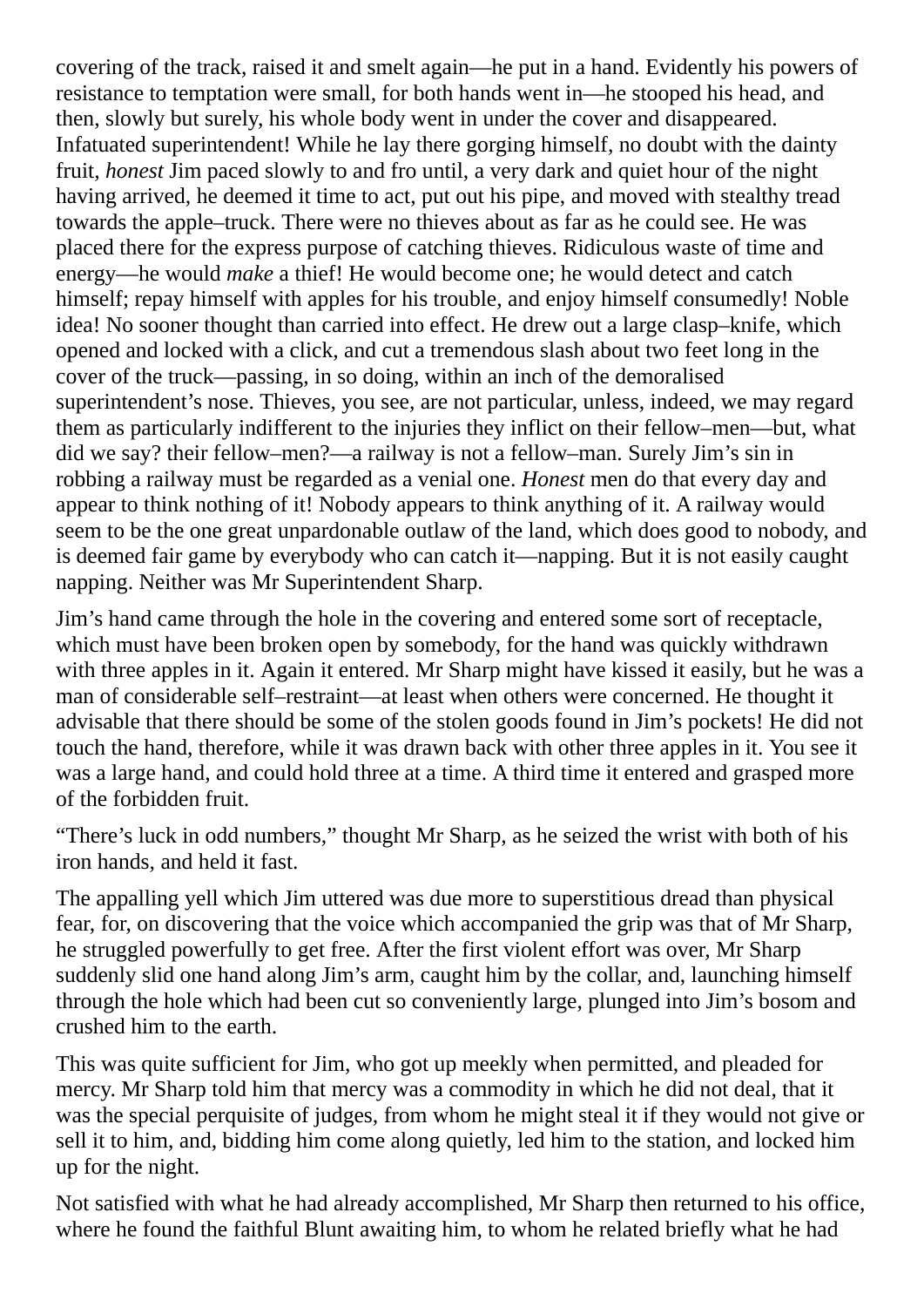done.

"Now," said he, in conclusion, "if we can only manage to clear up that case of the beer– cask, we shall have done a good stroke of business to–day. Have you found out anything in regard to it?"

The case to which Mr Sharp referred was that of a cask of beer which had been stolen from the line at a station not three miles distant from Clatterby.

"Yes, sir," said David Blunt with a satisfied smile, "I have found out enough to lead to the detection of the thief."

"Indeed, who d'ye think it is?"

"One of the men at the station, sir. There have been two about it but the other is a stranger. You see, sir," continued Blunt, with an earnest look, and in a business tone of voice, "when you sent me down to investigate the case I went d'rect to the station–master there and heard all he had to say about it—which wasn't much;—then off I goes to where the truck was standin', from which the cask had bin taken and pottered about there for some time. At last I tried on the Red Indian dodge— followed up tracks and signs, till at last I came upon a mark as if somethin' had bin rolled along the bank, and soon traced it to a gap broken through a hedge into a field. I followed it up in the field, and in a short time came on the cask itself. Of course I made a careful examination of the locality, and found very distinct foot–prints, particularly one of 'em on a piece of clay as sharp as if it had been struck in wax. While thus engaged I found a shoe—"

"Ha!" exclaimed Mr Sharp.

"And here it is," said Blunt taking the shoe from under his chair and laying it on the table.

The superintendent took it up, examined it and then replaced it on the table with a nod, saying, "Proceed."

"Well, sir, of course I looked well for the other shoe, but didn't find it; so I came away with what I had got, takin' care to place a lump of a stone over the foot–print in the clay, so as to guard but not touch it,—for it wasn't the print of *this* shoe, sir, though somewhat like it."

"Ha!" exclaimed Mr Sharp again.

After revolving the matter in his mind for some minutes, and consulting with his satellite, Mr Sharp resolved to go down at once to the place and watch the beer–cask.

"It is not very late yet," he said, "and these thirsty boys will be sure to want a drop of beer to their supper to–night. What makes you so sure that Bill Jones is the thief?"

"Because," answered Blunt, "I observed that he was the only man at the station that had on a pair of new shoes!"

"Well, come along," said Sharp, smiling grimly, "we shall find out before long."

They soon reached the scene of the robbery, and were able to examine the place by the light of the moon, which had just managed to pierce the thick veil of clouds that had covered it during the earlier part of that night. Then they retired to a shady cavern, or hole, or hollow at the foot of the embankment, near to the gap in the hedge, and there they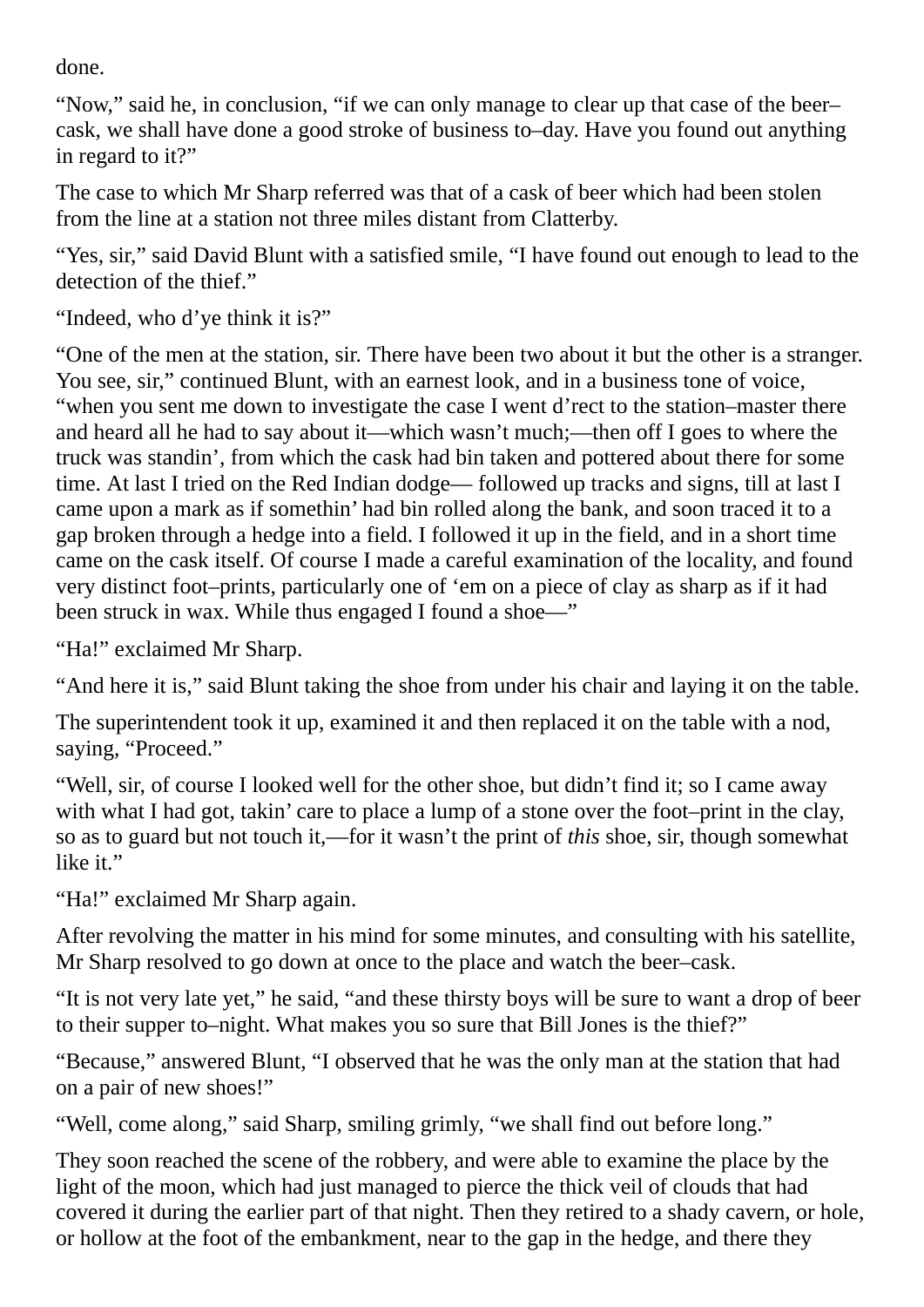prepared to pass the night, with a heap of mingled clods and stones for their couch, and an overhanging bank of nettles for their canopy.

It was a long weary watch that began. There these patient men sat, hour after hour, gazing at the moon and stars till they almost fell asleep, and then entering into animated, though softly uttered, conversation until they roused themselves up. It was strange converse too, about struggles and fights with criminals and the detection of crime. But it was not *all* on such subjects. No, they forsook the professional path occasionally and strayed, as pleasantly as other men do, into the flowery lanes of social life—talking of friends, and wives, and children, and home, with as much pathos and tenderness as if their errand that night had been to succour some comrade in distress, instead of to watch like wolves, and pounce on unawares, and half throttle if need be, and bear off to punishment, an erring fellow–mortal.

But no fellow–mortal came that night to be thus pounced on, throttled, and borne off. When it became obvious that there was no use in remaining longer, Mr Sharp and his satellite returned to the office, and the former bade the latter go home for the night.

The satellite, thus set free, went home and set immediately—in his bed. The luminary himself postponed his setting for a time, put the thief's shoe in his pocket and went straight to the residence of Bill Jones, which he reached shortly after the grey dawn had appeared. Here he found Bill in bed; but being peremptory in his demand for admission, Bill arose and let him in.

"You look rather pale this morning, Bill?"

"Bin at work late, sir," said Bill uneasily, observing that the superintendent was casting an earnest glance all round his room.

Jones was a bachelor, so there wasn't much of any kind to look at in the room.

"You've been treating yourself to a new pair of shoes, I see, Jones, what have you done with the old ones?"

"I—they're worn–out, sir—I—"

"Yes, I see—ah! here is *one* of them," said Mr Sharp, drawing an old shoe out of a corner; "you don't require to look for the other, I've got it here," he added, drawing its fellow from his pocket.

Jones stood aghast.

"Look here, Jones," said Mr Sharp, gazing sternly into the culprit's face, "you needn't trouble yourself to deny the theft. I haven't yet looked at the sole of *this* shoe, but I'll engage to tell how many tackets are in it. We have discovered a little lump of clay down near the station, with a perfect impression of a sole having fifteen tackets therein,—three being wanting on the right, side, two on the left, and one at the toe—now, let us see," he said, turning it up, "am I not a good prophet eh?"

Bill gave in at once! He not only made "a clean breast of it," but also gave information that led to the capture of his accomplice before that day's sun went down, and before Mr Sharp allowed himself to go to bed.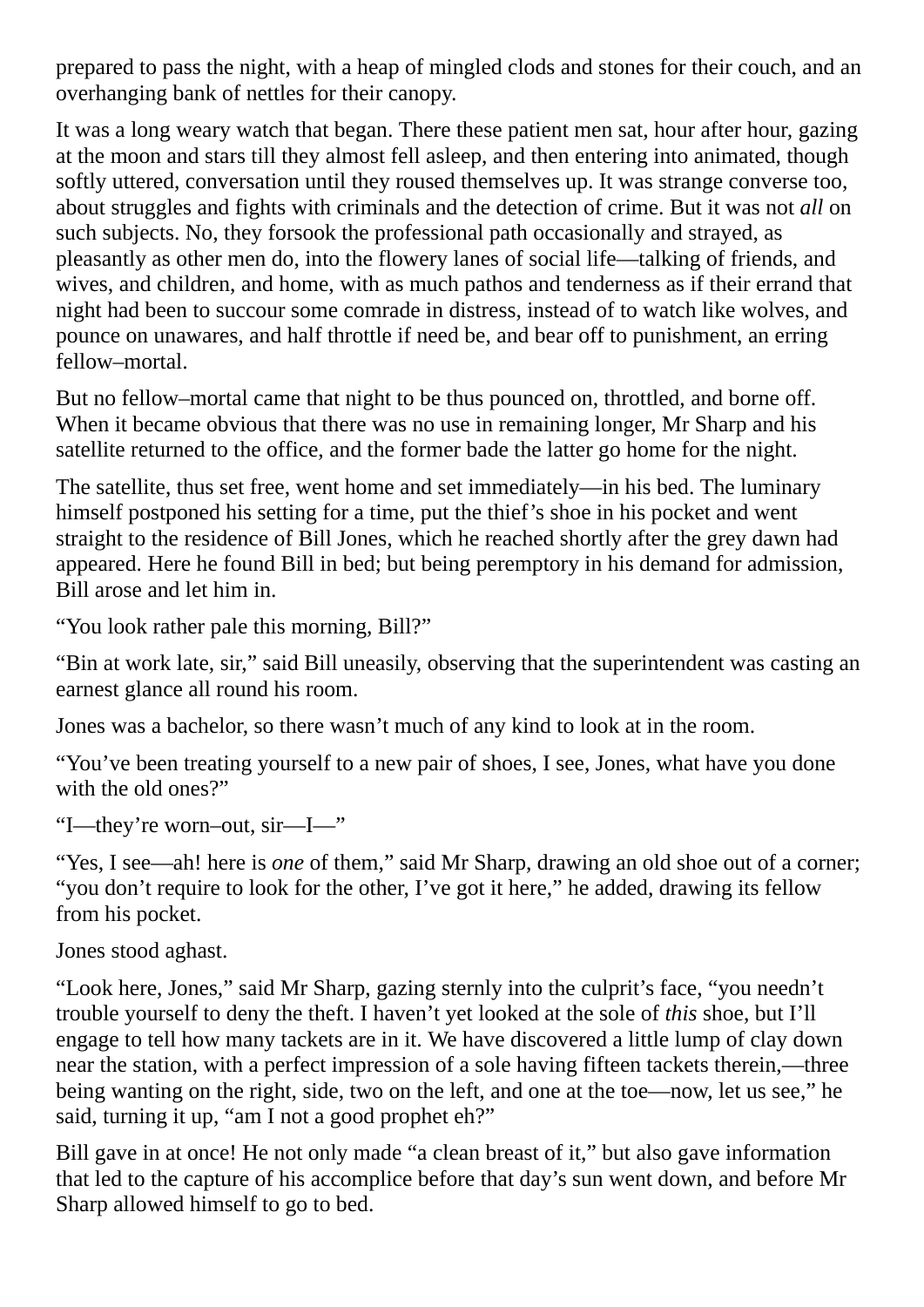Thus did our superintendent winnow the chaff from the wheat continually.

Now, dear reader, do not say, "From all this it would appear that railway servants must be a bad lot of men!" It would be a thousand pities to fail into such an error, when we are labouring to prove to you the very reverse, namely, that the bad ones being continually and well "looked after," none but the good are left. Our aim necessarily involves that we should dilate much on evil, so that the evil unavoidably bulks large in your eyes; but if we were capable of laying before you all the good that is done, felt and said by the thousands of our true–hearted men–of–the–line, the evil that is mingled with them would shrink into comparative insignificance.

The truth is, that in writing these details we desire to reassure ourself, as well as to comfort you, O timid railway traveller, by asserting and illustrating the unquestionable fact, that if our dangers on the line are numerous and great, our safeguards at all points are far more numerous and much greater.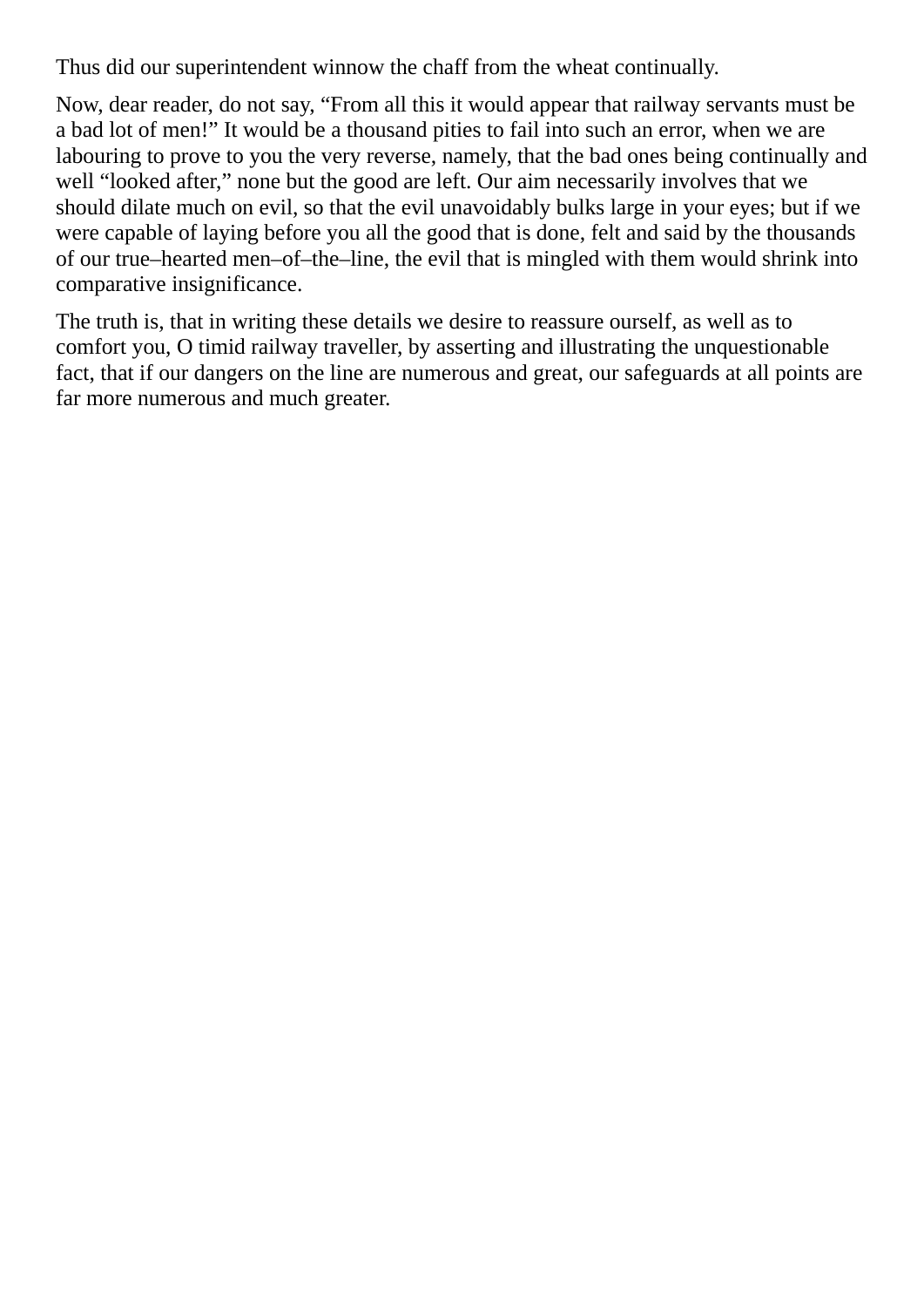## **CHAPTER TWELVE**

### *Loo's Garden*

The plans of nurses, not less than those of mice and men, are apt to get into disorder. Mrs Durby having packed up the diamond ring in the careful manner which we have described in a previous chapter, essayed to get ready for her important journey to London on pawning purposes intent, but she found that there were so many little preparations to make, both in regard to her own toilette and to the arrangements of Mrs Tipps' establishment, in prospect of its being left without its first mate for a time, that a considerable period elapsed before she got her anchor tripped and herself ready to set sail with the first fair wind. Worthy Mrs Durby, we may observe, was fond of quoting the late captain's phraseology. She was an affectionate creature, and liked to recall his memory in this somewhat peculiar fashion.

In anticipation of this journey, Netta went one evening, in company with Emma Lee, to pay Mrs John Marrot a friendly visit, ostensibly for the purpose of inquiring after the health of baby Marrot, who, having recently fallen down–stairs, swallowed a brass button and eaten an unknown quantity of shoe–blacking, had been somewhat ailing. The real object of the visit however, was to ask Mrs Marrot to beg of her husband to take a special interest in Mrs Durby on her journey, as that excellent nurse had made up her mind to go by the train which he drove, feeling assured that if safety by rail was attainable at all, it must be by having a friend at court—a good and true man at the helm, so to speak.

"But la, Miss!" said Mrs Marrot, sitting on the bed and patting the baby, whose ruling passion, mischief, could not be disguised even in distress, seeing that it gleamed from his glassy eyes and issued in intermittent yells from his fevered throat, "if your nurse is of a narvish temperment she'd better not go with my John, 'cause *he* usually drives the Flyin' Dutchman."

"Indeed!" said Netta, with a puzzled smile; "and pray, what is the Flyin' Dutchman?"

A yell and a glare from baby interrupted the reply. At the same instant the 7:45 p.m. express flew past with a roar, which was intensified by the whistle into a shriek as it neared the station. The house trembled as usual. Netta, not unnaturally, shuddered.

"Don't be alarmed, Miss, it's only the express."

"Do expresses often pass your cottage in that way?" asked Netta, with a touch of pity.

"Bless you, yes, Miss; they're always passin' day and night continooly; but we don't think nothink of it. We've got used to it now."

"Does it not disturb you at night?" asked Emma Lee in some surprise.

"No, Miss, it don't—not in the least. No doubt it sometimes *do* influence our dreams, if I may say so. As my son Bob says—he's a humorous boy is my Bob, Miss—he says, says he, the trains can't awaken *us*, but they *do* awaken noo trains of ideas, especially w'en they stops right opposite the winder an' blows off steam, or whistles like mad for five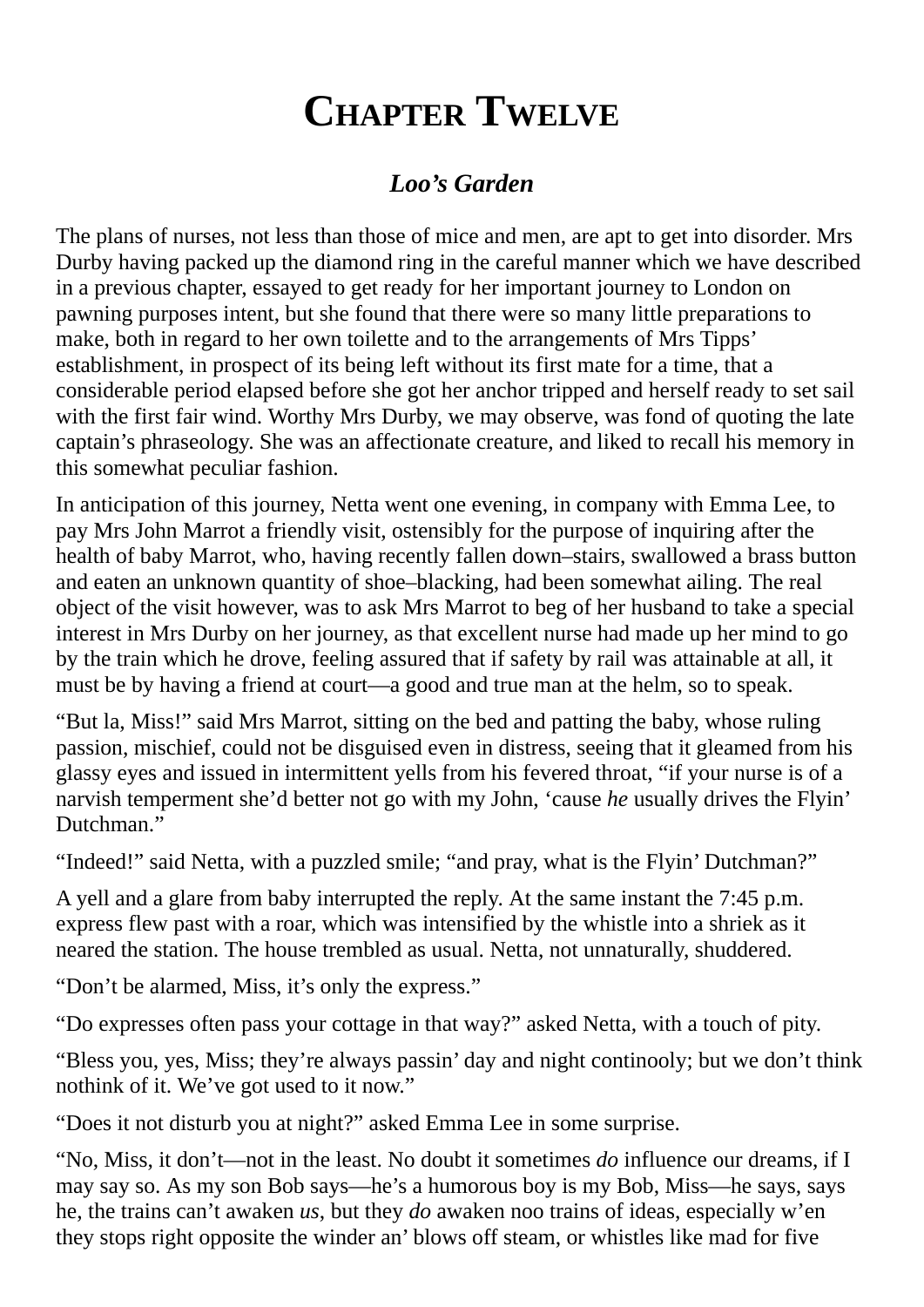minutes at a time. I sometimes think that Bob is right, an' that's w'y baby have took to yellin' an' mischief with such a 'igh 'and. They do say that a man is knowd by the company he keeps, and I'm sure it's no wonder that baby should screech an'smash as he do, considerin' the example set 'im day an' night by them ingines."

Here another yell from baby gave, as it were, assent to these opinions.

"But, as I was sayin'," continued Mrs Marrot, "the Flyin' Dutchman is the name that my 'usband's train goes by, 'cause it is the fastest train in the kingdom—so they say. It goes at the rate of over sixty miles an hour, an' ain't just quite the train for people as is narvish though my 'usband do say it ain't more dangerous than other trains—not s'much so, indeed, wich I believe myself, for there ain't nothink 'appened to my John all the eight years he have drove it."

"Is sixty miles an hour *very* much faster than the rate of ordinary trains?" asked Emma.

"W'y, yes, Miss. Or'nary trains they run between twenty and forty miles an hour, though sometimes in goin' down inclines they git up to fifty; but my 'usband *averages* sixty miles an hour, an' on some parts o' the line 'e gits up the speed to sixty–five an'siventy. For my own part I'm quite hignorant of these things. To my mind all the ingines seem to go bangin' an' rushin' an' yellin' about pretty much in the same furious way; but I've often 'eard my 'usband explain it all, an' *he* knows all about it Miss, just as if it wor A, B, C."

Having discussed such matters a little longer, and entered with genuine sympathy into the physical and mental condition of baby, Netta finally arranged that her old nurse should go by the Flying Dutchman, seeing that she would be unable to distinguish the difference of speed between one train and another, while her mind would be at rest, if she knew herself to be under the care of a man, in whom she could trust.

"Well, Miss, I dessay it won't much matter," said Mrs Marrot, endeavouring to soothe the baby, in whom the button or the blacking appeared to be creating dire havoc; "but of course my 'usband can't attend to 'er 'isself, not bein' allowed to attend to nothink but 'is ingine. But he'll put 'er in charge of the guard, who is a very 'andsome man, and uncommon polite to ladies. Stay, I'll speak to Willum Garvie about it now," said Mrs Marrot, rising; "he's in the garding be'ind."

"Pray don't call him in," said Netta, rising quickly; "we will go down to him. I should like much to see your garden."

"You'll find my Loo there, too," said Mrs Marrot with a motherly smile, as she opened the door to let her visitors out. "You'll excuse me not goin' hout. I dursn't leave that baby for a minute. He'd be over the— there he—"

The sentence was cut short by a yell, followed by a heavy bump, and the door shut with a bang, which sent Emma and her friend round the corner of the house in a highly amused frame of mind.

John Marrot's garden was a small one—so small that the break–van of his own "Flyin' Dutchman" could have contained it easily—but it was not too small to present a luxuriance, fertility, and brilliance of colour that was absolutely magnificent! Surrounded as that garden was by "ballast" from the embankment, broken wheels and rail, bricks and stones, and other miscellaneous refuse and *debris* of the line, it could only be compared to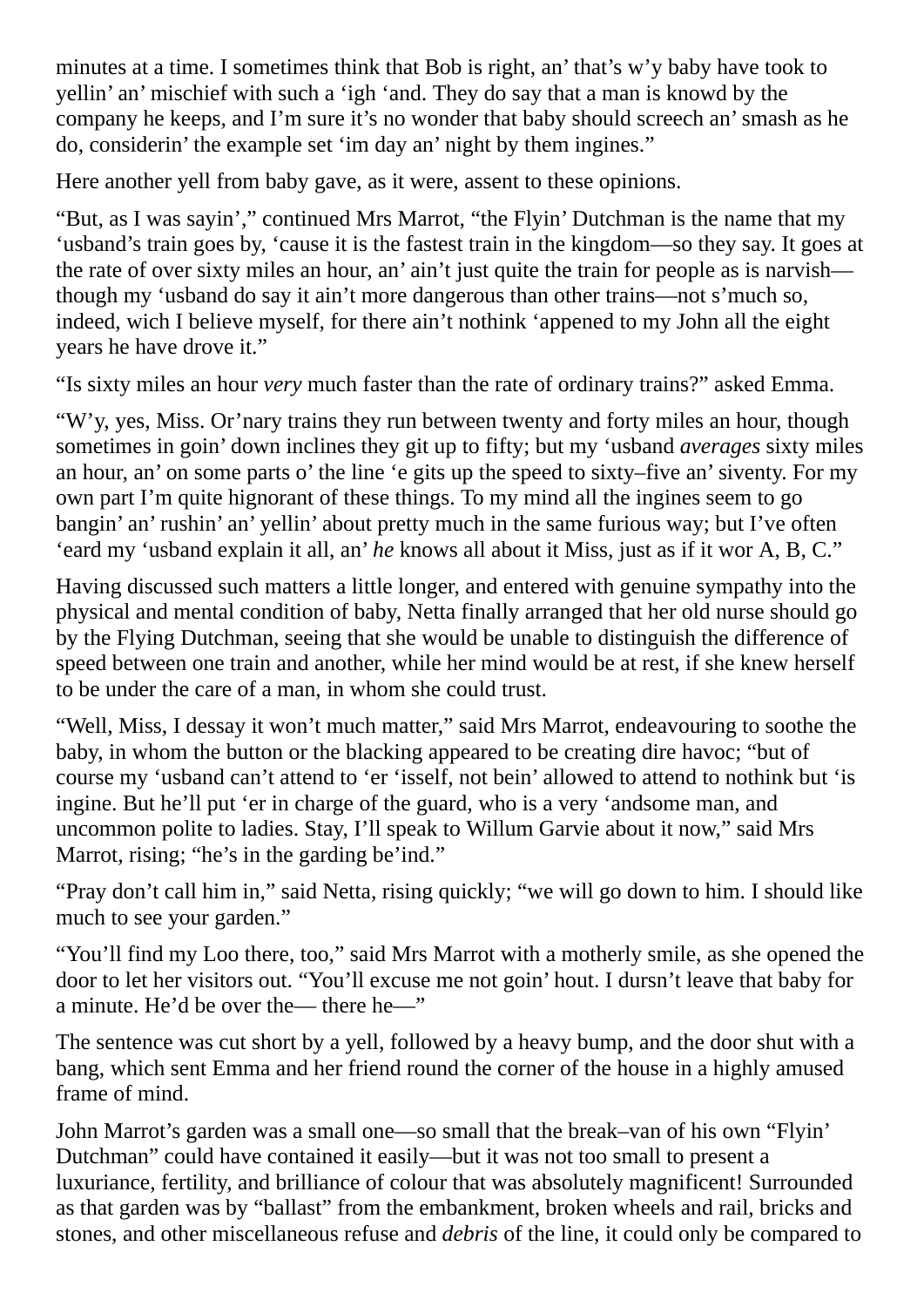an oasis in the desert, or a bright gem on a rugged warrior's breast. This garden owed its origin to Lucy Marrot's love for flowers, and it owed much of its magnificence to Will Garvie's love for Lucy; for that amiable fireman spent much of his small wage in purchasing seed and other things for the improvement of that garden, and spent the very few hours of his life, not claimed by the inexorable iron horse, in assisting to cultivate the same.

We use the word `assisting' advisedly, because Loo would not hear of his taking this sort of work out of her hands. She was far too fond of it to permit that, but she had no objection whatever to his assistance. There never was, so Will and Loo thought, anything like the love which these two bore to each other. Extremes meet, undoubtedly. Their love was so intensely matter of fact and earnest that it rose high above the region of romance, in which lower region so many of our race do delight to coo and sigh. There was no nonsense about it. Will Garvie, who was naturally bold—no wonder, considering his meteor–like style of life— saw all the flowers in the garden as well as any other man, and admired them more than most men, but he said gravely that he wouldn't give the end of a cracked boiler–tube for the whole garden, if she were not in the midst of it. At which Loo laughed heartily, and blushed with pleasure, and made no other reply.

It was quite delightful to observe the earnestness with which these two devoted themselves to the training of honeysuckle and jessamine over a trellis–work porch in that preposterously small garden, in which there was such a wealth of sweet peas, and roses, and marigolds, and mignonette, and scarlet geraniums, and delicately–coloured heliotropes, that it seemed as though they were making love in the midst of a glowing furnace. Gertie was there too, like a small female Cupid nestling among the flowers.

"A miniature paradise," whispered Emma, with twinkling eyes, as they approached the unconscious pair.

"Yes, with Adam and Eve training the flowers," responded Netta quite earnestly.

Adam making love in the fustian costume of the fireman of the "Flying Dutchman" was an idea which must have struck Emma in some fashion, for she found it difficult to command her features when introduced to the inhabitants of that little Eden by her friend.

"I have called to tell Mrs Marrot," said Netta, "that my old nurse, Mrs Durby, is going to London soon, and that I wished your father to take a sort of charge of her, more for the sake of making her feel at ease than anything else."

"I'm quite sure he will be delighted to do that," said Loo; "won't he, Will?"

"Why, yes," replied the fireman, "your father is not the man to see a woman in distress and stand by. He'll give her in charge of the guard, for you see, ma'am, he's not allowed to leave his engine." Will addressed the latter part of his remarks to Netta.

"That is just what Mrs Marrot said, and that will do equally well. Would *you* like to travel on the railway, Gertie?" said Netta, observing that the child was gazing up in her face with large earnest eyes.

"No," answered Gertie, with decision.

```
"No; why not?"
```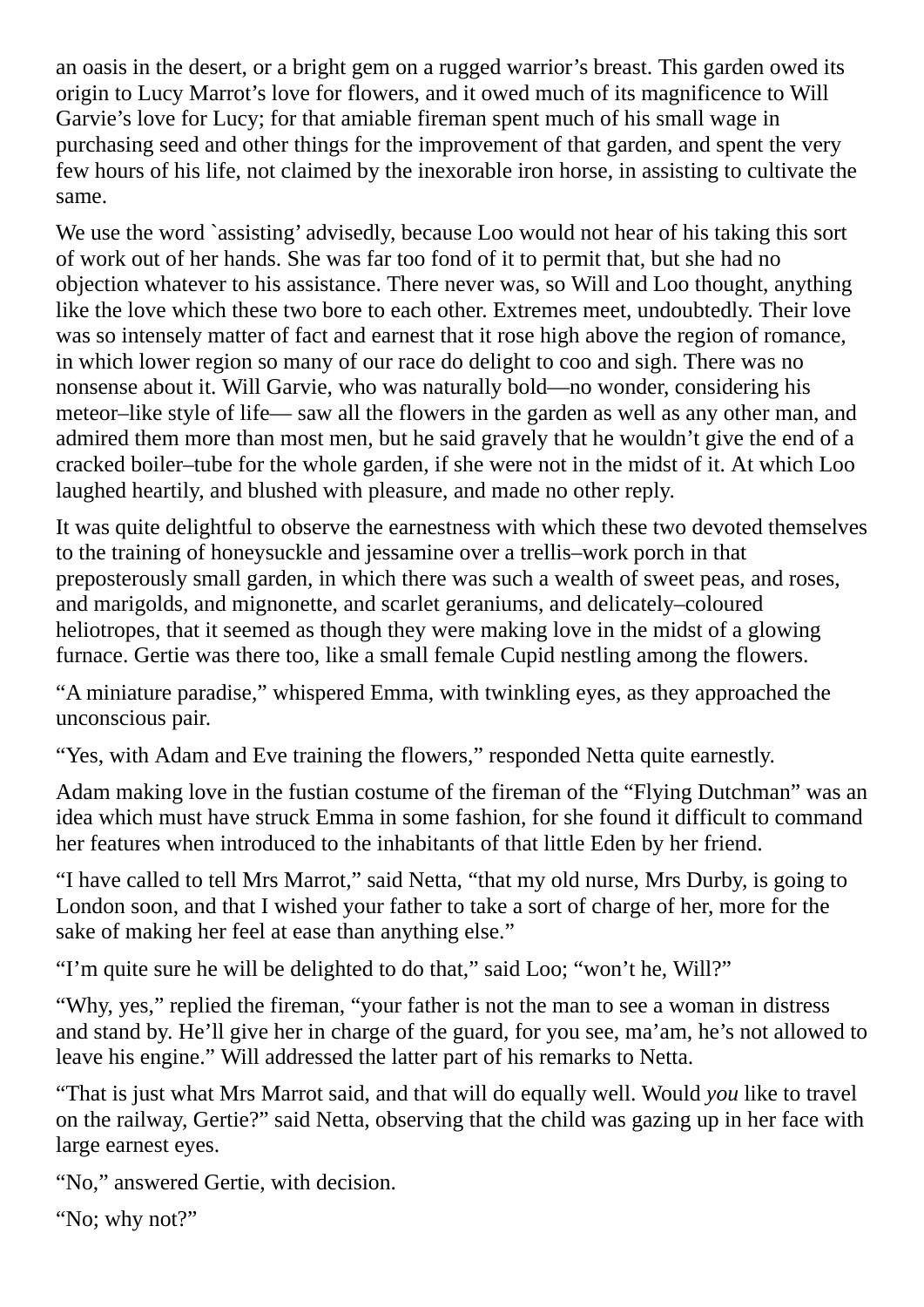"Because it takes father too often away, and once it nearly killed him," said Gertie.

"Ah, that was the time that my own dear mother received such a shock, I suppose?"

"No, ma'am," said Will Garvie, "Gertie is thinkin' of another time, when Jack Marrot was drivin' an excursion train—not three years gone by, and he ran into a lot of empty trucks that had broke loose from a train in advance. They turned the engine off the rails, and it ran down an embankment into a ploughed field, where it turned right over on the top of Jack. Fortunately he fell between the funnel and the steam–dome, which was the means of savin' his life; but he got a bad shake, and was off duty some six or eight weeks. The fireman escaped without a scratch, and, as the coupling of the leading carriage broke, the train didn't leave the metals, and no serious damage was done to any one else. I think our Gertie," continued Will, laying his big strong hand gently on the child's head, "seems to have taken an ill–will to railways since then."

"I'm not surprised to hear it," observed Emma Lee, as she bent down and kissed Gertie's forehead. "I have once been in a railway accident myself, and I share your dislike; but I fear that we couldn't get on well without them now, so you and I must be content to tolerate them, Gertie."

"I s'pose so," was Gertie's quiet response, delivered, much to the amusement of her audience, with the gravity and the air of a grown woman.

"Well, good–evening, Gertie, good–evening," said Netta, turning to Garvie; "then I may tell my nurse that the engine–driver of the express will take care of her."

"Yes, ma'am, you may; for the matter o' that, the fireman of the express will keep an eye on her too," said the gallant William, touching his cap as the two friends left that bright oasis in the desert and returned to Eden Villa.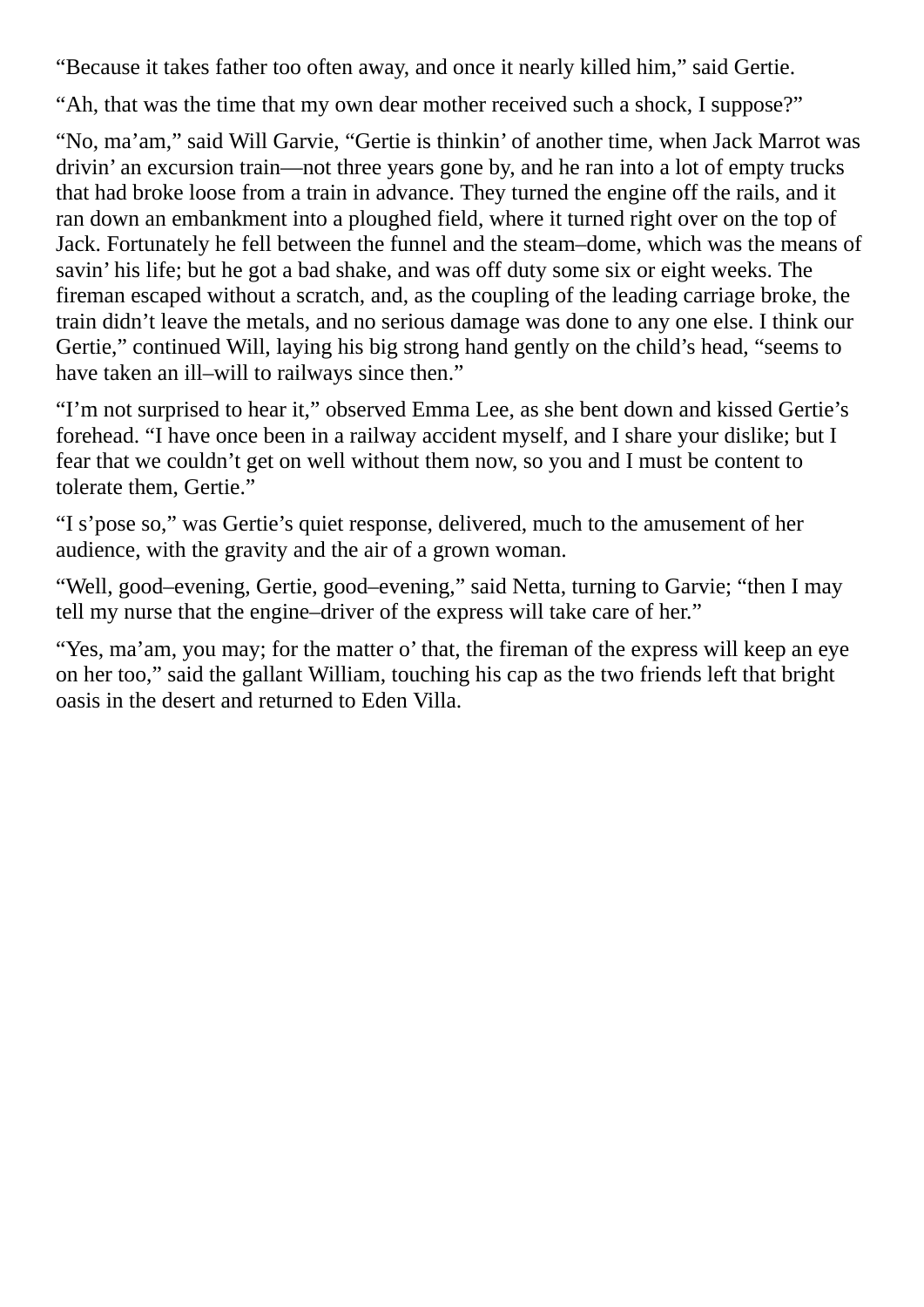# **CHAPTER THIRTEEN**

### *Treats of Railway Literature, Sleepy Porters, Crowded Platforms, Foolish Passengers, Dark Plotters, Lively Shawls, and Other Matters*

John Marrot was remarkably fond of his iron horse. No dragoon or hussar that we ever read of paid half so much attention to his charger. He not only rubbed it down, and fed and watered it at stated intervals, but, when not otherwise engaged, or when awaiting the signal to start a train, he was sure to be found with a piece of waste rubbing off a speck of dust here or a drop of superfluous oil there, or giving an extra polish to the bright brasses, or a finishing touch to a handle or lever in quite a tender way. It was evidently a labour of love!

On the day which Mrs Durby had fixed for her journey to London, John and his fireman went to the shed as usual one hour before the time of starting, being required to do so by the "Rules and Regulations" of the company, for the purpose of overhauling the iron horse.

And, by the way, a wonderful and suggestive volume was this book of "Rules and Regulations for the guidance of the officers and servants of the Grand National Trunk Railway." It was a printed volume of above two hundred pages, containing minute directions in regard to every department and every detail of the service. It was "printed for private circulation;" but we venture to say that, if the public saw it, their respect for railway servants and railway difficulties and management would be greatly increased, the more so that one of the first "rules" enjoined was, that *each* servant should be held responsible for having a knowledge of all the rules—those relating to other departments as well as to his own. And it may not be out of place, certainly it will not be uninteresting, to mention here that one of the rules, rendered prominent by large black capitals, enjoined that "THE PUBLIC SAFETY MUST BE THE FIRST AND CHIEF CARE of every officer and servant of the company." We have reason to believe that all the railways in the kingdom give this rule equal prominence in spirit—probably also in type. In this little volume it was likewise interesting to note, that civility to the public was strictly enjoined; and sure we are that every railway traveller will agree with us in the opinion that railway agents, guards, and porters, all, in short with whom the public come in contact, obey this rule heartily, in the spirit and in the letter.

The particular rules in the book which affected our engine–driver were uncommonly stringent, and very properly so, seeing that the lives of so many persons depended on the constancy of his coolness, courage, and vigilance. John Marrot, like all the engine–drivers on the line, was a picked man. In virtue of his superior character and abilities he received wages to the extent of 2 pounds, 10 shillings per week. Among other things, he was enjoined by his "rules and regulations," very strictly, to give a loud whistle before starting, to start his train slowly and without a jerk, and to take his orders to start only from the guard; also, to approach stations or stopping places cautiously, and with the train well under control, and to be guided in the matter of shutting off steam, by such considerations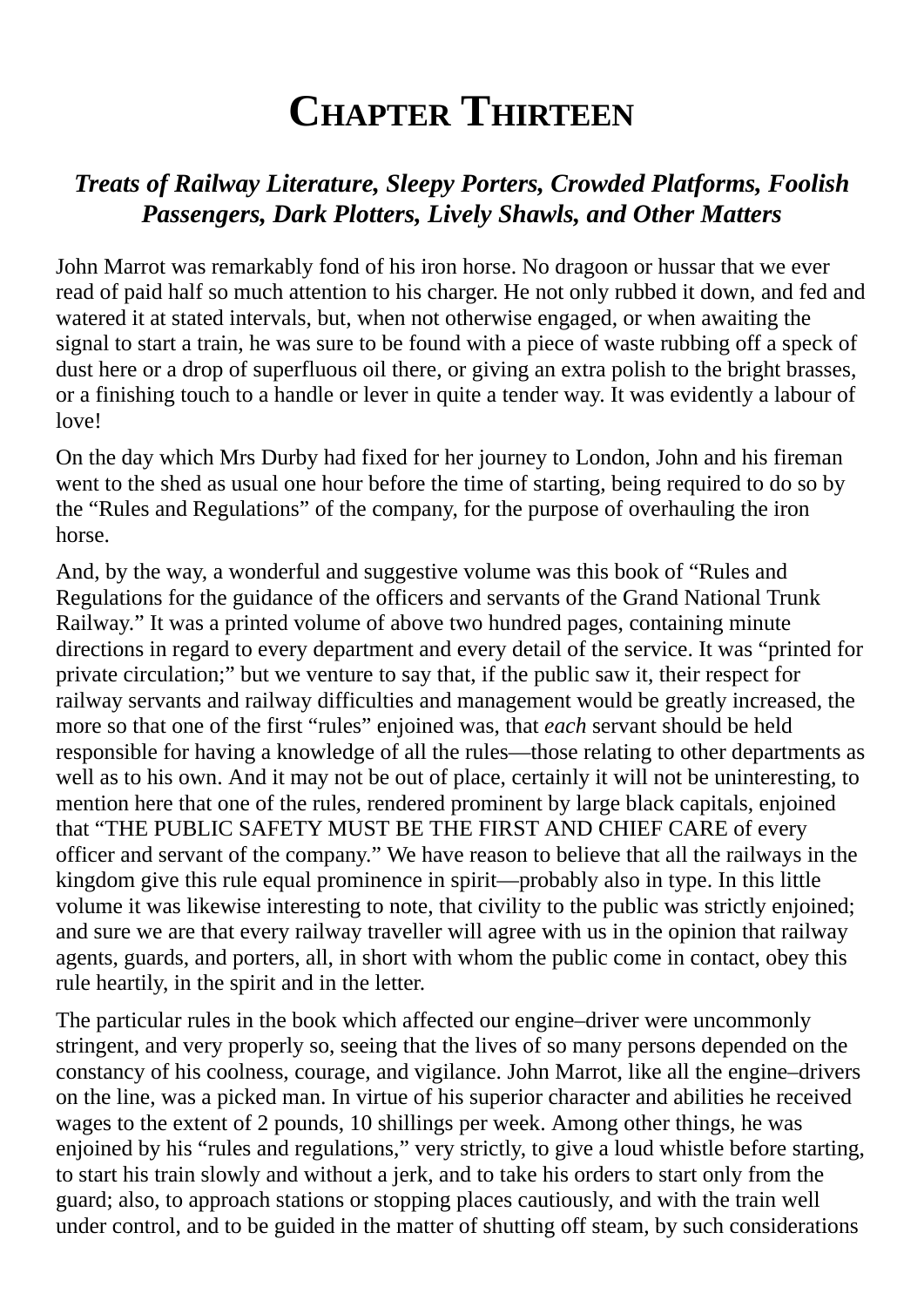as the number of vehicles in the train, and the state of the weather and rails, so as to avoid violent application of the brakes. Moreover, he was bound to do his best to keep to his exact time, and to account for any loss thereof by entering the cause of delay on his report–ticket. He was also earnestly enjoined to use every effort which might conduce to the safety of the public, and was authorised to refuse to proceed with any carriage or waggon which, from hot axles or otherwise, was in his opinion unfit to run. These are but a few specimens culled from a multitude of rules bearing on the minutest details of his duty as to driving, shunting, signalling, junction and level crossing, etcetera, with all of which he had to become not merely acquainted, but so intimately familiar that his mind could grasp them collectively, relatively, or individually at any moment, so as to act instantaneously, yet coolly, while going like a giant bomb–shell through the air—with human lives in the balance to add weight to his responsibilities.

If any man in the world needed a cool clear head and a quick steady hand, with ample nightly as well as Sabbath rest, that man was John Marrot, the engine–driver. When we think of the constant pressure of responsibility that lay on him, and the numbers in the kingdom of the class to which he belonged, it seems to us almost a standing miracle that railways are so safe and accidents so very rare.

While our engine–driver was harnessing his iron steed, another of the railway servants, having eaten his dinner, felt himself rather sleepy, and resolved to have a short nap. It was our friend Sam Natly, the porter, who came to this unwise as well as unfair resolution. Yet although we are bound to condemn Sam, we are entitled to palliate his offence and constrained to pity him, for his period of duty during the past week had been fifteen hours a day.

"Shameful!" exclaims some philanthropist.

True, but who is to take home the shame? Not the officers of the company, who cannot do more than their best with the materials laid to their hands; not the directors, who cannot create profits beyond the capacity of their line—although justice requires us to admit that they might reduce expenses, by squabbling less with other companies, and ceasing unfair, because ruinous as well as ungenerous, competition. Clearly the bulk of the shame lies with the shareholders, who encourage opposition for the sake of increasing their own dividends at the expense of their neighbours, and who insist on economy in directions which render the line inefficient—to the endangering of their own lives as well as those of the public. Economy in the matter of railway servants—in other words, their reduction in numbers—necessitates increase of working hours, which, beyond a certain point, implies inefficiency and danger. But the general public are not free from a modicum of this shame, and have to thank themselves if they are maimed and killed, because they descend on railways for compensation with a ruthless hand; (shame to Government here, for allowing it!) and still further, impoverish their already over–taxed coffers. Compensation for injury is just, but compensation as it is, and has been claimed and awarded, is ridiculously unfair, as well as outrageously unwise.

Fortunately Sam Natly's wicked resolve to indulge in undutiful slumber did not result in evil on this occasion, although it did result in something rather surprising. It might have been far otherwise had Sam been a pointsman!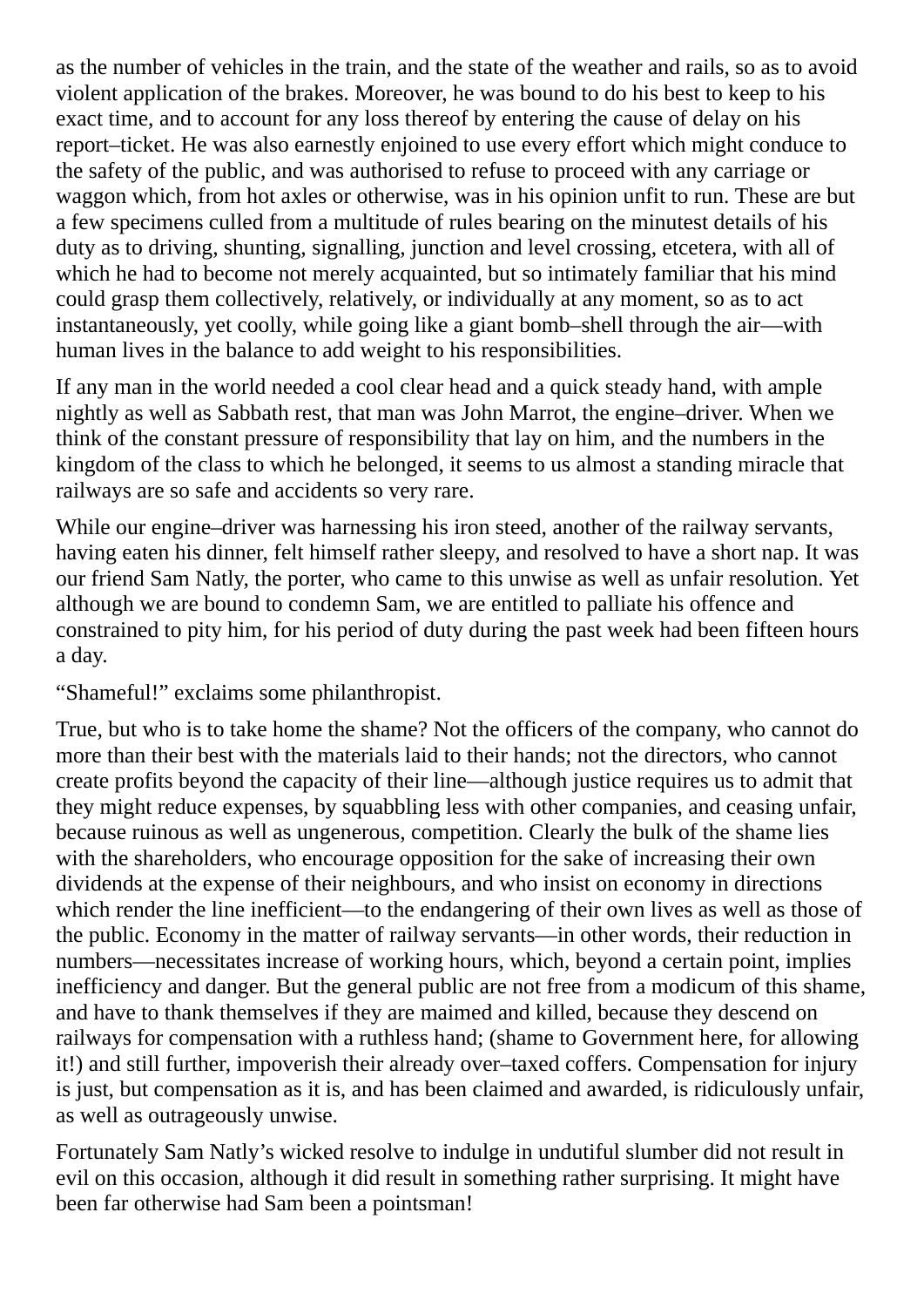In order to enjoy fully the half–hour which he meant to snatch from duty, Sam entered a first–class carriage which stood on a siding, and, creeping under a seat, laid himself out at full length, pillowing his head on his arm. Tired men don't require feather–beds. He was sound asleep in two minutes. It so happened that, three–quarters of an hour afterwards, an extra first–class carriage was wanted to add to the train which John Marrot was to "horse" on its arrival at Clatterby. The carriage in which Sam lay was selected for the purpose, drawn out, and attached to the train. Tired men are not easily awakened. Sam knew nothing of this change in his sleeping apartment.

Meanwhile Clatterby station became alive with travellers. The train drew up to the platform. Some passengers got out; others got in. The engine which brought it there, being in need of rest, coal, and water, moved off to the shed. John Marrot with his lieutenant, Garvie, moved to the front on his iron horse, looking as calm and sedate in his conscious power as his horse looked heavy and unyielding in its stolidity. Never did two creatures more thoroughly belie themselves by their looks. The latent power of the iron horse could have shot it forth like an arrow from a bow, or have blown the whole station to atoms. The smouldering fires in John's manly breast could have raised him from a begrimed, somewhat sluggish, driver to a brilliant hero.

Some of the characters who have already been introduced at Clatterby station were there on this occasion also. Mr Sharp was there, looking meditative as usual, and sauntering as though he had nothing particular to do. Our tall superlative fop with the sleepy eyes and long whiskers was also there with his friend of the checked trousers. Mr Sharp felt a strong desire to pommel these fops, because he had found them very difficult to deal with in regard to compensation, the fop with the checked trousers having claimed, and finally obtained, an unreasonably large sum for the trifling injury done to his eye on the occasion of the accident at Langrye station. Mr Sharp could not however, gratify his desire. On the contrary, when the checked trousers remarked in passing that it was "vewy disagweeable weather," he felt constrained to admit, civilly enough, that it was.

The two fops had a friend with them who was not a fop, but a plain, practical–looking man, with a forbidding countenance, and a large, tall, powerful frame. These three retired a little apart from the bustle of the station, and whispered together in earnest tones. Their names were the reverse of romantic, for the fop with the checked trousers was addressed as Smith, he with the long whiskers as Jenkins, and the large man as Thomson.

"Are you sure he is to go by this train?" asked Thomson, somewhat gruffly.

"Quite sure. There can be no mistake about it," replied Jenkins, from whose speech, strange to say, the lisp and drawl had suddenly disappeared.

"And how are you sure of knowing him, if, as you say, you have never seen him?" asked Thomson.

"By the bag, of course," answered Smith, whose drawl had also disappeared unaccountably; "we have got a minute description of the money–bag which he has had made peculiarly commonplace and shabby on purpose. It is black leather but very strong, with an unusually thick flat handle."

"He's very late," observed Thomson, moving uneasily, and glancing at the clock as the moment of departure drew near.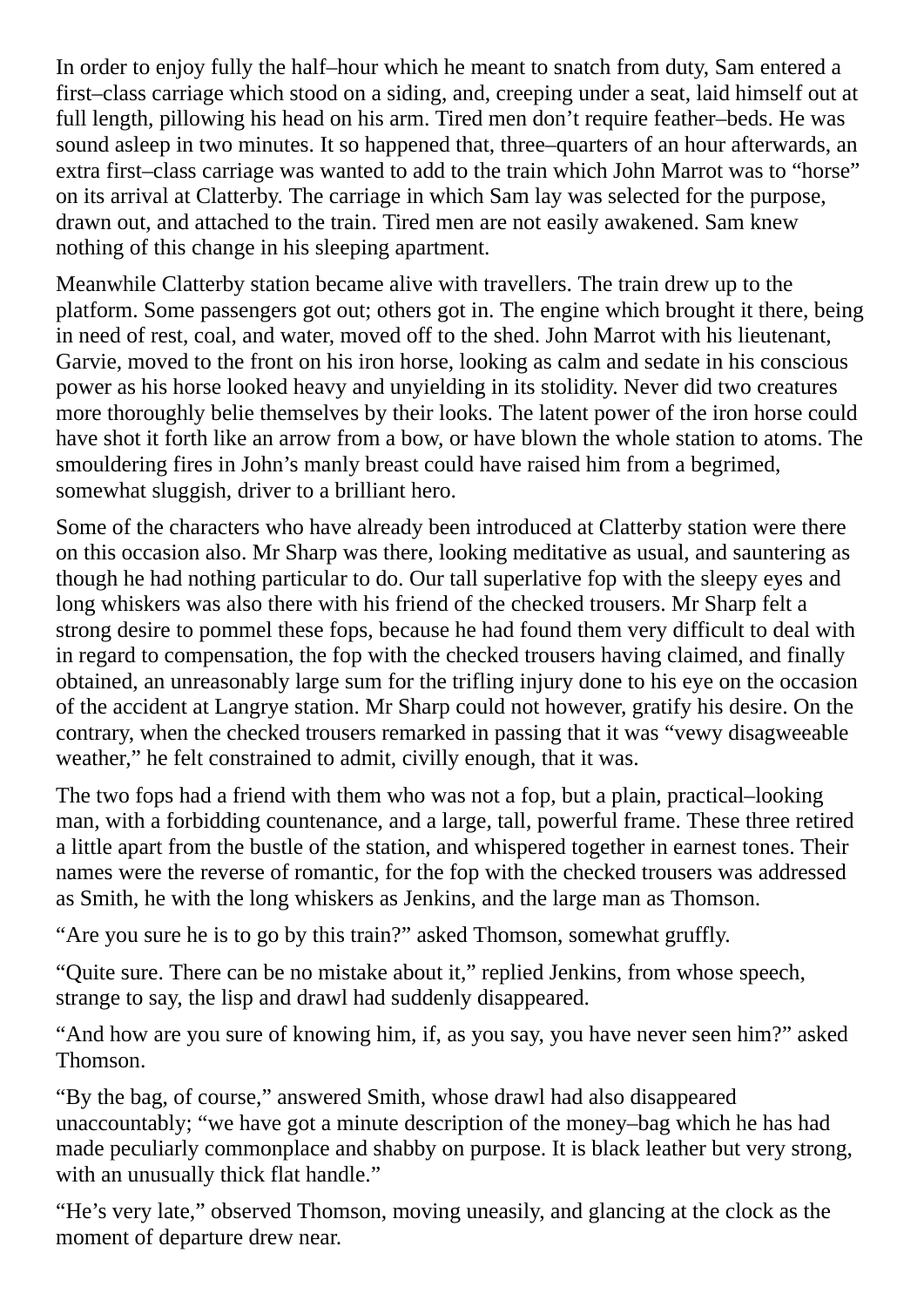Mr Sharp observed the consulting party, and sauntered idly towards them, but they were about as sharp as himself, in practice if not in name. The lisps and drawls returned as if by magic, and the turf became the subject of interest about which they were consulting.

Just then a shriek was heard to issue from a female throat, and a stout elderly woman was observed in the act of dashing wildly across the line in the midst of moving engines, trucks and vans. Even in these unwonted circumstances no one who knew her could have mistaken Mrs Durby's ponderous person for a moment. She had come upon the station at the wrong side, and, in defiance of all printed regulations to the contrary—none of which she could read, being short–sighted—she had made a bold venture to gain her desired position by the most direct route. This involved crossing a part of the line where there were several sidings and branch lines, on which a good deal of pushing of trucks and carriages to and fro—that is "shunting"—was going on.

Like a reckless warrior, who by a bold and sudden push sometimes gains single–handed the centre of an enemy's position before he is discovered and assailed on every side, straight forward Mrs Durby ran into the very midst of a brisk traffic, before any one discovered her. Suddenly a passenger–train came up with the usual caution in such circumstances, nevertheless at a smart rattling pace, for "usual caution" does not take into account or provide for the apparition of stout elderly females on the line. The driver of the passenger engine saw her, shut off steam, shouted, applied the brakes and whistled furiously.

We have already hinted that the weather was not fine. Mrs Durby's umbrella being up, hid the approaching train. As for screaming steam–whistles, the worthy woman had come to regard intermittent whistling as a normal condition of railways, which, like the crying of cross babies, meant little or nothing, and had only to be endured. She paid no attention to the alarm. In despair the driver reversed his engine; fire flew from the wheels, and the engine was brought to a stand, but not until the buffers were within three feet of the nurse's shoulder. At that moment she became aware of her danger, uttered a shriek, as we have said, that would have done credit to the whistle of a small engine, and, bending her head with her umbrella before her, rushed frantically away on another line of rails. She did not observe, poor soul, that a goods train was coming straight down that line towards her, —partly because her mental vision was turned in terror to the rear, and partly because the umbrella obscured all in advance. In vain the driver of the goods engine repeated the warnings and actions of the passenger engine. His had more speed on and was heavier; besides, Mrs Durby charged it at the rate of full five miles an hour, with the umbrella steadily in front, and a brown paper parcel swinging wildly on her arm, as if her sole desire on earth was to meet that goods engine in single combat and beat out its brains at the first blow. Certain it is that Mrs Durby's career would have been cut short then and there, if tall Joe Turner, the guard, had not been standing at the tail of his own train and observed her danger. In the twinkling of an eye he dropped his slow dignified air, leaped like a panther in front of the goods engine, caught Mrs Durby with both hands—any how —and hurled her and himself off the line,—not a moment too soon, for the buffer of the engine touched his shoulder as they fell together to the ground.

A lusty cheer was given by those on the platform who witnessed this bold rescue, and more than one sympathetic hand grasped the massive fist of Joe Turner as he assisted Mrs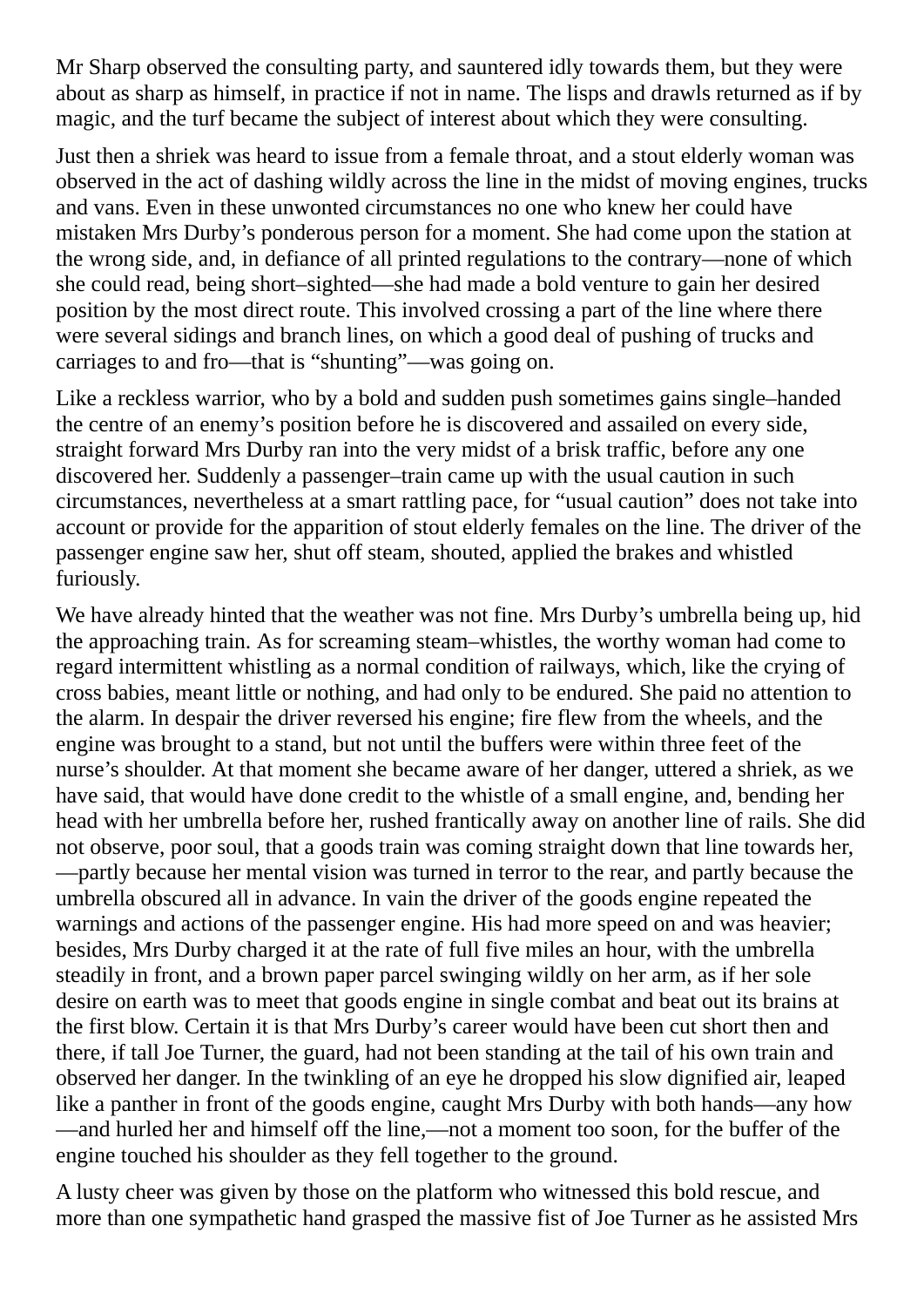Durby to a carriage.

"Why," exclaimed Will Garvie, hurrying forward at that moment, "it's Mrs Durby, the woman we promised to take care of! You'll look after her, Joe?"

"All right," said the guard, as Will hurried back to his engine; "this way, ma'am. Got your ticket?"

"N–no!" gasped the poor nurse, leaning heavily on her protector's arm.

"Here, Dick," cried Joe, hailing a porter, "run to the booking–office and get her a ticket for London, first–class; she's got a bad shake, poor thing. No doubt the company will stand the difference; if not, we'll make it up amongst us."

Hereupon a benevolent old gentleman drew out his purse, and insisted on paying the whole of the fare himself, a point which no one seemed inclined to dispute, and Mrs Durby was carefully placed by Joe in a carriage by herself.

There were two gentlemen—also known to the reader—who arrived just in time to witness this incident: the one was Captain Lee, the other Edwin Gurwood. They both carried bags and rugs, and were evidently going by that train. The captain, who happened to have a bad cold at the time, was muffled up to the eyes in a white worsted comforter, and had a fur travelling–cap pulled well down on his forehead, so that little of him, save the point of his nose, was visible.

The moment that the two fops caught sight of Captain Lee, they whispered to Thomson—

"That's our man."

"Sure?" demanded Thomson.

"Quite," replied Smith. "That's about the size and make of the man as described to me. Of course they could not tell what sort of travelling gear he would appear in, but there's no mistaking the bag—old, stout leather, with flat handle–strap."

"All right," said Thomson; "but who's the young fellow with him?"

"Don't know," replied Smith; "yet I think I've seen his face before. Stay, Jenkins, wasn't he in the accident at Langrye station?"

"Perhaps he was; but it's of no consequence to us."

"It will be of consequence to us if he goes with the old gentleman," retorted Smith, "for he's a stout fellow, and wouldn't be easy to manage."

"*I'll* manage him, no fear," said Thomson, looking at the unconscious Edwin with a dark sinister smile.

"What if they get into a carriage that's already nearly full?" suggested the dubious Smith.

"They won't do that," replied Jenkins with a laugh. "It seems to be against the laws of human nature to do that. As long as there are empty carriages in a train, so long will men and women pass every carriage that has a soul in it, until they find an empty one for themselves. We have nothing to do but follow them, and, when they have pitched on a carriage, get in after them, and fill it up, so we shall have it all to ourselves."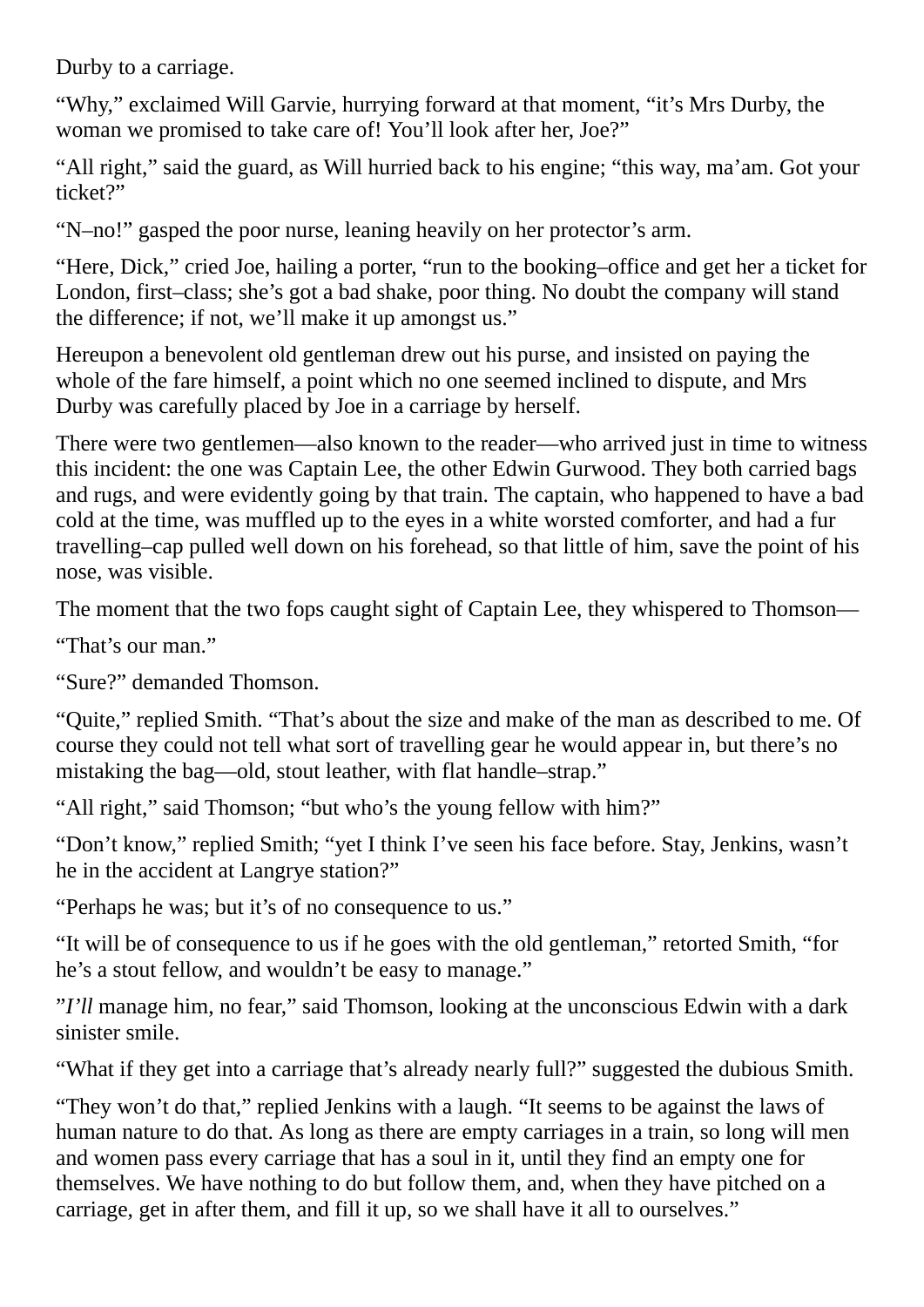"Come along, then; it's time to stop talking and to act," said Thomson, testily, as he moved towards the carriages.

That even the wisest of men (in his own conceit) may make mistakes now and then is a fact which was beautifully illustrated on this occasion. We may here let the reader into the secret of Jenkins, Smith, and Thomson. They were men who lived by their wits. They had ascertained that a partner of a certain house that dealt in jewellery meant to return to London by that particular train, with a quantity of valuables that were worth running some risk for. On the journey there was one stoppage quite close to London. The run immediately before that was a clear one of seventy–five miles without a halt, at full express speed, which would afford them ample opportunity for their purpose, while the slowing of the train on approaching the stopping place would give them opportunity and time to leap out and make off with their booty. They had been told that their intended victim was a stout resolute man, but that would avail nothing against numbers.

Having obtained all requisite information they had proceeded thus far with their villainous design, apparently with success. But at this point a hitch occurred, though they knew it not. They had not taken sufficiently into account the fact that black leather bags may be both stout and peculiar, and in some degree similar without being identical. Hence Smith and Jenkins in their self–confidence had settled, as we have seen, that Captain Lee was "their man," whereas their man was comfortably seated in another carriage, and by his side the coveted bag, which was similar in some points to that of the captain, but different in size and in several small details.

Following the wrong scent, therefore, with wonted pertinacity, the three men sauntered behind Captain Lee and Edwin, who, true to the "laws" with which Jenkins had credited human nature, passed one carriage after another until they found an empty one.

"Here is one, Gurwood," said the captain.

He was about to step into it, when he observed Mrs Durby sitting in the next compartment.

"Hallo! nurse," he exclaimed, getting in and sitting down opposite to her; "why, surely it wasn't you, was it, that had such a narrow escape?"

"Indeed it was, Capting Lee," replied Mrs Durby in a half whimper, for albeit a woman of strong character, she was not proof against such rough treatment as she had experienced that day.

"Not hurt, I trust?" asked the Captain sympathetically.

"Oh dear no, sir; only shook a bit."

"Are you alone?" asked Edwin, seating himself beside his friend.

"Yes, sir; but la, sir, I don't think nothink of travellin' alone. I'm used to it, sir."

As she said this the guard's voice was heard desiring passengers to take their seats, and the three men, who had grouped themselves close round the door, thus diverging one or two passengers into the next compartment, entered, and sat down.

At the same moment Mr Sharp's earnest countenance appeared at the window. He made a few remarks to Captain Lee and Edwin Gurwood, and took occasion to regard the three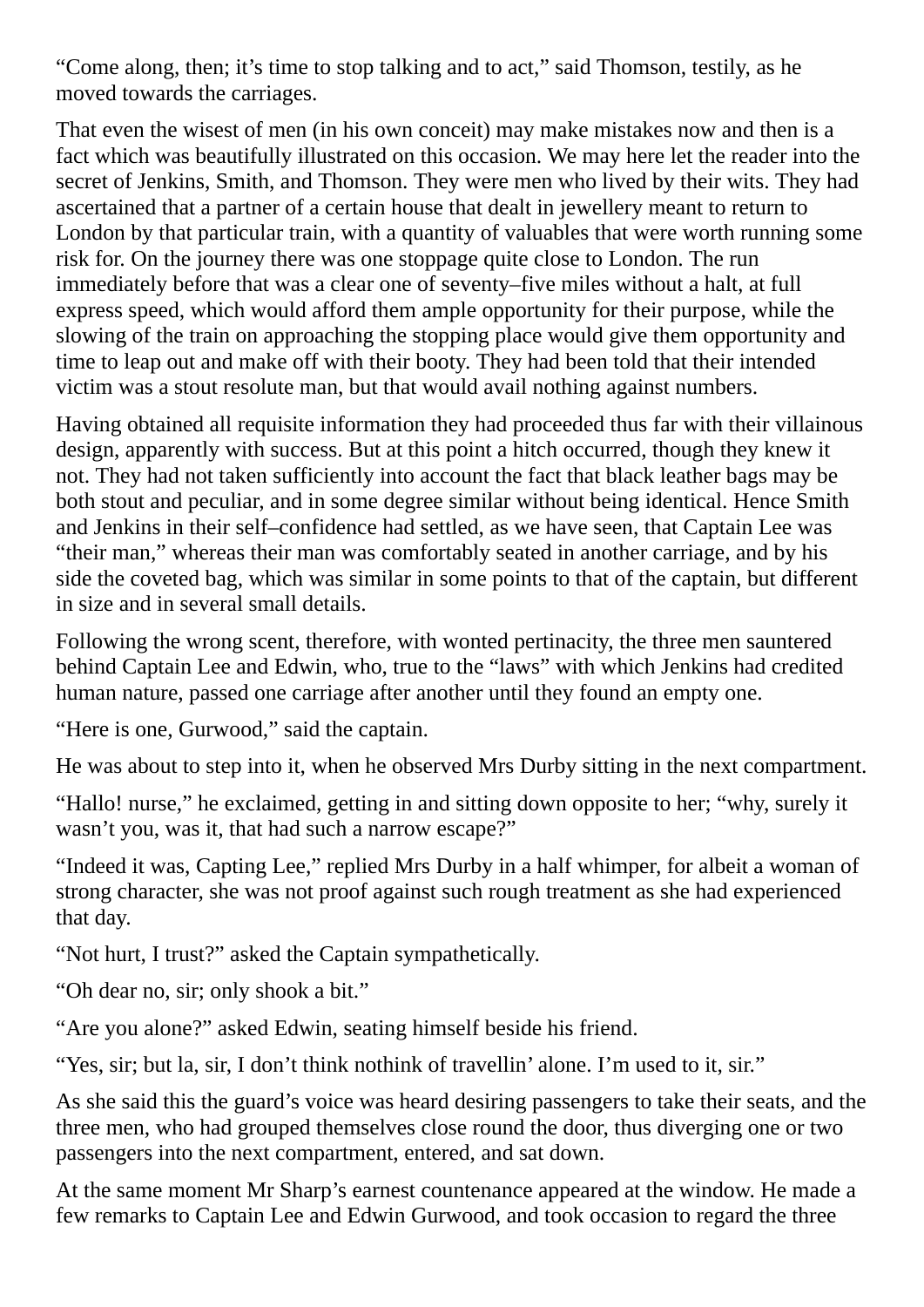adventurers with much attention. They evidently understood him, for they received his glances with bland smiles.

It was quite touching to note Mr Sharp's anxiety to lay hold of these men. He chanced to know nothing about them, save in connexion with the Langrye accident, but his long experience in business had given him a delicate power of perception in judging of character, which was not often at fault. He, as it were, smelt the presence of fair game, although he could not manage to lay immediate hold of it, just as that celebrated giant did, who, once upon a time, went about his castle giving utterance to well–known words—

"Fee, fo, fa, fum, I smell the smell of an Englishman."

"Joe," he whispered, as the guard came up to lock the door, "just keep an eye on these three fellows, will you? I'd lay my life on it that they're up to mischief to–day."

Joe looked knowing, and nodded.

"Show your tickets, please," he said, touching his cap to his director and Edwin.

The tickets were produced—all right. Mrs Durby, in getting out hers, although, of course, having got it for her, Joe did not require to see it, dropped her precious brown paper parcel. Picking it up again hastily she pressed it to her bosom with such evident anxiety, that men much less sharp–witted than our trio, would have been led to suspect that it contained something valuable. But they aimed at higher booty just then, and apparently did not notice the incident.

A rapid banging of doors had now set in—a sure precursor of the starting whistle. Before it was quite completed, the inevitable late passenger appeared in the distance. This time it was a lady, middle–aged and stout, and short of wind, but with an iron will, as was clearly evinced by the energy with which she raced along the platform, carrying a large bundle of shawls in one arm, and a travelling–bag in the other, which she waved continuously as she shouted, "Stop! stop! stop the trai-i-i-in! I'm coming!"

The guard, with the whistle already half–way to his lips, paused and glanced at his watch. There was a fraction of a moment left. He stepped to a carriage and threw open a door.

"Make haste, ma'am; make haste, please," was said in urgent, though respectful tones.

The late passenger plunged in—she might, as far as appearances went, be said to have taken a header into the carriage—and the door was shut.

The guard's whistle sounded. The engine–driver's whistle gave prompt reply, and next instant the train moved. No one could conceive of such a thing as a train *starting* when John Marrot drove!

As the carriages glided by, Mr Sharp cast a passing glance on the late passenger. He observed that her bundle of shawls moved of its own accord, and, for one whole minute after the train had left, he stood motionless, meditating on that curious phenomenon. He had often heard of table–turning, but never until now had he seen inanimate matter move of its own accord. Can we feel surprised that he was both astonished and perplexed? Proceeding to the booking–office he held a brief conversation with the clerks there; then he sauntered into the telegraph–office and delivered a message, after which he left the station with a quiet smile on his sedate countenance.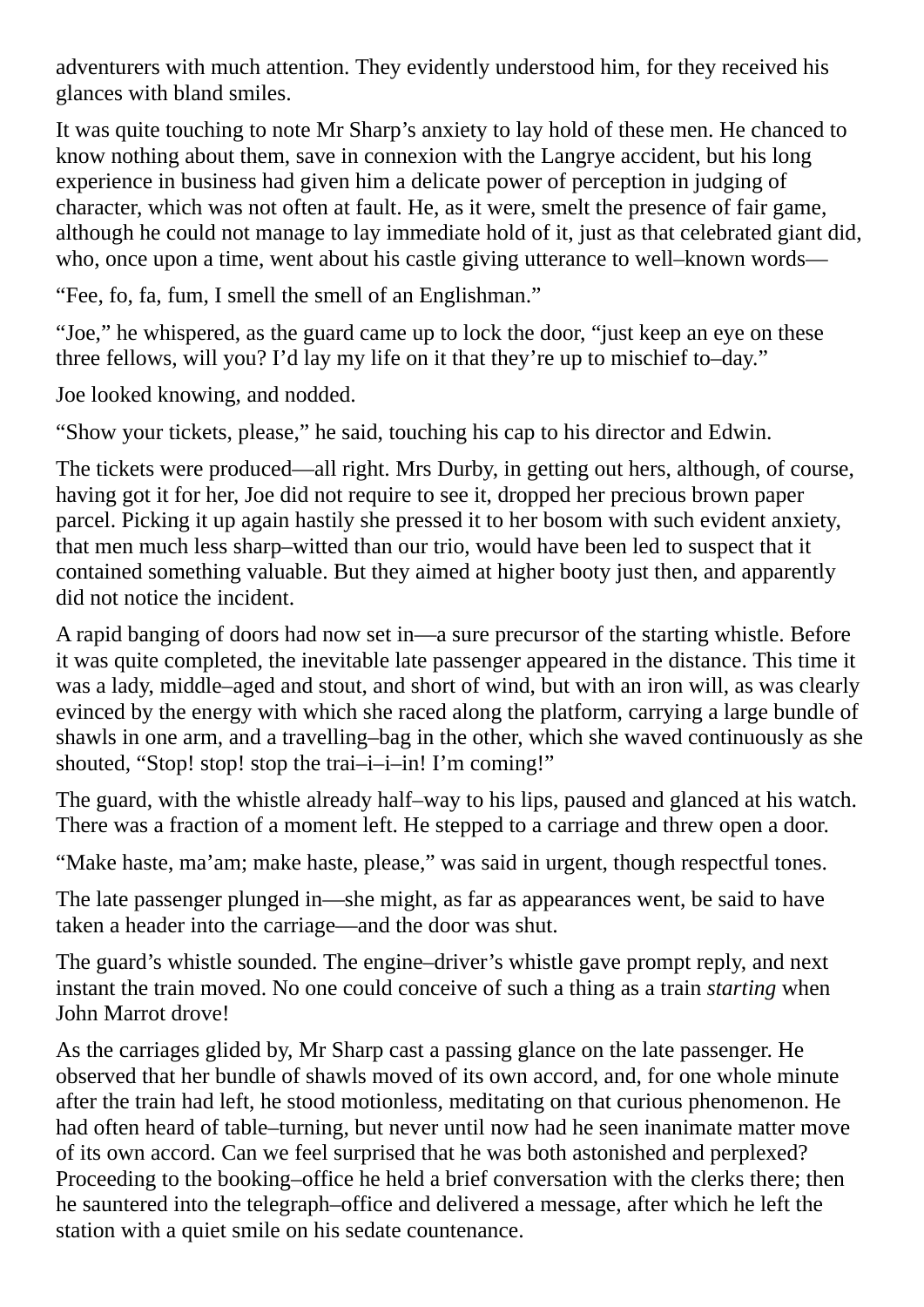# **CHAPTER FOURTEEN**

### *Which is Too Full of Varied Matter to be Briefly Described*

Meanwhile let us fly through space with greater than railway speed and overtake the "Flying Dutchman."

It has got up full speed by this time. About one mile a minute—sixty miles an hour! Sometimes it goes a little faster, sometimes a little slower, according to the nature of the ground; for a railway is by no means a level–way, the ascents and descents being occasionally very steep. Those who travel in the carriages form but a faint conception of the pace. To realise it to the full you must stand on the engine with John Marrot and Will Garvie. Houses, fields, trees, cattle, human beings, go by in wild confusion—they appear only to vanish. Wind is not felt in the carriages. On the *Lightning* you are in a gale. It reminds one of a storm at sea. The noise, too, is terrific. We once had the good fortune to ride on the engine of the "Flying Dutchman," and on that occasion had resolved to converse with the driver, and tried it. As well might we have tried to converse amid the rattling of ten thousand tin kettles! John Marrot put his mouth to our ear and *roared*. We heard him faintly. We tried to shout to *him*; he shook his head, put his hand to his ear, and his ear to our mouth.

"Does—it—not—injure—your—hearing?"

"No—sir—not—at—all. It's—worst—on—our—legs."

We subsided into silence and wonderment.

We had also resolved to take notes, and tried it. Egyptian hieroglyphics are not more comprehensible than the notes we took. We made a discovery, however, near the end of the journey—namely, that by bending the knees, and keeping so, writing became much more possible—or much less impossible! We learnt this from John, who had to fill up in pencil a sort of statement or report–ticket on the engine. It was interesting and curious to note the fact that of the sentences thus written, one word was pencilled in the grounds of the Earl of Edderline, the next opposite the mansion of Lord Soberly, the third in the midst of Langly Moor, the fourth while crashing through the village of Efferby, and a full stop was added at the mouth of the great Ghostly Tunnel. Think of that, ye teachers of "penmanship in twelve lessons," and hide your diminished heads.

John Marrot's engine, of which we have said much, and of which we mean to say still more, was not only a stupendous, but a complex creation. Its body consisted of above 5,400 pieces, all of which were almost as delicately fashioned, and put together with as much care, as watch–work. It was a confirmed teetotaller, too. The morning draught which John had given it before starting, to enable it to run its seventy–seven miles, was 800 gallons of cold water. He also gave it a good feed to begin with, and laid in for its sustenance on the trip one ton of coals. Its power to act vigorously may be gathered from the fact that one morning, some years before, John had got the fire up with unwonted rapidity, and no sooner had the minimum of steam necessary to move it been created, than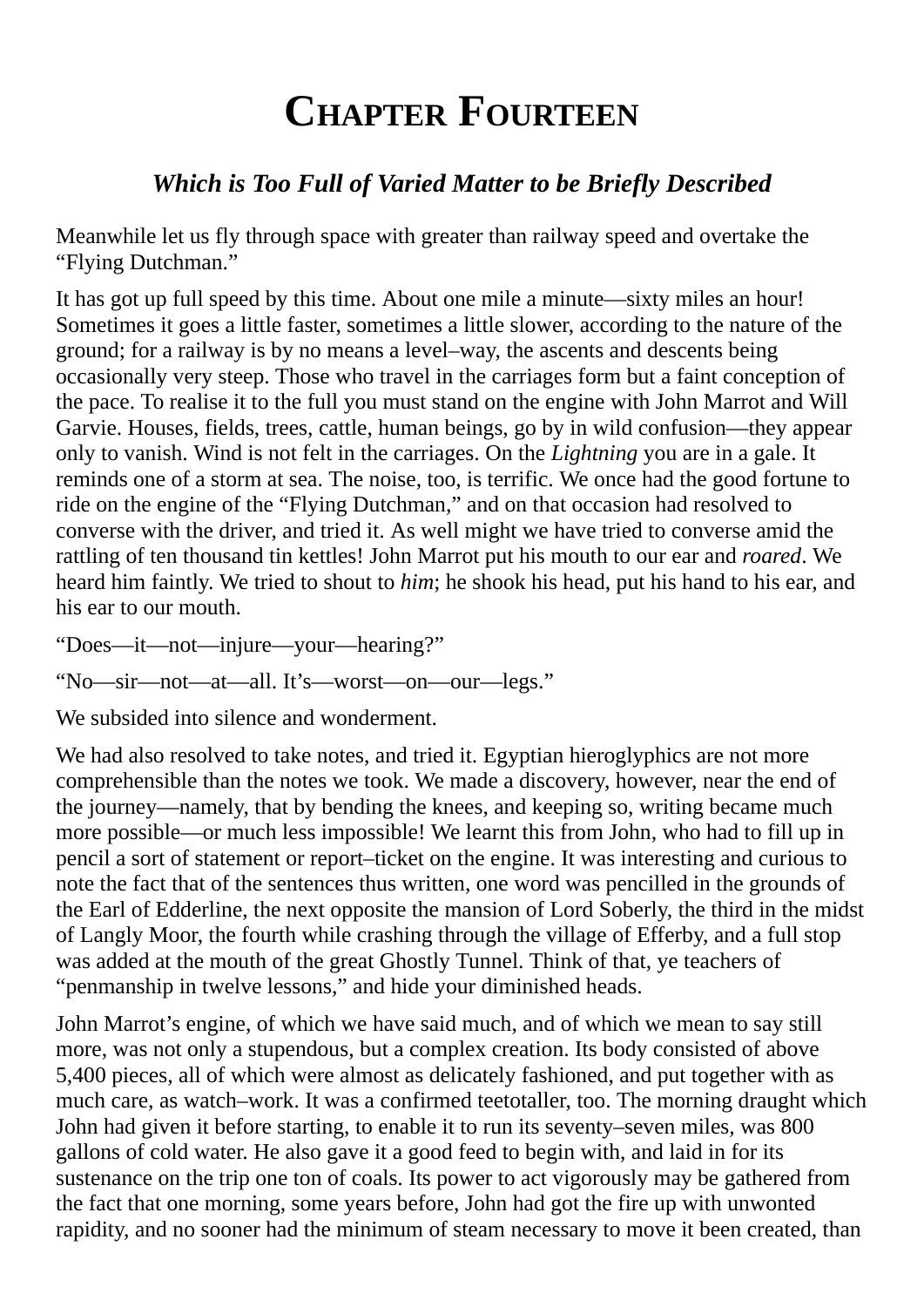it quietly advanced and passed out of its shed through a brick wall fourteen inches thick with as much ease as it would have gone through a sheet of brown paper. This being its power when starting at what we may regard as a quiet walk, some conception may be formed of its capacity when flying down an incline at sixty–five miles an hour with a heavy train of carriages at its back. In such circumstances it would go through an ordinary house, train and all, as a rifle–bullet would go through a cheese. It was an eight–wheeled engine, and the driving–wheels were eight feet in diameter. The cylinder was eighteen inches, with a piston of two feet stroke, and the total weight of engine and tender was fifty–three tons. The cost of this iron horse with its tender was about 3000 pounds.

Having fairly started, John took his stand opposite his circular window in the protecting screen or weather–board and kept a sharp look–out ahead. Will Garvie kept an eye chiefly on the rear to note that all was well in that direction. And much cause was there for caution! To rush through space at such a rate, even on a straight line and in clear weather, was trying enough, but when it is remembered that the day was wet, and that their course lay through sundry deep cuttings and tunnels, and round several curves where it was not possible to foresee obstruction, the necessity for caution will be more apparent.

All went well, however, as usual. After clearing the first thirty–six miles John Marrot consulted his watch, and observed to Will that they had done it in thirty–eight and a half minutes. He then "put on a spurt," and went for some time at a higher rate of speed. Observing that something at the head of the engine required looking after, Will Garvie went out along the side of it, and while doing this piece of work his hair and jacket were blown straight back by the breeze which the engine had created for itself. He resembled, in fact, a sailor going out to work on the sails in a stiff breeze.

This artificial breeze, sweeping round the sides of the screen, caused an eddy which sent up a cloud of coal–dust, but neither John nor his mate appeared to care for this. Their eyes were evidently coal–proof.

Presently they approached a canal over which they rushed, and, for one moment, glanced down on the antipodal mode of locomotion—a boat going three miles an hour with its steersman half asleep and smoking at the helm! Next moment they were passing under a bridge; the next over a town, and then rushed through a station, and it was interesting to note as they did so, that the people on the platform shrank back and looked half–terrified, although they were in no danger whatever, while those in the train—who might at any moment have been hurled into eternity— looked calm and serene, evidently untroubled by thoughts of danger; so difficult is it for man to realise his true condition in such circumstances. Just beyond the station a dog was observed to have strayed on the line, and ran barking before the engine. It was overtaken and passed in a few seconds, and Will looked over the side but saw nothing of it. As no yell was heard, it is probable that the poor thing escaped. Soon after that, two navvies were observed walking coolly and slowly on the line in front of the engine. John frowned and laid his hand on the whistle, but before it could sound, the reckless men had heard the train, looked round with horrified faces, sprang like jumping–jacks off the line, right and left, and were gone!

Soon after this, on approaching the distant signal of one of the stations, they observed that the arms were extended, indicating that the line was "blocked"—that is, that another train being in advance they must check speed or perhaps stop. This was a species of insult to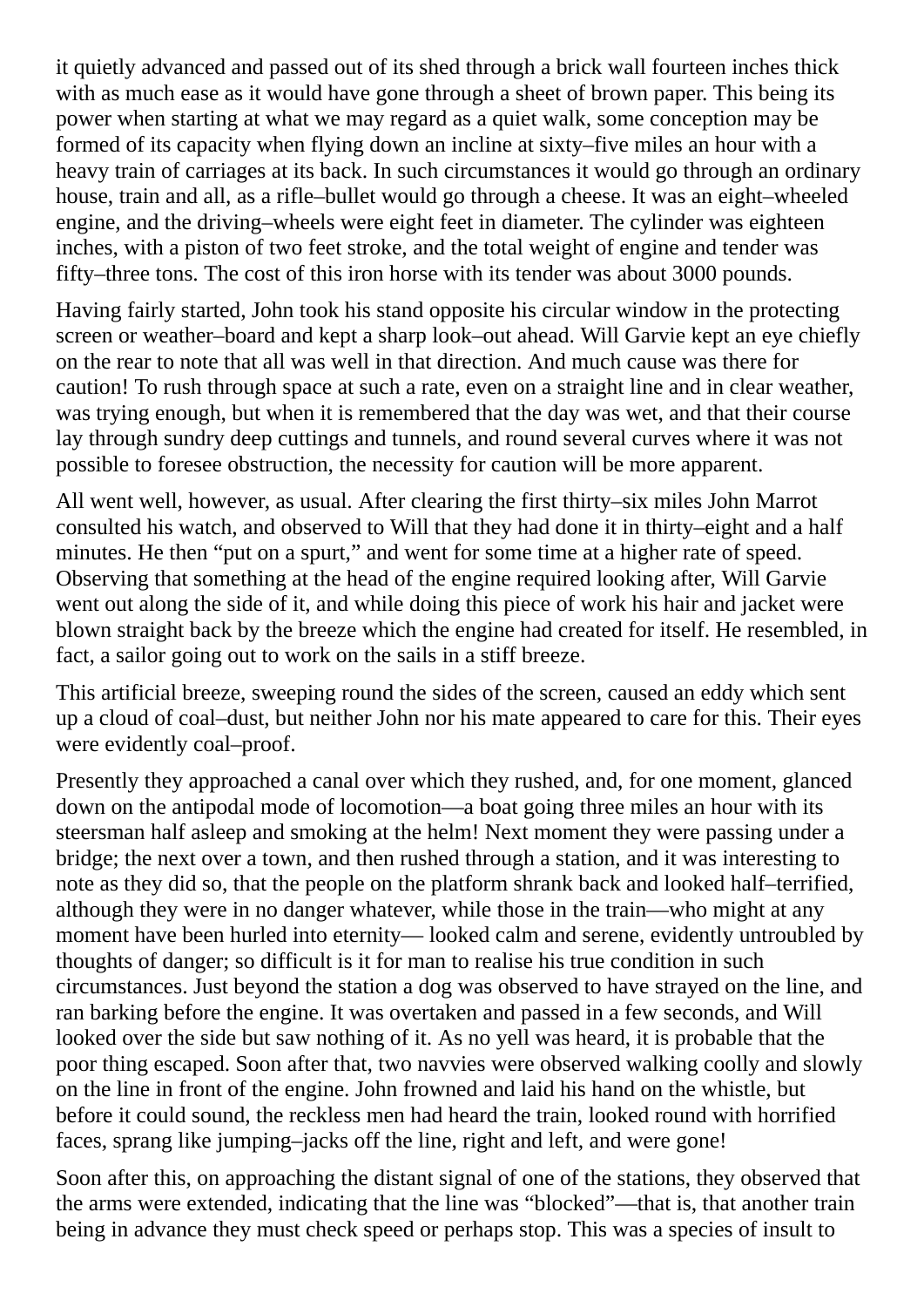the "Flying Dutchman," whose way ought to have been kept perfectly clear, for even a check of speed would inevitably cause the loss of several minutes. With an indignant grumble John Marrot cut off steam, but immediately the signals were lowered and he was allowed to go on. Again, in a few minutes, another signal checked him.

"They've let a train on before us," growled John, sternly, "and p'raps we may be checked all the way to London—but some one shall hear of this, an' have to account for it."

John was wrong to some extent. While he yet spoke the signal to go on was given, and a few minutes later the "Flying Dutchman" flashed past the obstructing train, which had been shunted on to a siding, and from its windows hundreds of passengers were gazing at the express which passed them like a meteor—perhaps they were congratulating themselves, as well they might, for, but for the "block system," their danger would have been tremendous; almost equal to that of a man endeavouring to run away from a cannon– shot. This may be somewhat better understood when we explain that the "Flying Dutchman" could not have been stopped in a shorter space than one mile and a half.

At length the iron horse came suddenly on an obstruction which filled its driver with deep anxiety and alarm. Daily had John driven that train, but never before had he met with a similar danger. At a level crossing, less than a mile in advance of him, he observed a horse and a loaded cart standing right across the line. Either the horse was a run–away, or the driver had left it for a little and it had strayed. Whatever the cause of its being there John's alert mind saw at once that a collision was inevitable. He shut off steam, and was about to whistle for the guard to apply the brakes, while Will Garvie, who also saw the danger, was already turning on the brakes of the tender.

John reflected that it would be impossible to come to a stand within the space that lay between him and the cart and that a partial concussion would be almost certain to throw his engine off the rails. Less than a minute remained to him.

"Let her go, mate," he shouted quickly.

Will Garvie obeyed at once. John put on full steam, the "Flying Dutchman" leaped forward with increased velocity. Then followed a slight shock, and; next moment, the cart and horse were smashed to atoms—all but annihilated!

It was a great risk that had been run; but of two evils John Marrot had chosen the less and came off in triumph with only a slight damage to his buffers.

Let us now quit the engine for a little, and, retracing our steps in regard to time, visit some of the carriages behind it.

When the "late passenger" recovered her breath and equanimity, and found herself fairly on her journey, she unfolded her bundle of shawls and disclosed a fat glossy lap–dog, which seemed to enjoy its return to fresh air and daylight, and acknowledged, with sundry wags of its tail and blinks of its eyes the complimentary assurance that it was the "dearest, sweetest, p'ittiest 'ittle darling that ever was born," and that, "it wouldn't be allowed to pay a nasty fare to a mean railway company that let all kinds of ugly parrots and cats and babies travel free!"

A timid little lady, the only other occupant of the carriage, ventured to suggest that the dog travelling free was against the rules of the company.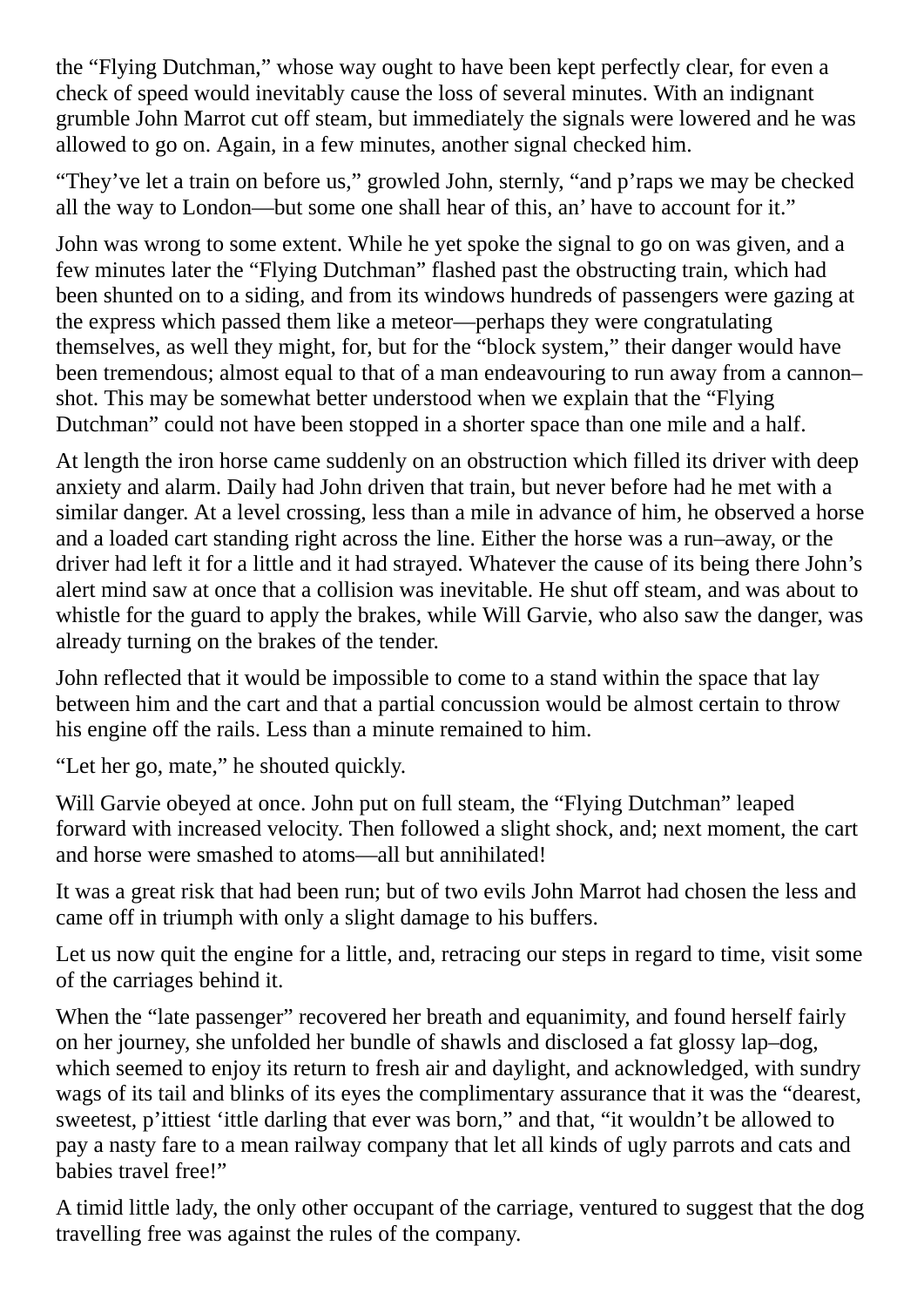"I am quite aware of that," said the late passenger somewhat sharply, "but if people choose to make unjust and oppressive rules I don't mean to submit to them. Just think of a parrot, a horrid shrieking creature that every one acknowledges to be a nuisance, being allowed to travel free, or a baby, which is enough to drive one distracted when it squalls, as it always does in a railway carriage, while my sweet little pet that annoys nobody must be paid for, forsooth!"

"It does indeed seem unreasonable," responded the timid little old lady; "but don't you think that the company has a perfect right to make whatever rules it pleases, and that we are bound to obey them when we make use of their line?"

"No, I don't!" said the late passenger tartly.

The timid little lady thought it advisable to change the subject and did so by remarking that the dog was a very pretty creature. Upon which the late passenger thawed at once, admitted that it *was* a *very* pretty creature, and asserted in addition that it was a "perfect darling."

Their conversation became miscellaneous and general after this point, and not worth reporting, therefore we shall get out at the window and pass along the foot–boards to the carriage occupied by Mrs Durby and her friends.

Immediately after the train had started, as before described, Captain Lee entered into an animated conversation with the nurse as to the health of the Tipps family. Edwin, who was much interested in them, listened and put in a word now and then, but neither he nor the captain, after the first glance, paid any attention to the other occupants of the carnage.

Meanwhile Thomson, Jenkins and Company spent a short time in taking a quiet observation of the state of affairs. The former had placed himself opposite to Edwin and eyed him over critically as a wrestler might eye his opponent; Jenkins had seated himself opposite the captain, who had been apportioned to him in the coming conflict, and Smith, who, although a stout enough fellow, was the smallest of the three, kept his eye on the coveted bag, and held himself in readiness to act as might be advisable. The scoundrels were not long in taking action.

As soon as they were quite clear of the suburbs of Clatterby, Jenkins suddenly hit Captain Lee a tremendous blow on the head, which was meant to fell him at once; but the captain's head was harder than he had expected it to be; he instantly grappled with Jenkins. Edwin's amazement did not prevent his prompt action; but at the moment he sprang to the rescue, he received a blow from Thomson, who leaped on him, and seized him by the throat with a vice–like gripe. At the same moment Smith also sprang upon him.

Thomson soon found that he had miscalculated young Gurwood's strength. Strong though his grasp was, Edwin's was stronger. Almost as quick as thought he threw his left arm round Thomson's waist, grasped his hair with his right hand, and almost broke his back. There is no question that he would have overcome him in a few seconds if Smith had not hampered him. As it was, he disengaged his right arm for a moment and, hitting a familiar and oft–tried blow straight out from the shoulder planted his knuckles just above the bridge of Smith's nose. He fell as if he had been shot but the momentary relief thus afforded to Thomson enabled that scoundrel to get into a better position for continuing the struggle. Meanwhile Jenkins, although bravely and stoutly opposed by the veteran Lee,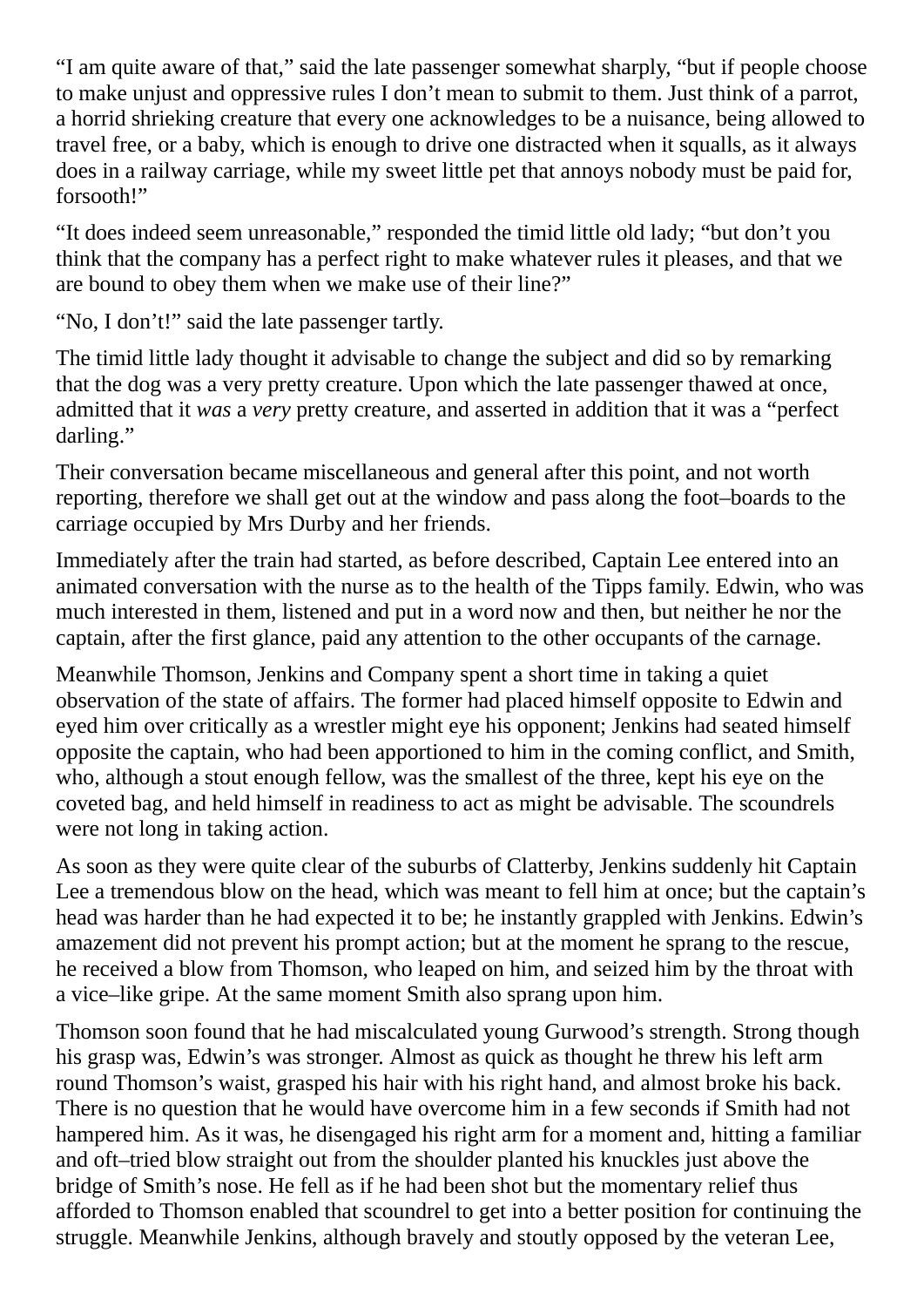quickly rendered his adversary insensible, and at once sprang upon Edwin, and turned the scale in favour of his comrade, who at the moment was struggling in the youth's grasp with savage though unavailing ferocity. At the same time Smith, who had only been stunned, recovered, and seizing Edwin by the legs endeavoured to throw him down, so that it went hard with our young hero after that despite his activity, strength and courage.

During this scene, which was enacted in a very few minutes, poor Mrs Durby sat drawn up into the remotest corner of the carriage, her face transfixed with horror, and a terrific yell bursting occasionally from her white lips. But neither the sound of her cries nor the noise of the deadly struggle could overtop the clatter of the express train. Those in the next compartment did indeed hear a little of it but they were powerless to render assistance, and there was at that time no means of communicating with the guard or driver. Poor Edwin thought of Captain Lee, who lay bleeding on the floor, and of Emma, and the power of thought was so potential that in his great wrath he almost lifted the three men in the air; but they clung to him like leeches, and it is certain that they would have finally overcome him, had he not in one of his frantic struggles thrust his foot below one of the seats and kicked the still slumbering Sam Natly on the nose!

That over–wrought but erring porter immediately awoke to the consciousness of being oppressed with a sense of guilt and of being in a very strange and awkward position. Quickly perceiving, however, by the wild motion of the feet and an occasional scream from Mrs Durby, that something serious was going on, he peeped out, saw at a glance how matters stood, got to his feet in a moment, and dealt Jenkins such a blow on the back of the head that he dropped like a stone. To deal Smith two similar blows, with like result, was the work of two seconds. Thus freed, Edwin rose like a giant, crushed Thomson down into a seat, and twisted his neckcloth until his eyes began to glaze and his lips to turn blue.

Sam Natly was a man of cool self–possession.

Seeing that Edwin was more than a match for his adversary, he left him, and proceeded to attend to the captain, who showed symptoms of revival; but happening to glance again at Edwin, and observing the condition of Thomson, Sam turned and put his hand on the youth's arm.

"I think, sir," he said quietly, "it would be as well to leave enough of him to be hanged. Besides, it might be raither awkward, sir, to do Jack Ketch's dooty without the benefit of judge, jury, witnesses, or clergy."

Edwin released his hold at once, and Thomson raised himself in the seat, clenching his teeth and fists as he did so. He was one of those savage creatures who, when roused, appear to go mad, and become utterly regardless of consequences. While Sam was engaged in e temporising handcuffs for Jenkins and Smith out of a necktie and a pocket– handkerchief, Thomson sat perfectly still, but breathed very hard. He was only resting a little to recover strength, for in a moment, without a sound or warning of any kind, he hit Edwin with all his force on the temple. Fortunately the youth saw the coming blow in time to partially give way to it, and in another moment the struggle was renewed, but terminated almost as quickly, for Edwin gave Thomson a blow that stunned him and kept him quiet for the next quarter of an hour.

During this period Edwin examined Captain Lee's hurts, which turned out to be less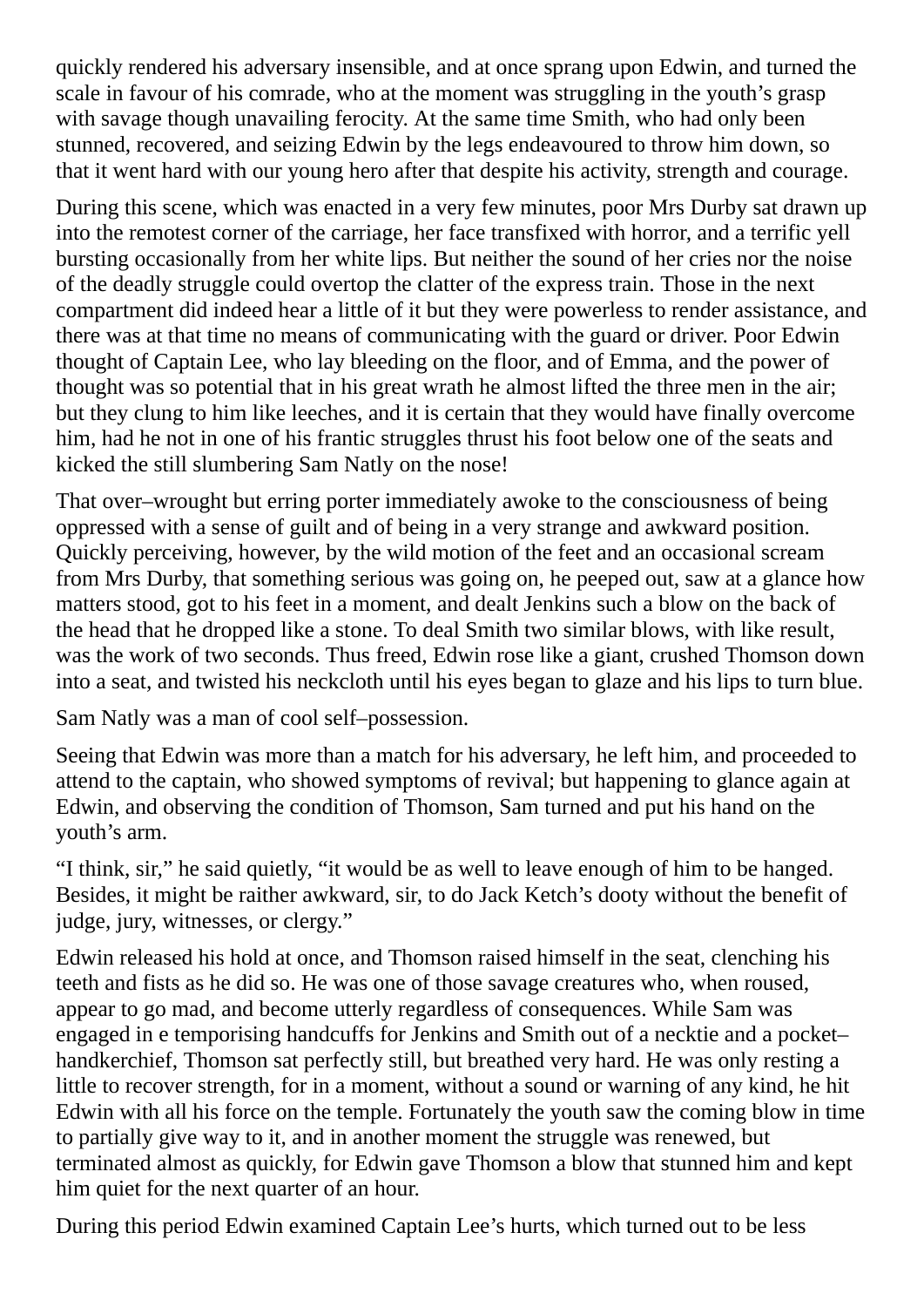severe than might have been expected. He also assisted Sam to secure Thomson's wrists with a handkerchief, and then devoted some time to soothing the agitated spirits of poor Mrs Durby, whose luckless shins had not escaped quite scatheless during the *melee*.

"Oh, sir," sobbed Mrs Durby, glancing with horror at the dishevelled and blood–stained prisoners, "I always thought railways was bad things, but I never, no I never, imagined they was as bad as this."

"But, my good woman," said Edwin, unable to restrain a smile, "railways are not all, nor always, as bad as this. We very seldom hear of such a villainous deed as has been attempted to–day; thanks to the energy and efficiency of their police establishments."

"Quite true, Gurward, quite true," said Captain Lee, glancing sternly at the prisoners, and stanching a cut in his forehead with a handkerchief as he spoke; "our police arrangements are improving daily, as scoundrels shall find to their cost."

Jenkins and Smith did not raise their eyes, and Thomson continued to frown steadily out at the window without moving a muscle.

"I'm sure I don't know nothink about your p'lice, an' what's more, I don't care," said Mrs Durby; "all that I know is that railways is dreadful things, and if I was the Queen, which I'm not, I'd have 'em all put down by Acts of Parlingment, so I would. But never, never, never,— as long as I'm able to manidge my own—ah!"

Mrs Durby terminated here with one of her own appalling shrieks, for it was at this precise moment that John Marrot happened, as already described, to have occasion to knock a cart and horse to atoms. The shock, as we have said, was very slight, nevertheless it was sufficient to overturn the poor nurse's nervous system, which had already been wrought up to a high pitch of tension.

"That's *somethin'* gone, sir," said Sam, touching his cap to Captain Lee.

"What is it, Edwin?" inquired the captain as the youth let down the window and looked out.

"I can see nothing," said Edwin, "except that the guard and fireman are both looking back as if they wanted to see something on the line. We are beginning to slow, however, being not far from the station now."

About a mile and three–quarters from the station, in the suburbs of London, where the tickets were to be collected, John Marrot stopped the pulse of his iron horse, for so terrific was his speed that he was able to run the greater part of that distance by means of the momentum already acquired. By degrees the mighty engine began to "slow." Trees and houses instead of rushing madly past began to run hastily by, and then to glide behind at a rate that was more in keeping with the dignity of their nature. From sixty miles an hour the train passed by a rapid transition to ordinary express speed, then to ordinary speed, then to twenty miles an hour. Then Thomson felt that his opportunity had come. He suddenly wrenched his wrists from their fastening, leaped head foremost out of the window, fell on the embankment in a heap, and rolled to the bottom, where he lay extended on his back as if dead.

Thus much Mrs Durby saw in one horrified glance and then fainted dead away, in which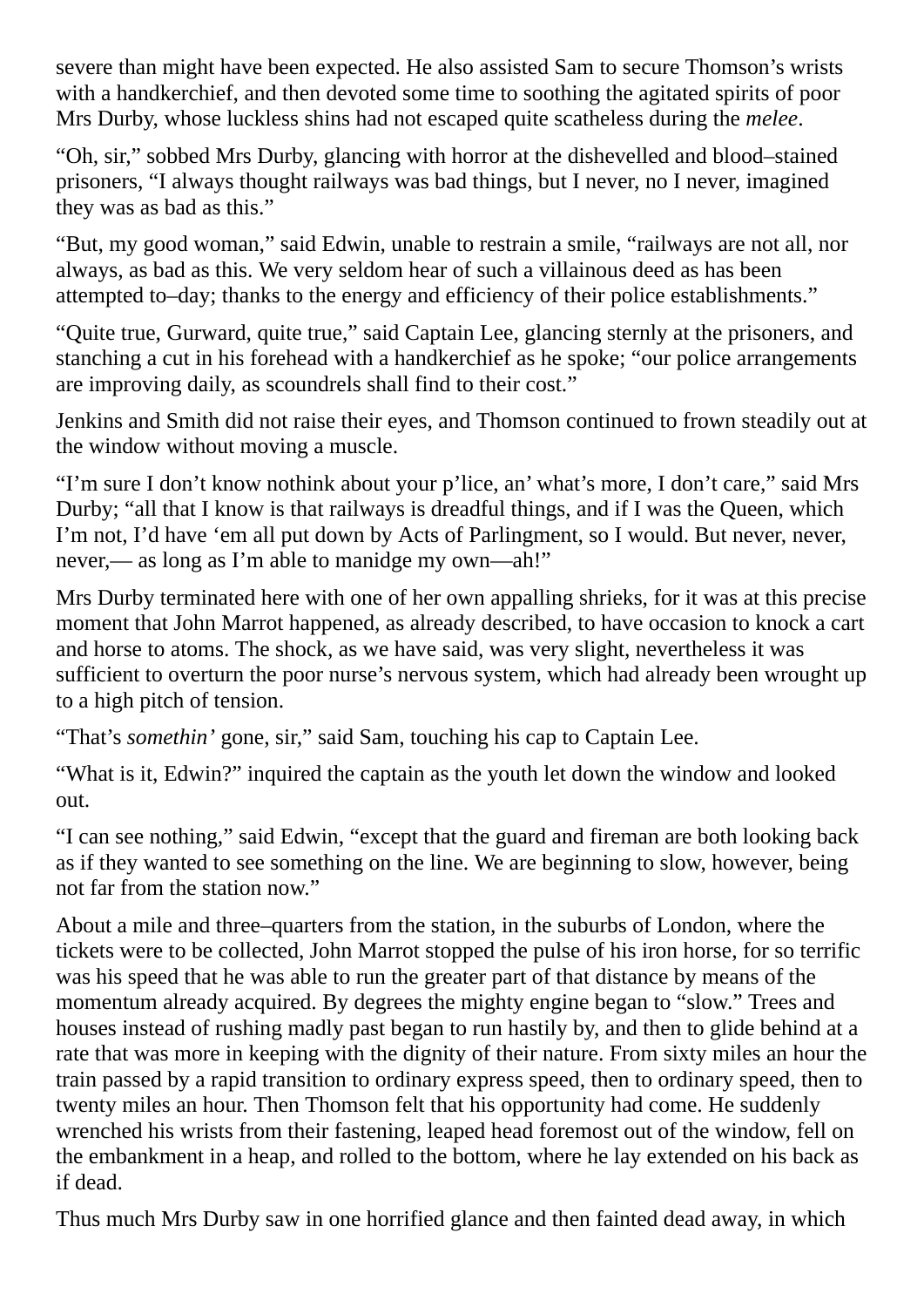condition she remained, to the great anxiety and distress of Captain Lee, until the "Flying Dutchman," after doing seventy–eight miles in one hour and a half, glided as softly up to the platform of the station in the great Metropolis as if it were a modest young train which had yet to win its spurs, instead of being a tried veteran which had done its best for many years past to annihilate space and time. But, after all, it resembled all other tried veterans in this respect.

Generally speaking, engine–drivers are little—far too little—thought of after a journey is over. Mankind is not prone to be wise or discriminating, in giving credit to whom credit is due. We "remember" waiters after having eaten a good dinner, but who, in any sense of the word, "remembers" the cook? So in like manner we think of railway porters and guards at the end of our journeys, and talk of their civility mayhap, but who thinks or talks of the driver and fireman as they lean on the rails of their iron horse, wet and weary perchance— smoke and dust and soot begrimed for certain—and calmly watch the departure of the multitudes whom they have, by the exercise of consummate coolness, skill, and courage, brought through dangers and hairbreadth escapes that they neither knew nor dreamed of?

On this particular occasion, however, the tables were turned for once. The gentlemen in the train hurried to the guard to ask what had caused the slight shock which they had felt. Joe Turner had been called aside for a moment by a clerk, so they went direct to John Marrot himself, who modestly related what had happened in a half apologetic tone, for he did not feel quite sure that he had done the best in the circumstances. His admiring audience had no doubt on the point, however.

"You're a brick, John!" exclaimed an enthusiastic commercial traveller.

"That's true," said another. "If we had more men like him, there would be fewer accidents."

"Let's give him something," whispered a third.

The suggestion was eagerly acted on. A subscription was made on the spot, and in three minutes the sum of about ten pounds was thrust into John's huge dirty hand by the enthusiastic commercial traveller. But John firmly refused to take it.

"What's to be done with it, then?" demanded the traveller, "*I* can't keep it, you know, and I'm not going to sit down here and spend half–an–hour in returning the money. If you don't take it John, I must fling it under the engine or into the furnace."

"Well," said the driver, after a moment's consideration, while he closed his hand on the money and thrust it into his breeches pocket, "I'll take it. It will help to replace the cart we smashed, if I can find the owner."

While this was going on near the engine, the robbers were being removed from their carriage to receive the due reward of their deeds. Three tall and strong–boned men had been on the platform for some time awaiting the arrival of the "Flying Dutchman." Swift though John Marrot's iron horse was, a swifter messenger had passed on the line before him. The electric spark—and a fast volatile, free–and–easy, yet faithful spark it is—had been commissioned to do a little service that day. Half–an–hour after the train had left Clatterby a detective, wholly unconnected with our friend Sharp, had called and sent a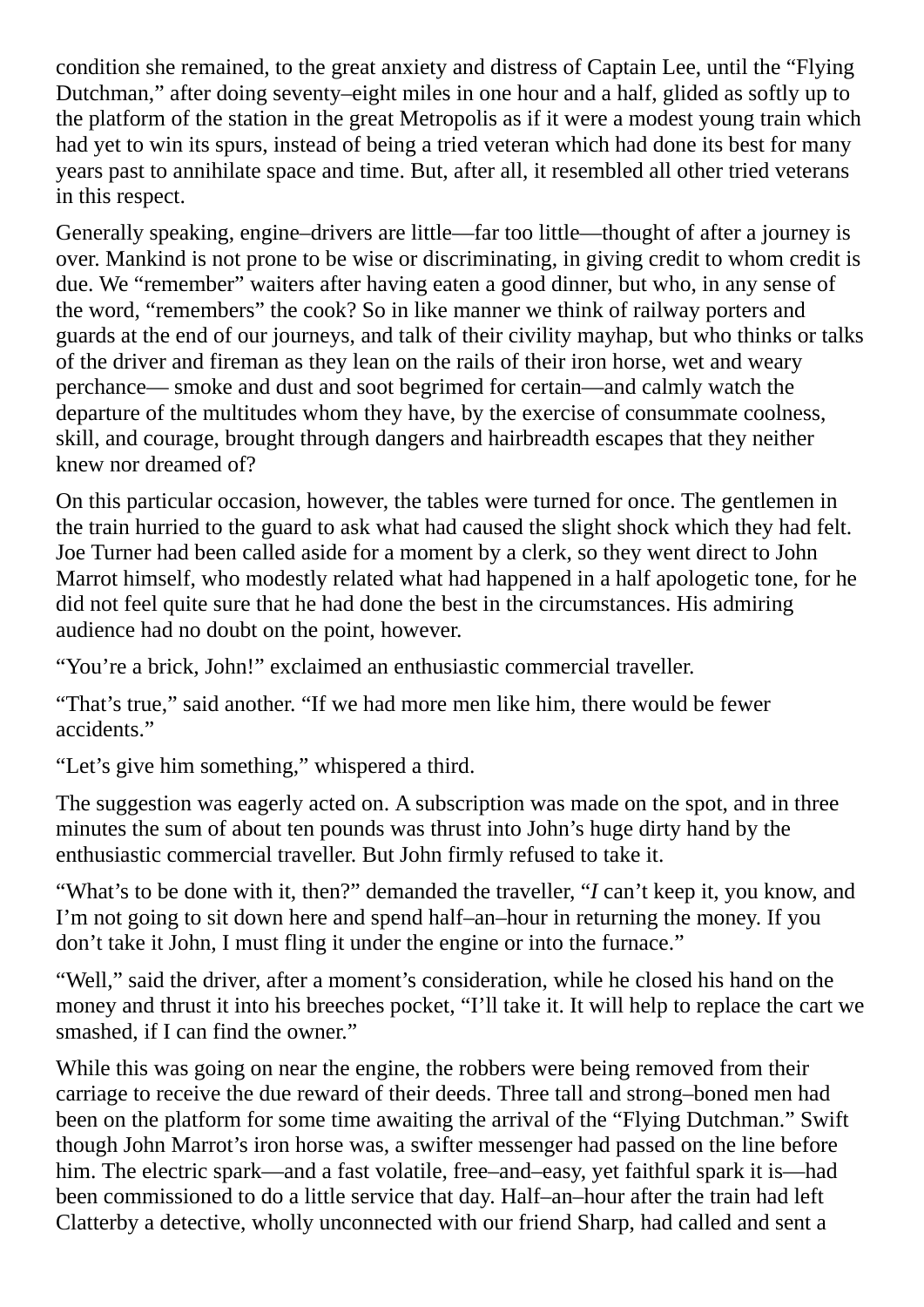message to London to have Thomson, Jenkins, and Smith apprehended, in consequence of their connexion with a case of fraud which had been traced to them. The three tall strong– boned men were there in virtue of this telegram. But, accustomed though these men were to surprising incidents, they had scarcely expected to find that the three culprits had added another to their many crimes, and that one of them had leaped out of the train and out of their clutches—in all probability out of the world altogether! Two of the strong men went off immediately in search of him, or his remains, while the other put proper manacles on Jenkins and Smith and carried them off in a cab.

Meanwhile Joe Turner saw that all the other passengers were got carefully out of the train. He was particularly polite in his attentions, however, to the "late passenger!"

"You have forgot, ma'am," he said politely, "to give up your dog–ticket."

"Dog–ticket!" exclaimed the lady, blushing; "what do you mean? I have no dog–ticket."

"Not for the little poodle dog, ma'am, that you carry under your shawl?"

The lady blushed still deeper as she admitted that she had no ticket for the dog, but said that she was quite willing to pay for it.

This having been done, her curiosity got the better of her shame at having been "caught," and she asked—

"How did you know I had a dog with me, guard?"

"Ah, ma'am," replied Joe with a smile, "we've got a remarkably sharp–sighted police force on our line, besides the telegraph. We find the telegraph very useful, I assure you, at times. The gentlemen who were removed in handcuffs a few minutes ago were *also* stopped in their little game by the telegraph, ma'am."

The guard turned away to attend to some one else, and the late passenger, blushing a still deeper scarlet to find that she was classed with criminals, hurried away to reflect, it is to be hoped, on the fact that dishonesty has no variety in character—only in degree.

When the guard left the late passenger, he found that his assistance was required to get Mrs Durby and her belongings out of the railway carriage and into a cab.

The poor nurse was in a pitiable state of mind. A railway journey had always been to her a thing of horror. The reader may therefore form some conception of what it was to her to have been thus suddenly called away from quiet suburban life to undertake not only a railway journey, but to be shut up with a gang of would–be murderers and encounter a sort of accident in addition! By the time she had reached London she had become quite incapable of connected thought. Even the precious parcel, which at first had been an object of the deepest solicitude, was forgotten; and although she had hugged it to her breast not two minutes before, she suffered it to drop under the seat as she was led from the train to the cab.

"Drive to the Clarendon," said Captain Lee, as he and Gurwood followed the nurse into the cab; "we will take care of her," he added to Edwin, "till she is better able to take care of herself."

Mrs Durby gave vent to a hysterical sob of gratitude.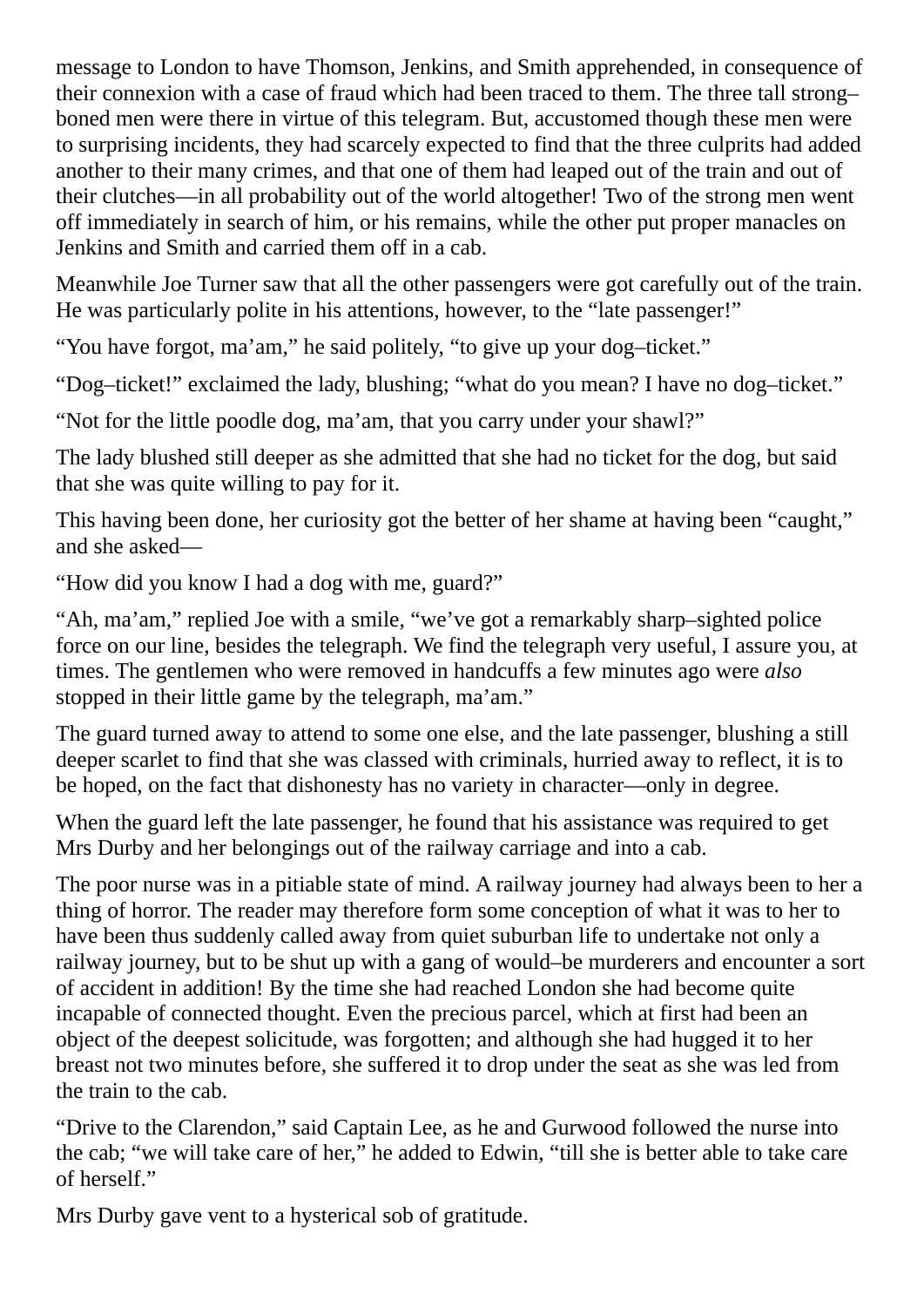Arrived at the Clarendon they alighted, the captain paid the fare, and the cab was dismissed. Just at that moment Mrs Durby became a temporary maniac. She shrieked, "Oh! my parcel!" and rushed towards the door.

The captain and waiter restrained her.

"It's in the cab!" she yelled with a fervour there was no resisting.

Edwin, comprehending the case, dashed down the steps and followed the cab; but he might as well have followed the proverbial needle in the haystack. Hundreds of cabs, carts, busses, and waggons were passing the Clarendon. He assaulted and stopped four wrong cabs, endured a deal of chaff, and finally returned to the hotel discomfited.

Thus suddenly was Mrs Durby bereft of her treasure and thrown into abject despair. While in this condition she partially unbosomed herself to Captain Lee, and, contrary to strict orders, revealed all she knew about the embarrassments of Mrs Tipps, carefully concealing, however, the nature of the contents of her lost parcel, and the real object of her journey to London.

One more paragraph in regard to this eventful trip of the "Flying Dutchman" ere we have done with the subject.

Having finished his journey, John Marrot took his iron steed to the stable. Usually his day's work terminated at Clatterby; but, owing to the horse being in need of extra rest he had to stop in London that night. And no wonder that the *Lightning* was sometimes fatigued, for even an ordinary express engine on the Grand National Trunk Railway was wont to run over 270 miles of ground in a day, at the rate of about forty–five miles an hour, and with a dead weight of 120 tons, more or less, at her tail. This she did regularly, with two "shed–days," or days of rest, in the week for cleansing and slight repairs. Such an engine was considered to do good service if it ran 250 days in the year. But the engine of the "Flying Dutchman" was more highly favoured than other engines—probably on the ground of the principle taught by the proverb, "It is the pace that kills." Its regular run was 1,544 miles in the day, and assuredly it stood in need of repose and refreshment quite as much as ordinary horses do. Its joints had become relaxed with severe labour, its bolts had been loosened, its rubbing surfaces, despite the oil poured so liberally on them by Will Garvie, had become heated. Some of them, unequally expanded, strained and twisted; its grate–bars and fire–box had become choked with "clinkers," and its tubes charged with coke.

John therefore ran it into the huge shed or stable prepared for the reception of twenty–four iron horses, and handed it over to a set of cleaners or grooms. These immediately set to work; they cleaned out its fire–box, scraped its grate–bars, tightened all its bolts and rivets, greased the moving parts, and thoroughly cleansed it, outside and in. Thus washed, cooled down, and purified, it was left to repose for five or six hours preparatory to a renewal of its giant energies on the following day.

Although we have somewhat exalted our pet locomotive of the "Flying Dutchman," justice requires us to state that goods engines are more gigantic and powerful, though they are not required to run so fast. These engines are the heavy dray–horses of the line, express engines being the racers. The latter can carry a *light load* of some seventy or ninety tons on a good roadway at the rate of fifty miles an hour or upwards. Goods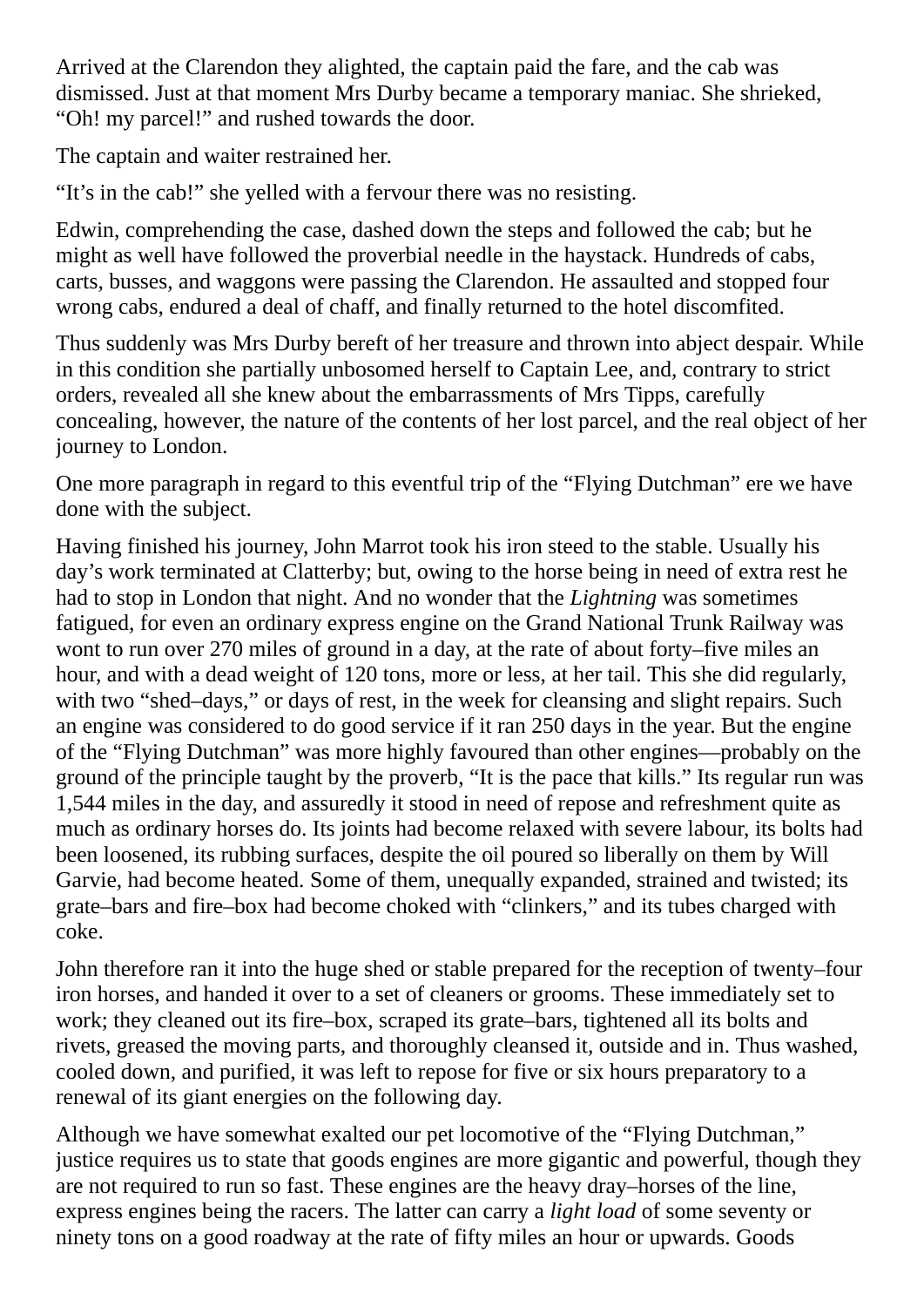engines of the most powerful class, on the other hand, run at a much slower pace, but they drag with ease a load of from 300 to 350 tons, with which they can ascend steep gradients.

But whether light or heavy, strong or weak, all of them are subject to the same laws. Though powerfully, they are delicately framed, and like man himself, appear to be incapable of perfect action without obtaining at the least one day of rest in the week.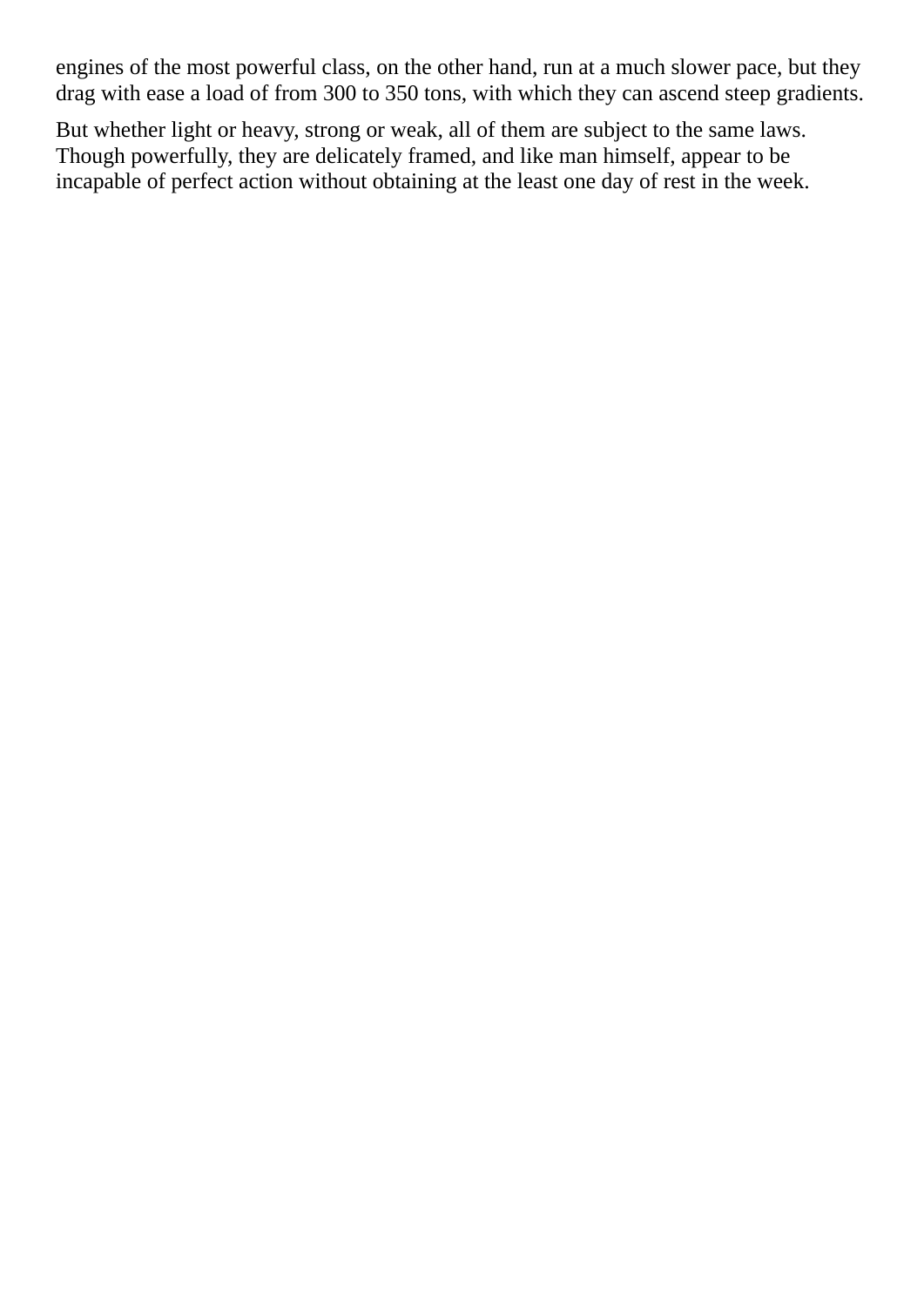## **CHAPTER FIFTEEN**

### *Treats of Mrs. Durby's Lost Parcel in Particular, and of Lost-luggage in General*

We need scarcely say that Edwin Gurwood took a good deal of trouble to find poor Mrs Durby's lost parcel. Had he known what its contents were he might perhaps have done more. As she positively asserted that she had carried it into the cab with her and had not left it in the train, immediate application was not made at the station for it, but Edwin drove her in a cab to Scotland Yard, and there introduced her to the police officials whose duty it is to take charge of articles left in cabs. Here she was asked to describe the appearance of her parcel, which she did, by saying that it was a roundish one in brown paper, fastened with a piece of string, and having the name of Durby written on it in pencil, without any address.

Not feeling quite sure however of the fidelity of the nurse's memory, Edwin then went to the station and made inquiries there, but on application to the lost–luggage office no such parcel had been deposited there. The reader may perhaps be surprised at this, as it is well– known that every train is searched by the porters on its arrival at a terminus, and all forgotten articles are conveyed at once to the lost–luggage office. In the ordinary course of things Mrs Durby's parcel would have been found and restored to her on application, but it happened that a careless porter searched the "Flying Dutchman" that day, and had failed to observe the parcel which lay in a dark corner under the seat. When the carriage therefore was shunted the parcel was left to repose in it all night as well as all next day, which happened to be Sunday.

The parcel had a longish excursion on its own account after that. The carriage in which it lay happened to be a "through one," and belonged to another company, to whose line it was accordingly forwarded on the following Monday. It reached a remote station in the west of England that night and there the parcel was discovered. It lay all night there, and next day was forwarded to the lost–luggage office of that line. Here it was examined; the various pieces of paper were unrolled one by one and the doubled–up slipper was discovered; this was examined, and the little parcel found; the name of Durby having been noted and commented on, the covering of note–paper was removed, and the match–box revealed, from the inside of which was produced the pill–box, which, when opened, disclosed to the astonished gaze of the officials an antique gold ring set with diamonds! As the name "Mrs Durby" written in pencil did not furnish a clue to the owner, the ring was given into the charge of the custodier of the lost–luggage office, and a description of it with a note of all particulars regarding it, was forwarded to the Clearing–House in London.

The lost–luggage office, we may remark in passing, was a wonderful place—a place in which a moralist might find much material for mental mastication. Here, on an extensive series of shelves, were deposited in large quantities the evidences of man's defective memory; the sad proofs of human fallibility. There were caps and comforters and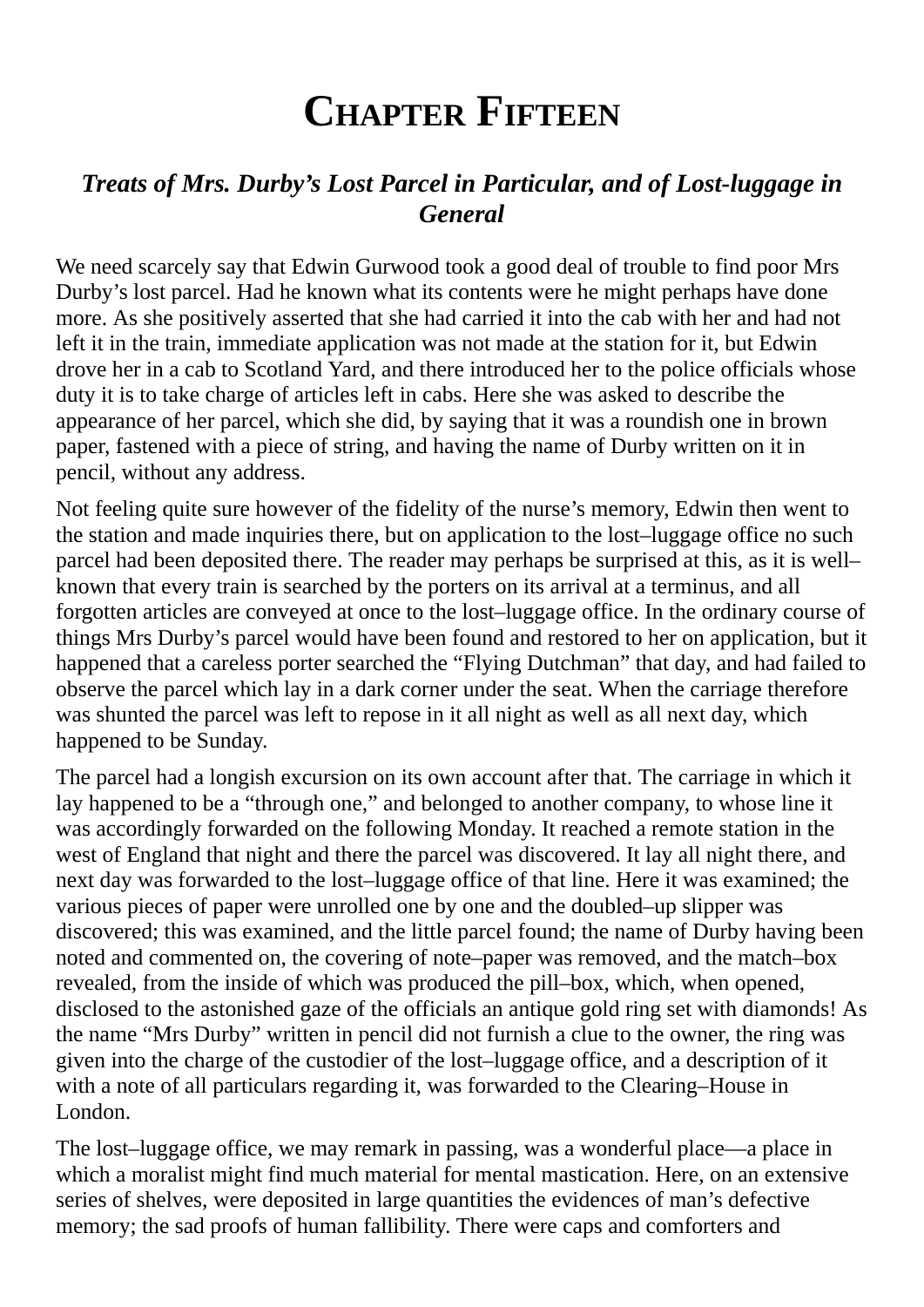travelling–bags in great abundance. There were shawls and rugs, and umbrellas and parasols, and sticks and hat–boxes in such numbers as to suggest the idea that hundreds of travellers, smitten with irresistible feelings of gratitude, had left these articles as a trifling testimony of respect to the railway company. There were carpet–bags here not only in large numbers but in great variety of form and size. Smelling–bottles, pocket– handkerchiefs, flasks, pocket–books, gun–cases, portmanteaux, books, cigar cases, etcetera, enough to have stocked a gigantic curiosity shop, and there were several articles which one could not account for having been forgotten on any other supposition than that the owners were travelling maniacs. One gentleman had left behind him a pair of leathern hunting–breeches, a soldier had forgotten his knapsack, a cripple his crutches! a Scotchman his bagpipes; but the most amazing case of all was a church door! We do not jest, reader. It is a fact that such an article was forgotten, or left or lost, on a railway, and, more amazing still, it was never claimed, but after having been advertised, and having lain in the lost goods office the appointed time, it was sold by auction with other things. Many of the articles were powerfully suggestive of definite ideas. One could not look upon those delicate kid gloves without thinking of the young bride, whose agitated soul was incapable of extending a thought to such trifles. That Mrs Gamp–like umbrella raised to mental vision, as if by magic, the despair of the stout elderly female who, arriving unexpectedly and all unprepared at her journey's end, sought to collect her scattered thoughts and belongings and launch herself out on the platform, in the firm belief that a minute's delay would insure her being carried to unknown regions far beyond her destination, and it was impossible to look at that fur travelling–cap with ear–pieces cocked knowingly on a sable muff, without thinking of the bland bald–headed old gentleman who had worn it during a night journey, and had pulled it in all ways about his head and over his eyes, and had crushed it into the cushions of his carriage in a vain endeavour to sleep, and had let it fall off and temporarily lost it and trod upon it and unintentionally sat upon it, and had finally, in the great hurry of waking suddenly on arrival, and in the intense joy of meeting with his blooming girls, flung it off, seized his hat and bag and rug, left the carriage in a whirlwind of greeting, forgot it altogether, and so lost it for ever.

"Nay, not lost," we hear some one saying; "he would surely call at the lost–luggage office on discovering his loss and regain his property."

Probably he might, but certainly he would only act like many hundreds of travellers if he were to leave his property there and never call for it at all.

True, much that finds its way to the lost–luggage office is reclaimed and restored, but it is a fact that the quantity never reclaimed is so large on almost any railway that it forms sufficient to warrant an annual sale by auction which realises some hundreds of pounds. One year's sale of lost–luggage on the Grand National Trunk Railway amounted to 500 pounds! and this was not more than an average year's sale. Every possible effort is of course made to restore lost–luggage before such a sale takes place. In the first place, everything bearing a name and address is returned at once to the owner, but of course there are multitudes of small articles which have neither name nor address. Such of these as are locked or tied up are suffered to remain for a short time in an office, where they may be readily reclaimed; but if not claimed soon they are opened, and if addresses are found inside are sent to their owners. In the event of no addresses being found they are retained for a year, then advertised for sale by public auction, and the proceeds go to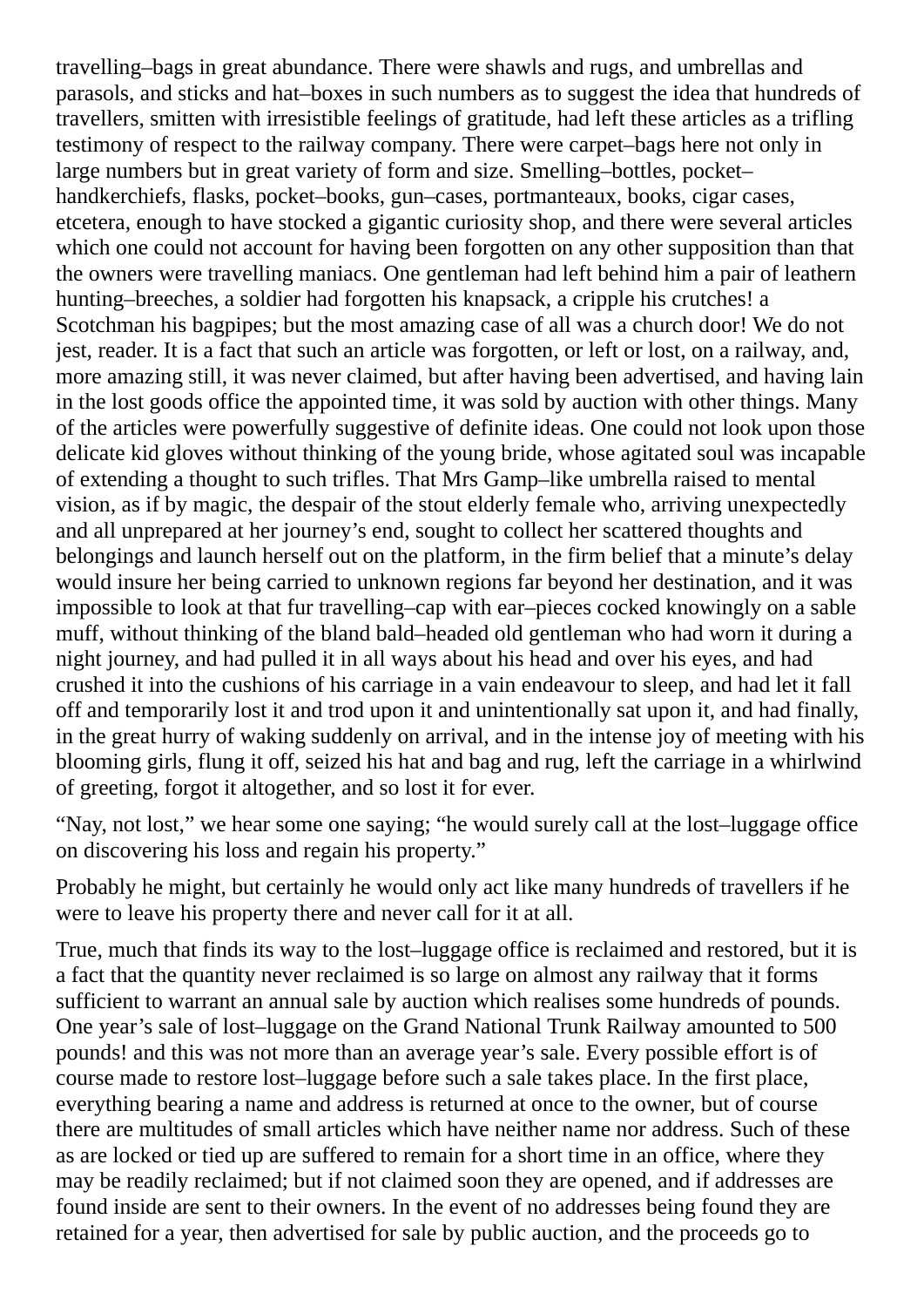reduce that large sum—perhaps 16,000 poundss or more— which the company has to pay annually as compensation for lost and damaged goods. On one railway where the lost– luggage was allowed to lie a considerable time before being examined a singular case occurred. A hat–box was opened and found to contain Bank of England notes to the amount of 65 pounds, with two letters, which led to its being restored to its owner after having lain for more than a year. The owner had been so positive that he had left the hat– box at a hotel that he had made no inquiry for it at the railway office.

A sale–catalogue of left and unclaimed property on one of our chief railways, which now lies before us, presents some curious "lots." Here are some of them: 70 walking–sticks, 30 silk umbrellas, and there are eleven similar lots, besides innumerable parasols—50 muffs and boas—a crate containing 140 billycocks and hats—24 looking–glasses—160 packets of cloth buttons—15 frying–pans and 18 ploughshares—3 butter machines—2 gas– meters, 2 shovels, and a pair of spectacles—a box of sanitary powder and a 15–horse power horizontal steam–engine! How some of these things, especially the last, could come to be lost at all, is a mystery which we have been quite unable to fathom. Of these lots the catalogue contains 404, and the sale was to occupy two days.

After having failed to obtain any information as to the missing brown paper parcel, Mrs Durby felt so overwhelmed with distress and shame that she took the whole matter into serious consideration, and, resolving to forego her visit to her brother, returned straight to Clatterby, where, in a burst of tears, she related her misadventures to Netta. It need scarcely be said that Netta did not blame her old and faithful nurse. Her disposition was of that mild sympathetic nature which induces one,—when an accident occurs, such as the breaking of a valuable piece of china,—to hasten to excuse rather than to abuse the unhappy breaker, who, in nine cases out of ten, is far more severely punished by his or her own conscience than the sin deserves! Instead, therefore, of blaming the nurse, Netta soothed her; said that it did not matter *much*; that the ring was valuable to her only as a gift from her father; that no doubt some other means of paying their debts would soon be devised; that it would have been an absolute miracle, if nurse had retained her self– possession, in the terrible circumstances, in which she had been placed, and in fact tried so earnestly and touchingly to comfort her, that she unintentionally heaped coals of intensest fire on the poor woman's head, and caused Mrs Durby not only to blame herself more than ever, but to throw her arms round Netta's neck, and all but fall down on her knees and worship her.

Thereafter the subject was dismissed, and in a short time almost forgotten.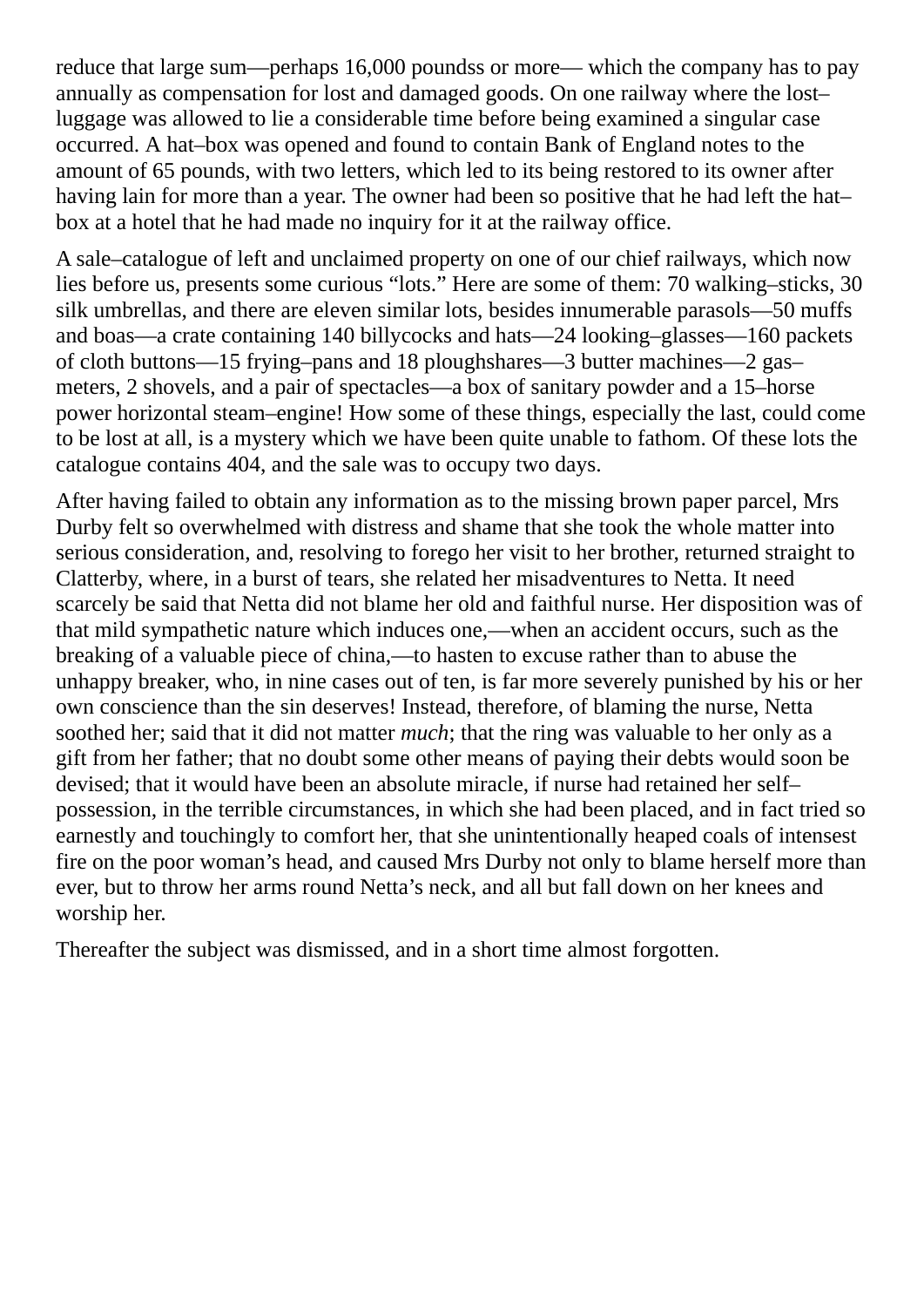### **CHAPTER SIXTEEN**

#### *Describes Engineering Difficulties, a Perplexing Case, and a Harmonious Meeting*

Captain Lee's object in visiting London was twofold. He went there primarily to attend the half–yearly general meeting of the Grand National Trunk Railway, and secondarily, to accompany his friend Edwin Gurwood to the Railway Clearing–House, in which establishment he had been fortunate enough to secure for him a situation.

The various circumstances which contributed to the bringing about of an intimacy between Captain Lee and young Gurwood are partly known to the reader. It was natural that the captain should feel some sort of regard for one who had twice shown himself so ready to spring to his assistance in the hour of danger; but that which weighed still more strongly with the old sailor—who had been a strict disciplinarian and loved a zealous man —was the energy, with which Edwin threw himself into the work of the department of the railway, in which he had first been placed. Perhaps if the captain had known the motives and the hopes which actuated the youth he might have regarded him with very different feelings! We know not—and it matters little now.

As a clerk in the Engineers' office, Edwin had, in a few weeks, evinced so much talent and aptitude for the work as to fill his patron's heart with delight. He possessed that valuable quality which induces a man— in Scripture language—to look not only on his own things but on the things of others. He was not satisfied with doing his own work thoroughly, but became so inquisitive as to the work of his companions in the office that he acquired in a short time as much knowledge as some of these companions had acquired in several years.

The engineer's department of a railway is one which involves some of the most important operations connected with the line. But indeed the same may be said of all the departments —passenger, goods, locomotive, and police, each of which is independent, yet connected. They are separate wheels, as it were, which work harmoniously together in one grand system, and the gentlemen at the head of these departments must be men of experience; of acknowledged talent and power, each supreme in his own department, but all subject to the general manager.

The engineer–in–chief, who was Edwin Gurwood's superior, had charge of the entire railway, which was something over one thousand miles in extent. This vast line was divided into four divisions—namely, the northern, southern, western, and eastern; each division being under the superintendence of a resident engineer, who was, of course, subject to the engineer–in–chief. Each division was about 250 miles long, and was subdivided into districts varying from thirty to seventy miles. These were under the charge of inspectors, whose duty it was to travel constantly over their lengths—almost daily partly on foot and partly by train, to see that the line was kept in perfect working order. The travelling inspectors had under them a large body of "surface–men" or "plate–layers," men whose duty it was to perform the actual work of keeping the line in order. They worked in squads of four or five—each squad having a foreman or gaffer, who was held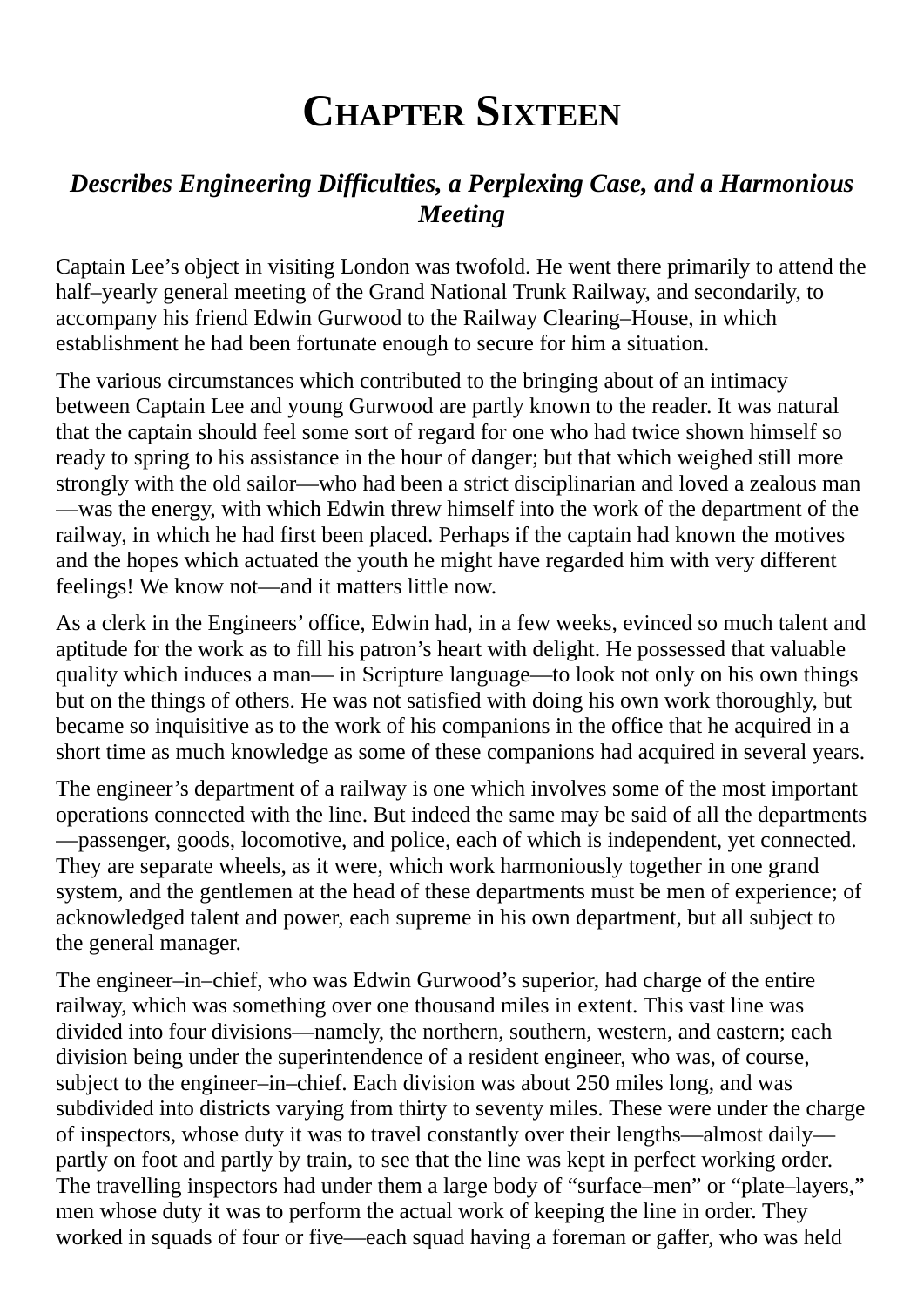responsible for the particular small portion of the line that he and his squad had to attend to. The average number of surface–men was about two to the mile—so that the entire staff of these men on the line numbered over two thousand. Their business was to go over the entire line twice a day, drive tight the wooden "keys" which held the rails in their chairs, lift and re–lay broken or worn–out rails and chairs, raise or depress sleepers wherever these required alteration, so as to make the line level, and, generally, to keep in thorough repair the "permanent way." Again, each of the four divisions had an inspector of signals and an inspector of buildings, the former being responsible for the perfect working order of all signals, and the latter, who had a few masons, joiners, slaters, blacksmiths, and others under him, having charge of all the stations, sheds, and other buildings on the line. Every month each division engineer sent in to the head office a statement of material used, and of work done; also a requisition for material required for future use.

From all this it can easily be understood that Edwin had a fair opportunity of finding scope for his talents; and he had indeed already begun to attract notice as an able, energetic fellow, when Captain Lee, as we have said, procured for him an appointment in the Clearing–House. On the occasion of the change being made, he invited his young friend to spend a few days at his residence in Clatterby, and thereafter, as we have seen, they travelled together to London.

It need scarcely be said that Edwin did not neglect this golden opportunity to try to win the heart of Emma. Whether he had succeeded or not he could not tell, but he unquestionably received a strong additional impulse in his good resolves—to achieve for himself a position and a wife!

"Gurwood," said Captain Lee, after Mrs Durby had taken her departure, "I want you to aid me in a little difficulty I have about our mutual friend, Mrs Tipps. She is ridiculously determined not to accept of assistance from me, and I find from that excellent nurse that they are actually up to the lips in poverty—in fact, on the point of going down. I think from what she said, or, rather from what she didn't say, but hinted, that her errand to London had something to do with their poverty, but I can't make it out. Now, I have made up my mind to help them whether they will or no, and the question I wish to lay before you is,—how is the thing to be done? Come, you have had some experience of engineering, and ought to be able to cope with difficulties."

"True," replied Edwin, with a smile, "but to bend a woman's will surpasses any man's powers of engineering!"

"Come, sir," said the captain, "that is a most ungallant speech from one so young. You deserve to die an old bachelor. However, I ask you not to exercise your skill in bending a woman's will, but in bridging over this difficulty—this Chat Moss, to speak professionally."

"Could you not procure for my friend, Joseph Tipps, a more lucrative appointment?" said Edwin eagerly, as the idea flashed upon him.

The captain shook his head.

"Won't do, sir; I have thought of that; but, in the first place, I have not such an appointment to give him at present; in the second place, if I had, he could not draw his salary in advance, and money is wanted immediately; and, in the third place, he would not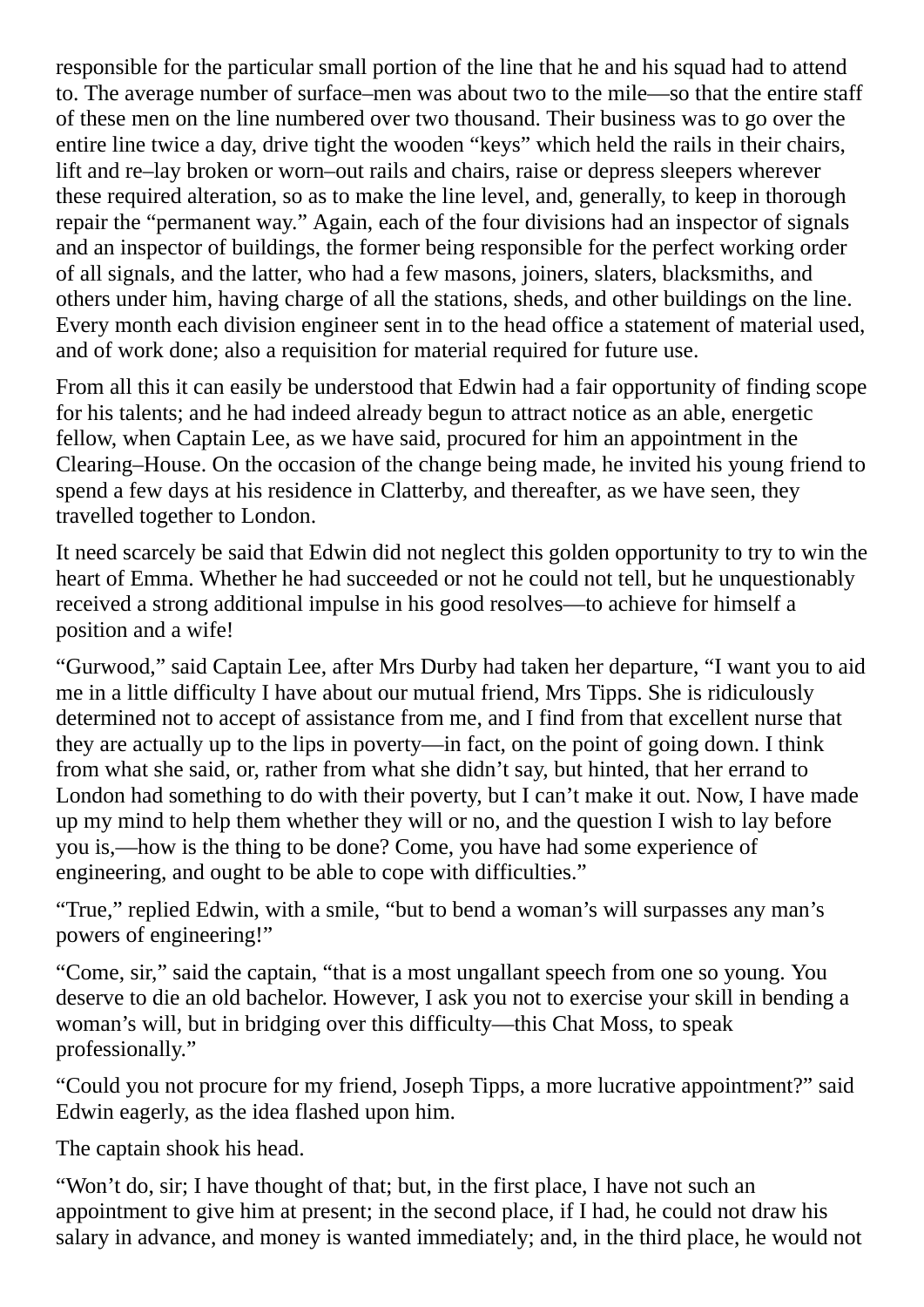if he had it be able to spare enough out of any ordinary clerk's salary, because the debts due by Mrs Tipps amount to fifty pounds—so Mrs Durby said."

"It is indeed perplexing," said Edwin. "Would it not be a good plan to send them a cheque anonymously?"

Again the captain shook his head.

"Wouldn't do. The old lady would guess who sent it at once. Come, I will leave it to you to devise a plan. Never could form a plan all my life, and have no time just now, as I'm going off to the meeting in ten minutes. I constitute you my agent in this matter, Gurwood. You know all the circumstances of the case, and also about my bet of five hundred pounds with the late Captain Tipps. Your fee, if you succeed, shall be my unending gratitude. There, I give you *carte–blanche* to do as you please—only see that you don't fail."

Saying this, the captain put on his hat and went out, leaving Edwin much amused and not a little perplexed. He was not the man, however, to let difficulties stand in his way unassailed. He gave the subject half–an–hour's consideration, after which he formed a plan and immediately went out to put it into execution.

Meanwhile Captain Lee went to the head offices of the Grand National Trunk Railway, and entered the large room, where the directors and shareholders of the Company were already assembled in considerable numbers to hold a half–yearly general meeting.

It was quite a treat to see the cordial way in which the captain was received by such of his brother directors as sat near him, and, when he had wiped his bald head and put on his spectacles, and calmly looked round the hall, his bland visage appeared to act the part of a reflector, for, wherever his eyes were turned, there sunshine appeared to glow. In fact several of the highly sympathetic people present—of whom there are always a few in every mixed meeting—unconsciously smiled and nodded as his eye passed over their locality, even although they were personal strangers to him.

Very various are the feelings which actuate the directors and shareholders of different railways at these half–yearly gatherings. Doubtless some directors go to the place of meeting with the feelings of men who go to execution, and the shareholders go with the feelings of executioners, if not worse; while other directors and shareholders unquestionably go to hold something like a feast of reason and a flow of soul.

The half–yearly meeting we write of was imbued with the latter spirit. Wisdom and conscientious care had steered the ship and swayed the councils of the Grand National Trunk Railway, so that things were in what the captain called a highly flourishing condition. One consequence was, that the directors wore no defensive armour, and the shareholders came to the ground without offensive weapons.

Sir Cummit Strong having taken the chair, the secretary read the advertisement convening the meeting.

The chairman, who was a tall, broad–browed, and large–mouthed man, just such an one as might be expected to become a railway king, then rose, and, after making a few preliminary observations in reference to the report, which was assumed to have been read, moved, "that the said report and statement of accounts be received and adopted."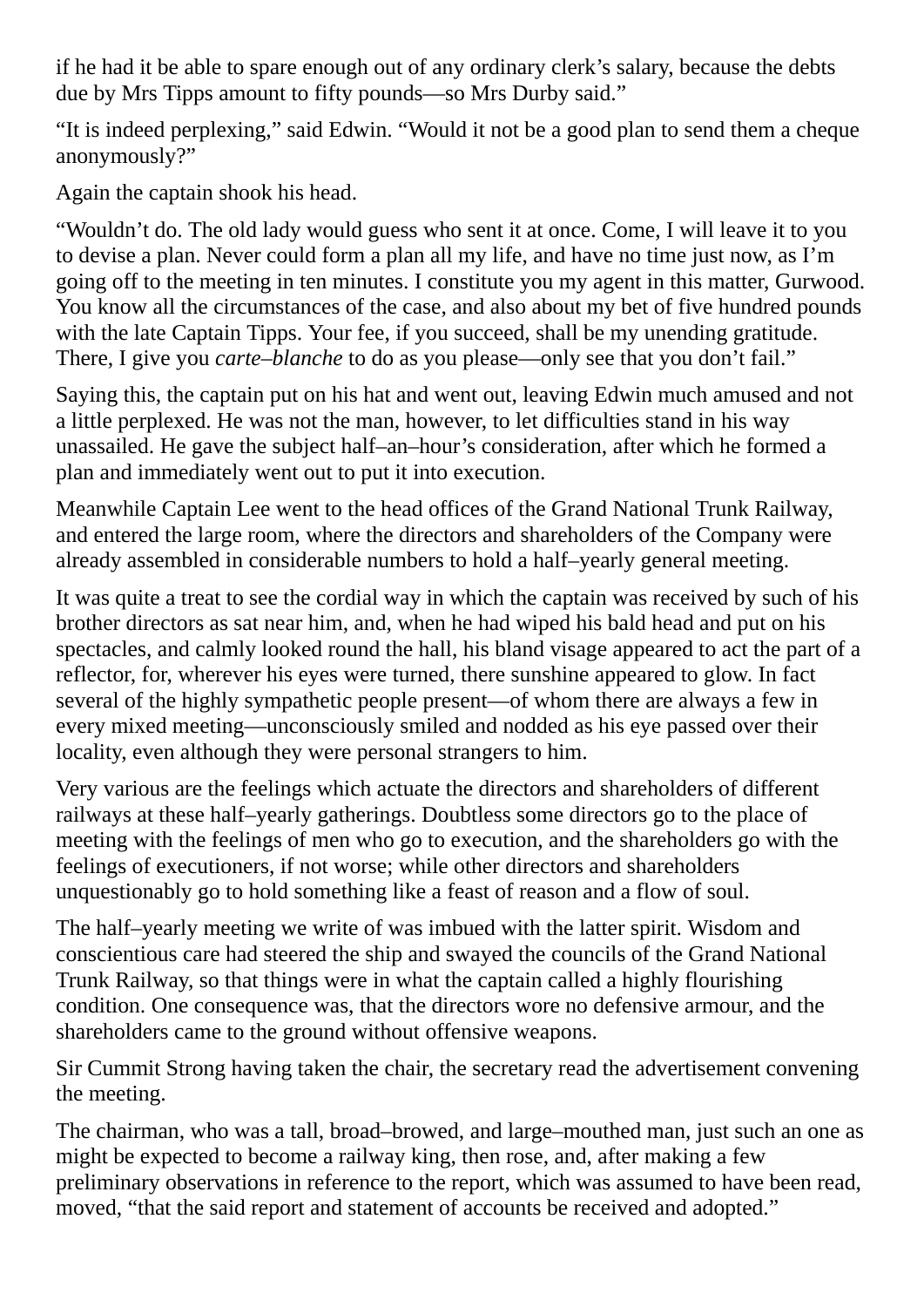"He–ar, he–ar!" exclaimed a big vulgar man, with an oily fat face and a strong voice, who was a confirmed toady.

"I am quite sure," the chairman continued, "that I have the sympathy of all in this meeting when I say that the half–year which has just come to a close has been one of almost unmixed success—"

"He–ar, he–ar!" from the toady.

"And," continued the chairman, with pointed emphasis, and a glance at the toady, which was meant to indicate that he had put in his oar too soon, but which the toady construed into a look of gratitude—"*and* of very great satisfaction to those whom you have appointed to the conducting of your affairs."

"He–ar, he–ar!"

Captain Lee, who sat immediately behind the toady and felt his fingers and toes tingling, lost a good deal of what followed, in consequence of falling into a speculative reverie, as to what might be the legal consequences, if he were to put his own hat on the toady's head, and crush it down over his eyes and mouth.

"Gentlemen," continued the chairman, "there are three points on which we have reason to congratulate ourselves to–day, namely, the safety, the efficiency, and the economy with which our railway has been worked. As regards the first, I find that ten millions of journeys have been performed on our line during the half–year with hardly a detention, with very few late trains, at high speeds, and with only one accident, which was a comparatively slight one, and was unattended with loss of life or serious damage to any one."

"He–ar, he–ar!" from the toady.

At this point a wag in the distance got up and suggested, in a very weak voice, that if the toady would say, "he–ar, he–ar!" less frequently, perhaps they would "he–ar" much better —a suggestion which was received with a burst of laughter and a round of applause. It effectually quelled the toady and rendered him innocuous for a considerable time.

"Now," resumed the chairman, "some people appear to think that it is an easy thing to work a railway in safety, but I can assure you that such is not the case. Intelligence, care, foresight, and the strictest discipline, are necessary to secure this result; and, remember, we have not the advantage of anything so powerful as military discipline to help us. We have nothing to appeal to save the hopes and fears of our staff; and we feel it to be our great difficulty, as it is our principal duty, to be most careful in the selection of the thousands of men who, in their various positions and vocations, have to be employed in the conduct of your enterprise.

"I know well," continued Sir Cummit Strong, "how men shudder when statistics are mentioned in their ears! Nevertheless, I shall venture to give you a few statistics that will, I am quite sure, prove interesting—all the more so that the figures which I quote apply to several other railways—and, therefore, will serve to give those of you who may chance to be unlearned on railway matters, some idea of the vast influence which railways have on our land.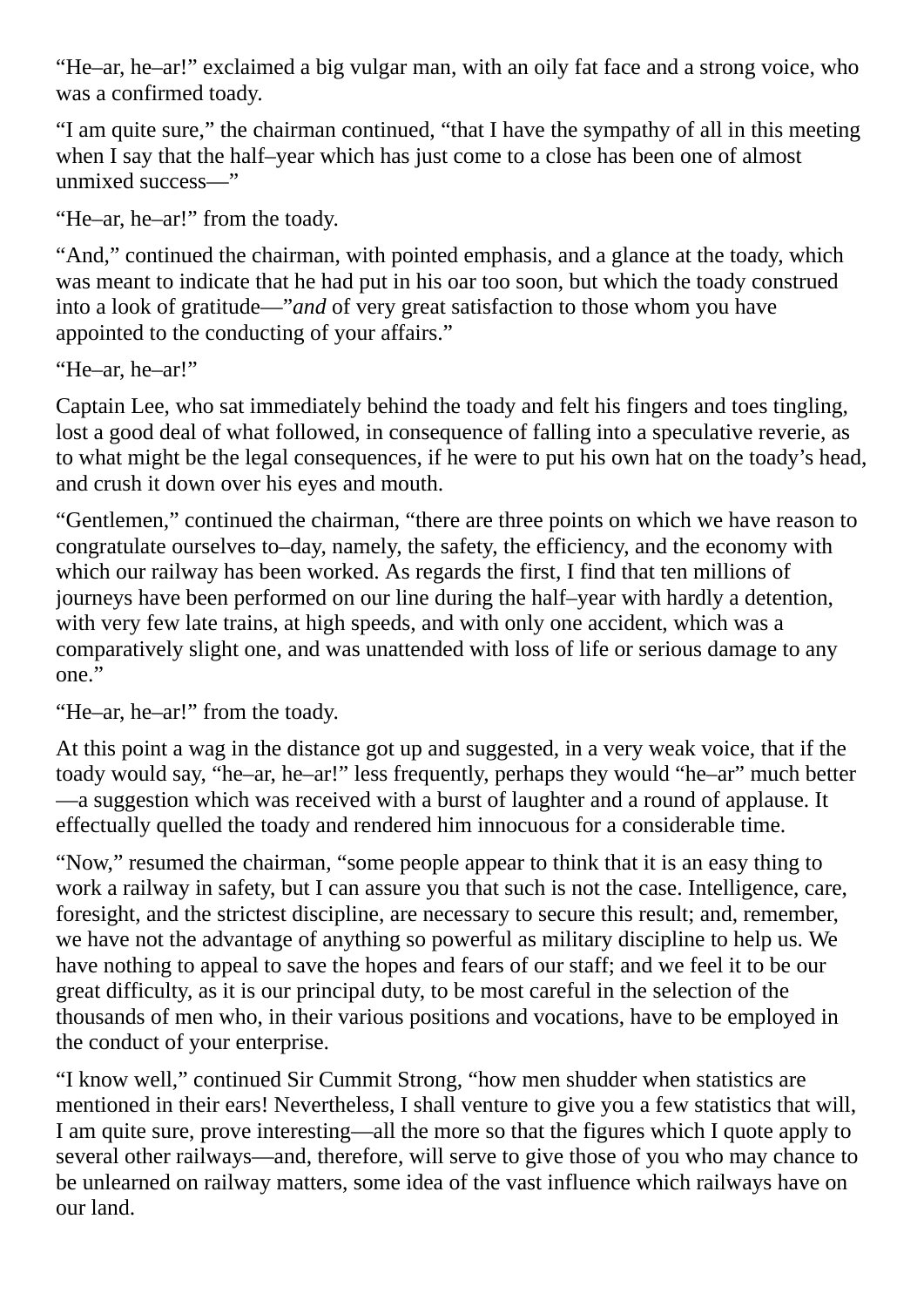"We run on this railway (I use round numbers) about 700 trains a day. In addition to which we have spare engines and empty trains, which perhaps ought to be added to the number given. Now, just consider for a moment the operations which have to be performed daily in the ordinary working and running of your passenger traffic. These 700 trains stop about 5000 times in the twenty–four hours, and of course they start the same number of times. The empty trains and engines have also to stop and start. We have on the line upwards of 1000 signals, including the telegraphic signals and auxiliaries. Those signals have to be raised and lowered 10,000 times in the twenty–four hours. There are on our line 1700 pairs of points, which have to be opened and shut, to be cleaned, oiled, and attended to, above 5000 times in the day. In addition to all this there are the operations of shunting, carriage–examining, greasing, and other things in connexion with trains which involve operations amounting to nearly 6000 in number. So that— apart from repairs to the line and to vehicles—there are above 30,000 individual operations which have to be performed every twenty–four hours in the conduct of this enormous passenger traffic.

"All this information I have obtained from our able and excellent passenger– superintendent, than whom there is not a more important officer in the Company's service, unless, indeed," (here the chairman turned with a smile and a slight bow to the gentlemen who sat on his right hand) "I may except the general manager and secretary.

"Well, now, gentlemen, I put it to you, is it surprising that the 6000 men who have to perform these 30,000 operations in the day—amounting to the vast total of ten millions of operations in the year—is it surprising, I say, that these 6000 men should now and then fall into some error of judgment, or make some mistake, or even be guilty of some negligence? Is it not, on the contrary, most surprising that accidents are not far more numerous; and does it not seem almost miraculous that where duties are so severe, the demands made by the public so great— speed, punctuality, numberless trains by day and night—there should be only one accident to report this half–year, while last half–year there were no accidents at all? And does it not seem hard that the public should insist that we shall be absolutely infallible, and, when the slightest mistake occurs, should haul us into court and punish us with demands for compensation for accidents which no human ingenuity or foresight could prevent?

"Before leaving this subject allow me to direct your attention to the fogs which occurred this half–year. There were thirty days in which during a part, if not the whole, of the twenty–four hours we had out our fog–signal men; that is to say, an additional staff of 300 men, each with his flag and detonating signals, placed within sight, or within sound of one another, to assist the ordinary signalmen in the safe conduct of the traffic. During these fogs the omnibuses had to be withdrawn from the roads, the steamers had to be moored on the river, and the traffic on the streets was almost at a standstill, nevertheless we carried through the fog, in and out of London, above one million six hundred thousand passengers *without accident*!"

The "hear, hear," which burst from the audience at this point might have satisfied even the toady himself!

"And yet," continued the chairman, with emphasis, "if a single mishap had occurred owing to the mistake of any of our half–blinded men, we should probably have been let in for compensation to the extent perhaps of 20,000 pounds! Is this fair? If it be so, then one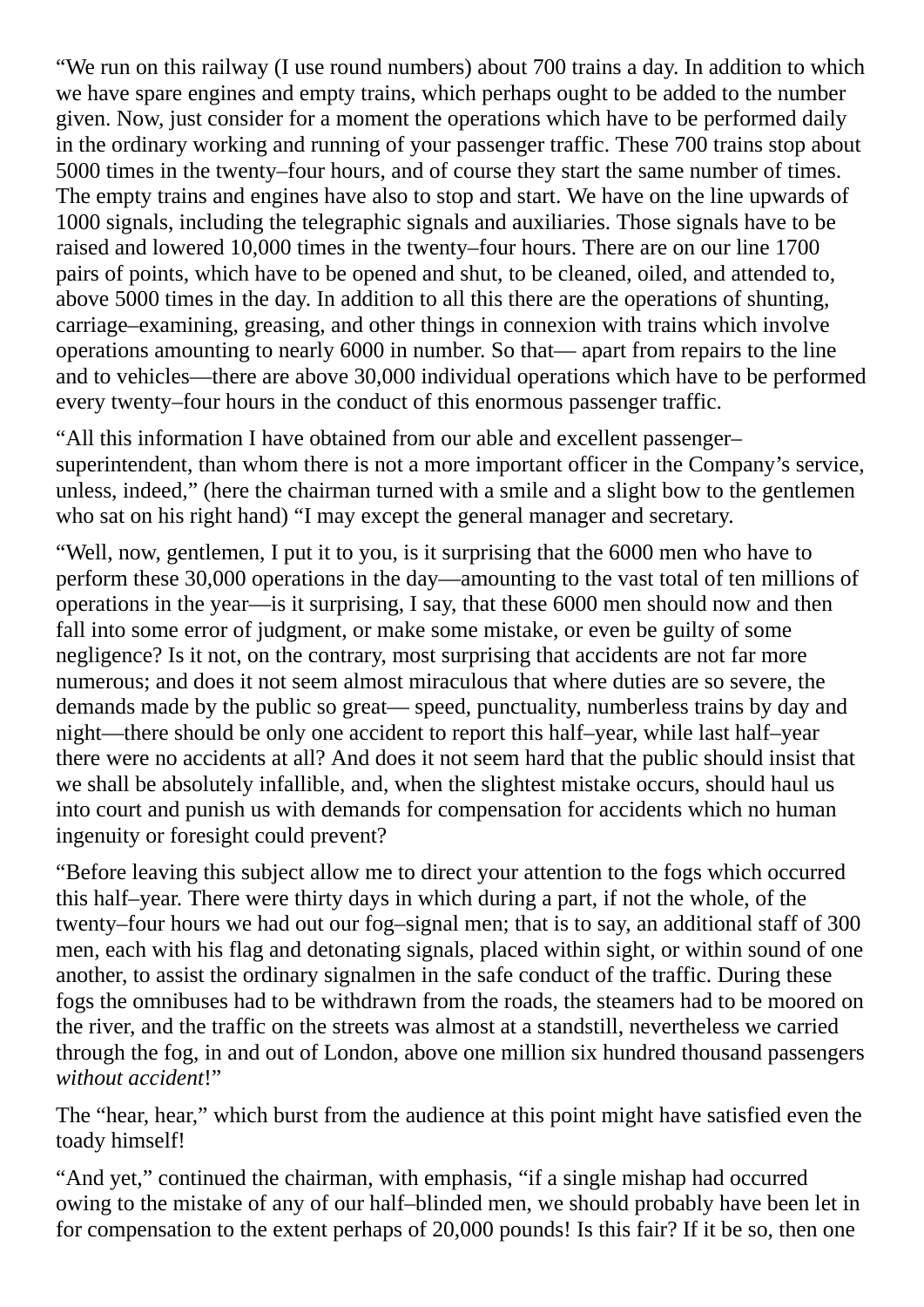may be tempted to ask why does not the same `sauce' suit shipowners, many of whom are notorious for sending to sea unseaworthy craft, and who consign above one thousand human beings to an untimely grave *every year* without being punished in any way or being asked for a farthing of compensation?

"I have already said so much on this point gentlemen, that I shall make but a few remarks on the other two subjects. Well, then, as to efficiency. Our carrying ten millions of passengers in safety and comfort is one proof of that—and, I may remark in passing, that our receipts for the conveyance of these ten millions amounts to nearly half a million of money. Another proof of our efficiency lies in the fact that all the compensation we have had to pay for loss or detention of luggage has been only 100 pounds. Then as to goods. For merchandise carried we have received about 150,000 pounds, and the total compensation for the half–year amounts to only about 660 pounds. Surely I may say with truth that such facts speak to the regularity and efficiency of your service.

"If the public only knew the anxiety and care with which its interests are looked after both by night and by day by our excellent passenger and goods–managers they would perhaps present each of these gentlemen with a testimonial piece of plate, and would for evermore lay aside that wicked and ungrateful idea that railway companies are `fair game,' to be plundered by every one who receives, or fancies he has received, the slightest possible amount of damage to limb or property. Railway companies are not perfect any more than other companies. There are certain faults, it may be, and weak points, which all of us deplore, and which are being remedied as fast as experience and the progress of human knowledge will admit, but I hold, gentlemen, that the management of railway companies is above the average management of many other companies. We have much more work more dangerous work—to do than other companies, and we do it with much less proportional loss to life, limb, and property."

"He–ar, he–ar!" burst from the toady in spite of his recent rebuke; but as it was drowned in a round of hearty applause no one was the wiser or the worse of his note of approval.

"When I think," continued the chairman, "of the condition this country was in before the days of railways—which probably most of those present remember—the ingratitude of the public seems to me utterly unaccountable. I can only understand it on the supposition that they have somehow obtained false notions as to the great value of railways and the great blessing they are to the community.

"Why, our goods–manager informs me that there is a certain noble lord, whom of course I may not name in public, who has a farm at a considerable distance out of town. He has a fancy that the milk and cream produced on his own farm is better than Metropolitan milk and cream—(laughter). He therefore resolves to have fresh milk and cream sent in from his farm every morning, and asks us to carry it for him. We agree; but he further insists that the milk and cream shall be delivered at his residence punctually at nine a.m. To this we also agree, because the thing can be done; yet it is sharp practice, for it is only by the train arriving at its time, punctually to a minute, and by our horse and van being in readiness to start the instant it is loaded, that the thing can be accomplished. Now, gentlemen, it is owing to the extreme care and vigorous superintendence of our goods—I had almost said our good–manager that that noble lord has never missed his milk or cream one morning during the last six months. And the same punctuality attends the milk–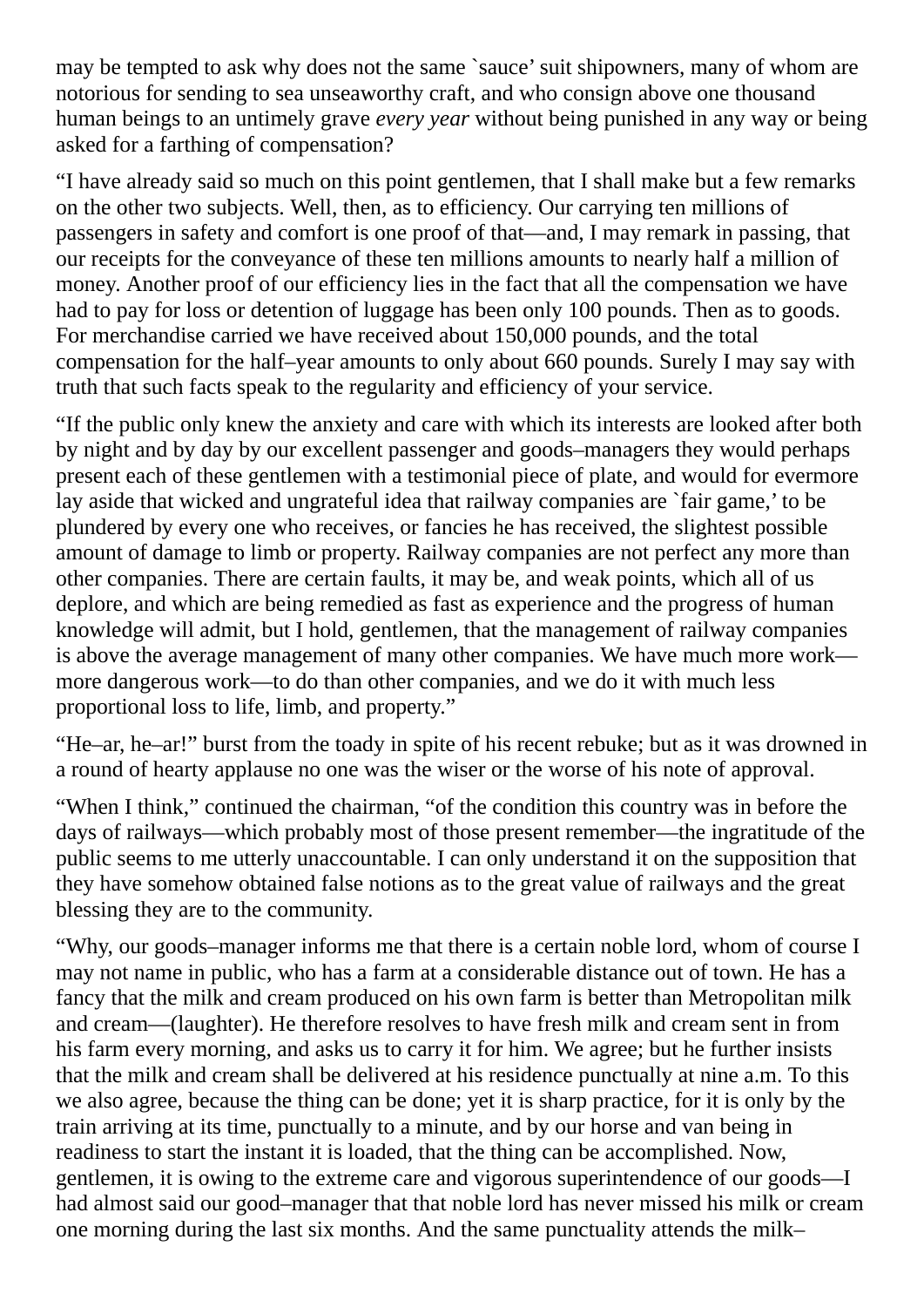delivery of `Brown, Jones, and Robinson,' for railways, as a rule, are no respecters of persons. Should not this, I ask, infuse a little of the milk of human kindness into the public heart in reference to railways?

"Then, consider other advantages. In days not long gone by a few coaches carried a few hundreds of the more daring among our population over the land at a high cost and at the truly awful rate of ten miles an hour. In some cases the break–neck speed of twelve was attained. Most people preferred to remain at home rather than encounter the fatigues, risks, and expense of travelling. What are the facts now? Above three hundred millions of separate journeys are undertaken by rail in the United Kingdom in one year. Our sportsmen can breakfast in London on the 11th of August, sup the same night in Scotland, and be out on the moors on the morning of the 12th. On any afternoon any lady in England may be charmed with Sir Walter Scott's `Lady of the Lake,' and, if so minded, she may be a lady on the veritable lake itself before next evening! Our navvies now travel for next to nothing in luxurious ease at thirty miles an hour, and our very beggars scorn to walk when they can travel at one penny a mile. But all this is nothing compared with our enormous increase of goods traffic throughout the kingdom. I have not time, nor is this the place, to enlarge on such a subject, but a pretty good commentary on it exists in the simple fact that on your line alone, which is not, as you know, the largest of the railways of this land, the receipts for goods, minerals, and live–stock carried amounted to 500,000 pounds in the last half–year, as you will see from the report.

"There is one point to which I would now direct your attention—namely, the great facilities which we give to residential and season–ticket holders. I think it a wise and just course to afford the public such facilities, because it tends to produce a permanent source of traffic by tempting men, who would otherwise be content to live within walking or 'bus distance of their offices, to go down into the country and build villas there, and if you extend that sort of arrangement largely, you cause villages at last to grow into towns, and towns to spread out with population and with manufactures. I regard our course of action in regard to season–tickets, therefore, as a sowing of the seed of permanent and enduring income. The receipts from this source alone, I am happy to say, amounts to 84,000 pounds."

Captain Lee's spirit had, at the bare mention of season–tickets, gone careering down the line to Clatterby, in the beautiful suburbs of which he had the most charming little villa imaginable, but he was abruptly recalled by a "he–ar, he–ar," from the toady, who was gradually becoming himself again, and a round of applause from the audience, in which, having an amiable tendency to follow suit, he joined.

After this the chairman expatiated at some length on the economical working of the line and on various other subjects of great importance to the shareholders, but of little interest to the general reader; we will therefore pass them all by and terminate our report of this meeting with the chairman's concluding remark, which was, that, out of the free revenue, after deduction of the dividends payable on guaranteed and preference stocks and other fixed charges, the directors recommended the payment of a dividend on the ordinary stock of six and a half per cent.

It need scarcely be said that this latter statement was received with hearty applause and with an irrepressible "he–ar, he–ar!" from the toady, which was not only tolerated by the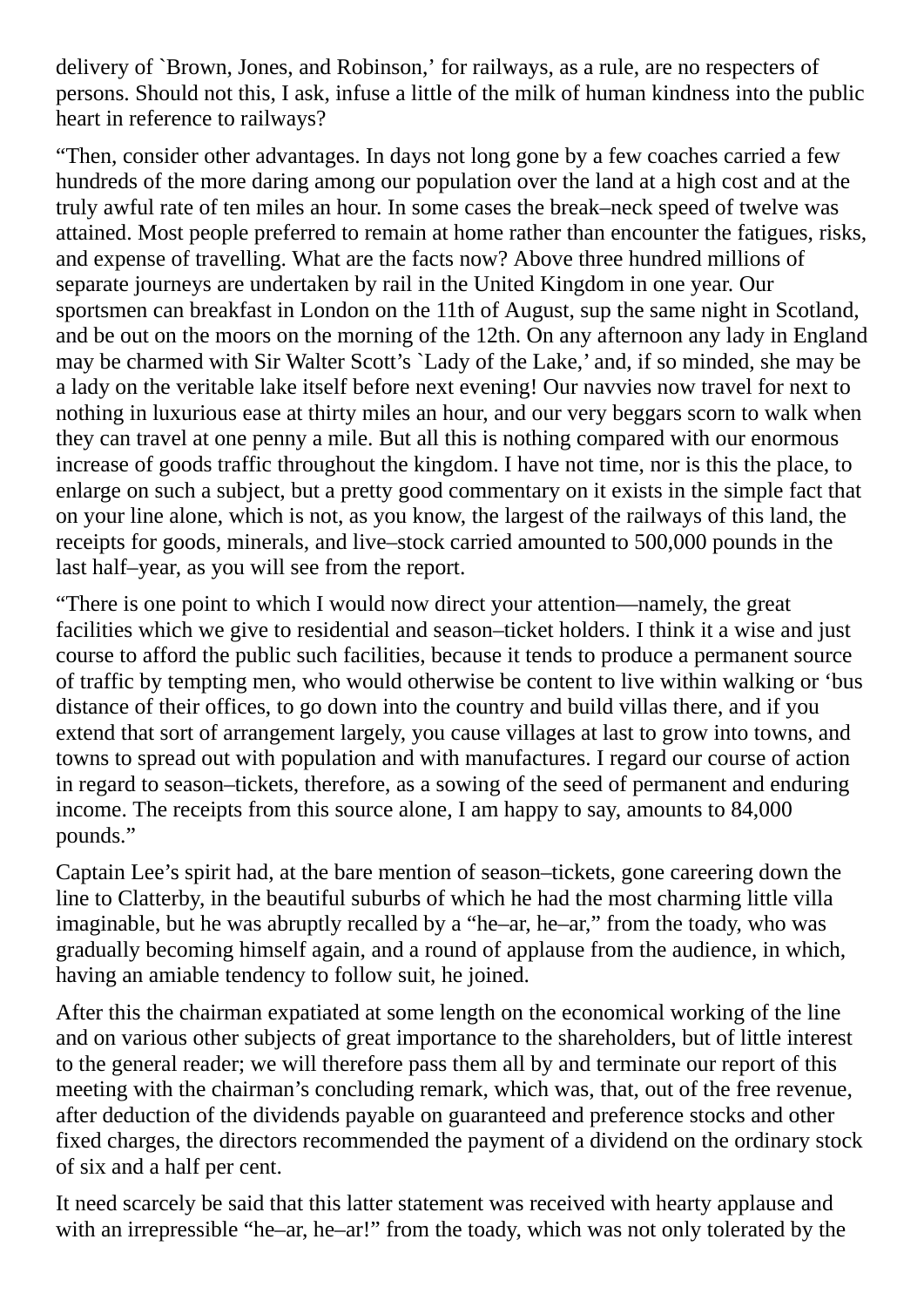meeting, but echoed by the wag in the distance, who, though his words that day had been few, had done the shareholders good service nevertheless, inasmuch as he had quelled, to some extent the propensities of a self–sufficient "bore."

Lest the reader should regard us as a statistical bore, we shall bring this chapter to a close.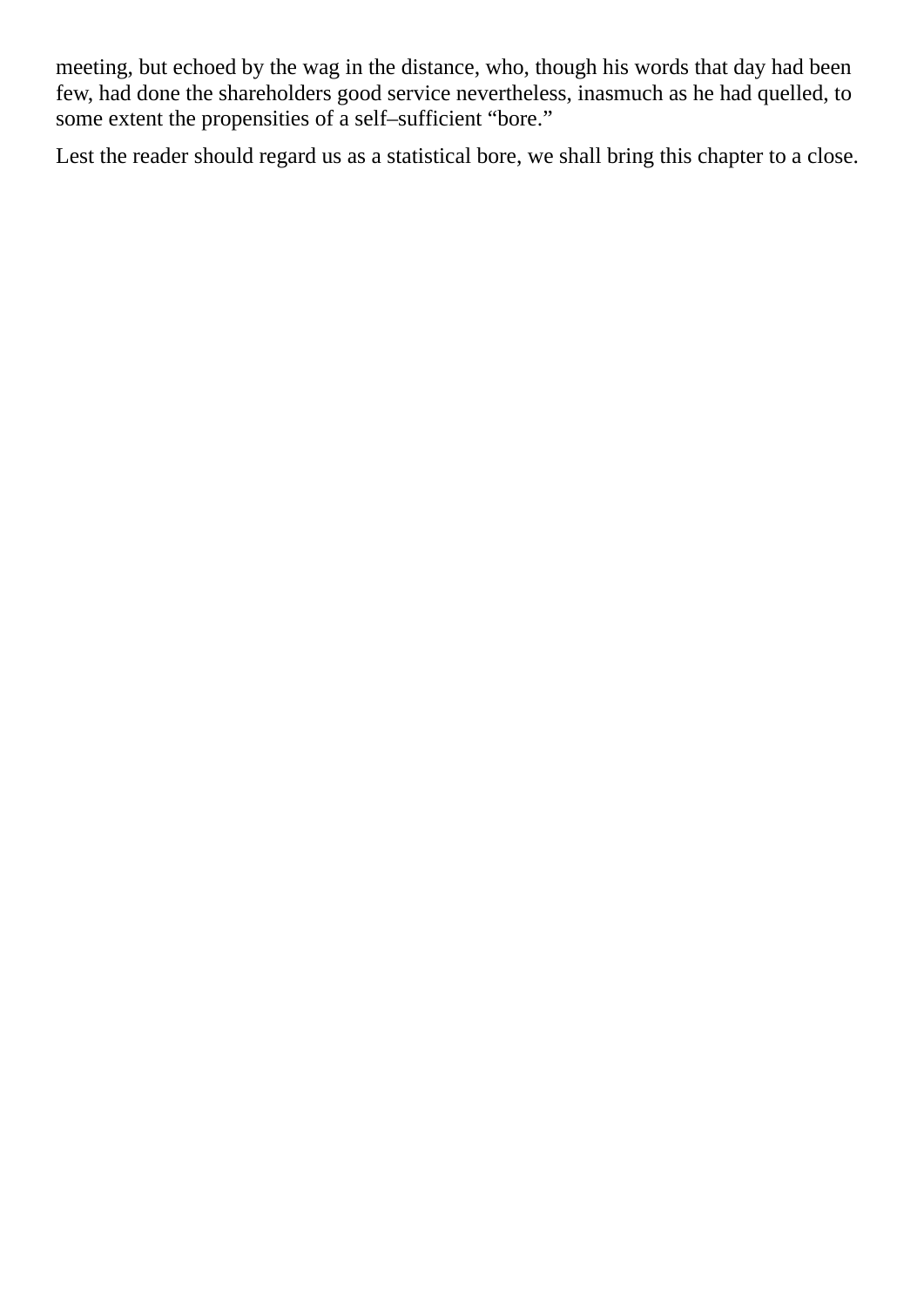# **CHAPTER SEVENTEEN**

### *Gertie is Mysteriously Cared For—sam Natly Dines Under Difficulties in Connexion With the Block System*

One day, not long after the half–yearly meeting described in the last chapter, Mrs Marrot —being at the time engaged with the baby—received a visit from an elderly gentleman, who introduced himself as a lawyer, and said that he had been sent by a client to make a proposal to her—

"Of course," he said, with a bland smile, "I do not refer to a matrimonial proposal."

Mrs Marrot felt and looked surprised, but waited for more in silence.

"To come to the point at once," continued the elderly gentleman, "my client, who is rather eccentric, has taken a great fancy, it seems, to your little daughter Gertrude—Gertie he calls her—and is desirous of giving her a good education, if you have no objection."

Mrs Marrot, being under the impression that this would involve Gertie's being taken away from her, and being put to a boarding–school, at once looked her objections so plainly, that her visitor hastened to explain that his client did not wish Gertie to quit her parents' house, but merely to go for a few hours each day to the residence of a teacher in the neighbourhood—a governess—whom he should provide.

This altered the case so much that Mrs Marrot expressed herself quite ready to allow Gertie to undergo *that* amount of education, and hoped it would do her good, though, for her part she did not believe in education herself, seeing that she had got on in life perfectly well without it. She also expressed some curiosity to know who was so good as to take such an interest in her child.

"That, my good woman, I cannot tell, for two reasons; first because my client has enjoined me to give no information whatever about him; and, secondly, because I do not myself know his name, his business with me having been transacted through a young friend of mine, who is also a friend of his. All I can say is, that his intentions towards your child are purely philanthropic, and the teacher whom he shall select will not be appointed, unless you approve. That teacher, I may tell you, is Miss Tipps."

"What! Miss Netta teach my Gertie?" exclaimed Mrs Marrot in great surprise—"never!"

"My good woman," said the lawyer with a perplexed look, "what is your objection to Miss Tipps?"

"Objection? I've no objection to Miss Netta, but she will have some objection to me and Gertie."

"I thought," said the lawyer, "that Miss Tipps had already taught your child, to some extent, gratuitously."

"So she has, God bless her; but that was in the Sunday–school, where she teaches a number of poor people's children for the sake of our dear Lord—but that is a very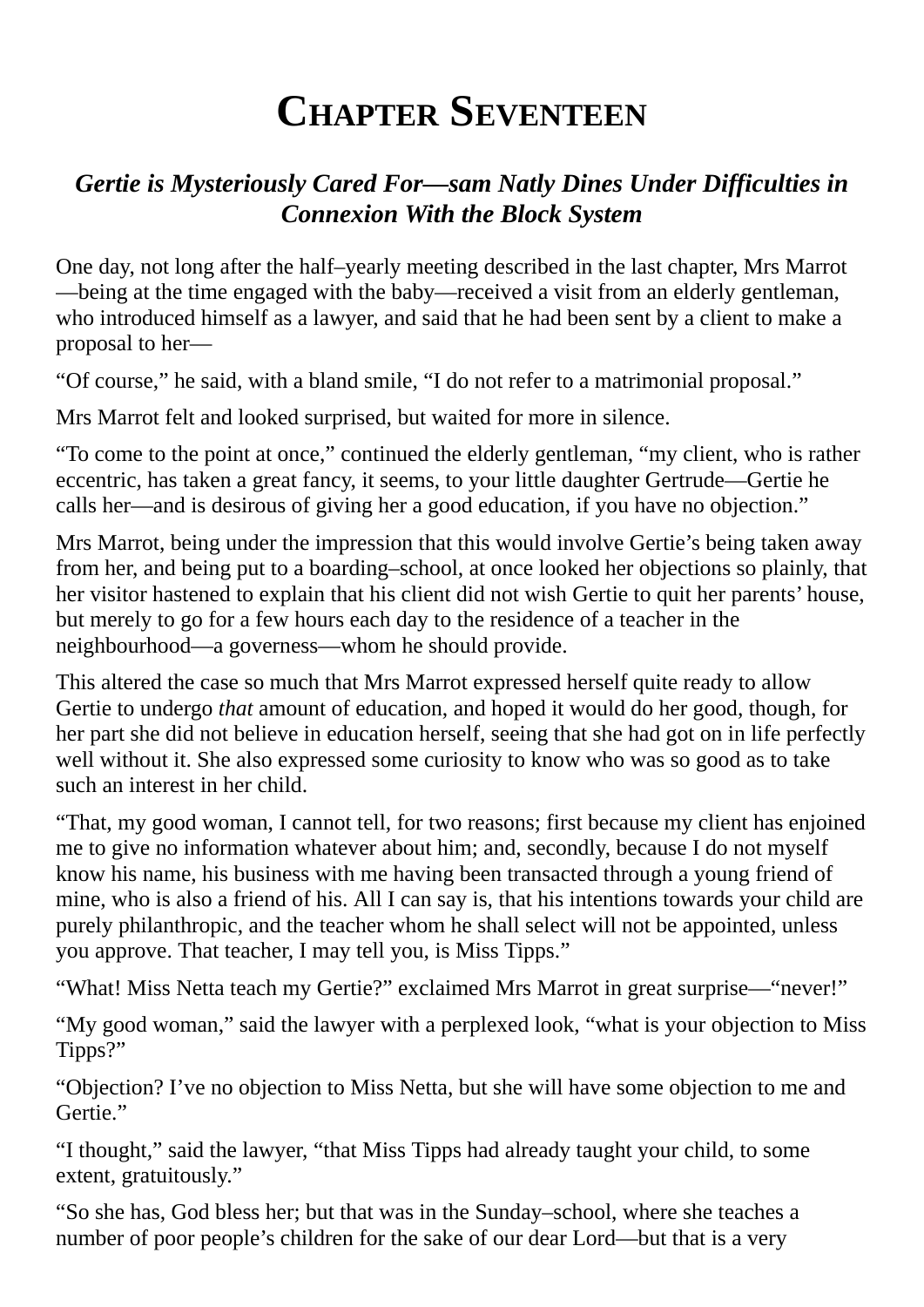different thing from giving or'nary schoolin' to my Gertie."

"That may be," rejoined the lawyer; "but you are aware that Miss Tipps already teaches in order to increase her mother's small income, and she will probably be glad to get another pupil. We mean to pay her well for the service, and I suppose that if *she* has no objection *you* will have none."

"Cer'nly not!" replied Mrs Marrot with much emphasis.

Whenever Mrs Marrot said anything with unusual emphasis, baby Marrot entertained the unalterable conviction that he was being scolded; no sooner, therefore, did he observe the well–known look, and hear the familiar tones, than he opened wide his mouth and howled with injured feeling. At the same moment a train rushed past like an average earthquake, and in the midst of this the man of law rose, and saying that he would communicate with Mrs Marrot soon, took his leave.

Next evening Mrs Tipps was seated at tea with Netta, planning with anxious care how to make the two ends meet, but, apparently, without much success.

"It is dreadful, Netta," said Mrs Tipps; "I was never before brought to this condition."

"It *is* very dreadful," responded Netta, "but that renders it all the more imperative that we should take some decided step towards the payment of our debts."

"Yes, the liquidation of our debts," said Mrs Tipps, nodding slowly; "that was the term your dear father was wont to use."

"You know, mamma, at the worst we can sell our furniture—or part of it—and pay them off, and then, with a system of rigid economy—"

A postman's knock cut short the sentence, and in a few seconds Mrs Durby—careworn and subdued—presented a letter to her mistress and retired.

"My—my dear!" exclaimed Mrs Tipps, "th–this is positively miraculous. Here is a cheque for fifty pounds, and—but read for yourself."

Netta seized the letter and read it aloud. It ran thus:—

"Clarendon Hotel, London.

"Dear Madam,—There is a little girl living in your neighbourhood, in whose father I have a deep interest. I am particularly anxious to give this child, Gertrude Marrot by name, a good plain education. Understanding that your daughter has had considerable experience in teaching the young, and is, or has been, engaged in tuition, I venture to propose that she should undertake the training of this child, who will attend at your daughter's residence for that purpose at any hours you may deem most suitable. In the belief that your daughter will have no objection to accept of this trust I enclose a cheque for 50 pounds— the first year's salary—in advance. I am, dear madam, your very obedient servant,

"Samuel Tough."

Although the above can scarcely be considered a brilliant achievement of Edwin Gurwood, it nevertheless accomplished its purpose; for the letter was, in all respects, so very unlike Captain Lee, that neither Mrs Tipps nor her daughter suspected him for an instant. On the contrary, they took it in good faith. Netta wrote a reply by return of post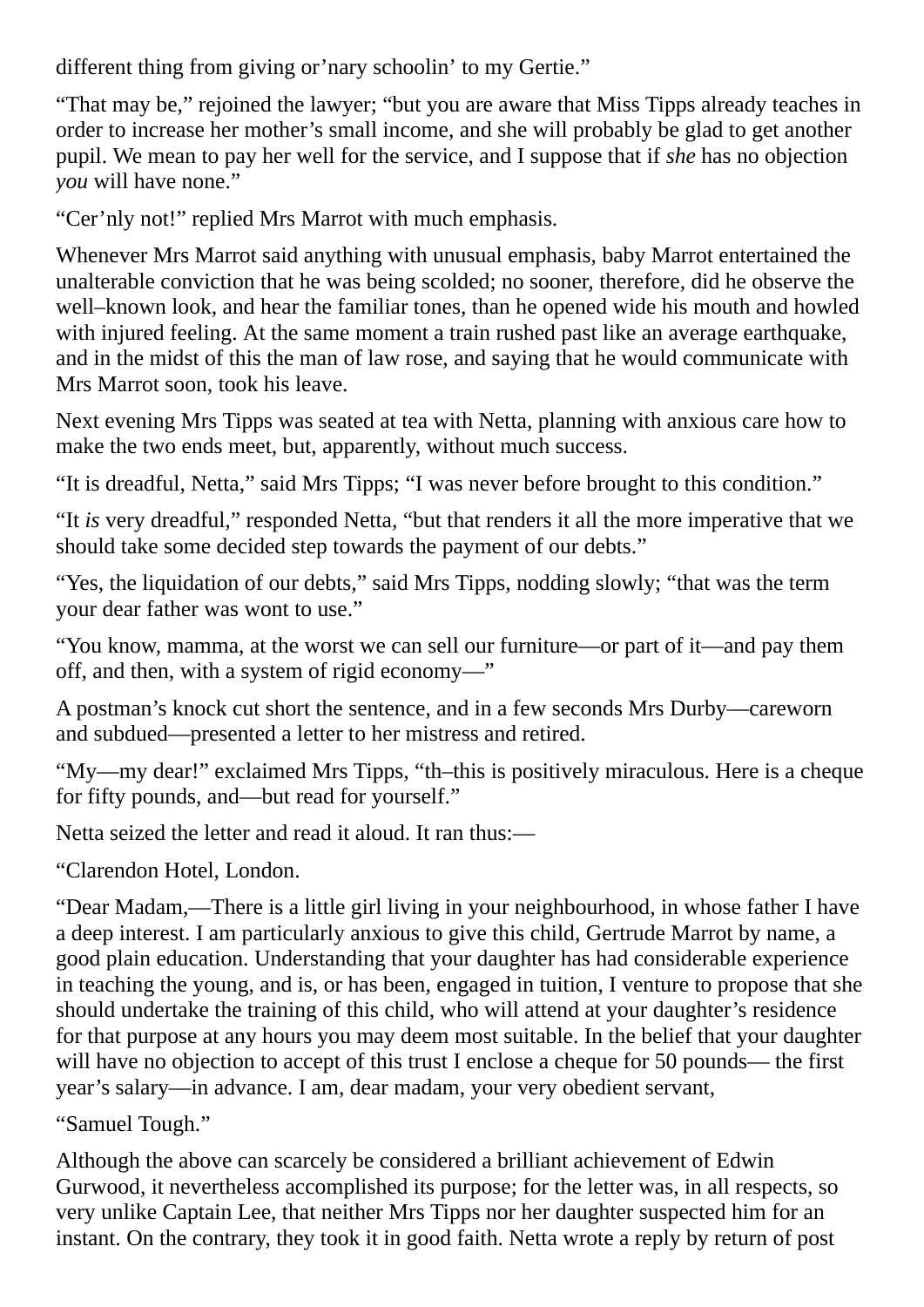agreeing to the proposal, and on the day following began her pleasant task, to the inexpressible delight of Gertie, who would joyfully, on any terms whatever, have been Netta's slave—not to mention pupil.

A considerable time after this happy arrangement had been made, Mrs Durby, in a moment of confidential weakness, related to little Gertie the circumstances attending the loss of the diamond ring. Gertie, on returning home, communicated the matter to Loo, and gave it as her opinion that it was a pity such a valuable ring had been lost.

"Couldn't father find out about it somehow?" she asked with a hopeful look—hopeful because she believed her father capable of doing anything he chose to set his mind to.

"Perhaps he could, but he won't be home to–night," replied Loo, thoughtfully.

"I think Sam Natly could tell us how to find it. Suppose I go and ask him," said Gertie.

Loo laughed, and said she thought Sam couldn't help them much. The child was, however, a resolute little thing, and, having taken up the idea, determined to go and see Sam forthwith, as he was on duty not far from John Marrot's cottage.

Sam had recently been advanced from the position of a porter, to the responsible office of a signalman. The great sin he had committed in going to sleep in a first–class carriage, when unable to keep his eyes open, had been forgiven, partly because it was his first offence, partly because of the good and opportune service he had rendered on the day of the attempted robbery, and partly on account of his being one of the steadiest and most intelligent men on the line. Sam's wife, under the care of Mrs Tipps and Mrs Durby, had made a marvellous recovery, and Sam's gratitude knew no bounds. Mrs Tipps happened to refer to him one day when conversing with Captain Lee, and the latter was much pleased to discover that the man in whom Mrs Tipps felt so much interest, was the same man who had come to his help in the hour of his extremity. He therefore made inquiry about him of the station–master at Clatterby. That gentleman said that Sam was a first–rate man, a stout, hard–working, modest fellow, besides being remarkably intelligent, and clear–headed and cool, especially in the midst of danger, as had been exemplified more than once in cases of accident at the station, in addition to which Sam was a confirmed abstainer from strong drink. All these facts were remembered, and when the block system of signalling was introduced on that part of the line Sam was made a signalman.

The scene of his new labours was an elevated box at the side of the line, not far from Gertie's home. As this box was rather curious we shall describe it. It was a huge square sentry–box, with three of its sides composed of windows; these commanded a view of the line in all directions. On the fourth side of the box hung a time–piece and a framed copy of signal regulations. There was a diminutive stove in one corner, and a chest in another. In front of the box facing the clock were two telegraphic instruments, and a row of eight or ten long iron levers, which very much resembled a row of muskets in a rack. These levers were formidable instruments in aspect and in fact, for they not only cost Sam a pretty strong effort to move them, but they moved points and signals, on the correct and prompt movements of which depended the safety of the line, and the lives of human beings.

Just before little Gertie reached the station, Sam happened to be engaged in attempting to take his dinner. We use the word *attempting* advisedly, because our signalman had not the ghost of a chance to sit down, as ordinary mortals do, and take his dinner with any degree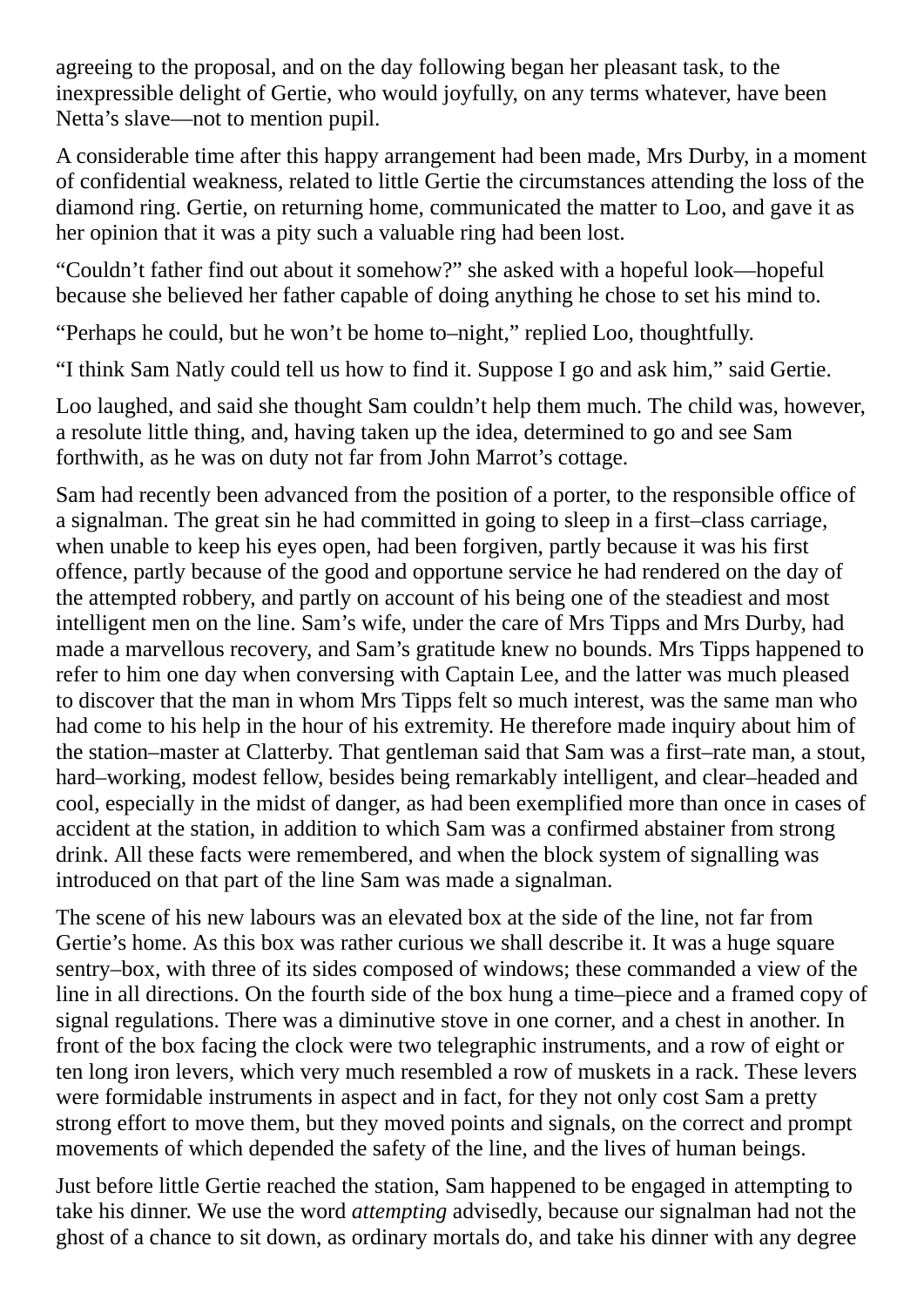of certainty. He took it as it were, disjointedly in the midst of alarms. That the reader may understand why, we must observe that the "block system" of signalling, which had recently been introduced on part of the line, necessitated constant attention, and a series of acts, which gave the signalman no rest, during certain periods of his watch, for more than two minutes at a time, if so long. The block system is the method of protecting trains by "blocking" the line; that is, forbidding the advance of trains until the line is clear, thus securing an interval of *space* between trains, instead of the older and more common method of an interval of *time*. The chief objection to the latter system is this, that one accident is apt to cause another. Suppose a train despatched from a station; an interval of say quarter of an hour allowed and then another sent off. If the first train should break down, there is some chance of the second train overtaking and running into it. With the block system this is impossible. For instance, a train starts from any station, say A, and has to run past stations B and C. The instant it starts the signalman at A rings a telegraph bell to attract B's attention, at the same time he indicates on another telegraphic instrument "Train on line," locks his instruments in that position, and puts up the "stop" signal, or, blocks the line. B replies, acknowledging the signal, and telegraphs to C to be ready. The moment the train passes B's station, he telegraphs to C, "Train on line," and blocks that part of the line with the semaphore, "Stop", as A had done, he also telegraphs back to A, "Line clear," whereupon A lets a second train on, if one is ready. Very soon C sends "Line clear" to B, whereupon B is prepared to let on that second train, when it comes up, and so on *ad infinitum*. The signals, right and left are invariably repeated, so that there is no chance of mistake though the failure of the telegraph instruments, because if any of these should fail, the want of a reply would at once induce a telegram through the "speaking" instrument with which each station is furnished, and which is similar to the telegraph instruments used at most railway stations, and the line would remain "blocked" until a satisfactory answer set it free. The working of the semaphore signals, which are familiar to most people as tall posts with projecting moveable arms, is accomplished by the mechanical action of the "levers" before mentioned. There are two "distant" signals and one "home" signal to be worked by each man. Besides these there are levers for working the various "points" around the station which lead to sidings, and when these levers are in action, i.e. placed for the shunting of a goods train, they self–lock the levers that "block" the line, so that while this operation of shunting (which just means shoving a train to one side out of the way) is going on, the signalman could not make the mistake of letting a train pass the distant signal—the thing is rendered impossible.

From this it will be seen that the signalman has entire control of the line, and if we consider that shunting of waggons, carriages, and trains is a pretty constant and lively operation at some stations, we can easily conceive that the office of signalman can only be filled by a very able and trustworthy man.

As we have said, just before Gertie's arrival Sam Natly chanced to be attempting to dine. The telegraph needles pointed to "Line clear" on both sides of him. Dinner consisted of a sort of Irish stew cooked in a little square iron pan that fitted into the small stove. Being a placid, good–humoured man, not easily thrown off his balance either mentally or physically, Sam smiled slightly to himself as he put the first bit of meat into his mouth. He thought of his wife, wished that she was there to assist in the eating of it and shut his lips on the savoury morsel. A piece of potato was arrested by the sharp telegraph bell—one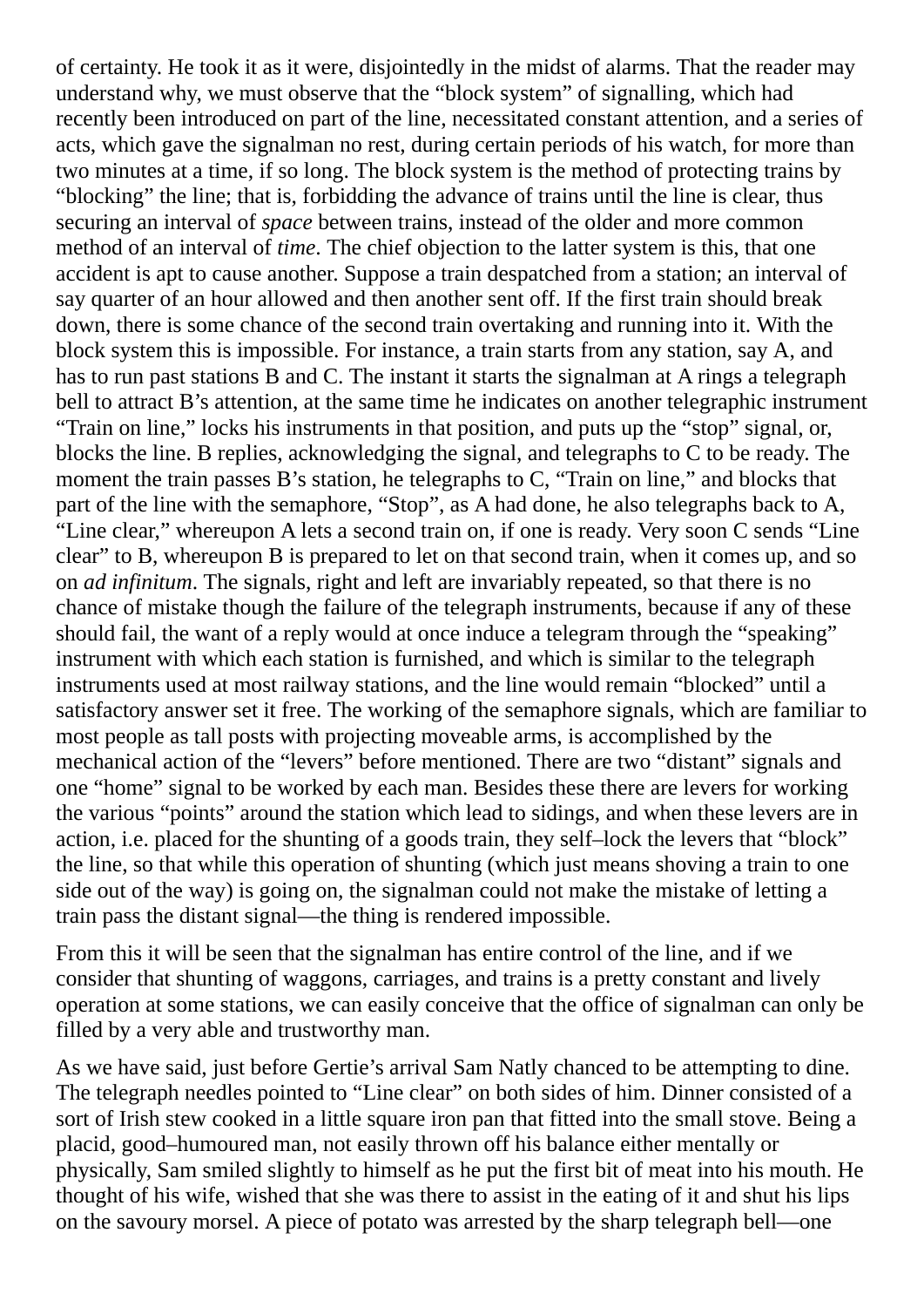beat—of warning. The potato followed the meat as he was in the act of rising. Sam touched his telegraphic bell in reply to his signal–friend on the right, and "Train on line" was marked by a telegraphic needle pointing to these words. As the train was yet a great way off, at least as to distance, he sat down again and disposed of bit number two. Number three followed, and he had made some approach to engulfing number four when a shrill whistle struck his ear. Up he sprang, glanced at the time–piece, wiped his mouth, and went to the levers. He touched his bell—a single note of warning to his signal–friend on the left and received a reply, one beat, meaning "Ready." The train appeared, came up like a rocket and went past like a thunderbolt. When Sam saw its red tail–light, and thus knew that all the train was there,—that none of the tail carriages or trucks had broken loose and been left behind,—he gave a mighty pull to one of the levers, which turned up the arms of his distant signal, and thus blocked the line to all other trains. The needle was now "pegged down" or fixed at "Train on line," so that there could be no mistake about it, and no trusting to memory. Having accomplished this, he went to a large book which lay open on a desk in a corner, glanced at the time–piece, recorded the passage of the train—a passenger one, and once more sat down to dinner.

The distance between his station and the next to the left was somewhat greater than that on the right, so that at least three mouthfuls in succession, of the Irish stew, were disposed of before the wicked little bell summoned him again. He rose as before with alacrity, rung his bell in reply, and unstopped his needle. The friend on his left at once pointed it to "Line clear," whereupon Sam again went to his levers, and lowered the obstructing arms on his right. Having thus a clear line on right and left, he sat down for the third time to dinner, with a clear head and a clear conscience.

But he was interrupted sooner than before, indeed he had barely got one mouthful deposited when he was rung up by the friend on his right, with *two* beats of the bell, to pass a heavy goods train, which, with something like the impatience of stout people in crossing dangerous roads, was anxious to get on and out of the way as fast as possible, for it knew that a `limited mail' was tearing after it, at a fearfully unlimited pace. Sam knew this too—indeed he knew, and was bound to know, every train that had to pass that station, up and down, during his period of duty. He therefore replied, sat down, had a bite or two, and sprang up when the whistle of the train was audible. There was longer delay this time, for the goods train had to stop, and be shunted, at this station. Moreover, another goods train that had quietly, but impatiently, been biding its time in a siding, thought it would try to take advantage of this opportunity, and gave an impatient whistle. Sam opened one of his sliding windows and looked out.

"Couldn't you let me shunt over a truck t'other side *now*, Sam?" asked its driver remonstratively.

Sam glanced at his time–piece with an earnest thoughtful look, and said—

"Well, yes; but look sharp."

He had already pulled the lever of the home signal, and now, with two mighty pulls, blocked both up and down lines with the distant signals. At the same time he pulled other levers, and shifted the "points," so as to let the plethoric goods train just arrived, and the goods train in waiting, perform their respective evolutions. It required nearly all Sam's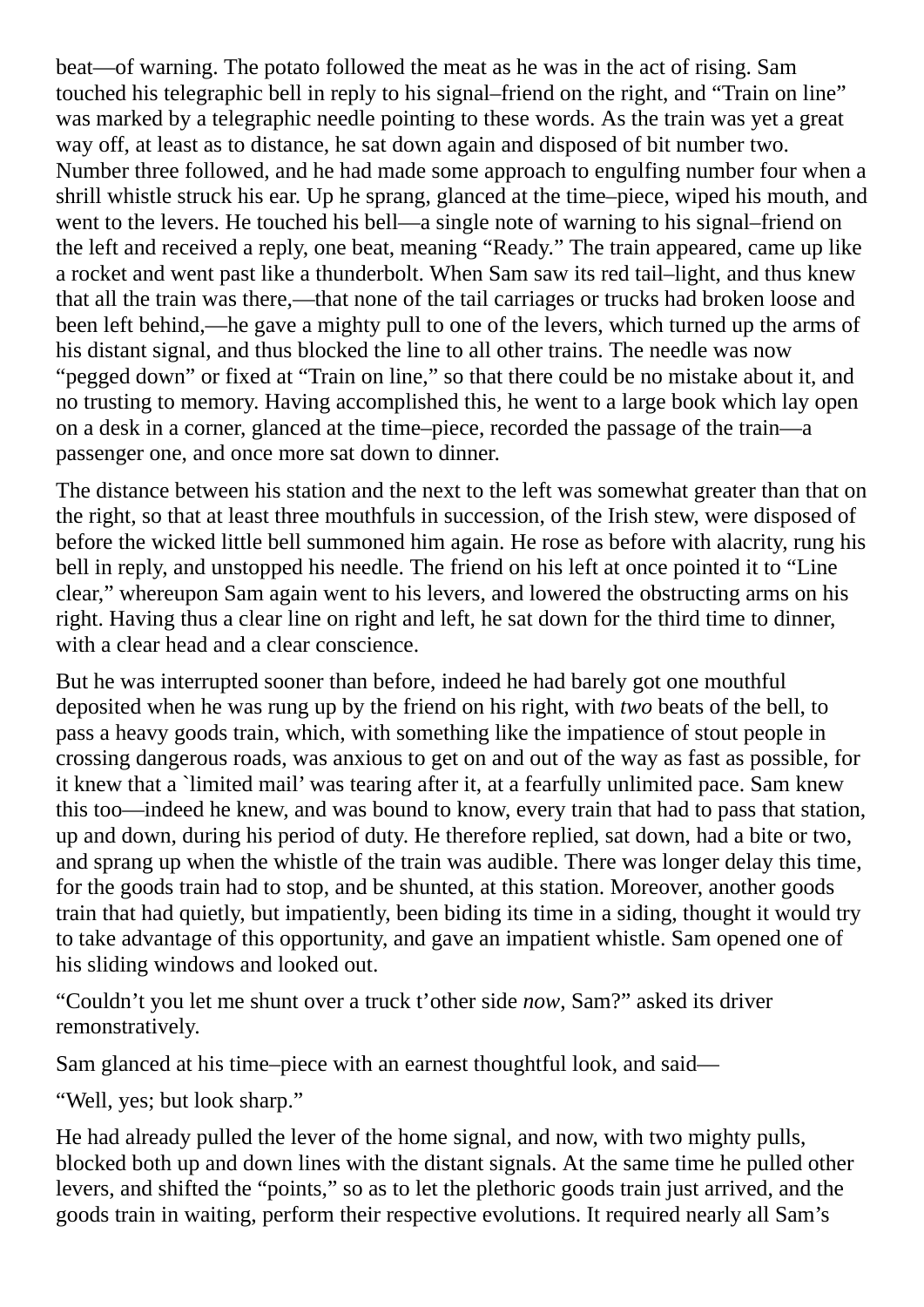strength to "pull over" several of those levers, because, besides being somewhat heavy to work, even at their best, several of them had got slightly out of order—wanted oiling, perhaps. It was quite evident to the meanest capacity that there was room for improvement in this department of the Grand National Trunk Railway. In performing this last operation Sam locked all the semaphores, and so rendered his part of the line absolutely impregnable. There was so much vigorous action and whistling here, and such puffing and backing and pushing on the part of the engines, that a superficial observer might have supposed there was a great deal of movement and confusion to no purpose, but we need scarcely say that such was not the case. Several trucks of goods were dropped by both trains, to be carried on by other trains, and several trucks that had been left by other trains, were taken up, and thus in a few minutes a part of the enormous traffic of the line was assorted.

Sam had judged his time well. He had got a good piece of work advanced, and both trains well out of the way, just before the bell again intimated the approach of the limited mail. He replied, set the line free, booked the passage of the goods train, and sat down once more to dinner, just as the door of his box opened and the pretty face of Gertie peeped in.

We are not sure that such a visit would be permitted in these days of stringent "rules;" at that time they may not have been very particular as to visitors, or perhaps Gertie, being one of themselves, as it were, was privileged. Be this as it may, there she was with a laughing face.

"May I come in, Sam?"

"May a cherub from the skies come in—yes," replied Sam, rising and lifting Gertie in his strong arms until he could print a kiss on her forehead without stooping. "All well at home, Gertie?"

"Very well, thank you. We expect father home to tea."

"I know that," said Sam, sitting down at his small table and attempting dinner once again.

"How do you know that?" asked Gertie in surprise.

"'Cause I've got to pass him up wi' the express in half–an–hour," replied Sam, with his mouth full, "and, of course, he don't prefer takin' tea on the *Lightenin'* with his mate Bill Garvie, w'en he's got a chance o' takin' it wi' his wife and a little angel, like you."

"I wish you'd not talk nonsense, Sam," remonstrated Gertie with a serious look.

"That ain't nonsense," said Sam, stoutly.

"Yes, it is," said Gertie; "you know angels are good."

"Well, and ain't you good?" demanded the signalman, filling his mouth with a potato.

"Mother says I am, and I feel as if I was," replied Gertie with much simplicity, "but you know angels are *very very* good, and, of *course*, I'm not near so good as them."

"You are," said Sam, with an obstinate snap at a piece of meat; "you're better than any of 'em. You only want wings to be complete."

Gertie laughed, and then remarked that Sam dined late, to which Sam replied that he did, that he preferred it, and that he didn't see why gentlefolk should have that sort of fun all to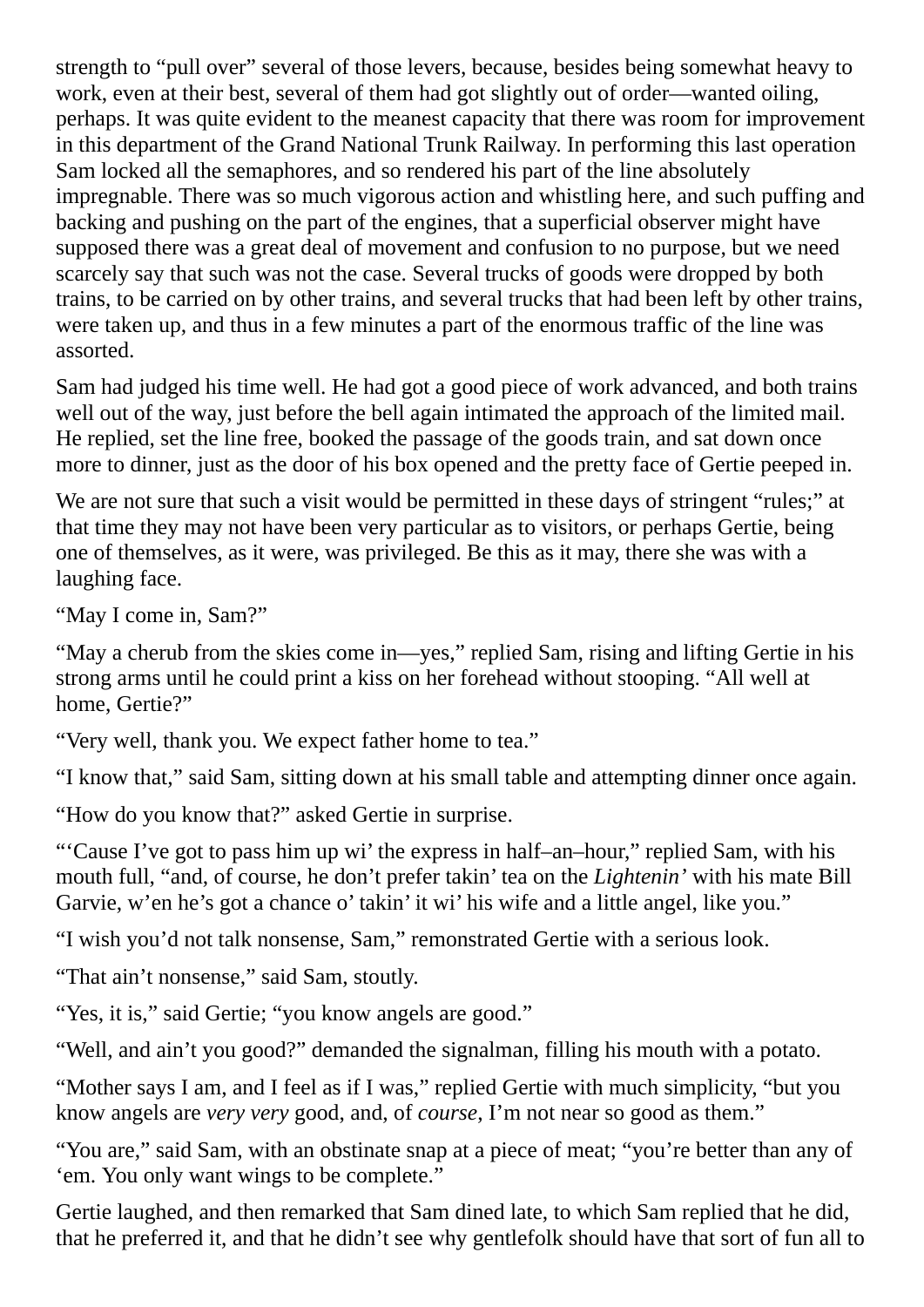themselves.

"What's that?" exclaimed Gertie, as Sam dropped his knife and fork, rang his electric bell, and laid hold of a lever.

"The limited mail, my dear," said Sam, as the train rushed by.

"Oh, how it shakes the house! I wonder it don't fall," exclaimed the child.

"It's made to be well shaken, like a bottle o' bad physic," replied Sam, as he went through the various processes already described, before sitting down to finish his oft–interrupted meal.

"Do you always take your dinner in that uncomfortable way?" asked Gertie, sitting down on the chest and looking earnestly into the manly countenance of her friend.

"Mostly," said Sam, at last finishing off with a draught of pure water, and smacking his lips.

"Sometimes it's all I can do to get it eaten—other times I'm not so hard pressed, but it's never got over without interruption, more or less."

"Are breakfast and tea as bad?"

"Not quite," replied Sam with a laugh; "about breakfast time the traffic ain't quite so fast and furious, and I takes tea at home."

"How long are you here at a time?" asked the inquisitive Gertie.

"Twelve hours, my dear, and no time allowed for meals."

"Surely you must be very tired?"

"Sometimes, but they talk of shortening the hours soon. There's a want of signalmen just now, that's how it is. But what good fortune has sent *you* here this evenin', Gertie?"

"I want to ask you about a ring, Sam."

"A ring! What! you ain't goin' to get married already, are you?"

Gertie replied by bursting into a hearty fit of laughter; when she had sufficiently recovered her gravity, she revealed her troubles to the sympathising signalman.

"Well, it *is* a perplexin' business. What was the old woman doin' wi' such a ring tied up in such a queer way?"

"I don't know," said Gertie.

"Well, it ain't no business of mine, but we must try to git hold of it somehow. I'll be off dooty at six, and your dad'll be passin' in a few minutes. After I'm free, I'll go up to the shed and have a palaver with 'im. There he is."

As he spoke the bell was rung by his signal–friend on the left replied to in the usual way, and in a few minutes the chimney of the *Lightning* was seen over the top of the embankment that hid a bend of the up–line from view.

"Put your head out here at this window, and be ready to wave your hand, Gertie," said Sam, placing the child.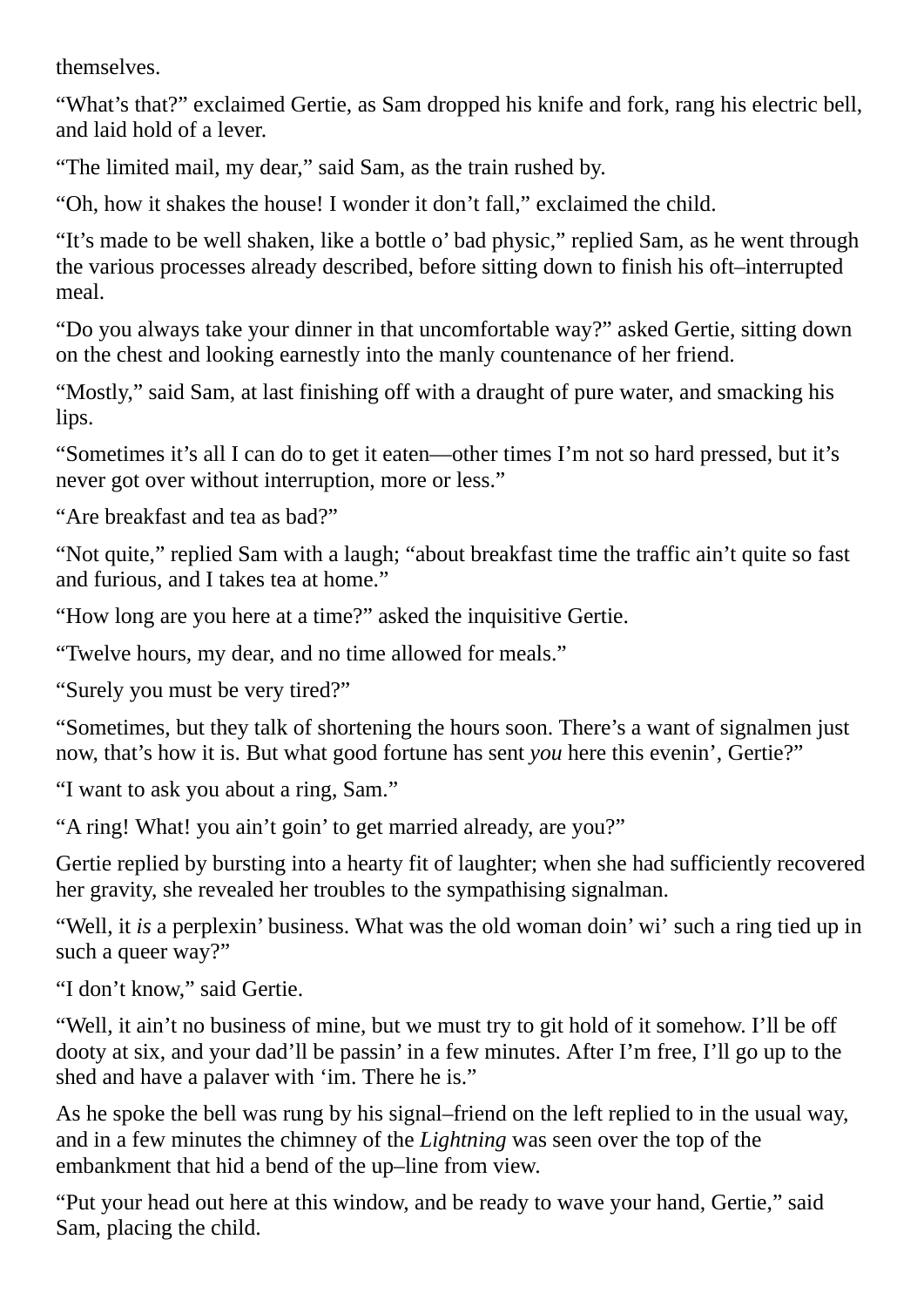The "Flying Dutchman" came on in its wonted wild fashion, and for a few seconds Gertie saw her father's bronzed and stern face as he looked straight ahead with his hand on the regulator. John Marrot cast one professional glance up, and gave a professional wave of his right hand to the signalman. At that instant his whole visage lighted up as if a beam of sunshine had suffused it, and his white teeth, uncovered by a smile, gleamed as he flew past and looked back. Gertie waved frantically with her kerchief, which flew from her hand and for some distance followed the train. In another moment the "Flying Dutchman" was a speck in the distance—its terrific crash suddenly reduced by distance to a low rumble.

"Evenin', Jack," said Sam, as his successor or comrade on the "night–shift" entered the box, "Come along now, Gertie. We'll go and see your father. He'll be up at the station in no time, and won't take long to run back to the shed."

So saying, Sam Natly assisted Gertie down the long iron ladder, by which his nest was reached, and walked with her to the engine–shed, which they soon reached. They had not waited long before John Marrot's iron horse came panting slowly into its accustomed stable.

As there were at least twelve iron horses there in all stages of being–put–to–bedism, and some, like naughty boys, were blowing off their steam with absolutely appalling noise, it was next to impossible for Gertie and Sam to make known their difficulty to John. They therefore waited until he had seen his satellites in proper attendance upon his charger, and then left the shed along with him.

When the case was made known to John, he at once said, "Why didn't they apply to the Clearin' House, I wonder?"

"Ah, why not?" said Sam.

"Nurse doesn't know about that place, I think," suggested Gertie.

"Very likely not; but if she'd only gone an'seen any one as know'd anything about the line, she'd have found it out. However, the parcel's pretty sure to be somewhere, so I'll set some inquiries a–foot w'en I goes up to town to–morrow. Good–night, Sam."

"Good–night, John," answered the signalman, as he turned off in the direction of his own dwelling, while the engine–driver and his little daughter pursued the footpath that led to their cottage.

Sam Natly's residence was a very small one, for house–rent was high in that neighbourhood. There were only two rooms in it, but these two bore evidence of being tended by a thrifty housewife; and, truly, when Sam's delicate, but partially recovered, wife met him at the door that night, and gave him a hearty kiss of welcome, no one with an atom of good taste could have avoided admitting that she was a remarkably pretty, as well as thrifty, little woman.

"You're late to–night, Sam," said little Mrs Natly.

"Yes, I've had to go to the shed to see John Marrot about a diamond ring."

"A diamond ring!" exclaimed his wife.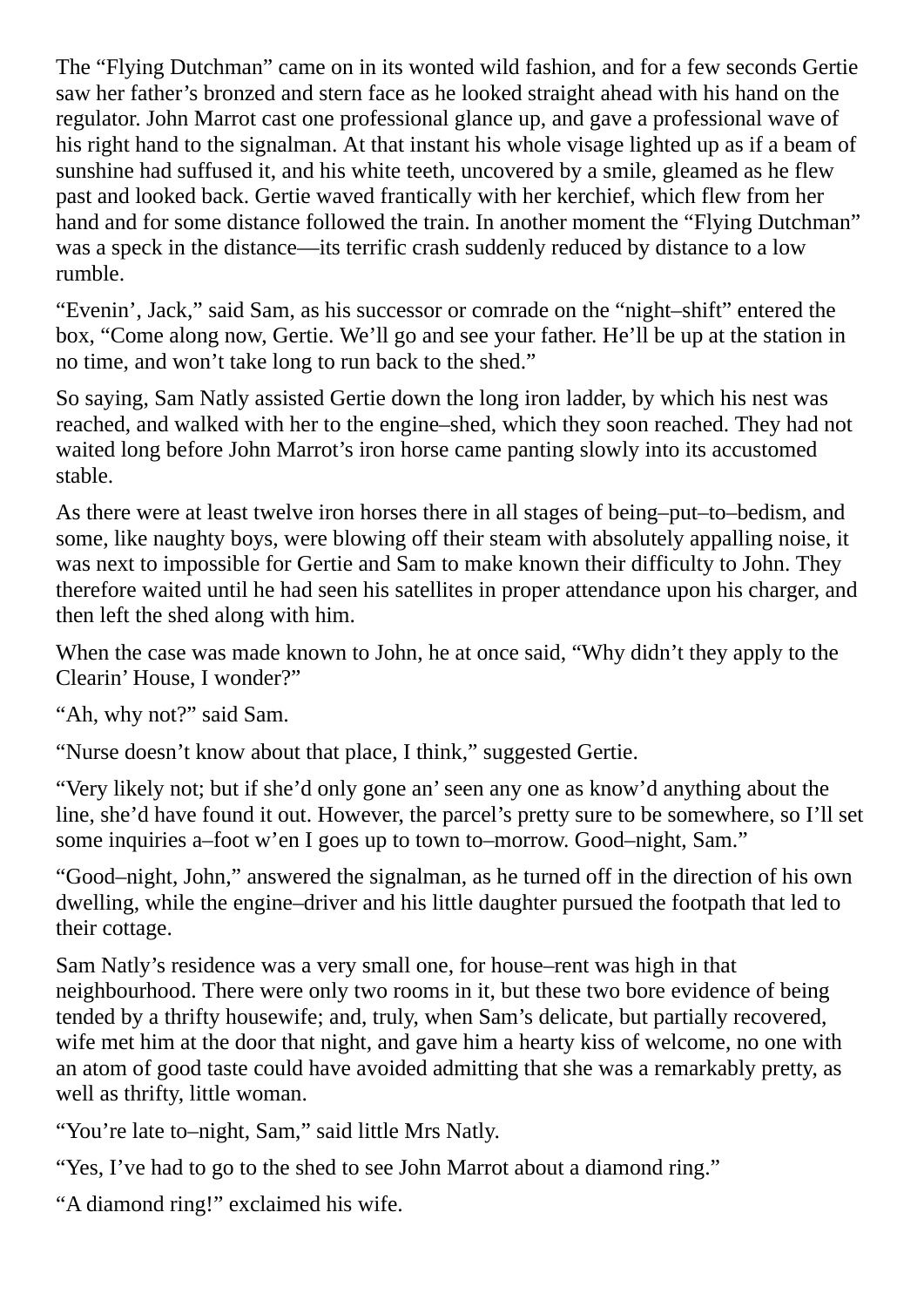"Yes, a diamond ring."

Hereupon Sam related all he knew about the matter, and you may be sure the subject was quite sufficient to furnish ground for a very lively and speculative conversation, during the preparation and consumption of as nice a little hot supper, as any hard–worked signalman could desire.

"You're tired, Sam," said his little wife anxiously.

"Well, I am a bit. It's no wonder, for it's a pretty hard job to work them levers for twelve hours at a stretch without an interval, even for meals, but I'm gittin' used to it—like the eels to bein' skinned."

"It's a great shame of the Company," cried Mrs Natly with indignation.

"Come, come," cried Sam, "no treason! It ain't such a shame as it looks. You see the Company have just bin introducin' a noo system of signallin', an' they ha'n't got enough of men who understand the thing to work it, d'ye see; so of course we've got to work double tides, as the Jack–tars say. If they *continue* to keep us at it like that I'll say it's a shame too, but we must give 'em time to git things into workin' order. Besides, they're hard–up just now. There's a deal o' money throw'd away by companies fightin' an' opposin' one another— cuttin' their own throats, I calls it—and they're awful hard used by the public in the way o' compensation too. It's nothin'short o' plunder and robbery. If the public would claim moderately, and juries would judge fairly, an' directors would fight less, shareholders would git higher dividends, the public would be better served, and railway servants would be less worked and better paid."

"I don't care two straws, Sam," said little Mrs Natly with great firmness, "not two straws for their fightin's, an' joories, and davydens—all I know is that they've no right whatever to kill my 'usband, and it's a great shame!"

With this noble sentiment the earnest little woman concluded the evening's conversation, and allowed her wearied partner to retire to rest.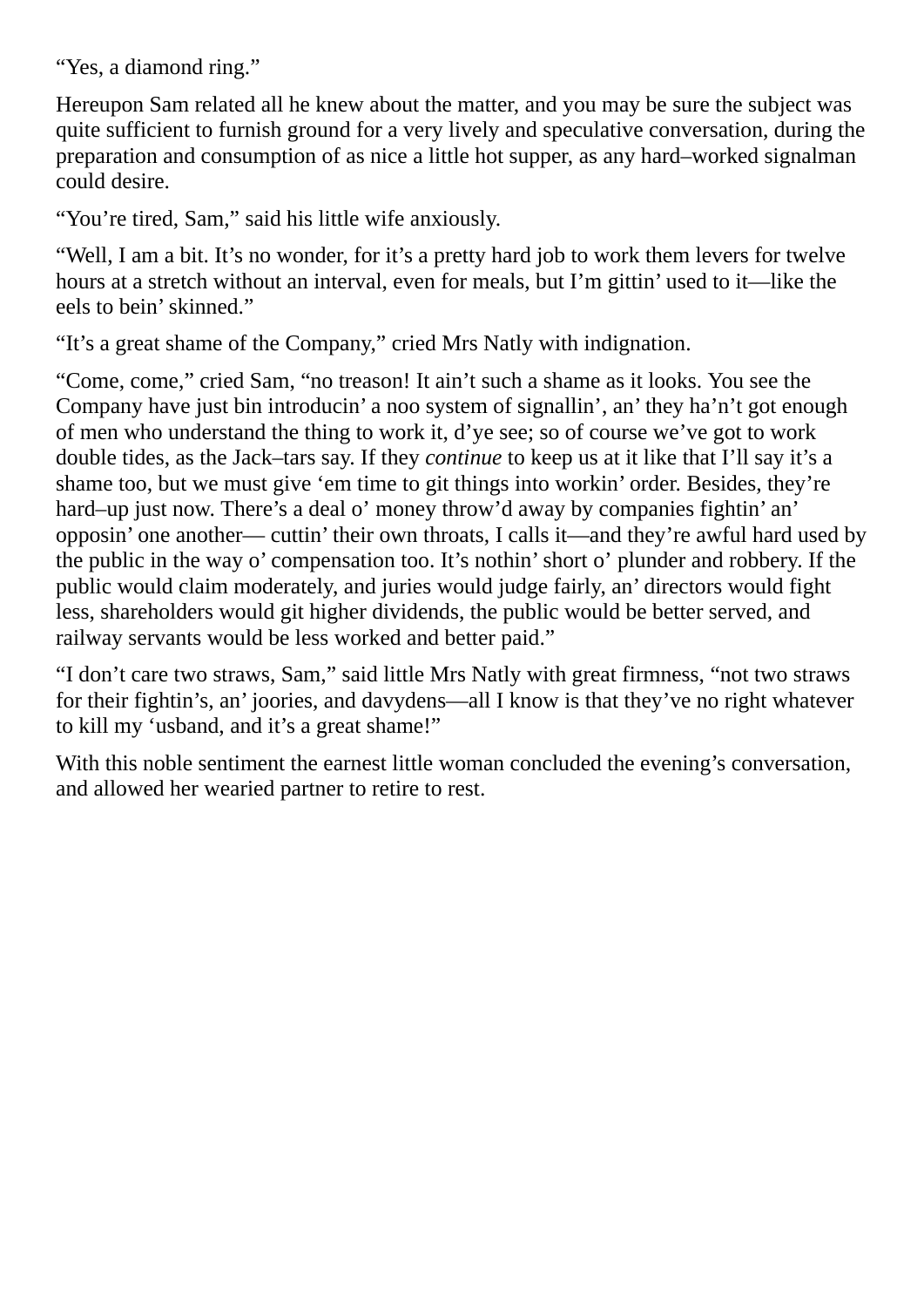## **CHAPTER EIGHTEEN**

#### *A Soiree Wildly Interrupted, and Followed Up by Surprising Revelations*

One afternoon Captain Lee and Emma called on Mrs Tipps, and found her engaged in earnest conversation with Netta. The captain, who was always in a boiling–over condition, and never felt quite happy except when in the act of planning or carrying out some scheme for the increase of general happiness, soon discovered that Netta was discussing the details of a little treat which she meant to give to the boys and girls of a Sunday–school which she and her mother superintended. With all his penetration he did not, however, find out that the matter which called most for consideration was the financial part of the scheme in other words, how to accomplish the end desired with extremely limited means. He solved the question for them, however, by asserting that he intended to give all the scholars of all the Sunday–schools in the neighbourhood a treat, and of course meant to include Netta's school among the rest— unless, of course, she possessed so much exclusive pride as to refuse to join him.

There was no resisting Captain Lee. As well might a red–skin attempt to stop Niagara. When once he had made up his mind to "go in" for something, no mortal power could stop him. He might indeed be *turned*. Another object of interest, worthy of pursuit and judiciously put before him, might perhaps induce him to abandon a previous scheme; but once his steam was up, as John Marrot used to say, you could not get him to blow it off into the air. He was unlike the iron horse in that respect, although somewhat like him in the rigour of his action. Accordingly the thing was fixed. Invitations were sent out to all the schools and to all who took an interest in them, and the place fixed on was a field at the back of Mrs Tipps's villa.

The day came, and with it the children in their best array. The weather was all that could be wished—a bright sun and a clear sky,—so that the huge tent provided in case of rain, was found to be only required to shade the provisions from the sun. Besides the children there were the teachers—many of them little more than children as to years, but with a happy earnestness of countenance and manner which told of another element in their breasts that evidently deepened and intensified their joy. There were several visitors and friends of Captain Lee and Mrs Tipps. Emma was there, of course, the busiest of the busy in making arrangements for the feast which consisted chiefly of fruit, buns, and milk. Netta and she managed that department together. Of course little Gertie was there and her sister Loo, from which we may conclude that Will Garvie was there in spirit, not only because that would have been natural, but because he had expressly told Loo the day before that he meant to be present in that attenuated condition. Bodily, poor fellow, he was on the foot–plate of the *Lightning*, which is as much as to say that he was everywhere by turns, and nowhere long. Mrs Marrot was there too, and baby, with Nanny Stocks as his guardian. Miss Stocks's chief employment during the evening appeared to be to forget herself in the excess of her delight, and run baby's head against all sorts of things and persons. Perhaps it was as well she did so, because it tended to repress his energy. She acted the part of regulator and safety–valve to that small human engine, by controlling his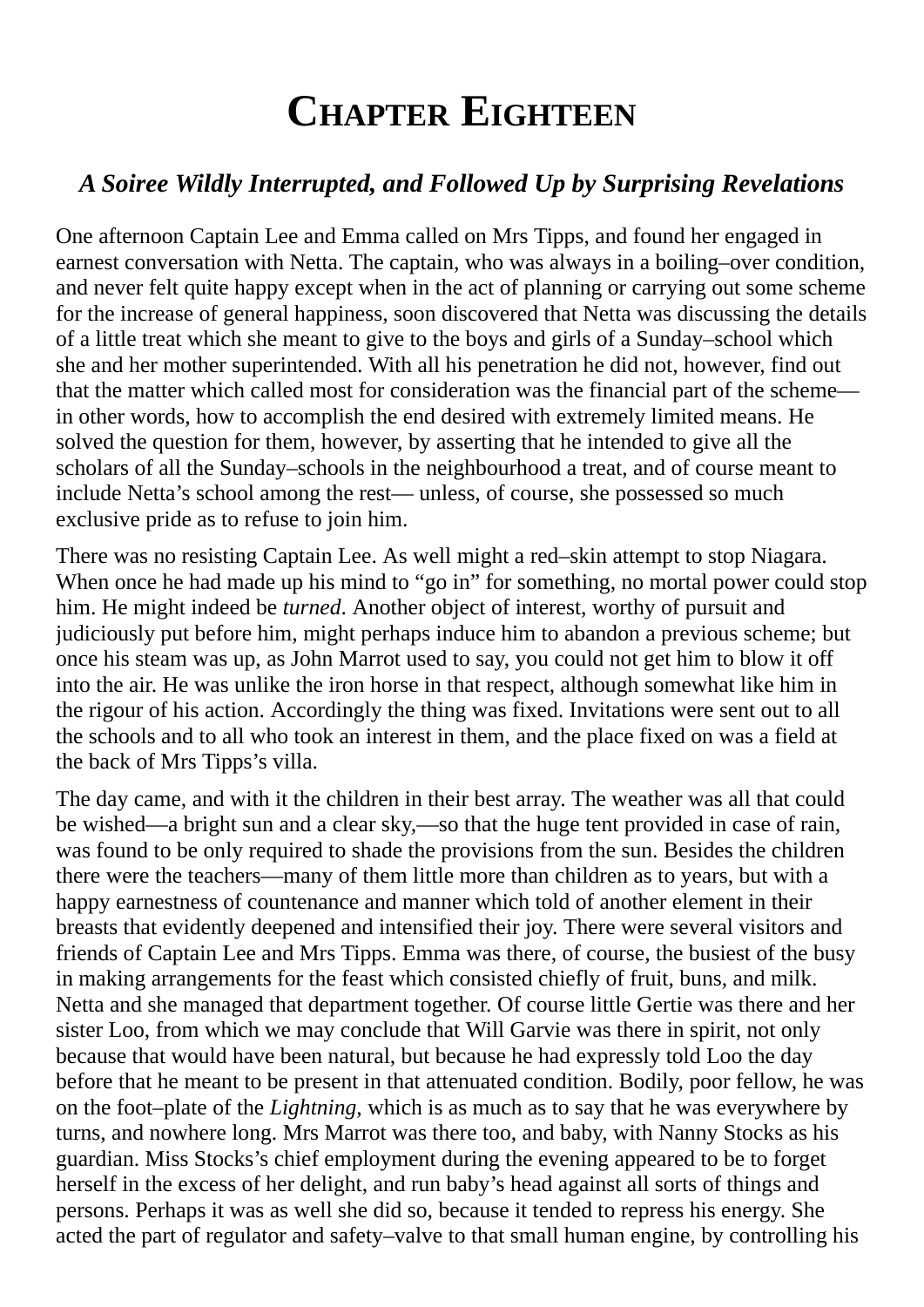actions and permitting him good–naturedly to let off much of his superfluous steam on herself. Indeed she was a species of strong buffer in this respect, receiving and neutralising many a severe blow from his irrepressible feet and fists. Bob Marrot was also there with his bosom friend Tomtit Dorkin, whose sole occupation in life up to that time had been to put screws on nuts; this must have been "nuts" to him, as the Yankees have it, because, being a diligent little fellow, he managed to screw himself through life at the Clatterby Works to the tune of twelve shillings a week. Joseph Tipps, having got leave of absence for an evening, was also there,—modest amiable, active and self–abnegating. So was Mrs Natly, who, in consideration of her delicate health, was taken great care of, and very much made of, by Mrs Tipps and her family— conspicuously by Mrs Durby, who had become very fond of her since the night she nursed her. Indeed there is little doubt that Mrs Durby and the bottle of wine were the turning–point of Mrs Natly's illness, and that but for them, poor Sam would have been a widower by that time. Mr Able, the director, was also there, bland and beaming, with a brother director who was anything but bland or beaming, being possessed of a grave, massive, strongly marked and stern countenance; but nevertheless, owning a similar spirit and a heart which beat high with philanthropic desires and designs —though few who came in contact with him, except his intimate friends, would believe it. There were also present an elderly clergyman and a young curate—both good, earnest men, but each very different in many respects from the other. The elder clergyman had a genial, hearty countenance and manner, and he dressed very much like other gentlemen. The young curate might have breakfasted on his poker, to judge from the stiffness of his back, and appeared to be afraid of suffering from cold in the knees and chest, to judge from the length of his surtout and the height of his plain buttonless vest.

When all were assembled on the green and the viands spread, the elder clergyman gave out a hymn; and the curate, who had a capital voice, led off, but he was speedily drowned by the gush of song that rose from the children's lips. It was a lively hymn, and they evidently rejoiced to sing it. Then the elder clergyman made the children a short speech. It was amazingly brief, insomuch that it quite took the little ones by surprise—so short was it, indeed and so much to the point, that we will venture to set it down here.

"Dear children," he said, in a loud voice that silenced every chattering tongue, "we have met here to enjoy ourselves. There is but one of your Sunday lessons which I will remind you of to–day. It is this,—`Whether ye eat or drink, or whatsoever ye do, do all to the glory of God.' Before beginning, then, let us ask God's blessing."

Thereupon he asked a blessing, which was also so brief, that, but for the all–prevailing name of Jesus, with which he closed it, some of those who heard him would scarce have deemed it a prayer at all. Yet this elderly clergyman was not always brief.

He was not brief, for instance, in his private prayers for himself, his friends, and his flock. Brevity did not mark his proceedings when engaged in preparing for the Sabbath services. He was not brief when, in his study, he pleaded with some awakened but unbelieving soul to cast itself unreservedly on the finished work of our Saviour. He was a man who carried his tact and common–sense into his religious duties; who hated formalism, regarding it as one of the great stumbling–blocks in the progress of Christianity, and who endeavoured at all times to suit his words and actions to the circumstances of the occasion.

The children regarded him with a degree of affection that was all but irrepressible, and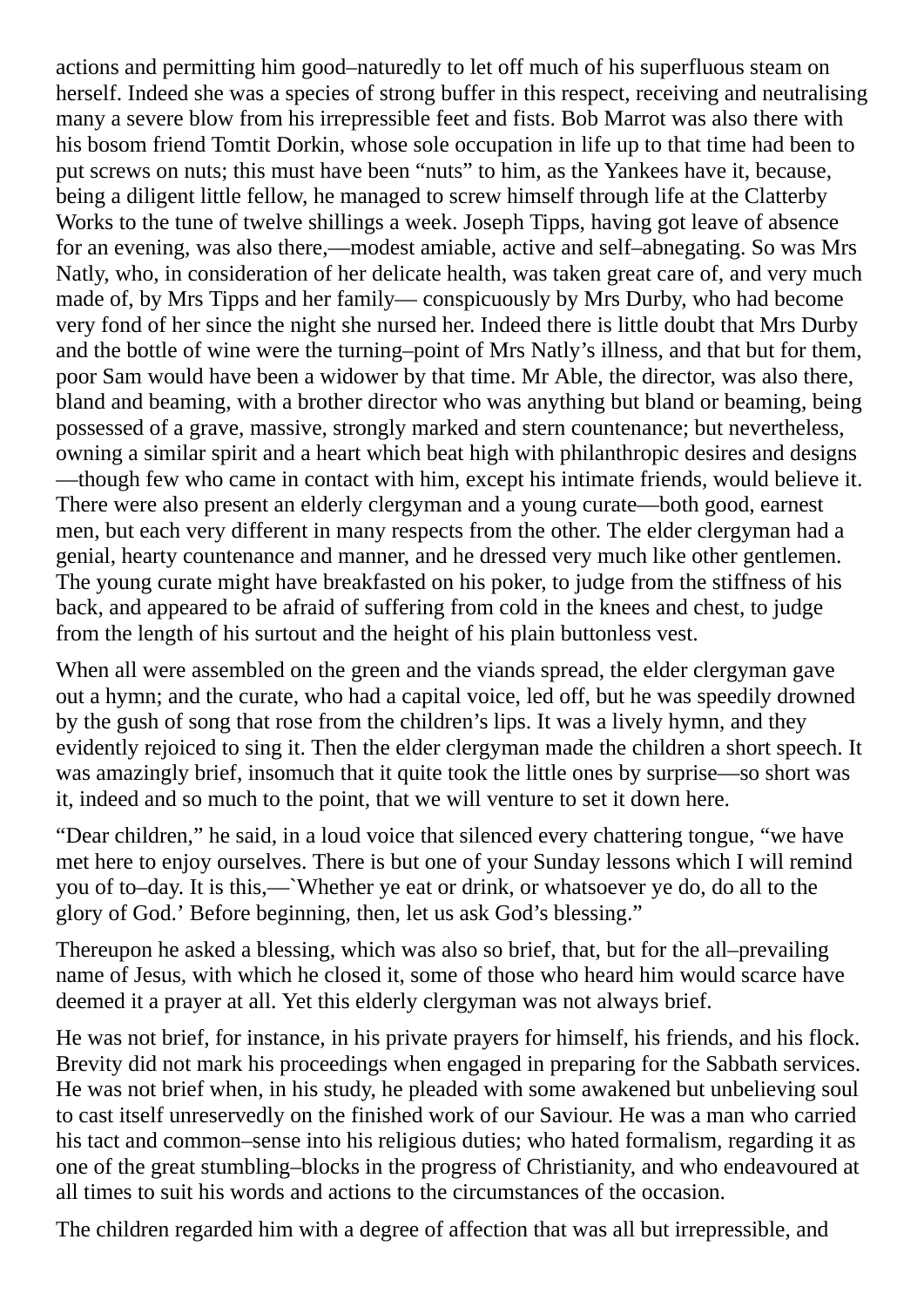which induced them, at his earnest request, to sit still for a considerable time while his young brother gave them "a *short* address." He was almost emphatic on the word *short*, but the young curate did not appear to take the hint, or to understand the meaning of that word either in regard to discourses or surtouts. He asserted himself in his surtouts and vests, without of course having a shadow of reason for so doing, save that some other young curates asserted themselves in the same way; and he asserted himself then and there in a tone of voice called "sermonising," to which foolish young men are sometimes addicted, and which, by the way, being a false, and therefore irreligious tone, is another great stumbling–block in the way of Christianity. And, curiously enough, this young curate was really an earnest, though mistaken and intensely bigoted young man. We call him bigoted, not because he held his own opinions, but because he held by his little formalities with as much apparent fervour as he held by the grand doctrines of his religion, although for the latter he had the authority of the Word, while for the former he had merely the authority of man. His discourse was a good one, and if delivered in a natural voice and at a suitable time, might have made a good impression. As it was, it produced pity and regret in his elder brother, exasperation in Captain Lee, profound melancholy in Joseph Tipps, great admiration in Miss Stocks and the baby, and unutterable *ennui* in the children. Fortunately for the success of the day, in the middle of it, he took occasion to make some reference, with allegorical intentions, to the lower animals, and pointed to a pig which lay basking in the sunshine at no great distance, an unconcerned spectator of the scene. A rather obtuse, fat–faced boy, was suddenly smitten with the belief that this was intended as a joke, and dutifully clapped his hands. The effect was electrical—an irresistible cheer and clapping of hands ensued. It was of no use to attempt to check it. The more this was tried the more did the children seem to think they were invited to a continuance of their ovation to the young curate, who finally retired amid the hearty though unexpressed congratulations of the company.

By good fortune, the arrival of several more friends diverted attention from this incident; and, immediately after, Captain Lee set the children to engage in various games, among which the favourite was blindman's–buff.

One of the new arrivals was Edwin Gurwood, who had come, he said, to introduce a gentleman—Dr Noble—to Mrs Tipps.

"Oh, the hypocrite!" thought Mrs Tipps; "he has come to see Emma Lee, and he knows it."

Of course he knew it, and he knew that Mrs Tipps knew it, and he knew that Mrs Tipps knew that he knew it, yet neither he nor Mrs Tipps showed the slightest symptom of all that knowledge. The latter bowed to Dr Noble, and was expressing her happiness in making his acquaintance, when a rush of laughing children almost overturned her, and hurled Dr Noble aside. They were immediately separated in the crowd, and, strange to say, Edwin at once found himself standing beside Emma Lee, who, by some curious coincidence, had just parted from Netta, so that they found themselves comparatively alone. What they said to each other in these circumstances it does not become us to divulge.

While all parties were enjoving themselves to the full, including the young curate, whose discomfiture was softened by the kind attentions of Mrs Tipps and her daughter, an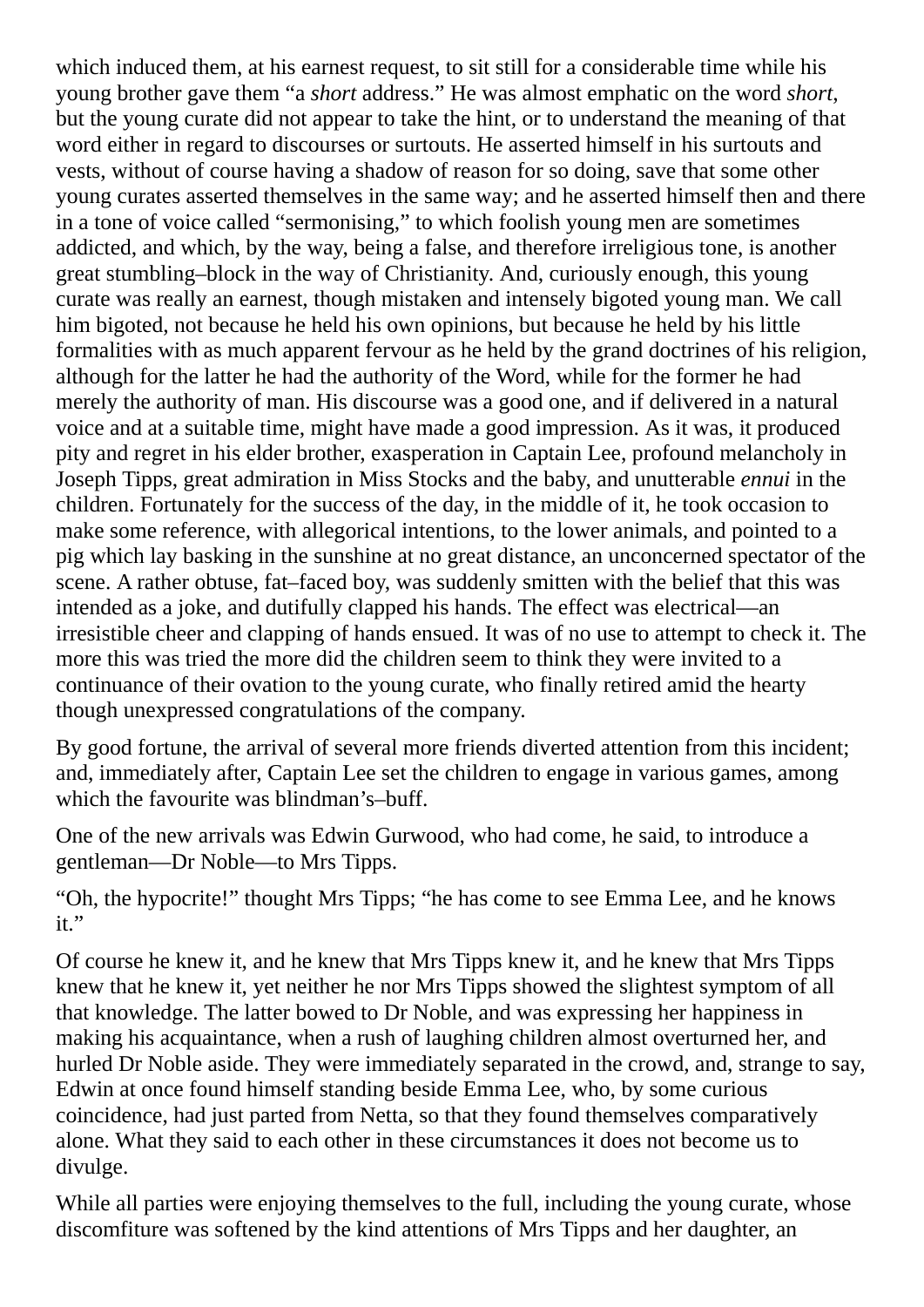incident occurred which filled them with surprise and consternation. Dr Noble was standing at the time near the large tent looking at the games, and Nanny Stocks was not far from him choking the baby with alternate sweetmeats and kisses, to the horror of Joseph Tipps, who fully expected to witness a case of croup or some such infantine disease in a few minutes, when suddenly a tall man with torn clothes, dishevelled hair and bloodshot eyes, sprang forward and confronted Dr Noble.

"Ha!" he exclaimed with a wild laugh, "have I found you at last, mine enemy?"

Dr Noble looked at him with much surprise, but did not reply. He appeared to be paralysed.

"I have sought you," continued the man, trembling with ill–suppressed passion, "over land and sea, and now I've found you. You've got the casket—you know you have; you took it from my wife the night she died; you shall give it up now, or you die!"

He spluttered rather than spoke the last words between his teeth, as he made a spring at the doctor.

Edwin Gurwood had seen the man approach, and at once to his amazement recognising the features of Thomson, his old opponent in the train, he ran towards him, but was not near enough to prevent his first wild attack. Fortunately for Dr Noble this was thwarted by no less a personage than Joseph Tipps, who, seeing what was intended, sprang promptly forward, and, seizing the man by the legs adroitly threw him down. With a yell that sent a chill of horror to all the young hearts round, the madman, for such he plainly was, leaped up, but before he could renew his attack he was in the powerful grasp of his old enemy, Edwin Gurwood. A terrific struggle ensued, for both men, as we have said before, were unusually powerful; but on this occasion madness more than counterbalanced Edwin's superior strength. For some time they wrestled so fiercely that none of the other gentlemen could interfere with effect. They dashed down the large tent and went crashing through the *debris* of the feast until at length Thomson made a sudden twist freed himself from Edwin's grasp, leaving a shred of his coat in his hands, and, flying across the field, leaped at a single bound the wall that encompassed it. He was closely followed by Edwin and by a constable of the district, who happened to arrive upon the scene, but the fugitive left them far behind, and was soon out of sight.

This incident put an end to the evening's enjoyment but as the greater part of it had already passed delightfully before Thomson came on the ground to mar the sport, the children returned home much pleased with themselves and everybody else, despite the concluding scene.

Meanwhile Mrs Tipps invited her friends who had assembled there to take tea in Eden Villa, and here Dr Noble was eagerly questioned as to his knowledge of his late assailant, but he either could not or would not throw light on the subject. Some of the guests left early and some late, but to Mrs Tipps's surprise the doctor remained till the last of them had said good–night, after which, to her still greater surprise, he drew his chair close to the table, and, looking at her and Netta with much earnestness, said—

"Probably you are surprised, ladies, that I, a stranger, have remained so long to–night. The truth is, I had come here to have some conversation on private and very important matters, but finding you so lively, and, I must add, so pleasantly engaged, I deemed it expedient to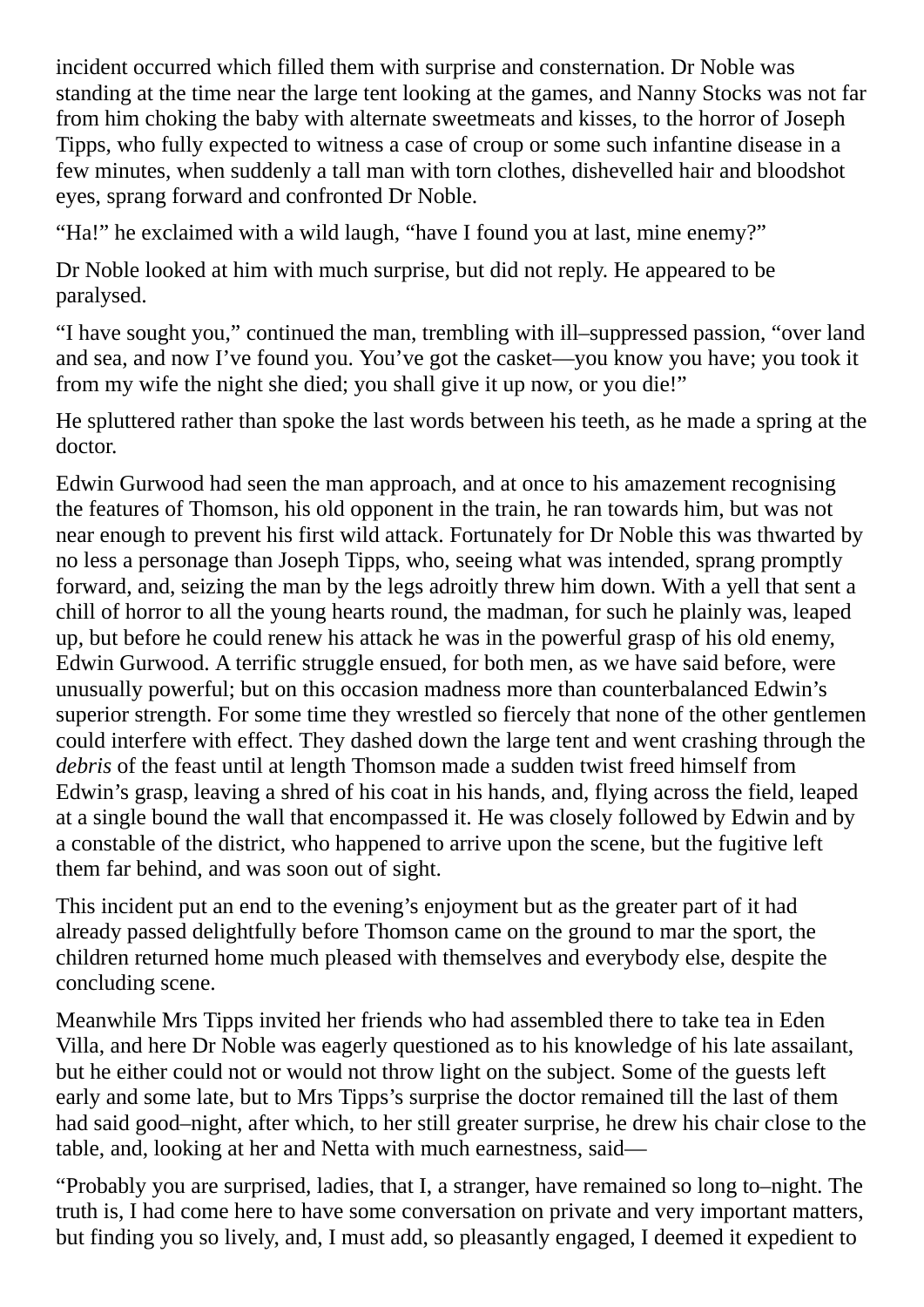defer my conversation until you should be more at leisure."

He paused as if to collect his thoughts, and the ladies glanced at each other uneasily, and in some surprise, but made no reply. In truth, remembering the scene they had just witnessed, they began to suspect that another style of madman had thought fit to pay them a visit.

He resumed, however, with every appearance of sanity—

"How the madman who assaulted me this evening found me out I know not. I was not aware until this day that he had been tracking me, but, judging from what he said, and from what I know about him, I now see that he must have been doing so for some years. Here is the explanation, and, let me add, it intimately concerns yourselves."

Mrs Tipps and Netta became more interested as Dr Noble proceeded.

"You must know," he said, "that when in India some years ago I made several coasting voyages with a certain sea–captain as surgeon of his ship, at periods when my health required recruiting. I received from that gentleman every attention and kindness that the heart of a good man could suggest. On one of these voyages we had a native prince on board. He was voyaging, like myself, for the benefit of his health, but his case was a bad one. He grew rapidly worse, and before the end of the voyage he died. During his illness the captain nursed him as if he had been his own child; all the more tenderly that he thought him to be one of those unfortunate princes who, owing to political changes, had been ruined, and had lost all his wealth along with his station. It was quite touching, I assure you, madam, to listen to the earnest tones of that captain's voice as he read passages from the Word of God to the dying prince, and sought to convince him that Jesus Christ, who became poor for our sakes, could bestow spiritual wealth that neither the world, nor life, nor death could take away. The prince spoke very little, but he listened most intently. Just before he died he sent a sailor lad who attended on him, for the captain, and, taking a small box from beneath his pillow, gave it to him, saying briefly,—`Here, take it, you have been my best friend, I shall need it no more.'

"After he was dead the box was opened, and found to contain a most superb set of diamonds—a necklace, brooch, ear–rings, bracelets, and a ring, besides a quantity of gold pieces, the whole being worth several thousands of pounds.

"As the prince had often said that all his kindred were dead, the captain had no conscientious scruples in retaining the gift. He locked it away in his cabin. When the voyage was finished—at Calcutta—the men were paid off. The captain then be–thought him of placing his treasure in some place of security in the city. He went to his chest and took out the box—it was light—he opened it hastily—the contents were gone! Nothing was left to him of that splendid gift save the ring, which he had placed on his finger soon after receiving it, and had worn ever since.

"From some circumstances that recurred to our memories, we both suspected the young man who had been in attendance on the prince, but, although we caused the most diligent search to be made, we failed to find him. My friend and I parted soon after. I was sent up to the hills, and never saw or heard of him again.

"Several years after that I happened to be residing in Calcutta, and was called one night to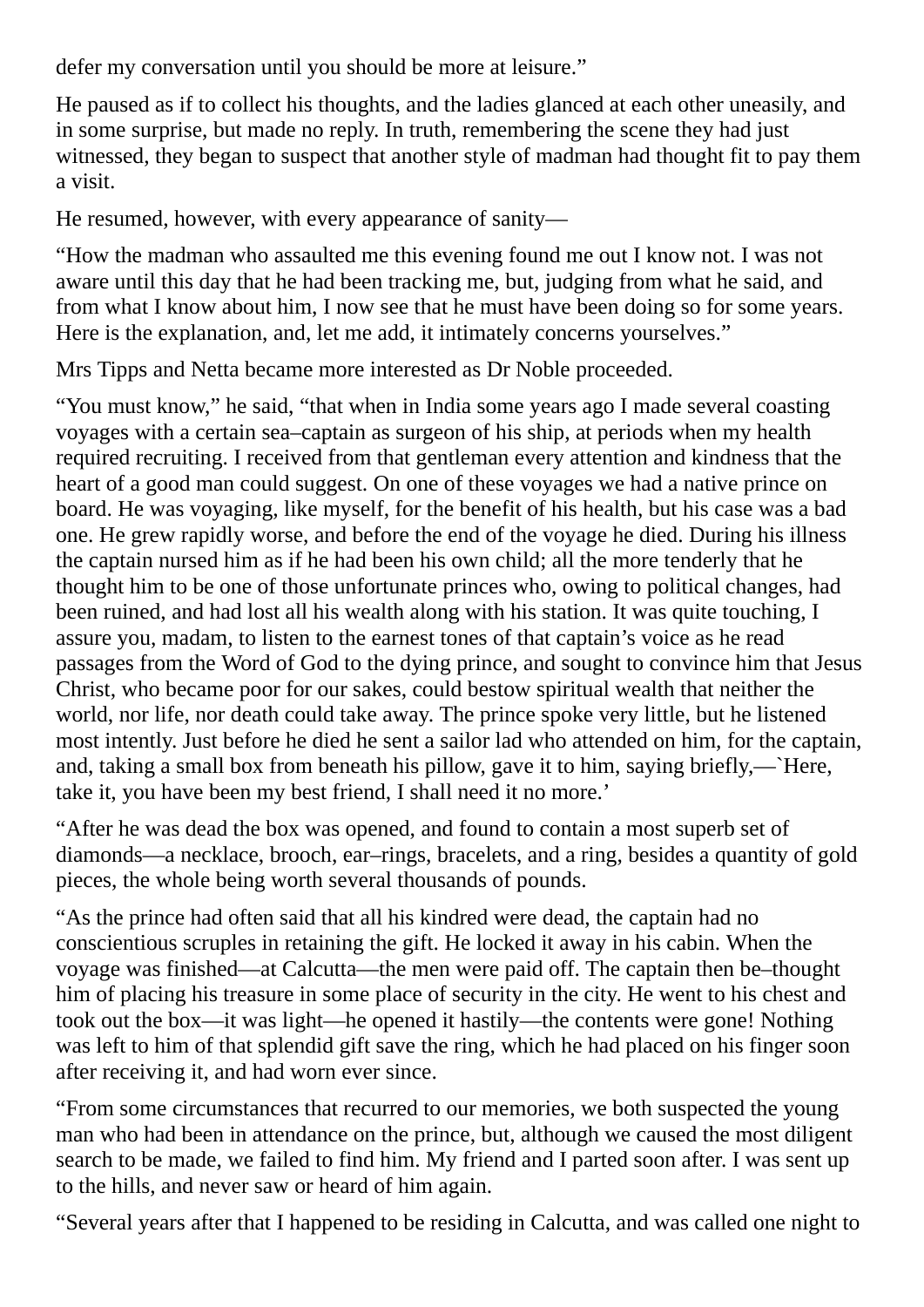see the wife of an Englishman who was thought to be dying. I found her very ill—near her end. She seemed to be anxious to communicate something to me, but appeared to be afraid of her husband. I thought, on looking at him attentively, that I had seen him before, and said so. He seemed to be annoyed, and denied ever having met with me. I treated the matter lightly, but took occasion to send him out for some physic, and, while he was away, encouraged the woman to unburden her mind. She was not slow to do so. `Oh, sir,'she said, `I want to communicate a secret, but dared not while my husband was by. Long ago, before I knew him, my husband stole a box of diamonds from a Captain Tipps—'"

"My husband!" exclaimed the widow.

"You shall hear," said Dr Noble. "`I often heard him tell the story, and boast of it,' continued the sick woman, quietly, `and I resolved to obtain possession of the box, and have it returned, if possible, to the rightful owner. So I carried out my purpose—no matter how—and led him to suppose that the treasure had been stolen; but I have often fancied he did not believe me. This Captain Tipps was a friend of yours, sir. I know it, because my husband has told me. He remembers you, although you don't remember him. I wish you to return the box to Captain Tipps, sir, if he is yet alive. It lies—' here she drew me close to her, and whispered in my ear the exact spot, under a tree, where the jewels were hid.

"You'll be sure to remember the place?' she asked, anxiously.

"`Remember what place?' demanded her husband, sternly, as he returned with the medicine.

"No answer was given. The woman fell back on hearing his voice, but, although she lived for nearly an hour, never spoke again.

"The man turned on me, and asked again what place she had been speaking of. I said that it was idle to repeat what might prove to be only the ravings of a dying woman. He seized a bludgeon, and, raising it in a threatening manner, said, `I know you, Dr Noble; you shall tell me what I want to know, else you shall not quit this room alive.'

"`I know you, too, Thomson,'said I, drawing a small sword from a stick which I always carried. `If you proceed to violence, it remains to be seen who shall quit this room alive.'

"I opened the door and walked quietly out, leaving him glaring like a tiger after me.

"Going to the place described, I found the diamonds; and from that day to this I have not ceased to try to discover my old friend, but have not yet succeeded. Knowing that he might be dead, I have made inquiry of every one possessing your name, Mrs Tipps, in the hope of discovering his widow or children; and, although your name *is* an uncommon one, madam, you would be surprised if you knew how many I have ferreted out in the course of years. Unfortunately, my friend never mentioned his family, or the place of his residence in England, so I have had no clue to guide me save one. I have even found two widows of the name of Tipps besides yourself, and one of these said that her husband was a sailor captain, but her description of him was not that of my friend. The other said her husband had been a lawyer, so of course *he* could not be the man of whom I was in search."

"But, sir," said Mrs Tipps, in some perplexity, "if you are to depend on description, I fear that you will never attain your end, for every one knows that descriptions given of the same person by different people never quite agree."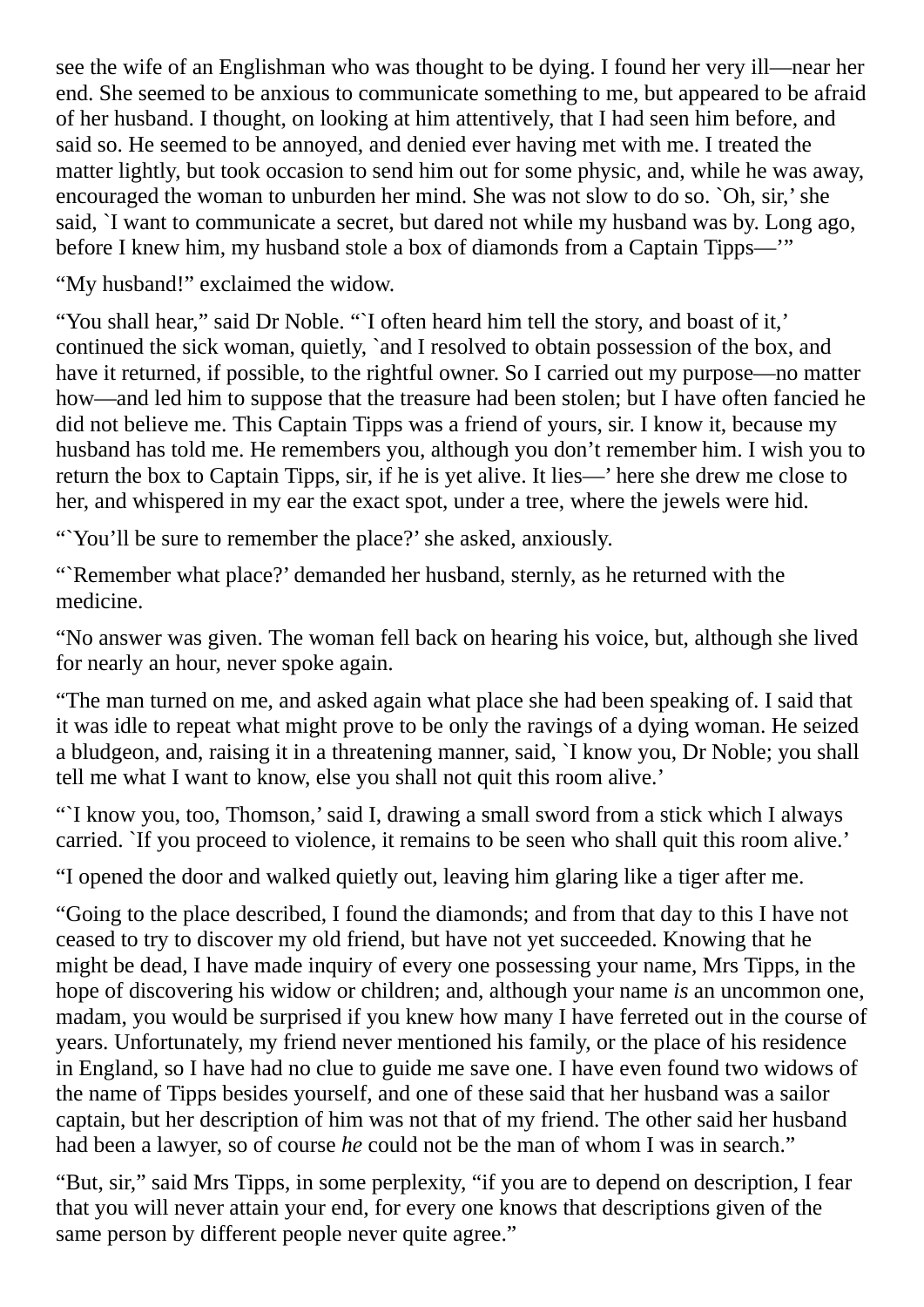"That is true, madam; and the description given to me this evening of your late husband is a case in point; for, although it agrees in many things—in most things—there is some discrepancy. Did your husband never give you the slightest hint about a set of diamonds that he had once lost?"

"Never; but I can account for that by the fact, that he never alluded to anything that had at any time given him pain or displeasure, if he could avoid it."

"There is but the one clue, then, that I spoke of, namely, the ring that belonged to the set of diamonds. Did your husband ever possess—"

"The ring!" exclaimed Mrs Tipps and Netta in the same breath. "Yes, he had a diamond ring—"

They stopped abruptly, and looked at each other in distress, for they remembered that the ring had been lost.

"Pray, what sort of ring is it? Describe it to me," said Dr Noble.

Netta carefully described it and, as she did so, the visitor's countenance brightened.

"That's it; that's it exactly; that *must* be it for I remember it well, and it corresponds in all respects with—my dear ladies, let me see the ring without delay."

"Alas! sir," said Mrs Tipps, sadly, "the ring is lost!"

A look of blank dismay clouded poor Dr Noble's visage as he heard these words, but he quickly questioned the ladies as to the loss, and became more hopeful on bearing the details.

"Come," he said at last, as he rose to take leave, "things don't look quite so bad as they did at first. From all I have heard I am convinced that my friend's widow and daughter are before me—a sight of the ring would put the question beyond all doubt. We must therefore set to work at once and bend all our energies to the one great point of recovering the lost ring."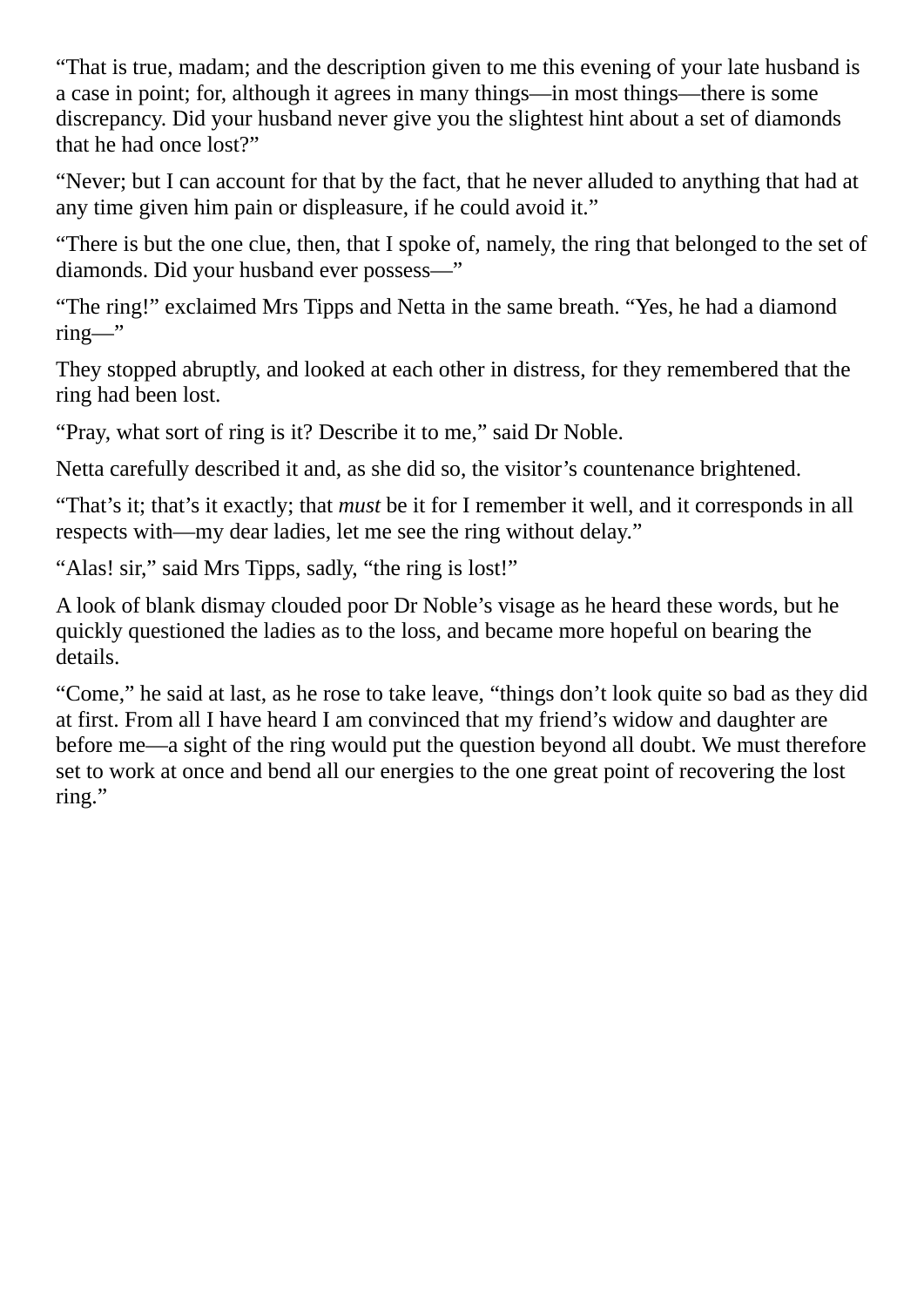# **CHAPTER NINETEEN**

### *A Run-away Locomotive*

Being, as we have had occasion to remark before, a communicative and confiding little woman, Netta Tipps told the secret of the ring in strict confidence to her old nurse. Mrs Durby, in a weak moment as on a former occasion, related the history of it to Gertie, who of course told Loo. She naturally mentioned it to her lover, Will Garvie, and he conveyed the information to John Marrot. Thus far, but no further, the thing went, for John felt that there might be danger in spreading the matter, and laid a strict injunction on all who knew of it to keep silence for a time.

While at the station the day following, just after having brought in the "Flying Dutchman," he was accosted by the superintendent of police, who chanced to be lounging there with, apparently, nothing to do. Never was there a man who was more frequently called on to belie his true character. It was a part of Mr Sharp's duty to look lazy at times, and even stupid, so as to throw suspicious men off their guard.

"A fine day, John," he said, lounging up to the engine where John was leaning on the rail, contemplating the departure of the passengers whose lives had been in his hands for the last hour and a half, while Will Garvie was oiling some of the joints of the iron horse.

John admitted that it was a fine day, and asked what was the noos.

"Nothing particular doing just now," said Mr Sharp. "You've heard, I suppose, of the mad fellow who caused such a confusion among Miss Tipps's Sunday–school children last night?"

"Oh yes, I heard o' that."

"And did you hear that he turns out to be the man who jumped out of your train on the day of the attempted robbery?"

"Yes, I've heard o' that too. They haven't got him yet, I believe?"

"No, not yet; but I think we shall have him soon," said Mr Sharp with a knowing glance; "I've heard rumours that lead me to think it would not be very surprising if we were to see him hanging about this station to–day or to–morrow. I've got a sort of decoy–duck to attract him," continued Mr Sharp, chuckling, "in the shape of a retired East India doctor, who agrees to hang about on the condition that we keep a sharp eye on him and guard him well from any sudden attack."

"You don't mean *that*?" said the engine–driver in an earnest undertone.

Instead of replying, the superintendent suddenly left him and sauntered leisurely along the platform, with his eyes cast down and softly humming a popular air.

The act was so brusque and unlike Mr Sharp's naturally polite character that John knew at once, as he said, that "something was up," and looked earnestly along the platform, where he saw Thomson himself walking smartly about as if in search of some one. He carried a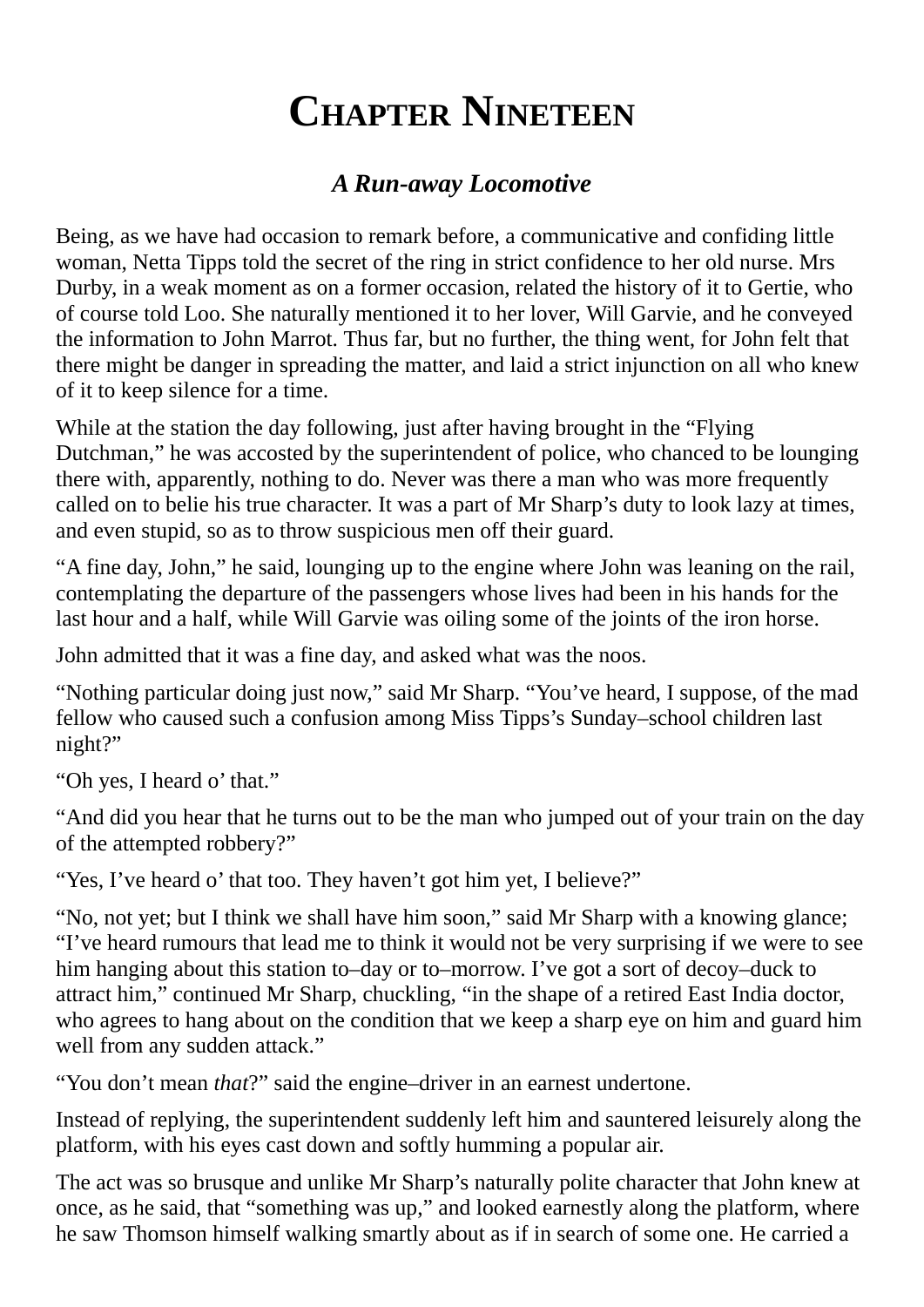heavy–headed stick in his hand and looked excited; but not much more so than an anxious or late passenger might be.

Mr Sharp went straight towards the madman—still sauntering with his head down, however; and John Marrot could see that another man, whom he knew to be a detective, was walking round by the side of the platform, with the evident intention of taking him in rear. The moment Thomson set eyes on the superintendent he recognised him, and apparently divined his object in approaching, for he started, clenched his teeth, and grasped his stick. Mr Sharp instantly abandoned all attempt at concealment and ran straight at him. Thomson, probably deeming discretion the better part of valour, turned and fled. He almost ran into the arms of the detective, who now made sure of him, but he doubled like a hare and sprang off the platform on to the rails. Here one or two of the men who were engaged in washing or otherwise looking after empty carriages, seeing what was going on, at once sought to intercept the madman, but he evaded two or three, knocked down another, and, finding himself alongside of a detached engine which stood there with steam up ready to be coupled to its train, he leaped upon it, felled the driver who was outside the rail, oiling some of the machinery, seized the handle of the regulator and turned on full steam.

The driving–wheels revolved at first with such tremendous rapidity that they failed to "bite" and merely slipped on the rails. Thomson was engineer enough to understand why, and at once cut off part of the steam. Next moment he shot out of the station, and, again letting on full steam, rushed along the line like an arrow!

It chanced that the passenger–superintendent was on the platform at the time. That gentleman had everything connected with the traffic by heart. He saw that the points had been so set as to turn the run–away engine on to the down line, and in his mind's eye saw a monster excursion train, which had started just a few minutes before, labouring slowly forward, which the light engine would soon overtake. A collision in a few minutes would be certain. In peculiar circumstances men are bound to break through all rules and regulations, and act in a peculiar way. Without a moment's hesitation he ran to John Marrot and said in an earnest hurried voice—

"Give chase, John! cross over to the up–line, but don't go too far."

"All right, sir," said John, laying his hand on the regulator.

Even while the superintendent was speaking Will Garvie's swift mind had appreciated the idea. He had leaped down and uncoupled the *Lightning* from its train. John touched the whistle, let on steam and off they went crossed to the up–line (which was the wrong line of rails for any engine to run in *that* direction), and away he went at forty, fifty, seventy miles an hour! John knew well that he was flying towards a passenger–train, which was running towards him at probably thirty–five or forty miles an hour. He was aware of its whereabouts at that time, for he consulted his watch and had the time–table by heart. A collision with it would involve the accumulated momentum of more than a hundred miles an hour! The time was short, but it was sufficient; he therefore urged Will to coal the furnace until it glowed with fervent heat and opened the steam valve to the uttermost. Never since John Marrot had driven it had the *Lightning* so nearly resembled its namesake. The pace was increased to seventy–five and eighty miles an hour. It was awful.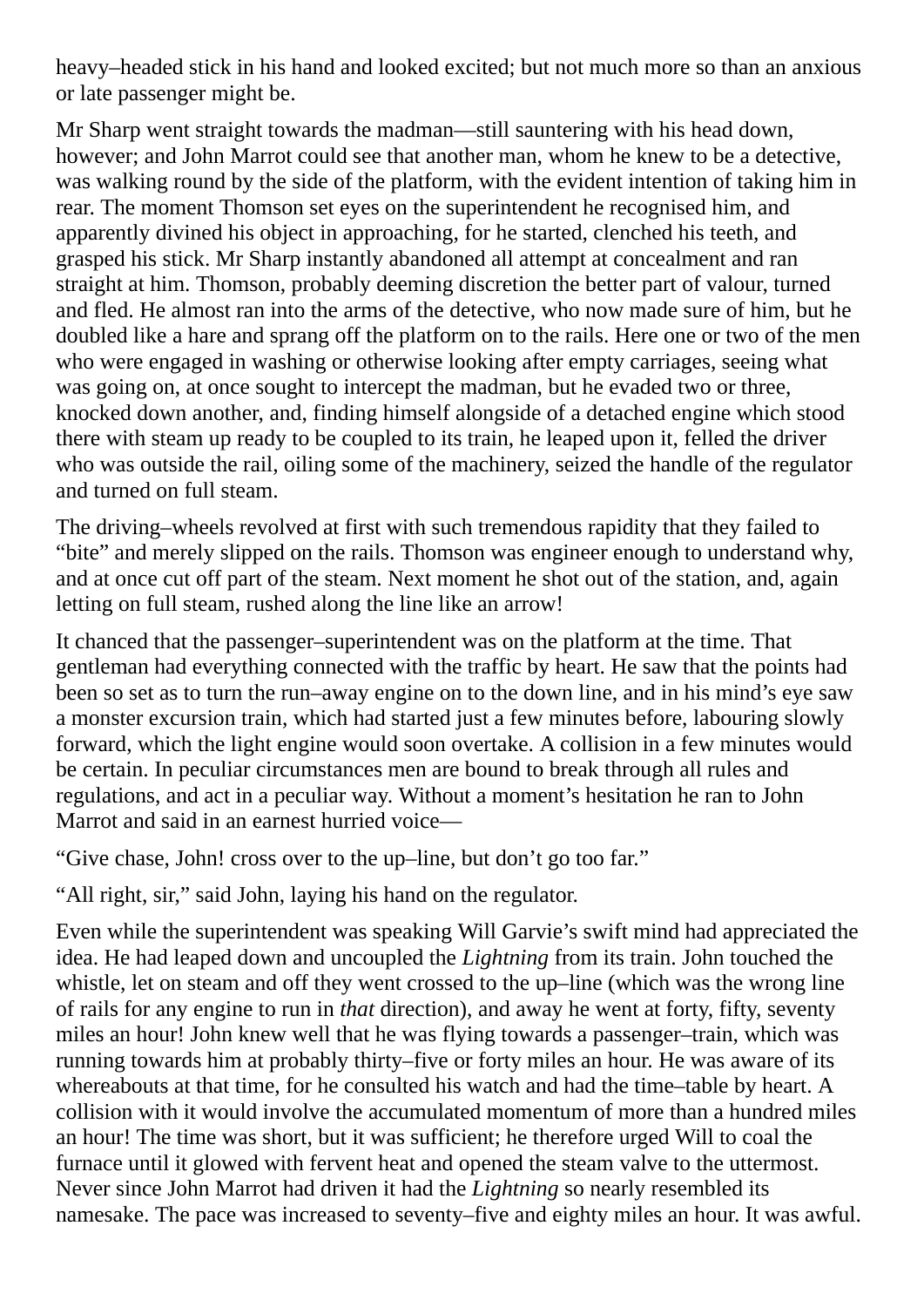Objects flew past with flashing speed. The clatter of the engine was deafening. A stern chase is proverbially a long one; but in this case, at such a speed, it was short. In less than fifteen minutes John came in view of the fugitive—also going at full speed, but, not being so powerful an engine and not being properly managed as to the fire, it did not go so fast; its pace might have been forty or forty–five miles an hour.

"Will," shouted John in the ear of his stalwart fireman, "you'll have to be sharp about it. It won't do, lad, to jump into the arms of a madman with a fire–shovel in his hand. W'en I takes a shot at 'im with a lump of coal, then's yer chance—go in an' win, lad—and, whatever—ye do, keep cool."

Will did not open his compressed lips, but nodded his head in reply.

"You'll have to do it all alone, Bill; I can't leave the engine," shouted John.

He looked anxiously into his mate's face, and felt relieved to observe a little smile curl slightly the corners of his mouth.

Another moment and the *Lightning* was up with the tender of the run–away, and John cut off steam for a brief space to equalise the speed. Thomson at that instant observed for the first time that he was pursued. He looked back with a horrible glare, and then, uttering a fierce cheer or yell, tugged at the steam handle to increase the speed, but it was open to the utmost. He attempted to heap coals on the fire, but being inexpert, failed to increase the heat. Another second and they were abreast John Marrot opened the whistle and let it blow continuously, for he was by that time drawing fearfully near to the train that he knew was approaching.

Seeing that escape was impossible, Thomson would have thrown the engine off the rails if that had been possible, but, as it was not, he brandished the fire–shovel and stood at the opening between the engine and tender, with an expression of fiendish rage on his countenance that words cannot describe.

"Now, Bill, look out!" said John.

Will stood like a tiger ready to spring. John beside him, with a huge mass of coal in one hand concealed behind his back. There was a space of little more than two feet between the engines. To leap that in the face of a madman seemed impossible.

Suddenly John Marrot hurled the mass of coal with all his might. His aim was to hit Thomson on the head, but it struck low, hitting him on the chest, and driving him down on the foot–plate. At the same instant Will Garvie bounded across and shut off the steam in an instant. He turned then to the brake–wheel, but, before he could apply it, Thomson had risen and grappled with him. Still, as the two strong men swayed to and fro in a deadly conflict, Will's hand, that chanced at the moment to be nearest the brake–wheel, was seen ever and anon to give it a slight turn.

Thus much John Marrot observed when he saw a puff of white steam on the horizon far ahead of him. To reverse the engine and turn full steam on was the work of two seconds. Fire flew in showers from the wheels, and the engine trembled with the violent friction, nevertheless it still ran on for a considerable way, and the approaching train was within a comparatively short distance of him before he had got the *Lightning* to run backwards. It was not until he had got up speed to nigh forty miles an hour that he felt safe, looked back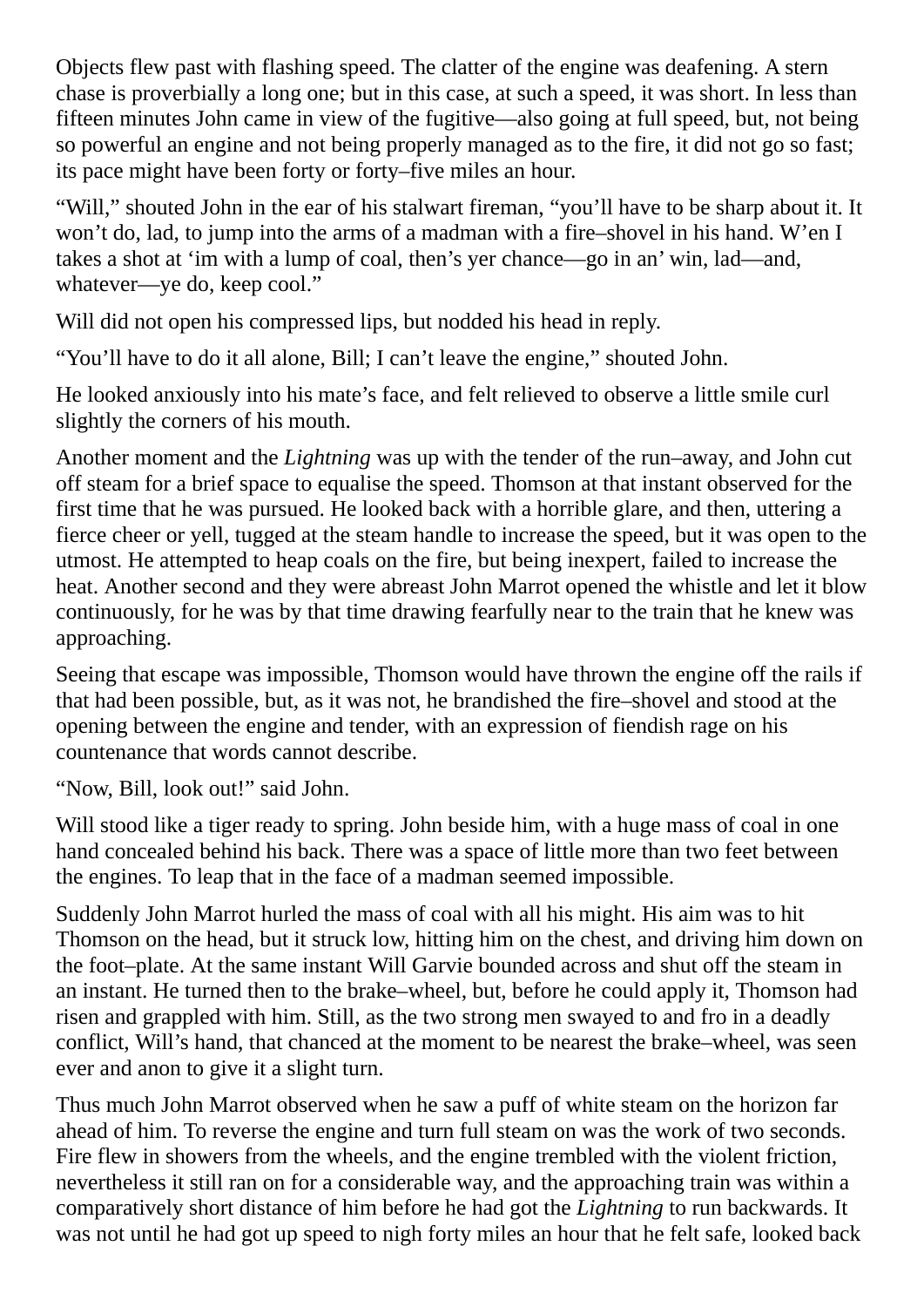with a grim smile and breathed freely. Of course the driver of the passenger–train, seeing an engine on the wrong line ahead, had also reversed at full speed and thus prevented a collision, which would inevitably have been very disastrous.

John now ran back to the crossing, and, getting once more on the down line, again reversed his engine and ran cautiously back in the direction of the run–away locomotive. He soon came in sight of it, reversed again, and went at such a pace as allowed it to overtake him gradually. He saw that the steam was still cut off, and that it had advanced that length in consequence of being on an incline, but was somewhat alarmed to receive no signal from his mate. The moment the buffers of the *Lightning* touched those of the other engine's tender he applied the brakes and brought both engines to a stand. Then, leaping off, he ran to see how it had fared with Will Garvie.

The scene that met his eyes was a very ghastly one. On the floor–plate lay the two men, insensible and covered with blood and coal–dust. Each grasped the other by the throat but Will had gained an advantage from having no neckcloth on, while his own strong hand was twisted into that of his adversary so firmly, that the madman's eyes were almost starting out of their sockets. John Marrot at once cut the 'kerchief with his clasp–knife, and then, feeling that there was urgent need for haste, left them lying there, ran back to his own engine, coupled it to the other, turned on full steam, and, in a short space of time, ran into Clatterby station.

Here the men were at once removed to the waiting–room, and a doctor—who chanced to be Dr Noble—was called in. It was found that although much bruised and cut as well as exhausted by their conflict, neither Will nor Thomson were seriously injured. After a few restoratives had been applied, the former was conveyed home in a cab, while the latter, under the charge of Mr Sharp and one of his men, was carried off and safely lodged in an asylum.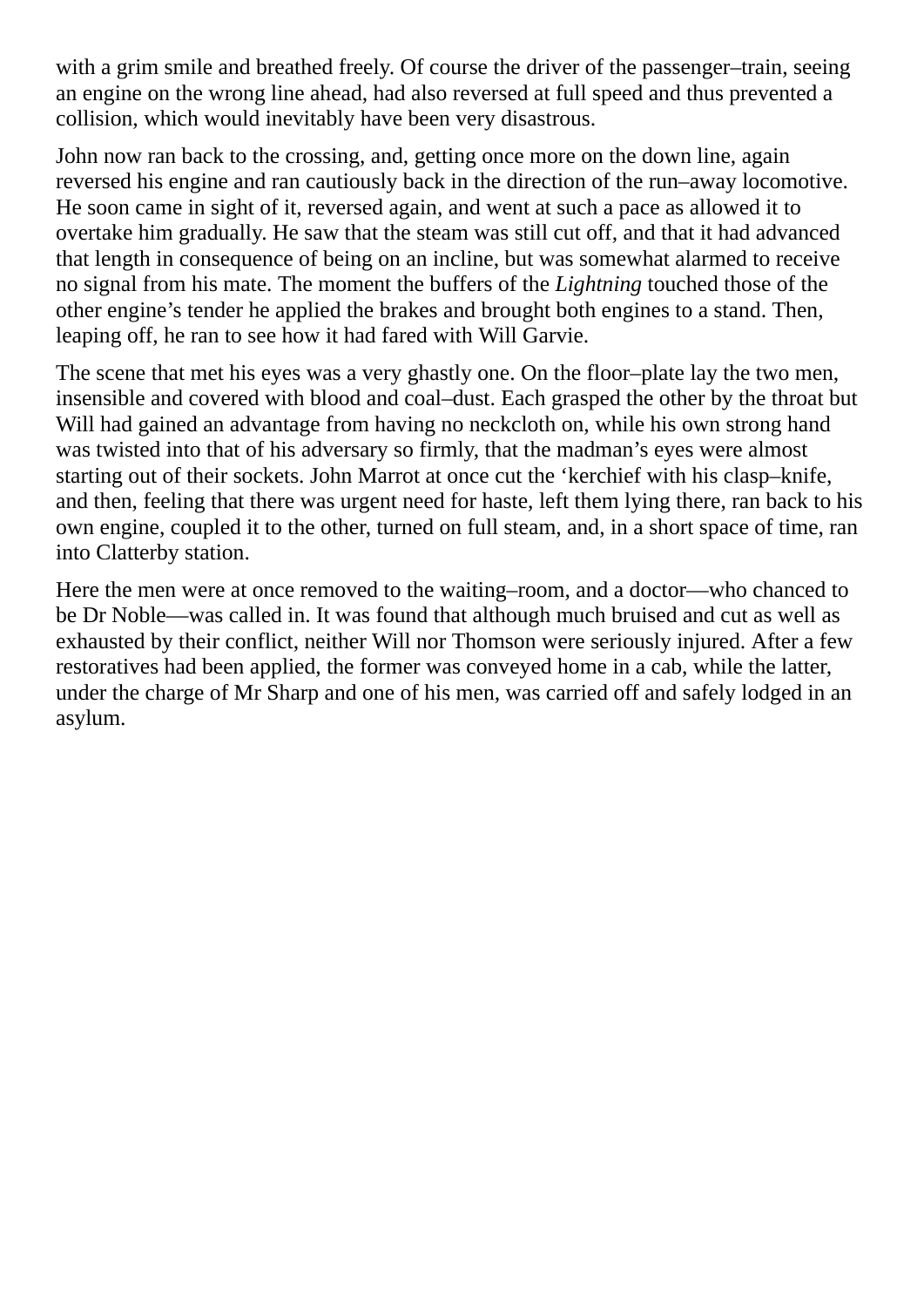### **CHAPTER TWENTY**

### *A Nest "Harried."*

Having thus seen one criminal disposed of, Mr Sharp returned to his office to take measures for the arrest of a few more of the same class.

Since we last met with our superintendent, he had not led an idle life by any means. A brief reference to some of his recent doings will be an appropriate introduction to the little entertainment which he had provided for himself and his men on that particular evening.

One day he had been informed that wine and spirits had been disappearing unaccountably at a particular station. He visited the place with one of his men, spent the night under a tarpaulin in a goods–shed, and found that one of the plate–layers was in the habit of drawing off spirits with a syphon. The guilty man was handed over to justice, and honest men, who had felt uneasy lest they should be suspected, were relieved.

On another occasion he was sent to investigate a claim made by a man who was in the accident at Langrye Station. This man, who was an auctioneer, had not been hurt at all only a little skin taken off his nose,—but our fop with the check trousers advised him to make a job of it, and said that he himself and his friend had intended to make a claim, only they had another and more important game in hand, which rendered it advisable for them to keep quiet. This was just before the attack made on Mr Lee in the train between Clatterby and London. The auctioneer had not thought of such a way of raising money, but jumped readily at the idea; went to Glasgow and Dundee, where he consulted doctors showed them his broken nose, coughed harshly in their ears, complained of nervous affections, pains in the back, loins, and head, and, pricking his gums slightly, spit blood for their edification; spoke of internal injuries, and shook his head lugubriously. Doctors, unlike lawyers, are not constantly on the watch for impostors. The man's peeled and swelled nose was an obvious fact; his other ailments might, or might not, be serious, so they prescribed, condoled with him, charged him nothing, and dismissed him with a hope of speedy cure. Thereafter the auctioneer went down the Clyde to recruit his injured health, and did a little in the way of business, just to keep up his spirits, poor fellow! After that he visited Aberdeen for similar purposes, and then sent in a claim of 150 pounds damages against the Grand National Trunk Railway.

Mr Sharp's first proceeding was to visit the doctors to whom the auctioneer had applied, then he visited the various watering–places whither the man had gone to recruit and ascertained every particular regarding his proceedings. Finally, he went to the north of Scotland to see the interesting invalid himself. He saw and heard him, first, in an auction– room, where he went through a hard day's work even for a healthy man; then he visited him in his hotel and found him, the picture of ruddy health, drinking whisky punch. On stating that he was an agent of the railway company, and had called to have some conversation regarding his claim, some of the auctioneer's ruddy colour fled, but being a bold man, he assumed a candid air and willingly answered all questions; admitted that he was better, but said that he had lost much time; had for a long period been unable to attend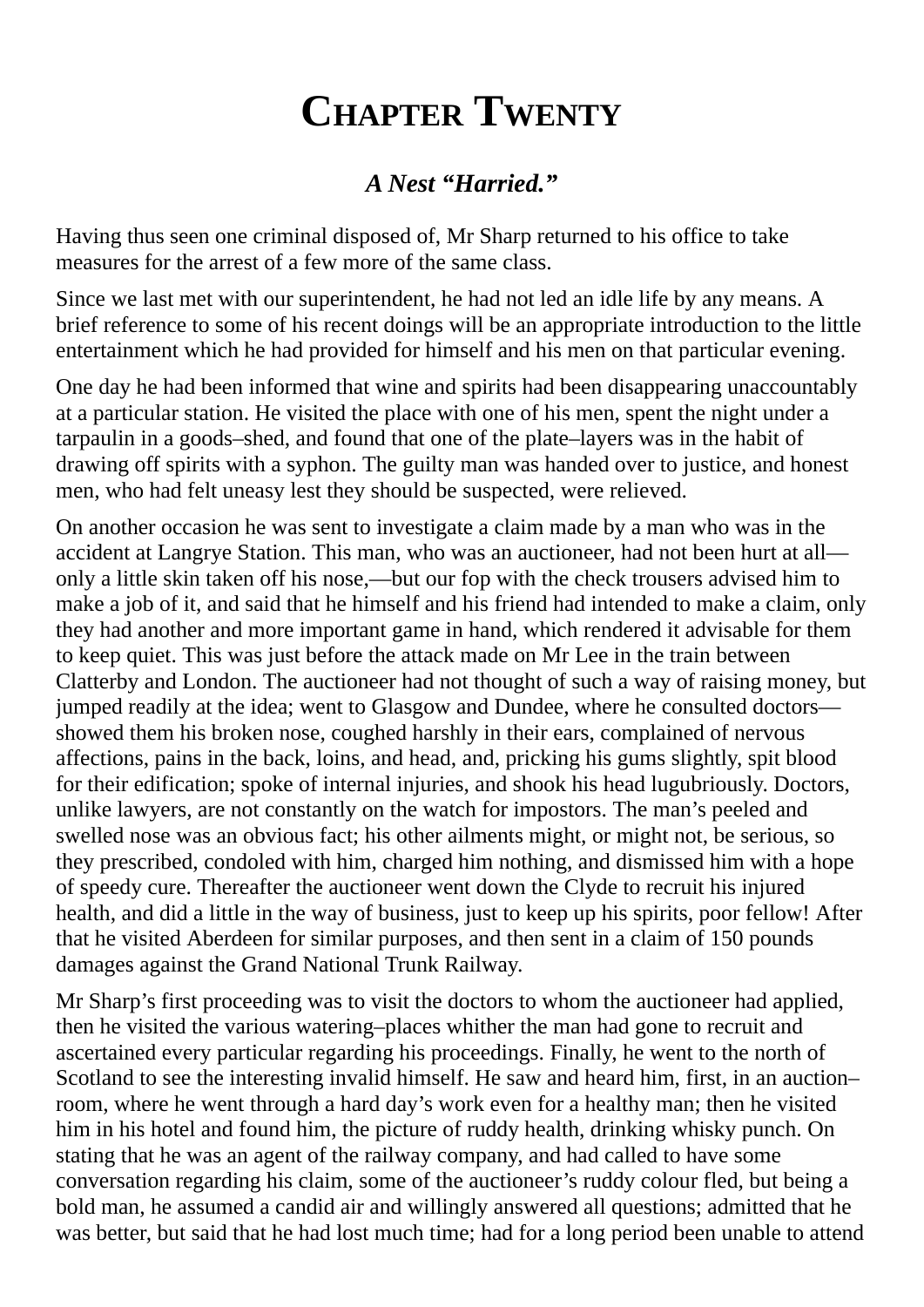to his professional duties, and still suffered much from internal injuries. Mr Sharp expressed sympathy with him; said that the case, as he put it, was indeed a hard one, and begged of him to put his statement of it down on paper. The auctioneer complied, and thought Mr Sharp a rather benignant railway official. When he had signed his name to the paper, his visitor took it up and said, "Now, Mr Blank, this is all lies from beginning to end. I have traced your history step by step, down to the present time, visited all the places you have been to, conversed with the waiters of the hotels where you put up, have heard you to–day go through as good a day's work as any strong man could desire to do, and have seen you finish up, with a stiff glass of whisky toddy, which I am very sorry to have interrupted. Now, sir, this is very like an effort to obtain money under false pretences, and, if you don't know what that leads to, you are in a very fair way to find out. The Company which I have the honour to represent, however, is generous. We know that you were in the Langrye accident, for I saw you there, and in consideration of the injury to your nerves and the damage to your proboscis, we are willing to give you a five–pound note as a sort of sticking–plaster at once to your nose and your feelings. If you accept that, good; if not you shall take the consequences of *this*!" The superintendent here held up the written statement playfully, and placed it in his pocket–book. The auctioneer was a wise, if not an honest, man. He thankfully accepted the five pounds, and invited Mr Sharp to join him in a tumbler, which, however, the superintendent politely declined.

But this was a small matter compared with another case which Mr Sharp had just been engaged investigating. It was as follows:—

One afternoon a slight accident occurred on the line by which several passengers received trifling injuries. At the time only two people made claim for compensation, one for a few shillings, the other for a few pounds. These cases were at once investigated and settled, and it was thought that there the matter ended. Six months afterwards, however, the company received a letter from the solicitors of a gentleman whose hat it was said, had been driven down on the bridge of his nose, and had abraded the skin; the slight wound had turned into an ulcer, which ultimately assumed the form of permanent cancer. In consequence of this the gentleman had consulted one doctor in Paris and another in Rome, and had been obliged to undergo an operation—for all of which he claimed compensation to the extent of 5000 pounds. The company being quite unable to tell whether this gentleman was in the accident referred to or not, an investigation was set on foot, in which Mr Sharp bore his part. At great expense official persons were sent to Paris and to Rome to see the doctors said to have been consulted, and in the end—nearly two years after the accident—the Company was found liable for the 5000 pounds!

While we are on this subject of compensation, it may not be uninteresting to relate a few curious cases, which will give some idea of the manner in which railway companies are squeezed for damages— sometimes unjustly, and too often fraudulently. On one occasion, a man who said he had been in an accident on one of our large railways, claimed 1000 pounds. In this case the company was fortunately able to prove a conspiracy to defraud, and thus escaped; but in many instances the companies are defeated in fraudulent claims, and there is no redress. The feelings of the juries who try the cases are worked on; patients are brought into Court exhibiting every symptom of hopeless malady, but these same patients not unfrequently possess quite miraculous powers of swift recovery, from what had been styled "incurable damage." One man received 6000 pounds on the supposition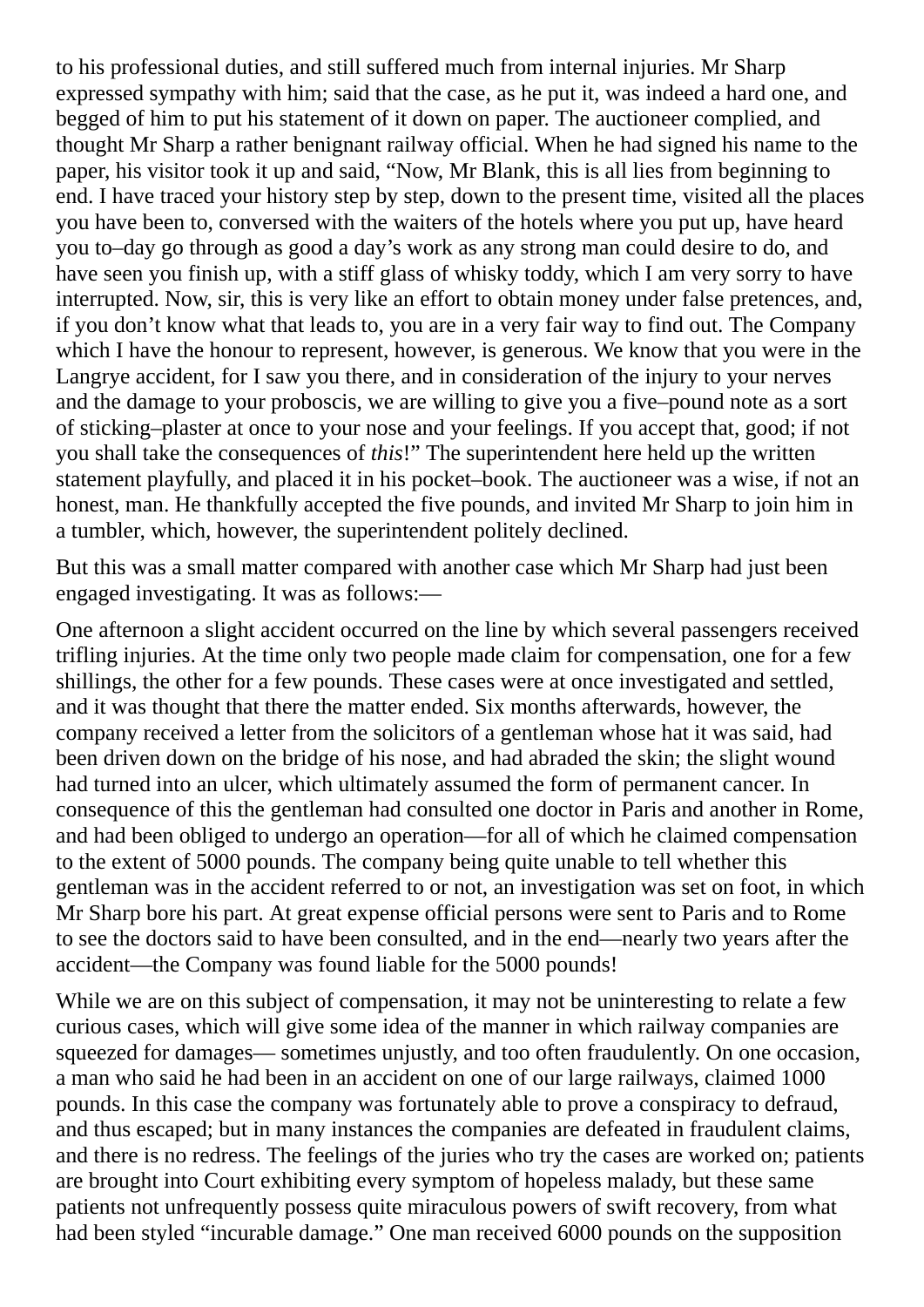that he had been permanently disabled, and within a short period he was attending to his business as well as ever. A youth with a salary of 60 pounds a year claimed and got 1200 pounds on the ground of incurable injury—in other words he was pensioned for life to the extent of 60 pounds a year—and, a year afterwards, it was ascertained that he was "dancing at balls," and had joined his father in business as if there was nothing the matter with him.

A barmaid who, it was said, received "injuries to the spine of a permanent character," was paid a sum of 1000 pounds as—we were about to write—compensation, but *consolation* would be the more appropriate term, seeing that she had little or nothing to be compensated for, as she was found capable of "dancing at the Licensed Victuallers' Ball" soon after the accident and eventually she married! To oblige railways to compensate for loss of time, or property, or health, *to a limited extent*, seems reasonable, but to compel them to pension off people who have suffered little or nothing, with snug little annuities of 50 pounds or 60 pounds, does really seem to be a little too hard; at least so it appears to be in the eyes of one who happens to have no interest whatever in railways, save that general interest in their immense value to the land, and their inestimable comforts in the matter of locomotion.

The whole subject of compensation stands at present on a false footing. For the comfort of those who wish well to railways, and love justice, we may add in conclusion, that proposals as to modifications have already been mooted and brought before Government, so that in all probability, ere long, impostors will receive a snubbing, and shareholders will receive increased dividends!

But let us return to Mr Sharp. Having, as we have said, gone to his office, he found his faithful servant Blunt there.

"Why, Blunt," he said, sitting down at the table and tearing open a few letters that awaited him, "what a good–looking *porter* you make!"

"So my wife says, sir," replied Blunt with a perfectly grave face, but with a twinkle in his eye.

"She must be a discriminating woman, Blunt. Well, what news have you to–night? You seemed to think you had found out the thieves at Gorton Station the last time we met."

"So I have, sir, and there are more implicated than we had expected. The place is a perfect nest of them."

"Not an uncommon state of things," observed Mr Sharp, "for it is well–known that one black sheep spoils a flock. We must weed them all out, Blunt, and get our garden into as tidy a condition as possible; it is beginning to do us credit already, but that Gorton Station has remained too long in a bad state; we must harrow it up a little. Well, let's hear what you have found out. They never suspected you, I suppose?"

"Never had the least suspicion," replied Blunt with a slight approach to a smile. "I've lived with 'em, now, for a considerable time, and the general opinion of 'em about me is that I'm a decent enough fellow, but too slow and stupid to be trusted, so they have not, up to this time, thought me worthy of being made a confidant. However, that didn't matter much, 'cause I managed to get round one o' their wives at last, and she let out the whole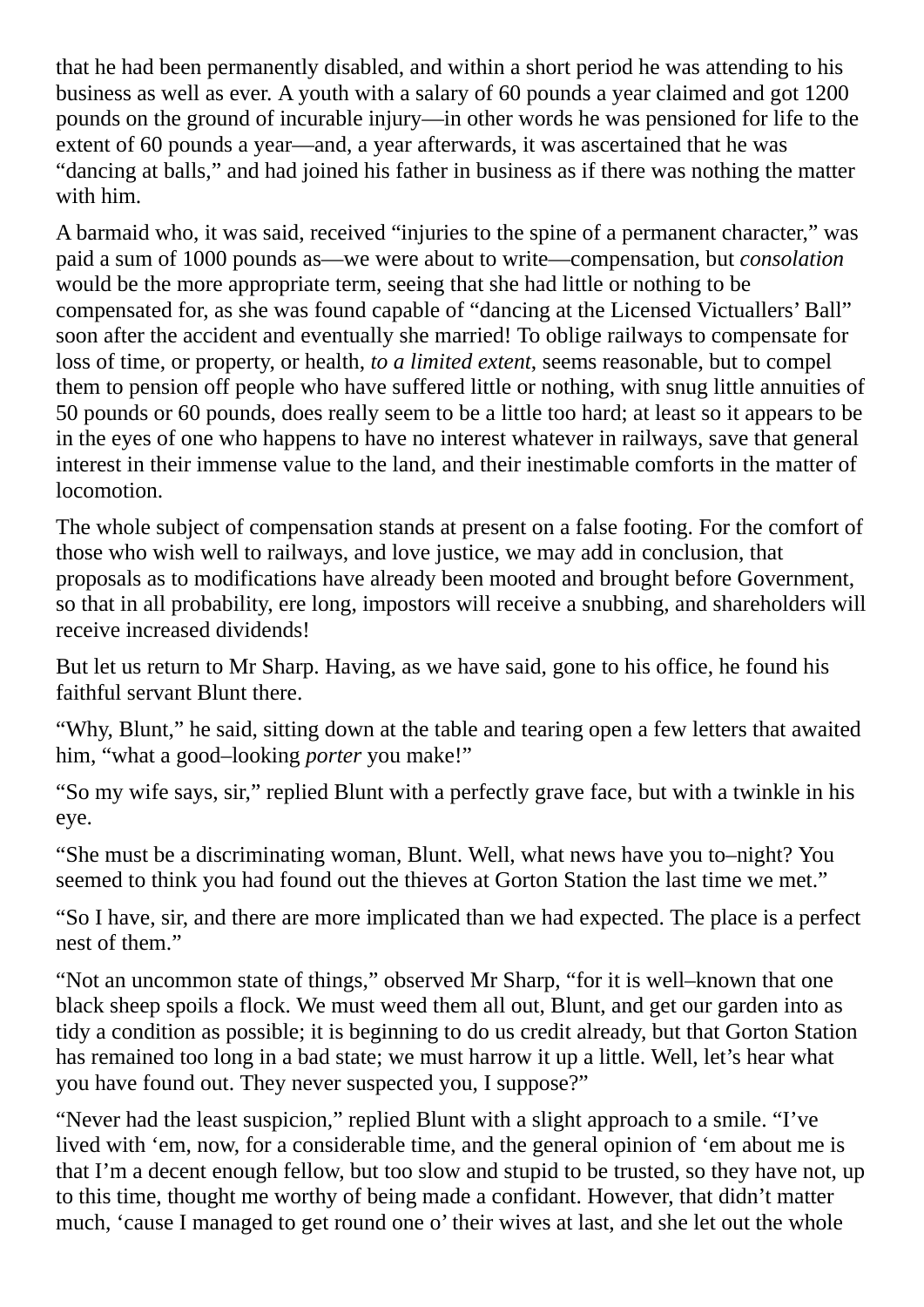affair—in strict confidence, of course, and as a dead secret!

"In fact I have just come from a long and interesting conversation with her. She told me that all the men at the station, with one or two exceptions, were engaged in it, and showed me two of the missing bales of cloth—the cloth, you remember, sir, of which there was such a large quantity stolen four weeks ago, and for which the company has had to pay. I find that the chief signalman, Davis, is as bad as the rest. It was his wife that gave me the information in a moment of over–confidence."

"Indeed!" exclaimed Sharp, in some surprise; "and what of Sam Natly and Garvie?"

"They're both of 'em innocent, sir," said Blunt. "I did suspect 'em at one time, but I have seen and heard enough to convince me that they have no hand in the business. Natly has been goin' about the station a good deal of late, because the wife of one of the men is a friend of his wife, and used to go up to nurse her sometimes when she was ill. As to Garvie, of course he knows as well as everybody else that some of the men there must be thieves, else goods would not disappear from that station as they do, but *his* frequent visits there are for the purpose of reclaiming Davis, who, it seems, is an old playmate of his."

"Reclaiming Davis!" exclaimed Sharp.

"Yes, an' it's my opinion that it'll take a cleverer fellow than him to reclaim Davis, for he's one of the worst of the lot; but Garvie is real earnest. I chanced to get behind a hedge one day when they were together, and overheard 'em talkin' about these robberies and other matters, and you would have thought, sir, that the fireman was a regular divine. He could quote Scripture quite in a stunnin' way, sir; an' *did* seem badly cut up when his friend told him that it was of no use talkin', for it was too late for *him* to mend."

"Has Garvie, then, been aware all this time that Davis is one of the thieves, and kept it secret?" asked Sharp.

"No, sir," replied Blunt. "Davis denied that he had any hand in the robberies when Garvie asked him. It was about drink that he was pleadin' with him so hard. You know we have suspected him of that too, of late; but from what I heard he must be a regular toper. Garvie was tryin' to persuade him to become a total abstainer. Says he to him, `You know, Davis, that whatever may be true as to the general question of abstaining from strong drink, *your* only chance of bein' delivered lies in total abstinence, because the thing has become a *disease*. I know and believe that Christianity would save you from the power of drink, but, depend upon it, that it would do so in the way of inducin' you of your own free will to "touch not, taste not, handle not, that which" *you* "will perish by the using."' Seems to me as if there was something in that, sir?" said Blunt, inquiringly.

Sharp nodded assent.

"Then Garvie does not suspect him of being connected with the robberies?" he asked.

"No," replied Blunt; "but he's a deep file is Davis, and could throw a sharper man than Garvie off the scent."

After a little further conversation on the subject Mr Sharp dismissed the pretended porter to his station, and called upon the superintendent of the police force of Clatterby, from whom he received an addition to his force of men.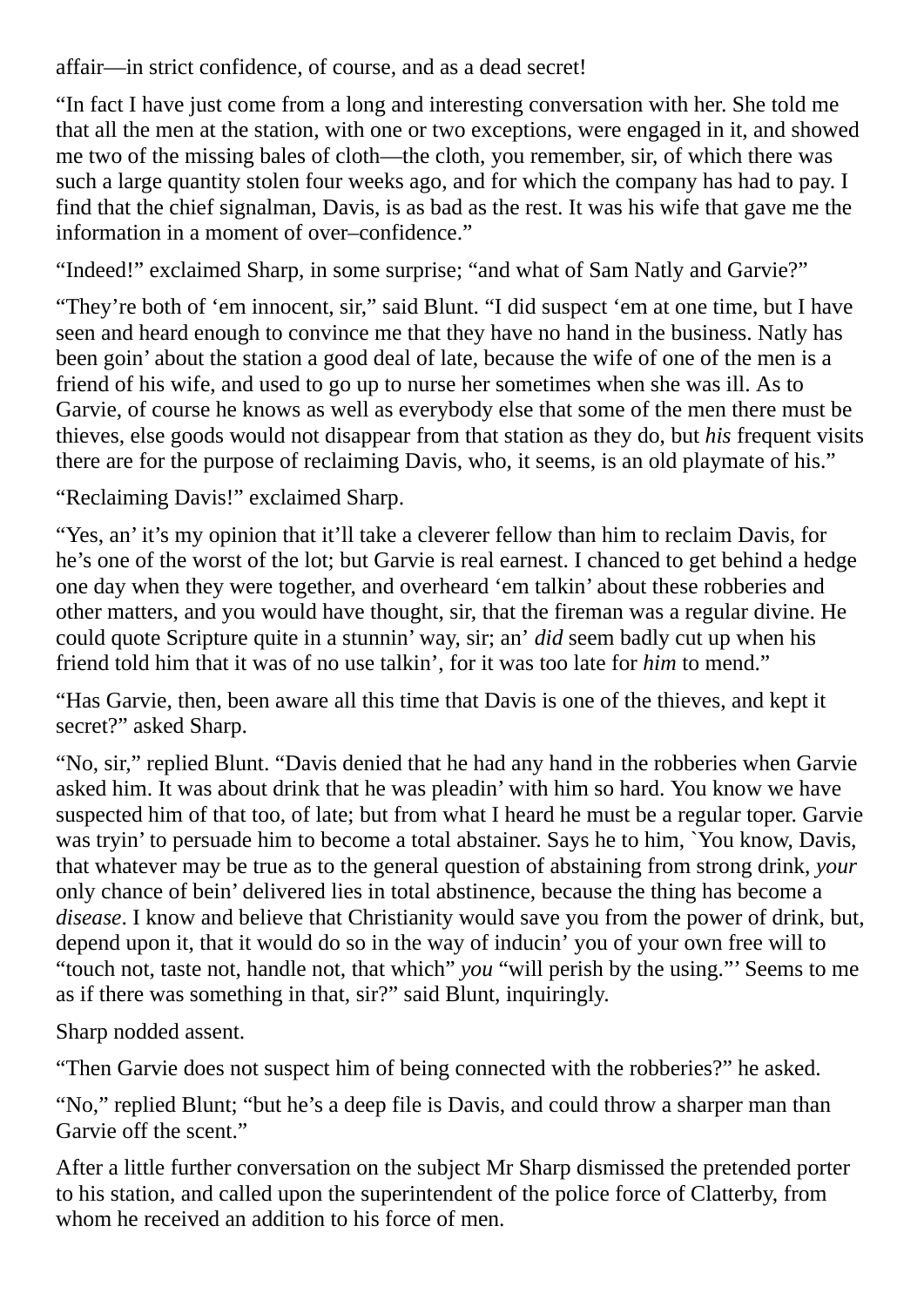That night he led his men to Gorton station, and when he thought a suitable hour had arrived, he caused them to surround the block of buildings in which the men of the station resided. Then, placing Blunt and two or three men in front of Davis's house, he went up to the door alone and knocked.

Mrs Davis opened it. She gave the least possible start on observing by the light of her lobby lamp who her visitor was—for she knew him well. Mr Sharp took note of the start!

"Good–evening, Mrs Davis," he said.

"Good–evening, sir; this is an unexpected pleasure, Mr Sharp."

"Most of my visits are unexpected, Mrs Davis, but it is only my friends who count them a pleasure. Is your husband within?"

"He is, sir; pray, walk this way; I'm sure he will be delighted to see you. Can you stay to supper with us? we are just going to have it."

"No, thank you, Mrs Davis, I'm out on duty to–night," said Sharp, entering the parlour, where Davis was engaged in reading the newspaper. "Good-evening, Mr Davis."

Davis rose with a start. Mr Sharp took note of that also.

"Good–evening, Mr Sharp," he said; "sit down, sir; sit down."

"Thank you, I can't sit down. I'm on duty just now. The fact is, Mr Davis, that I am come to make a search among your men, for we have obtained reliable information as to who are the thieves at this station. As, no doubt, *some* of the men are honest, and might feel hurt at having their houses searched, I have thought that the best way to prevent any unpleasant feeling is to begin at the top of the free and go downwards. They can't say that I have made fish of one and flesh of another, if I begin, as a mere matter of form, Mr Davis, with yourself."

"Oh, certainly—certainly, Mr Sharp, by all means," replied Davis.

He spoke with an air of candour, but it was quite evident that he was ill at ease.

Calling in one of his men, Mr Sharp began a rigorous search of the house forthwith. Mr Davis suggested that he would go out and see that the men were in their residences; but Mr Sharp said that there was no occasion for that, and that he would be obliged by his remaining and assisting in the search of his own house.

Every hole and corner of the ground–floor was examined without any discovery being made. Mrs Davis, observing that her visitors were particular in collecting every shred of cloth that came in their way, suddenly asked if it was cloth they were in search of. Mr Sharp thought the question and the tone in which it was put told of a guilty conscience, but he replied that he was in search of many things—cloth included.

Immediately after, and while they were busy with a dark closet, Mrs Davis slipped quietly out of the room. Mr Sharp was stooping at the time with his back towards her, but the two back buttons of his coat must have been eyes, for he observed the movement and at once followed her, having previously ordered Mr Davis to move a heavy chest of drawers, in order to keep him employed. Taking off his shoes he went up–stairs rapidly, and seeing an open door, peeped in.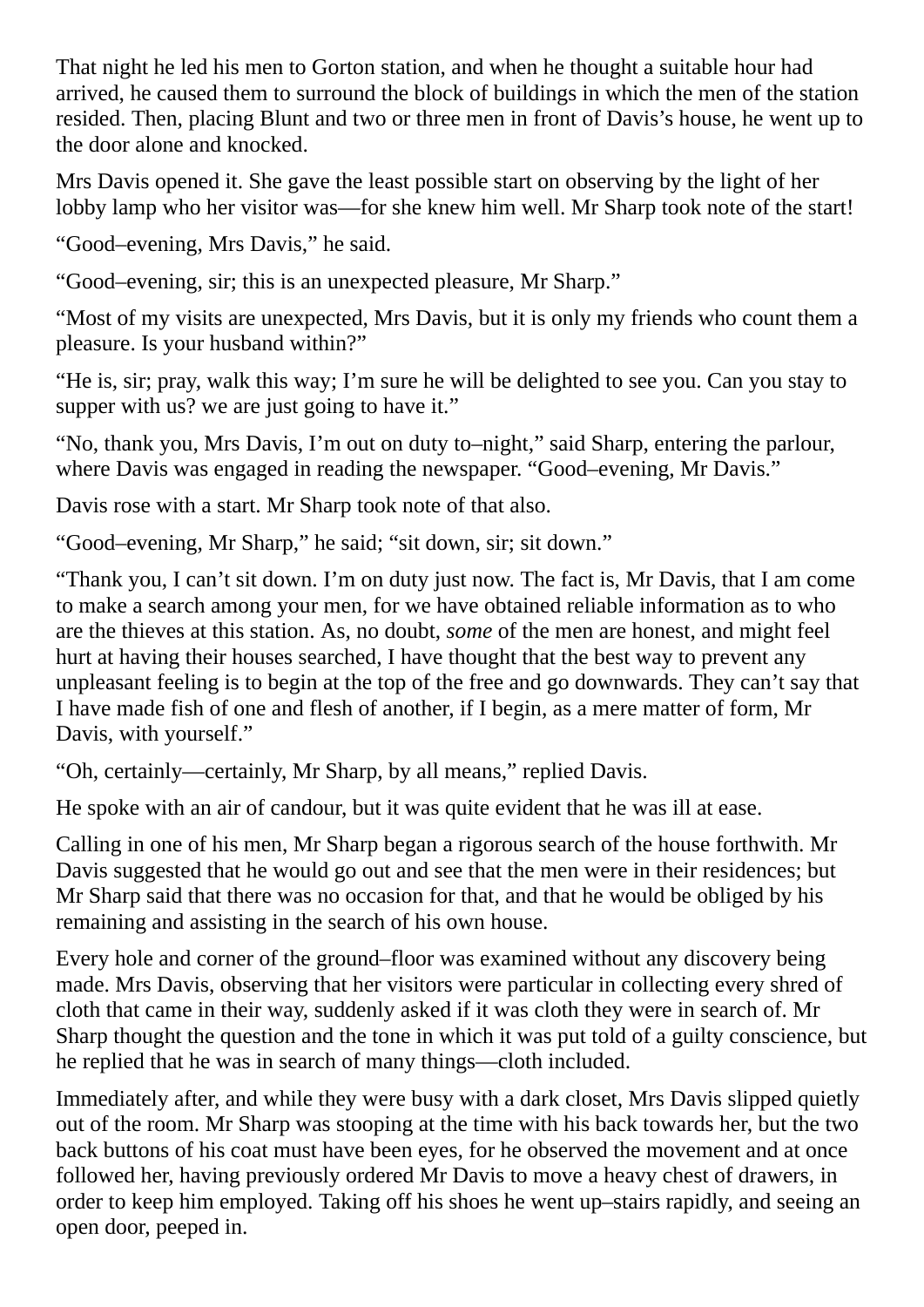There he saw a sight that would have surprised any man except a superintendent of police. Mrs Davis was engaged in throwing bales of cloth over the window with the energy of a coal–heaver and the haste of one whose house is on fire! The poor woman was not robust, yet the easy way in which she handled those bales was quite marvellous.

Being a cool and patient man, Sharp allowed her to toss over five bales before interrupting her. When she was moving across the room with the sixth and last he entered. She stopped, turned pale, and dropped the bale of cloth.

"You seem to be very busy to–night Mrs Davis" he observed, inquiringly; "can I assist you?"

"Oh, Mr Sharp!" exclaimed Mrs Davis, covering her face with her hands.

She could say no more.

Mr Sharp took her gently by the arm and led her down–stairs. They reached the room below just in time to see Blunt enter, holding the ejected bales with both arms to his bosom. Blunt had happened to take his stand just underneath the window of Mrs Davis's bedroom, and when that energetic woman tossed the bales out she pitched them straight into Blunt's willing arms. The accommodating man waited until he had received all that appeared likely to be delivered to him, and then with a quiet chuckle bore them, as we have seen, into Davis's parlour.

"This is a bad business, Davis," said Sharp, as he slipped a pair of manacles on his prisoner.

Davis made no reply. He was very pale, but looked defiant. Mrs Davis sat down on a chair and sobbed.

Leaving them in charge of Blunt, Mr Sharp then paid a visit to all the men of the place, and ere long succeeded in capturing all who had been engaged in the recent robberies, with the various proofs of their guilt—in the shape of cloth, loaves of sugar, fruit, boxes of tea, etcetera, in their apartments.

It had cost Mr Sharp and his men many weary hours of waiting and investigation, but their perseverance was at length well rewarded, for the "nest" was thoroughly "harried;" the men were dismissed and variously punished, and that portion of the Grand National Trunk Railway was, for the time, most effectually purified.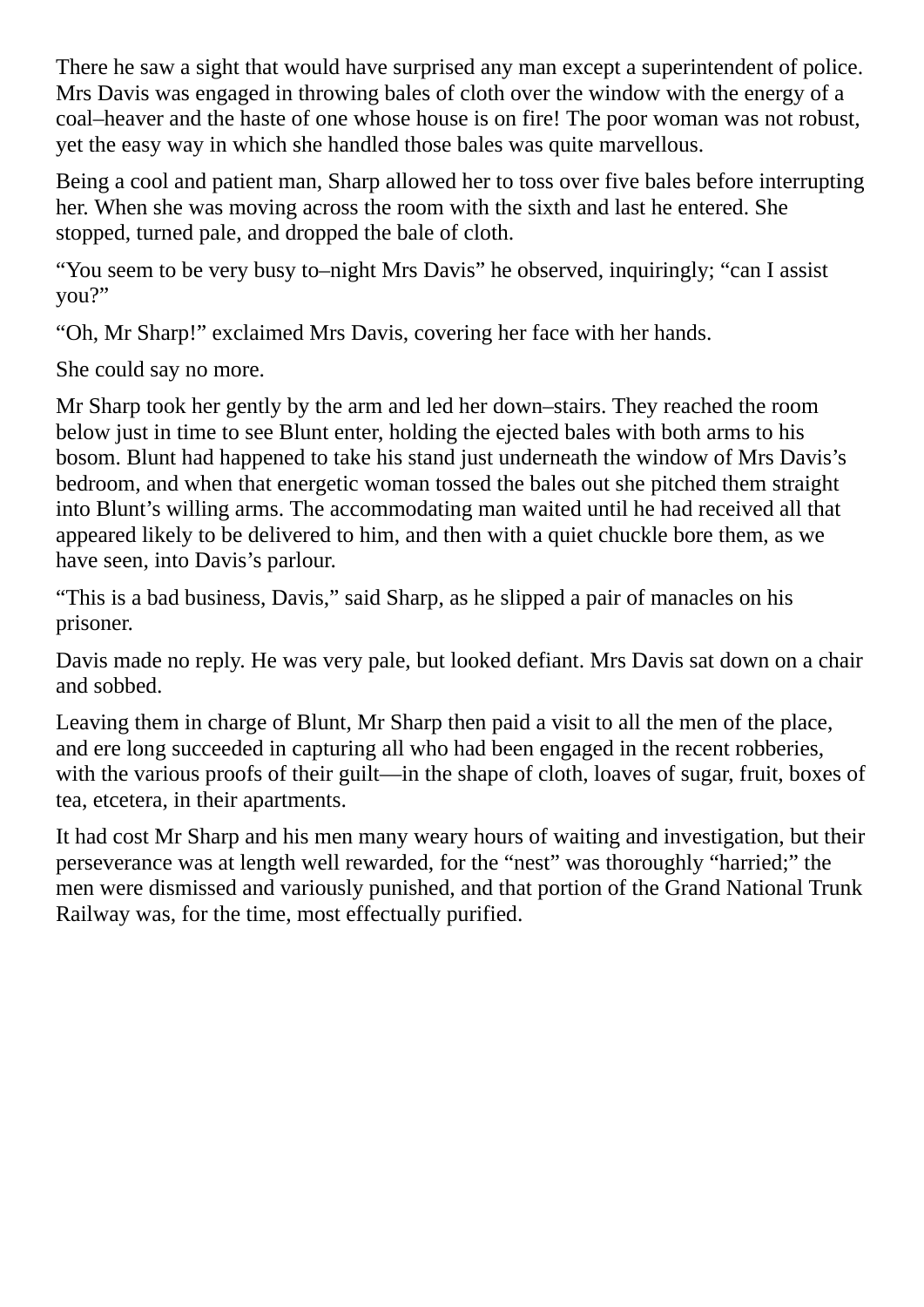# **CHAPTER TWENTY ONE**

#### *The Diamond Ring and the Railway Clearing-house*

Let us turn now, for a brief space, to Edwin Gurwood. He is seated before a desk in one of the rooms of that large building in Seymour Street, Euston Square, London, where a perfect army of clerks—about a thousand—clear up many of the mysteries, and overcome a number of the difficulties, incident to the railway traffic of the kingdom.

At the particular time we write of, Edwin was frowning very hard at a business–book and thinking of Emma Lee. The cause of his frown, no doubt, was owing to the conflict between duty and inclination that happened to rage in his bosom just then. His time belonged to the railways of the United Kingdom; to Emma belonged his heart. The latter was absent without leave, and the mind, thus basely forsaken, became distracted, and refused to make good use of time.

That day Edwin met with a coincidence, he made what he believed to be a discovery, and almost at the same moment received an inquiry as to the subject of that discovery. While endeavouring, without much success, to fix his attention on a case of lost–luggage which it was his duty to investigate, and frowning as we have said, at the business–book, his eye was suddenly arrested by the name of "Durby."

"Durby!" he muttered. "Surely that name is familiar? Durby! why, yes— that's the name of Tipps's old nurse."

Reading on, he found that the name of Durby was connected with a diamond ring.

"Well, now, that *is* strange!" he muttered to himself. "At the first glance I thought that this must be the brown paper parcel that I made inquiry about at the station of the Grand National Trunk Railway long ago, but the diamond ring puts that out of the question. No nurse, in her senses, would travel with a diamond ring tied up in a brown paper parcel the size of her head."

We may remind the reader here that, when the brown paper parcel was found and carried to the lost–luggage office of one of our western railways, a note of its valuable contents was sent to the Clearing–House in London. This was recorded in a book. As all inquiries after lost property, wheresoever made throughout the kingdom, are also forwarded to the Clearing–House, it follows that the notes of losses and notes of inquiries meet, and thus the lost and the losers are brought together and re–united with a facility that would be impracticable without such a central agency. In the case of our diamond ring, however, no proper inquiry had been made, consequently there was only the loss recorded on the books of the Clearing–House.

While Edwin was pondering this matter, a note was put into his hands by a junior clerk. It contained an inquiry after a diamond ring which had been wrapped up in a large brown paper parcel, with the name Durby written on it in pencil, and was lost many months before between Clatterby and London. The note further set forth, that the ring was the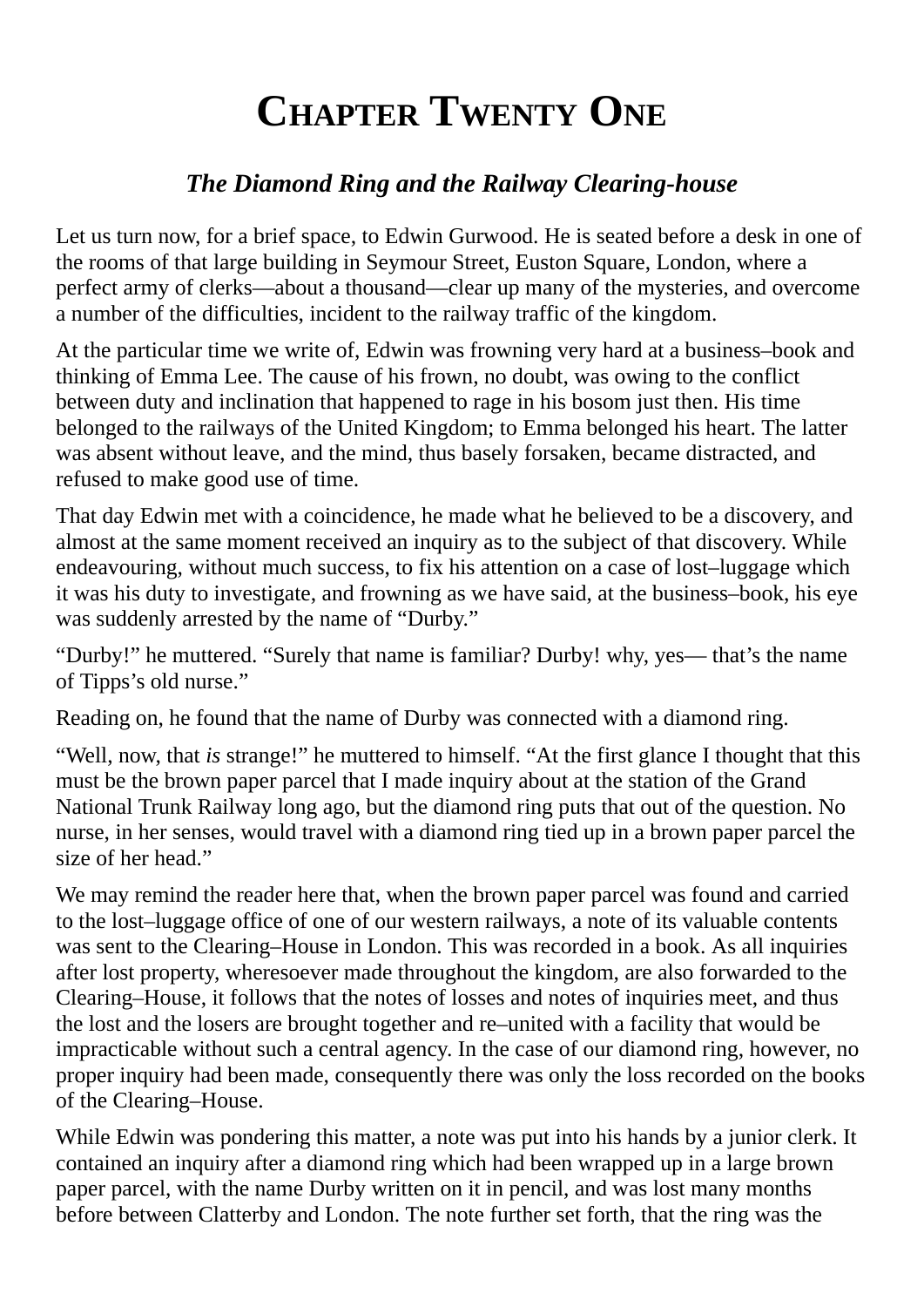property of Mrs Tipps of Eden Villa, and enclosed from that lady a minute description of the ring. It was signed James Noble, M.D.

"Wonderful!" exclaimed Edwin. "The most singular coincidence I ever experienced."

Having thus delivered himself, he took the necessary steps to have the ring sent to London, and obtained leave (being an intimate friend of the Tipps family) to run down by train and deliver it.

While he is away on this errand, we will take the opportunity of mounting his stool and jotting down a few particulars about the Clearing–House, which are worth knowing, for that establishment is not only an invaluable means of effecting such happy re–unions of the lost and the losers, as we have referred to, but is, in many other ways, one of the most important institutions in the kingdom.

The Railway Clearing–House is so named, we presume, because it clears up railway accounts that would, but for its intervention, become inextricably confused, and because it enables all the different lines in the country to interchange facilities for through–booking traffic, and clears up their respective accounts in reference to the same.

Something of the use and value of the Clearing–House may be shown at a glance, by explaining that, before the great schemes of amalgamation which have now been carried out, each railway company booked passengers and goods only as far as its own rails went, and at this point fresh tickets had to be taken out and carriages changed, with all the disagreeable accompaniments and delays of shifting luggage, etcetera. Before through– booking was introduced, a traveller between London and Inverness was compelled to renew his ticket and change luggage four times; between Darlington and Cardiff six times. In some journeys no fewer than nine or ten changes were necessary! This, as traffic increased, of course became intolerable, and it is quite certain that the present extent of passenger and goods traffic could never have been attained if the old system had continued. It was felt to be absolutely necessary that not only passengers, but carriages and goods, must be passed over as many lines as possible, at straight "through" to their destinations, with no needless delays, and without "breaking bulk." But how was this to be accomplished? There were difficulties in the way of through–booking which do not appear at first sight. When, for instance, a traveller goes from London to Edinburgh by the East Coast route, he passes over three different railways of unequal length, or mileage. The Great Northern furnishes his ticket, and gives him station accommodation besides providing his carriage, while the North–Eastern and North British permit him to run over their lines; and the latter also furnishes station accommodation, and collects his ticket. To ascertain precisely how much of that traveller's fare is due to each company involves a careful and nice calculation. Besides this, the *whole* fare is paid to the Great Northern, and it would be unjust to expect that that company should be saddled with the trouble of making the calculation, and the expense of remitting its share to each of the other companies. So, too, with goods—one company furnishing the waggon and tarpaulin, besides undertaking the trouble of loading and furnishing station–accommodation and the use of its line, while, it may be, several other companies give the use of their lines only, and that to a variable extent. In addition to all this, the company providing its carriages or waggons is entitled to "demurrage" for every day beyond a certain time that these are detained by the companies to which they do not belong.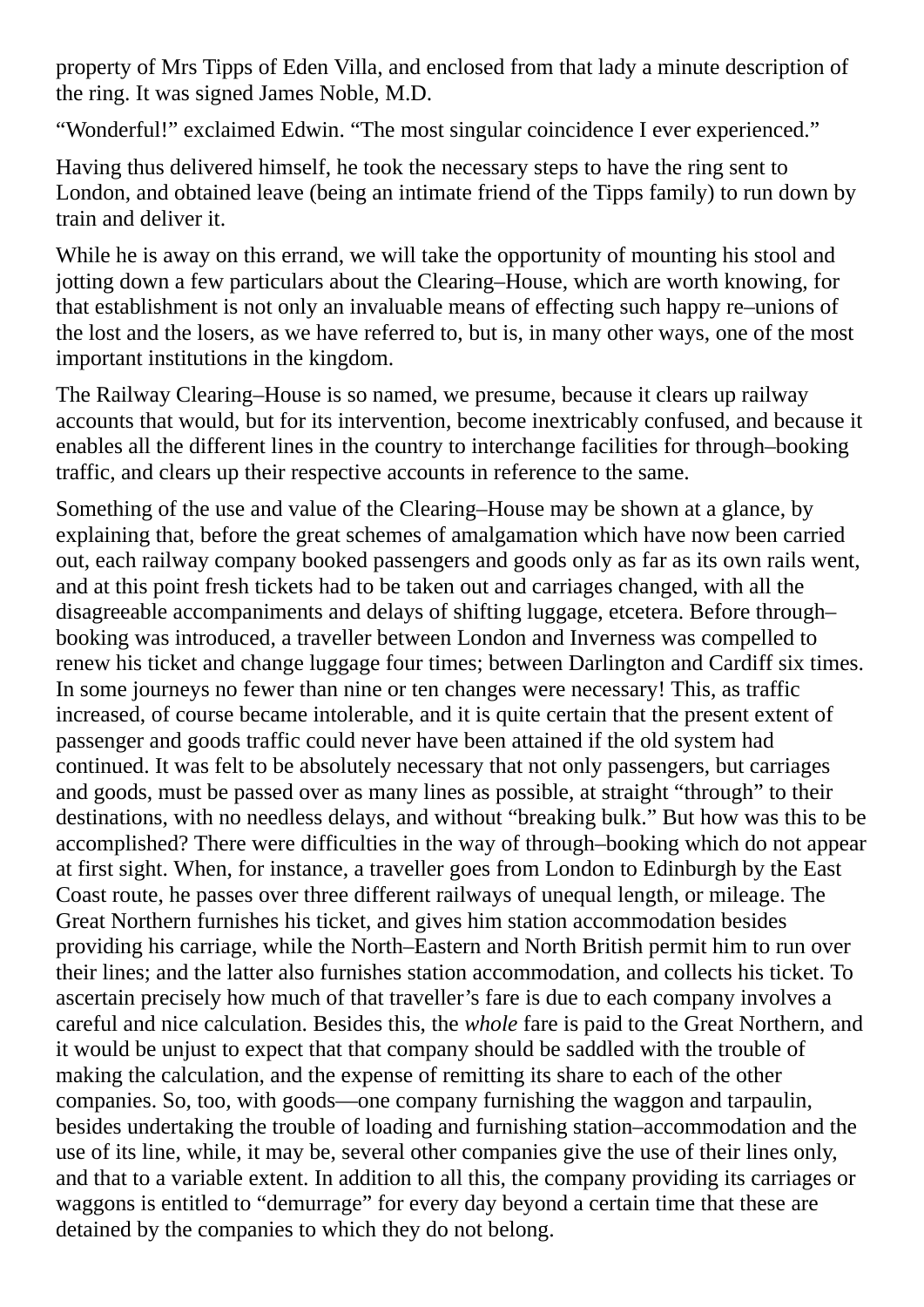Now, if all this be unavoidable even in the case of a single fare, or a small parcel, it must be self–evident that in lines where the interchange of through–traffic is great and constant, it would have been all but impossible for the railway companies to manage their business, and the system would have given rise to endless disputes.

In order to settle accounts of this description, it was soon seen to be absolutely necessary that some sort of arrangement must be come to, and, accordingly, the idea of a central office was conceived, and a system established without delay, which, for minute detail and comprehensive grasp, is unrivalled by any other institution. At first only a few of the railway companies united in establishing the Clearing–House in 1842, but by degrees, as its immense value became known, other companies joined, and it now embraces all the leading companies in the kingdom. It is said to be not inferior to the War Office, Colonial Office, and Admiralty in regard to the amount of work it gets through in a year! Its accounts amount to some twelve millions sterling, yet they always must, and do, balance to a fraction of a farthing. There must never be a surplus, and never a deficiency, in its funds, for it can make no profits, being simply a thoroughly honest and disinterested and perfectly correct go–between, which adjusts the mutual obligations of railways in a quick and economical manner. Its accounts are balanced every month, and every pound, shilling, and penny can be accounted for. It annually receives and dispenses a revenue greater than that of many European kingdoms. In 1847 its gross receipts were only 793,701 pounds. In 1868 they had risen to above eleven millions.

Each line connected with the Clearing–House has a representative on the committee to look after its interests, and bears its proportion of the expenses of the establishment.

Before showing the manner in which the work is performed for the railway companies, it may be well to premise that one great good which the Clearing–House system does to the public, is to enable them to travel everywhere with as much facility as if there were only one railway and one company in the kingdom.

To avoid going too much into detail, we may say, briefly, that in regard to goods, statements of through–traffic *despatched* are sent daily from thousands of stations to the Clearing–House, also separate statements of through–traffic *received*. These are compared. Of those that are found to agree, each company is debited or credited, as the case may be, with the proportion due to or by it. Where discrepancies occur, correspondence ensues until the thing is cleared up, and then the distribution to the accounts of the several companies takes place. As discrepancies are numerous and constant, correspondence is necessarily great. So minutely correct and particular are they at the Clearing–House, that a shilling is sometimes divided between four companies. Even a penny is deemed worthy of being debited to one company and credited to another!

As it is with goods, so is it with passengers. Through–tickets are sent from all the stations to the Clearing–House, where they are examined and compared with the returns of the tickets issued, and then sent back to their respective companies. As these tickets amount to many thousands a day, some idea may be formed of the amount of labour bestowed on the examination of them. The proportions of each ticket due to each company are then credited, and statements of the same made out and forwarded to the several companies daily. From the two sets of returns forwarded to the Clearing–House, statements of the debit and credit balances are made out weekly.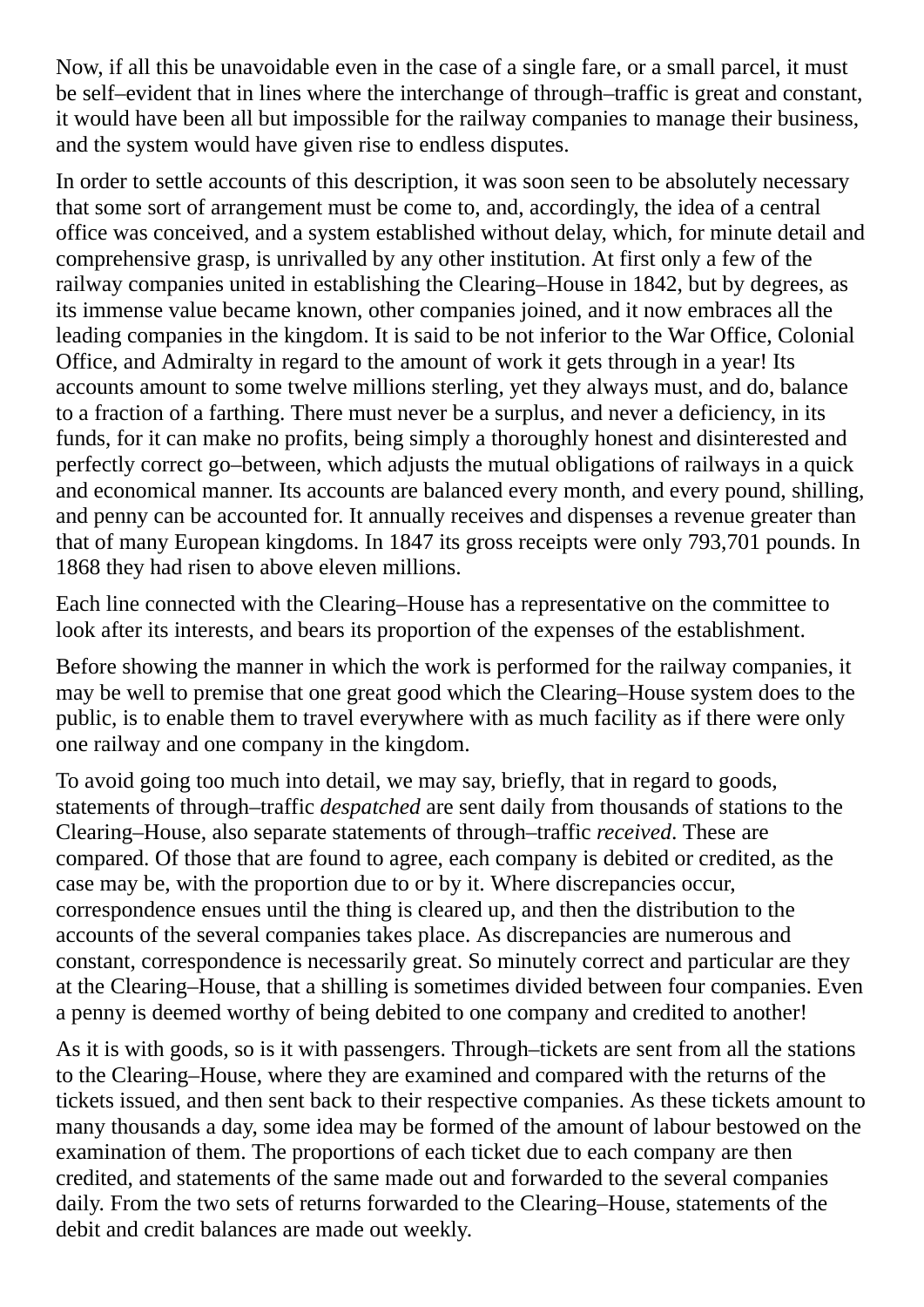Parcels are treated much in the same way as the goods.

"Mileage" is a branch of the service which requires a separate staff of men. There are hundreds of thousands of waggons, loaded and empty, constantly running to and fro, day and night, on various lines, to which they do not belong. Each individual waggon must be traced and accounted for to the Clearing–House, from its start to its arrival and back again; and not only waggons, but even the individual tarpaulins that cover them are watched and noted in this way, in order that the various companies over whose lines they pass may get their due, and that the companies owning them may get their demurrage if they be improperly detained on the way. For this purpose, at every point where separate railways join, there are stationed men in the pay of the Clearing–House, whose duty it is to take the numbers of all passenger carriages and goods, waggons and tarpaulins, and make a *daily* statement of the same to the Clearing–House.

As daily returns of all "foreign" carriages arriving and departing from all Clearing–House stations are forwarded to the same office, they are thus in a position to check the traffic, detect discrepancies, and finally make the proper entries as to mileage and demurrage in the accounts of the respective companies. Frequently the charge of one–tenth of a penny per mile for a tarpaulin is divided among several companies in various proportions. For a waggon or carriage from Edinburgh to London, mileage and demurrage accounts are sent out by the Clearing–House to four companies. Formerly, before demurrage was introduced, carriages were frequently detained on lines to which they did not belong, for weeks, and even months, until sometimes they were lost sight of altogether!

Once a month the balances are struck, and the various railways, instead of having to pay enormous sums to each other, obtain settlement by means of comparatively small balances.

For example, the London and North–Western railway sends its through passengers over the Caledonian line. The mileage charged for its "foreign" carriages is three farthings per mile. Small though that sum is, it amounts at the end of a month perhaps to 5000 pounds. This little bill is sent to the Clearing–House by the Caledonian against the London and North–Western. But during the same period the latter company has been running up a somewhat similar bill against the former company. Both accounts are sent in to the Clearing–House. They amount together to perhaps some fifteen or twenty thousand pounds, yet when one is set off against the other a ten or twenty pound note may be all that is required to change hands in order to balance the accounts.

The total mileage of lines under the jurisdiction of the Clearing–House, and over which it exercises complete surveillance on every train that passes up or down night or day, as far as regulating the various interests of the companies is concerned, amounts to more than 14,000. The *Times*, at the conclusion of a very interesting article on this subject, says, —"Our whole railway system would be as nothing without the Clearing–House, which affords another illustration of the great truth that the British railway public is the best served railway public in the world, and, on the whole, the least grateful." We hope and incline to believe that in the latter remark, the great Thunderer is wrong, and that it is only a small, narrow–minded, and ignorant section of the public which is ungrateful.

Disputed claims between railways are referred to the arbitration of the committee of the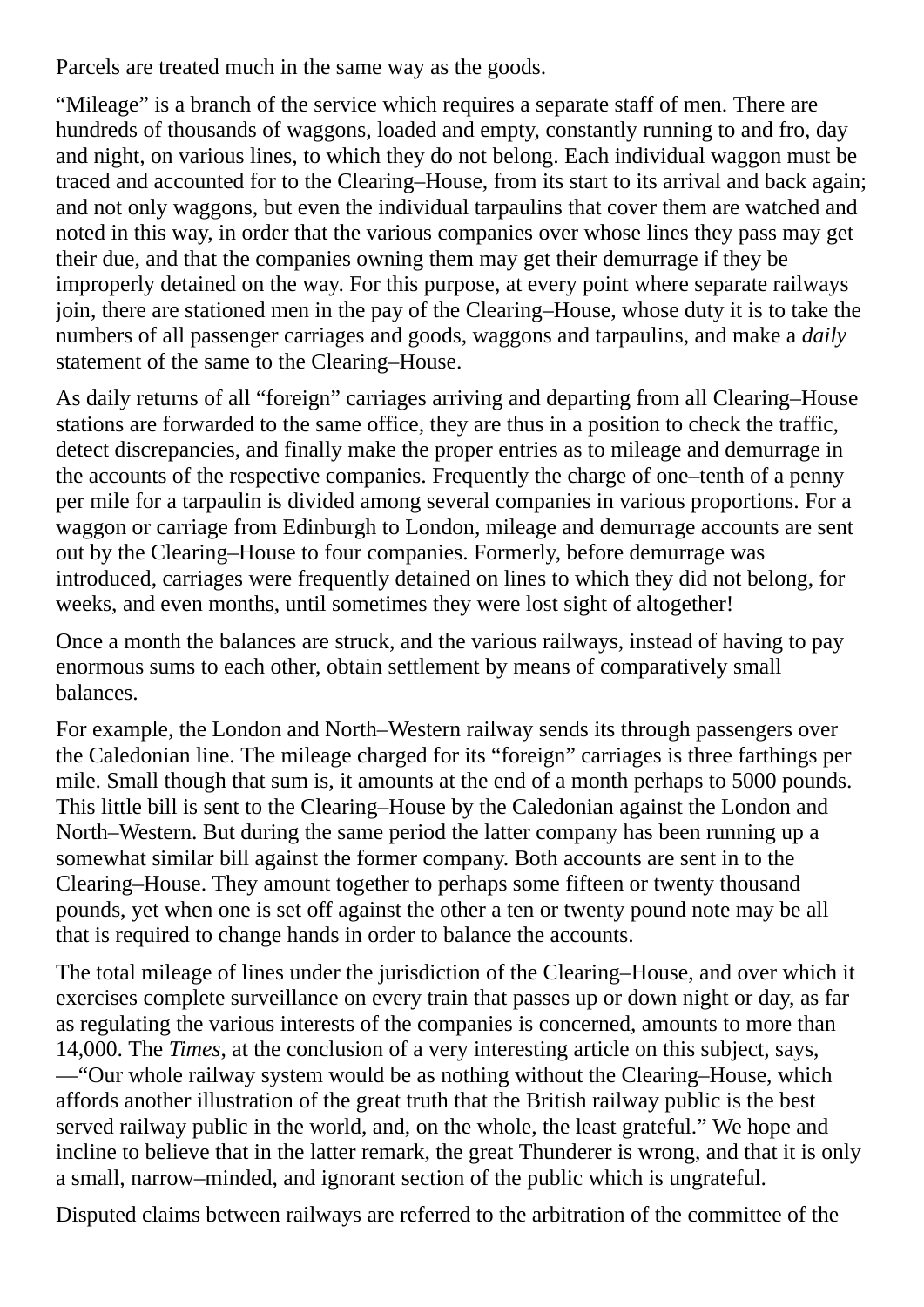Clearing–House, from whose decision there is no appeal.

The trouble taken in connexion with the lost–luggage department is very great; written communications being sent to almost innumerable stations on various lines of rails for every inquiry that is made to the House after lost–luggage.

It is a striking commentary at once on the vast extent of traffic in the kingdom, and the great value in one important direction of this establishment, the fact that, in one year, the number of articles accounted for to the Clearing–House by stations as left by passengers, either on the platforms or in carriages, amounted to 156,769 trunks, bags and parcels, and of these nearly ninety–five in every hundred were restored, through the Clearing–House, to their owners. It is probable that the property thus restored would amount to half a million of money.

This reminds us that we left Edwin Gurwood on his way to restore Mrs Tipps her lost ring, and that, therefore, it is our duty to resume the thread of our story, with, of course, a humble apology to the patient reader for having again given way to our irresistible tendency to digress!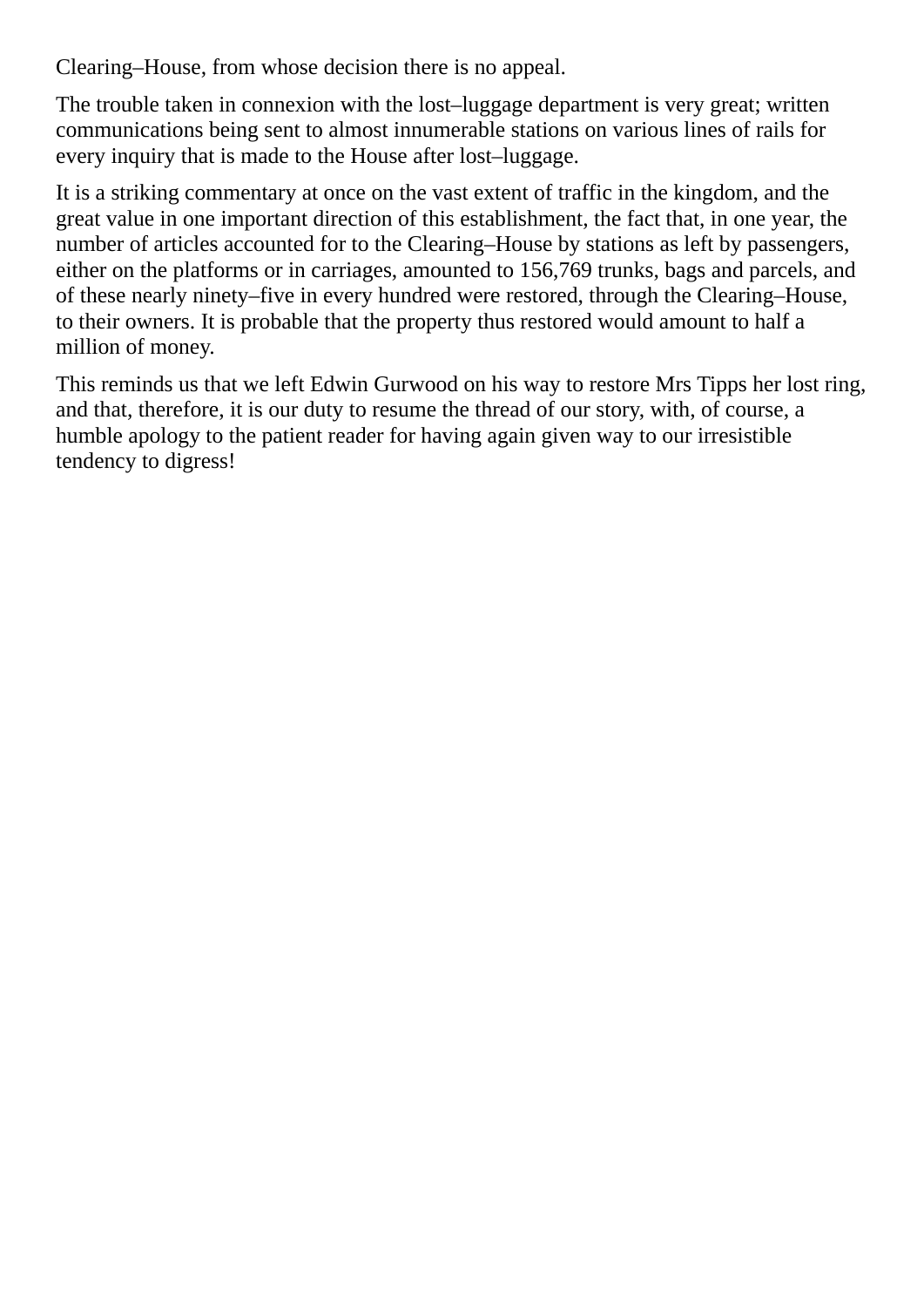# **CHAPTER TWENTY TWO**

### *Mrs. Tipps Goes on a Journey, and Meets a Gentleman Who, With Much Assurance, Comments Freely on Insurance*

On a particular holiday, it was advertised that a great excursion train would start from the Clatterby station at a certain hour. At the appointed time the long line of carriages was pushed up to the platform by our friend John Marrot, who was appointed that day to drive the train.

"Bill," remarked John to his mate, "it'll be a biggish train. There's an uncommon lot o' people on the platform."

"They're pretty thick," replied Will Garvie, wiping his countenance with a piece of waste, which, while it removed the perspiration, left behind a good deal of oil, and streaked his nose with coal–dust. But Will was not particular!

The excursionists were indeed unusually numerous. It chanced to be a fine day, and the platform was densely crowded with human beings, many of whom moved, when movement was possible, in groups, showing that there were various sections that had a common aim and interest, and meant to keep together as much as possible. There were men there who had evidently made up their minds to a thoroughly enjoyable day, and women whose aspect was careworn but cheerful, to whom a holiday was probably a memorable event in the year. Of young people there was of course a considerable sprinkling, and amongst the crowd could be seen a number of individuals whose amused expression of countenance and general aspect bespoke them ordinary travellers, who meant to avail themselves of a "cheap train." All classes and conditions of men, women, and children were hustling each other in a state of great excitement; but the preponderating class was that which is familiarly though not very respectfully styled "the masses."

Mrs Marrot was there too—much against her will—and little Gertie. A sister of the former, who lived about twenty miles from Clatterby, had, a short time before, made her husband a present of a fine fat pugilistic boy, and Mrs M felt constrained to pay her a visit.

John was on the look–out for his wife and child, so was Will Garvie. The former waved a piece of cotton–waste to her when she arrived; she caught sight of him and gave him a cheerful nod in reply; and an unexpressed blessing on his weather–beaten face arose in her heart as Garvie pushed through the crowd and conducted her and Gertie to a carriage.

Timid little Mrs Tipps was also there. It is probable that no power on earth, save that of physical force, could have induced Mrs Tipps to enter an excursion train, for which above all other sorts of trains she entertained a species of solemn horror. But the excitement consequent on the unexpected recovery of the diamond ring, and the still more unexpected accession of wealth consequent thereon, had induced her to smother her dislike to railways for a time, and avail herself of their services in order to run down to a town about twenty miles off for the purpose of telling the good news to Netta, who chanced to be on a short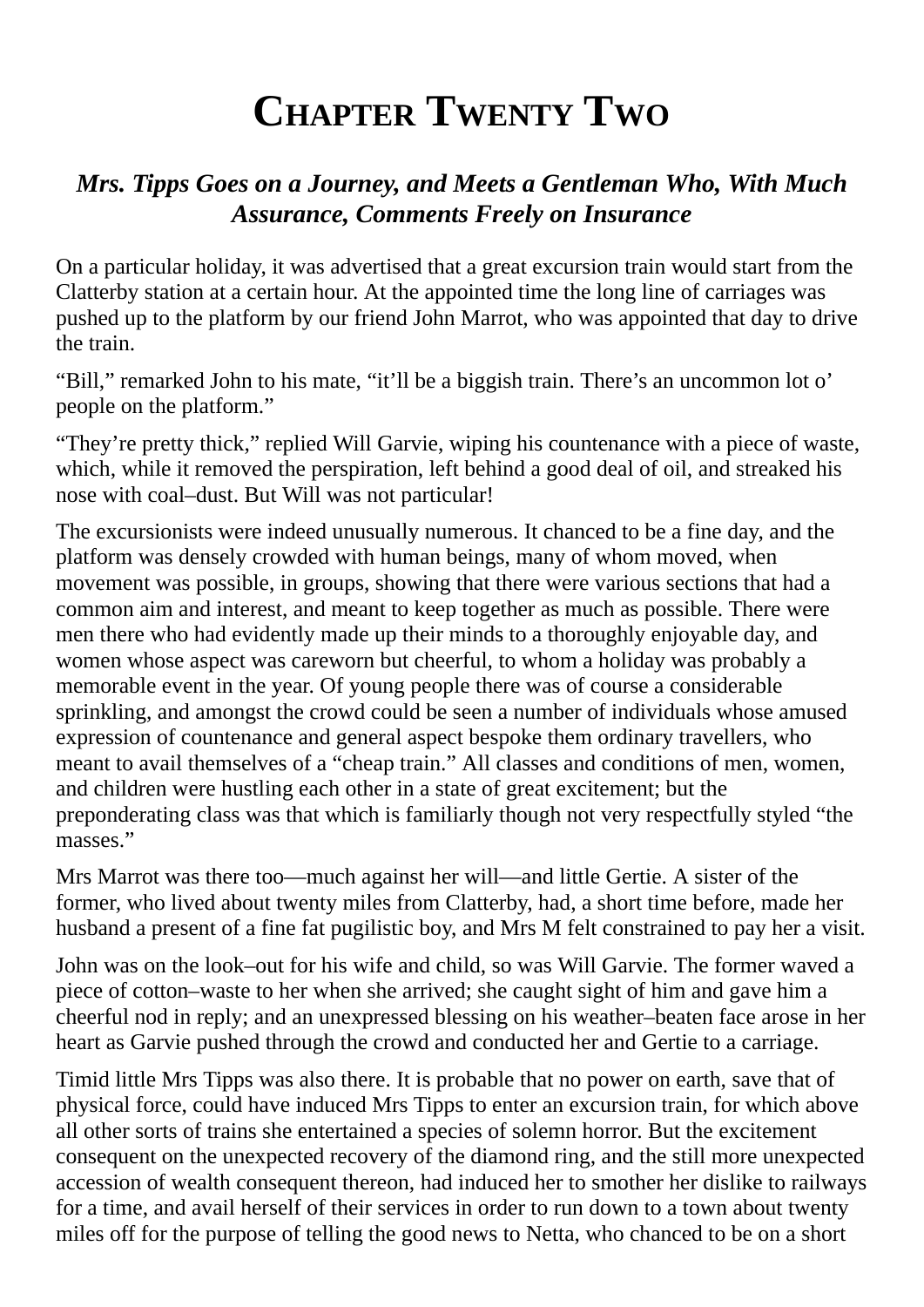visit to a friend there at the time. When Mrs Tipps reached the station, her ignorance of railway matters, and the confused mental state which was her normal condition, prevented her from observing that the train was an excursion one. She therefore took out a first–class ticket and also an insurance ticket for 500 pounds, for which latter she paid sixpence! Her ignorance and perturbation also prevented her from observing that this rate of insurance was considerably higher than she was accustomed to pay, owing to the fact of the train being an excursion one. If she had been going by an ordinary train, she could have insured 1000 pounds, first–class, for 3 pence; half that sum, second–class, for 2 pence; and 200 pounds, third–class, for the ridiculously small sum of one penny!

Good Mrs Tipps held the opinion so firmly that accident was the usual, and all but inevitable, accompaniment of railway travelling, that she invariably insured her life when compelled to undertake a journey. It was of no avail that her son Joseph pointed out to her that accidents were in reality few and far between, and that they bore an excessively small proportion to the numbers of journeys undertaken annually; Mrs Tipps was not to be moved. In regard to that subject she had, to use one of her late husband's phrases, "nailed her colours to the mast," and could not haul them down even though she would. She therefore, when about to undertake a journey, invariably took out an insurance ticket, as we have said,—and this, solely with a views to Netta's future benefit.

We would not have it supposed that we object, here, to the principle of insuring against accident. On the contrary, we consider that principle to be a wise one, and, in some cases, one that becomes almost a duty.

When Mrs Tipps discovered that Mrs Marrot and Gertie were going by the same train, she was so much delighted at the unlooked–for companionship that she at once entered the third–class, where they sat, and began to make herself comfortable beside them, but presently recollecting that she had a first–class ticket she started up and insisted on Mrs Marrot and Gertie going first–class along with her, saying that she would pay the difference. Mrs Marrot remonstrated, but Mrs Tipps, strong in her natural liberality of spirit which had been rather wildly set free by her recent good fortune, would not be denied.

"You must come with me, Mrs Marrot," she said. "I'm so frightened in railways, you have no idea what a relief it is to me to have any one near me whom I know. I will change your tickets; let me have them, quick; we have no time to lose—there—now, wait till I return. Oh! I forgot your insurance tickets."

"W'y, bless you, ma'am, we never insures."

"You never insure!" exclaimed Mrs Tipps in amazement; "and it only costs you threepence for one thousand pounds."

"Well, I don't know nothink as to that—" said Mrs Marrot.

Before she could finish the sentence Mrs Tipps was gone.

She returned in breathless haste, beckoned Mrs Marrot and Gertie to follow her, and was finally hurried with them into a first–class carriage just as the train began to move.

Their only other companion in the carriage was a stout little old gentleman with a bright complexion, speaking eyes, and a countenance in which benevolence appeared to struggle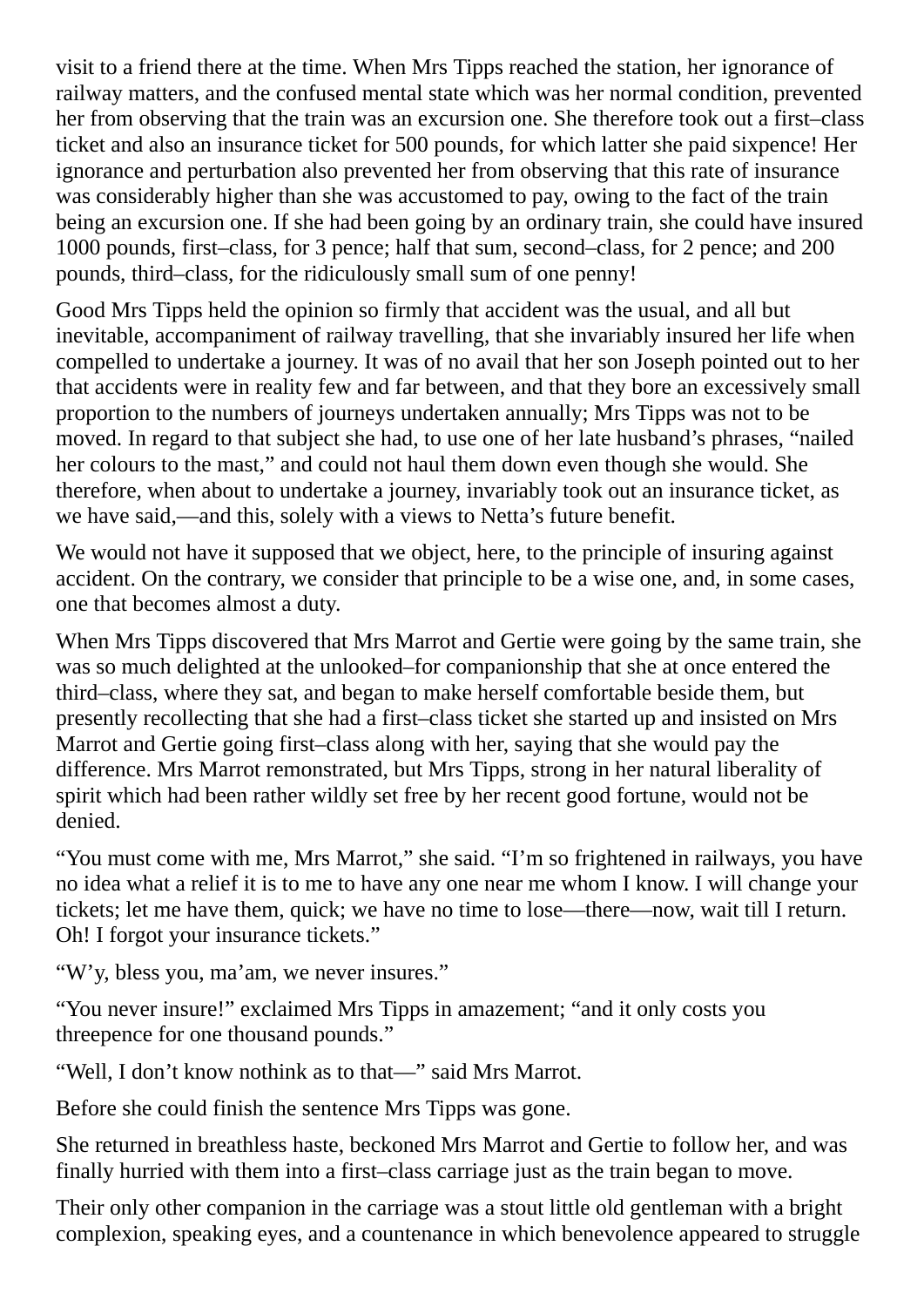with enthusiasm for the mastery. He was obviously one of those men who delight in conversation, and he quickly took an opportunity of engaging in it. Observing that Mrs Tipps presented an insurance ticket to each of her companions, he said—

"I am glad to see, madam, that you are so prudent as to insure the lives of your friends."

"I always insure my own life," replied Mrs Tipps with a little smile, "and feel it incumbent on me at least to advise my friends to do the same."

"Quite right, quite right, madam," replied the enthusiastic little man, applying his handkerchief to his bald pate with such energy that it shone like a billiard ball. "quite right, madam. I only wish that the public at large were equally alive to the great value of insurance against accident. W'y, ma'am, it's a duty, a positive duty," (here he addressed himself to Mrs Marrot) "to insure one's life against accident."

"Oh la! sir, is it?" said Mrs Marrot, quite earnestly.

"Yes, it is. Why, look here—this is your child?"

He laid his hand gently on Gertie's head.

"Yes, sir, she is."

"Well, my good woman, suppose that you are a widow and are killed," (Mrs Marrot looked as if she would rather not suppose anything of the sort), "what I ask, what becomes of your child?—Left a beggar; an absolute beggar!"

He looked quite triumphantly at Mrs Tipps and her companions, and waited a few seconds as if to allow the idea to exert its full force on them.

"But, sir," observed Mrs Marrot meekly, "supposin' that there do be an accident," (she shivered a little), "that ticket won't prevent me bein' killed, you know?"

"No, ma'am, no; but it will prevent your sweet daughter from being left a beggar—that is, on the supposition that you are a widow."

"W'ich I ain't sir, I'm happy to say," remarked Mrs Marrot; "but, sir, supposin' we was both of us killed—"

She paused abruptly as if she had committed a sin in merely giving utterance to the idea.

"Why, then, your other children would get the 500 pounds—or your heirs, whoever they may be. It's a splendid system that, of insurance against accident. Just look at *me*, now." He spread out his hands and displayed himself, looking from one to the other as if he were holding up to admiration something rare and beautiful. "Just look at *me*. I'm off on a tour of three months through England, Scotland, and Ireland— not for my health, madam, as you may see—but for scientific purposes. Well, what do I do? I go to the Railway Passengers Assurance Company's Office, 64 Cornhill, London, (I like to be particular, you see, as becomes one who professes to be an amateur student of the exact sciences), and I take out what they call a Short Term Policy of Insurance against accidents of all kinds for a thousand pounds—1000 pounds, observe—for which I pay the paltry sum of 30 shillings —1 pound, 10 shillings. Well, what then? Away I go, leaving behind me, with perfect indifference, a wife and two little boys. Remarkable little boys, madam, I assure you. Perfect marvels of health and intelligence, both of 'em—two little boys, madam, which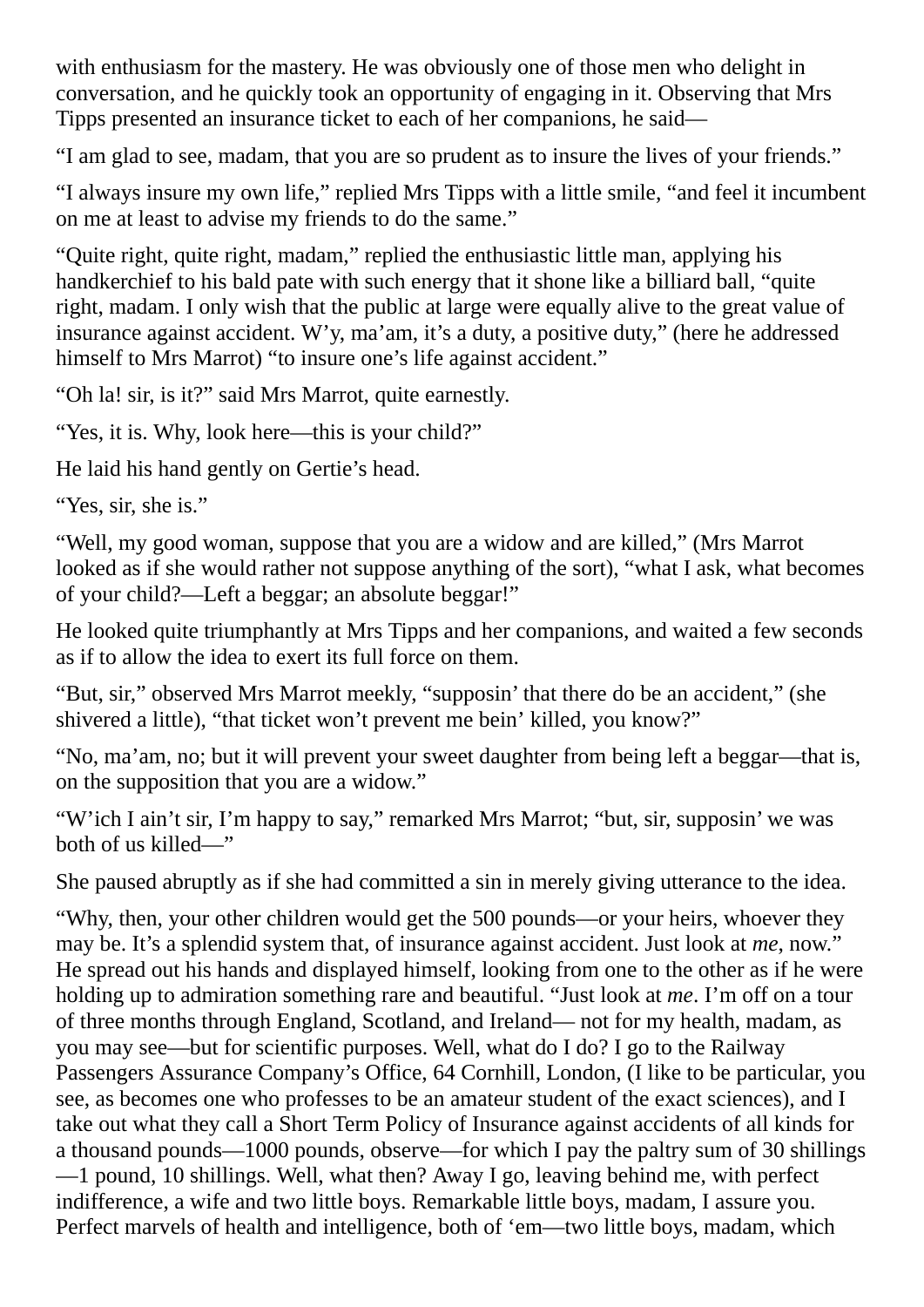have not been equalled since Cain and Abel were born. Every one says so, with the exception of a few of the cynical and jaundiced among men and women. And, pray, why am I so indifferent? Just because they are provided for. They have a moderately good income secured to them as it is, and the 1000 pounds which I have insured on my life will render it a competence in the event of my being killed. It will add 50 pounds a year to their income, which happens to be the turning–point of comfort. And what of myself? Why, with a perfectly easy conscience, I may go and do what I please. If I get drowned in Loch Katrine—what matter? If I break my neck in the Gap of Dunloe—what matter? If I get lost and frozen on the steeps of Ben Nevis or Goatfell—what matter? If I am crushed to death in a railway accident, or get entangled in machinery and am torn to atoms—still I say, what matter? 1000 pounds must *at once* be paid down to my widow and children, and all because of the pitiful sum of 30 shillings.

"But suppose," continued the enthusiastic man, deepening his tone as he became more earnest, "suppose that I am *not* killed, but only severely injured and mangled so as to be utterly unfit to attend to my worldly affairs—what then?"

Mrs Tipps shuddered to think of "what then."

"Why," continued the enthusiastic gentleman, "I shall in that case be allowed from the company 6 pounds a week, until recovered, or, in the event of my sinking under my injuries within three months after the accident, the whole sum of 1000 pounds will be paid to my family."

Mrs Tipps smiled and nodded her head approvingly, but Mrs Marrot still looked dubious.

"But, sir," she said, "supposin' you don't get either hurt or killed?"

"Why then," replied the elderly gentleman, "I'm all right of course, and only 50 shillings out of pocket, which, you must admit, is but a trifling addition to the expenses of a three months' tour. Besides, have I not had three months of an easy mind, and of utter regardlessness as to my life and limbs? Have not my wife and boys had three months of easy minds and indifference to my life and limbs also! Is not all that cheaply purchased at 30 shillings? while the sum itself, I have the satisfaction of knowing, goes to increase the funds of that excellent company which enables you and me and thousands of others to become so easy–minded and reckless, and which, at the same time, pays its fortunate shareholders a handsome dividend."

"Really, sir," said Mrs Tipps, laughing, "you talk so enthusiastically of this Insurance Company that I almost suspect you to be a director of it."

"Madam," replied the elderly gentleman with some severity, "if I *were* a director of it, which I grieve to say I am not, I should only be doing my simple duty to it and to you in thus urging it on your attention. But I am altogether uninterested in it, except as a philanthropist. I see and feel that it does good to myself and to my fellow–men, *therefore* I wish my fellow–men to appreciate it more highly than they do, for it not only insures against accident by railway, but against all kinds of accidents; while its arrangements are made to suit the convenience of the public in every possible way."

"Why, madam," he continued, kindling up again and polishing his head violently, "only think, for the small sum of 4 pounds paid annually, it insures that you shall have paid to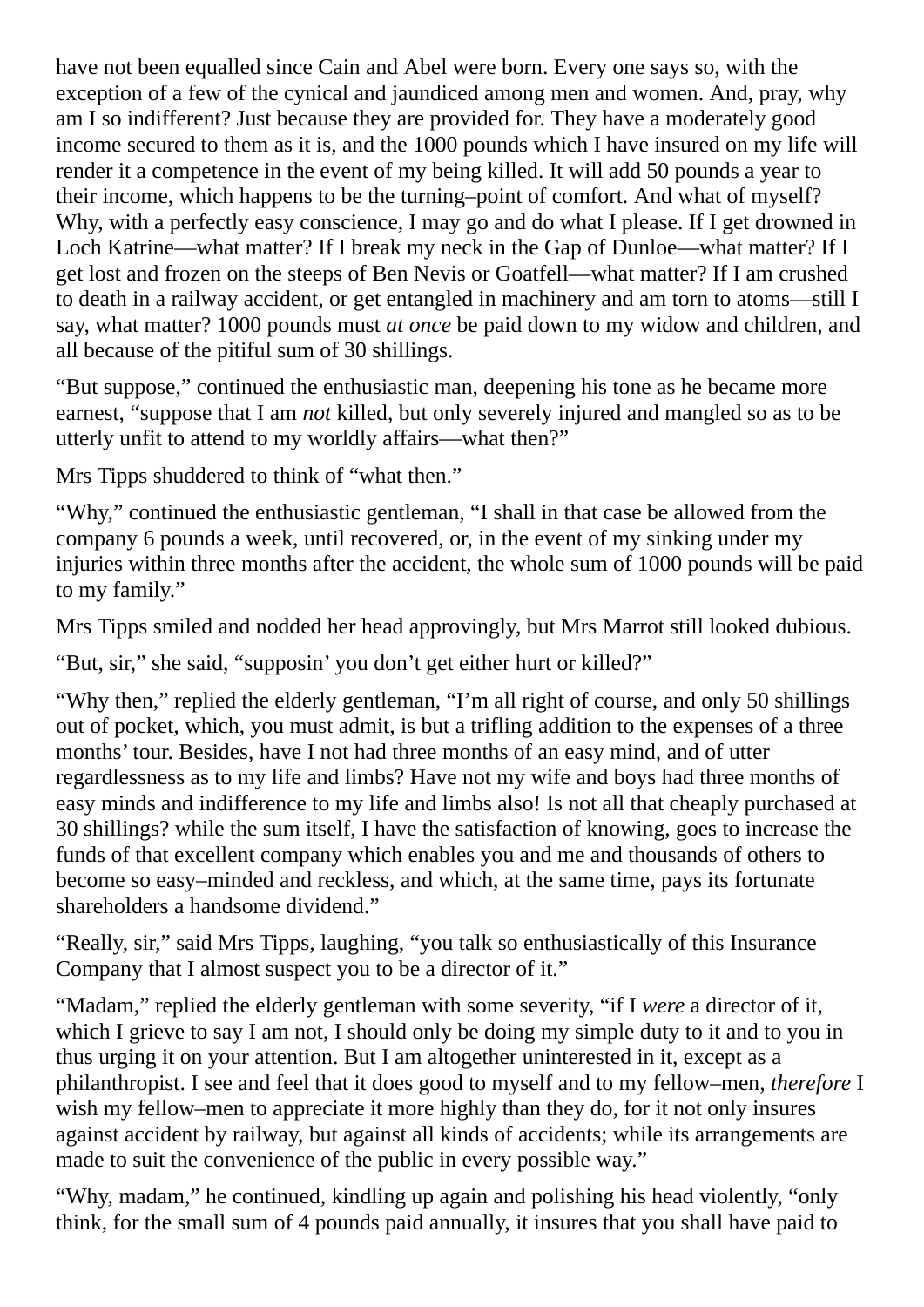your family, if you chance to be killed, the sum of 1000 pounds, or, if not killed, 6 pounds a week while you are totally laid up, and 1 pound, 10 shillings a week while you are only partially disabled. And yet, would you believe it, many persons who see the value of this, and begin the wise course of insurance, go on for only a few years and then foolishly give it up—disappointed, I presume, that no accident has happened to them! See, here is one of their pamphlets!"

He pulled a paper out of his pocket energetically, and put on a pair of gold spectacles, *through* which he looked when consulting the pamphlet, and *over* which he glanced when observing the effect of what he read on Mrs Tipps.

"What do I find—eh? ha—yes—here it is—a Cornish auctioneer pushed back a window shutter—these are the very words, madam—what more he did to that shutter, or what it did to him, is not told, but he must have come by *some* damage, because he received 55 pounds. A London clerk got his eye injured by a hair–pin in his daughter's hair—how suggestive that is, madam! what a picture it calls up of a wearied toil–worn man fondling his child of an evening—pressing his cheek to her fair head— and what a commentary it is (he became very stern here) on the use of such barbarous implements as hair–pins! I am not punning, madam; I am much too serious to pun; I should have used the word savage instead of barbarous.

"Now, what was the result? This company gave that clerk compensation to the extent of 26 pounds. Again, a medical practitioner fell through the floor of a room. It must have been a bad, as it certainly was a strange, fall—probably he was heavy and the floor decayed—at all events that fall procured him 120 pounds. A Cardiff agent was bathing his feet—why, we are not told, but imagination is not slow to comprehend the reason, when the severity of our climate is taken into account; he broke the foot–pan—a much less comprehensible thing—and the breaking of that foot–pan did him damage, for which he was compensated with 52 pounds, 16 shillings. Again, a merchant of Birkenhead was paid 20 pounds for playing with his children!"

"Dear me, sir!" exclaimed Mrs Marrot in surprise, "surely—"

"Of course, my good woman," said the elderly gentleman, "you are to understand that he came by some damage while doing so, but I give you the exact words of the pamphlet. It were desirable that a *little* more information had been given just to gratify our curiosity. Now, these that I have read are under the head of `Accidents at Home.' Under other `Heads,' we find a farmer suffocated by the falling in of a sand–pit, for which his representatives received 1000 pounds. Another thousand is paid to the heirs of a poor dyer who fell into a vat of boiling liquor; while, in regard to smaller matters, a warehouseman, whose finger caught in the cog–wheel of a crane, received 30 pounds. And, again, here is 1000 pounds to a gentleman killed in a railway accident, and 100 pounds to a poor woman. The latter had insured for a single trip in an excursion train at a charge of two– pence, while the former had a policy of insurance extending over a considerable period, for which he probably paid twenty or thirty shillings. These are but samples, madam, of the good service rendered to sorrowing humanity by this assurance company, which, you must observe, makes no pretensions to philanthropic aims, but is based simply on business principles. And I find that the total amount of compensation paid in this manner daring one year by this Company amounts to about 72,000 pounds."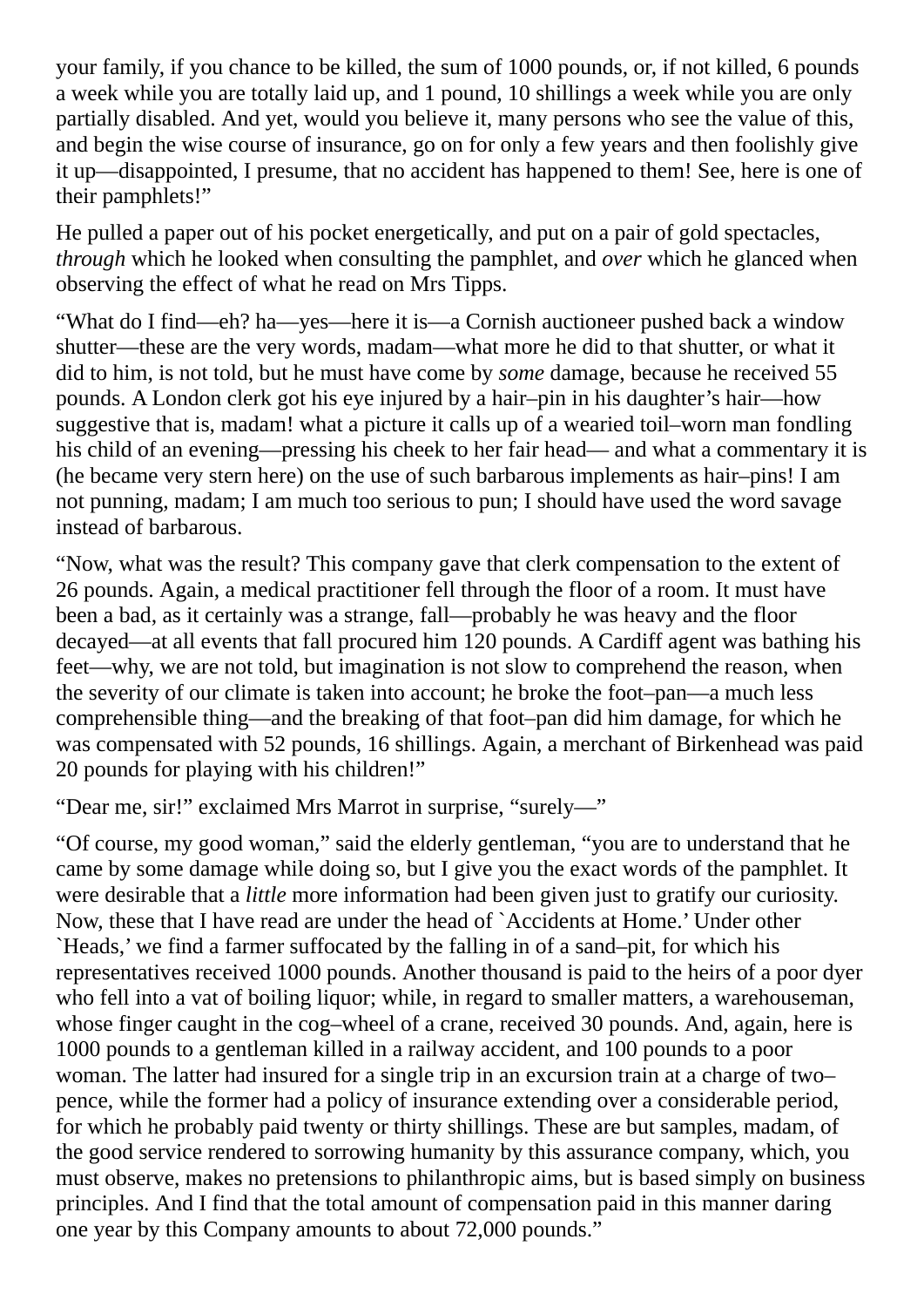As Mrs Marrot yawned at this point and Mrs Tipps appeared somewhat mystified, the enthusiastic gentleman smiled, put away his pamphlet, and wisely changed the subject. He commented on the extreme beauty of the weather, and how fortunate this state of things was for the people who went to the country for a day's enjoyment. Thus pleasantly he whiled away the time, and ingratiated himself with Gertie, until they arrived at the station where Mrs Tipps and Mrs Marrot had to get out, and where many of the excursionists got out along with them. While the former went their several ways, arranging to meet in the evening and return together by the same train, the latter scattered themselves over the neighbouring common and green fields, and, sitting down under the hedgerows among the wild–flowers, pic–nicked in the sunshine, or wandered about the lanes, enjoying the song of birds and scent of flowers, and wishing, perchance, that their lot had been cast among the green pastures of the country, rather than amid the din and smoke and turmoil of the town.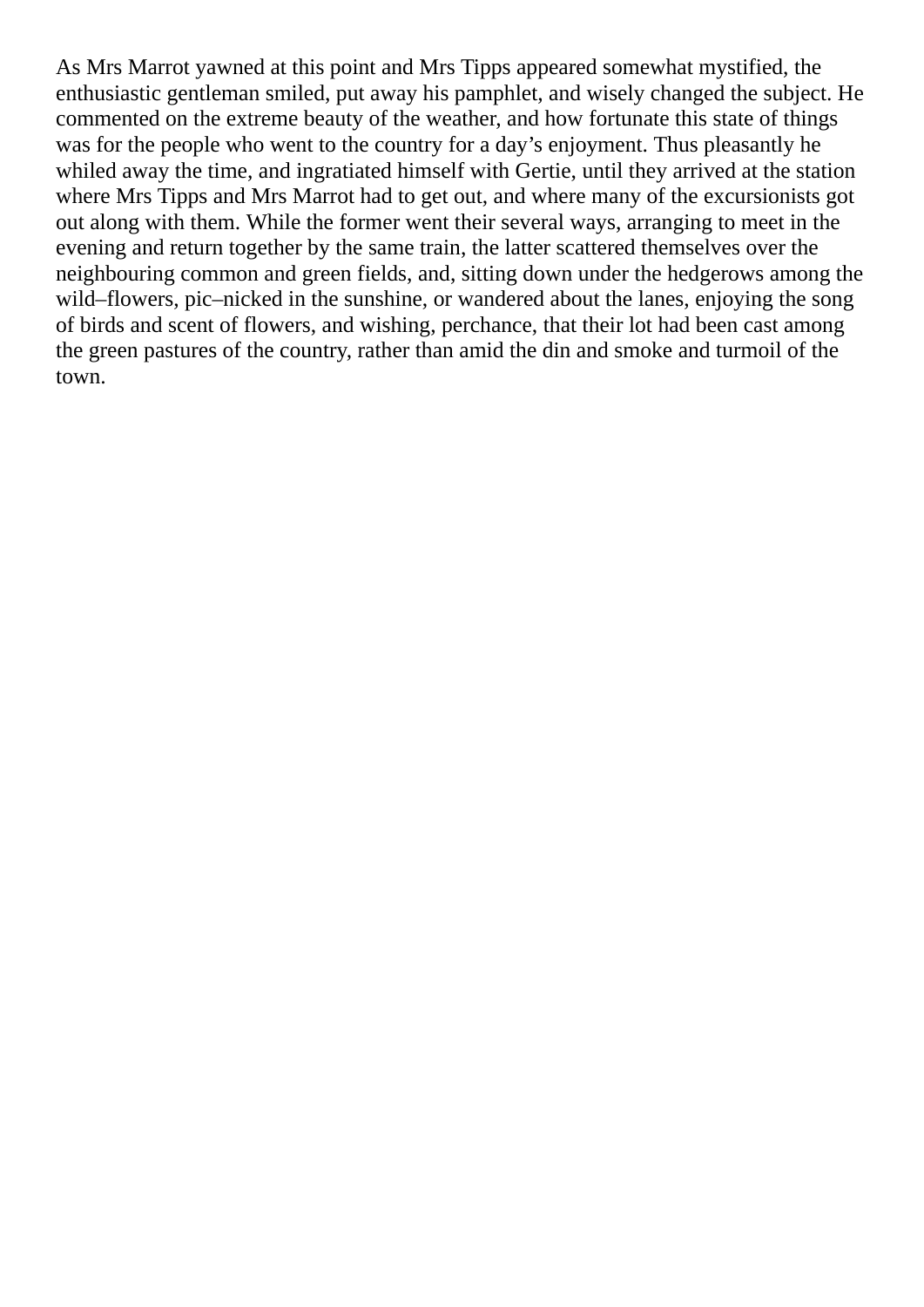# **CHAPTER TWENTY THREE**

### *Details a Terrible Accident*

In due time that holiday came to a close, and the excursionists returned to the station where their train awaited them. Among the rest came Mrs Tipps and Mrs Marrot, but they did not arrive together, and therefore, much to their annoyance, failed to get into the same carriage.

The weather, which up to that time had kept fine, began to lower, and, just as the train started, a smart thunder–shower fell, but, being under cover, the holiday–makers heeded it not. Upon the whole they were an orderly band of excursionists. Some of the separate groups were teetotallers, and only one or two showed symptoms of having sought to increase their hilarity by the use of stimulants.

When the shower began, John Marrot and his mate put on their pilot–cloth coats, for the screen that formed their only protection from the weather was a thin flat one, without roof or sides, forming only a partial protection from wind and rain.

Night had begun to descend before the train left the station, and as the lowering clouds overspread the sky, the gloom rapidly increased until it became quite dark.

"We are going to have a bad night of it," observed John Marrot as his mate examined the water–gauge.

"Looks like it," was Garvie's curt reply.

The clatter of the engine and howling of the wind, which had by that time risen to a gale, rendered conversation difficult; the two men therefore confined themselves to the few occasional words that were requisite for the proper discharge of their duties. It was not a night on which the thoughts of an engine–driver were likely to wander much. To drive an excursion train in a dark night through a populous country over a line which was crowded with traffic, while the rain beat violently on the little round windows in the screen, obscuring them and rendering it difficult to keep a good look–out was extremely anxious work, which claimed the closest and most undivided attention. Nevertheless, the thoughts of John Marrot did wander a little that night to the carriage behind him in which were his wife and child, but this wandering of thought caused him to redouble rather than to relax his vigilance and caution.

Will Garvie consulted the water–gauge for a moment and then opened the iron door of the furnace in order to throw in more coal. The effect would have stirred the heart of Rembrandt. The instantaneous blinding glare of the intense fire shot through the surrounding darkness, lighting up the two men and the tender as if all were made of red– hot metal; flooding the smoke and steam–clouds overhead with round masses and curling lines of more subdued light, and sending sharp gleams through the murky atmosphere into dark space beyond, where the ghostly landscape appeared to rush wildly by.

Now it chanced that at the part of the line they had reached, a mineral train which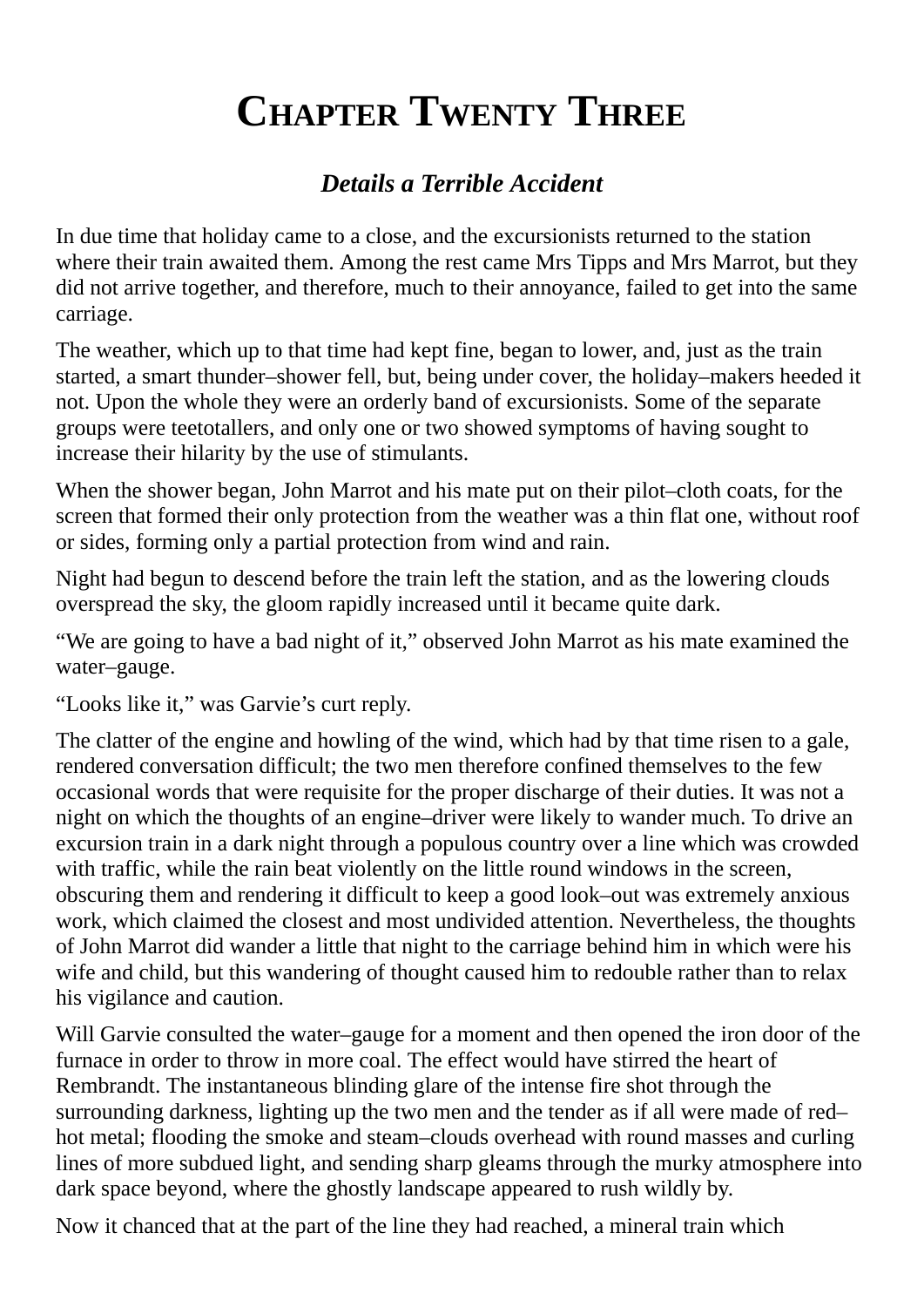preceded them had been thrown off the rails by a bale of goods which had fallen from a previous goods train. Carelessness on the part of those who had loaded the truck, from which the bale had fallen, led to this accident. The driver and fireman of the mineral train were rather severely hurt, and the guard was much shaken as well as excited, so that they neglected to take the proper precaution of sending back one of their number to stop the train that followed them. This would have been a matter of little consequence had the line been worked on the block system, because, in that case, the danger–signal would have been kept up, and would have prevented the excursion train from entering on that portion of the line until it was signalled "clear;" but the block system had been only partially introduced on the line. A sufficient interval of *time* had been allowed after the mineral train had passed the last station, and then, as we have seen, the excursion train was permitted to proceed. Thus it came to pass that at a part of the line where there was a slight curve and a deep cutting, John Marrot looking anxiously through his circular window, saw the red tail–light of the mineral train.

Instantly he cried, "Clap on the brakes, Bill!"

Almost at the same moment he reversed the engine and opened the whistle to alarm the guard, who applied his brakes in violent haste. But it was too late. The speed could not be checked in time. The rails were slippery, owing to rain. Almost at full speed they dashed into the mineral train with a noise like thunder. The result was appalling. The engine was smashed and twisted in a manner that is quite indescribable, and the tender was turned completely over, while the driver and fireman were shot as if from a cannon's mouth, high into the air. The first two carriages of the passenger–train, and the last van of the mineral, were completely wrecked; and over these the remaining carriages of the passenger–train were piled until they reached an incredible height. The guard's van was raised high in the air, with its ends resting on a third–class carriage, which at one end was completely smashed in by the van.

At the time of the concussion—just after the terrible crash—there was a brief, strange, unearthly silence. All was still for a few seconds, and passengers who were uninjured gazed at each other in mute and horrified amazement. But death in that moment had passed upon many, while others were fearfully mangled. The silence was almost immediately broken by the cries and groans of the wounded. Some had been forcibly thrown out of the carriages, others had their legs and arms broken, and some were jammed into fixed positions from which death alone relieved them. The scenes that followed were heart–rending. Those who were uninjured, or only slightly hurt, lent willing aid to extricate their less fortunate fellow–travellers, but the howling of the wind, the deluging rain, and the darkness of the night, retarded their efforts, and in many cases rendered them unavailing.

John Marrot, who, as we have said, was shot high into the air, fell by good fortune into a large bush. He was stunned at first, but otherwise uninjured. On regaining consciousness, the first thoughts that flashed across him were his wife and child. Rising in haste he made his way towards the engine, which was conspicuous not only by its own fire, but by reason of several other fires which had been kindled in various places to throw light on the scene. In the wreck and confusion, it was difficult to find out the carriage, in which Mrs Marrot had travelled, and the people about were too much excited to give very coherent answers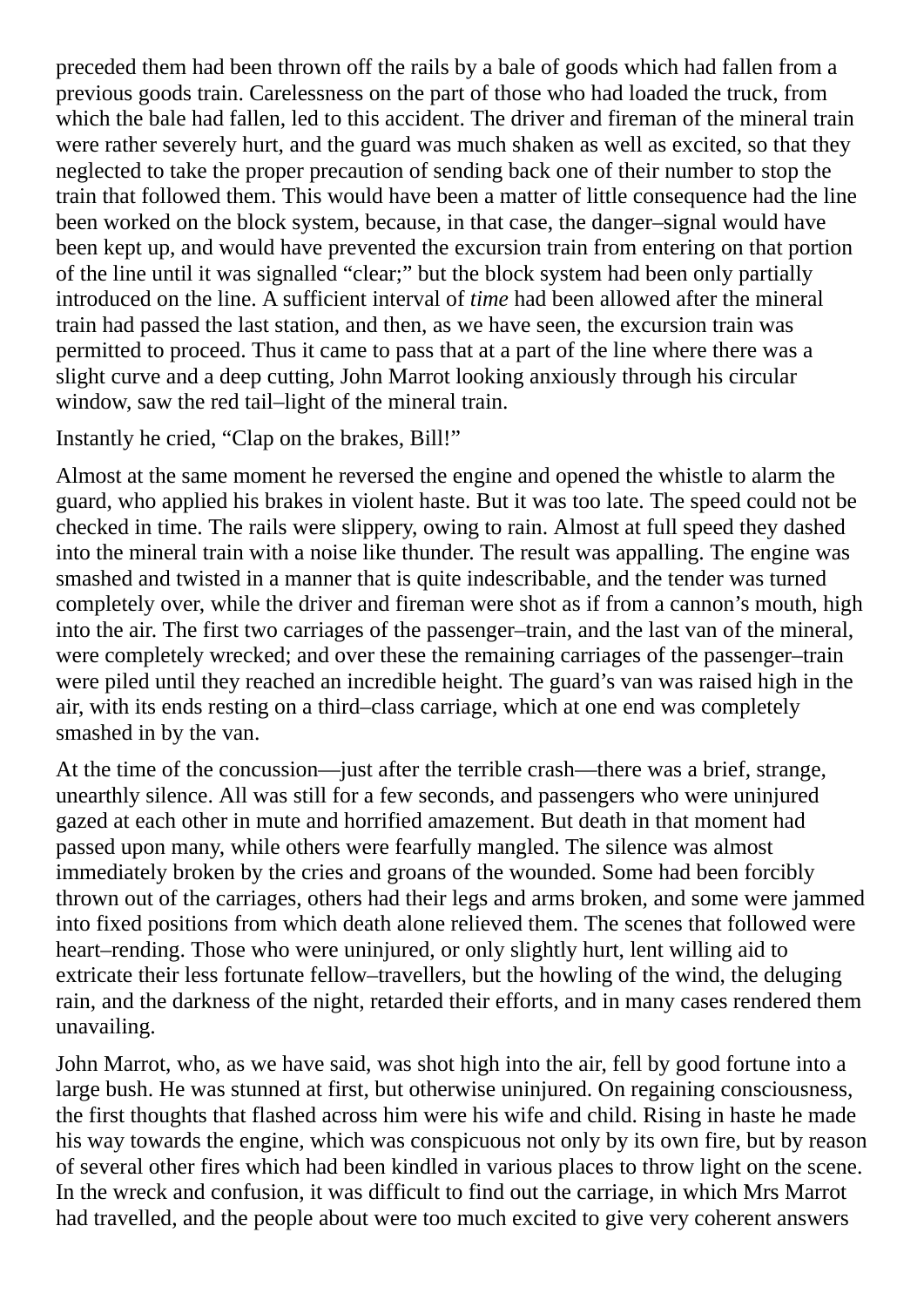to questions. John, therefore, made his way to a knot of people who appeared to be tearing up the *debris* at a particular spot. He found Joe Turner, the guard, there, with his head bandaged and his face covered with blood.

"I've bin lookin' for 'ee everywhere, John," said Joe. "She's *there*!" he added, pointing to a mass of broken timbers which belonged to a carriage, on the top of which the guard's van had been thrown, crushing it almost flat.

John did not require to ask the meaning of his words. The guard's look was sufficiently significant. He said not a word, but the deadly pallor of his countenance showed how much he felt. Springing at once on the broken carriage, and seizing an axe from the hand of a man who appeared exhausted by his efforts, he began to cut through the planking so as to get at the interior. At intervals a half–stifled voice was heard crying piteously for "John."

"Keep up heart, lass!" said John, in his deep, strong voice. "I'll get thee out before long— God helping me."

Those who stood by lent their best aid, but anxious though they were about the fate of those who lay buried beneath that pile of rubbish, they could not help casting an occasional look of wonder, amounting almost to awe, on the tall form of the engine– driver, as he cut through and tore up the planks and beams with a power that seemed little short of miraculous.

Presently he stopped and listened intently for a moment, while the perspiration rolled in big drops from his brow.

"Dost hear me, Mary?" he asked in a deeply anxious tone.

If any reply were uttered it was drowned by the howling of the wind and the noise of the workmen.

Again he repeated the question in an agonising cry.

His wife did not reply, but Gertie's sweet little voice was heard saying faintly—

"I think mother is dead. Oh, take us out, dear father, take us out,— quick!"

Again John Marrot bowed himself to the task, and exerting his colossal strength to the utmost, continued to tear up and cast aside the broken planks and beams. The people around him, now thoroughly aroused to the importance of haste, worked with all their might, and, ere long, they reached the floor of the carriage, where they found mother and child jammed into a corner and arched over by a huge mass of broken timber.

It was this mass that saved them, for the rest of the carriage had been literally crushed into splinters.

Close beside them was discovered the headless trunk of a young man, and the dead body of a girl who had been his companion that day.

Gertie was the first taken out. Her tender little frame seemed to have yielded to the pressure and thus escaped, for, excepting a scratch or two, she was uninjured.

John Marrot did not pause to indulge in any expression of feeling. He sternly handed her to the bystanders, and went on powerfully but carefully removing the broken timbers and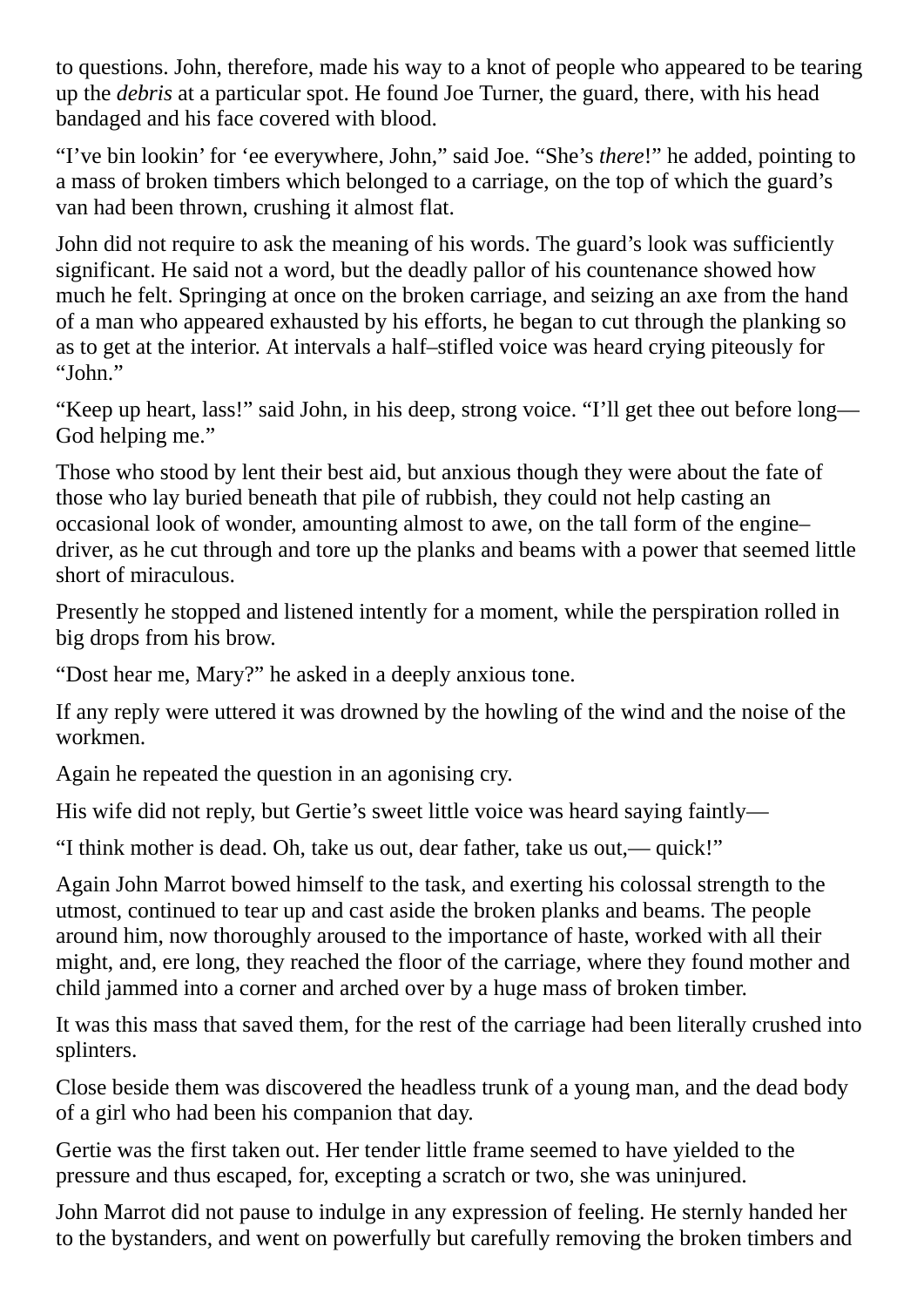planks, until he succeeded in releasing his wife. Then he raised her in his arms, staggered with her to the neighbouring bank and laid her down.

Poor Mrs Marrot was crushed and bruised terribly. Her clothes were torn, and her face was so covered with blood and dust as to be quite unrecognisable at first. John said not a word, but went down on his knees and began carefully to wipe away the blood from her features, in which act he was assisted by the drenching rain. Sad though his case was, there was no one left to help him. The cries of the unfortunate sufferers still unextricated, drew every one else away the moment the poor woman had been released.

Ere long the whole scene of the catastrophe was brilliantly illuminated by the numerous fires which were kindled out of the *debris*, to serve as torches to those who laboured might and main for the deliverance of the injured. Troops of people from the surrounding district quickly made their appearance on the scene, and while some of these lent effective aid in the work of rescue, others brought blankets, water, and spirits, to cover and comfort those who stood so much in need of help. As the wounded were got out, and laid upon the banks of the line, several surgeons busied themselves in examining and binding their wounds, and the spot bore some resemblance to a battle–field after the tide of war had passed over it. Seventeen dead and one hundred and fifty injured already lay upon the wet ground, while many of the living, who went about with blanched, solemn faces, yet with earnest helpful energy, were bruised and cut badly enough to have warranted their retiring from the spot, and having their own cases considered. Meanwhile a telegram had been sent to Clatterby, and, in a short time, a special train arrived with several of the chief men of the line, and a gang of a hundred surface–men to clear away the wreck and remove the dead and injured.

Many of those unhurt had made singularly narrow escapes. One man was seated in a third–class carriage when the concussion took place. The side of the carriage fell out, and he slid down on the rails just as the other carriages and vans piled up on the place he had left, killing or wounding all his fellow–travellers. Beneath the rubbish next the tender, a mother and child were buried and several others. All were dead save the mother and child when the men began to dig them out and before they succeeded in their labours the mother had died also, but the child survived. In another carriage, or rather under it, a lad was seen lying with a woman's head crushed down on his breast and an infant beside her. They had to saw the carriage asunder before these could be extricated. The woman died almost immediately on being released, but the lad and infant were uninjured. Elsewhere a young girl, who had attracted attention by the sweet expression of her face, had been strangled, and her face rendered perfectly black. In another case the surface–men attempted to extricate a woman, by sawing the broken carriage, under which she lay, but the more they sawed the more did the splinters appear to cling round her, and when at last they got her out she was dead, while another passenger in the same carnage escaped without a scratch.

We would not prolong a painful description which may, perhaps, be thought too long already—yet within certain limits it is right that men should know what their fellows suffer. After all the passengers had been removed to the special train—the dead into vans and horse–boxes and the living into carriages—the surface–men set to work to clear the line.

Poor Mrs Tipps was among the rescued, and, along with the others, was sent on to the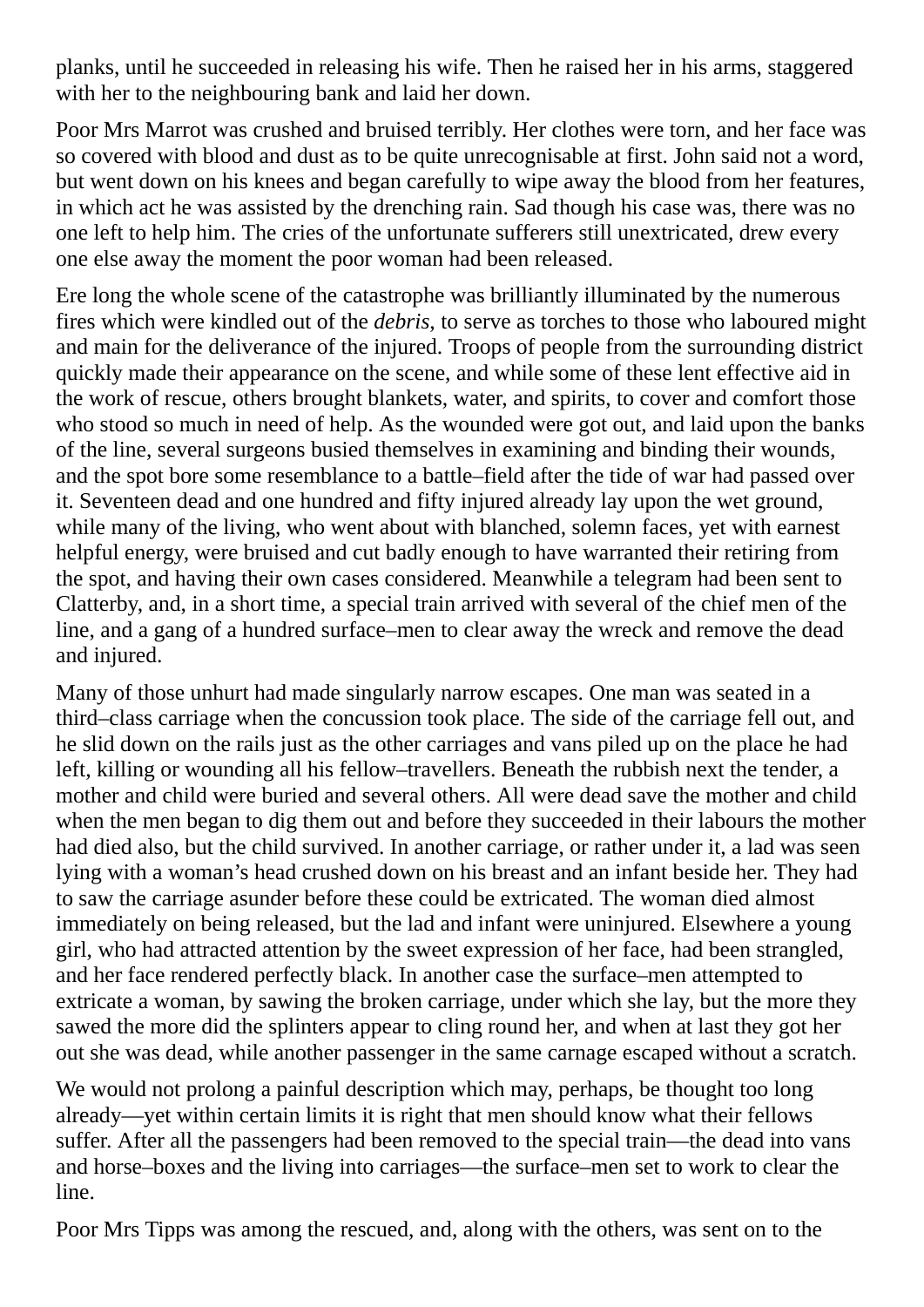Clatterby station by the special train.

While the people were being placed in this train, John Marrot observed Edwin Gurwood in the crowd. He chanced to be at Clatterby when the telegram of the accident arrived, and ran down in the special train to render assistance.

"I'm glad to see you, sir," he said in a low, earnest voice. "My mate, Bill Garvie, must be badly hurt, for he's nowhere to be found. He must be under the wreck somewheres. I wouldn't leave the spot till I found him in or'nary circumstances; but my Mary—"

He stopped abruptly.

"I hope Mrs Marrot is not hurt?" said Edwin anxiously.

John could not reply at first. He shook his head and pointed to a carriage near at hand.

"She's there, sir, with Gertie."

"Gertie!" exclaimed Edwin.

"Ay, poor thing, Gertie is all right, thank the good Lord for that; but—"

Again he stopped, then with an effort continued—

"I couldn't quit *them*, you know, till I've got 'em safe home. But my mind will be easy, Mr Gurwood, if you'll look after Bill. We was both throw'd a good way from the ingine, but I couldn't rightly say where. You'll not refuse—"

"My dear Marrot," said Edwin, interrupting him, and grasping his hand, "you may rely on me. I shall not leave the ground until he is found and cared for."

"Thank 'ee, sir, thank 'ee," said John, in something of his wonted hearty tone, as he returned Edwin's squeeze of the hand, and hastened to the train, which was just ready to start.

Edwin went at once to the spot where the surface–men were toiling at the wreck in the fitful light of the fires, which flared wildly in the storm and, as they had by that time gathered intense heat, bid defiance to the rain. There were several passengers, who had just been extricated, lying on the ground, some motionless, as if dead, others talking incoherently. These he looked at in passing, but Garvie was not among them. Leaving them under the care of the surgeons, who did all that was possible in the circumstances for their relief, he ran and joined the surface–men in removing the broken timbers of a carriage, from beneath which groans were heard. With some difficulty a woman was extricated and laid tenderly on the bank. Just then Edwin observed a guard, with whom he was acquainted, and asked him if the fireman had yet been found.

"Not yet sir, I believe," said the man. "They say that he and the driver were flung to one side of the line."

Edwin went towards the engine, and, judging the probable direction and distance to which a man might be thrown in such an accident, went to a certain spot and sought carefully around it in all directions. For some time he sought in vain, and was on the point of giving up in despair, when he observed a cap lying on the ground. Going up to it, he saw the form of a man half–concealed by a mass of rubbish. He stooped, and, raising the head a little, tried to make out the features, but the light of the fires did not penetrate to the spot. He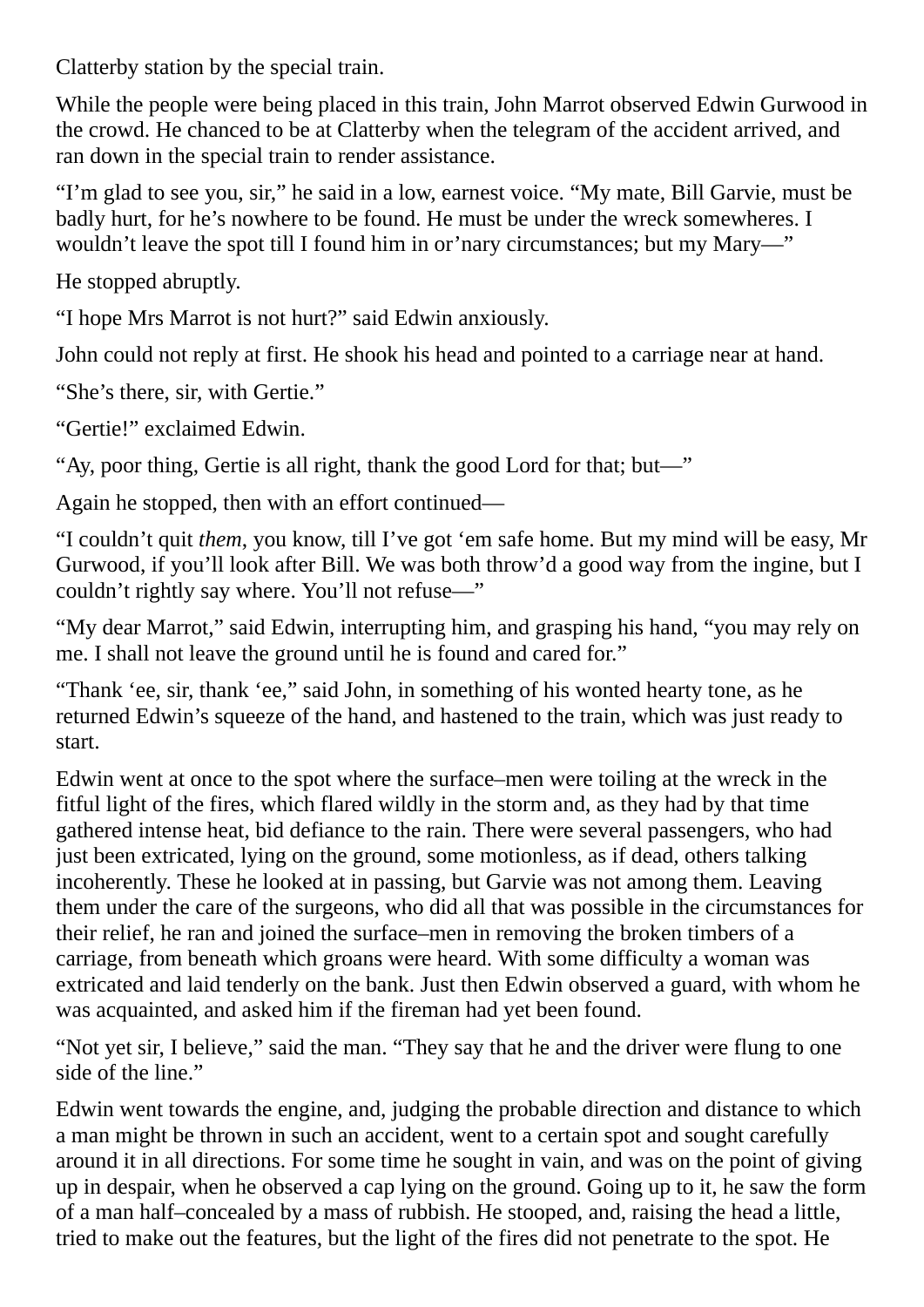laid him gently down again, and was about to hasten away for assistance when the man groaned and said faintly, "Is that you, Jack?"

"No, my poor fellow," said Edwin, stooping down. "Are you badly hurt? I am just going to fetch help to—"

"Mr Gurwood," said the man, interrupting, "you don't seem to know me! I'm Garvie, the fireman. Where am I? Surely there is something wrong with my left arm. Oh! I remember now. Is Jack safe? And the Missis and Gertie? Are they—"

"Don't exert yourself," interrupted Edwin, as Will attempted to rise. "You must keep quiet until I fetch a doctor. Perhaps you're not much hurt, but it is well to be careful. Will you promise me to be still?"

"All right sir," said Will, promptly.

Edwin hastened for assistance, and in a short time the fireman was carried to a place of comparative shelter and his wounds examined.

Almost immediately after the examination Edwin knelt at his side, and signed to those around him to retire.

"Garvie," he said, in a low kind voice, "I'm sorry to tell you that the doctors say you must lose your left arm."

Will looked intently in Edwin's face.

"Is there *no* chance of savin' it?" he asked earnestly; "it might never be much to speak of, sir, but I'd rather run some risk than lose it."

Edwin shook his head. "No," he said sadly, "they tell me amputation must be immediate, else your life may be sacrificed. I said I would like to break it to you, but it is necessary, my poor fellow, that you should make up your mind at once."

"God's will be done," said Will in a low voice; "I'm ready, sir."

The circumstances did not admit of delay. In a few minutes the fireman's left arm was amputated above the elbow, the stump dressed, and himself laid in as sheltered a position as possible to await the return of the train that was to convey the dead and wounded, more recently extricated, to Clatterby.

When that train arrived at the station it was touching to witness the pale anxious faces that crowded the platform as the doors were opened and the dead and sufferers carried out; and to hear the cries of agony when the dead were recognised, and the cries of grief, strangely, almost unnaturally, mingled with joy, when some who were supposed to have been killed were carried out alive. Some were seen almost fondling the dead with a mixture of tender love and abject despair. Others bent over them with a strange stare of apparent insensibility, or looked round on the pitying bystanders inquiringly, as if they would say, "Surely, surely, this *cannot* be true." The sensibilities of some were stunned, so that they moved calmly about and gave directions in a quiet solemn voice, as if the great agony of grief were long past, though it was painfully evident that it had not yet begun, because the truth had not yet been realised.

Among those who were calm and collected, though heart–stricken and deadly pale, was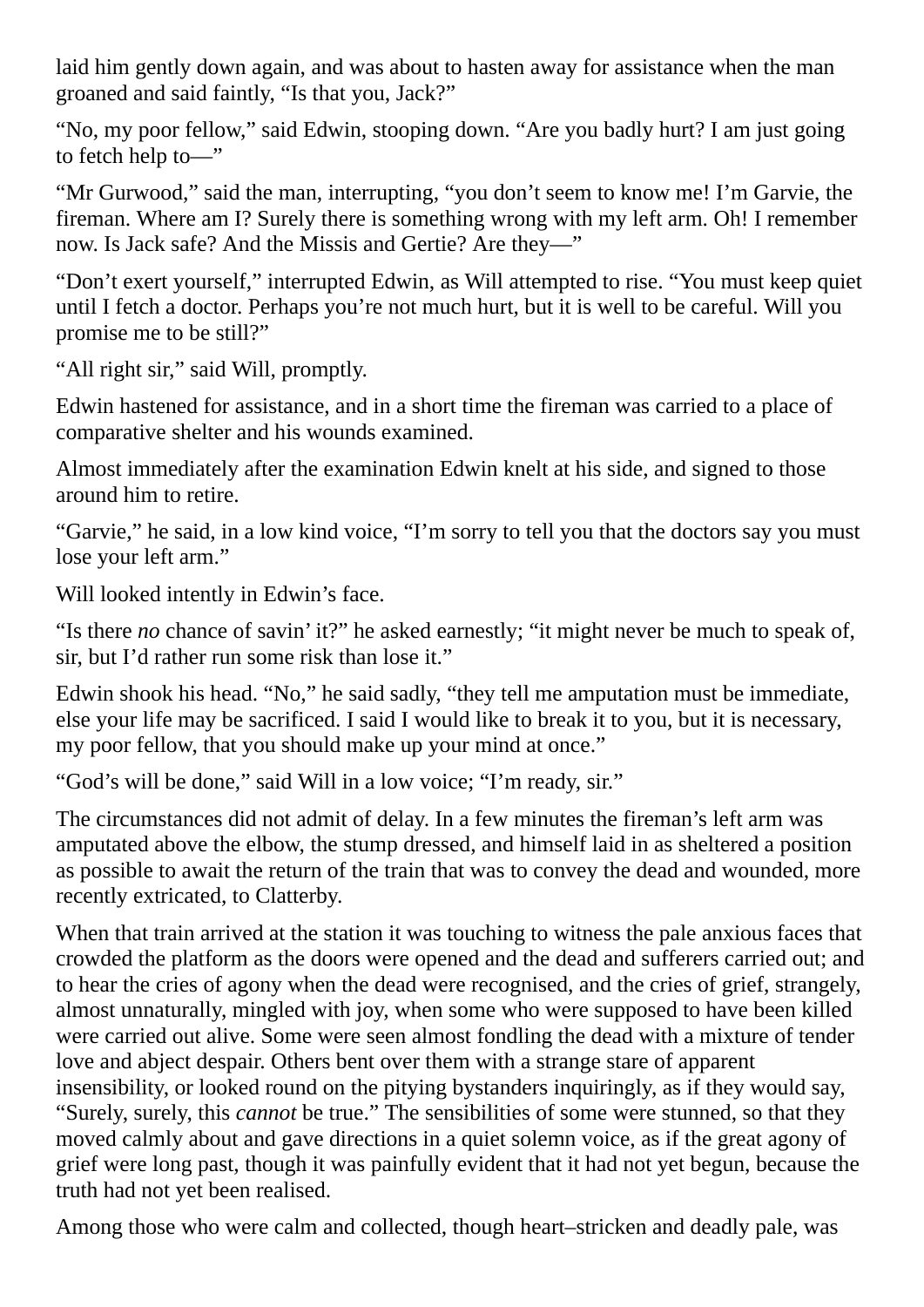Loo Marrot. She had been sent to the station by her father to await the arrival of the train, with orders to bring Will Garvie home. When Will was carried out and laid on the platform alive, an irresistible gush of feeling overpowered her. She did not give way to noisy demonstration, as too many did, but knelt hastily down, raised his head on her knee, and kissed his face passionately.

"Bless you, my darling," said Will, in a low thrilling voice, in which intense feeling struggled with the desire to make light of his misfortune; "God has sent a cordial that the doctors haven't got to give."

"O William!" exclaimed Loo, removing the hair from his forehead—but Loo could say no more.

"Tell me, darling," said Garvie, in an anxious tone, "is father safe, and mother, and Gertie?"

"Father is safe, thank God," replied Loo, with a choking voice, "and Gertie also, but mother—"

"She is not dead?" exclaimed the fireman.

"No, not dead, but very *very* much hurt. The doctors fear she may not survive it, Will."

No more was said, for at that moment four porters came up with a stretcher and placed Garvie gently upon it. Loo covered him with her shawl, a piece of tarpaulin was thrown over all, and thus he was slowly borne away to John Marrot's home.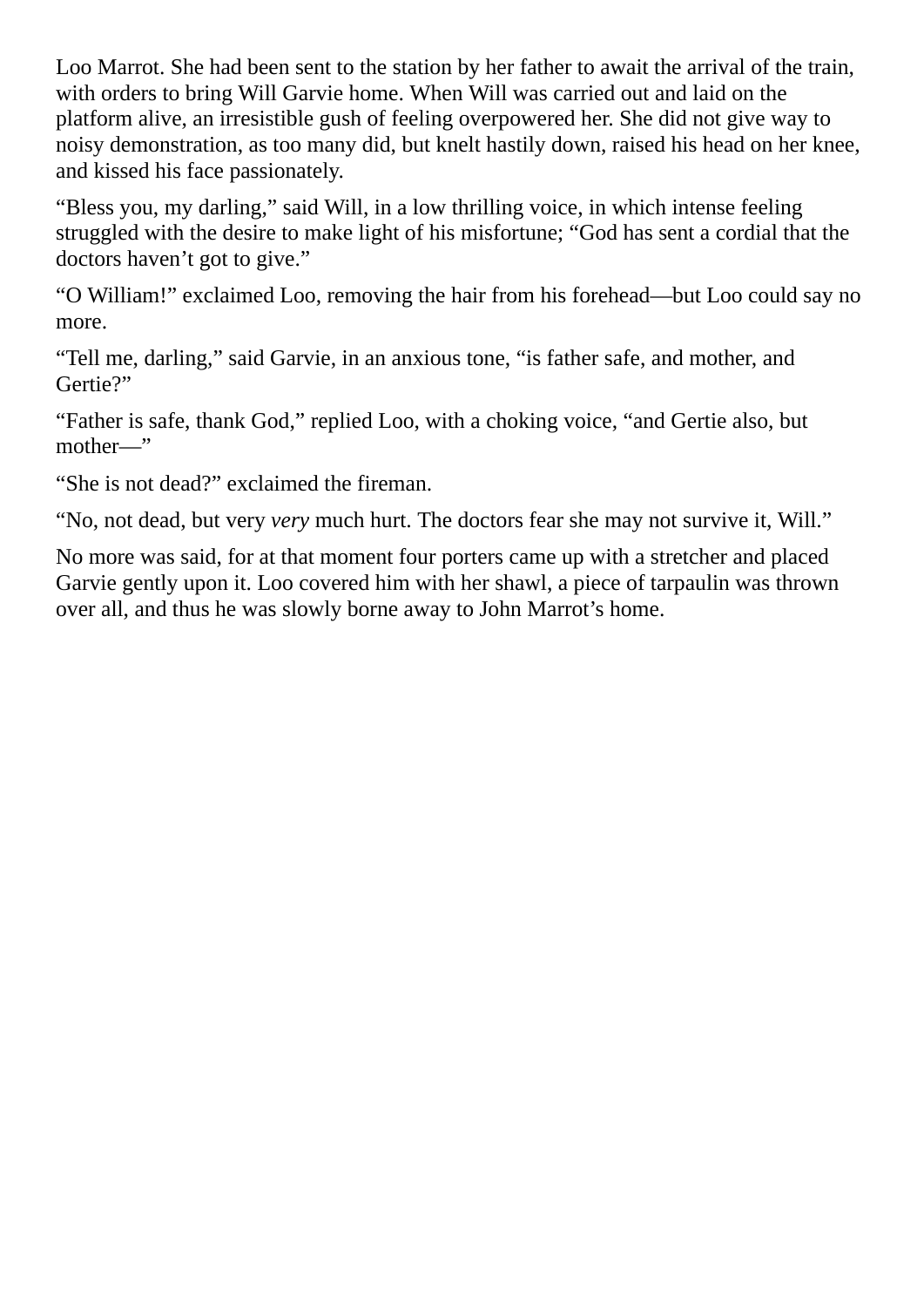## **CHAPTER TWENTY FOUR**

### *Results of the Accident*

Years passed away—as years inevitably must—and many important changes took place in the circumstances and the management of the Grand National Trunk Railway, but the results of that terrible accident did not quickly pass away. As we have said, it cost Will Garvie an arm, and nearly cost Mrs Marrot her life. We have much pleasure, however, in recording, that it did not make the full charge in this matter. A small, a very small modicum of life was left in that estimable woman, and on the strength of that, with her wonted vigour of character and invincibility of purpose, she set to work to draw out, as it were, a new lease of life. She succeeded to admiration, so much so, in fact, that but for one or two scars on her countenance, no one could have known that she had come by an accident at all. Bob Marrot was wont to say of her, in after years, that, "if it had bin his mother who had lost an arm instead of Will Garvie, he was convinced that her firmness, amountin' a'most to obstinacy, of purpose, would have enabled her to grow on a noo arm as good as the old 'un, if not better." We need scarcely add that Bob was an irreverent scamp!

Poor Will Garvie! his was a sad loss, yet, strange to say, he rejoiced over it. "W'y, you see," he used to say to Bob Marrot—Bob and he being great and confidential friends —"you see, Bob, if it hadn't bin for that accident, I never would have bin laid up and brought so low—so very nigh to the grave—and I would never have know'd what it was to be nursed by your sister too; and so my eyes might have never bin opened to half her goodness an' tenderness, d'ye see? No, Bob, I don't grudge havin' had my eyes opened by the loss of an arm; it was done cheap at the price. Of course I know Loo pretty well by this time, for a few years of married life is apt to clear a good deal of dust out of one's eyes, but I do assure you, Bob, that I never *could* have know'd her properly but for that accident, which was the luckiest thing that ever happened to me; an' then, don't 'ee see, I'm just as able to work these there points with one arm as with two."

To which Bob would reply,—"You're a queer fish, Bill; howsever, every man's got a right to his own opinions."

Will Garvie was a pointsman now. On recovering from his prolonged illness, during which he had been supported out of the Provident Fund of the railway—to which he and all the other men on the line contributed— he was put to light work at first at the station of Clatterby. By degrees his strength returned, and he displayed so much intelligence, and such calmness of nerve and coolness of courage, that he was made a pointsman at the station, and had a sentry–box sort of erection, with windows all round it, apportioned to his daily use. There he was continually employed in shifting the points for the shunting of trains, none of which dared to move, despite their mighty power and impatience, until Will Garvie gave them leave.

To John Marrot, the accident although not severe at first, had proved more damaging in the long–run. No bones had been broken, or limbs lost, but John had received a shake so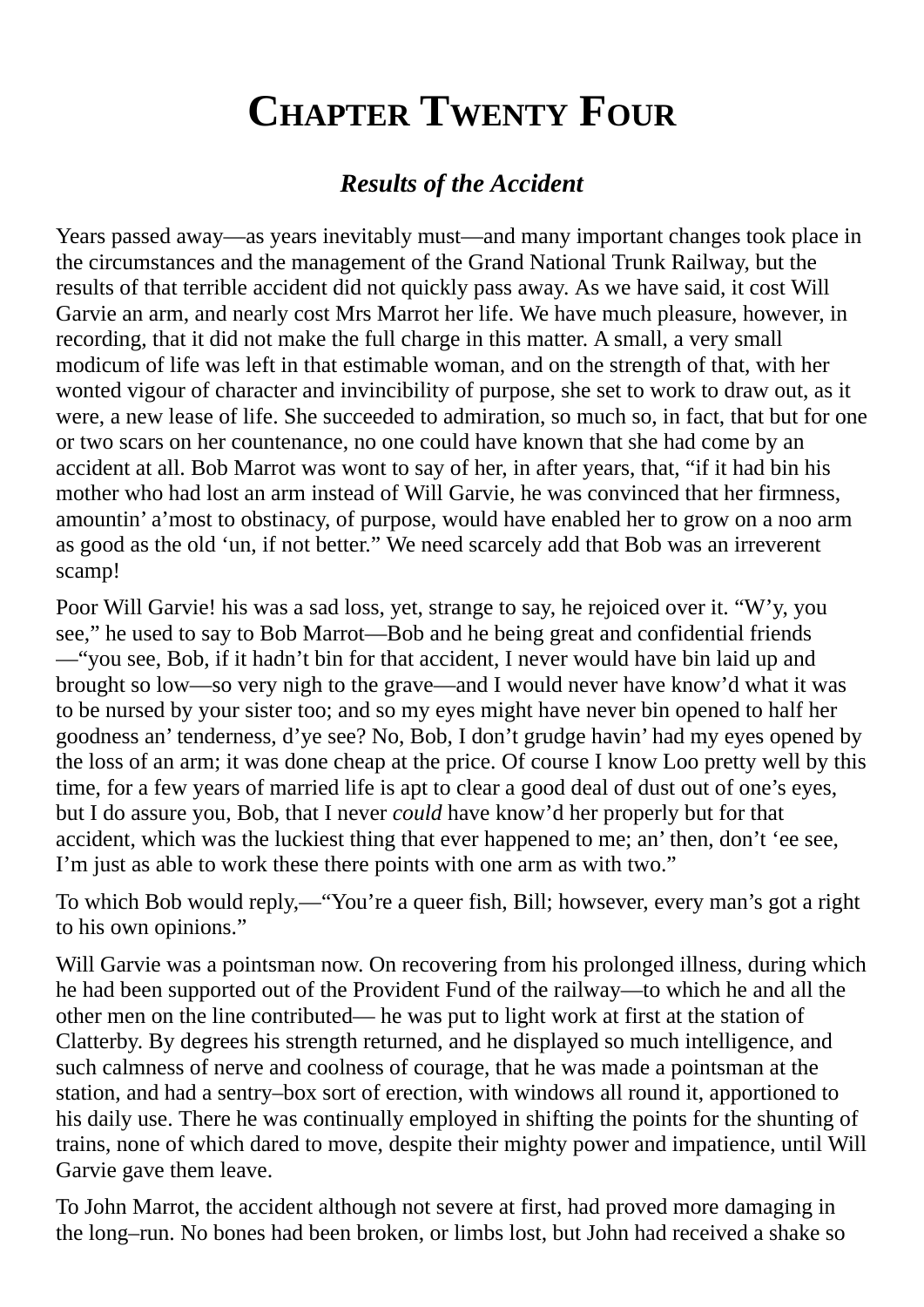bad that he did not resume his duties with the same vigour as heretofore. He continued to stick to his post, however, for several years, and, before giving it up, had the pleasure of training his son Bob in the situation which Garvie had been obliged to resign. Bob's heart you see, had been all along set on driving the *Lightning*; he therefore gladly left the "Works" when old enough,—and when the opportunity offered,—to fill the preliminary post of fireman.

During this period Edwin Gurwood rose to a responsible and sufficiently lucrative situation in the Clearing–House. At the same time he employed much of his leisure in cultivating the art of painting, of which he was passionately fond. At first he painted for pleasure, but he soon found, on exhibiting one or two of his works, that picture–dealers were willing to purchase from him. He therefore began to paint for profit, and succeeded so well that he began to save and lay by money, with a view to that wife with the nut– brown hair and the large lustrous eyes, who haunted his dreams by night and became his guiding–star by day.

Seeing him thus wholly immersed in the acquisition of money, and not knowing his motive, his faithful little friend Joe Tipps one day amazed, and half–offended him, by reminding him that he had a soul to be cared for as well as a body. The arrow was tenderly shot, and with a trembling hand, but Joe prayed that it might be sent home, and it was. From that date Edwin could not rest. He reviewed his life. He reflected that everything he possessed, or hoped for, came to him, or was to come, from God; yet as far as he could make out he saw no evidence of the existence of religion in himself save in the one fact that he went regularly to church on Sundays. He resolved to turn over a new leaf. Tried and failed. He was perplexed, for he had tried honestly.

"Tipps," he said, one day, "you are the only man I ever could make a confidant of. To say truth I'm not given to being very communicative as to personal matters at any time, but I *must* tell you that the remark you made about my soul the other day has stuck to me, and I have tried to lead a Christian life, but without much success."

"Perhaps," said Tipps, timidly, "it is because you have not yet become a Christian."

"My *dear* fellow!" exclaimed Edwin, "is not leading a Christian life becoming a Christian?"

"Don't you think," said Tipps, in an apologetic tone, "that leading a Christian life is rather the result of having become a Christian? It seems to me that you have been taking the plan of putting yourself and your doings first, and our Saviour last."

We need not prolong a conversation referring to the "old, old story," which ran very much in the usual groove. Suffice it to say that Edwin at last carefully consulted the Bible as to the plan of redemption; and, in believing, found that rest of spirit which he had failed to work out. Thenceforward he had a higher motive for labouring at his daily toil, yet the old motive did not lose but rather gained in power by the change—whereby he realised the truth that, "godliness is profitable for the life that now is as well as that which is to come."

At last the painting became so successful that Edwin resolved to trust to it alone—said good–bye to the Clearing–House with regret—for he left many a pleasant companion and several intimate friends behind him— and went to Clatterby, in the suburbs of which he took and furnished a small villa.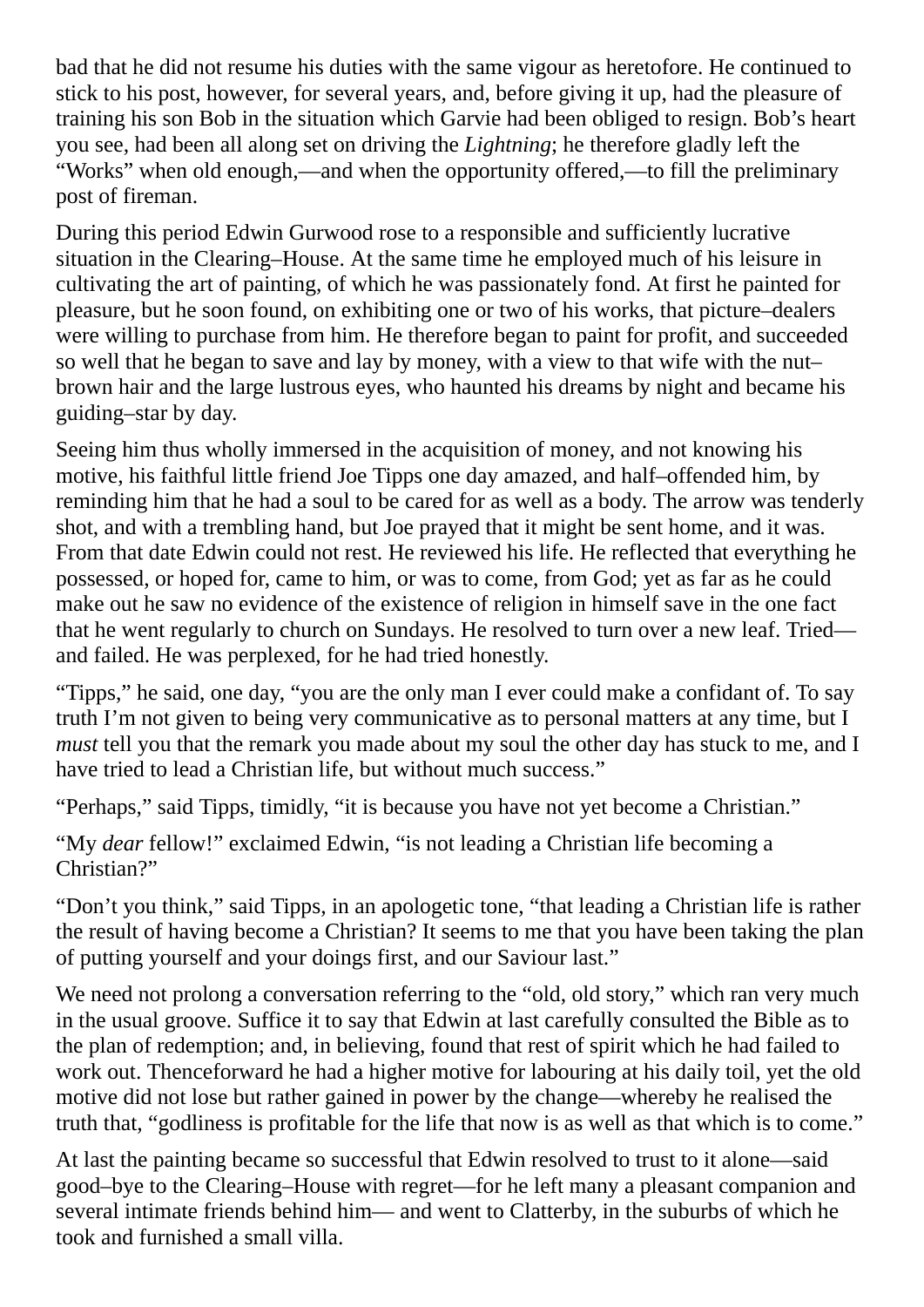Then it was that he came to the conclusion that the time had arrived to make a pointed appeal to the nut–brown hair and lustrous eyes. He went off and called at Captain Lee's house accordingly. The captain was out—Miss Lee was at home. Edwin entered the house, but he left all his native courage and self–possession on the doorstep outside!

Being ushered into the drawing–room he found Emma reading. From that moment—to his own surprise, and according to his own statement—he became an ass! The metamorphosis was complete. Ovid, had he been alive, would have rejoiced in it! He blushed more than a poor boy caught in his first grievous offence. The very straightforwardness of his character helped to make him worse. He felt, in all its importance, the momentous character of the step he was about to take, and he felt in all its strength the love with which his heart was full, and the inestimable value of the prize at which he aimed. No wonder that he was overwhelmed.

The reader will observe that we have not attempted to dilate in this book on the value of that prize. Emma, like many other good people, is only incidental to our subject. We have been obliged to leave her to the reader's imagination. After all, what better could we have done? Imagination is more powerful in this matter than description. Neither one nor other could, we felt, approach the reality, therefore imagination was best.

"Emma!" he said, sitting down on the sofa beside her, and seizing her hand in both of his.

"Mr Gurwood!" she exclaimed in some alarm.

Beginning, from the mere force of habit, some half–delirious reference to the weather, Edwin suddenly stopped, passed his fingers wildly through his hair, and again said, with deep earnestness,—"Emma."

Emma looked down, blushed, and said nothing.

"Emma," he said again, "my good angel, my guiding–star—by night and by day—for years I have—"

At that moment Captain Lee entered the room.

Edwin leaped up and stood erect. Emma buried her face in the sofa cushions.

"Edwin—Mr Gurwood!" exclaimed Captain Lee.

This was the beginning of a conversation which terminated eventually in the transference of the nut–brown hair and lustrous eyes to the artist's villa in Clatterby. As there was a good garden round the villa, and the wife with nut–brown hair was uncommonly fond of flowers, Edwin looked out for a gardener. It was at this identical time that John Marrot resolved to resign his situation as engine–driver on the Grand National Trunk Railway. Edwin, knowing that he had imbibed a considerable amount of knowledge of gardening from Loo, at once offered to employ him as his gardener; John gladly closed with the offer, and thus it came about that he and his wife removed to the villa and left their old railway–ridden cottage in possession of Will and Loo—or, to be more correct, Mr and Mrs Garvie, and all the young Garvies.

But what of timid Mrs Tipps? The great accident did little for her beyond shaking her nervous system, and confirming her in the belief that railways were unutterably detestable; that she was not quite sure whether or not they were sinful; that, come what might, she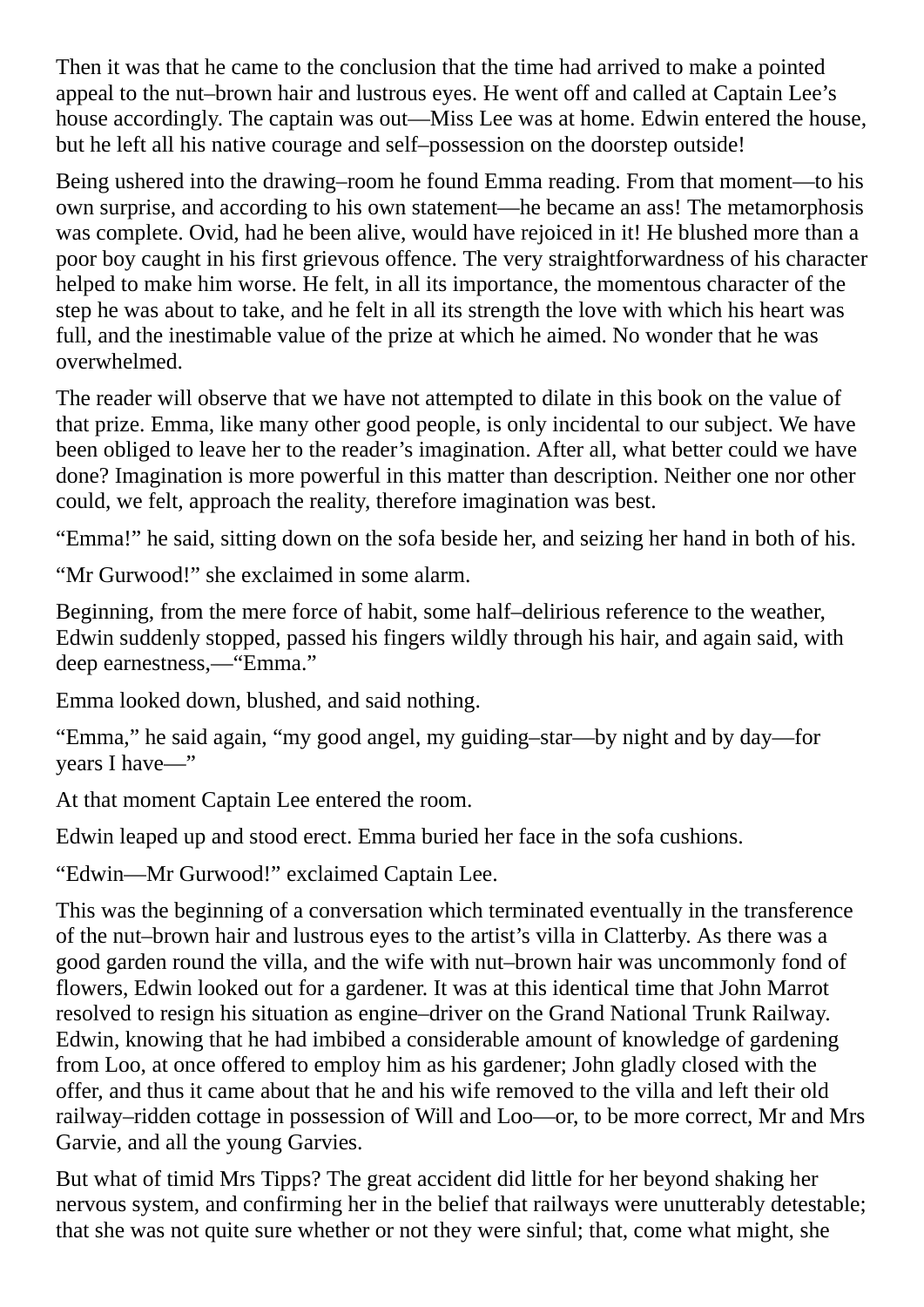never would enter one again; and that she felt convinced she had been born a hundred years too late, in which latter opinion most of her friends agreed with her, although they were glad, considering her loveable disposition, that the mistake had occurred. Netta did not take quite such an extreme view, and Joseph laughed at and quizzed them both, in an amiable sort of fashion, on their views.

Among all the sufferers by that accident few suffered so severely—with the exception: of course, of those who lost their lives—as the Grand National Trunk Railway itself. In the course of the trials that followed, it was clearly shown that the company had run the train much more with the view of gratifying the public than of enriching their coffers, from the fact that the utmost possible sum which they could hope to draw by it was 17 pounds, for which sum they had carried 600 passengers upwards of twenty miles. The accident took place in consequence of circumstances over which the company had no control, and the results were—that twenty persons were killed and about two hundred wounded! that one hundred and sixty claims were made for compensation— one hundred and forty of which, being deemed exorbitant or fraudulent, were defended in court; and that, eventually, the company had to pay from seventy to eighty thousand pounds! out of which the highest sum paid to one individual was 6750 pounds! The risks that are thus run by railway companies will be seen to be excessive, especially when it is considered that excursion trains afford but slight remuneration, while many of them convey enormous numbers of passengers. On the occasion of the first excursion from Oxford to London, in 1851, fifty– two of the broad–gauge carriages of the Great Western were employed, and the excursionists numbered upwards of three thousand five hundred—a very town on wheels! Truly the risks of railway companies are great, and their punishments severe.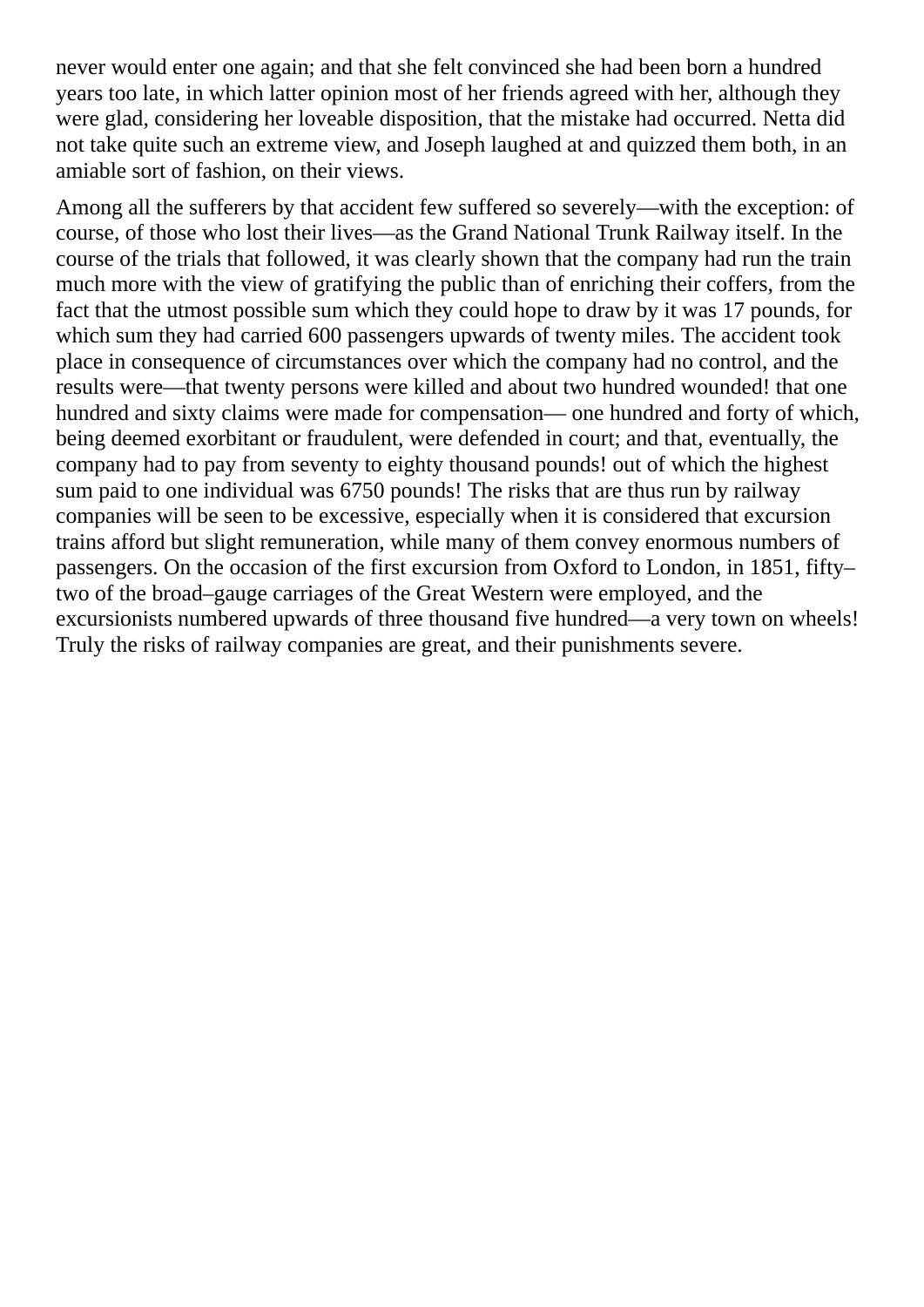# **CHAPTER TWENTY FIVE**

### *The Last*

A certain Christmas–day approached. On the morning of the day preceding, Will Garvie looking as broad and sturdy as ever; a perfect man, but for the empty sleeve—stood at his post near his sentry–box. His duties that day were severe. At that season of the year there is a great increase of traffic on all railways, and you may be sure that the Grand National Trunk Railway had its full share.

On ordinary occasions about three hundred trains passed Will Garvie's box, out and in, during the twelve hours, but that day there had been nearly double the number of passengers, and a considerable increase in the number of trains that conveyed them, while goods trains had also increased greatly in bulk and in numbers.

Garvie's box abutted on a bridge, and stood in the very midst of a labyrinth of intricate crossing lines, over which trains and pilot–engines were constantly rushing and hissing, backing and whistling viciously, and in the midst of which, Will moved at the continual risk of his life, as cool as a cucumber (so Bob Garvie expressed it), and as safe as the bank.

Although thus situated in the midst of smoke, noise, dust, iron, and steam, Will Garvie managed to indulge his love for flowers. He had a garden on the line—between the very rails! It was not large, to be sure, only about six feet by two—but it was large enough for his limited desires. The garden was in a wooden trough in front of his sentry–box. It contained mignonette, roses, and heart's–ease among other things, and every time that Will passed out of or into his box in performing the duties connected with the station, he took a look at the flowers and thought of Loo and the innumerable boys, girls, and babies at home. We need not say that this garden was beautifully kept. Whatever Will did he did well—probably because he tended well the garden of his own soul.

While he was standing outside his box during one of the brief intervals between trains, an extremely beautiful girl came on the platform and called across the rails to him.

"Hallo! Gertie—what brings *you* here?" he asked, with a look of glad surprise.

"To see *you*," replied Gertie, with a smile that was nothing short of bewitching.

"How I wish you were a flower, that I might plant you in my garden," said the gallant William, as he crossed the rails and reached up to shake Gertie's hand.

"What a greedy man you are!" said Gertie. "Isn't Loo enough for you?"

"Quite enough," replied Will, "I might almost say more than enough at times; but come, lass, this ain't the place for a palaver. You came to speak with me as well as to see me, no doubt."

"Yes, Will, I came with a message from Mrs Tipps. You know that the railway men are going to present father with a testimonial to–night; well, Mrs Tipps thinks that her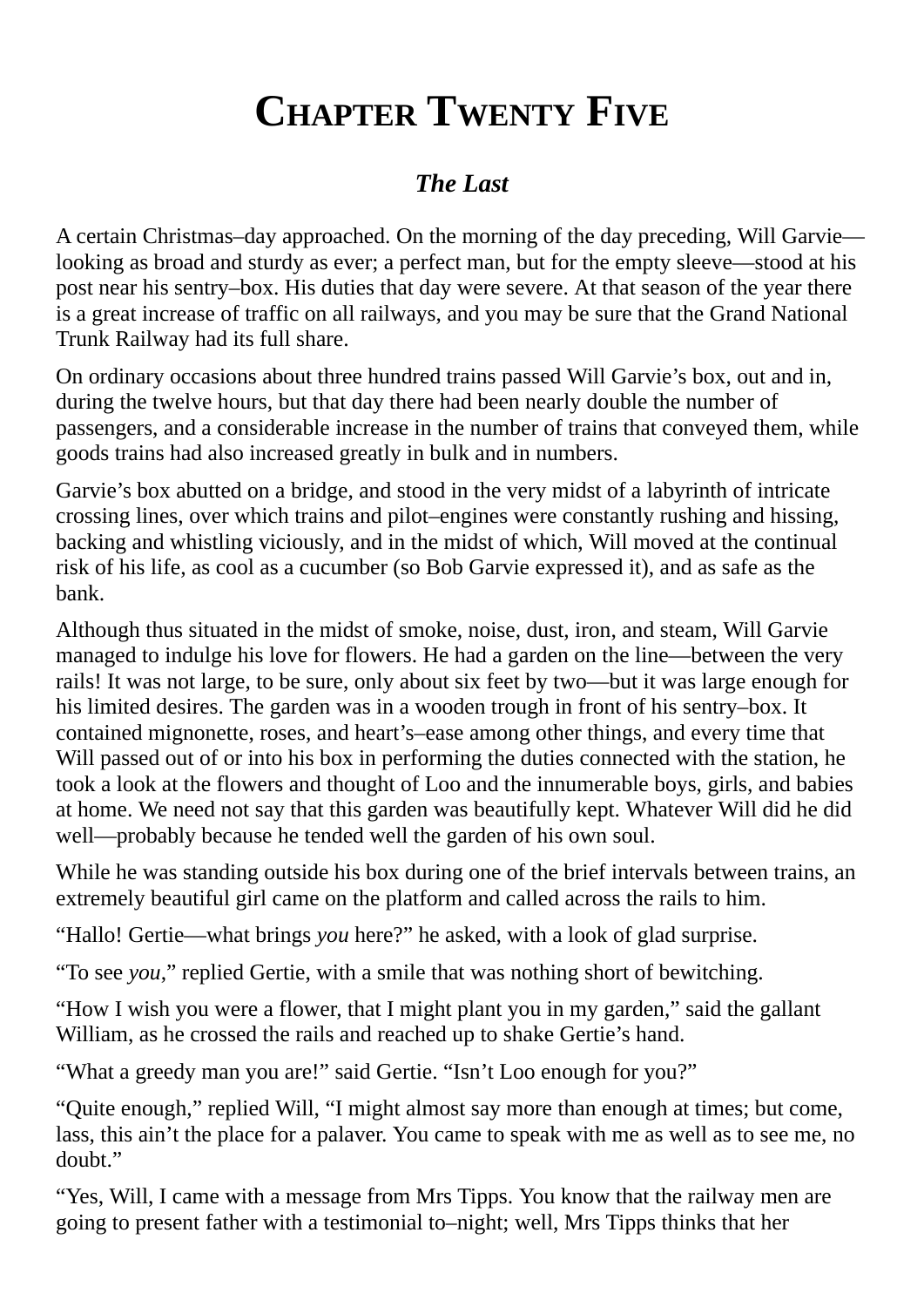drawing–room won't be large enough, so she sent me to ask you to let the men know that it is to be presented in the schoolroom, where the volunteer rifle band is to perform and make a sort of concert of it."

"Indeed!" said Will.

"Yes; and Mrs Tipps says that Captain Lee is going to give them what she calls a cold collation, and brother Bob calls a blow–out."

"You don't say so!" exclaimed Will.

"Yes, I do; won't it be delightful?" said Gertie.

"Splendid," replied Will, "I'll be sure to be up in good time. But, I say, Gertie, is young Dorkin to be there?"

Gertie blushed, but was spared the necessity of a reply in consequence of a deafening whistle which called Will Garvie to his points. Next moment, a passenger–train intervened, and cut her off from further communication.

According to promise, Will was at the schoolroom in good time that evening, with some thirty or forty of his comrades. Loo was there too, blooming and matronly, with a troop of boys and girls, who seemed to constitute themselves a body–guard round John Marrot and his wife, who were both ignorant at that time of the honour that was about to be done them. John was as grave, sturdy, and amiable as ever, the only alteration in his appearance being the increased number of silver locks that mingled with his black hair. Time had done little to Mrs Marrot, beyond increasing her bulk and the rosiness of her countenance.

It would be tedious to comment on all our old friends who assembled in the schoolroom on that memorable occasion. We can only mention the names of Captain Lee (*alias* Samuel Tough), and Mr Abel, and Mrs Tipps, and Dr Noble, and Mr Sharp, and David Blunt, and Joe Turner, and Mrs Durby, with all of whom time seemed to have dealt as leniently as with John Marrot and his wife. Sam Natly was also there, with his invalid wife restored to robust health, and supported on either side by a blooming boy and girl. And Edwin Gurwood was there with his wife and son and three daughters; and so was Joseph Tipps, looking as if the world prospered with him, as, indeed, was the case. And, of course, Netta Tipps was there, and the young curate, who, by the way, was much stouter and not nearly so stiff as when we first met him. He was particularly attentive to Netta, and called her "my dear," in a cool free–and–easy way, that would not have been tolerated for a moment, but for the fact that they had been married for the last three months. Bob Marrot was there also—as strapping a young blade as one could wish to see, with a modest yet fearless look in his eye, that was quite in keeping with his occupation as driver of the "Flying Dutchman."

There was there, also, a tall, slim, good–looking youth, who seemed to be on very intimate terms with Bob Marrot. He was well–known as one of the most rising men at the Clatterby works, who bade fair to become an overseer ere long. Bob called him Tomtit, but the men of the line styled him Mister Dorkin. He had brought with him an extremely wrinkled, dried–up old woman, who appeared to have suffered much, and to have been dragged out of the lowest depths of poverty. To judge from appearances she had been placed in a position of great comfort. Such was in truth the case, and the fine young fellow who had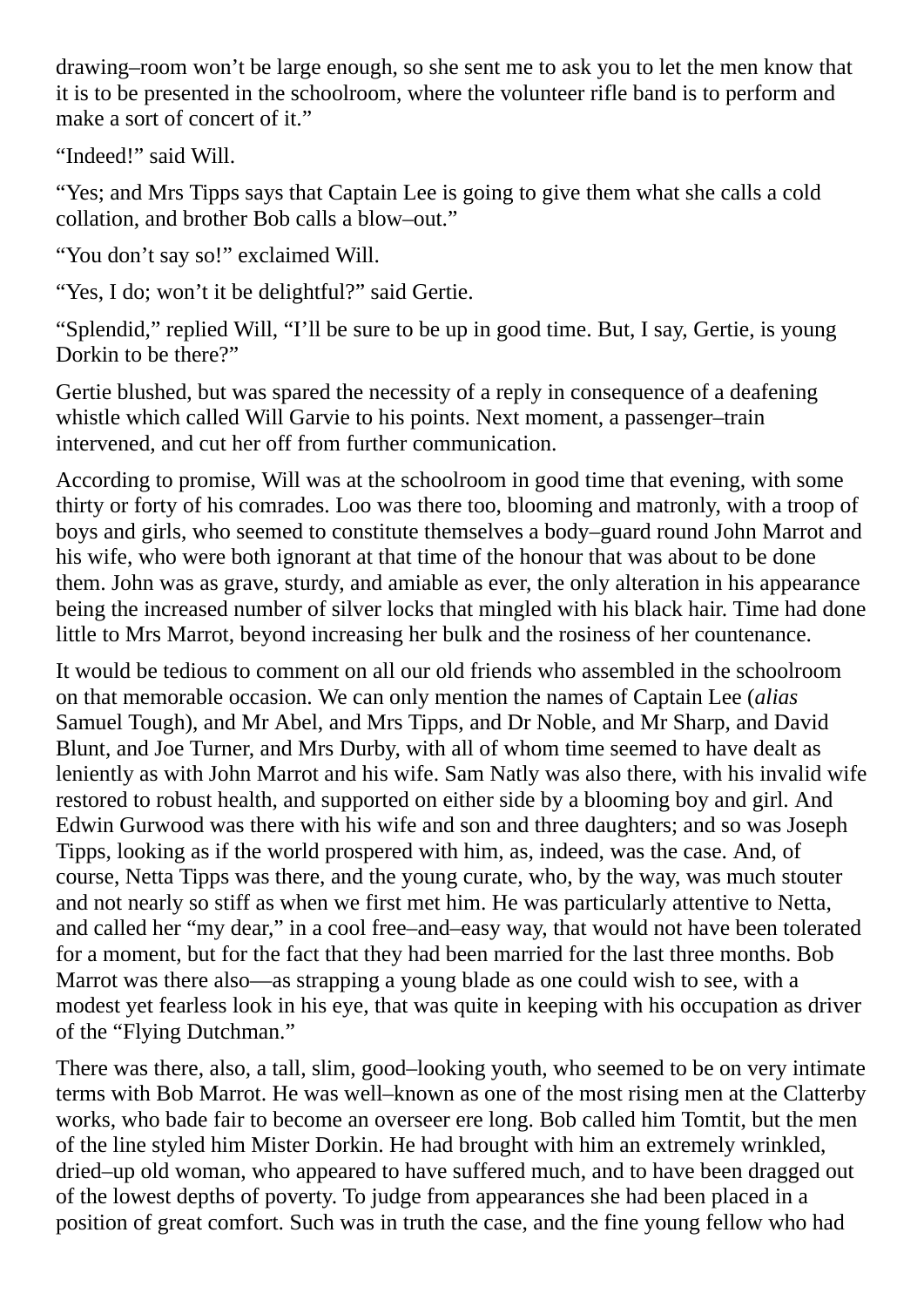dragged her out and up was that same Mister Dorkin, who may be said to have been all but stone–blind that evening, because, from first to last, he saw but one individual there, and that individual was Gertie. He was almost deaf too, because he heard only one voice—and that voice was Gertie's.

And Nanny Stocks was there, with "the baby," but *not* the baby Marrot! *That* baby—now a stout well–grown lad—was seated beside his mother, paying her all sorts of delicate attentions, such as picking up her handkerchief when she dropped it, pushing her bonnet on her head when, in her agitation, it fell back on her neck, and beating her firmly on the back when she choked, as she frequently did that evening from sheer delight. No doubt in this last operation he felt that he was paying off old scores, for many a severe beating on the back had Mrs Marrot given him in the stormy days of his babyhood.

The baby of whom Nanny Stocks was now the guardian was baby Gurwood, and a strong resemblance it bore to the old baby in the matters of health, strength, fatness, and self– will. Miss Stocks was one of those human evergreens which years appear to make no impression on at all. From her shoe–latchet to her topmost hair–pin she was unalterably the same as she had been in days gone by. She treated the new baby, too, as she had treated the old—choked it with sweetmeats and kisses, and acted the part of buffer to its feet and fists.

It would take a volume to give the full details of all that was said and done, and played and sung, on that Christmas–eve. We can only touch on these things. The brass band of the volunteers surpassed itself. The songs—volunteered or called for—were as good as songs usually are on festive occasions, a few of them being first–rate, especially one which was sung by a huge engine–driver, with shoulders about a yard broad, and a beard like the inverted shako of a guardsman. It ran thus—

#### SONG OF THE ENGINE–DRIVER.

Oh—down by the river and close by the lake We skim like the swallow and cut though the brake; Over the mountain and round by the lea, Though the black tunnel and down to the sea. Clatter and bang by the wild riven shore, We mingle our shriek with the ocean's roar. We strain and we struggle, we rush and we fly-We're a terrible pair, my steed and I.

*Chorus*—Whistle and puff the whole day round, Over the hills and underground. Rattling fast and rattling free— Oh! a life on the line is the life for me.

With our hearts a–blazing in every chink, With coals for food and water to drink. We plunge up the mountain and traverse the moor, And startle the grouse in our daily tour.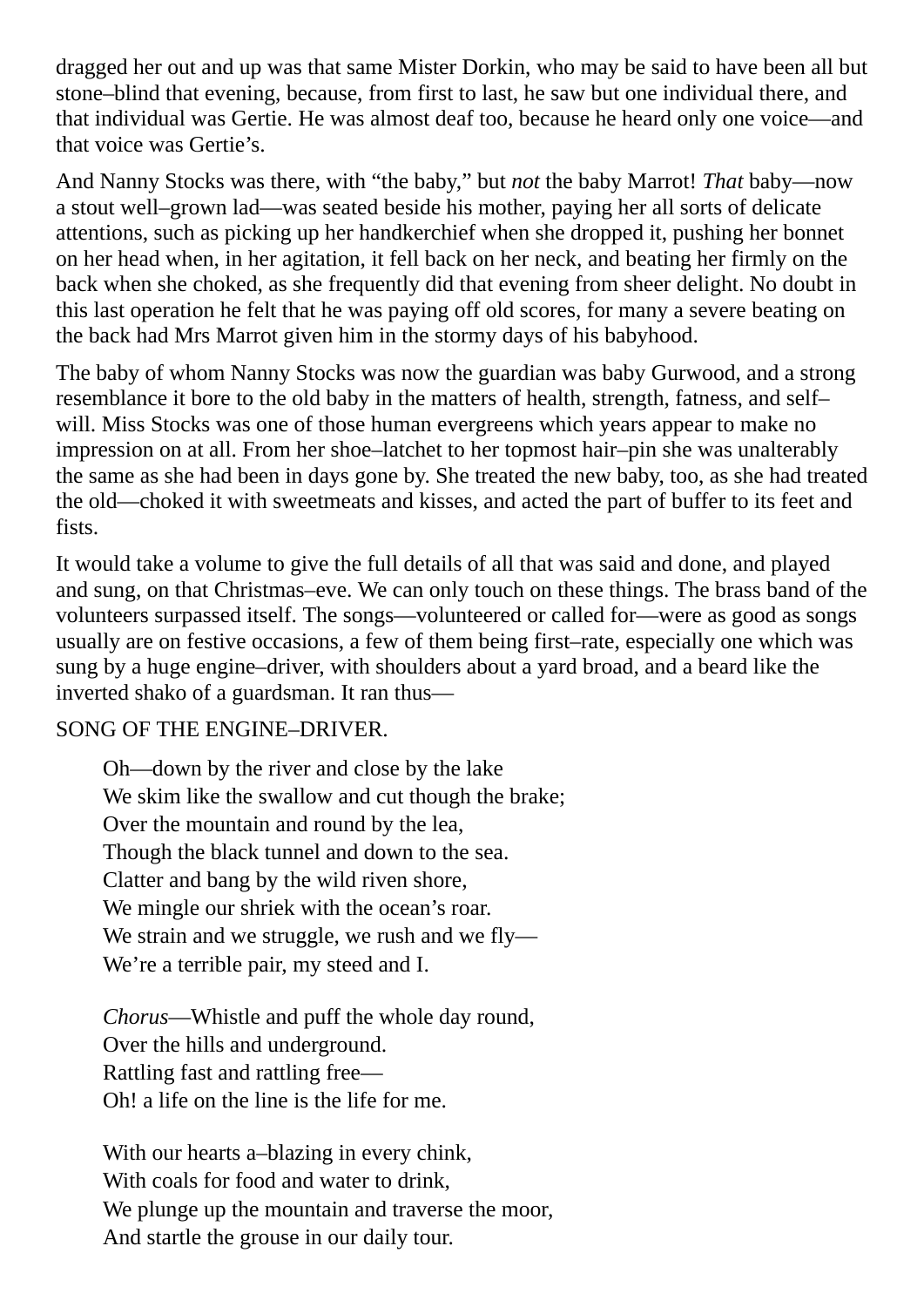We yell at the deer in their lonely glen, Shoot past the village and circle the Ben, We flash through the city on viaducts high, As straight as an arrow, my steed and I.

*Chorus*—Whistle and puff, etcetera.

The Norseman of old, when quaffing his mead, Delighted to boast of his "ocean steed;" The British tar, in his foaming beer, Drinks to his ship as his mistress dear. The war–horse good is the trooper's theme— But what are all these to the horse of steam? Such a riotous, rollicking roadster is he— Oh!—the Iron Horse is the steed for me!

*Chorus*—Whistle and puff, etcetera.

The collation also, or, according to Bob Marrot, the "blow–out," was superb. Joseph Tipps declared it to be eminently satisfactory, and the men of the line evidently held the same opinion, if we may judge from the fact that they consumed it all, and left not a scrap behind.

The speeches, also, were excellent. Of course the great one of the evening was the best being, delivered by Mr Abel, who not unnaturally made a remarkably able oration.

When that gentleman rose with a beautiful silver model of a locomotive in his hand, which he had been deputed by the men of the line to present as a mark of their regard, admiration, and esteem, to John Marrot, he took the worthy ex–engine–driver very much by surprise, and caused Mrs Marrot to be seized with such a fit of choking that the baby (not the new one, but the old) found it as hard work to beat her out of it, as she had formerly found it to beat *him* out of a fit of wickedness. When she had been restored, Mr Abel launched off into a glowing oration, in the course of which he referred to John Marrot's long services, to his faithful and unwearied attention to his arduous duties, and to the numerous instances wherein he had shown personal courage and daring, amounting almost to heroism, in saving the lives of comrades in danger, and in preventing accidents on the line by coolness and presence of mind.

"In conclusion," said Mr Abel, winding up, "let me remark that the gift which is now presented might have been of a more useful character, but could not have been more appropriate; because the wish of those who desire to testify their regard for you this evening, Mr Marrot, is not to give you an intrinsically valuable or useful present, but to present you with a characteristic ornament which may grace your dwelling while you live, and descend, after you are gone, to your children's children (here he glanced at Loo and her troop), to bear witness to them that you nobly did your duty in driving that great iron horse, whereof this little silver pony is a model and a memorial. To perform one's duty well in this life is the highest ambition that any man can have in regard to temporal things.